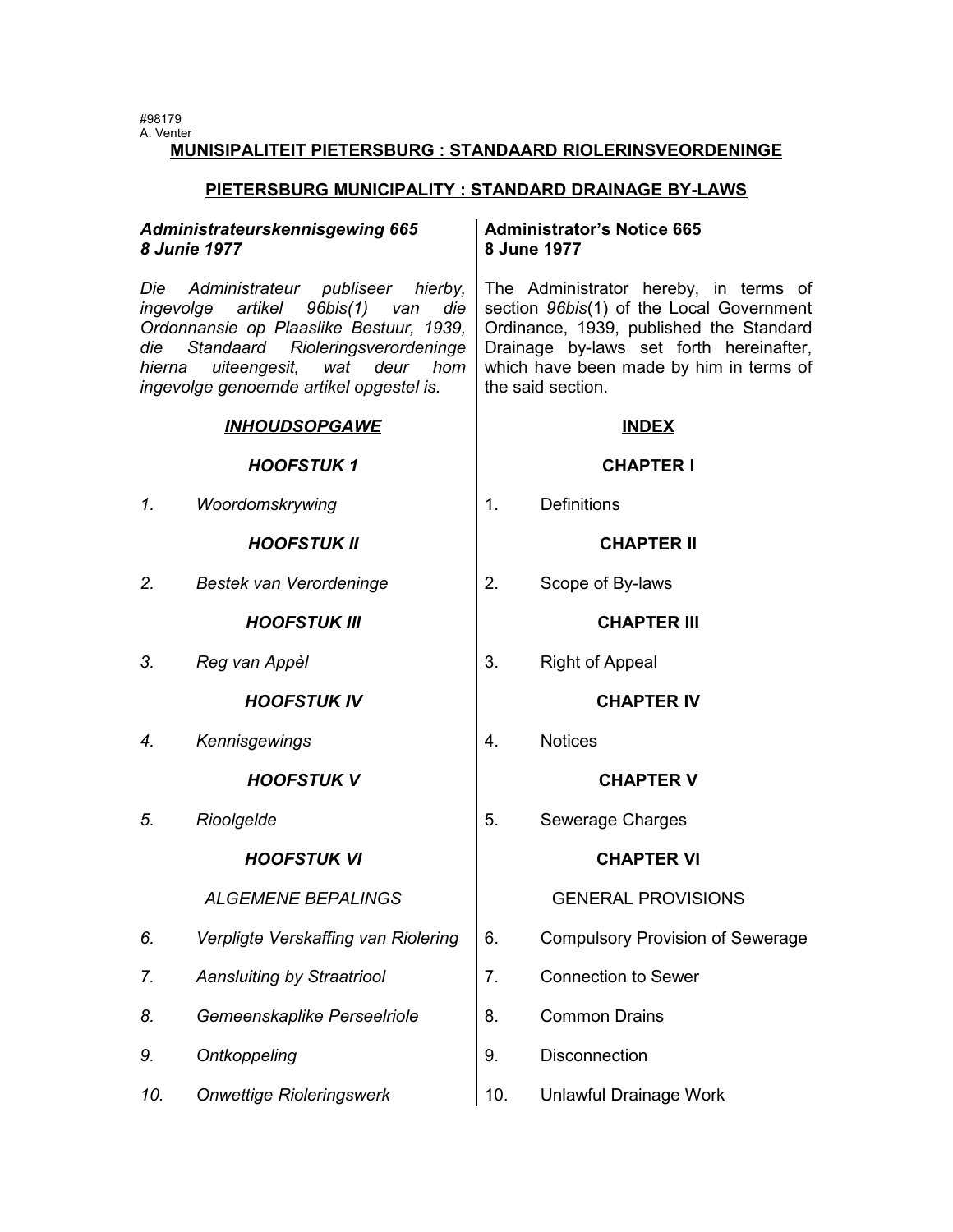| 11. | <b>Onderhoudswerk</b>                                                                                                                                                       | 11. | Maintenance                                                                                                    |
|-----|-----------------------------------------------------------------------------------------------------------------------------------------------------------------------------|-----|----------------------------------------------------------------------------------------------------------------|
| 12. | Voorkoming van Verstopping                                                                                                                                                  | 12. | Prevention of Blockages                                                                                        |
| 13. | Oopmaak van Verstopte Riole                                                                                                                                                 | 13. | <b>Clearing of Blockages</b>                                                                                   |
| 14. | Vrylating van Gas of Inloop van<br>Rioolwater                                                                                                                               | 14. | of Gas<br>Emission<br>Entry<br>οf<br><b>or</b><br>Sewage                                                       |
| 15. | Werk deur die Raad                                                                                                                                                          | 15. | Work by the Council                                                                                            |
| 16. | <b>Bemoeiing</b><br>Straat-<br>met<br>en<br>Perseelriole                                                                                                                    | 16. | Interference<br>with<br><b>Sewers</b><br>and<br>Drains                                                         |
| 17. | Riool- en Septiese Tenks wat in<br><b>Onbruik Raad</b>                                                                                                                      | 17. | Disused Conservancy and Septic<br>Tanks                                                                        |
| 18. | Dwarsboming en Vals inligting                                                                                                                                               | 18. | <b>Obstruction and False Information</b>                                                                       |
|     | <b>HOOFSTUK VII</b>                                                                                                                                                         |     | <b>CHAPTER VII</b>                                                                                             |
|     | EN.<br><b>GOEDKEURING</b><br><b>VAN</b><br><b>PLANNE</b><br><b>GOEDKEURING</b><br><b>TOETS</b><br><b>VAN</b><br>EN<br><b>PERSEELRIOOLSTELSELS</b><br>EN<br><b>TOEBEHORE</b> | AND | APPROVAL OF PLANS AND APPROVAL<br><b>TESTING</b><br>OF<br><b>DRAINAGE</b><br><b>INSTALLATIONS AND FITTINGS</b> |
| 19. | Rioleringswerk moet Goedgekeur<br>word                                                                                                                                      | 19. | required for<br>Approval<br>Drainage<br>work                                                                   |
| 20. | Aansoek om Goedkeuring                                                                                                                                                      | 20. | <b>Application for Approval</b>                                                                                |
| 21. | Veranderings<br>in<br>Aansoeke<br>na<br>goedkeuring                                                                                                                         | 21. | Applications<br>after<br>Changes<br>in<br>Approval                                                             |
| 22. | Geldigheidsduur van Goedkeuring                                                                                                                                             | 22. | Period of Validity of Approval                                                                                 |
| 23. | Aansoekgelde                                                                                                                                                                | 23. | <b>Application fees</b>                                                                                        |
| 24. | Toets<br>Goedkeuring<br>en<br>van<br>Perseelrioolstelsels                                                                                                                   | 24. | Testing and Approval of Drainage<br>Installations                                                              |
|     | <b>HOOFSTUK VIII</b>                                                                                                                                                        |     | <b>CHAPTER VIII</b>                                                                                            |
| 25. | Perseelriool-<br>Ontlasstrome<br>in<br>stelsels                                                                                                                             | 25. | <b>Hydraulic</b><br>Loads<br>carried<br>by<br>Drainage Installation                                            |
|     | <b>HOOFSTUK IX</b>                                                                                                                                                          |     | <b>CHAPTER IX</b>                                                                                              |
|     | PERSEELRIOLE EN MANGATE                                                                                                                                                     |     | <b>DRAINS AND MANHOLES</b>                                                                                     |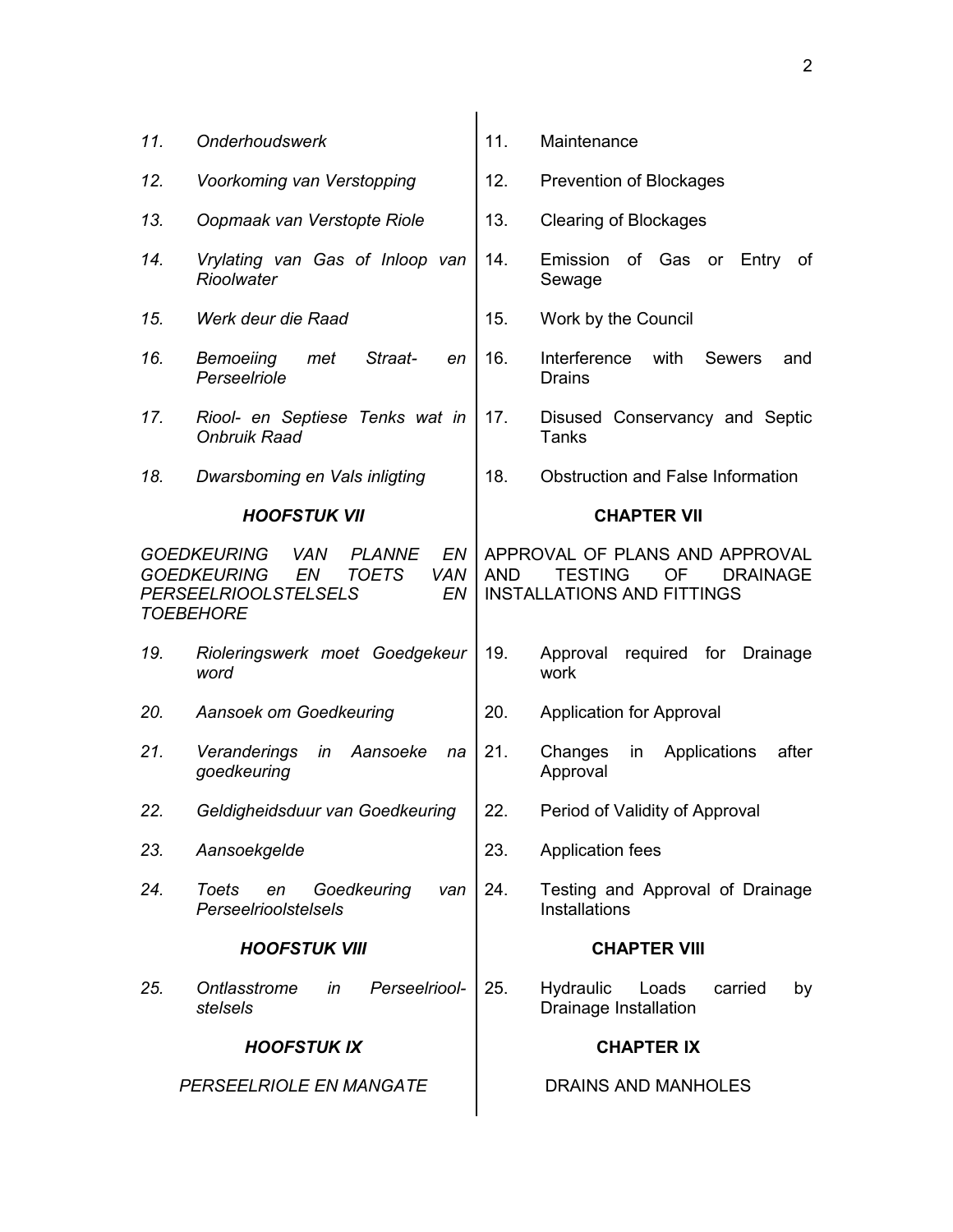| 26. | Perseelrioolpype en -toebehore                                 | 26. | Drain Pipes and Fittings                                                 |
|-----|----------------------------------------------------------------|-----|--------------------------------------------------------------------------|
| 27. | Lasse in en met Perseelriole                                   | 27. | Joints in and with Drains                                                |
| 28. | Die Lê, Beloop en Gradiënt van<br>Perseelriole                 | 28. | Laying, Alignment and Gradient of<br><b>Drains</b>                       |
| 29. | Perseelriole in Onstabiele Grond                               | 29. | Drains in Unstable Ground                                                |
| 30. | Perseelriole in of onder Geboue                                | 30. | Drains within or under Buildings                                         |
| 31. | Beskerming van Vlak Perseelriole                               | 31. | <b>Protection of Shallow Drains</b>                                      |
| 32. | Takperseelriole                                                | 32. | <b>Branch Drains</b>                                                     |
| 33. | <b>Toegang tot Perseelriole</b>                                | 33. | <b>Access to Drains</b>                                                  |
| 34. | Steekoë                                                        | 34. | <b>Rodding Eyes</b>                                                      |
| 35. | Mangate                                                        | 35. | <b>Manholes</b>                                                          |
|     | <b>HOOFSTUK X</b>                                              |     | <b>CHAPTER X</b>                                                         |
|     | <b>RIOOLPUTTE EN SPERDERS</b>                                  |     | <b>GULLIES AND TRAPS</b>                                                 |
| 36. | Rioolputsperders                                               | 36. | <b>Gulley Traps</b>                                                      |
| 37. | Vereistes vir Sperrioolputte                                   | 37. | <b>Requirements of Trapped Gullies</b>                                   |
| 38. | Vetvangers                                                     | 38. | <b>Grease Traps</b>                                                      |
| 39. | Nywerheidsvetvangers                                           | 39. | <b>Industrial Grease Traps</b>                                           |
| 40. | Vetvangers, Tenks en Soortgelyke<br>Toebehore wat Verstop raak | 40. | Clogging of Traps, Tanks<br>and<br><b>Similar Fittings</b>               |
| 41. | Ligging van Rioolpunte                                         | 41. | <b>Location of Cullies</b>                                               |
|     | <b>HOOFSTUK XI</b>                                             |     | <b>CHAPTER XI</b>                                                        |
| 42. | Ventilasiepype - Waar Nodig                                    | 42. | Ventilation Pipes - Where Required                                       |
| 43. | Skoorstene of Kanale                                           | 43. | <b>Chimneys or Flues</b>                                                 |
| 44. | Ventilasiepype<br>slukpype<br>en<br>Algemeen                   | 44. | Ventilation<br><b>Pipes</b><br>Anti-<br>and<br>siphonage Pipes - General |
| 45. | Slukpype - Waar nodig                                          | 45. | Anti-siphonage Pipes<br>Where<br>Required                                |
| 46. | Slukpypgroottes                                                | 46. | Sizes of Anti-siphonage Pipes                                            |
|     |                                                                |     |                                                                          |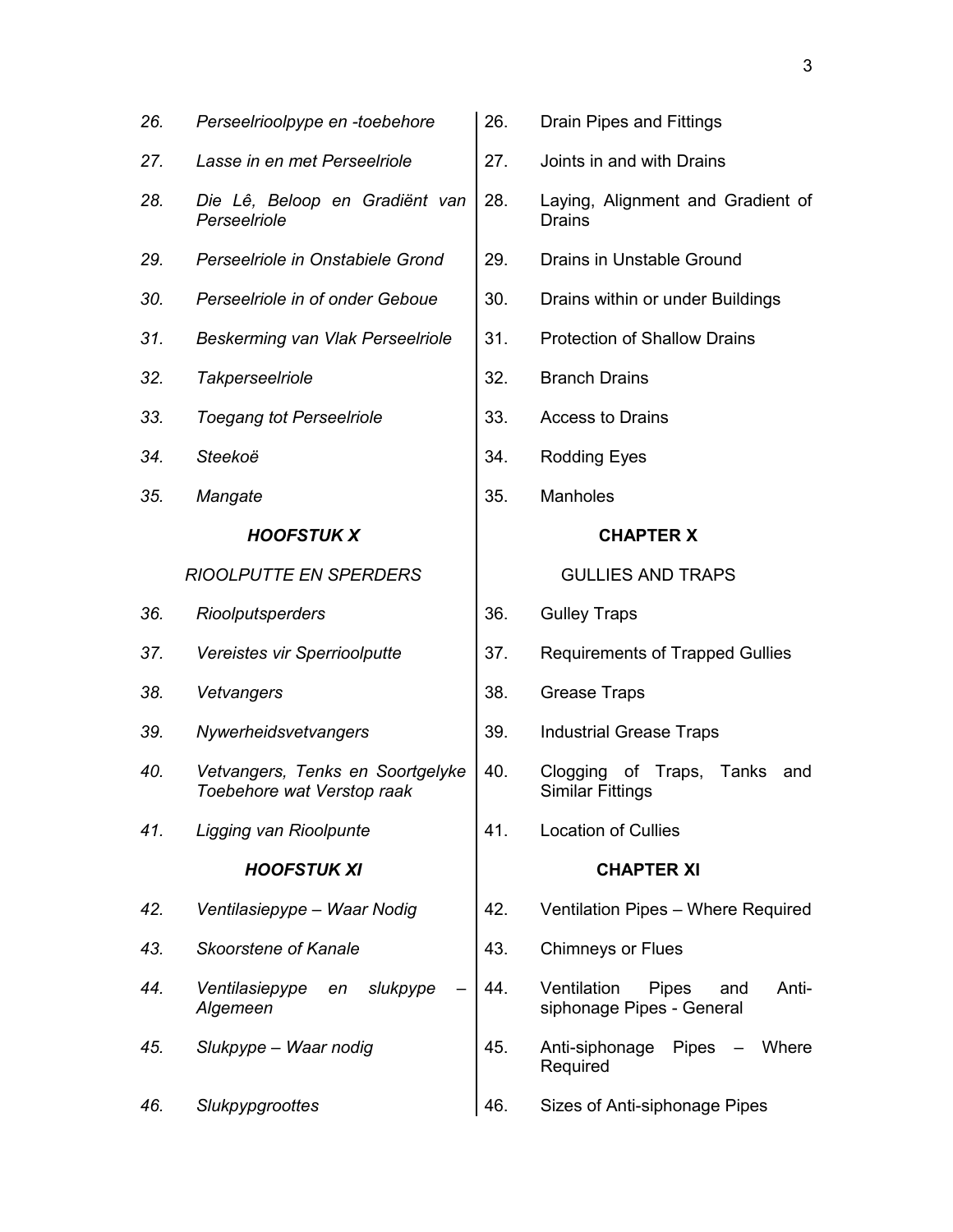# *HOOFSTUK XII* **CHAPTER XII**

|     | <b>DREKWATER-</b><br><b>PYPSTELSELS</b>                             | EN                   | <b>VUILWATER-</b>              |     | <b>SYSTEMS</b> | SOIL- WATER AND WASTEWATER PIPE                                                                  |
|-----|---------------------------------------------------------------------|----------------------|--------------------------------|-----|----------------|--------------------------------------------------------------------------------------------------|
| 47. | Drekwater- en Vuilwaterpypstelsesl<br>- Algemeen                    |                      |                                |     | 47.            | Soil-water and Wastewater<br>Pip<br>systems - General                                            |
| 48. | Vereistes vir die Eenpypstelsel                                     |                      |                                |     | 48.            | Requirements for the One-Pipe<br>System                                                          |
| 49. | Vereistes vir die Tweepypstelsel                                    |                      |                                |     | 49.            | Requirements for the<br>Two-Pipe<br>system                                                       |
| 50. | Algemene<br>Enkelstampypstelsel                                     | Vereistes            | vir                            | die | 50.            | General Requirements<br>for<br>the<br>Single Stack System                                        |
| 51. | Enelstampypstelsel: Vereistes vir<br>Kantoor- en Woongeboue         |                      |                                |     | 51.            | Single<br><b>Stack</b><br>System:<br>Requirements for Residential and<br><b>Office Buildings</b> |
| 52. | Enkelstampypstelsel: Bykomende<br>Vereistes vir Woongeboue          |                      |                                |     | 52.            | Single Stack system:<br>Additional<br>Requirements<br>for<br>Residential<br><b>Buildings</b>     |
| 53. | Enkelstampypstelsel: Bykomende<br>Vereistes vir Kantoorgeboue       |                      |                                |     | 53.            | Single Stack System: Additional<br>Requirements for Office Buildings                             |
|     |                                                                     |                      |                                |     |                |                                                                                                  |
|     |                                                                     | <b>HOOFSTUK XIII</b> |                                |     |                | <b>CHAPTER XIII</b>                                                                              |
|     | <b>VUILWATER-,</b><br><b>VENTILASIE-</b><br>EN<br><b>BUIGSTUKKE</b> |                      | DREKWATER-,<br><b>SLUKPYPE</b> | EN  |                | WASTE-WATER,<br>SOIL-WATER,<br>VENTILATION AND<br>ANTI-SIPHONAGE<br>PIPES AND JOINTS             |
| 54. | Ontwerp<br>Drekwaterpype en Vuilwaterpype                           | en                   | Aanbring                       | van | 54.            | Design and Installation of Soil-<br>water Pipes and Waste-water Pipes                            |
| 55. | Ligging van Drekwater, Vuilwater-,<br>Ventilasie- en Slukpype       |                      |                                |     | 55.            | Location of Soil-Water, Waste-<br>Ventilation<br>Anti-<br>water,<br>and<br>Siphonage Pipes       |
| 56. | Toegang tot die Binnekant van<br>Drekwaterpype en vuilwaterpype     |                      |                                |     | 56.            | Access to Interior of Soil-Water<br>Pipes and Waste-water Pipes                                  |
| 57. | Vuilwater-, Drekwater, Ventilasie-<br>en Slukpype en -toebehore     |                      |                                |     | 57.            | Waste-water, Soil-water, Ventilation<br>and Anti-siphonage<br>pipes<br>and<br>fittings           |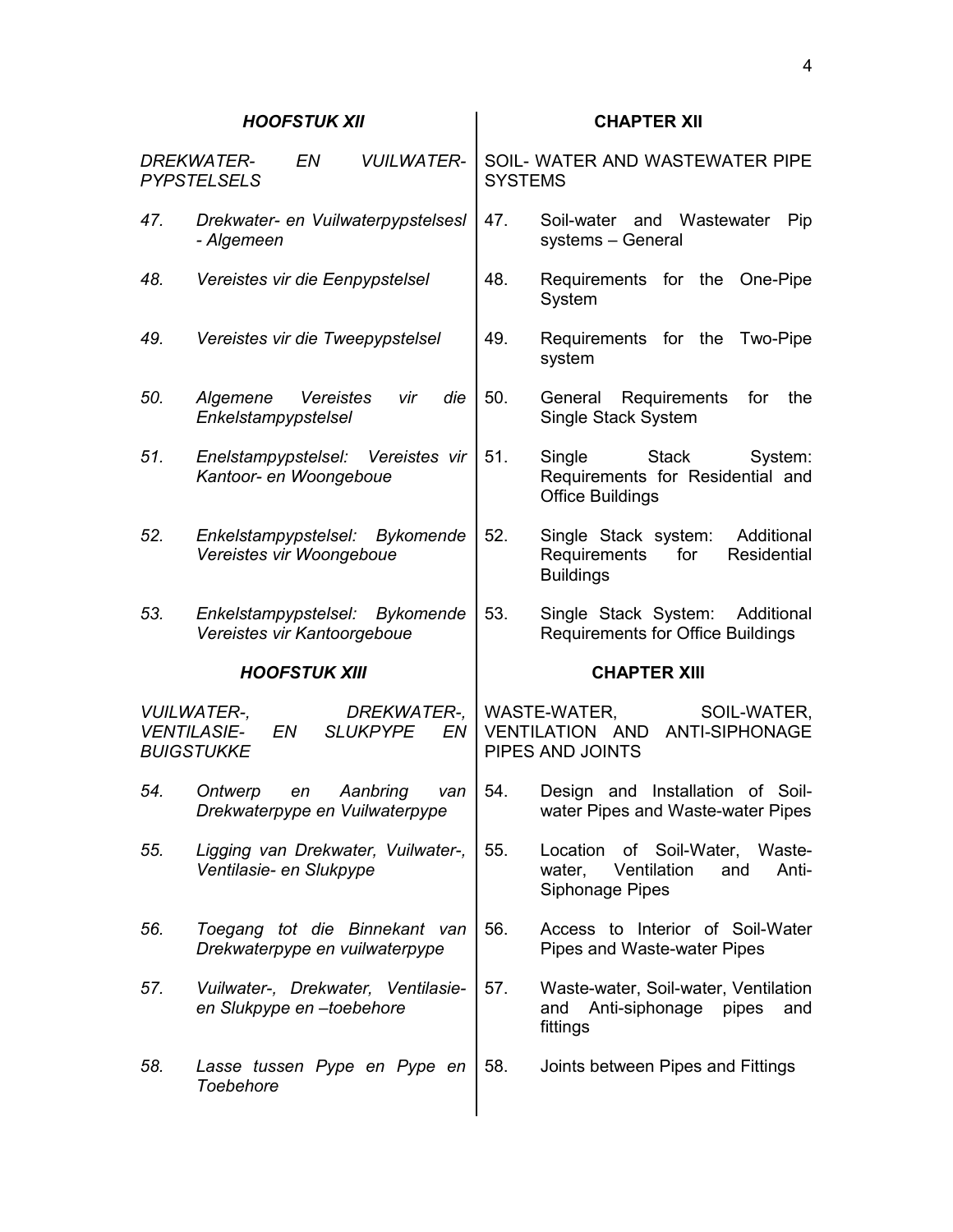|                                   | <b>DREKWATERTOE-</b><br><b>VUILWATER-</b><br>EN<br><b>BEHORE EN VASTE TOEBEHORE</b> |                           | WASTE-WATER<br><b>AND</b><br>SOIL-WATER<br><b>FITTINGS AND FIXTURES</b>                                                                          |
|-----------------------------------|-------------------------------------------------------------------------------------|---------------------------|--------------------------------------------------------------------------------------------------------------------------------------------------|
| 59.                               | Sperders aan Vuilwatertoebehore                                                     | 59.                       | Traps to Waste-water Fittings                                                                                                                    |
| 60.                               | Drekwatertoebehore                                                                  | 60.                       | Soil-water fittings                                                                                                                              |
| 61.                               | Spoelklosetdrekwatertoebehore                                                       | 61.                       | Water Closet soil-water Fittings                                                                                                                 |
| 62.                               | Urinale                                                                             | 62.                       | Urinals                                                                                                                                          |
| 63.                               | Uitspoel van Drekwatertoebehore                                                     | 63.                       | <b>Flushing of Soil-water Fittings</b>                                                                                                           |
| 64.                               | Spoelbakke                                                                          | 64.                       | <b>Flushing Cisterns</b>                                                                                                                         |
| 65.                               | Spoelkleppe                                                                         | 65.                       | <b>Flushing Valves</b>                                                                                                                           |
|                                   | <b>HOOFSTUK XV</b>                                                                  |                           | <b>CHAPTER XV</b>                                                                                                                                |
| 66.                               | Meganiese Toestelle vir die Pomp<br>van Rioolwater                                  | 66.                       | Mechanical Appliances for Lifting<br>Sewage                                                                                                      |
|                                   | <b>HOOFSTUK XVI</b>                                                                 |                           | <b>CHAPTER XVI</b>                                                                                                                               |
| PRIVATE<br>WERKE,<br><b>TENKS</b> | SEPTIESE TENKS EN OPGAARTENKS,<br>RIOOLWATERSUIWERINGS-<br>STAPELRIOLE EN RIOOL-    | <b>PRIVATE</b><br>PLANTS, | SEPTIC AND STORAGE<br>TANKS AND<br><b>SEWAGE</b><br><b>TREATMENT</b><br><b>FRENCH</b><br><b>DRAINS</b><br><b>AND</b><br><b>CONSERVANCY TANKS</b> |
| 67.                               | Septiese<br>Tenks<br>en<br>Suiweringswerke                                          | 67.                       | Septic Tanks and Treatment Plants                                                                                                                |
| 68.                               | <b>Stapelriole</b>                                                                  | 68.                       | <b>French Drains</b>                                                                                                                             |
| 69.                               | <b>Riooltenks</b>                                                                   | 69.                       | <b>Conservancy Tanks</b>                                                                                                                         |
|                                   | <b>HOOFSTUK XVII</b>                                                                |                           | <b>CHAPTER XVII</b>                                                                                                                              |
| ALLERLEI BEPALINGS                |                                                                                     |                           | <b>MISCELLANEOUS PROVISIONS</b>                                                                                                                  |
| 70.                               | Stalle en derglike persele                                                          | 70.                       | <b>Stables and Similar Premises</b>                                                                                                              |
| 71.                               | Afvalvoedselwegdoeneenhede<br>of<br>Ander Wegdoeneenhede                            | 71.                       | Waste Food or other Disposal Units                                                                                                               |
| 72.                               | Wegdoening<br>Rioolslyk,<br>van<br>Kompos en Mis                                    | 72.                       | Disposal of sludge, Compost and<br>Manure                                                                                                        |
| 73.                               | Oortredings en Strawwe                                                              | 73.                       | offences and Penalties                                                                                                                           |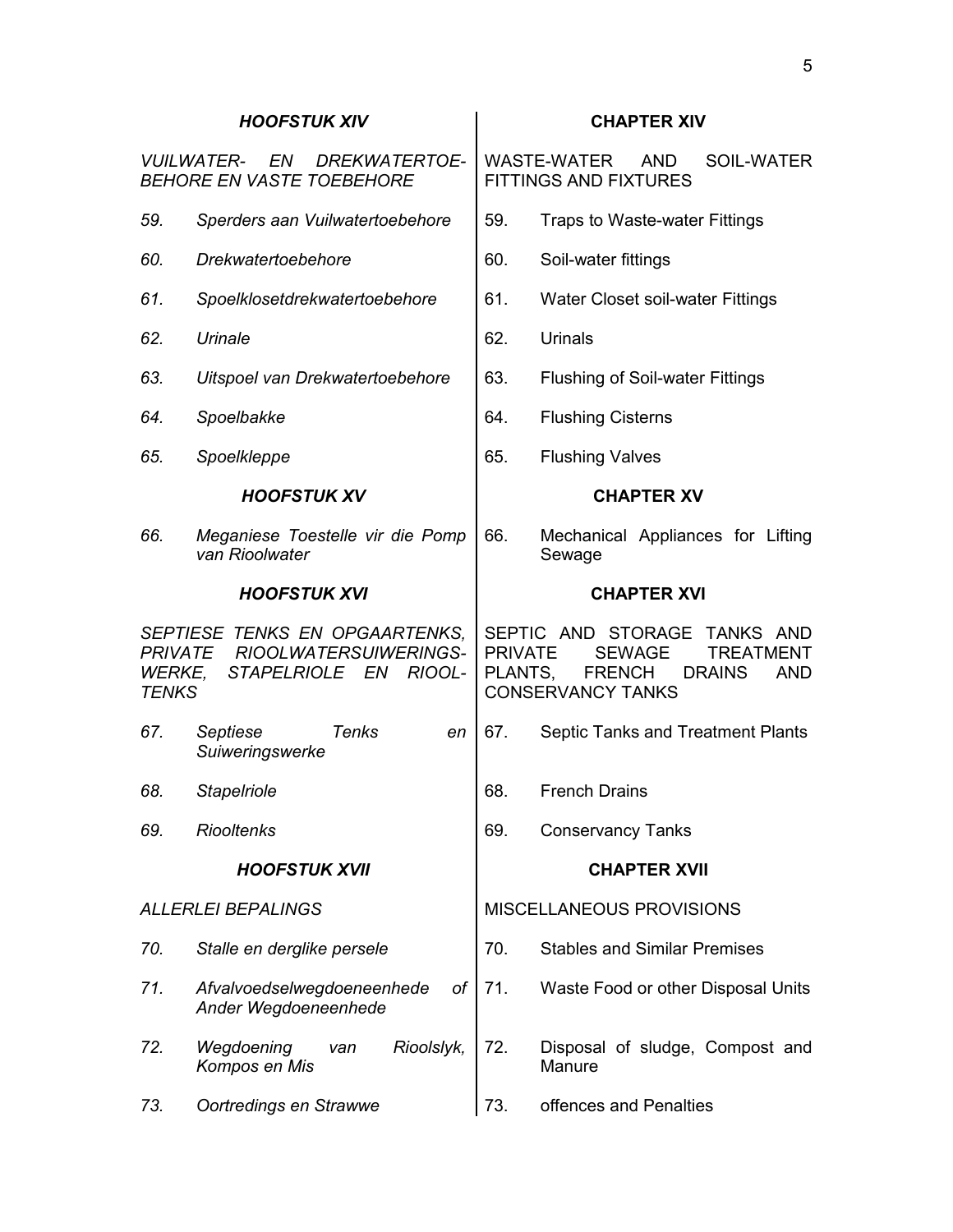| <b>STOWWE</b>                                         | VLOEDWATER, RIOOLWATER,<br>FABRIEKSUITVLOEISEL EN<br>ANDER                                                                                         | STORMWATER, SEWAGE, INDUSTRIAL<br>EFFLUENT AND OTHER DISCHARGES                                                                                                                          |
|-------------------------------------------------------|----------------------------------------------------------------------------------------------------------------------------------------------------|------------------------------------------------------------------------------------------------------------------------------------------------------------------------------------------|
| 74.                                                   | Rioolwater of ander Verbode<br>Stowwe mag nie in Vloedwaterriole<br>Inloop nie                                                                     | 74.<br>other Prohibited<br>Sewage or<br>Discharges not to enter Storm-<br>water Drains                                                                                                   |
| 75.                                                   | Vloedwater mag nie in Straatriole<br>Inloop nie                                                                                                    | 75.<br>Storm-water not to enter Sewers                                                                                                                                                   |
| 76.                                                   | <b>Water uit Swembaddens</b>                                                                                                                       | 76.<br><b>Discharges from Swimming Pools</b>                                                                                                                                             |
| 77.<br>Vergunning om Fabrieksuitvloeisel<br>te Ontlas |                                                                                                                                                    | 77.<br>Permission to Discharge Industrial<br>Effluent                                                                                                                                    |
| 78.                                                   | Beheer van Fabriekuitvloeisel                                                                                                                      | 78.<br><b>Control of Industrial Effluent</b>                                                                                                                                             |
| 79.                                                   | Afmeet<br>Vasstel<br>die<br>en<br>van<br>Hoeveelheid Fabrieksuitvloeisel                                                                           | 79.<br>Metering and Assessment<br>of<br><b>Industrial Effluent</b>                                                                                                                       |
| 80.                                                   | <b>Verbode Ontlasting</b>                                                                                                                          | 80.<br>Prohibited                                                                                                                                                                        |
|                                                       | <b>AANHANGSEL I</b>                                                                                                                                | <b>APPENDIX 1</b>                                                                                                                                                                        |
| $(PW)$ ,<br><b>STOWWE</b>                             | PLEKKE VIR PERMANGANAATWAARDE<br>EN<br><b>ELEKTRIESE</b><br>Ph<br><i>GELEIVERMOë</i><br><b>MAKSIMUM</b><br>EN<br>KONSENTRASIE VAN<br><b>SEKERE</b> | LIMITS OF PERMANGANATE VALUE<br>$(PV)$ ,<br>ABD<br><b>ELECTRICAL</b><br>Ph<br><b>CONDUCTIVITY</b><br>AND<br><b>MAXIMUM</b><br>CONCENTRATION<br>OF<br><b>CERTAIN</b><br><b>SUBSTANCES</b> |
|                                                       | <b>AANHANGSEL II</b>                                                                                                                               | <b>APPENDIX II</b>                                                                                                                                                                       |
|                                                       | REELS VIR DIE BEPALING VAN VIER-<br>UUR-PERMANGANAATWAARDE<br>(PW)<br><i>VAN FABRIEKSUITVLOEISEL</i>                                               | RULES FOR DETERMINING THE FOUR-<br>HOUR PERMANGANATE VALUE (PV) OF<br>INDUSTRIAL, EFFLUENTS                                                                                              |
|                                                       | <b>AANHANGSEL III</b>                                                                                                                              | <b>APPENDIX III</b>                                                                                                                                                                      |
|                                                       | FABRIEKSUITVLOEISEL IN DIE RAAD<br>SE STRAATRIOOL TE ONTLAS                                                                                        | AANSOEKVORM: VERGUNNING OM FORM OF APPLICATION FOR<br>PERMISSION TO DISCHARGE<br>INDUSTRIAL EFFLUENT INTO THE<br><b>COUNCIL'S SEWER</b>                                                  |
|                                                       | <b>AANHANGSEL IV</b>                                                                                                                               | <b>AANHANGSEL IV</b>                                                                                                                                                                     |
|                                                       |                                                                                                                                                    | AANSOEKVORM: VERGUNNING OM   FORM OF APPLICATION FOR<br>TOESTELLE VIR DIE POMP VAN PERMISSION TO INSTAL MECHANICAL                                                                       |

**HOOFSTUK XVIII CHAPTER XVIII**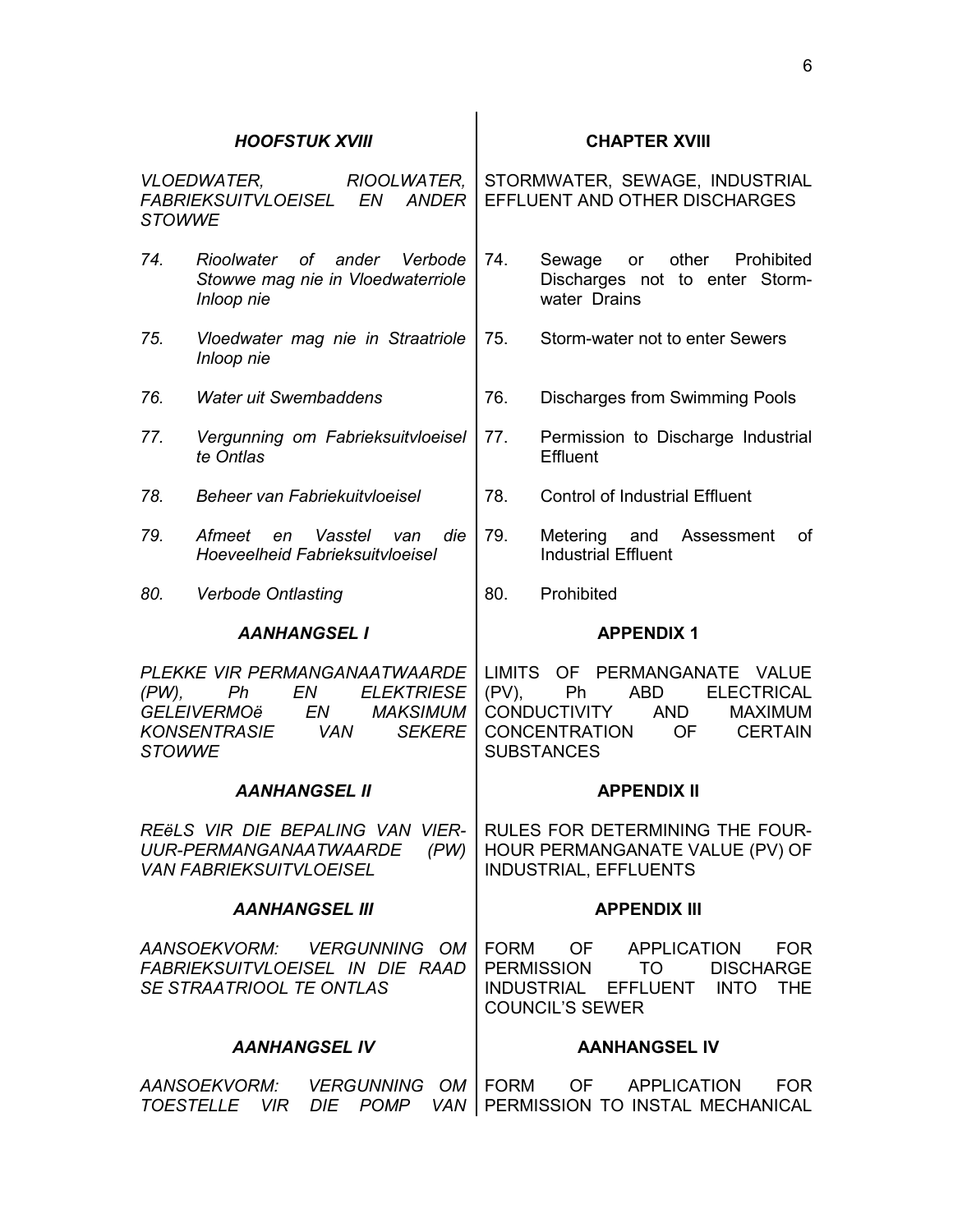### *HOOFSTUK I* **CHAPTER 1**

### **Woordomskrywing** Network **Definitions**

*1. In hierdie verordeninge, tensy uit die sinsverband anders blyk, beteken -*

> *"aansluitriool" daardie gedeelte van 'n rioolstelsel wat aan die raad behoort en waardeur 'n perseelriool by die raad se straatriool aangesluit word;*

> *"afsonderlike slukpyp" 'n slukpyp wat aangebring is om 'n enkele sanitêre toebehoorsel te beskerm;*

> *"blokplan" 'n plan wat op skaal geteken is en waarop die grootte, fatsoen en afmetings van enige stuk grond, en die ligging van enige bestaande of beoogde gebou en perseelrioolstelsel of gedeelte daarvan, aangetoon word;*

> *"drekwater" enige vloeistof wat menslike of dierlike drek bevat;*

> *"drekwaterpyp" enige pyp, uitgesonderd 'n perseelriool, wat vir die wegvoer van drekwater met of sonder vuilwater gebruik word;*

*"drekwatertoebehoorsel" enige toebehoorsel wat vir die opvang en ontlas van drekwater gebruik word;*

1. In these by-laws, unless the context otherwise indicates -

> "adequate" or "effective" means adequate or effective in the opinion of the council and "approved" means approved by the council, regard being had in all cases to all the circumstances of the particular case and to accepted principles of drainage installation and, in the case of any appliance, fitting or other object, to the purpose which it is intended to serve;

> "anti-siphonage pipe" means any pipe or portion of a pipe provided for the protection of the water seal of a trap against unsealing by siphonage or back pressure;

> "block plan" means a plan drawn to scale showing the size, shape and measurements of any piece of land and the position thereon of any existing and proposed buildings and drainage installation or portion thereof;

> "branch drain" means a drain which discharges into another drain;

> "branch anti-siphonage pipe" means an anti-siphonage pipe connecting two or more individual anti-siphonage pipes to a main antisiphonage pipe or to a ventilation pipe;

> "branch pipe" means any pipe conveying soil-water or wastewater either separately or together to a stack or other vertical pipe;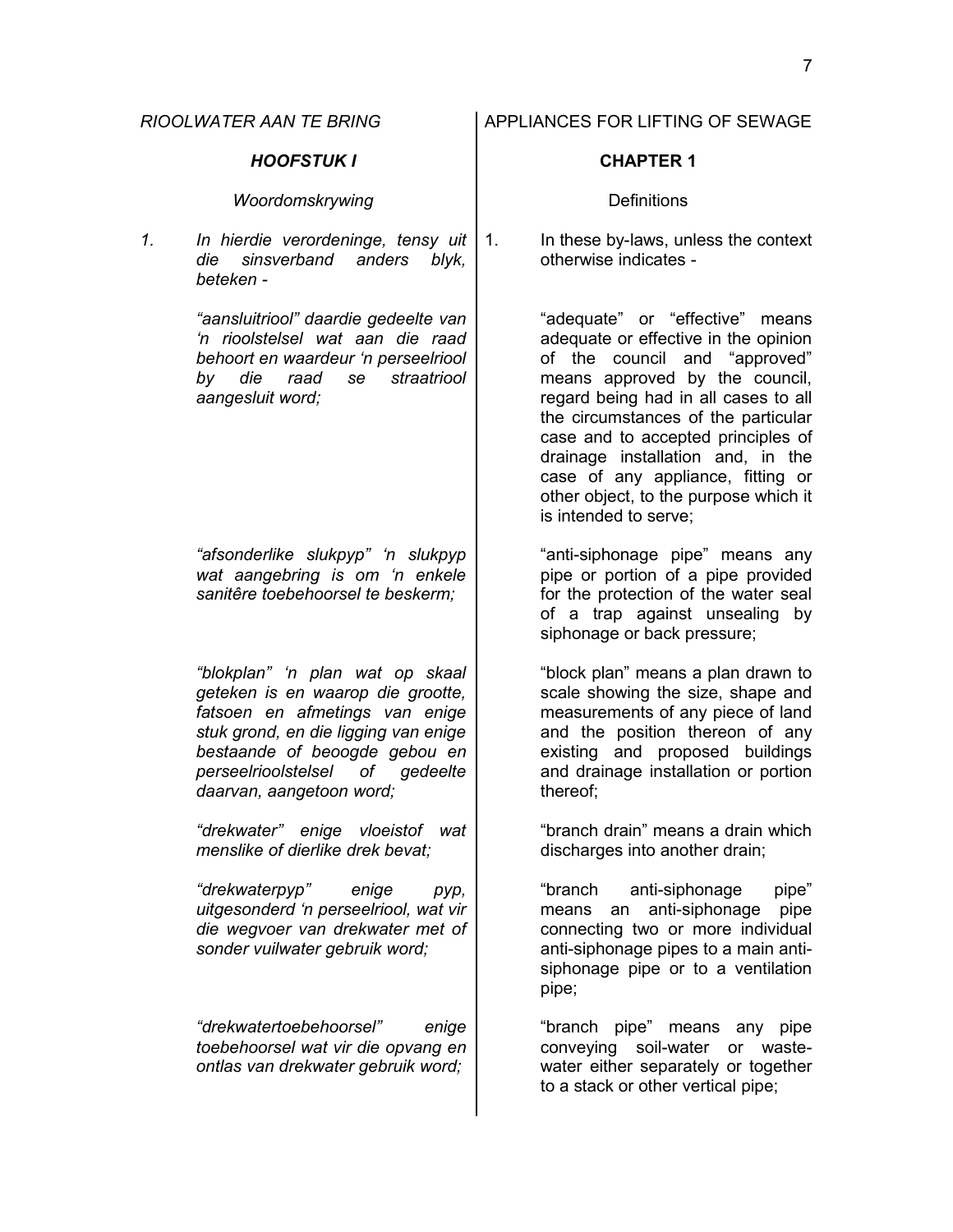*"eenpypstelsel" 'n perseelrioolstelsel waarin die ontlasting uit drekwatertoebehore deur 'n gemeenskaplike pyp na 'n perseelriool weggevoer word en waarin die waterslotte van die sperders van alle vuilwatertoebehore wat aan sodanige perseelrioolstelsel verbind is, afsonderlik deur slukpype beskerm word;*

*"enkelstampypstelsel" 'n modifikasie van die eenpypstelsel waarin die waterslotte van die sperders van die vuilwatertoebehore of drekwatertoebehore nie afsonderlik deur slukpype beskerm word nie en waarin die stelsel uitdruklik ooreenkomstig hierdie verordeninge ontwerp word om die waterslotte van die sperders van al sodanige toebehore deur middel van die stampyp te beskerm met of sonder behulp van 'n hulpventilasiepyp;*

*"fabrieksuitvloeisel" enige vloeistof, met of sonder opgeloste stowwe of stowwe in suspensie, wat afgeskei word in die loop van of ten gevolge van enige bedryfs- of nywerheidswerksaamheid, met inbegrip van enige mynbouwerksaamheid, en sluit enige vloeistof behalwe drekwater of vuilwater of vloedwater in;*

"conservancy tank" means a tank used for the reception and temporary retention of the discharge from a drainage installation;

|"connecting sewer" means that part of a sewerage system which is vested in the council and which connects a drain to the council's sewer;

"council" means the city council, town council, village council or health committee established in terms of the Local Government Ordinance, 1939, or the Transvaal Board for Development of Per-Urban Areas established in terms of the Transvaal Board for the Development of Peri-Urban Areas Ordinance, 1943, which has adopted these by-laws in terms of the Local Government Ordinance 1939, and includes the management committee of such council or any officer in the service of such council, acting by virtue of any power vested in such council in connection with these by-laws and delegated to him in terms of section 58 of the Local Government (Administration and elections) Ordinance, 1960, or section 21 *bis* of the Transvaal Board for the Development of Peri-Urban Areas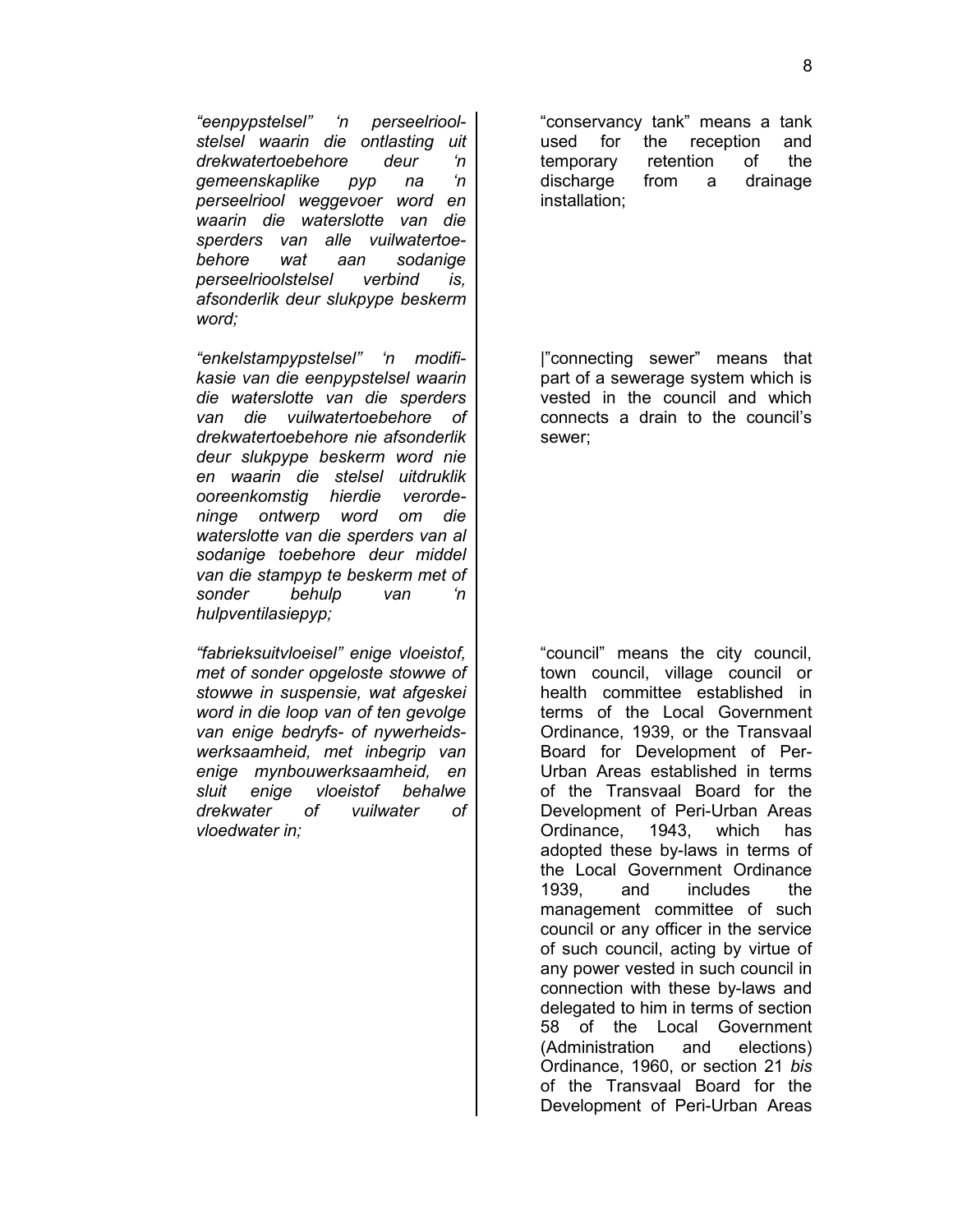9

*"gesuiwerde uitvloeisel" die uitvloeisel wat van 'n rioolplaas afkomstig is;*

*"groep" 'n kombinasie van sanitêre toebehore wat bestaan uit hoogstens een spoelkloset, een handewasbak, een opwasbak, een stort, een bidet en een bad;*

*"hoofslukpyp" die pyp waaraan takslukpype verbind is en wat òf afsonderlik verleng is om in die buitelug uit te mond òf met 'n ventilasiepyp verbind is;*

*"horisontale pyp" enige drekwaterpyp of vuilwaterpyp, uitgesonderd 'n takpyp, wat 'n hoek kleiner as 45° met 'n horisontale vlak vorm;*

*"hulpventilasiepyp" 'n pyp wat aangebring is om bykomende ventilering vir 'n enkelstampypstelsel te verskaf;*

Ordinance, 1943;

"developed length" of any pipe means the length between two specified points on such pipe measured along the center line of the pipe including any bend, junction or similar fitting;

"drain" means that portion of a drainage installation, other than soil-water pipes, waste-water pipes, ventilation pipes and antisiphonage pipes which is not vested in the council and which is laid in the ground and used or intended or to be used for conveying sewage to the connecting sewer, or for conveying sewage to a conservancy tank or a septic tank and includes a conservancy tank or a septic tank;

"drainage installation" means and includes any drain, soil-water pipe, stack, waste-water pipe, ventilation pipe, anti-siphonage pipe, soilwater fitting, waste-water fitting, mechanical appliance or any other work or fitting or combination thereof for the conveyance of sewage and which is not vested in the council;

"drainage work" means any construction of or any alteration or addition to, or any work done in connection with a drainage installation but shall not include any work undertaken solely for purposes of repair or maintenance;

"engineer" and "council's engineer" means the person from time to time holding the said appointment or acting in the said capacity in connection with the municipality or any person duly appointed by the council to act on his behalf or appointed or authorized by the council to administer these by-laws;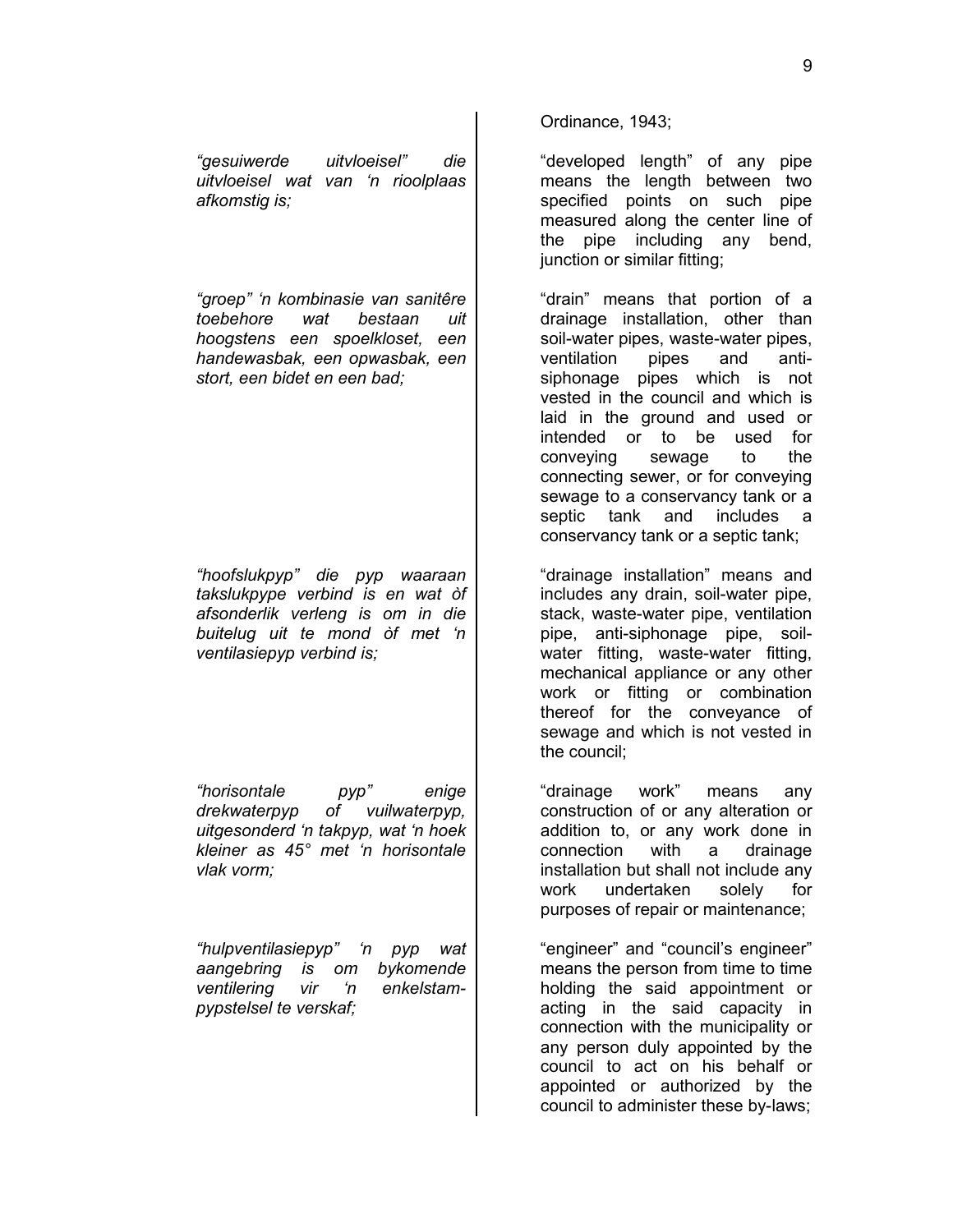*"ingenieur" en "raad se ingenieur" die persoon wat van tyd tot tyd, wat die munisipaliteit betref, genoemde betrekking beklee of in die genoemde hoedanigheid waarneem of enigiemand wat behoorlik deur die raad aangestel is om namens hom op te tree of deur die raad aangestel of gemagtig is om hierdie verordeninge te administreer;*

*"ontwikkelde lengte" van enige pyp die lengte tussen twee gegewe punte van sodanige pyp, gemeet langs die hartlyn van die pyp, met inbegrip van enige buigstuk, aansluitstuk of soortgelyke toebehoorsel;*

*"perseel" enige stuk grond saam met enige gebou of verbetering daarop;*

*"perseelriool" daardie gedeelte van 'n perseelrioolstelsel, uitgesonderd drekwaterpype, vuilwaterpype, ventilasiepype en slukpype, wat nie aan die raad behoort nie, en wat in die grond gelê is en gebruik word of bedoel is om gebruik te word om rioolwater na die aansluitriool weg te voer, of om rioolwater na 'n riooltenk of 'n septiese tenk weg te voer, en sluit 'n riooltenk of septiese tenk in;*

*"perseelrioolstelsel" en omvat dit, enig perseelriool, drekwaterpyp, stampyp, vuilwaterpyp, ventilasiepyp, slukpyp, drekwatertoebehoorsel, vuilwatertoebehoorsel, meganiese toestel of enige ander toestel of toebehoorsel of*

"group" means a combination of sanitary fittings comprising not more than one each of a watercloset, was-hand basin, sink, shower, bidet and bath;

"horizontal pipe" means any soilwater pipe or waste-water pipe, other than a branch pipe, which is inclined at an angle of less than 45 degrees above the horizontal;

"industrial effluent" means any liquid, whether or not containing matter in solution or suspension, which is given off in the course of or as a result of any trade or industrial operation, including mining operations, and includes any liquid other than soil-water or waste-water or storm-water;

"individual anti-siphonage pipe" means an anti-siphonage pipe installed to protect a single sanitary fitting;

"main anti-siphonage pipe" means the pipe to which branch antisiphonage pipes are connected and which is either extended independently to discharge into the open air or is connected to a ventilation pipe;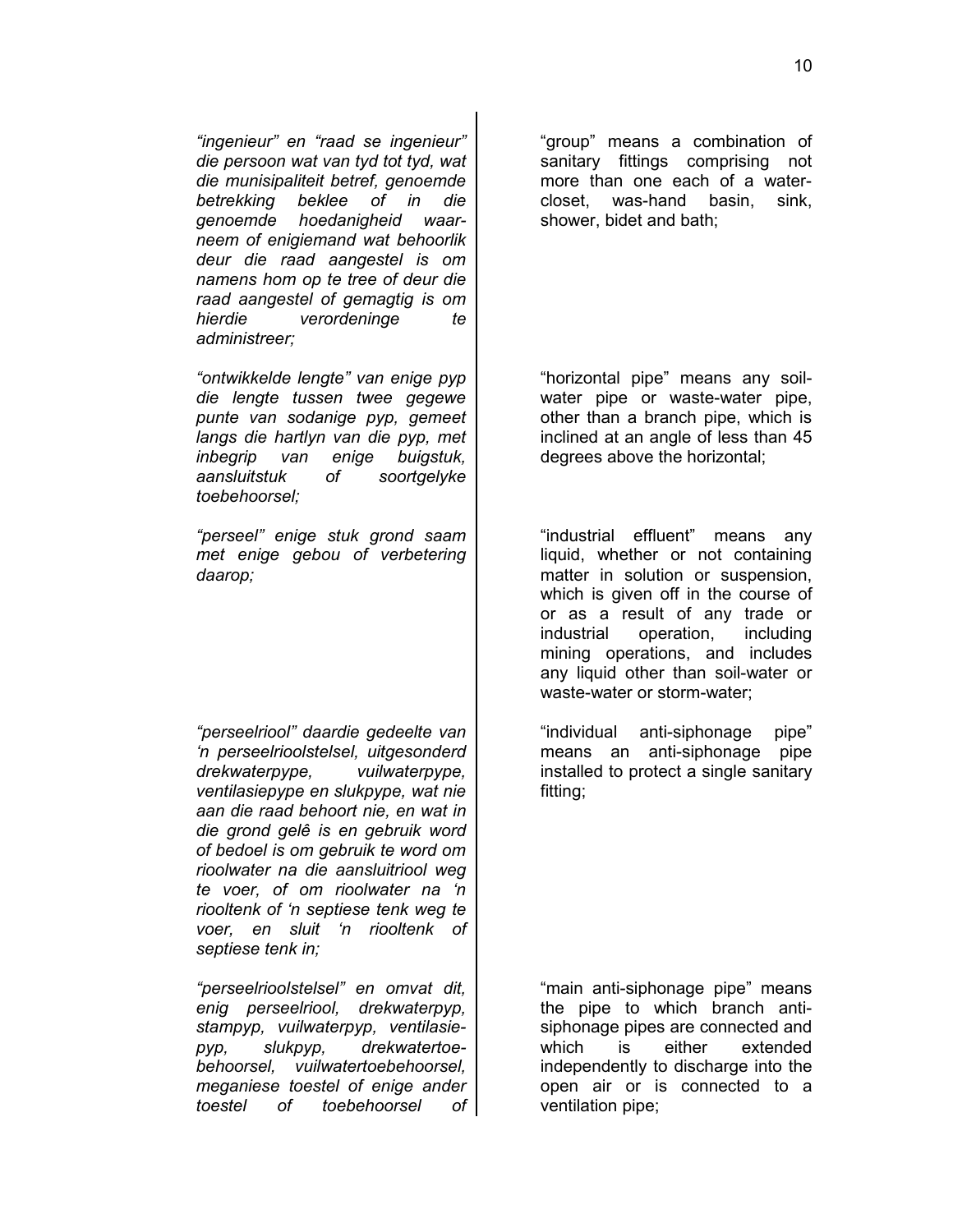*kombinasie daarvan vir die wegvoer van rioolwater, wat nie aan die raad behoort nie.*

*"rioleringswerk" die bou of herbou of verbou van, of enige aanbouingswerk aan, of enige werk wat verrig word in verband met 'n perseelrioolstelsel, maar omvat geen werk wat uitsluitlik vir die herstel of onderoud daarvan verrig word nie;*

*"riooltenk" 'n tenk wat gebruik word om die uitvloeisel uit 'n perseelriool-stelsel op te vang en tydelik in te hou;*

*"rioolwater" drekwater, vuilwater of fabrieksuitvloeisel, hetsy afsonderlik, hetsy gesamentlik;*

*"sanitêre toebehoorsel" enige drekwatertoebehoorsel en enige vuilwatertoebehoorsel;*

*"septiese tenk" enige tenk wat ontwerp is om rioolwater op te vang en die organiese stowwe in die rioolwater deur middel van bakteriewerking te laat ontbind;*

*"slukpyp" enige pyp of gedeelte van 'n pyp wat vir die beskerming van die waterslot van 'n sperder aangebring word om te voorkom dat die sperder deur hewelwerking of teendruk oopgaan;*

"one-pipe system" means a drainage installation in which the discharges from soil-water fittings and waste-water fittings are carried to a drain by a common pipe and in which the water seals of the traps of all waste-water fittings connected to such installation are individually protected by anti-siphonage pipes;

"piece of land" means any piece of land registered in a deeds registry as an erf, stand, lot, plot or toher area, or as a portion or a subdivision of such erf, stand, lot, plot or other area, or any defined portion, not intended as a public place, of a piece of land proclaimed as a township, or of a piece of land which is held under surface right permit or under mining title or which, being proclaimed land not held under mining title, is used for residential purposes or for purposes not incidental to mining operations;

"premises" means any area of land together with any building or improvement thereon;

"sanitary fitting" means any soilwater fitting and any waste-water fitting;

"septic tank" means any tank designed to receive sewage and to effect the decomposition of organic matter in sewage by bacterial action;

"sewage" means soil-water, wastewater or industrial effluent whether separately or together;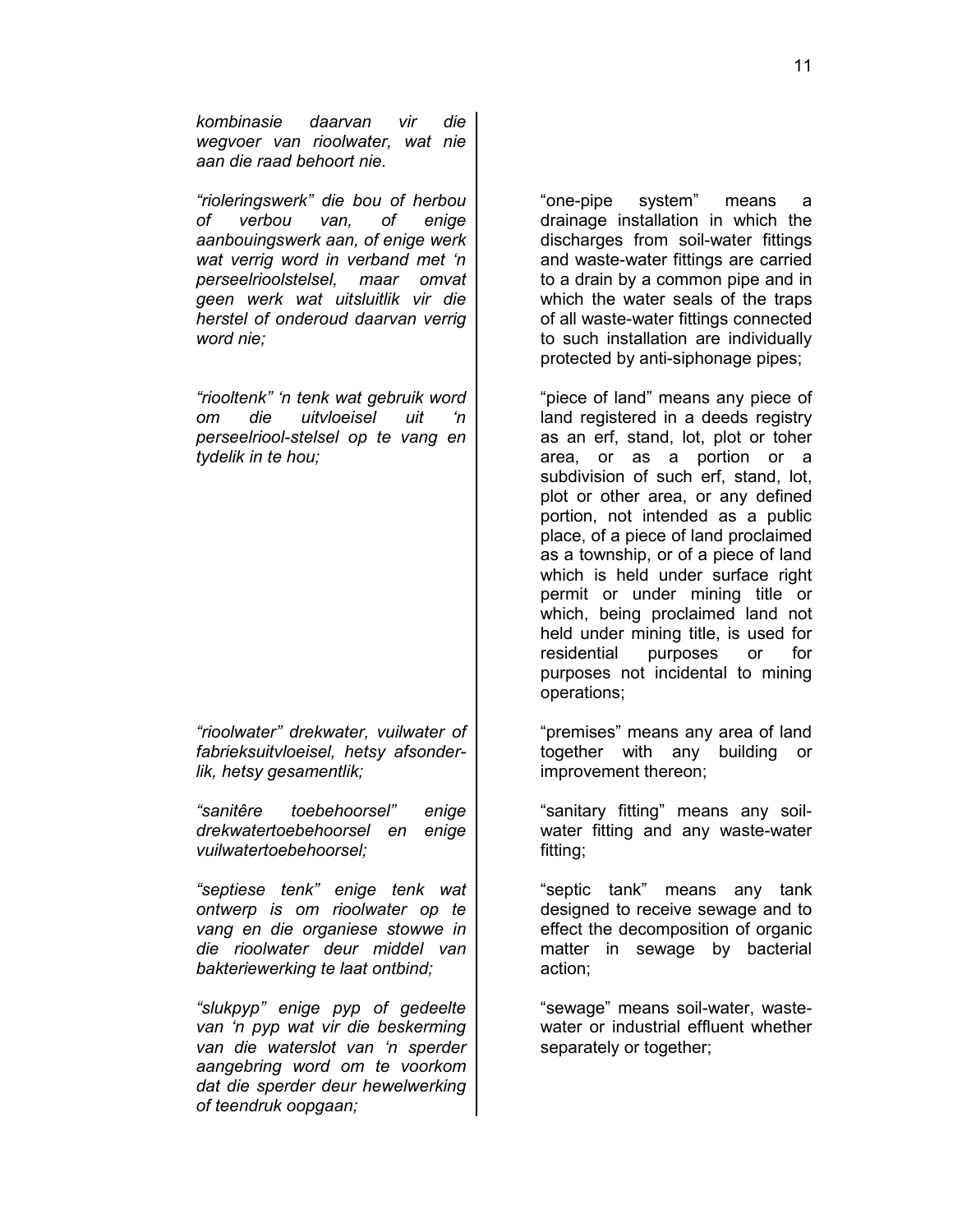*"stampyp" die hoof-vertikale onderdeel van 'n perseelrioolstelsel of enige deel daarvan, uitgesonderd 'n ventilasiepyp;*

*"straatriool" enige pyp of toestel wat aan die raad behoort en gebruik word of ontwerp is of bedoel is om gebruik te word vir of in verband met die wegvoer van rioolwater;*

*"stuk grond" enige stuk grond wat in 'n aktekantoor geregistreer is as 'n erf, standplaas ,perseel, plot of ander gebied, of as 'n gedeelte of 'n onderverdeelde gedeelte van sodanige erf, standplaas, perseel, plot of ander gebied, of enige omskrewe gedeelte, wat nie as 'n openbare plek bedoel is nie, van 'n stuk grond wat as 'n dorp geproklameer is, of van 'n stuk grond wat kragtens 'n oppervlakteregpermit of kragtens 'n mynbrief gehou word, of wat geproklameerde grond is wat nie kragtens 'n mynbrief gehou word nie en wat vir woondoeleindes of vir doeleindes wat nie met mynbouwerksaamhede in verband staan nie, gebruik word;*

*"takperseelriool" 'n perseelriool wat in 'n ander perseelriool ontlas;*

*"takpyp" enige pyp wat drekwater of vuilwater òf afsonderlike òf gesamentlik na 'n stampyp of ander vertikale pyp wegvoer;*

*"takslukpyp" 'n slukpyp wat twee of meer afsonderlike slukpype met 'n hoofslukpyp of 'n ventilasiepyp verbind;*

*"tarief" die tarief van gelde in die bylaes by hierdie verordeninge uiteengesit;*

"treated effluent" means the liquid effluent discharged from a sewage treatment works;

"sewer" means any pipe or device vested in the council and used or designed or intended for use for or in connection with the conveyance of sewage;

"single stack system" means a modification of the one pipe system in which the water seals of the traps of the waste-water fittings or soil-water fittings are not individually protected by antisiphonage pipes and in which the system is specifically designed in terms of these by-laws to protect the water seals of the traps of all such fittings by means of the said stack with or without the aid of a supplementary ventilation pipe;

"soil-water" means any liquid containing human or animal excreta;

"soil-water fitting" means any fitting used for the reception and discharge of soil-water.

"soil-water pipe" means any pipe, other than a drain, used for the conveyance of soil-water with or without waste-water;

"stack" means the main vertical component of a drainage installation or any part thereof other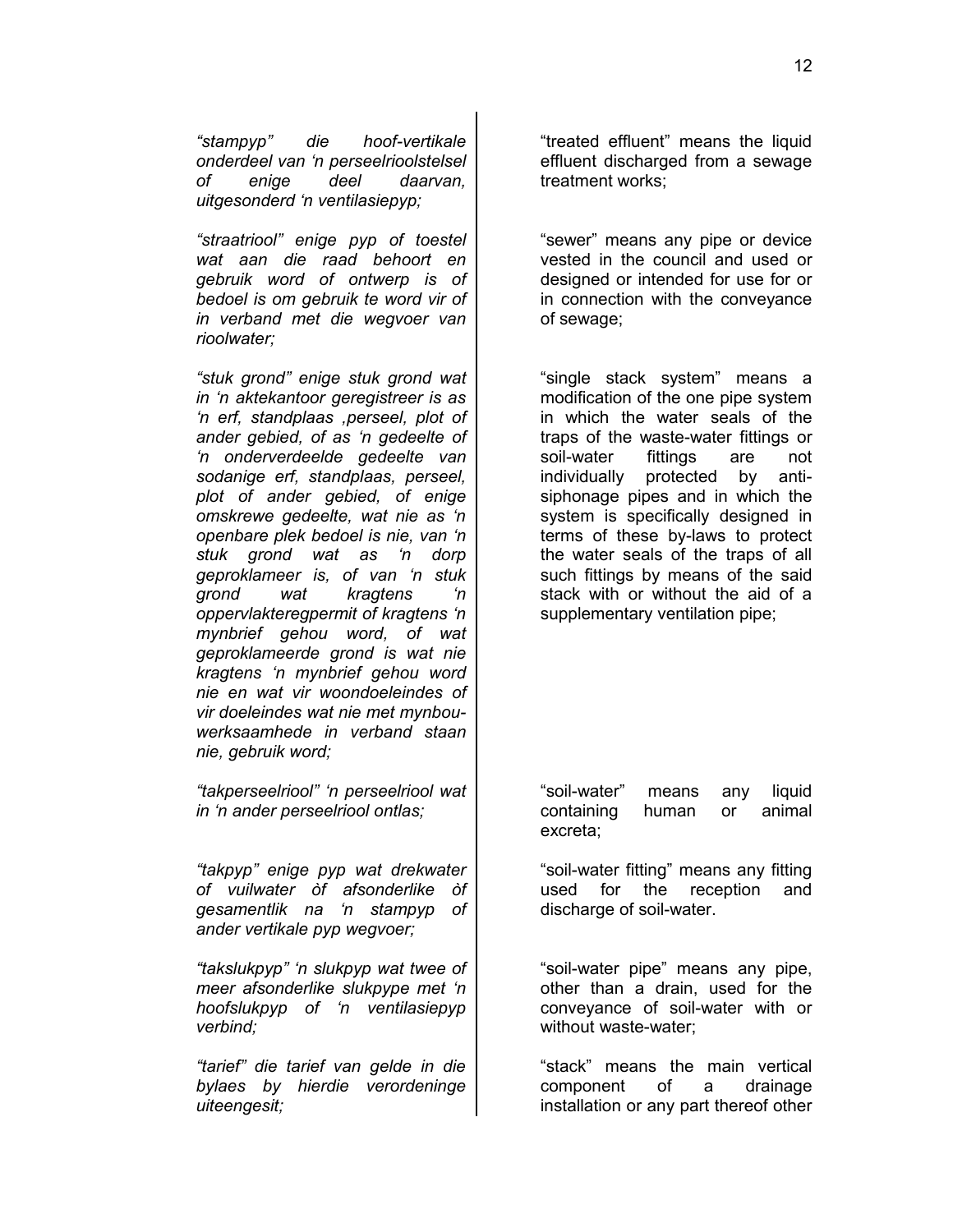*"toereikend" of "doeltreffend" toereikend of doeltreffend na die raad se mening en "goedgekeur" beteken goedgekeur deur die raad, met inagneming in alle gevalle van al die omstandighede in 'n bepaalde geval en van die aanvaarde beginsels in verband met perseelrioolstelsels en, in die geval van enige toestel, toebehoorsel of ander voorwerp, van die doel waarvoor dit gebruik gaan word;*

*"tweepypstelsel" 'n perseelrioolstelsel waarin die ontlaste drekwater en vuilwater van die onderskeie toebehore met afsonderlike pype na 'n perseelriool weggevoer word en waarin die vuilwaterpype afsonderlik geventileer word en deur middel van sperders van die perseelriool geskei word;*

*"ventilasiepyp" enige pyp of gedeelte van 'n pyp, wat geen vloeistof wegvoer nie, wat gebruik word om 'n perseelrioolstelsel te ventileer;*

*"vertikale pyp" enige drekwaterpyp of vuilwaterpyp, uitgesonderd 'n takpyp, wat 'n hoek groter as 45*° *met die horisontale vlak vorm;*

*"vloedwater" enige vloeistof wat voortspruit uit natuurlike neerslag of akkumulasie en sluit reënwater, fonteinwater en grondwater in;*

*"vuilwater" enige vloeistof, uitgesonderd drekwater, fabrieksuitvloeisel of vloedwater;*

than a ventilation pipe;

"stormwater" means any liquid resulting from natural precipitation or accumulation and includes rainwater, spring-water and groundwater;

"supplementary ventilation pipe" means a pipe installed to supplement the ventilation of a single stack drainage system;

"tariff" means the tariff of charges set out in the schedules to these by-laws;

"two-pipe system" means a drainage installation in which the discharges from soil-water fittings and waste-water fittings are conveyed to a drain by separate pipes and in which the waste-water pipes are separately ventilated and are separated by traps from the drain;

"ventilation pipe" means any pipe or portion of a pipe, not conveying any liqud, used to ventilate a drainage installation;

"vertical pipe" means any soil-water pipe, other than a branch pipe, which is inclined at an angle of more than 45 degrees above the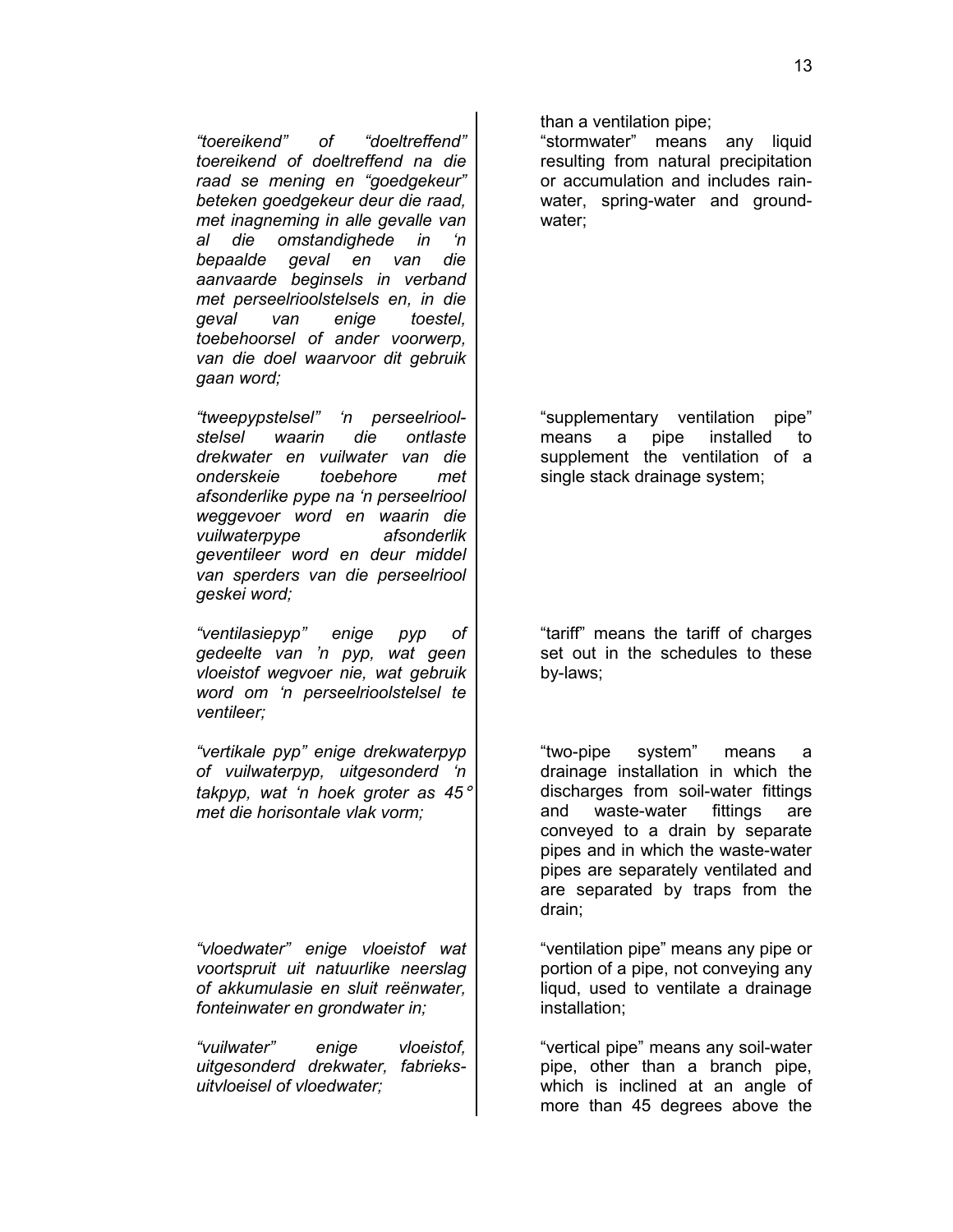*"vuilwaterpyp" enige pyp, uitgesonderd 'n perseelriool, wat vir die wegvoer van vuilwater gebruik word;* 

*"vuilwatertoebehoorsel" enige toebehoorsel wat vir die opvang en ontlas van vuilwater gebruik word.*

# *HOOFSTUK II* **CHAPTER II**

# *Bestek van Verordeninge* The Scope of By-Laws

- *2.(1) Hierdie verordeninge is van toepassing op elke perseelrioolstelsel, en veral op die ontwerp en aanbring van enige sodanige stelsel in enige nuwe of bestaande gebou of op enige stelsel wat in opdrag van die raad ingevolge artikel 6 aangebring moet word, of op enige verbouings- of aanbouingswerk aan 'n bestaande perseelrioolstelsel, ongeag daarvan of dit in opdrag van die raad ingevolge hierdie verordeninge verrig word of nie.*
- *(2) Elke perseelrioolstelsel moet tydens die aanbring daarvan sowel as na die voltooiing daarvan, aan sodanige inspeksie, goedkeuring, toetse en beheer onderwerp word wat die raad dienstig ag of vereis.*

# *HOOFSTUK III* **CHAPTER III**

*3.(1) iemand wat meen dat hy deur enige beampte se besluit of handeling ingevolge hierdie verordeninge in verband met 'n perseelrioolstelsel of enige werk wat daarmee in verband staan,* horizontal;;

"waste-water" means any liquid other than soil-water, industrial effluent or storm-water;

"Waste-water fittings" means any fitting used for the reception and discharge of waste-water;

"Waste-water pipe" means any pipe, other than a drain, used for the conveyance of wastewater.

- 2.(1) These by-laws shall apply to every drainage installation, and in particular to the design and construction of any such installation in any new building or existing building or to any installation required by the council to be constructed in terms of section 6 or to any alteration or addition to an existing drainage installation whether or not required by the council to be made in terms of these by-laws.
- (2) Every drainage installation shall both during its construction and on its completion be subject to such inspection, approval, tests and control as the council shall deem fit or require.

# **Reg van Appèl**  $\qquad$  | Right of Appeal

3.(1) Any person aggrieved by any decision given or act done by any officer in terms of these by-laws in connection with a drainage installation or any work connected therewith, shall have the right to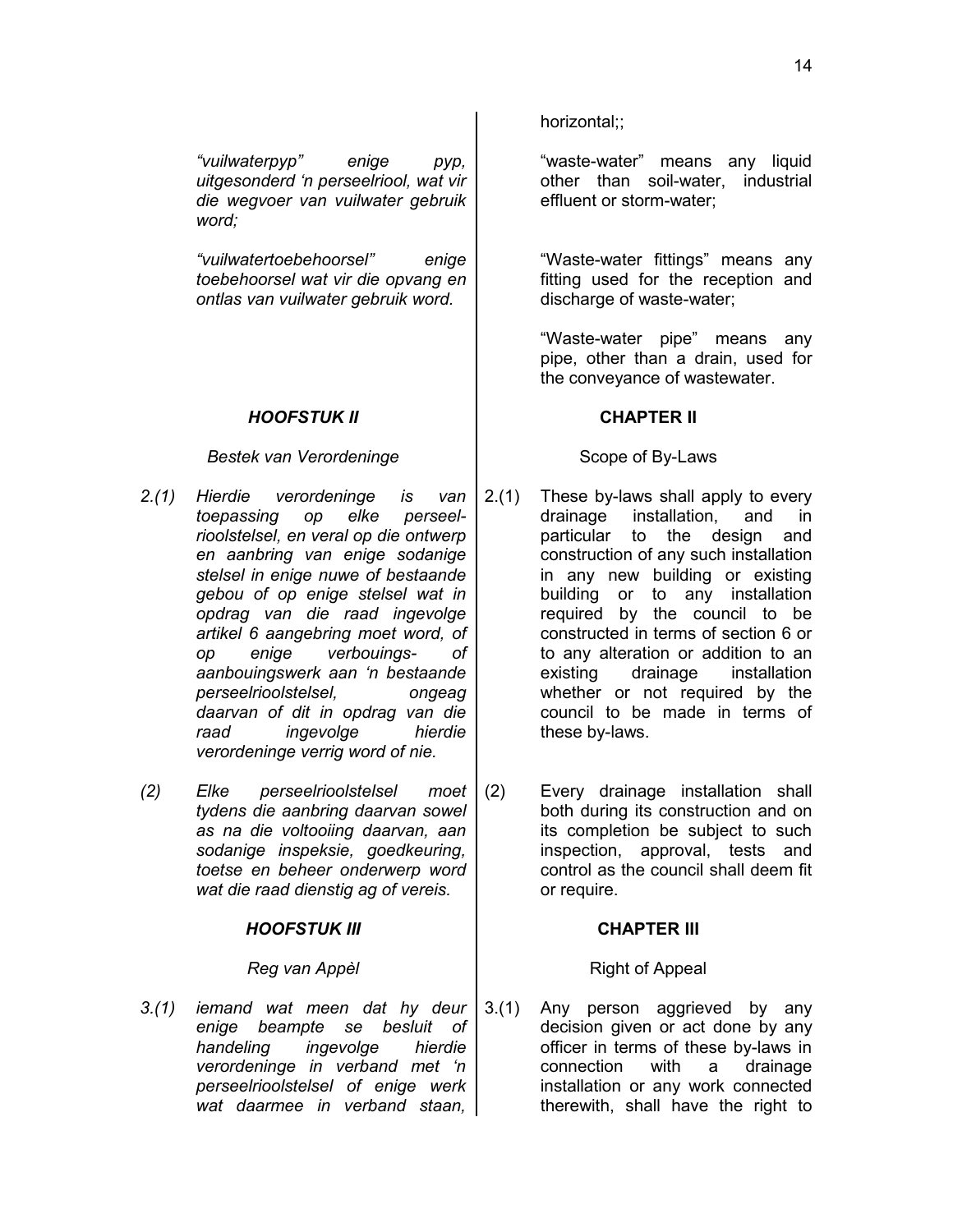15

*benadeel is, kan by die komitee van die raad wat aangewys is om toesig oor die administrasie van hierdie verordeninge te hou, daarteen appèl aanteken, of as daar nie so 'n komitee is nie, by die raad self.*

*(2) Iemand wat van voorneme is om ingevolge subartikel (1) appèl aan te teken, moet die ingenieur binne sewe dae na die besluit of handeling waarteen hy appèl wil aanteken, daarvan in kennis stel, en die appellant moet binne 'n verdere tydperk van veertien dae 'n volledige skriftelike uiteensetting van sy saak aan sowel die ingenieur as aan die klerk van die raad of stadsklerk besorg.*

# *HOOFSTUK IV* **CHAPTER IV**

# Kennisgewings and **Notices** Notices

- *4.(1) Elke kennisgewing, opdrag of ander dokment wat die raad ingevolge hierdie verordeninge uitreik of beteken, is geldig as 'n beampte van die raad wat behoorlik daartoe gemagtig is, dit onderteken het.*
- *(2) Enige kennisgewing, opdrag of ander dokument wat ingevolge hierdie verordeninge aan iemand beteken word, moet Aldus beteken word deur dit, of 'n ware afskrif daarvan, persoonlik aan die persoon aan wie dit geadresseer is of by sy jongste bekende woon- of besigheidsplek af te lewer, of deur dit aan hom te pos, in welke geval daar geag word dat dit beteken is vyf dae nadat dit gepos is.*
- *(3) In elke kennisgewing, opdrag of ander dokument wat ingevolge hierdie verordeninge uitgereik of beteken word, moet die perseel waarop dit betrekking het, aandui*

appeal to the committee of the council appointed to supervise the administration of these by-laws or if there is no such committee to the council itself.

(2) Notice of intention to appeal in terms of subsection (1) shal be given to the engineer within seven days of the decision or act complained of and shall be followed within a further fourteen days by a full statement of the appellant's case in writing to be furnished by the appellant both to the engineer and to the clerk of the council or the town clerk.

- 4.(1) Every notice, order or other document issued or served by the council in terms of these by-laws shall be valid if signed by an officer of the council duly authorized thereto.
- (2) Any notice, order or other document served in terms of these by-laws on any person shall be so served by delivering it, or a true copy thereof, to the person to whom it is addressed personally or at his last known residence or place of business or by posting it in which case it shall be deemed to have been served five days after it was posted.
- (3) Every notice, order or other document issued or served in terms of these by-laws shall specify the premises to which it relates, but may refer to the person for whom it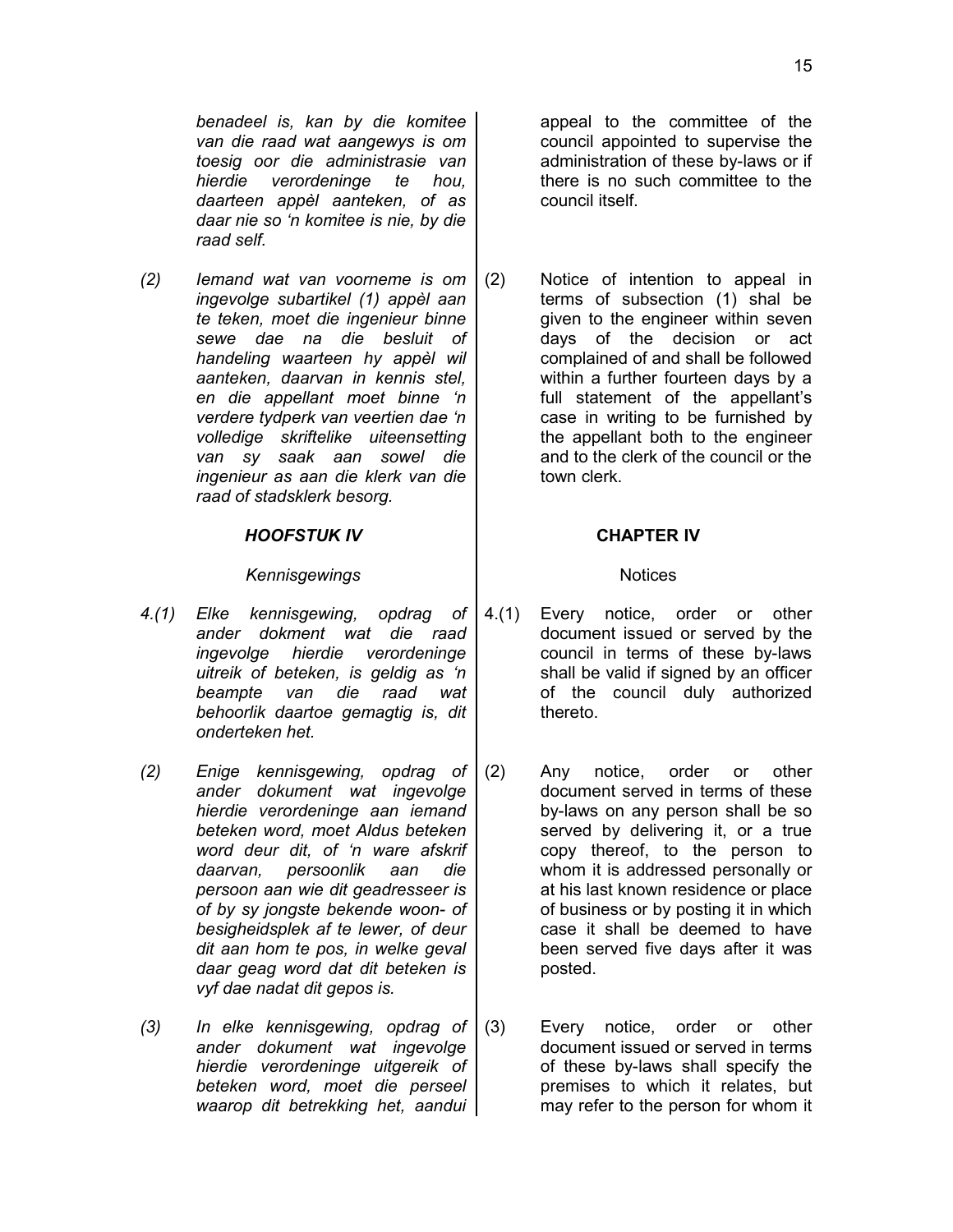*maar daar kan daarin na die persoon vir wie dit bedoel is, as "die eienaar" of "die okkupant" verwys word as sy naam onbekend is.*

# **HOOFSTUK V NOOFSTUK V CHAPTER V**

*5. Die gelde vir die gebruik van die raad se riole of vir ontlasting in die raad se riole of andersins in verband met die raad se riooldienste, is soos van tyd tot tyd deur die raad vasgestel, en die eienaar van die perseel ten opsigte waarvan die gelde gehef word, is aanspreeklik vir die betaling daarvan.*

# *HOOFSTUK VI* **CHAPTER VI**

### ALGEMENE BEPALINGS **Fig. 1.1 ALGEMENE BEPALINGS**

- *6.(1) As 'n straatriool beskikbaar is vir die riolering van 'n perseel waarin of waarop rioolwater ontstaan, moet sodanige perseel voorsien word van 'n perseelrioolstelsel wat by die straatriool aansluit.*
- *(2) Die eienaar van 'n perseel wat nie 'n perseelrioolstelsel het wat in die straatriool ontlas op 'n plek wat die raad voorgeskryf het nie, moet binne twintig weke nadat die raad hom skriftelik aangesê het om dit te doen, 'n perseelrioolstelsel op die perseel aanbring of laat aanbring, en alle werk verrig wat nodig is en alles doen wat ingevolge hierdie verordeninge vereis word in verband met die aanbring van so 'n perseelrioolstelsel en al die gelde wat ten opsigte van die aansluiting daarvan by die raad se straatriool verskuldig is, betaal.*

is intended as "the owner" or "the occupier" if his name is not known.

# Rioolgelde **Rioolgelde Rioolgelde Rioolgelde Rioolgelde Rioolgelde Rioolgelde Rioolgelde Rioolgelde Rioolgelde Rioolgelde Rioolgelde Rioolgelde Rioolgelde Rioolgelde Rioolgelde Rioolgelde Ri**

5. All charges for the use of the council's sewers or for discharges into the council's sewers or otherwise in connection with the council's sewerage services shall be as determined from time to time by the council and shall be payable by the owner of the premises in respect of which the charges are levied.

*Verpligte Verksaffing van Riolering* | Compulsory Provisions of Sewerage

- 6.(1) Where a sewer is available for the drainage of any premises in or on which sewage is produced, such premises shall be provided with a drainage installation connected to the sewer.
- (2) The owner of any premises not having a drainage installation terminating at a point of discharge into the sewer prescribed by the council shall, within twenty weeks of receiving written notice from the council requiring him to do so, construct or cause to be constructed a drainage installation on the premises and shall do all work necessary for and all things required in terms of these by-laws in connection with the construction of such drainage installation, and shall pay all charges due in respect of the connection thereof to the council's sewer.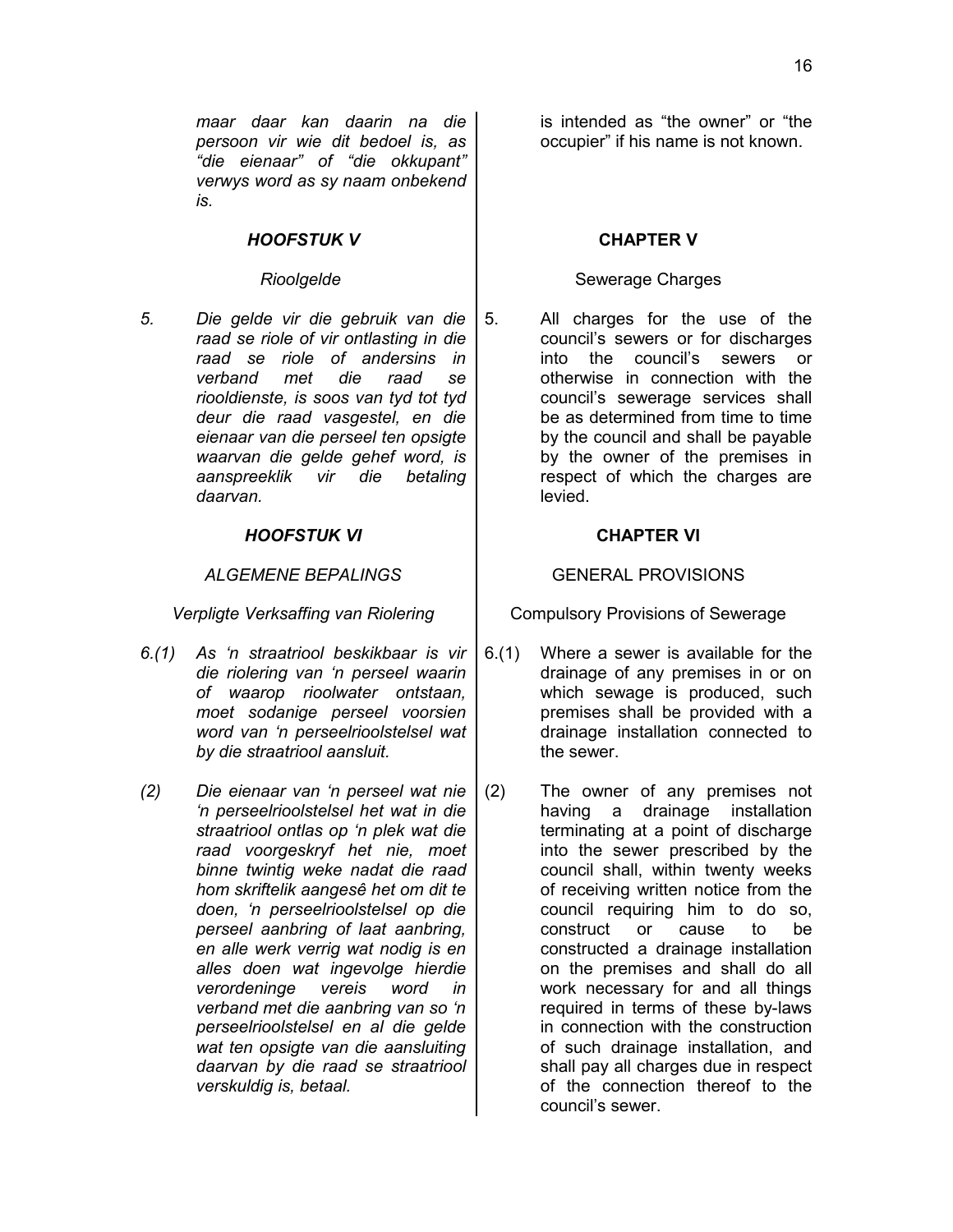- *(3) Die eienaar, soos hierbo bepaal, moet die raad skriftelik kennis gee wanneer enige emmer- of riooltenkdiens wat aan die perseel gelewer word, nie meer nodig is nie, en hy bly vir die gelde ten opsigte van daardie diens aanspreeklik tot tyd en wyl hy die raad aldus in kennis stel.*
- *(4) As die eienaar in gebreke bly om binne genoemde tydperk van twintig weke aan die bepalings van 'n kennisgewing wat ingevolge subartikel (2) aan hom beteken is, te voldoen, moet hy daarna, sonder dat dit sy aanspreeklikheid vir die geld vir die gebruik van die raad se straatriool, soos dit by hierdie verordeninge voorgeskryf word, enigsins verminder, drie keer die bedrag van die voorgeskrewe tarief vir genoemde emmer- of riooltenkdiens betaal tot tyd en wyl 'n perseelrioolstelsel, soos dit by genoemde kennisgewing vereis word en wat aan die bepalings van hierdie verordeninge voldoen, by die straatriool aangesluit is en die raad ooreenkomstig die bepalings van subartikel (3) daarvan in kennis gestel is.*
- *(5) As die hoogte van enige gedeelte van 'n gebou of perseel in verhouding tot die straatriool sodanig is dat 'n perseelrioolstelsel wat vir daardie gedeelte bedoel is, nie deur swaartekragwerking in die straatriool kan ontlas nie, kan die ingenieur, behoudens die bepalings van artikel 66 en op enige voorwaardes wat hy nodig ag, vergunning verleen dat die rioolwater vanaf sodanige gedeelte met behulp van 'n meganiese toestel gepomp word sodat dit op sodanige wyse en op 'n hoogte wat hy moet bepaal, ontlas kan word.*
- (3) The owner as aforesaid shall give written notice to the council when any pail or conservancy tank service rendered to the property is no longer required, and shall remain liable for the charges for that service until he has done so.
- (4) If the owner fails within the said period of twenty weeks to comply with a notice served on him in terms of subsection (2) he shall thereafter, without detracting from his liability for charges in respect of the use of the council's sewer as prescribed by these by-laws, pay charges at three times the prescribed tariff for the said pail or conservancy tank service until a drainage installation as required by the said notice and complying with these by-laws is connected to the sewer and the council has been notified thereof in terms of subsection (3).
- (5) Where any part of building or premises is at such a level in relation to the sewer that a drainage installation serving that part cannot discharge into the sewer by gravitation the engineer may, subject to the provisions of section 66 and to any conditions he may deem necessary, permit the sewage from such part to be raised by a mechanical appliance to discharge at such point and such level as he shall determine.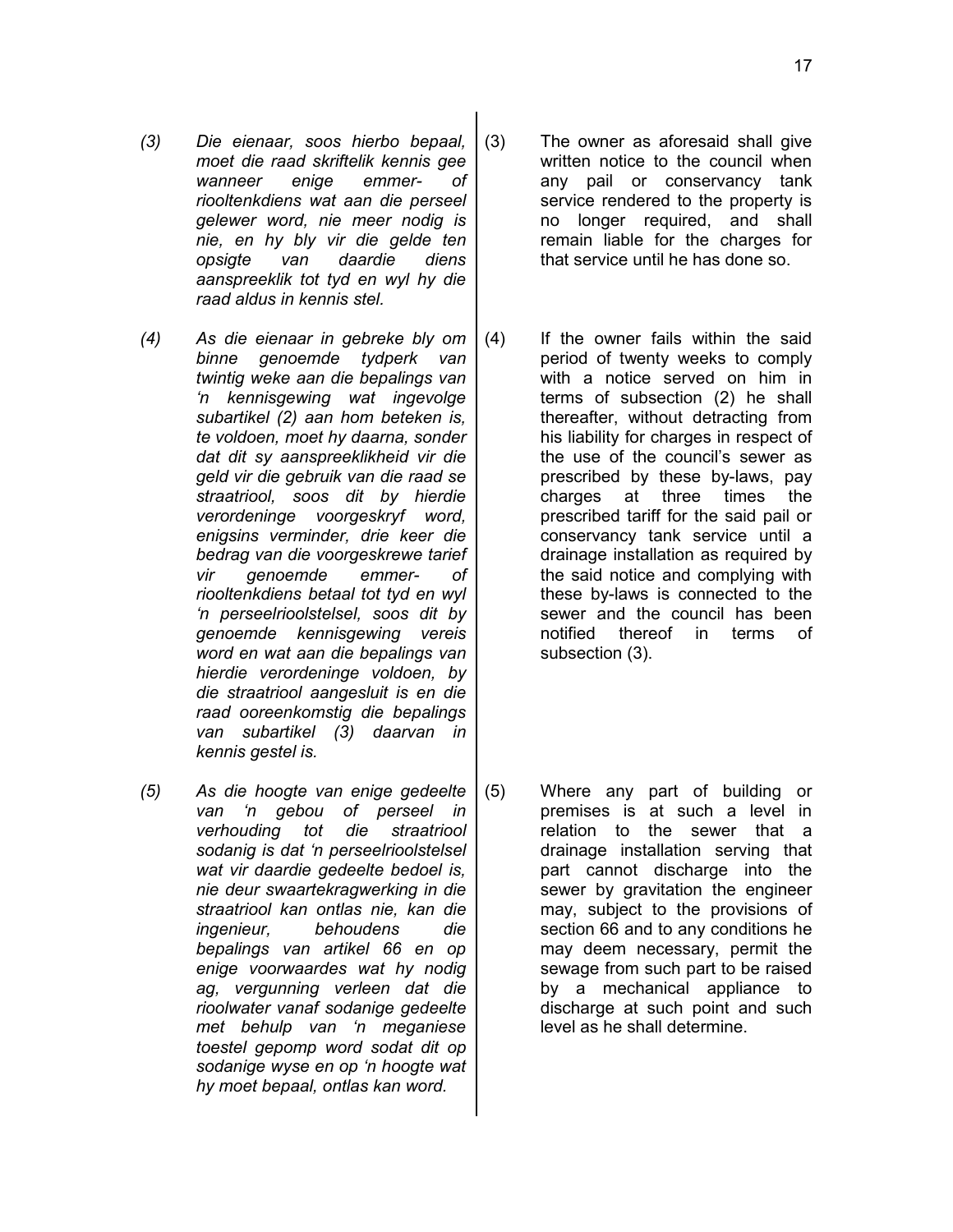*(6) Elke kontrakteur of iemand anders wat werkmense in diens het vir die oprigting van 'n gebou of vir die verrigting van enige ander werk of enige stuk grond waar daar 'n straatriool vir die riolering van geboue wat daarop opgerig is of gaan word, beskikbaar is, moet spoelklosetgeriewe wat by die straatriool aansluit, vir sodanige werknemers verskaf.*

# Aansluiting by Straatriool **Access 1** Connection to Sewer

- *7.(1) Geen gedeelte van enige perseelrioolstelsel mag verder strek as die grens van die stuk grond waarop die gebou of gedeelte daarvan wat deur die perseelriool-stelsel bedien word, opgerig is nie: Met dien verstande dat die raad, as hy dit nodig of raadsaam ag, die eienaar kan toelaat om op eie koste 'n perseelriool oor 'n aangrensende stuk grond te lê mits hy vooraf bewys lewer dat 'n gepaste serwituut of 'n notariële akte van gemeenskaplike riolering, na gelang die raad dit vereis, met dié doel geregistreer is.*
- *(2) Die raad het die reg om voor te skryf op watter plek en hoe diep onder die grond enige perseelrioolstelsel by die straatriool tot by die aansluitriool moet volg, en die raad kan, met inagneming van die noodsaaklikheid daarvan dat dit op die rege hoogtes moet wees, na goeddunke vereis dat die eienaar nie met die aanbring of die aansluiting van die perseelrioolstelsel, na gelang van die geval, moet begin voordat die eienaar se aansluitriool gelê is nie.*
- *(3) Behoudens die bepalings van subartikel (4) en sonder om af te doen aan die bepalings van artikel*

Every contractor or other person employing workmen for the construction of any building or for the carrying out of any other work on any piece of land to which a sewer is available for the drainage of buildings constructed or to be constructed thereon, shall provide water closet accommodation connected to the sewer for such workmen.

- 7.(1) No part of any drainage installation shall extend beyond the boundary of the piece of land on which the building or part thereof served by the drainage installation is erected: Provided that, where it considers it necessary or expedient to do so, the council may permit the owner to lay a drain at his own expense through an adjoining piece of land on proof of the registration of an appropriate servitude or of a notarial deed of joint drainage, as the council may require.
- (2) The council shall have the right to prescribe to what point in the sewer and at what depth below the ground any drainage installation is to be connected and the route to be followed by the drain to the connection so to be made and may, at its discretion, having regard to the necessity of maintaining correct levels, require the owner not to commence the construction or the connection of the drainage installation, as the case may be, until the owner's connecting sewer has been laid.
- (3) Subject to the provisions of<br>subsection (4), and without subsection  $(4)$ , and prejudice to the provisions of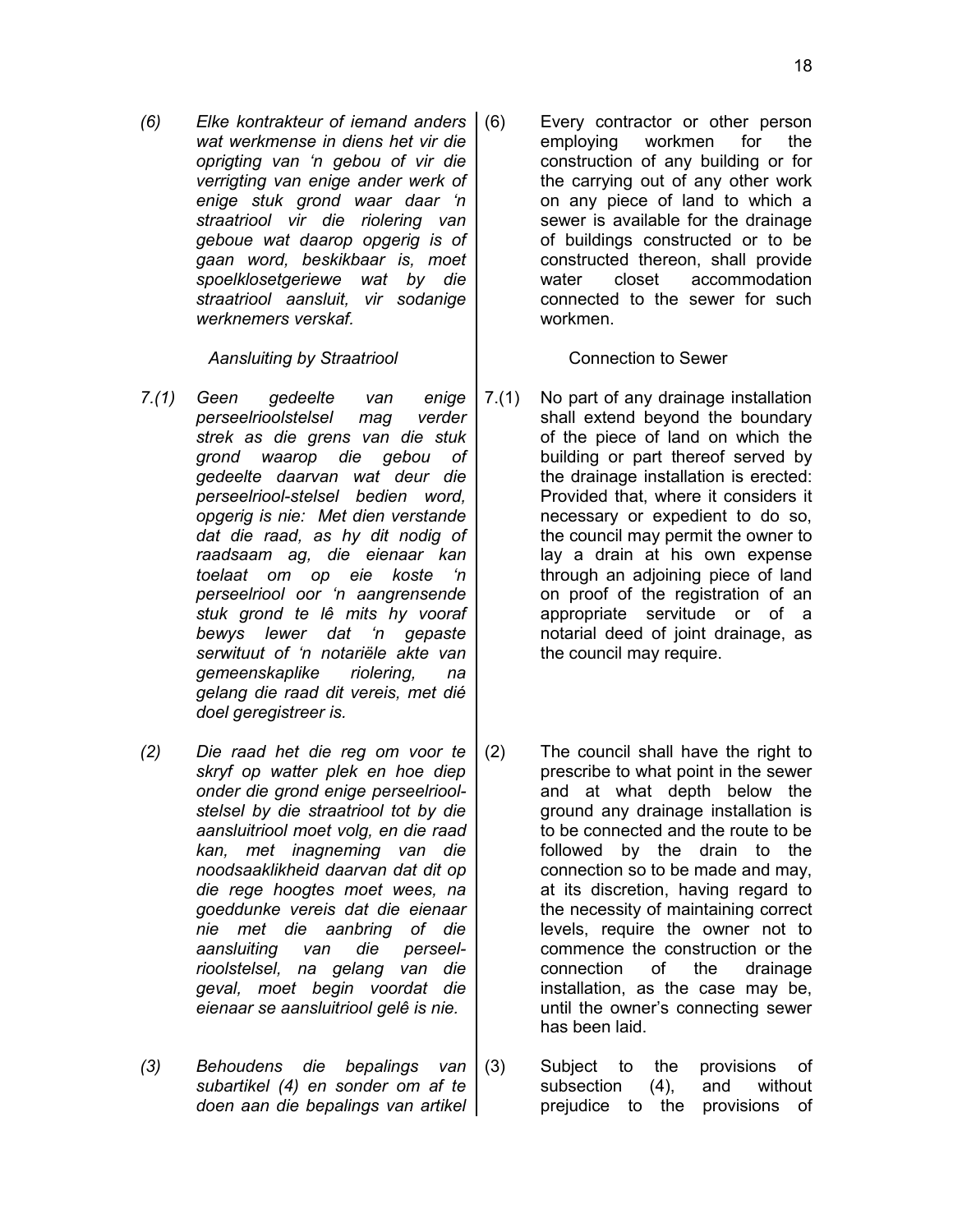*24 wat op die toets van perseelrioolstelsels betrekking het, moet die raad so gou doenlik nadat die eienaar hom in kennis gestel het dat die perseelrioolstelsel op sy perseel gereed is om by die straatriool aangesluit te word, op die raad se koste die perseelrioolstelsel aansluit of laat aansluit.*

- *(4) Enige aansluiting wat die eienaar verlang nadat die perseelrioolstelsel ingevolge subartikel (3) aangesluit is, moet deur die raad goedgekeur word en die eienaar moet daarvoor betaal.*
- *(5) Niemand mag toelaat dat iets anders as skoon water vir toetsdoeleindes 'n perseelrioolstelsel binnegaan voordat die perseelrioolstelsel by die straatriool aangesluit is nie.*
- *(6) Slegs 'n beampte wat behoorlik daartoe gemagtig is, mag enige perseelrioolstelsel by die straatriool aansluit, tensy die raad dit andersins skriftelik magtig.*
- *(7) Wanneer 'n erf onderverdeel word en dit nodig is om die straatriool te verleng sodat sodanige onderverdeling daarby aangesluit kan word, geskied sodanige verlenging op koste van die eienaar van die betrokke erf.*

**Gemeenskaplike Perseelriole** [1] Common Drains

*8. Die raad kan na goeddunke toelaat dat die perseelrioolstelsel van enige twee of meer stukke grond, of hulle nou aan een eienaar behoort of nie, deur middel van 'n gemeenskaplike perseelriool in die straatriool ontlas.*

section 24 concerning the testing of drainage installations, the council shall, as soon as practicable after being notified by the owner that the drainage installation on his premises is ready for connection to the sewer, at the council's own expense, effect the connection or cause it to be effected.

- (4) Any connection required by the owner subsequent to that made by the council in terms of subsection (3) shall be subject to the approval of the council and shall be effected at the owner's expense.
- (5) No person shall permit the discharge of any substance whatsoever other than clean water for testing purposes to enter any drainage installation until the drainage installation has been connected to the sewer.
- (6) Save as may be otherwise authorized by the council, in writing, no person other than an officer duly authorized to do so, shall connect any drainage installation to the sewer.
- (7) When an erf is subdivided and it becomes necessary to extend the sewer in order to connect such subdivision to the sewer, such extension shall be effected at the cost of the owner of the erf concerned.

8. The council may at its discretion permit the drainage installation on any two or more pieces of land, whether or not in the same ownership, to discharge into the sewer through a common drain.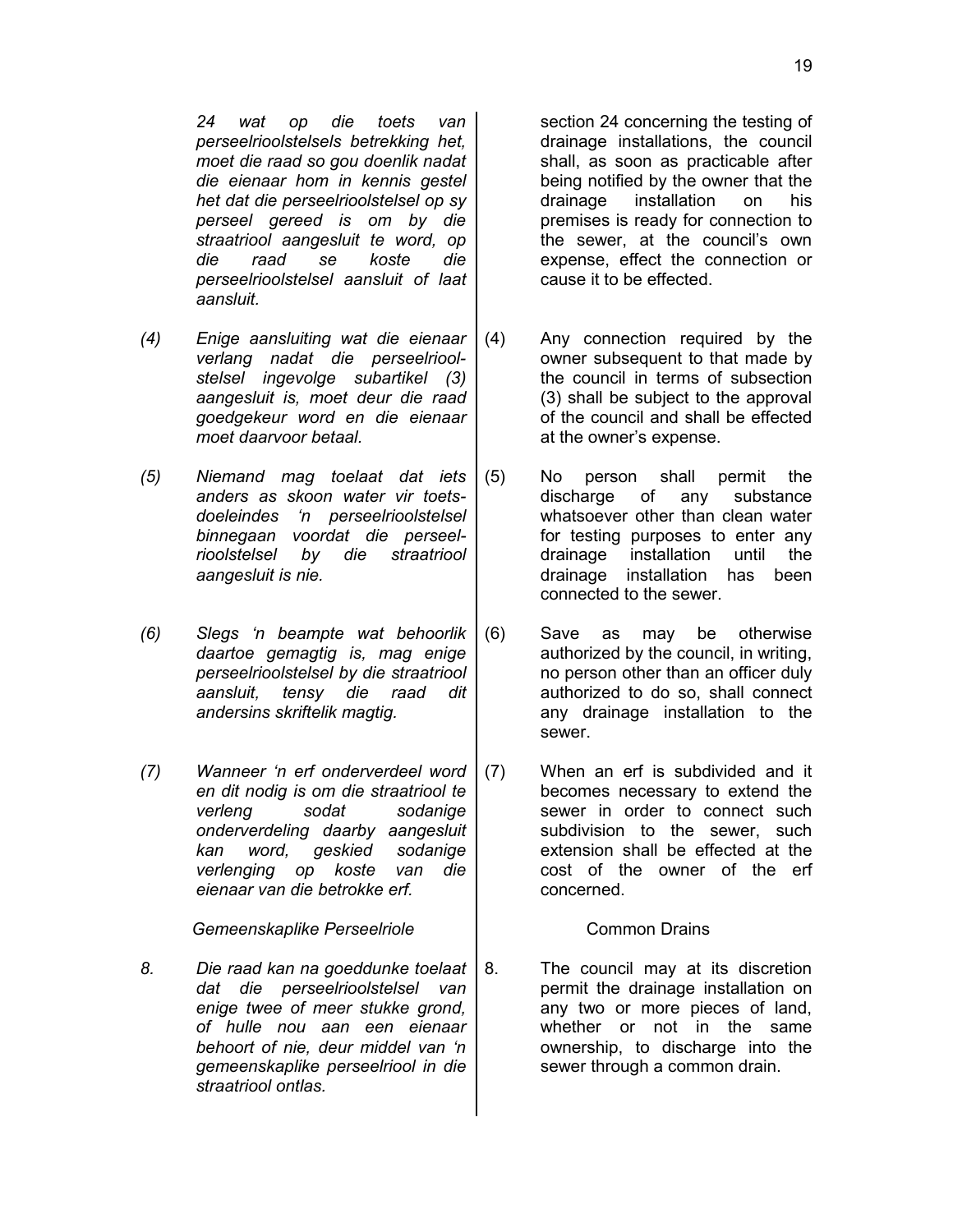- *9.(1) Behalwe met die doel om onderhouds- of herstelwerk te verrig, mag geen drekwatertoebehoorsel of drekwaterpyp van enige ander drekwaterpyp of perseelriool, en geen perseelriool van enige ander perseelriool of van 'n straatriool ontkoppel word nie, tensy die raad se skriftelike toestemming vooraf verkry is nadat 'n aansoek ingedien is op die wyse, vir sover dit van toepassing is, wat by artikel 20 voorgeskryf word: Met dien verstande dat die raad geen geld ten opsigte van 'n aansoek ingevolge hierdie artikel mag vorder nie.*
- *(2) As enige gedeelte van 'n perseelrioolstelsel van die res daarvan ontkoppel word omdat dit nie meer gebruik gaan word nie, moet genoemde ontkoppelde gedeelte vernietig of geheel en al van sy perseel waarop dit gebruik is, verwyder word, tensy die raad andersins vergun as dit nie prakties moontlik is om dié gedeelte te vernietig of te verwyder nie, en moet alle openinge in die stelsel of in genoemde gedeelte daarvan wat ten gevolge van die ontkoppeling ontstaan, tot voldoening van die raad doeltreffend verseël word as dié stelsel of dié gedeelte daarvan gaan bly.*
- *(3) Daar moet vooraf behoorlik skriftelik kennis van enige ontkoppeling aan die ingenieur gegee wordd wat, nadat daar aan al die vereistes van hierdie artikel voldoen is en op versoek van die eienaar, 'n sertifikaat moet uitreik te dien effekte dat die ontkoppeling ingevolge die bepalings van hierdie verordeninge bewerkstellig is en dat enige rioolgelde wat ten opsigte van die ontkoppelde gedeelte van*

### **Ontkoppeling** and **Disconnection**

- 9.(1) Except for the purpose of and for carrying out of any work of maintenance or repair, no soilwater fitting or soil-water pipe shall be disconnected from any soilwater pipe or drain, and no drain shall be disconnected from any other drain or from a sewer without the prior written approval of the council after the lodging of an application in the manner, so far as applicable, prescribed in terms of section 20: Provided that no charge shall be made by the council in respect of an application made in terms of this subsection.
- (2) Where any part of a drainage installation is disconnected from the remainder thereof because it will no longer be used, the said part so disconnected shall be destroyed or entirely removed from the premises on which it was being used unless the council shall otherwise permit, having regard to the impracticability of such destruction or removal, and all openings in the installation or in the said part if left in position, created by the disconnection, shall be effectively sealed to the satisfaction of the council.
- (3) Due notice in writing in advance of any disconnection shall be furnished to the engineer who shall, after the requirements of this section have been complied with and on request of the owner, issue a certificate to the effect that the disconnection has been completed in terms of these by-laws and that any sewerage charges raised in respect of the disconnected portion of the drainage installation shall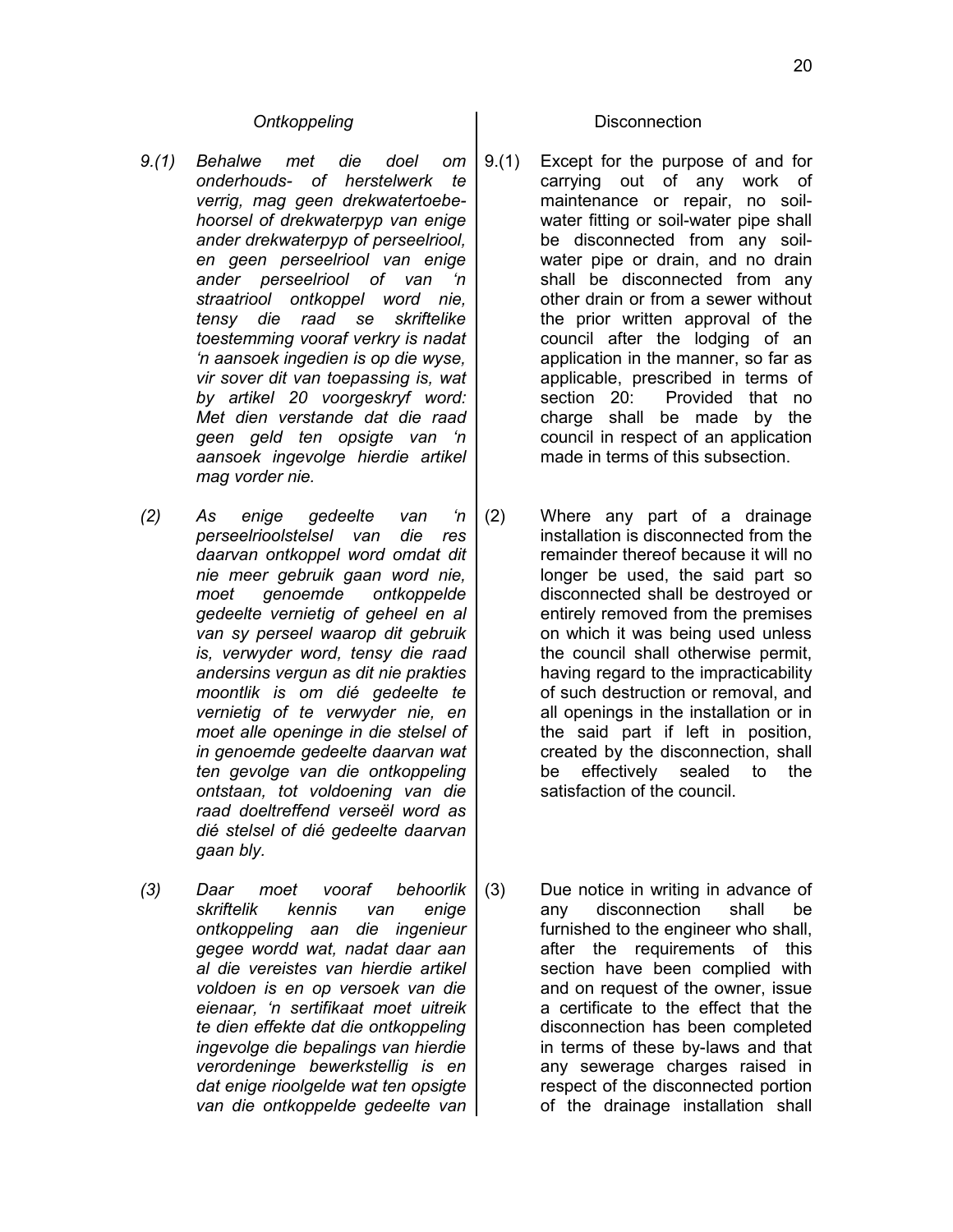*die perseelrioolstelsel betaal moes word, met ingang van die eerste dag van die maand na die uitreiking van sodanige sertifikaat nie meer gevorder word nie: Met dien verstande dat sodanige gelde steeds gevorder moet word tot tyd en wyl sodanige sertifikaat deur die ingenieur uitgereik word.*

- *(4) Wanneer 'n perseelrioolstelsel van 'n straatriool ontkoppel word, moet die raad die opening wat aldus in die straatriool onstaan, verseël, en die geld wat in die betrokke bylae by hierdie verordeninge vir sodanige werk voorgeskryf word, op die eienaar verhaal.*
- *(5) Iemand wat sonder die toestemming van die raad 'n seël in subartikel (4) genoem, breek of verwyder, of wat veroorsaak of toelaat dat dit gebreek of verwyder word, begaan 'n misdryf.*

*Onwettige Rioleringswerk* Unlawful Drainage Work

- *10.(1) As enige rioleringswerk verrig is sonder om aan die bepalings van hierdie verordeninge met betrekking tot die indien en goedkeuring van planne te voldoen, moet die eienaar, wanneer die raad hom skriftelik aansê om dit te doen, binne die tydperk wat in dié kennisgewing voorgeskryf word, aan al die genoemde bepalings voldoen.*
- *(2) As enige perseelrioolstelsel gebou of enige rioleringswerk verrig is wat op sigself in een of ander opsig nie aan enige van die bepalings van hierdie verordeninge voldoen nie, uitgesonderd die bepalings in subartikel (1) genoem, moet die eienaar wanneer die raad hom skriftelik in kennis stel om dit te doen en ondanks die feit dat hy moontlik goedkeuring vir plane ten*

cease to be raised with effect from the first day of the month following the issue of such certificate: Provided that until such certificate shall have been issued by the engineer any such charges shall continue to be raised.

- (4) When a drainage installation is disconnected from a sewer, the council shall seal the opening to the sewer so made and shall recover from the owner the charge prescribed for such work in the relevant schedule to these by-laws
- (5) Any person who, without the permission of the council breaks or removes or causes or permits the breakage or removal of any such seal referred to in subsection (4), shall be guilty of an offence.

- 10.(1) Where any drainage work has been constructed without complying with the provisions of these by-laws concerning the submission and approval of plans the owner shall, on receiving written notice by the council so to do, comply with the said provisions within the period prescribed in that notice.
- (2) Where any drainage installation has been constructed or any drainage work has been carried out which fails in itself in any respect to comply with any of these by-laws other than those referred to in subsection (1), the owner shall on receiving written notice by the council to do so and notwithstanding that he may have received approval of plans in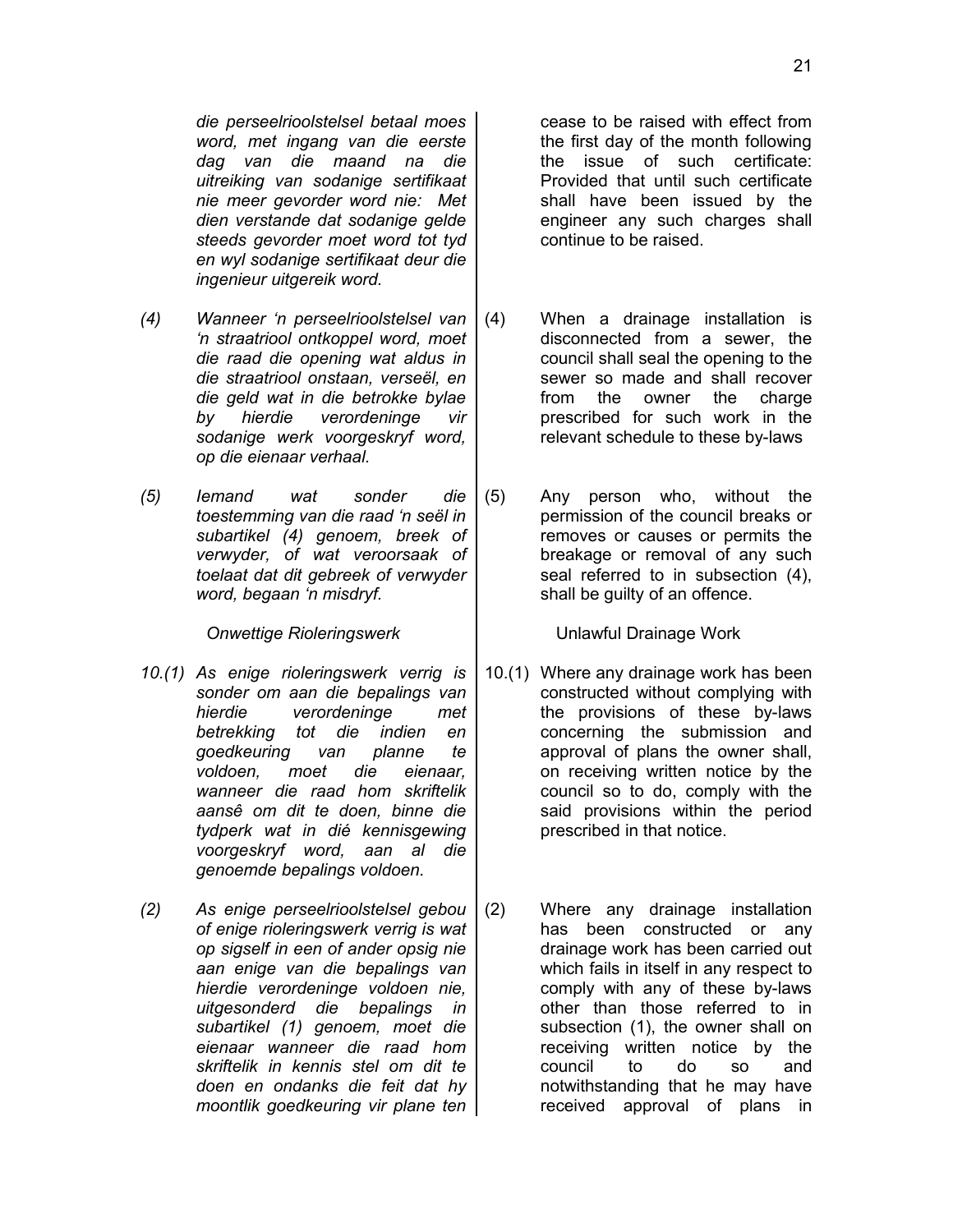*opsigte van genoemde stelsel of werk ooreenkomstig hierdie verordeninge verkry het, dié verbouingswerk aan die stelsel verrig, dié dele daarvan verwyder en enige ander werk verrig wat in die kennisgewing aangegee word, en dit doen binne die tydperk wat daarin bepaal word.*

- *(3) Die raad kan, in plaas daarvan om kennis te gee, soos hierbo bepaal, of as daar nie aan sodanige kennisgewing voldoen is binne die tydperk daarin voorgeskryf nie, self die verbouings-, verwyderings- of ander werk verrig wat hy nodig ag ten einde aan die bepalings van hierdie verordeninge te voldoen, en kan die koste daarvan volgens die gewone regsprosedures op die eienaar verhaal.*
- *(4) Die raad kan, behoudens die bepalings van subartikels (1), (2) en (3), as hy te eniger tyd te wete kom dat enige perseelrioolstelsel nie aan die bepalings van artikel 75 voldoen nie of dat enige bepaling daarvan oortree is of oortree word, onmiddellik sonder kennisgewing sodanige verbouingswerk aan die stelsel verrig wat hy nodig ag om aan die bepalings van genoemde artikel te voldoen, en die betrokke gelde wat in die toepaslike bylae by hierdie verordeninge voorgeskryf word, op die eienaar verhaal.*

# *Onderhoudswerk* Maintenance

- *11.(1) Die eienaar of okkupant van 'n perseel moet enige perseelrioolstelsel daarop te alle tye in 'n goeie, werkende toestand onderhou.*
- *(2) As enige gedeelte van 'n perseelrioolstelsel deur twee of meer eienaars of okkupante*

respect of the said installation or work in terms of these by-laws, carry out such alterations to the installation, remove such parts thereof and carry out such other work as, and within the time which the notice may specify.

- (3) The council may, instead of serving notice as aforesaid or where such a notice has not been complied with within the time prescribed therein, proceed itself to carry out any such alteration, removal or other work as it may deem necessary for compliance with these by-laws and may recover the cost thereof from the owner by the ordinary process of law.
- (4) Should the council at any time become aware of any installation which does not comply with the provisions of section 75 or that any provision thereof has or is being contravened it may, subject to the provisions of subsections (1), (2) and (3), forthwith and without notice carry out such alterations to the installation as it may deem necessary to effect compliance with the provisions of the said section and recover from the owner the appropriate charges prescribed in the relevant schedule to these bylaws.

- 11.(1) The owner or occupier of premises shall at all times keep and maintain in a proper state of repair and in working order any drainage installation thereon.
- (2) Where any part of a drainage installation is used by two or more owners or occupiers, they shall be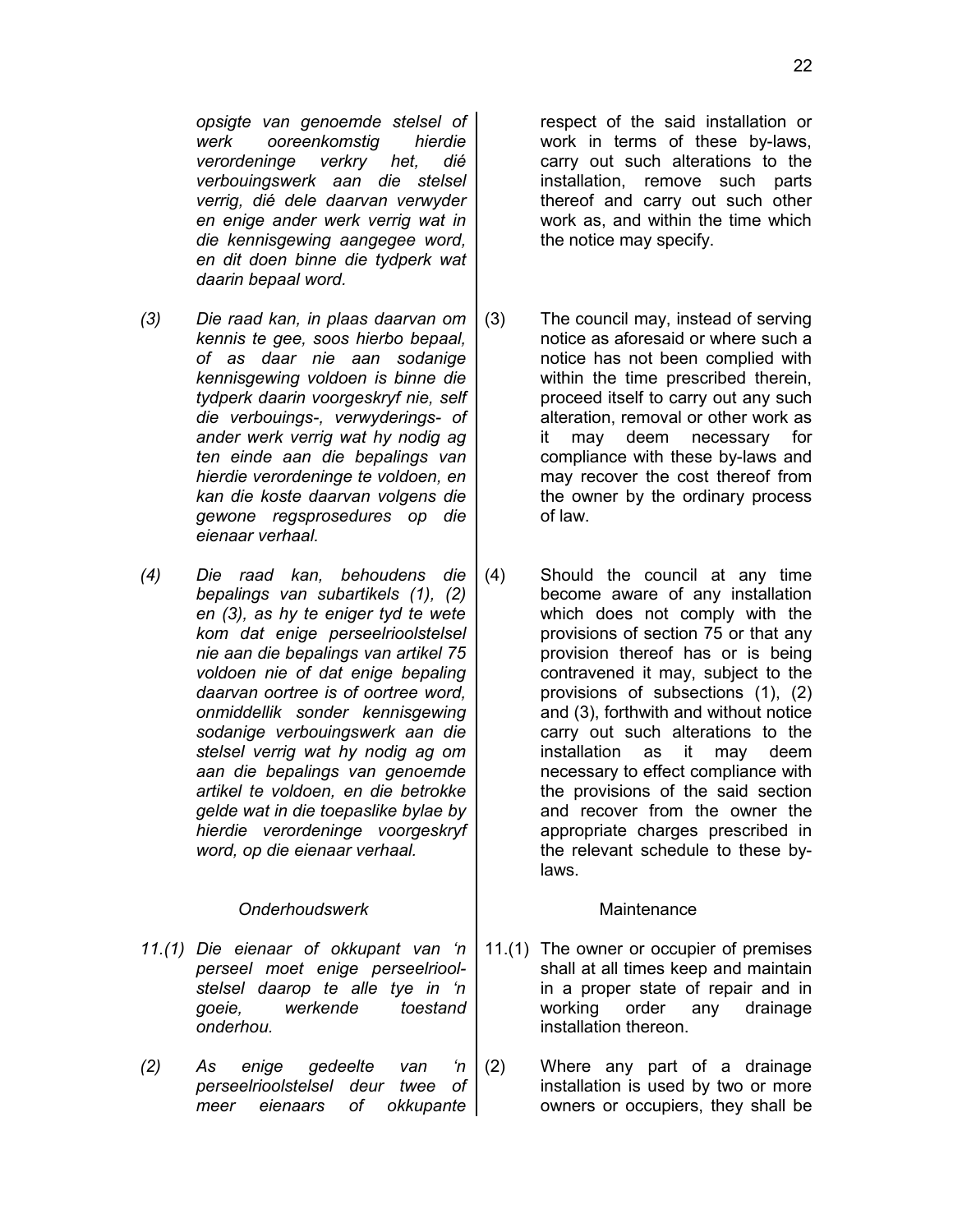*gebruik word, is hulle ingevolge die bepalings van hierdie artikel gesamentlik en afsonderlik vir die onderhoud en herstel van sodanige perseelrioolstelsel aanspreeklik.*

*Voorkoming van Verstopping* Prevention of Blockages

*12. Niemand mag veroorsaak of toelaat dat ghries, olie, vet, vaste stowwe of enige ander stof só in enige sperder, tenk, pyp, perseelriool of toebehoorsel vergaar dat dit verstop of verhinder dat dit doeltreffend werk nie.*

**Oopmaak van Verstopte Riole** | Clearing of Blockages

- *13.(1) As die eienaar of okkupant van 'n perseel rede het om te vermoed dat enige perseelrioolstelsel daarop verstop is, moet hy die raad onmiddellik van dié feit verwittig.*
- *(2) As 'n perseelrioolstelsel verstop is, moet enige werk wat verrig moet word om dit oop te maak, behoudens die bepalings van subartikel (4), verrig word deur of onder toesig van 'n loodgieter of rioollêer wat ingevolge die raad se verordening gelisensieer is.*
- *(3) Enige gelisensieerde loodgieter of rioollêer soos hierbo bepaal moet, voordat hy begin om 'n verstopte perseelrioolstelsel oop te maak, die raad per telefoon of andersins in kennis stel van sy voorneme om dit te doen en moet, wanneer die werk afgehandel is, die raad van dié feit en van die aard, plek en oorsaak van genoemde verstopping verwittig.*
- *(4) Die raad mag, of die eienaar hom nou al vesoek het om dit te doen of nie, na sy goeddunke 'n verstopte perseelrioolstelsel oopmaak, en hy kan die koste daarvan*

jointly and severally liable in terms of this section for the maintenance and repair of such drainage installation.

12. No person shall cause or permit such an accumulation of grease, oil, fat, solid matter or any other substance in any trap, tank, pipe, drain or fitting as will block it or prevent its effective operation.

- 13.(1) When the owner or occupier of premises has reason to believe that a blockage has occurred in any drainage installation thereon, he shall forthwith report the fact to the council.
- (2) Where a blockage occurs in a drainage installation, any work necessary for its removal shall, subject to the provisions of subsection (4), be done by or under the supervision of a plumber or drainlayer licensed in terms of the council's by-laws.
- (3) Any plumber or drainlayer licensed as aforesaid shall, before proceeding to remove any blockage from a drainage installation, notify the council by telephone or otherwise of his intention to do so, and shall when he has done so, notify the council of that fact and of the nature, location and cause of the said blockage.
- (4) The council itself shall, whether or not it has been requested by the owner to do so, be entitled at its own discretion to remove a blockage from a drainage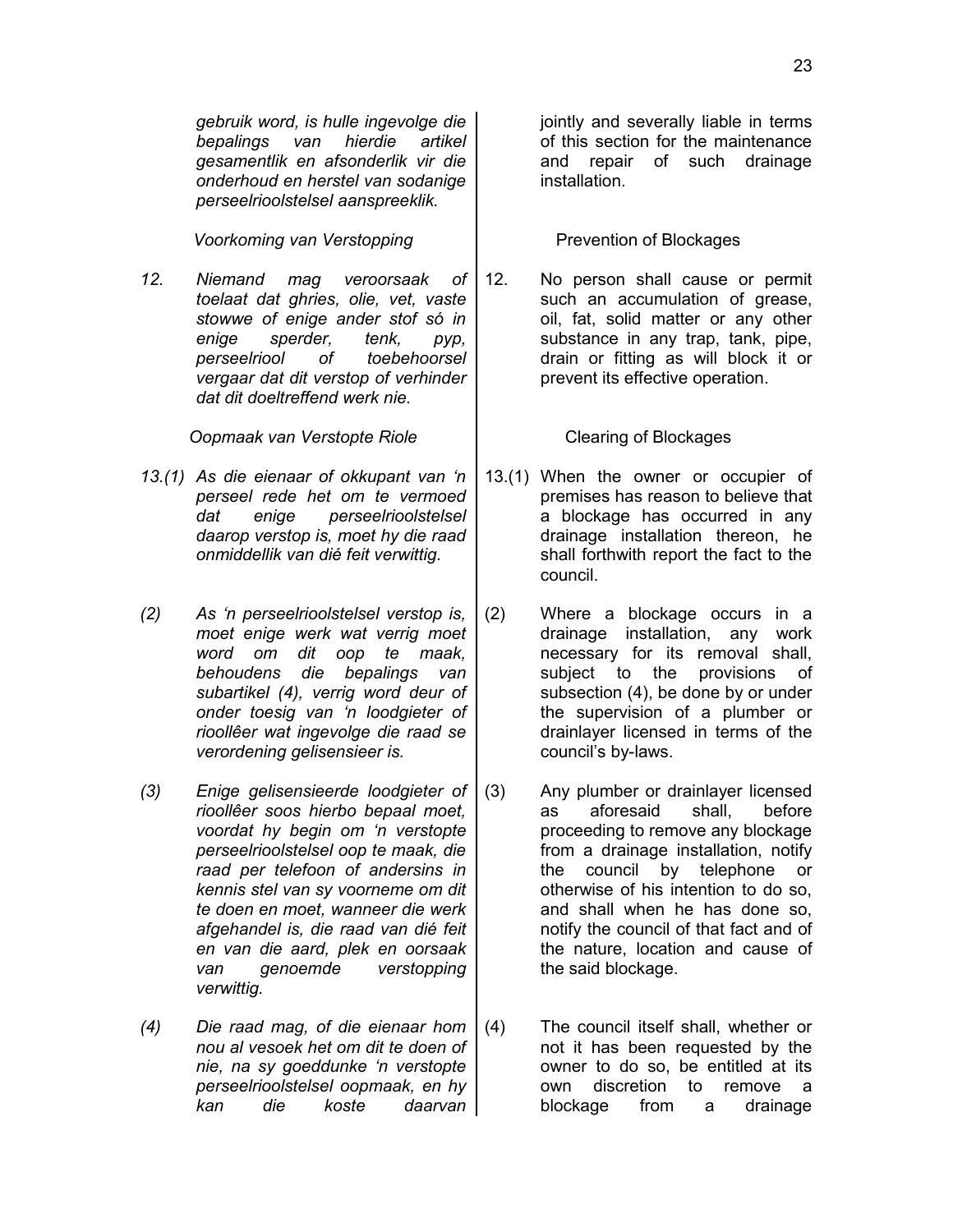*ooreenkomstig die tarief wat in die toepaslike bylae by hierdie verordeninge voorgeskryf word, op die eienaar verhaal.*

- *(5) As die oopmaak van enige verstopte perseelrioolstelsel dit noodsaak dat enige plaveisel, grasperk of ander kunsmatige oppervlak op enige perseel verwyder of versteur word, is die raad nie aanspreeklik vir die herstel daarvan nie.*
- *(6) As enige perseelrioolstelsel of enige perseel as gevolg van 'n verstopping in die aansluitriool oorloop en die raad redelik oortuig is dat sodanige verstopping veroorsaak is deur voorwerpe wat van die perseelrioolstelsel afkomstig is, is die eienaar van die perseel wat deur dié perseelrioolstelsel bedien word, aanspreeklik vir die koste van die oopmaak van die perseelrioolstelsel ooreenkomstig die tarief wat in die toepaslike bylae by hierdie verordeninge voorgeskryf word.*
- *(7) As 'n verstopte perseelriool of gedeelte van 'n perseelriool wat twee of meer stukke grond bedien, oopgemaak is, word die koste vir die oopmaak van sodanige perseelriool in die eerste instansie in gelyke dele op elkeen van die eienaars daarvan verhaal, maar hulle is gesamentlik en afsonderlik vir die hele bedrag aanspreeklik.*

*Vrylating van Glas of Inloop van Rioolwater*

*14.(1) As daar na die raad se mening 'n oorlas bestaan as gevolg van die vrylating van gas uit enige sperder of sanitêre toebehoorsel of enige ander gedeelte van 'n perseelrioolstelsel, kan die raad die* installation and may recover the costs thereof from the owner in accordance with the tariff prescribed in the relevant schedule to these by-laws.

- (5) Should the clearing by the council of any blockage in a drainage installation necessitate the removal or disturbance of any paving, lawn or other artificial surfacing on any premises, the council shall not be liable for the reinstatement thereof.
- (6) Should any drainage installation on any premises overflow as a result of an obstruction in the connecting sewer, and the council be reasonably satisfied that such obstruction was caused by objects emanating from the drainage installation, the owner of the premises served by the drainage installation shall be liable for the cost of clearing the blockage in accordance with the tariff prescribed in the relevant schedule to these by-laws.
- (7) Where a blockage has been removed from a drain or portion of a drain which services two or more pieces of land, the charges for the clearing of such blockage shall be recoverable in the first place in equal portions from each of the owners thereof, who shall, however, be jointly and severally liable for the whole charge.

Emission of Gas or Entry of Sewage

14.(1) When in the opinion of the council 'n nuisance exists owing to the emission of gas from any trap or sanitary fitting or any other part of a drainage installation, the council may require the owner, at his own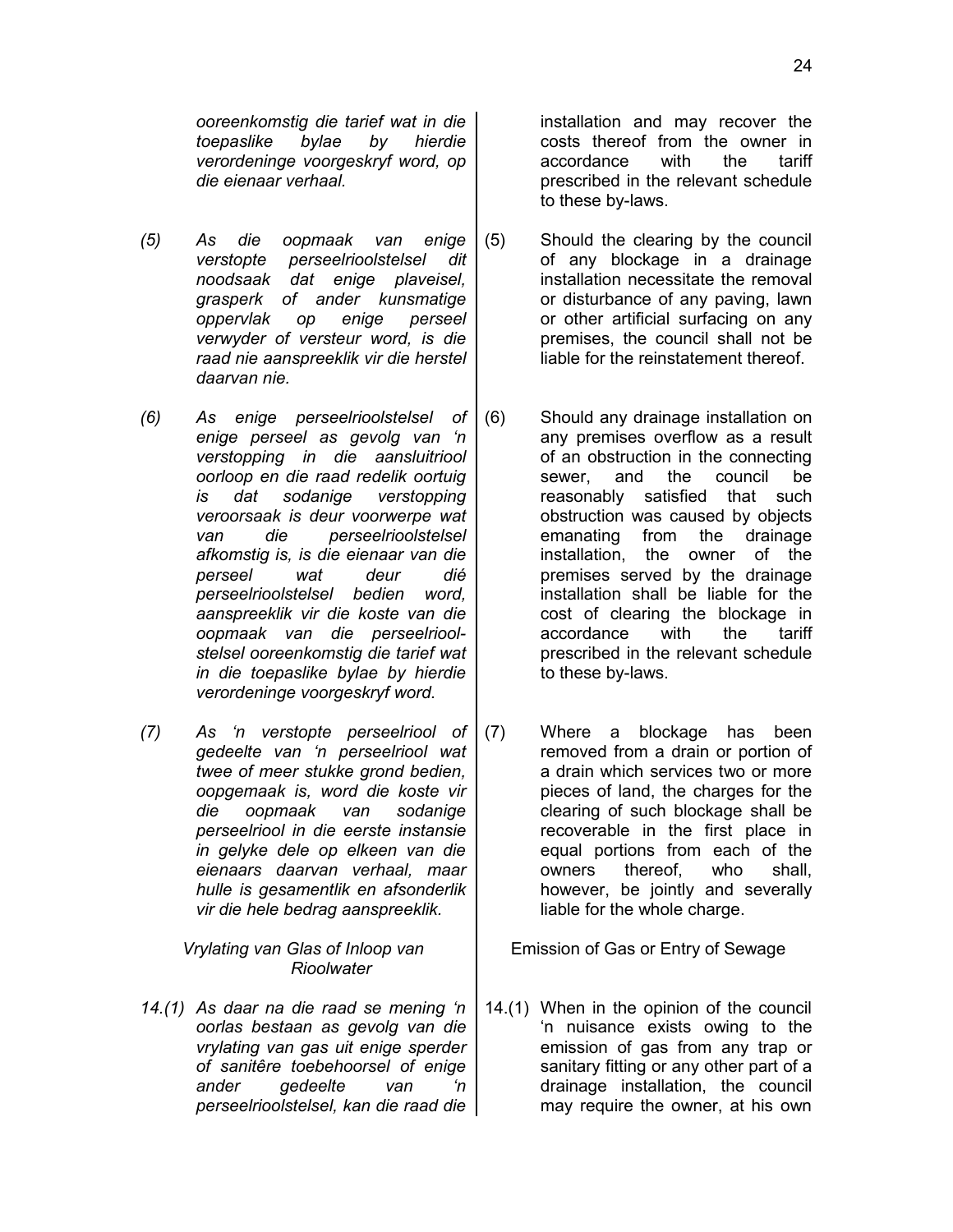*eienaar aansê om op sy eie koste sodanige stappe te doen wat nodig is om 'n herhaling van genoemde oorlas te voorkom.*

*(2) As die rioolwater nadat dit in 'n perseelrioolstelsel ontlas is, as gevolg van oorbelasting, teendruk of enige ander omstandighede in enige drekwatertoebehoorsel of vuilwatertoebehoorsel wat met genoemde perseelrioolstelsel verbind is, inloop, kan die raad die eienaar by skriftelike kennisgewing aansê om binne die tydperk wat by sodanige kennisgewing voorgeskryf word, enige werk te doen wat nodig is om sodanige inloop van rioolwater te beëindig en enige herhaling daarvan te voorkom.*

# *Werk deur die Raad* Work by the Council

- *15.(1) As die raad iemand by kennisgewing kragtens hierdie verordeninge aangesê het om bou-, herstel-, vervangings- of onderhoudswerk te verrig, en hy versuim het om die werk binne die tydperk by sodanige kennisgewing voorgeskryf, te verrig, kan die raad, sonder benadeling van sy reg om hom ook te vervolg weens 'n oortreding van hierdie verordeninge, self die werk verrig en al die koste wat hy in dié verband aangaan volgens die gewone regsprosedure wat op die verhaal van siviele skuld van toepassing is, op die persoon aan wie die kennisgewing gerig is, verhaal.*
- *(2) As die raad werk verrig, uitgesonderd dié waarvoor daar 'n vaste bedrag in enige bylae by hierdie verordeninge voorgeskryf word, en die raad kragtens hierdie verordeninge die koste daarvan op iemand mag verhaal, kan die raad sodanige bedrag, soos deur hom bereken, ter deking van alle*

expense, to take such action as may be necessary to prevent the recurrence of the said nuisance.

(2) Where any sewage, after eing discharged into a drainage installation, enters any soil-water fitting or waste-water fitting connected to the same drainage installation whether by reason of surcharge, back pressure or any other circumstance, the council may by notice in writing require the owner to carry out within the period specified by such notice any work necessary to abate such entry of sewage and to prevent any recurence thereof.

- 15.(1) Where any person has been required by the council by notice in terms of these by-laws to carry out any work whether by way of construction, repair, replacement or maintenance and has failed to do so within the time stipulated in such notice, the council may, without prejudice to its right also to proceed against him as for a contravention of these by-laws, proceed itself to carry out the work and may recover by the ordinary process of law applicable to the recovery of a civil debt the entire cost of so doing from the person to whom the notice was directed.
- (2) Where any work other than that for which a fixed charge is provided in any schedule to these by-laws is done by the council, the costs of which it is entitled in terms of these by-laws to recover from any person, there may be included in such costs such sum to be assessed by the council as will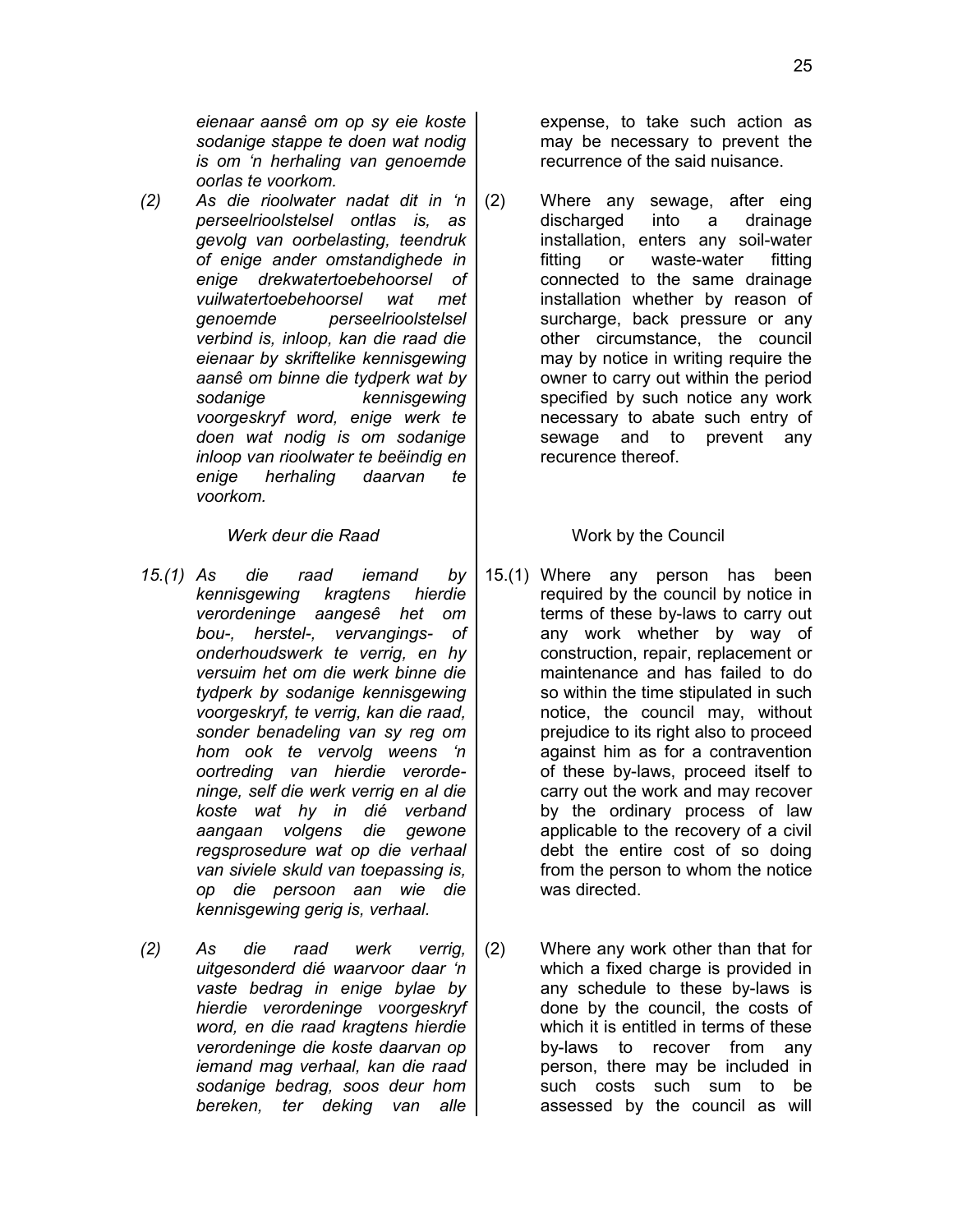*uitgawes wat hy redelikerwys aangegaan het, by sodanige koste insluit.*

*(3) Die raad moet alle skade aan sy straatriole of aan enige gedeelte van sy riool- of rioolwatersuiweringstelsel wat veroorsaak word deur of voortspruit uit die nienakoming of ootreding van enige bepaling van hierdie verordeninge, goedmaak of herstel, en die persoon wat vir genoemde nienakoming of oortreding verantwoordelik is of wat dit veroorsaak of toelaat, dra die koste daarvan wat deur die raad bereken word.*

*Bemoeiing met Straat- en Perseelriole* | Interference with Sewers and Drains

- *16.(1) Niemand, uitgesonderd iemand wat die raad daartoe gemagtig het, mag 'n straatriool, aansluitriool, mangat of ander struktuur of enige gedeelte daarvan, wat vir die wegvoer of suiwering van rioolwater bedoel is en waarvan die eiendomsreg by die raad berus, of is en waarvan die eiendomsreg by die raad berus, of dit nou geleë is op 'n perseel wat aan die raad behoort of deur hom beheer word al dan nie, oopbreek, binnegaan of hom op enige ander wyse daarmee bemoei nie.*
- *(2) Niemand mag enige perseelriool, sperder, rooster, inspeksiekamer of enige ander struktuur of enige gedeelte van enige perseelrioolstelsel oopbreek, binnegaan of hom op enige ander wyse daarmee bemoei nie: Met dien verstande dat hierdie verbod nie van toepassing is op verbouingswerk aan enige perseelrioolstelsel deur 'n gelisensieerde rioollêer wat werk verrig ooreenkomstig planne deur die raad goedgekeur, of op enige onderhoudswerk deur 'n*

cover all expenditure reasonably incurred by the council.

(3) Any damage caused to the council's sewers or any part of its sewerage or sewage treatment system by or in consequence of the non-compliance with or contravention of any provision of these by-laws shall be rectified or repaired by the council at the expense, to be assessed by it, of the person responsible for the said non-compliance or contravention or of causing or permitting same.

- 16.(1) No person, except a person authorized by the council to do so, shall break into, enter or in any other manner whatsoever interfere with any sewer, connecting sewer, manhole or other work or any part thereof intended for the conveyance or treatment of sewage and which is vested in the council, whether or not situated on premises owned or controlled by the council.
- (2) No person shall break into, enter or in any other manner whatsoever interfere with any drain, trap, screen, inspection chamber or other work or any part of any drainage installation: Provided that this prohibition shall not apply to alterations to any drainage installation undertaken by a licensed drainlayer carrying out work in accordance with plans approved by the council nor to any maintenance work carried out by a licensed drainlayer or other person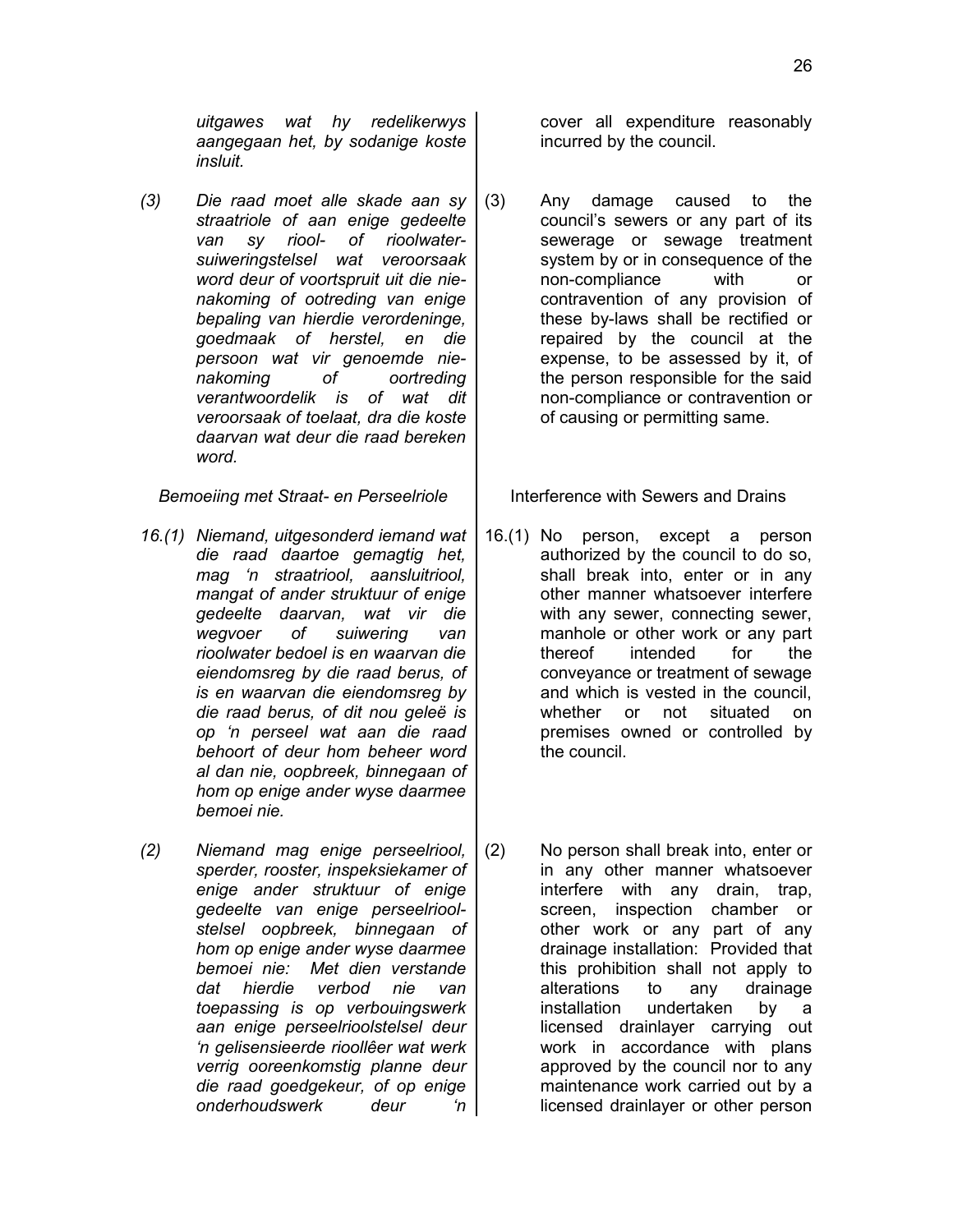*gelisensieerde rioollêer of ander persoon deur die raad gemagtig om sodanige werk te verrig nie.*

*Riool- en Septiese Tenks wat in Onbruik Raak*

*17. As 'n bestaande riool- of septiese tenk nie meer nodig is om rioolwater in te hou of te suiwer nie, of as vergunning vir sodanige gebruik ingetrek word, moet die eienaar toesien dat dit òf heeltemal verwyder word òf heeltemal met grond of ander geskikte materiaal opgevul word: Met dien verstande dat die ingenieur kan gelas dat daar op 'n ander wyse met sodanige tenk te werk gegaan word of kan toelaat dat dit vir 'n ander doel gebruik word op sodanige voorwaardes wat hy nodig ag met inagneming van al die omstandighede van die geval.*

- *18.(1) 'n Beampte wat die raad daartoe gemagtig het, het die reg om enige perseel op enige redelike tydstip te betree met die doel om rioolwater of fabrieksuitvloeisel te bemonster of te toets of om enige ondersoek in te stel of werk te verrig wat die raad in verband met 'n perseelrioolstelsel nodig ag.*
- *(2) Die eienaar of okkupant van 'n perseel wat aan enige beampte wat dit kragtens subartikel (1) eis, toegang tot 'n perseel weier, of wat enige sodanige beampte in die uitvoering van sy pligte dwarsboom of laat dwarsboom of duld dat iemand anders enige sodanige beampte aldus dwarsboom, of wat inligting wat die beampte nodig het ten einde genoemde pligte te kan uitvoer, van hom weerhou of laat weerhou of duld dat iemand anders sodanige inligting weerhou, of wat*

authorized by the council to undertake such work.

Disused Conservancy and Septic Tanks

17. If an existing conservancy tank or septic tank is no longer required for the storage or treatment of sewage, or if permission for such use is withdrawn, the owner shall either cause it to be completely removed or to be completely filled with earth or other suitable material: Provided that the engineer may require such tank to be otherwise dealt with, or he may permit it to be used for some other purpose subject to such conditions as he may consider necessary, regard being had to all the circumstances of the case.

**Dwarsboming en Vals inligting Fig. 5 and Struction and False Information** 

- 18.(1) An officer authorised by the council shall have the right to enter upon any premises at any reasonable time in order to take samples of or test sewage or industrial effluent or to carry out any inspection or work in connection with a drainage installation which it may deem necessary.
- (2) Any owner or occupier of premises who denies or causes or suffers any other person to deny entry to premises to any officer demanding the same in terms of subsection (1), or who obstructs or causes or suffers any other person to obstruct any such officer in the performance of his duties, or who withholds or causes or suffers any other person to withhold information required by the officer for the purpose of carrying out his said duties, or who gives or causes or suffers any other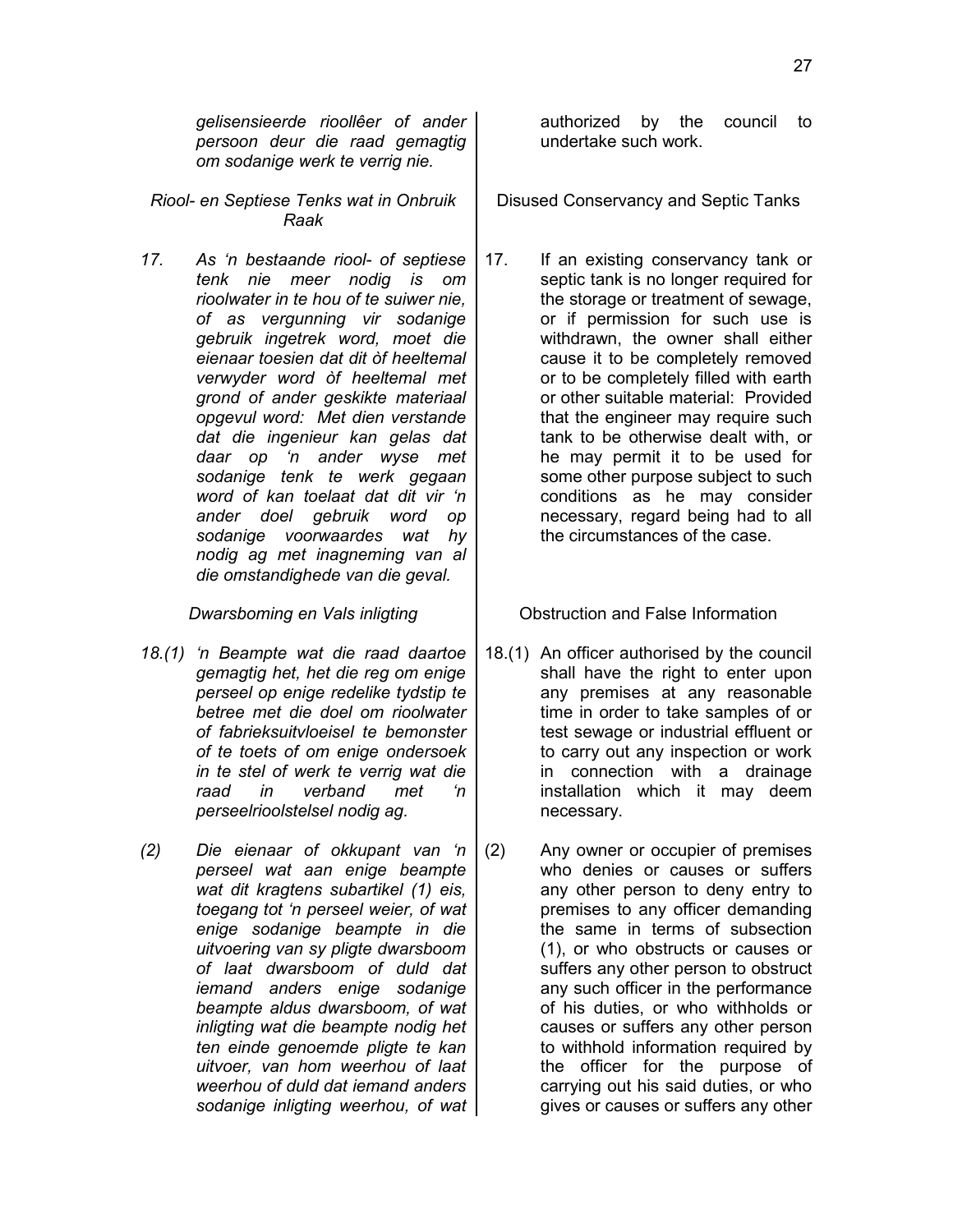*willens en wetens aan die beampte vals inligting verstrek, laat verstrek of duld dat iemand anders enige vals inligting aan hom verstrek, begaan 'n misdryf.*

## *HOOFSTUK VII* **CHAPTER VII**

# *GOEDKEURING VAN PLANNE EN GOEDKEURING EN TOETS VAN PERSEELRIOOLSTELSELS EN TOEBEHORE*

*Rioleringswerk moet Goedgekeur word* | Approval Required for Drainage Work

- *19.(1) Niemand mag enige perseelrioolstelsel bou, herbou, verbou, uitbrei of dit permanent ontkoppel as hy nie vooraf die raad se skriftelike toestemming daartoe verkry het nie.*
- *(2) Daar mag nie met die rioleringswerk wat in subartikel (1) genoem word en waarvoor daar ingevolge hierdie verordeninge goedkeuring verleen is, begin word voordat twee volle dae verloop het nadat 'n skriftelike kennisgewing waarin die dag en tyd vermeld word waarop daar met die werk begin gaan word, aan die raad beteken is nie.*
- *(3) Iemand wat met rioleringswerk begin sonder om die raad se goedkeuring daarvoor aan te vra, of voordat sy aansoek toegestaan is, of sonder om kennis te gee soos dit by subartikel (2) voorgeskryf word, of voordat genoemde kennisgewingstermyun verstryk het, of wat enige werk anders as ooreenkomstig die raad se goedkeuring verrig, kan by skriftelike kennisgewing deur die raad aangesê word om sodanige werk onverwyld te staak, en hy began 'n misdryf ten opsigte van elke dag waarop hy strydig met sodanige kennisgewing met die werk voortgaan, behoudens enige*

person to give to the officer any information which is to his knowledge false, shall be guilty of an offence.

APPROVAL OF PLANS AND APPROVAL AND TESTING OF DRAINAGE INSTALLATIONS AND FITTINGS

- 19.(1) No person shall construct, reconstruct, alter, add to or make any permanent disconnection in or of any drainage installation without first having obtained the approval of the council in writing.
- (2) No drainage work mentioned in subsection (1) for which approval has been given as provided for in terms of these by-laws, shall be commenced until after the expiration of two clear days after notice in writing has been served on the council stating the day on and time at which it is intended to commence the work.
- $(3)$  \any person who commences any drainage work without applying to the council for approval thereof or before his application has been granted, or without giving notice as prescribed in terms of subsection (2), or before the expiry of such notice, or who carries out any work otherwise than in accordance with the approval thereof given by the council, may be called upon by the council by notice in writing to cease the work forthewith and for every day on which work is continued in contravention of such notice, shall without prejudice to any other penalty he may have incurred with regard to the same drainage work,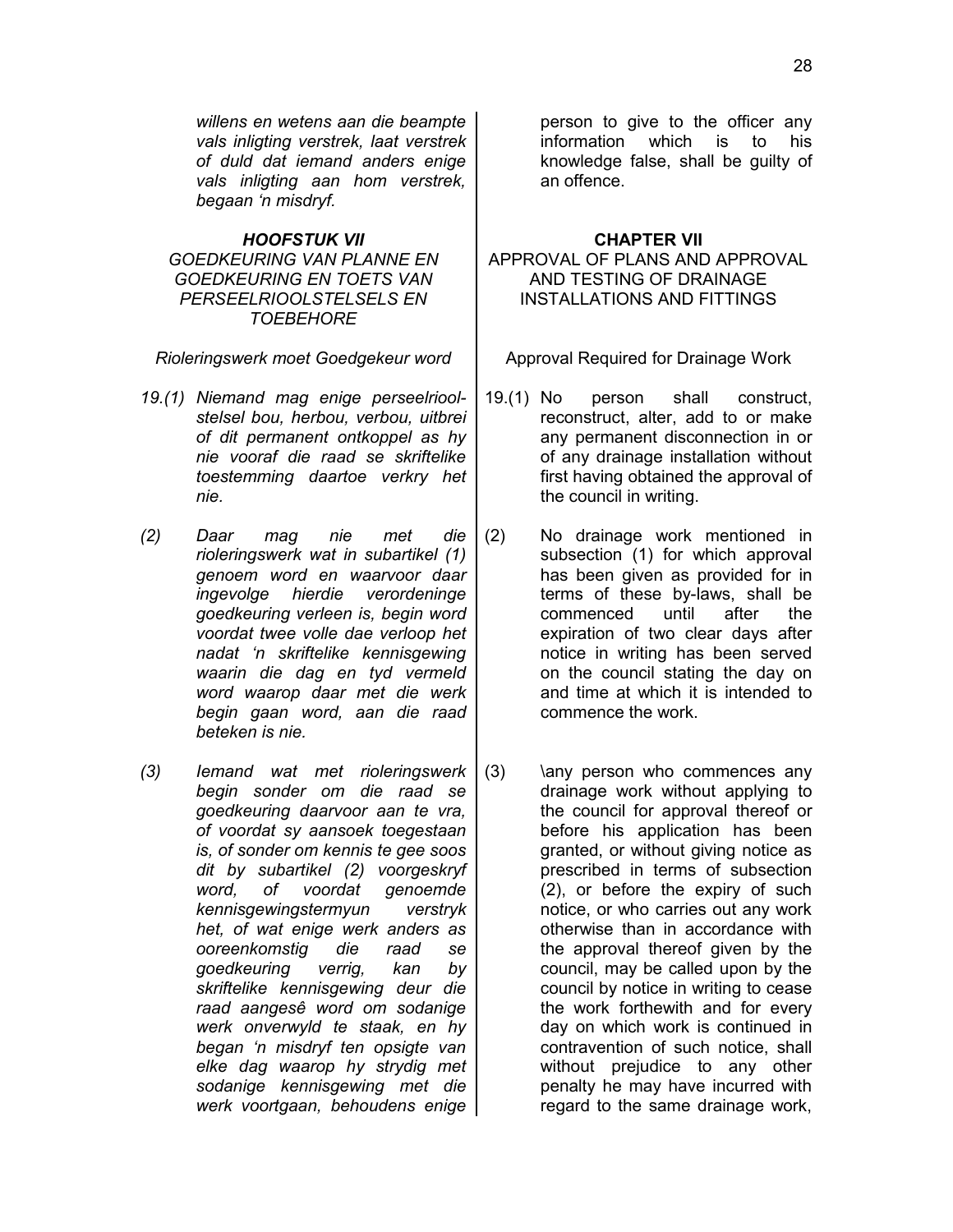Aansoek om Goedkeuring and all all application for Approval

- *20.(1) Elke persoon moet, voordat hy begin om 'n perseelrioolstelsel te bou, te herbou, te verbou, uit te brei, bloot te lê of dit van 'n perseelriool of van 'n straatriool of 'n aansluitriool te ontkoppel, 'n aansoek om goedkeuring van die beoogde werk op 'n vorm wat die raad verskaf en wat deur die eienaar van die betrokke perseel of sy argitek of ander gemagtigde agent onderteken is, tesame met die voorgeskrewe geld soos by artikel 23 bepaal, by die raad indien.*
- *(2) 'n Aansoek ingevolge subartikel (1) vereis, moet vergesel gaan van een of meer stelle tekeninge, na gelang die raad vereis, en elke stel moet bestaan uit 'n blokplan van die perseel en planne, aansig- en deursneetekeninge waarop die aard en omvang van die beoogde werk duidelik aangetoon word: Met dien verstande dat as die besonderhede wat ingevolge subartikel (5) vereis word, duidelik op die ander tekeninge hierin genoem aangetoon word, geen blokplan saam met die aansoek ingedien hoef te word nie.*
- *(3) Een stel van die vereiste tekeninge moet in watervaste ink, of andersins duidelik gereproduseer, op natreklinne of ander goedgekeurde duursame, deursigtige materiaal wees of moet duidelik leesbare afdrukke met 'n wit agtergrond op linne of ander goedgekeurde duursame materiaal wees, en moet onderteken word soos by subartikel (1) voorgeskryf, maar enige bykomende stelle*

be guilty of an offence.

- 20.(1) Every person shall before commencing to construct, reconstruct, alter, add to, open or disconnect from a drain or from a sewer or connecting sewer any drainage installation, lodge with the council an application on a form provided by the council and signed by the owner of the premises concerned or his architect or other authorized agent, for approval of the work proposed, together with the fees prescribed in terms of section 23.
- (2) An application as required in terms of subsection (1) shall be accompanied by one or more sets of drawings as the council may require, each set comprising a block plan of the premises and plans, evelations and sections indicating clearly the nature and extent of the proposed work Provided that where the particulars required in terms of subsection (5) sufficiently appear on the other drawings herein referred to, no block plan need be furnished with the application.
- (3) One set of the required drawings shall be made in waterproof ink or otherwise clearly reproduced on tracing cloth or other approved durable transparent material or be clearly legible prints with a white background on linen or other approved durable material and shall be signed as prescribed in subsection (1), but any additional sets of drawings required by the council may consist of white paper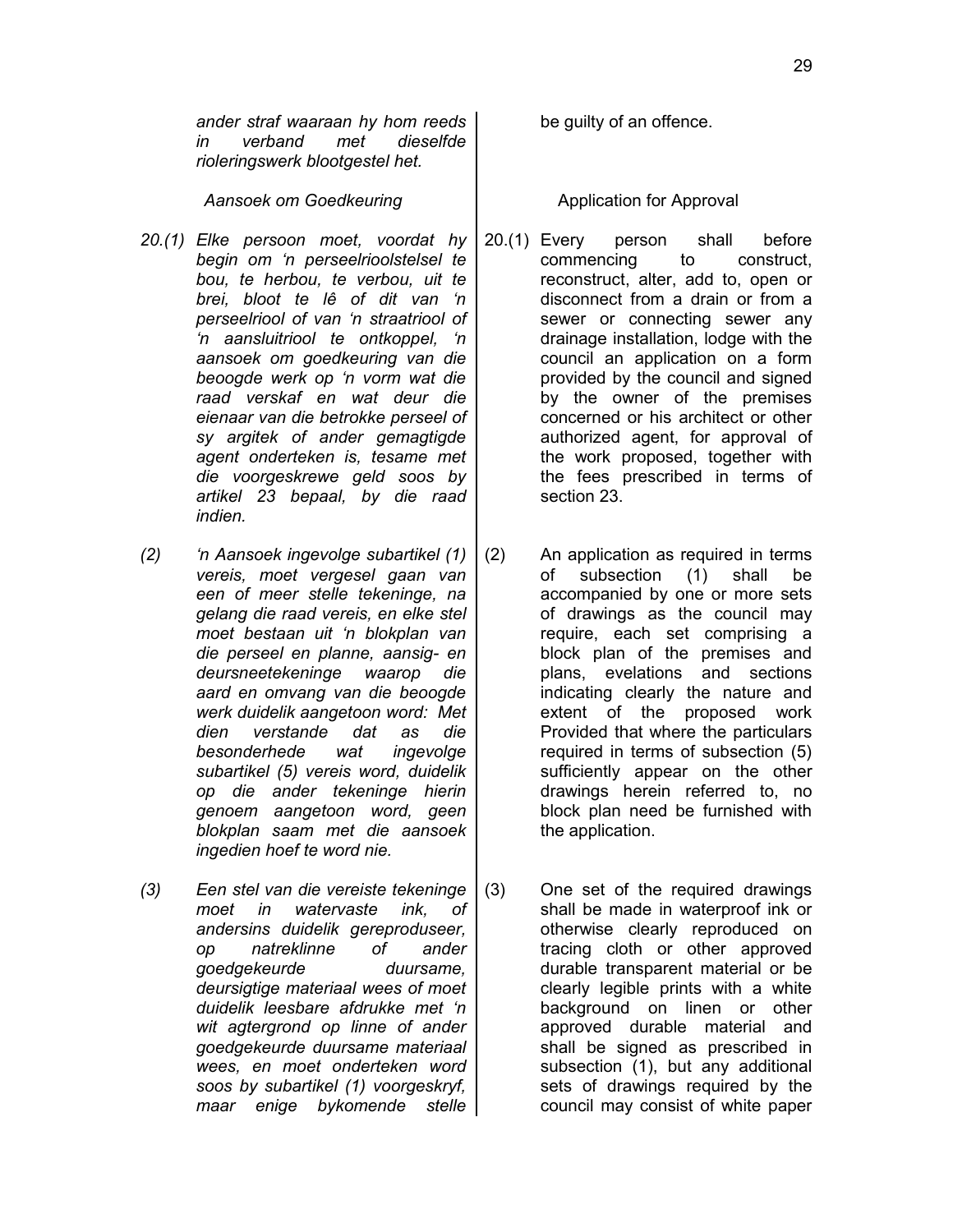*tekeninge wat die raad vereis, kan bestaan uit afdrukke op wit papier, en die minimum grootte van alle tekeninge is A4 (297 mm by 240 mm).*

- *(4) Die planne, aansig- en deursnee van die vereiste tekeninge moet op 'n natuurlike skaal van minstens 1:200 geteken wees, maar die blokplanne moet op 'n natuurlike skaal van minstens 1:500 wees.*
- *(5) Op die planne, aansig- en deursneetekeninge moet aangetoon word -*
- *(a) die inligting en rangskikking in enige gebou van alle vuilwater- en drekwatertoebehore wat daarin aangebring gaan word;*
- *(b) die grootte, gradiënt en ligging van elke perseelriool, die grootte en ligging van elke mangat, rioolsperder, buigstuk, drekwaterpyp, vuilwaterpyp, slukpyp en ventilasiepyp, en die wyse van toegang tot en ondersoek van die perseelriole;*
- *(c) die ligging en hoogte van alle skoorstene, geboue, vensters en ander openinge wat binne 6 m van die oop end van enige ventilasiepyp af is;*
- *(d) die vloeihoogtes van die gebou, die hoogte van enige werf en, in die geval van deursneetekeninge, die grondhoogte in verhouding tot die perseelriool oor sy hele lengte; en*
- *(e) soveel as wat nodig is van enige bestaande perseelrioolstelsel wat deur die beoogde werk geraak gaan word.*

prints, the minimum size of all drawings to be not less than A4 (297 mm by 240 mm).

- (4) The plans, elevations and sections of the required drawings shall be drawn to a natural scale of not smaller than 1:200 except in the case of block plans which shall be to a natural scale of not smaller than 1:500.
- (5) The plans, elevations and sections shall show -
- (a) the position and arrangement in any building of every waste-water and soil-water fitting to be installed therein;
- (b) the size, gradient and position of every drain, the size and position of every manhole, gulley trap, bend, soil-water pipe, waste-water pipe, anti-siphonage pipe and ventilation pipe, and the means of access to and inspection of drains;
- (c) the position and height of all chimneys, buildings, windows and other openings within a distance of 6 m from the open end of any ventilation pipe, and the means of access to and inspection of drains;
- (d) the levels of the floors of the building, of any yards and in the case of sections, the level of the ground in relation to the levels of drain throughout its length; and
- (e) as much as is necessary of any existing drainage installation which will be affected by the proposed work.
- *(6) Op die blokplan moet aangetoon* (6) The block plan shall show -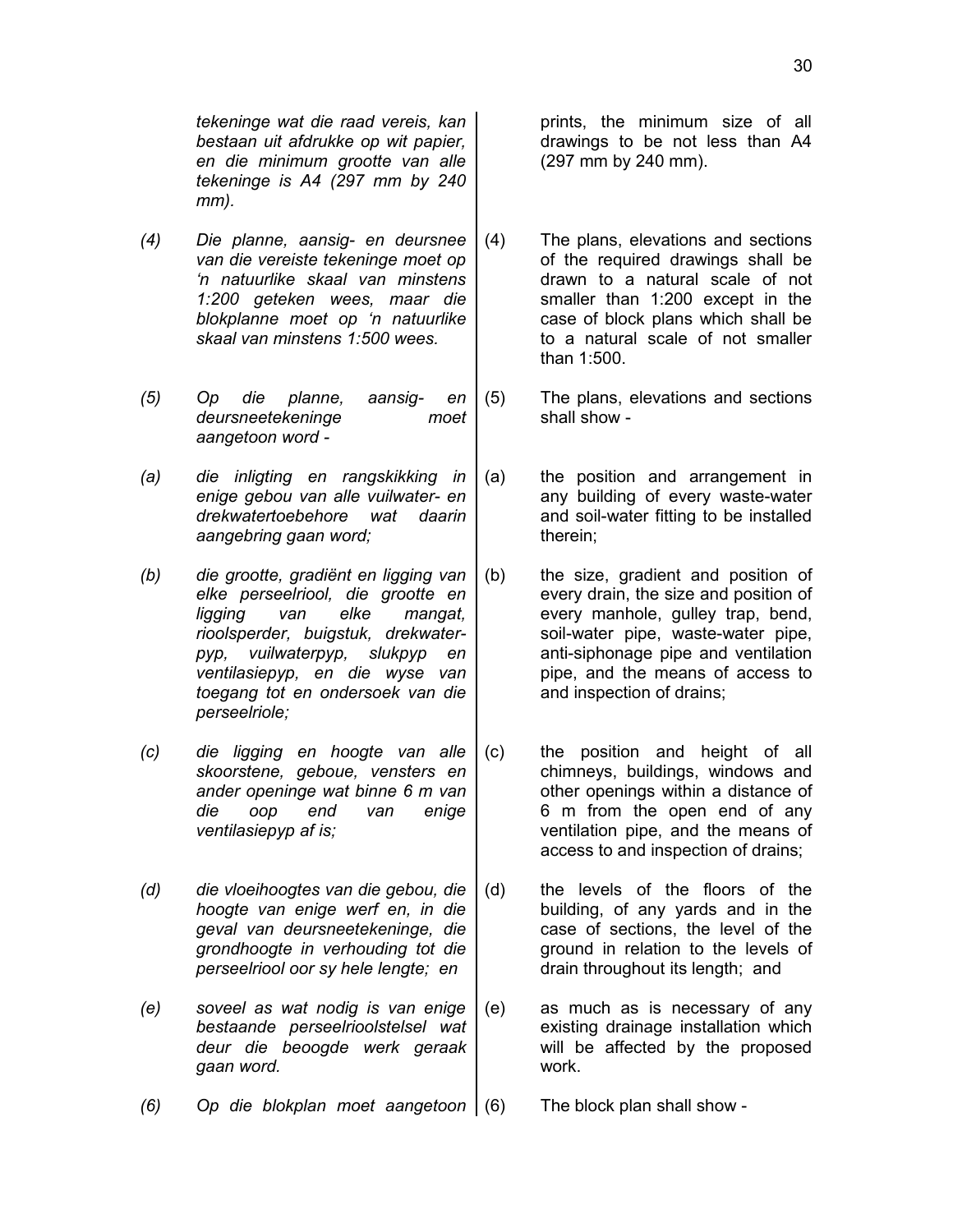31

*word -*

- *(a) die volle grootte van die stuk grond waarop die rioleringswerk verrig gaan word en die ligging van die geboue en die bestaande en beoogde perseelriole daarop;*
- *(b) die titelaktebeskrywing van die stuk grond waarop die rioleringswerk verrig gaan word en van alle aangrensende stukke grond, die naam van die voorstad, landbouhoewe of plaas, en die naam van enige straat wat aan enige gedeelte van die genoemde stuk grond grens; en*
- 
- *(7) Op die tekeninge van perseelrioolstelsels ingevolge hierdie verordeninge ingedien, moet die items in die linkerkolom van onderstaande tabel in die kleur wat teenoor elkeen in die regterkolom staan, afgebeeld word:*

*elkeen in die regterkolom aangedui*

- (a) the full extent of the piece of land on which the drainage work is to be carried out and the position of the buildings and the existing and proposed drains thereon;
- (b) the title deed description of the piece of land on which the drainage work is to be carried out and of all pieces of land contiguous thereto, the name of the township, agricultural holding or farm, and the name of any street on which any part of the said piece of land abuts; and
- *(c) die noordpyl.* (c) the north point.

(7) On the drawings of drainage installations submitted in terms of these by-laws the items specified in the left-hand column of the following table shall be depicted in the colour shown opposite to them in the right-hand column:

# *TABEL* **TABLE**

abbreviations are used, be

| Perseelrole en drekwaterpype  Bruin | Drains and soil-water pipes  Brown   |  |  |
|-------------------------------------|--------------------------------------|--|--|
| Ventilasiepype aan perseelriole     | Ventilation pipe to drains and soil- |  |  |
| En drekwaterpype  Rooi              |                                      |  |  |
| Vuilwaterpype  Groen                | Waste-water pipes  Green             |  |  |
| Pype vir die wegvoer van            | Pipes for the conveyance of          |  |  |
| Fabrieksuitvloeisel  Oranje         | Industrial effluent  Orange          |  |  |
| Ventilasiepype aan vuil-            | Ventilation pipes to waste-          |  |  |
| Waterpype  Blou                     |                                      |  |  |
| Bestaande, goedgekeurde             | Existing approved drainage           |  |  |
| Perseelrioolstelsels  Swart         |                                      |  |  |
| (8)                                 | (8)                                  |  |  |
| Op die tekeninge in subartikel (7)  | On the drawings referred to in       |  |  |
| genoem, moet die items in die       | subsection (7) the items specified   |  |  |
| linkerkolom van onderstaande        | in the left-hand column of the       |  |  |
| tabel deur die afkortings teenoor   | following table shall, if            |  |  |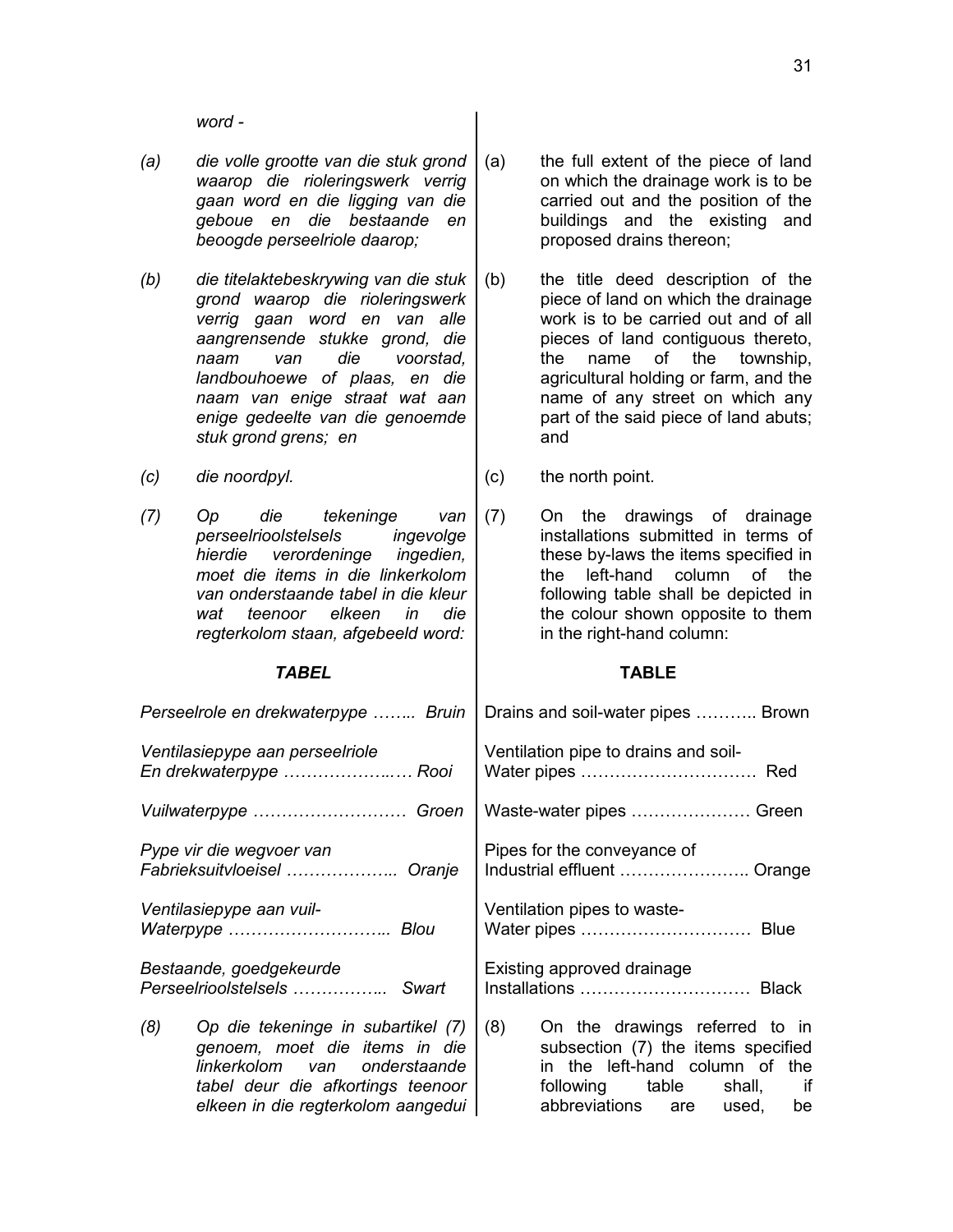| woru.                           | shown opposite to them in the right-<br>hand column:<br><b>TABLE</b> |  |  |
|---------------------------------|----------------------------------------------------------------------|--|--|
| <b>TABEL</b>                    |                                                                      |  |  |
| B                               |                                                                      |  |  |
| Bt                              | Anti-siphonage pipe  A S P                                           |  |  |
| Drekwaterpyp<br>DP              |                                                                      |  |  |
| Drekwaterventilasiepyp  DVP     |                                                                      |  |  |
| Erdepyp/verglaasde erdepyp  EVP |                                                                      |  |  |
| Gekomde rioolput  GRP           |                                                                      |  |  |
|                                 | Earthenware pipe/Vitrified clay pipe E W P                           |  |  |
| Gietysterpyp  GYP               |                                                                      |  |  |
|                                 |                                                                      |  |  |
|                                 |                                                                      |  |  |
|                                 |                                                                      |  |  |
|                                 |                                                                      |  |  |
|                                 |                                                                      |  |  |
|                                 |                                                                      |  |  |
| Skoonmaakoog<br><b>SMO</b>      | Outlet ventilation pipe  O V P                                       |  |  |
|                                 | Rainwater pipe  R W P                                                |  |  |
|                                 |                                                                      |  |  |
|                                 | S                                                                    |  |  |
|                                 |                                                                      |  |  |
|                                 |                                                                      |  |  |
|                                 |                                                                      |  |  |
|                                 | Siol-water ventilation pipe  S V P                                   |  |  |
|                                 | U                                                                    |  |  |

identified by the abbreviations shown opposite to them in the right-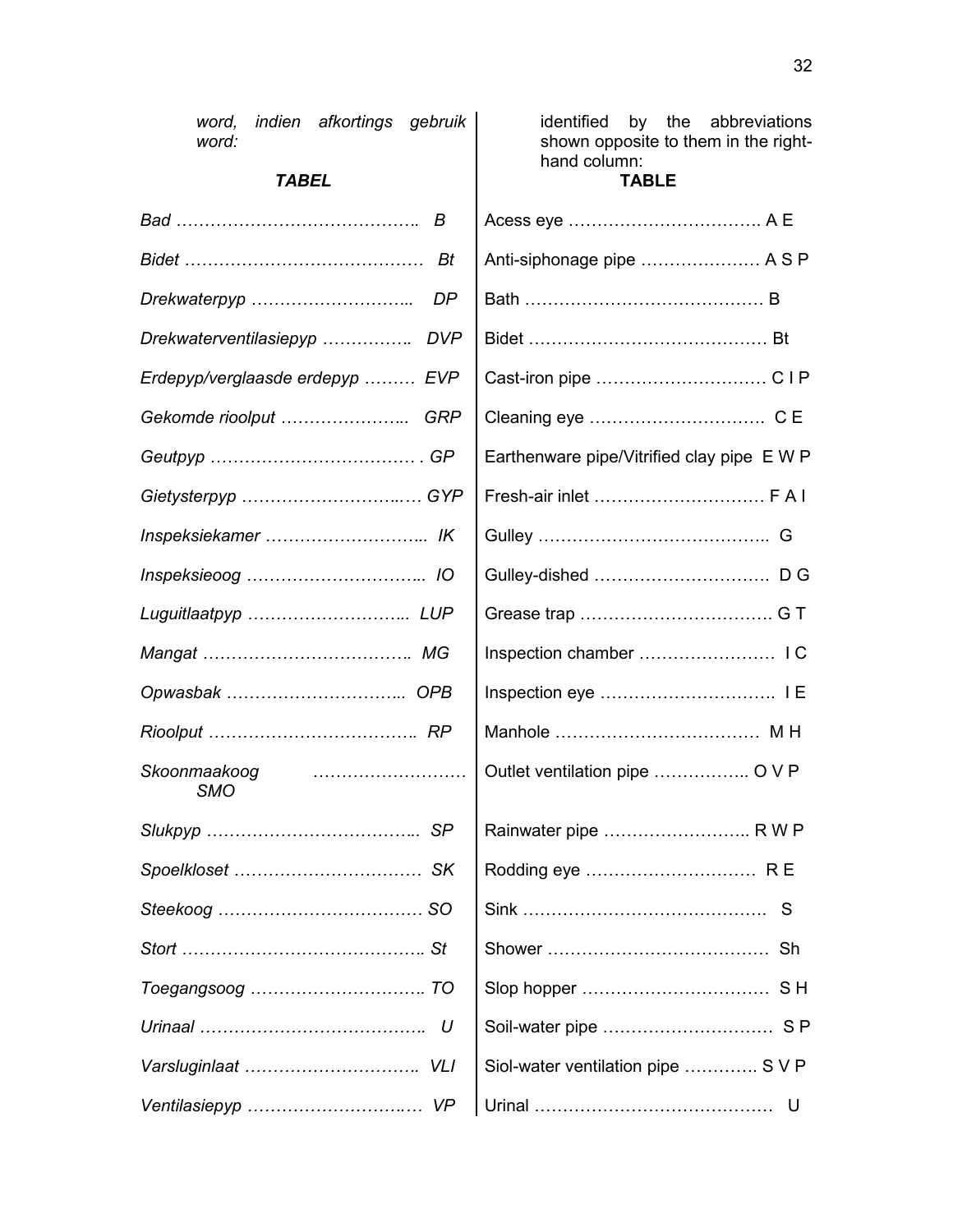| Vuilwaterpyp  VWP            |                                                                                                                                                                                                                                                                                                                                                                                                                                                                                                                                                                                                                                                   |        |                                                                                                                                                                                                                                                                                                                                                                                                                                                                                                                                                                                                                                             |  |  |
|------------------------------|---------------------------------------------------------------------------------------------------------------------------------------------------------------------------------------------------------------------------------------------------------------------------------------------------------------------------------------------------------------------------------------------------------------------------------------------------------------------------------------------------------------------------------------------------------------------------------------------------------------------------------------------------|--------|---------------------------------------------------------------------------------------------------------------------------------------------------------------------------------------------------------------------------------------------------------------------------------------------------------------------------------------------------------------------------------------------------------------------------------------------------------------------------------------------------------------------------------------------------------------------------------------------------------------------------------------------|--|--|
| Vuilwatertregter  VWT        |                                                                                                                                                                                                                                                                                                                                                                                                                                                                                                                                                                                                                                                   |        |                                                                                                                                                                                                                                                                                                                                                                                                                                                                                                                                                                                                                                             |  |  |
| Vuilwaterventilasiepyp  VWVP |                                                                                                                                                                                                                                                                                                                                                                                                                                                                                                                                                                                                                                                   |        | Waste-water ventilation pipe  W V P                                                                                                                                                                                                                                                                                                                                                                                                                                                                                                                                                                                                         |  |  |
|                              | W                                                                                                                                                                                                                                                                                                                                                                                                                                                                                                                                                                                                                                                 |        |                                                                                                                                                                                                                                                                                                                                                                                                                                                                                                                                                                                                                                             |  |  |
| (9)                          | Die raad moet die aansoeker<br>skriftelik in kennis stel as hy 'n<br>aansoek wat ingevolge hierdie<br>artikel ingedien is, goedkeur.                                                                                                                                                                                                                                                                                                                                                                                                                                                                                                              | (9)    | Approval by the council of an<br>application made in terms of this<br>section shall be conveyed to the<br>applicant in writing.                                                                                                                                                                                                                                                                                                                                                                                                                                                                                                             |  |  |
|                              | Veranderings in Aansoeke na<br>Goedkeuring                                                                                                                                                                                                                                                                                                                                                                                                                                                                                                                                                                                                        |        | Changes in Applications After approval                                                                                                                                                                                                                                                                                                                                                                                                                                                                                                                                                                                                      |  |  |
|                              | 21.(1) Nadat die raad die aansoeker<br>skriftelik in kennis gestel het dat hy<br>'n aansoek ingevolge artikel 20<br>goedgekeur het, kan daar met die<br>skriftelike toestemming van<br>die<br>raad van die planne, soos dit<br>goedgekeur is, afgewyk word nadat<br>eienaar 'n<br>aansoek<br>die<br><sub>om</sub><br>sodanige afwyking ingedien het,<br>gesame met die tekeninge<br>en<br>besonderhede in artikel 20 genoem<br>en wat 'n duidelike aanduiding<br>die<br>aard van<br>die<br>bevat van<br>beoogde afwyking en van enige<br>gedeelte van<br>die<br>werk<br>SOOS<br>oorspronklik beoog, wat vervang,<br>gewysig of verander gaan word | 21.(1) | After approval by the council of an<br>application in terms of section 20<br>has been conveyed to the applicant<br>in writing, a departure of deviation<br>from the work as so approved may<br>thereafter be made with the prior<br>written consent of the council only<br>after the owner has submitted an<br>application for such departure or<br>deviation, accompanied by the<br>drawings and particulars specified<br>in section 20 and containing a clear<br>indication of the nature of the<br>proposed departure or deviation<br>and of any part of the original<br>proposed work which is to be<br>superseded, altered or revised. |  |  |
| (2)                          | 'n Aansoek ingevolge subartikel (1)<br>ingedien, word as 'n nuwe aansoek<br>artikel<br>beskou<br>ingevolge<br>20<br>waarvoor die voorgeskrewe geld<br>soos by artikel 23 beskou waarvoor<br>die voorgeskrewe geld soos by<br>artikel 23 bepaal, betaal moet<br>word, en ten opsigte waarvan die<br>bepalings van subartikel (1) met<br>betrekking<br>tot<br>die<br>raad<br>se<br>goedkeuring<br>daarvan<br>van<br>toepassing is.                                                                                                                                                                                                                  | (2)    | An application made in terms of<br>subsection (1) shall be deemed to<br>be a new application in terms of<br>section 20 for which<br>the<br>fee<br>prescribed in terms of section 23<br>shall be payable and in respect of<br>which the provisions of subsection<br>(1) relating to the council's approval<br>thereof shall apply.                                                                                                                                                                                                                                                                                                           |  |  |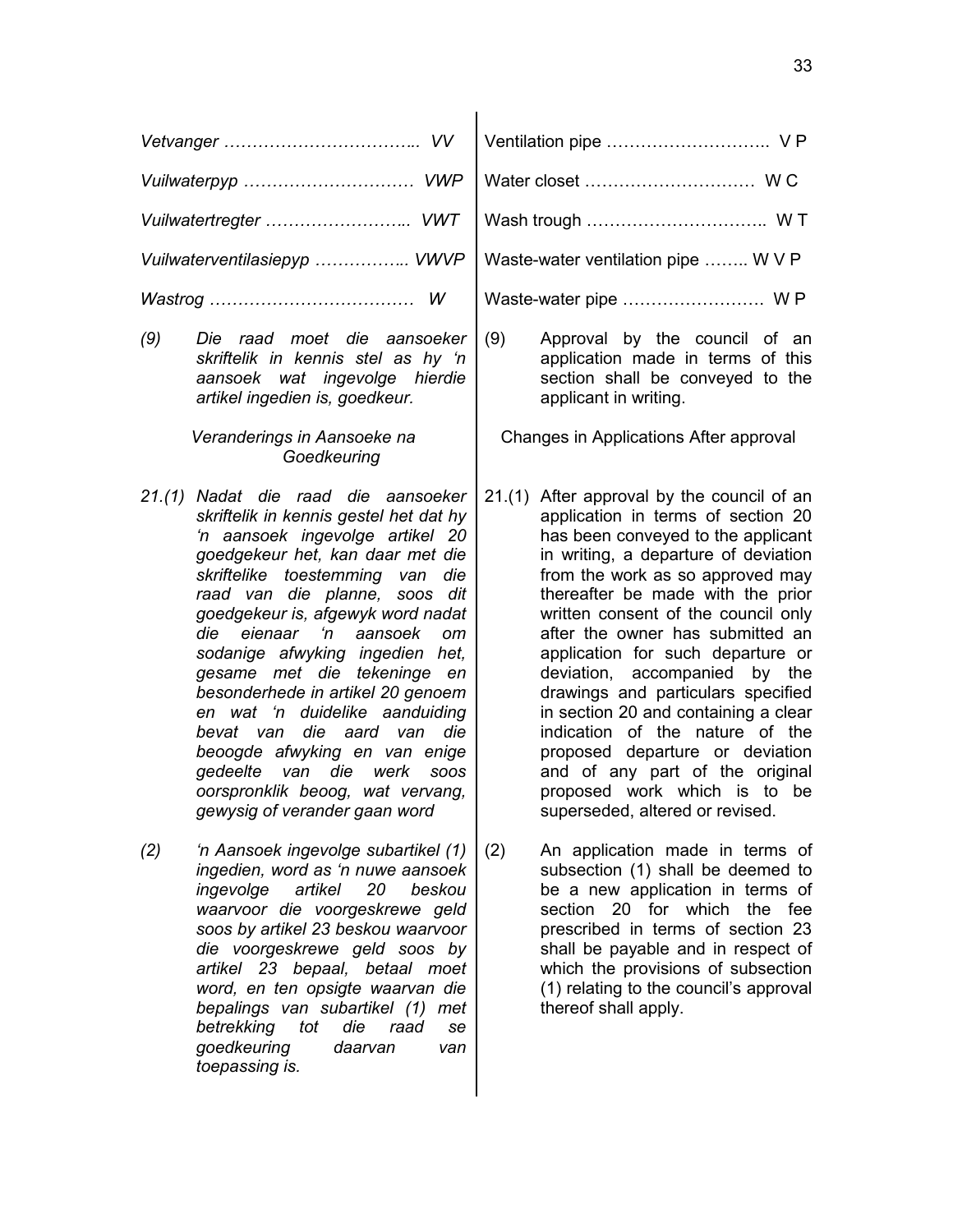*Geldigheidsduur van Goedkeuring* | Period of Validity of Approval

- *22.(1) Die raad se goedkeuring wat ingevolge artikel 20 verleen is, verval ten opsigte van enige werk waarop sodanige goedkeuring van toepassing is as daar nie binne twaalf kalendermaande vanaf die datum waarop die goedkeuring verleen is, daarmee begin is nie, tensy genoemde werk saamval met bouwerk waarmee daar gedurende genoemde twaalf maande begin is.*
- *(2) As daar nie met sodanige werk wat in subartikel (1) genoem word, uitgesonderd werk wat met bouwerk saamval, binne die genoemde twaalf maande begin is nie, moet die eienaar voordat hy daarmee begin, 'n nuwe aansoekvorm soos by artikel 20 voorgeskryf, indien en dié aansoek word vir alle doeleindes as 'n nuwe aansoek beskou en die eienaar is nie geregtig op die terugbetaling van enige geld wat hy ten opsigte van die oorspronklike aansoek betaal het nie, maar moet, wanneer hy die nuwe aansoek indien, die voorgeskrewe geld ingevolge artikel 23 betaal..*

- *23.(1) Die gelde soos van tyd tot tyd deur die raad vasgestel, is vooruit aan die raad betaalbaar vir oorweging van 'n aansoek ingevolge artikel 20 of vir enige sodanige toetsing van enige toebehoorsel wat die raad nodig ag voordat hy sy goedkeuring daartoe verleen en die aansoek mag nie oorweeg word alvorens genoemde geld bereken en betaal is nie.*
- *(2) As 'n aansoek wat ingevolge artikel 20 gedoen is, geweier of teruggetrek word, kan die raad*

- 22.(1) An approval given by the council in terms of section 20 shall become invalid in respect of any work covered by such approval which has not been commenced within twelve calendar months of the date on which it was given unless the said work is associated with building operations which have commenced during the said twelve months.
- (2) Where any such work as mentioned in subsection (1), not being work associated with building operations, has not been commenced within the said twelve months the owner shall, before proceeding with it, submit a new application form as prescribed in terms of section 20, which application shall be deemed for all purposes to be a new application, and the owner shall not be entitled to a refund of any fees paid in respect of the original application but shall, on making the new application, pay the fees prescribed in terms of section 23.

# Aansoekgeld and **Application Fees**

- 23.(1) The fees as determined from time to time by the council shall be payable to the council in advance for consideration of an application in terms of section 20 or for any such testing of any fitting as may be deemed necessary by the council prior to giving its approval thereto and no consideration shall be given to the application until the said fees have been assessed and paid.
- (2) Where an application made in terms of section 20 is refused or withdrawn, the council may at its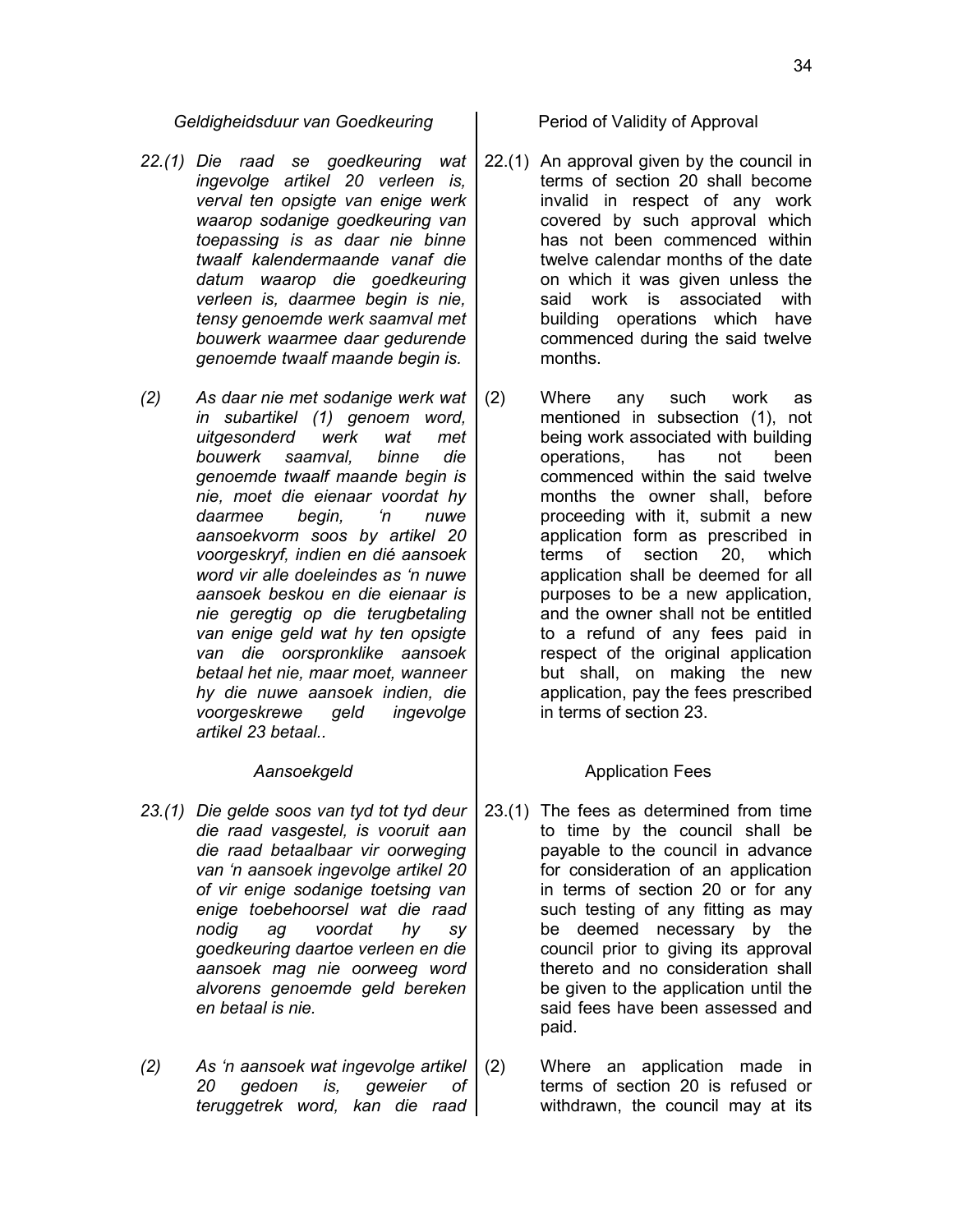*geheel en al na sy goeddunke al die geld of enige gedeelte daarvan wat daarvoor betaal is, behou of terugbetaal.*

*Toets en Goedkeuring van Perseelrioolstelsels*

- *24.(1) Nadat 'n perseelrioolstelsel of enige gedeelte daarvan voltooi is, maar voordat dit by 'n riooltenk, 'n septiese tenk, die raad se straatriool of 'n bestaande goedgekeurde stelsel aangesluit word, moet dit in die teenwoordigheid van een van die raad se gemagtigde beamptes aan een van, of aan al die volgende toetse onderwerp word en dit tot voldoening van die raad deurstaan:*
- *(a) Die binnekant van elke pyp of reeks pype tussen twee toegangsplekke moet oor die hele lengte daarvan met 'n spieël en 'n ligbron ondersoek word; tydens dié ondersoek moet 'n volle ligsirkel vir die waarnemer sigbaar wees en moet hy kan sien dat die pyp of reeks pype sonder versperring is.*
- *(b) 'n Gladde bal met 'n middellyn van 12 mm kleiner as die nominale middellyn van die pyp moet, wanneer dit by die boonste punt van die pyp ingesit word, sonder hulp of onderbreking, tot by die onderste punt daarvan in die pyp langs rol.*
- *(c) Nadat alle openinge van die pyp of reeks pype wat getoets moet word, toegestop of verseël is en alle sperders daarby met water gevul is, moet daar in genoemde pyp of pype lug ingepomp word totdat 'n manometeriese druk van 38 mm water aangedui word, en dan moet genoemde druk minstens drie minute lank hoër as 25 mm water*

absolute discretion retain or refund the whole or any part of the fees paid in respect thereof.

Testing and Approval of Drainage **Installations** 

- 24.(1) After the completion of a drainage installation or any part thereof, but before it is connected to a conservancy tank, a septic tank, the council's sewer or an existing approved installation, any one or more or all of the following tests shall in the presence of one of its authorized officers be applied and withstood to the satisfaction of the council:
- (a) The interior of every pipe or series of pipes between two points of access shall be inspected throughout its length by means of a mirror and a source of light; during the inspection a full circle of light shall appear to the observer, and the pipe or series of pipes shall be seen to be unobstructed.
- (b) A smooth ball having a diameter 12 mm less than the nominal diameter of the pipe shall, when inserted at the higher end of the pipe, roll down without assistance or interruption to the lower end.
- (c) Alle openings of the pipe or series of pipes to be tested having been plugged or sealed and all traps associated therewith filled with water, air shall be pumped into the said pipe or pipes until a manometrec pressure of 38 mm of water is indicated, after which without further pumping the said pressure shall remain greater than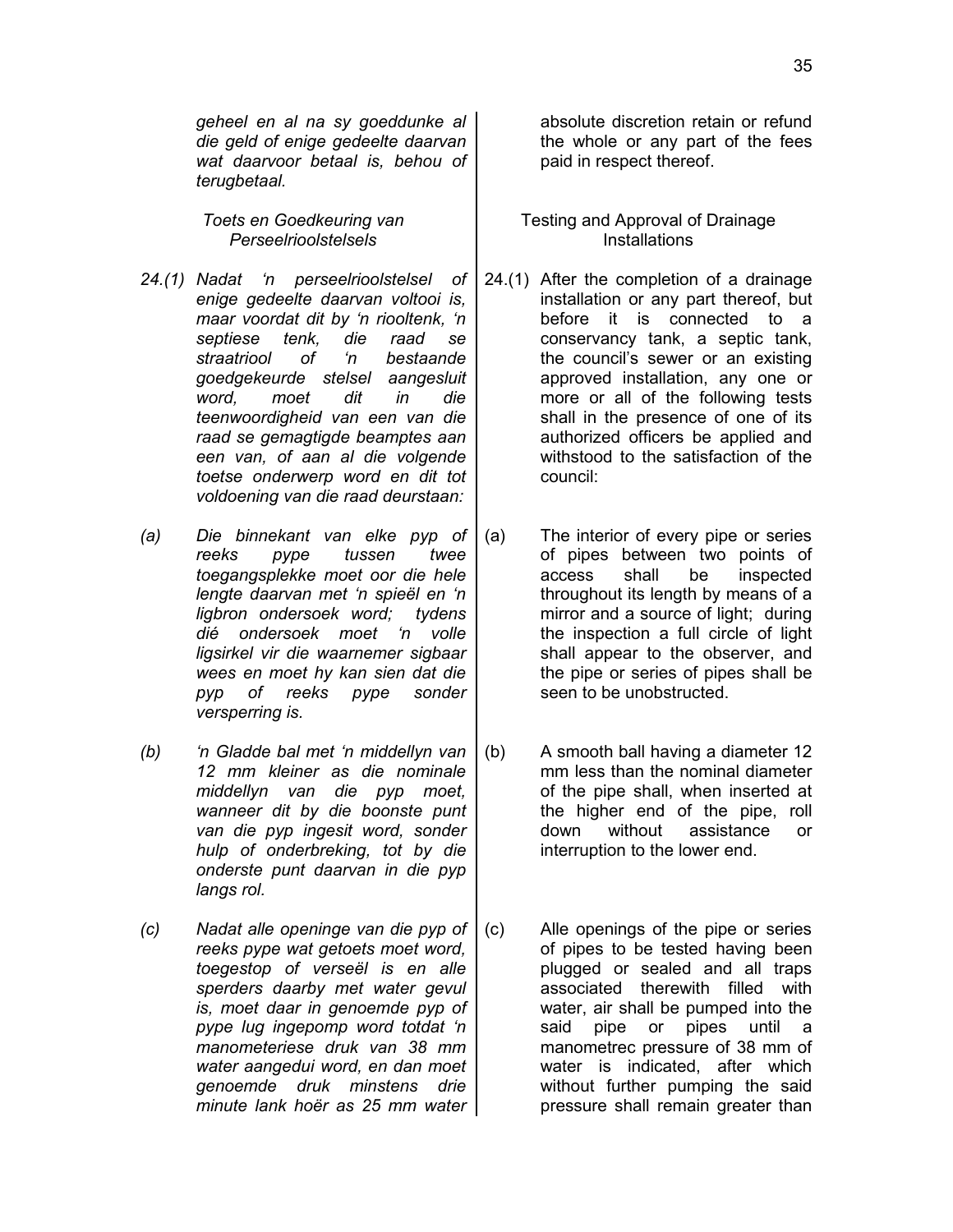*bly, sonder dat daar weer lug ingepomp word.*

- *(2) Bogenoemde toetse moet uitgevoer en die apparaat daarvoor verskaf word sonder koste vir die raad.*
- *(3) As die raad rede het om te glo dat enige perseelrioolstelsel of enige gedeelte daarvan gebrekkig geword het, kan hy die reienaar daarvan gelas om, sonder koste vir die raad, enige van of al die toetse wat by subartikel (1) voorgeskryf word, daaro uit te voer, en as die stelsel enige van dié toetse nie tot voldoening van die raad deurstaan nie, kan die raad die eienaar gelas om op sy koste en binne die tydperk wat die raad voorskryf, sodanige herstelwerk daaraan te verrig wat nodig is sodat die stelsel enige van of al genoemde toetse kan deurstaan.*

# *HOOFSTUK VIII* **CHAPTER VIII**

# *ONTLASSTROME IN PERSEELRIOOLSTELSELS*

- *25.(1) Die ontlasstroom wat in 'n perseelriool, 'n drekwaterpyp of 'n vuilwaterpyp ontlas word of daardeur vloei, moet gemeet word in eenhede, wat hierna ontlaseenhede genoem word.*
- *(2) Die ontlasstroom wat by enige punt in 'n perseelriool, drekwaterpyp of vuilwaterpyp langs vloei, is dan die totaal van al die ontlaseenhede van al die sanitêre toebehore wat in sodanige perseelriool of pyp, stroomop van daardie bepaalde punt af, ontlas.*
- *(3) Die getal ontlaseenhede van die ontlasstroom van 'n sanitêre toebehoorsel wat in kolom 3 van onderstaande table aangedui word,*

25 mm of water for a period of at least three minutes.

- (2) The aforesaid tests shall be carried out and the apparatus therefore shall be supplied at no expense to the council.
- (3) Where the council has reason to believe that any drainage installation or any part thereof has become defective or may require the owner thereof to conduct at no expense to the council, any or all the tests prescribed in subsection (1) and if the installation fails to withstand ay such tests to the satisfaction of the council, the council may call upon the owner to carry out at his own expense, and within such period as it may stipulate, such repairs as may be necessary to enable the installation to withstand any or all of the said tests.

# HYDRAULIC LOADS CARRIED BY DRAINAGE INSTALLATIONS

- 25.(1) The hydraulic load discharged into or carried by a drain, a soil-water pipe or a waste-water pipe shall be calculated in units, hereinafter referred to as discharge units.
- (2) The hydraulic load at any point in a drain, soil-water pipe or wastewater pipe shall be the sum of the discharge units of all sanitary fittings the discharge from which enter such drain or pipe upstream of the particular point.
- (3) The hydraulic load expressed in discharge units discharged from any sanitary fitting specified in column 2, and in the case of any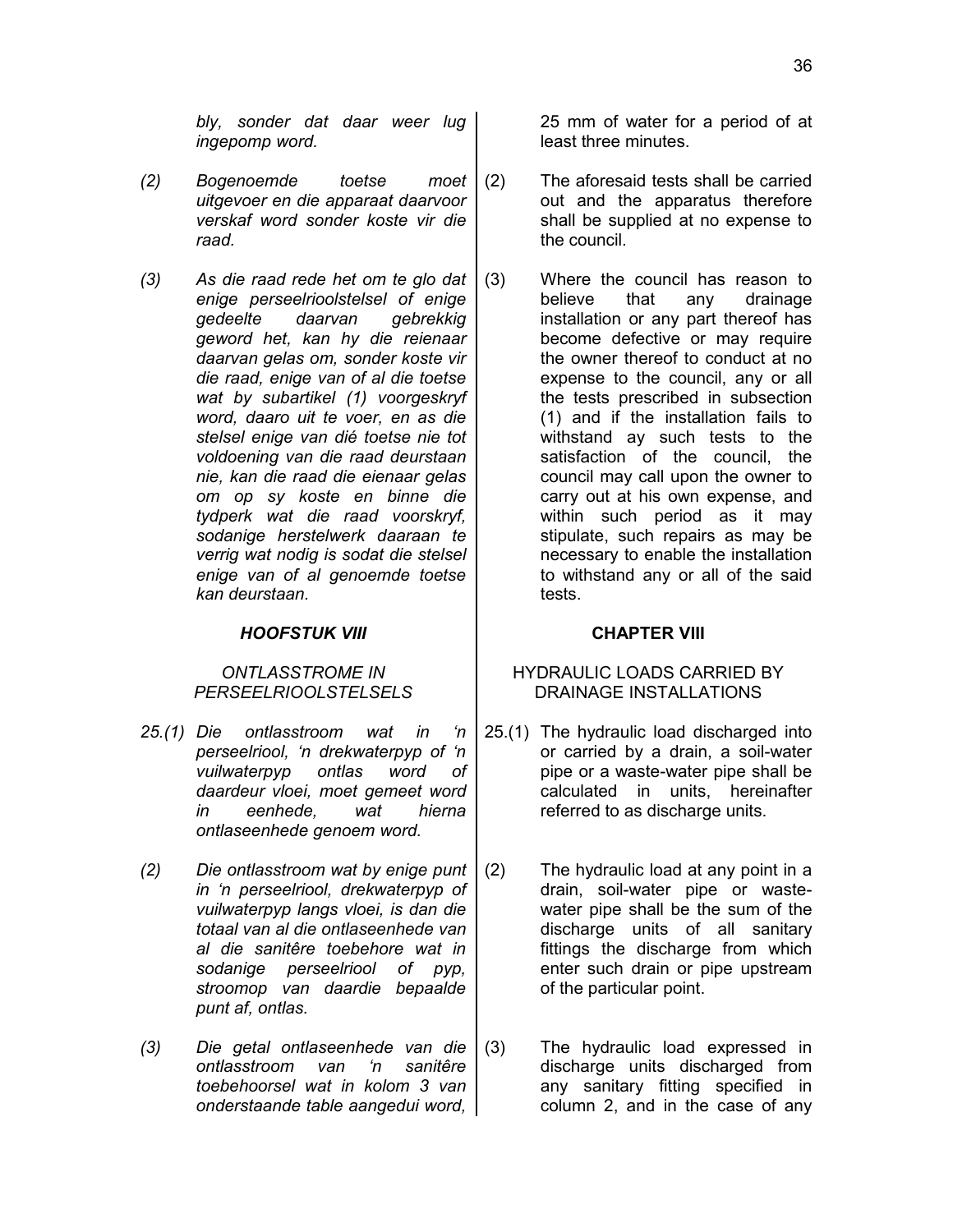*is soos in kolom 2 aangedui en die getal ontlaseenhede van die ontlasstroom van enige sanitêre of ander toebehoorsel wat nie in die table aangedui word nie, is soos in kolom 2 aangedui teenoor die toepaslike middellyn van die uitlaat van die sperder van sodanige toebehoorsel wat in kolom 1 aangedui word.*

sanitary or other fitting not specified in the able, the hydraulic load shall be as specified in column 2 for the relevant diameter of the outlet of the trap of such fitting as specified in column 1.

| Nominale<br>middellyn van | 2<br>Ontlasstroom- | 3<br>Sanitêre                                                        | Nominal<br>Diameter of | 2<br><b>Hydraulic Load</b><br>in discharge | 3                                                         |  |
|---------------------------|--------------------|----------------------------------------------------------------------|------------------------|--------------------------------------------|-----------------------------------------------------------|--|
| sperder<br>(mm)           | eenhede            | Toebehoorsel                                                         | Trap<br>(mm)           | units                                      | <b>Sanitary Fitting</b>                                   |  |
| 32                        | $\frac{1}{2}$      | Handewasbak,<br>bidet                                                | 32                     | $\frac{1}{2}$                              | Was-hand<br>basin, bidet                                  |  |
| 38                        |                    | Bad,<br>opwasbak,<br>stort, wastrog,<br>muurgemon-<br>teerde urinaal | 38                     | 1                                          | Bath, sink,<br>shower, wash<br>trough, wall<br>hun urinal |  |
| 50                        | $1\frac{1}{2}$     |                                                                      | 50                     | $1\frac{1}{2}$                             |                                                           |  |
| 75                        | $2\frac{1}{2}$     | Voortjietipe<br>urinaal                                              | 75                     | $2\frac{1}{2}$                             | Channel type<br>urinal                                    |  |
| 100                       | 4                  | Spoelkloset                                                          | 100                    | 4                                          | Water closet                                              |  |

*(4) Die ontlasstroom van alle sanitêre toebehore waarvan die ontlasting weggevoer word deur 'n perseelriool of gedeelte van 'n perseelriool met 'n nominale middellyn soos in kolom 1 van onderstaande tabel aangedui en 'n gradiënt wat in kolom 5, 6, 7 of 8 aangedui word, mag nie die getal ontlaseenhede in genoemde tabel vir sodanige middellyn of gradiënt van die perseelriool aangedui, oorskry nie.*

(4) The hydraulic load of all sanitary fittings the discharges from which are conveyed by a drain or part of a drain having a nominal diameter set out in column 1 of the following table and a gradient set out in either column 5, 6, 7 or 8 shall not exceed the number of discharge units set out in the said table for such diamter and gradient of drain.

37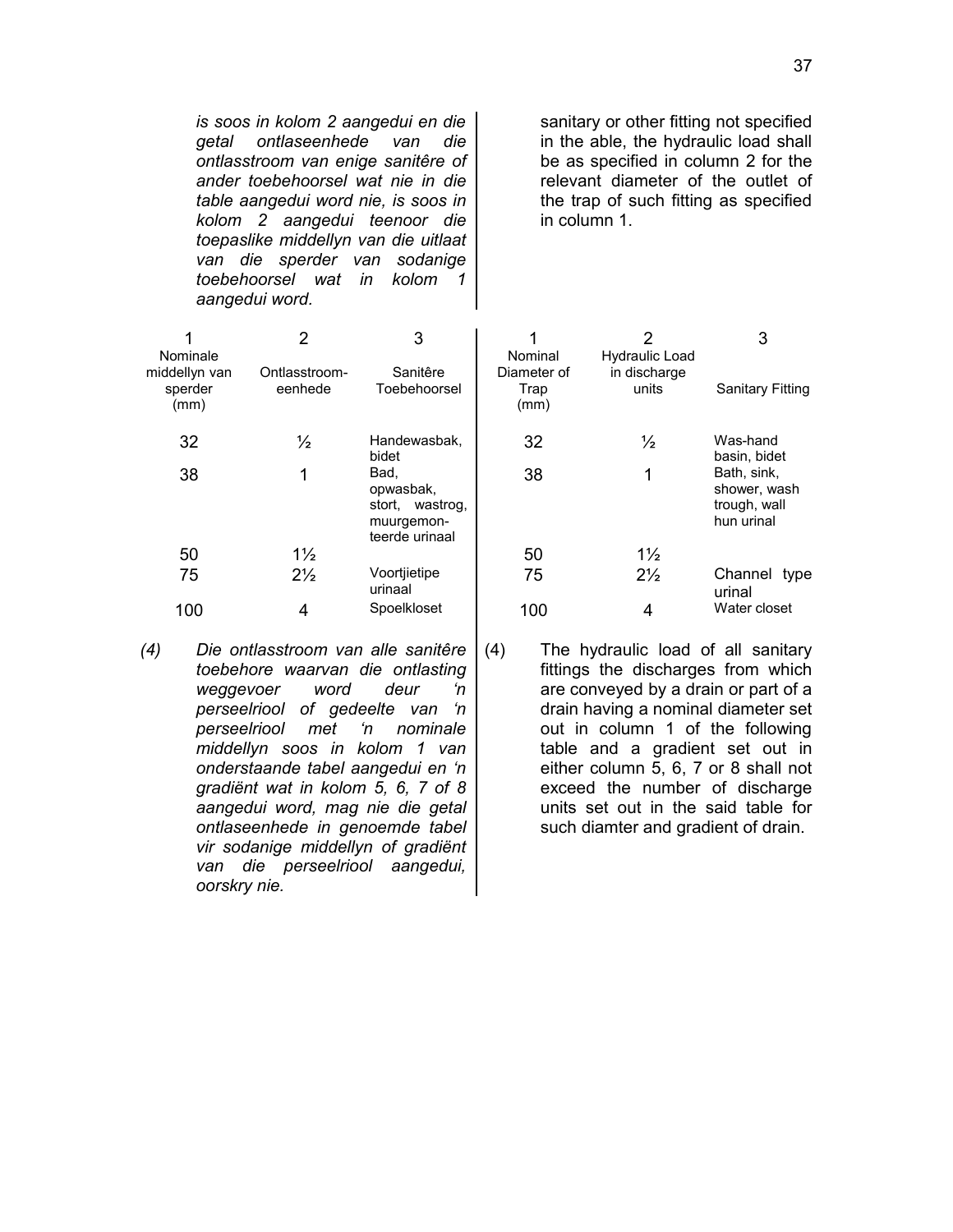|                                     | $\overline{2}$                       | 3               | 4                               | 5                                                  | 6                       |                                 |
|-------------------------------------|--------------------------------------|-----------------|---------------------------------|----------------------------------------------------|-------------------------|---------------------------------|
|                                     |                                      |                 |                                 | MAKSIMUM TOELAATBARE ONTLASSTROOM IN ONTLASEENHEDE |                         |                                 |
| Nominale<br>middellyn<br>Van pyp of | In 'n vertikale<br>Pyp of<br>stampyp | ln 'n<br>takpyp | In <sup>'n</sup><br>Horisontale |                                                    | In 'n pyp met 'n grad   |                                 |
| Perseelriool<br>(mm)                |                                      |                 | pyp                             | Vlakker as<br>1:100                                | Tussen 1:50<br>En 1:100 | Tuss<br>Er                      |
| 32                                  |                                      | $\frac{1}{2}$   | $\frac{1}{2}$                   |                                                    |                         |                                 |
| 38                                  | 8                                    | 2               | $\overline{c}$                  |                                                    |                         |                                 |
| 40 BM                               | 3                                    |                 |                                 |                                                    |                         |                                 |
| 50 BM                               | 16                                   |                 | 3                               |                                                    |                         |                                 |
| 50                                  | 24                                   |                 | 4                               |                                                    |                         |                                 |
| 65                                  | 42                                   | 10              | 10                              |                                                    |                         |                                 |
| 75 BM                               | 64                                   | 12              | 18                              |                                                    |                         |                                 |
| 75                                  | 95                                   | 20              | 30                              |                                                    |                         |                                 |
| 100 (110 BM)                        | 500                                  | 90              | 175                             | 400                                                | 2 0 0 0                 |                                 |
| 125                                 | 1 100                                | 200             | 400                             | 2600                                               | 3 500                   |                                 |
| 150 (160 BM)                        | 1900                                 | 350             | 700                             | 4 100                                              | 6 0 0 0                 |                                 |
| 200                                 | 3 600                                | 600             | 1400                            | 8700                                               | 13 000                  |                                 |
| 225                                 |                                      |                 | 1900                            | 12 000                                             | 17 500                  |                                 |
| 250                                 |                                      |                 | 2 500                           | 16 000                                             | 23 000                  |                                 |
| 300                                 |                                      |                 | 3 900                           | 26 000                                             | 37 500                  | 2<br>2<br>3<br>3<br>3<br>2<br>3 |
| 375                                 |                                      |                 | 7 0 0 0                         | 46 500                                             | 67 500                  |                                 |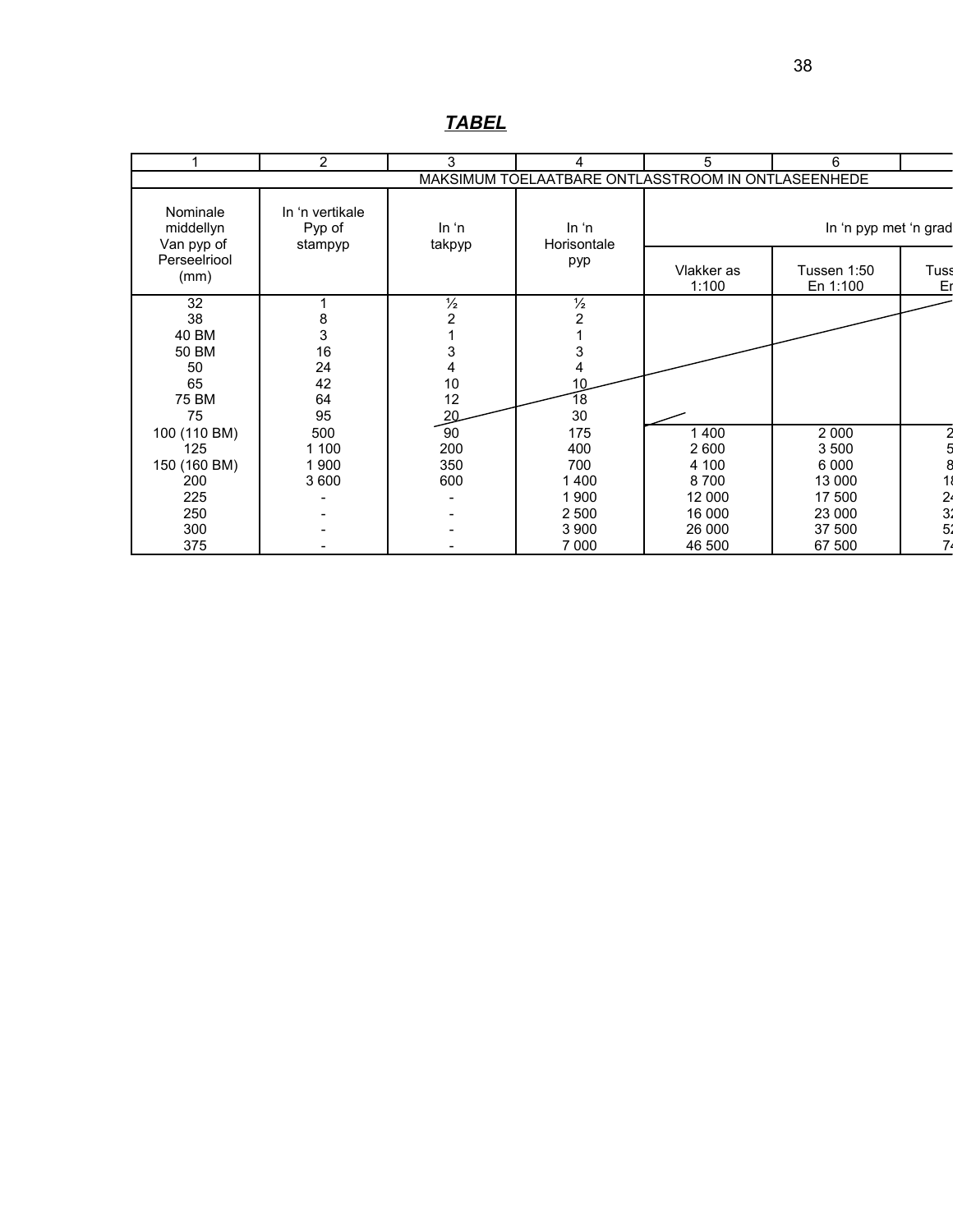|                             | $\overline{2}$                     | 3                                  | 4                                                     | 5                     | 6                           |                     |
|-----------------------------|------------------------------------|------------------------------------|-------------------------------------------------------|-----------------------|-----------------------------|---------------------|
|                             |                                    |                                    | MAXIMUM PERMISSIBLE HYDRAULIC LOAD IN DISCHARGE UNITS |                       |                             |                     |
| Nominal<br>pipe<br>or drain | Caried by a<br>vertical<br>pipe or | Carried<br>Carried<br>By a<br>By a |                                                       |                       | Carried by a Drain having a |                     |
| (mm)                        | stack                              | <b>Branch</b><br>pipe              | Horizontal<br>pipe                                    | Flatter than<br>1:100 | Between 1:50<br>and 1:100   | <b>Betw</b><br>an   |
| 32                          | 1                                  | $\frac{1}{2}$                      | $\frac{1}{2}$                                         |                       |                             |                     |
| 38                          | $\frac{8}{3}$                      |                                    | $\overline{\mathbf{c}}$                               |                       |                             |                     |
| 40 BM                       |                                    |                                    |                                                       |                       |                             |                     |
| 50 BM                       | 16                                 |                                    | 3                                                     |                       |                             |                     |
| 50                          | 24                                 |                                    | 4                                                     |                       |                             |                     |
| 65                          | 42                                 | 10                                 | 10                                                    |                       |                             |                     |
| 75 BM                       | 64                                 | 12                                 | 18                                                    |                       |                             |                     |
| 75                          | 95                                 | 20                                 | 30                                                    |                       |                             |                     |
| 100 (110 BM)                | 500                                | 90                                 | 175                                                   | 1 400                 | 2 0 0 0                     |                     |
| 125                         | 1 100                              | 200                                | 400                                                   | 2 600                 | 3 500                       |                     |
| 150 (160 BM)                | 1 900                              | 350                                | 700                                                   | 4 100                 | 6 0 0 0                     |                     |
| 200                         | 3 600                              | 600                                | 1400                                                  | 8700                  | 13 000                      |                     |
| 225                         |                                    |                                    | 1 900                                                 | 12 000                | 17 500                      |                     |
| 250                         |                                    |                                    | 2 500                                                 | 16 000                | 23 000                      | $\frac{2}{3}$<br>5. |
| 300                         |                                    |                                    | 3 9 0 0                                               | 26 000                | 37 500                      |                     |
| 375                         |                                    |                                    | 7 0 0 0                                               | 46 500                | 67 500                      | 74                  |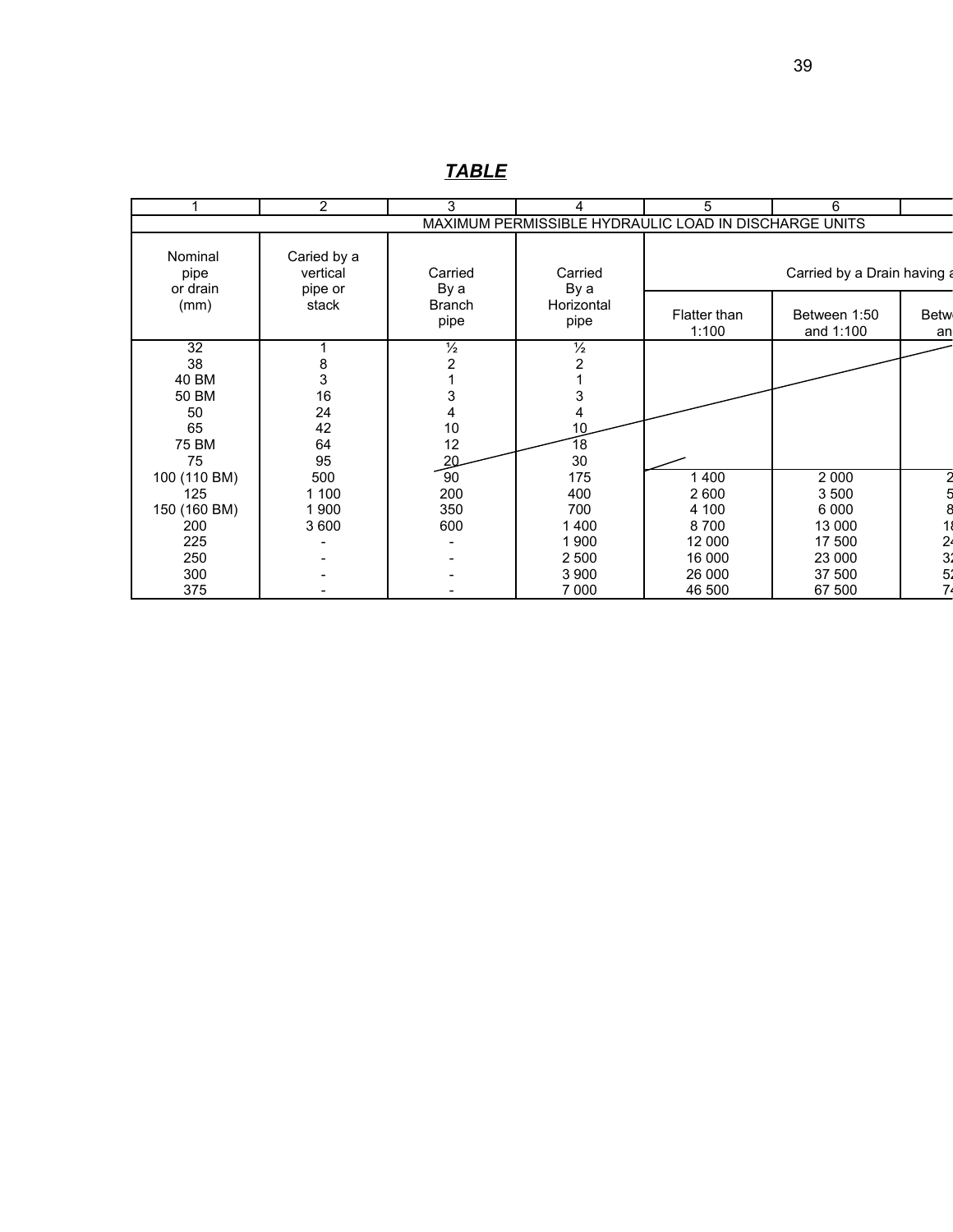*(5) Die nominale middellyn van enige perseelriool moet minstens 100 mm wees, en geen perseelriool mag teen 'n gradiënt vlakker as 1 op 60 gelê word sonder die toestemming van die raad soos ingevolge die bepalings van artikel 28(3) vereis nie.*

### *HOOFSTUK IX* **CHAPTER IX**

### *PERSEELRIOLE EN MANGATE* DRAINS AND MANHOLES

*Perseelrioolpype en -toebehore* **Drain Pipes and Fittings** 

- *26.(1) Alle pype, aansluitstukke, buigstukke en verwante toebehore wat deel van 'n perseelriool uitmaak, moet van verglaasde klei, met die standaardmerk van die Suid-Afrikaanse Buro vir Standaarde daarop, of van 'n ander goedgekeurde materiaal gemaak wees.*
- *(2) Alle pype, aansluitstukke, buigstukke en verwante toebehore wat deel van 'n perseelriool uitmaak, moet op 'n goedgekeurde wyse aangebring word.*

*Lasse in en met Perseelriole* Joints in and with Drains

- *27.(1) Alle lasse tussen pype en toestelle en toebehore in 'n perseelrioolstelsel moet sodanig wees dat aangrensende pyprompe konsentries is, die bodems daarvan 'n suiwer lyn en helling vorm en dit geen versperring aan die binnekant veroorsaak nie.*
- *(2) Al bogenoemde lasse moet lug- en waterdig wees en 'n rioolskraper waarvan die middellyn 60 mm kleiner is as die nominale binnemiddellyn van die pyp, moet vry kan deurgaan.*
- *(3) Sementdagha vir die lasse tussen* (3) Cement mortar for jointing vitrified

The nominal diameter of any drain shall be not less than 100 mm, and no drain shall be laid to a gradient flatter than 1 in 60 without the consent of the council as required by the provisions of section 28(3).

26.(1) All pipes, junctions, bends and associated fittings forming part of a drain shall be made of vitrified clay bearing the standarisation mark of the South African Bureau of standards or of some other approved material.

(2) All pipes, junctions, bends and associated fittings forming part of a drainage installation shall be installed in an approved manner.

- 27.(1) All joints between pipes and appliances and fittings in a drainage installation shall be such that adjacent pipe barrels are concentric, inverts are true to line and grade and there are not internal obstructions.
- (2) All joints as aforesaid shall be so made that they are air and watertight and that a badger of 6 mm less in diameter than the nominal internal diameter of the pipe can pass freely thourgh them.
	-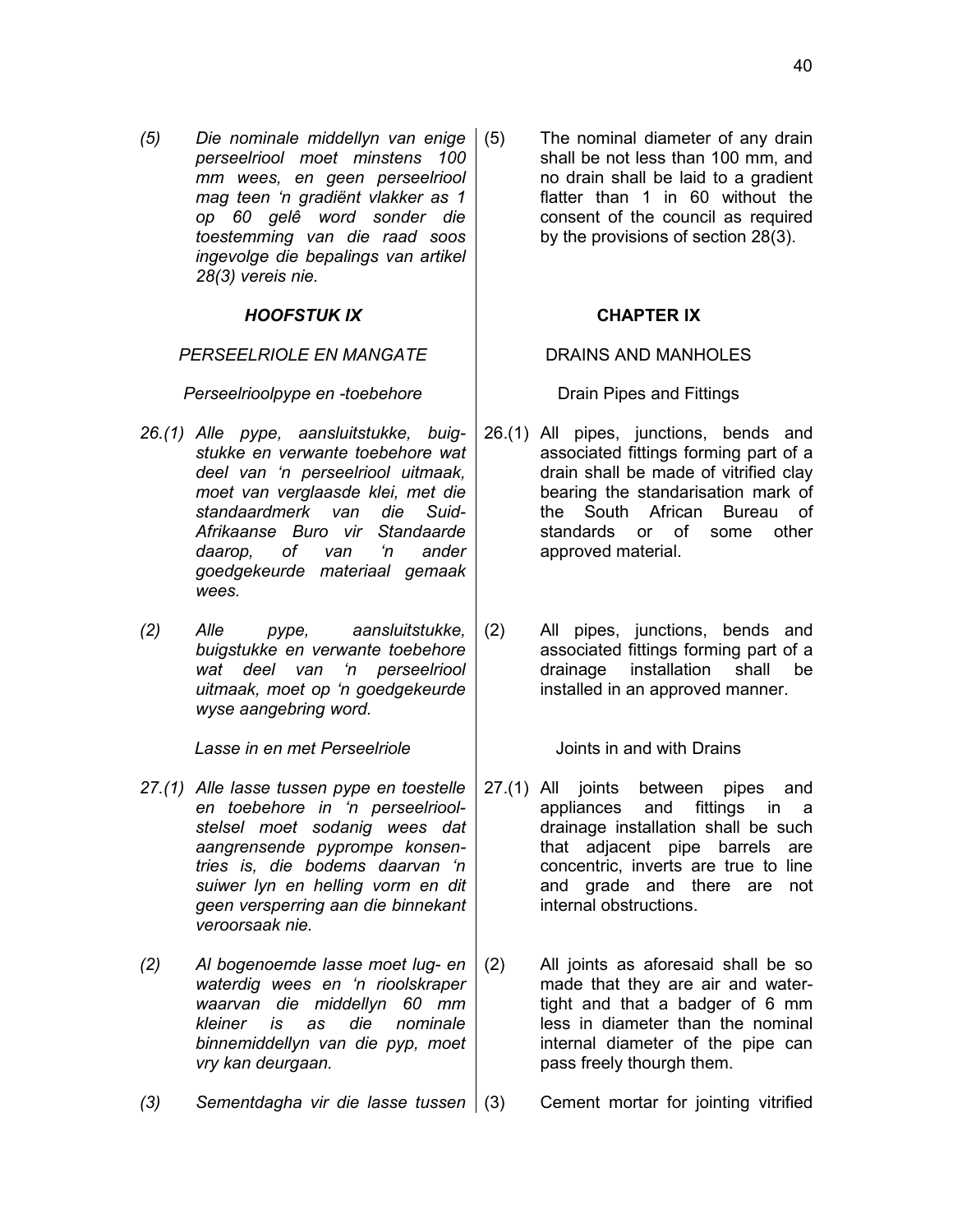*verglaasde pype moet uit hoogstens drie dele skoon en skerp sand vir een deel Portlandsement bestaan, en moet deeglik tussen die pyptappe en –sokke ingekalfater word.*

- *(4) Die lasse tussen gietyster-sok-entapppype moet met behulp van 'n pakstuk van hennep of gare gemaak word, en dié pakstuk mag nie dieper strek as een helfte van die diepte van die sok wanneer die pakstuk behoorlik gekalfater is nie, en die res van die sok moet in een gietsel met gesmelte lood of met loodvesel opgevul en daarna deeglik gekalfater word.*
- *(5) Daar kan van ander goedgekeurde metodes vir die las van pype en verwante toebehore wat van verglaasde klei of gietyster gemaak is, gebruik gemaak word.*
- *(6) Metodes vir die las van pype wat van sodanige ander materiaal gemaak is as wat ingevolge artikel 26 (1) goedgekeur is, moet deur die raad goedgekeur word.*
- *(7) Waar die aard van die grond waarin enige pype en verwante toebehore gelê gaan word, na die mening van die ingenieur sodanig is dat grondbeweging moontlik sal plaasvind wat kan meebring dat die pype of toebehore breek, moet buigsame lasse gevorm word deur òf goedgekeurde spesiale pype en toebehore te gebruik òf goedgekeurde lasmateriaal te gebruik wat beweging in die lasse vir die hele bestaansduur van die perseelrioolstelsel sal toelaat, wortelindringing sal weerstaan en nie sal uitswel of verswak as dit met rioolwater of water in aanraking kom nie.*

clay pipes shall have a composition of not more than trhee parts of clean and sharp sand to one part of Portland cement and shall be properly caulked between the spigots and sockets of the pipes.

- (4) The joints between cast-iron spigot and socket pipes shall be formed with a gasket of hemp or yarn the depth of which shall not exceed one-half of the depth of the socket when the gasket is properly caulked, and the remainder of the socket shall be filled with molten lead run at one pouring, or with lead fibre, and thereafter solidly caulked.
- (5) Alternative approved methods of jointing pipes and associated fittings made of vitrified clay or cast iron may be used.
- (6) Methods of jointing pipes and fittings made of such other materials as may be approved in terms of section 26(1) shall be as approved by the council.
- (7) Where in the opinion of the engineer the nature of the soil in which any pipes and associated fittings are to be laid is such that ground movement, which may result in fracture of the pipes or fittings, is likely to occur, flexible joints shall be formed either by the use of approved special pipes and fittings or by the use of approved jointing material which will permit joint movement to take place throughout the life of the drainage installation and withstand root penetration and not swell or deteriorate when in contact with sewerage or water.

*Die Lê, Beloop en Gradiënt van* Laying, Alignment and Gradients of Drains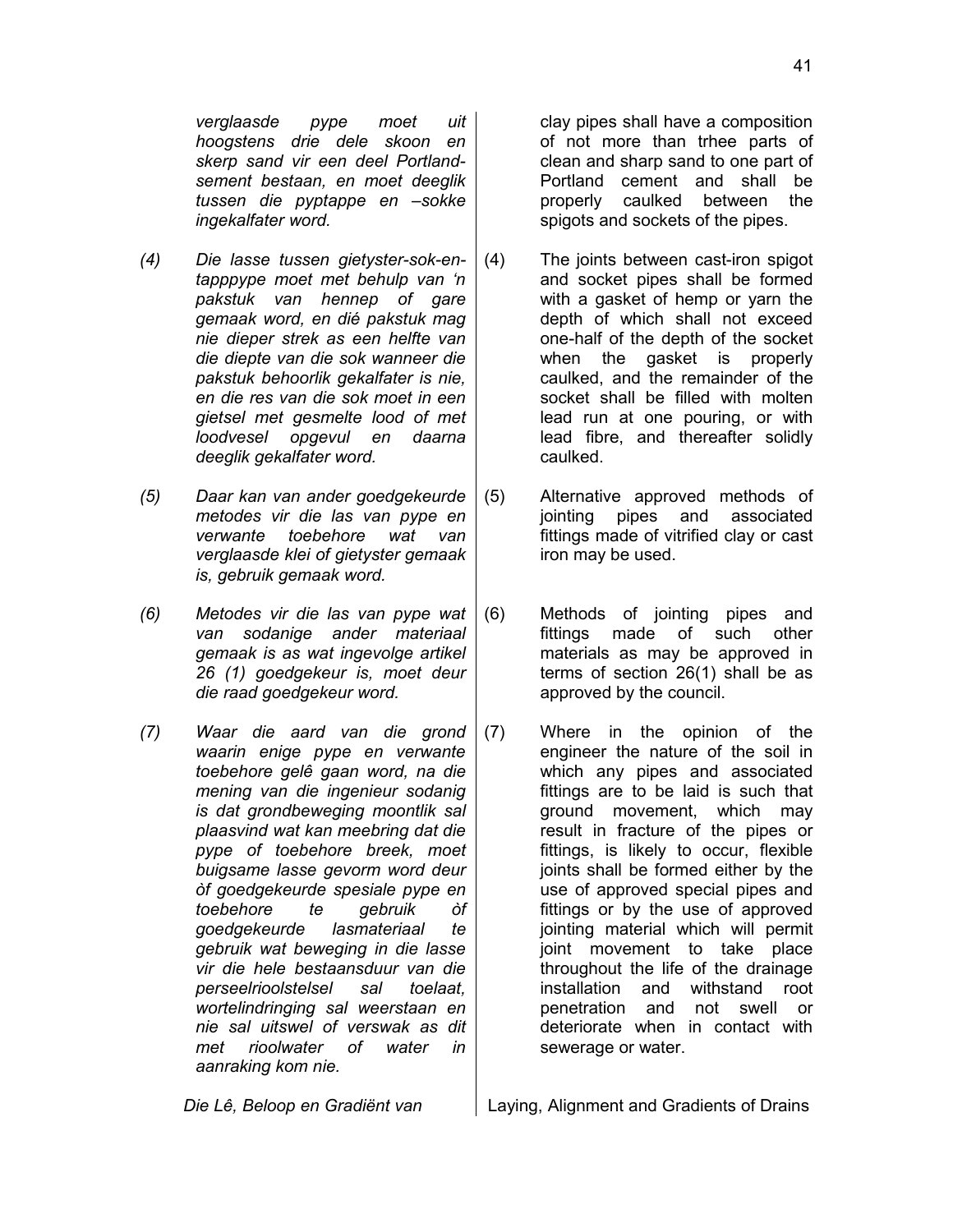### *Perseelriole*

- *28.(1) Slegs 'n loodgieter wat ingevolge die raad se Verordeninge vir die Lisensiëring en Reëling van Loodgieters en Rioollêers gelisensieer is, mag perseelriole van gietyster lê, en slegs 'n rioolêer wat aldus gelisensieer is, mag perseelriole van verglaasde klei lê: Met dien verstande dat -*
- *(a) iemand wat onder toesig van 'n gelisensieerde rioollêer werk, pype van verglaasde klei kan las; en*
- *(b) as die raad ingevolge artikel 26(1) toegelaat het dat 'n perseelriool van 'n ander materiaal as gietyster of verglaasde klei gemaak word, die betrokke perseelriool na goeddunke van die raad deur die houer van òf 'n loodgieterlisensie òf 'n rioollêerslisensie gelê kan word.*
- *(2) Perseelriole moet in 'n reguit lyn en met 'n eenvormige gradiënt tussen die toegangsplekke wat in artikel 33 genoem word, gelê word, en op sodanige wyse dat die romp van elke pyp oor die hele lengte daarvan deeglik gestut word en as die raad dit vereis, moet dit in beton gelê word.*
- *(3) Perseelriole moet met 'n gradiënt nie steiler as 1 op 6 of vlakker as 1 op 60 nie, gelê word: Met dien verstande dat die raad na goeddunke en op sodanige voorwaardes wat hy kan voorskryf -*
- *(a) 'n gradiënt steiler as 1 op 6 of 'n gradiënt vlakker as 1 op 60 kan toelaat;*
- *(b) die bou van gedeeltes van perseelriole in die vorm van hellingsdaalpype teen 'n helling van hoogstens 45º onder die*
- 28.(1) No person other than a plumber licensed in terms of the council's by-laws for the Licensing and Regulating of Plumbers and Drainlayers shall lay cast-iron drains, nor shall any person other than a drainlayer licensed as aforesaid lay vitrified clay drains: Provided that -
- (a) the jointing of vitrified clay pipes may be carried out by any person working under the supervision of a licensed drainlayer; and
- (b) where in terms of section 26(1) the council has permitted a drain to be made of some material other than cast iron or vitrified clay, the drain so made may at the discretion of the council be laid by the holder of either a plumber's or drainlayer's license.
- (2) Drains shall be laid in a straight line and at a uniform gradient between the points of access referred to in section 33 and in such manner that the barrel of every pipe is firmly supported throughtout its length, and when so required by the council, shall be laid on a bed of concrete.
- (3) Drains shall be laid at a gradient not steeper than 1 in 6 or flatter than 1 in 60: Provided that the Council may at its discretion and on such conditions as it may prescribe, permit -
- (a) a gradient steeper than 1 in 6 or a gradient flatter than 1 in 60;
- (b) the construction of portions of drains in the form of inclined ramps at a slope not exceeding 45º below the horizontal.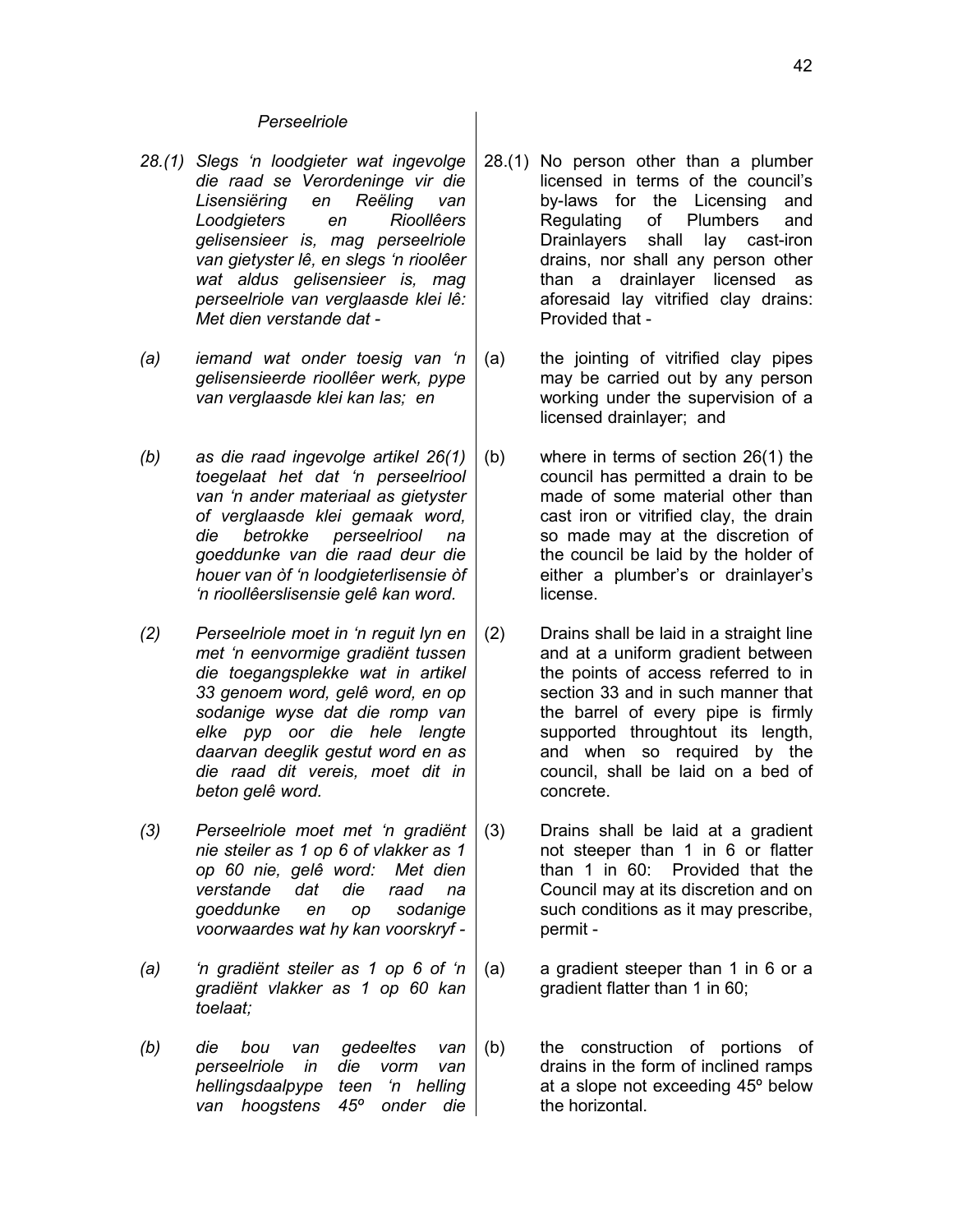*horisontale kan toelaat.*

*(4) Waar daalpype gelê word, met pype wat van ander materiaal as gietyster gemaak is, moet hulle met beton omhul word.*

**Perseelriole in Onstabiele Grond**  $\Box$  Drains in Unstable Ground

*29. As 'n perseelriool deur grond gaan loop wat na die mening van die ingenieur kan beweer, moet dit gelê word op 'n ononderbroke laag riviersand of soortgelyke korrelrige materiaal wat minstens 100 mm dik is onder die romp van die pyp, en omring word deur soortgelyke materiaal van dieselfde dikte, en die lasse van sodanige perseelriole moet goedgekeurde buigsame lasse wees wat aan die bepalings van artikel 27(7) voldoen.*

*Perseelriole in of onder Geboue* **Drains within or under Buildings** 

- *30.(1) 'n Perseelriool of 'n gedeelte daarvan kan in of onder deur 'n gebou gelê word of loop, tensy die raad om gesondheids- of onderhoudsredes of om ander redes wat in die bepaalde geval geld, anders besluit.*
- *(2) As 'n perseelriool of 'n gedeelte daarvan in 'n ontoeganklike posisie onder 'n gebou deurloop, mag die gedeelte onder die gebou geen toegang daartoe hê nie, en tensy die ingenieur 'n rigtingsverandering of 'n verandering van die gradiënt van of na die vertikale vlak toelaat, mag die rigting of gradiënt nie verander word nie.*
- *(3) As 'n perseelriool of 'n gedeelte daarvan wat van gietyster of verglaasde klei gemaak is, in 'n ontoeganklike posisie onder 'n gebou deurloop, moet dit, tensy die raad dit andersins toelaat, gelê*

(4) Where ramps are constructed with pipes made of materials other than cast iron, they shall be encased in concrete.

29. Drains passing through ground which in the opinion of the engineer is liable to movement, shall be laid on a continuous bed of river sand or similar granular material not less than 100 mm thick under the barrel of the pipe with a surround of similar material and thickness, and the joints of such drains shall be approved flexible joints complying witht the requirements of section 27(7).

- 30.(1) A drain or part thereof may be laid or may pass, as the case may be, within or under or through a building unless the council shall decide otherwise, having regard to considerations of health and maintenance or other matters relevant to the particular case.
- (2) A drain or part thereof shall, where it is laid in an inaccessible position under a building, be without means of access to the part under the building, and except where the engineer permits a change of direction or gradient to or from the vertical, shall be without change of direction or gradient.
- (3) A drain or part thereof constructed of pipes made of cast iron or vitrified clay shall, where it is laid in an inaccessible position under a<br>building and except where building and except otherwise permitted by the council,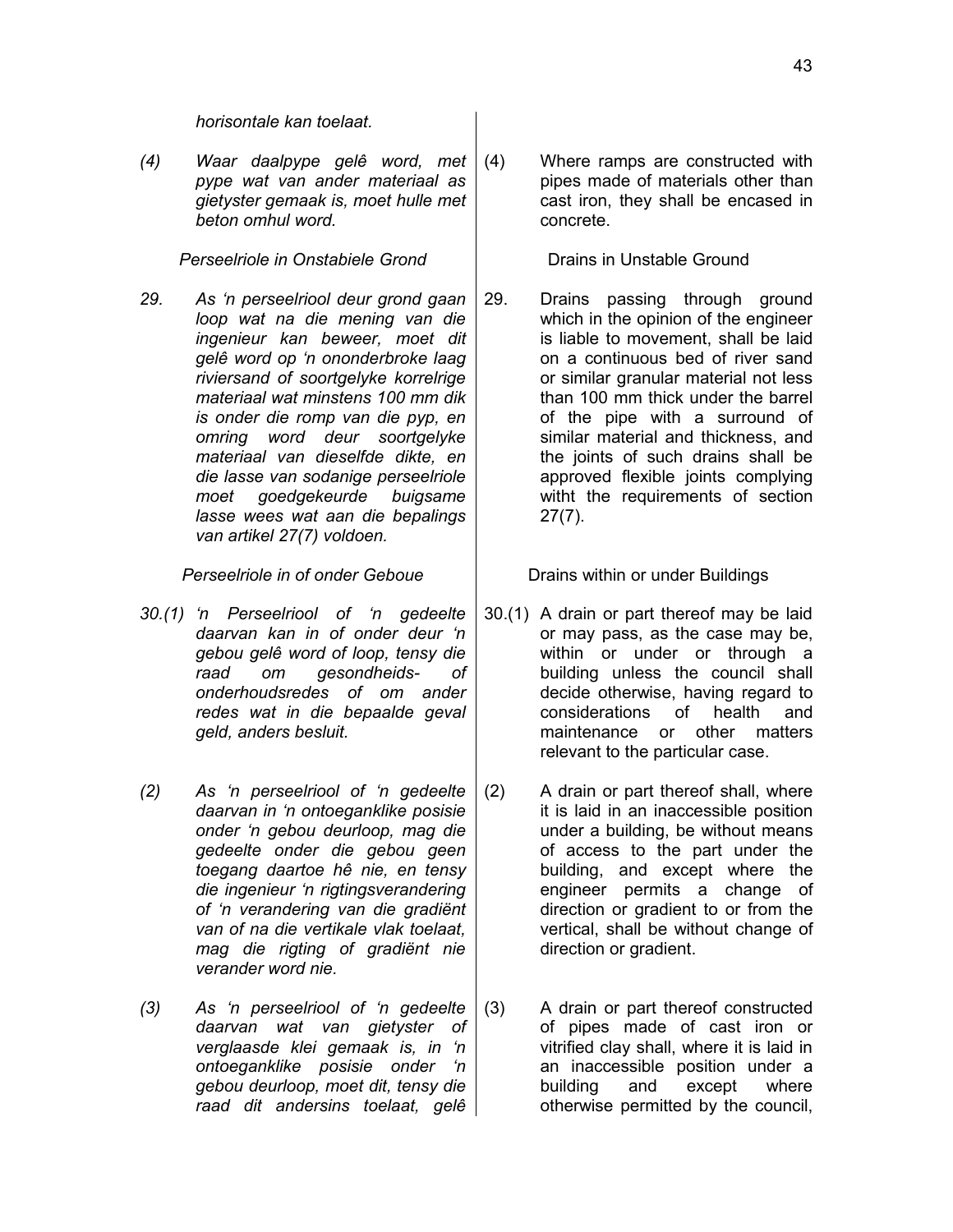*word in beton minstens 100 mm dik, wat moet bestaan uit minstens 1 deel sement vir 3 dele fyn aggregaat en 6 dele growwe aggrgaat, en as die pype van verglaasde klei of ligte gietyster gemaak is, moet dit omhul word met 'n derglike betonlaag wat oral, van die buitekant van die pyp af gemeet, minstens 100 mm dik moet wees.*

- *(4) As 'n perseelriool of 'n gedeelte daarvan oop in 'n gebou aangebring word, moet dit bestaan uit pype van gietyster of ander goedgekeurde material en moet dit oor die hele lengte daarvan op plekke hoogstens 2 m van mekaar af, toereikend gestut word.*
- *(5) As 'n perseelriool deur of onderdeur 'n muur, fondament of ander struktuur loop, moet toereikende voorsorgmaatreëls getref word om te voorkom dat die las daarvan nie op sodanige perseelriool oorgebring word nie.*

*Beskerming van Vlak Perseelriole* | Protection of Shallow Drains

*31. Enige gedeelte van 'n perseelriool van verglaasde klei wat 450 mm diep of vlakker in die grond is, moet gelê word in 'n betonomhulsel wat uit minstens 1 deel sement vir 3 dele fyn aggregaat en 6 dele growwe aggregaat moet bestaan, en wat oral van die buitekant van die pyp af gemeet, minstens 100 mm dik moet wees.*

### **Takperseelriole Branch Drains**

*32.(1) Elke takperseelriool moet deur middel van 'n aansluitstuk, uitgesonderd 'n rugaansluitstuk, wat spesiaal vir so 'n aansluiting gemaak is, by 'n ander perseelriool aangesluit word.*

be laid on a bed of concrete at least 100 mm thick having a composition of not less than 1 part of cement to 3 parts of fine aggregate and 6 parts of coarse aggregate, and where the pipes are made of vitrified clay or light duty cast iron, they shall be encased in similar concrete having at all points a minimum thickness of 100 mm measured from the external surface of the pipe.

- (4) Where a drain or part thereof is laid in an exposed position within a building, it shall be constructed of pipes made of cast iron or other approved material and shall be adequately supported at intervals not exceeding 2 m along its course.
- (5) If a drain passes through or under a wall, foundation or other structure, adequate precautions shall be taken to prevent the transmission of any load to such drain.

31. Any portion of a virtrified clay drain which is 450 mm or less below the surface of the ground shall be encased in concrete composed of not less than 1 part of cement to 3 parts of fine aggregate and having a miminum thickness at all points of 100 mm measured from the external surface of the pipe.

32.(1) Every branch drain shall be connected to another drain by means of a junction, not being a saddle junction, made specially for the purpose of such connection.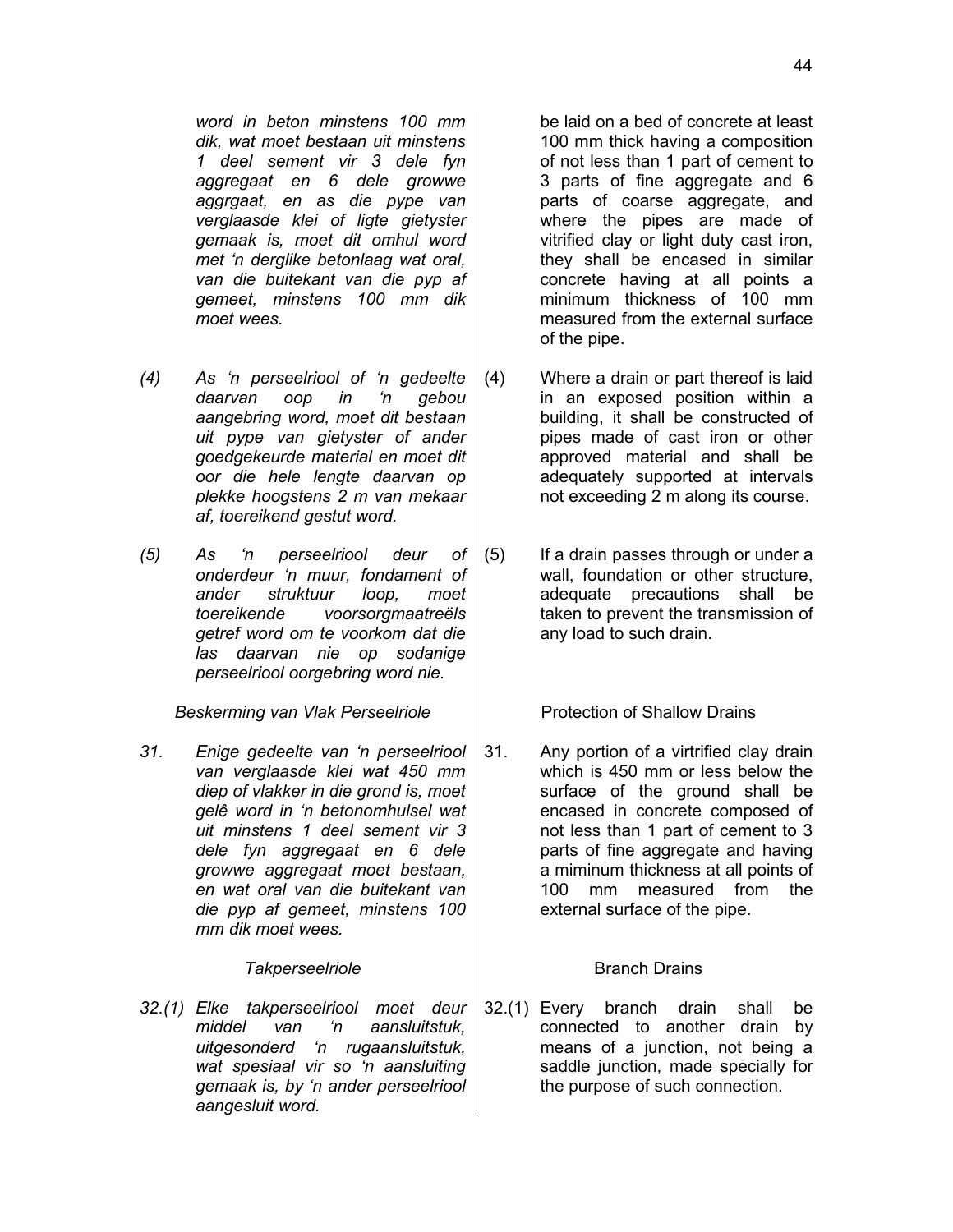45

*(2) Elke takperseelriool moet skuins in die vloeirigting by die ander perseelriool aansluit sodat die ingeslote hoek tussen die aslyne van die twee perseelriole hoogstens 45º is.*

*Toegang tot Perseelriole* **Access to Drains** 

- *33.(1) Elke perseelriool moet vir toegangsdoeleindes op die volgende plek 'n mangat, soos by hierdie verordeninge voorgeskryf, of 'n toegangsoog, met of sonder 'n steekoog, na gelang die raad vereis, hê:*
- *(a) Binne 1,5 m van die plek af waar dit by die raad se aansluitriool aansluit;*
- *(b) binne 1,5 m van die boonste punt van elke perseelriool of takperseelriool;*
- *(c) op elke plek waar die rigting van die perseelriool verander, hetsy horisontaal of vertikaal;*
- *(d) by elke plek waar die perseelriool by 'n ander perseelriool aansluit.*
- *(2) Daar moet in elk geval toegangspunte, hoogstens 25 m van mekaar af, in elke perseelriool verskaf word.*
- *(3) Toegang tot die binnekant van 'n perseelriool moet deur middel van mangate of toegangspype verskaf word.*
- *(4) Die deksels van openinge in toegangspype moet verseël word met sodanige goedgekeurde materiaal wat die openinge by enige temperatuur tot 70ºC doeltreffend verseël sal hou.*

(2) Every branch drain shall enter th other drain obliquely in the direction of the flow so that the included angle between the axes of the tow drains does not exceed 45º.

- 33.(1) Every drain shall be provided as a means of access thereto with a manhole as prescribed in terms of these by-laws or with an access eye with or without a rodding eye, as the council may require, at the following points:
- (a) Within 1,5 m of the point of connection with the council's connecting sewer;
- (b) within 1,5 m of the upper extremeity of every drain or branch drain;
- (c) at every change of direction of th drain, whether horizontal or vertical;
- (d) at every point of junction with another drain.
- (2) There shall in any case be a point of access to every drain at intervals of not more than 25 m.
- (3) Access to the interior of a drain shall be provided by means of either manholes or access pipes.
- (4) The lids of openings in access pipes shall be sealed with such approved material as will remain effective as a seal at all temperatures up to 70ºC.
- *5(a)* As *dit om enige rede prakties* 5(a) Where for any reason the provision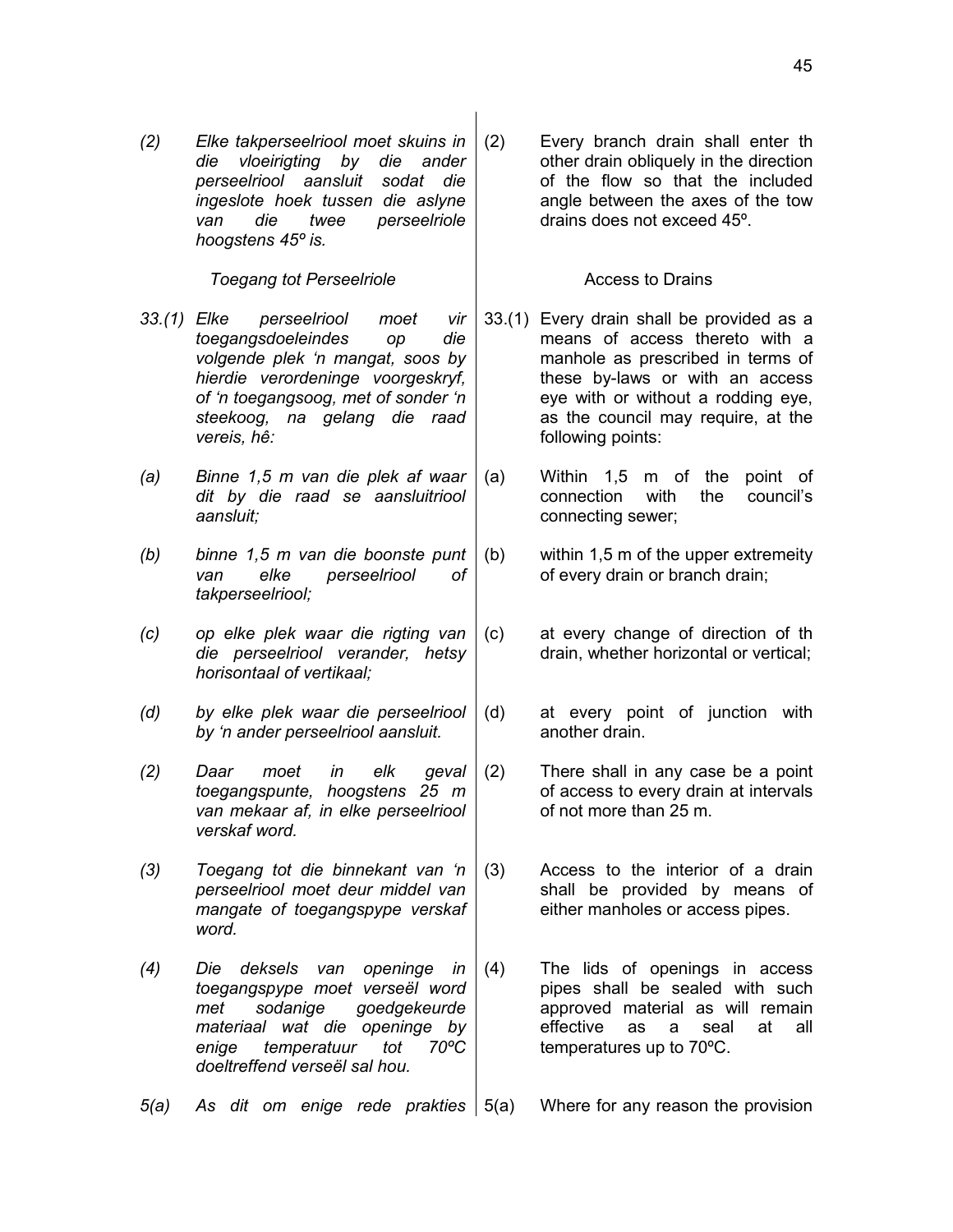*onmoontlik is om op 'n private perseel toereikend toegang te verskaf binne 1,5 m van die aansluitingspunt van die raad se aansluitriool af, kan die raad, op die eienaar se kostes, 'n mangat oor die raad se aansluitriool op sodanige openbare plek en in sodanige posisie en van sodanige materiaal en afmetings waarop die raad kan besluit, bou of laat bou, en hierbenewens moet die eienaar die koste dra, soos deur die raad bereken, van enige verandering wat ten gevolge van die bou van die mangat aan die bestaande diensleidings in die openbare plek*

*(b) Die eienaar van die private perseel wat in paragraaf (a) genoem word, moet, as die raad dit vereis, die geld wat in die toepaslike bylae by hierdie verordeninge voorgeskryf word, aan die raad betaal as huurgeld vir die oppervlakte wat deur die mangat in die openbare plek beslaan word.*

*aangebring moet word.*

- *(6) As 'n perseelriool onder 'n geplaveide oppervlak gelê is, moet die toegangspunte met verwyderbare platblokke wat behoorlik en paslik gemerk is, bedek wees.*
- *(7) As enige gedeelte van 'n perseelrioolstelsel onder 'n gebou deurloop, moet daar op elke plek waar die perseelriool onder die gebou ingaan en uitkom aan die buitekant van die gebou en so na as moontlik aan die gebou, 'n toegangspunt in die perseelriool wees.*
- *(8) Die ingenieur kan in omstandighede wat nie deur hierdie verordeninge gedek word nie, vereis dat toegangsoë of 'n ander goedgekeurde wyse van*

of adequate means of access within 1,5 m of the point of connection with the council's connecting sewer is impracticable on any private premises, the council may, at the owners expense cause or permit a manhole to be constructed over the council's connecting sewer in such public place and in such position and of such materials and dimensions as the council may decide and in addition the owner shall bear the cost, as assessed by the council, of any alteration to existing services in the public place which may be reason of the construction of the manhole be necessary.

- (b) The owner of the private premises referred to in paragraph (a) shall, if required by the council, pay to the council the charges set out in the relevant schedule to these by-laws as rental for the area of this public place occupied by the manhole.
- (6) The points of access to drains laid beneath paved areas shall be covered by adequate and appropriately marked removable slabs on the surface.
- (7) Where any part of a drainage installation passes under a building, it shall be provided with adequate means of access outside and as near as possible to the building at each point of its entry to and exit from the building.
- (8) In any circumstance not provided for in these by-laws, the engineer may require that access eye or other approved means of access to a drain or to any part thereof be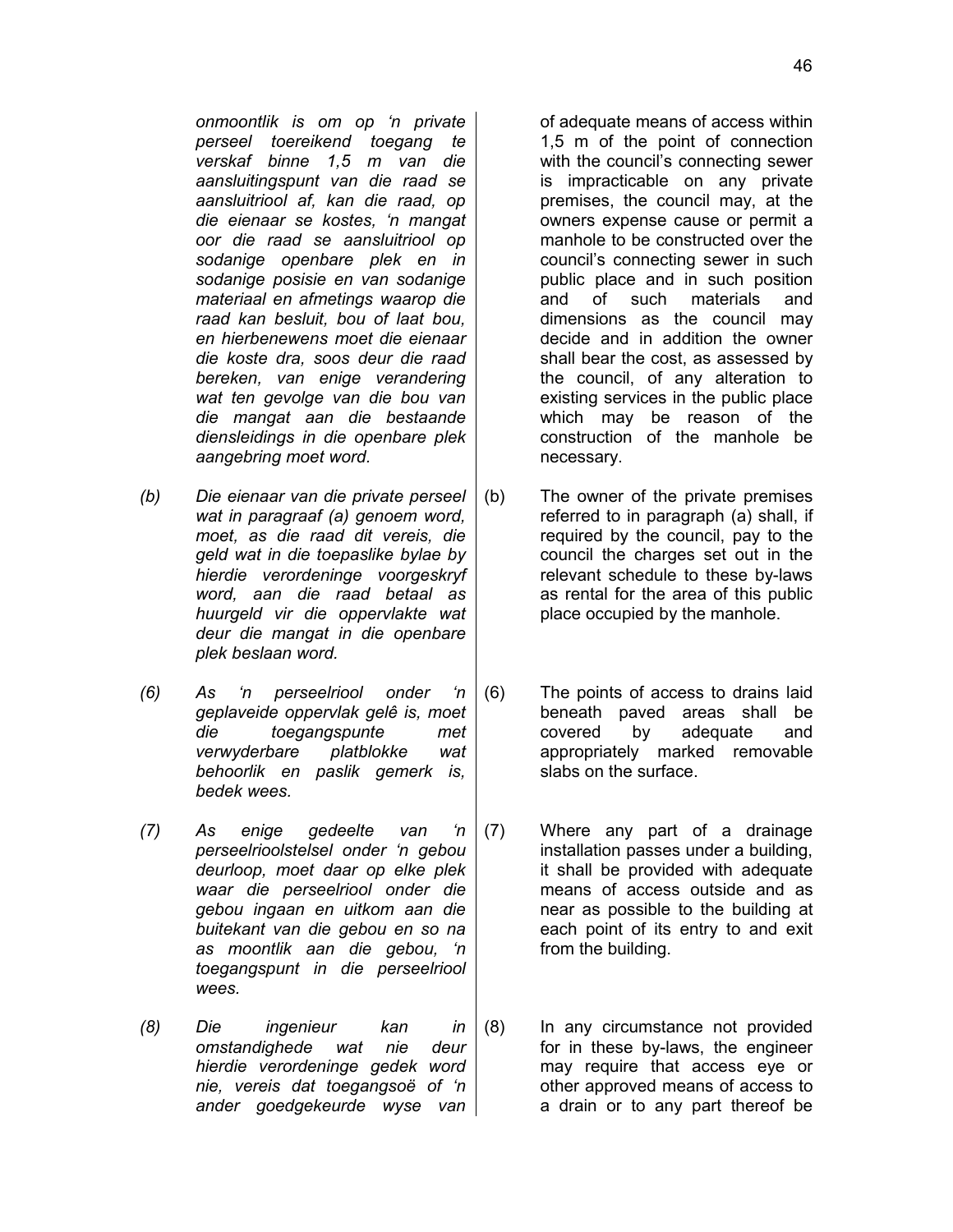*toegang in 'n perseelriool of enige gedeelte daarvan verskaf moet word op sodanige plekke wat hy nodig ag om die binnekant van enige gedeelte van sodanige perseelriool geredelik toeganklik vir skoonmaak- of inspeksiewerk te maak.*

- *34.(1) Steekoë wat die raad ingevolge artikel 33(1) vereis, moet verskaf word op die plekke in subartikel (2) voorgeskryf en moet voldoen aan die vereistes in subartikel (3) vervat.*
- *(2) 'n Steekoog moet verskaf word -* (2) A rodding eye shall be provided -
- *(a) binne 1,5 m van die plek waar die perseelriool by die aansluitriool aansluit;*
- *(b) by die boonste punt van elke perseelriool;*
- *(c) op elke plek waar die rigting van 'n perseelriool verander, hetsy horisontaal of vertikaal;*
- *(d) by die boonste punt van elke takperseelriool waarvan die ontwikkelde lengte 3m oorskry; en*
- *(e) op plekke hoogstens 25 m van mekaar af oor die lengte van die perseelriool.*
- *(3) Elke steekoog moet -* (3) Every rodding eye shall -
- *(a) van pype van verglaasde klei of ander goedgekeurde materiaal gemaak word en moet by die perseelriool aansluit in die vloeirigting met 'n hoek van hoogstens 45º en moet daarvandaan opwaarts tot op grondhoogte loop;*

provided in such positions as he may deem necessary to render the interior of any part of such darin readily accessible for cleaning or inspection.

## **Steekoë Rodding Eyes**

- 34.(1) rodding eyes required by the council in terms of section 33(1) shall be provided in the positions specified in subsection (2) and shall comply with the requirements set out in subsection (3).
- 
- (a) within 1,5 m of the point of connection between the drain and the connecting sewer;
- (b) at the upper extremity of every drain;
- (c) at every change of direction, whether such change of direction is horizontal or vertical;
- (d) at the upper extremity of every branch drain the developed length of which exceeds 3m; and
- (e) at points not exceeding 25 m apart along the drain.

- (a) be constructed with pipes made of vitrified clay or of other approved material and shall join the drain in the direction of the flow at an angle of not more than 45º and be continued upwards to ground level;
- *(b) heeltemal omhul word met beton* (b) be completely encased in concrete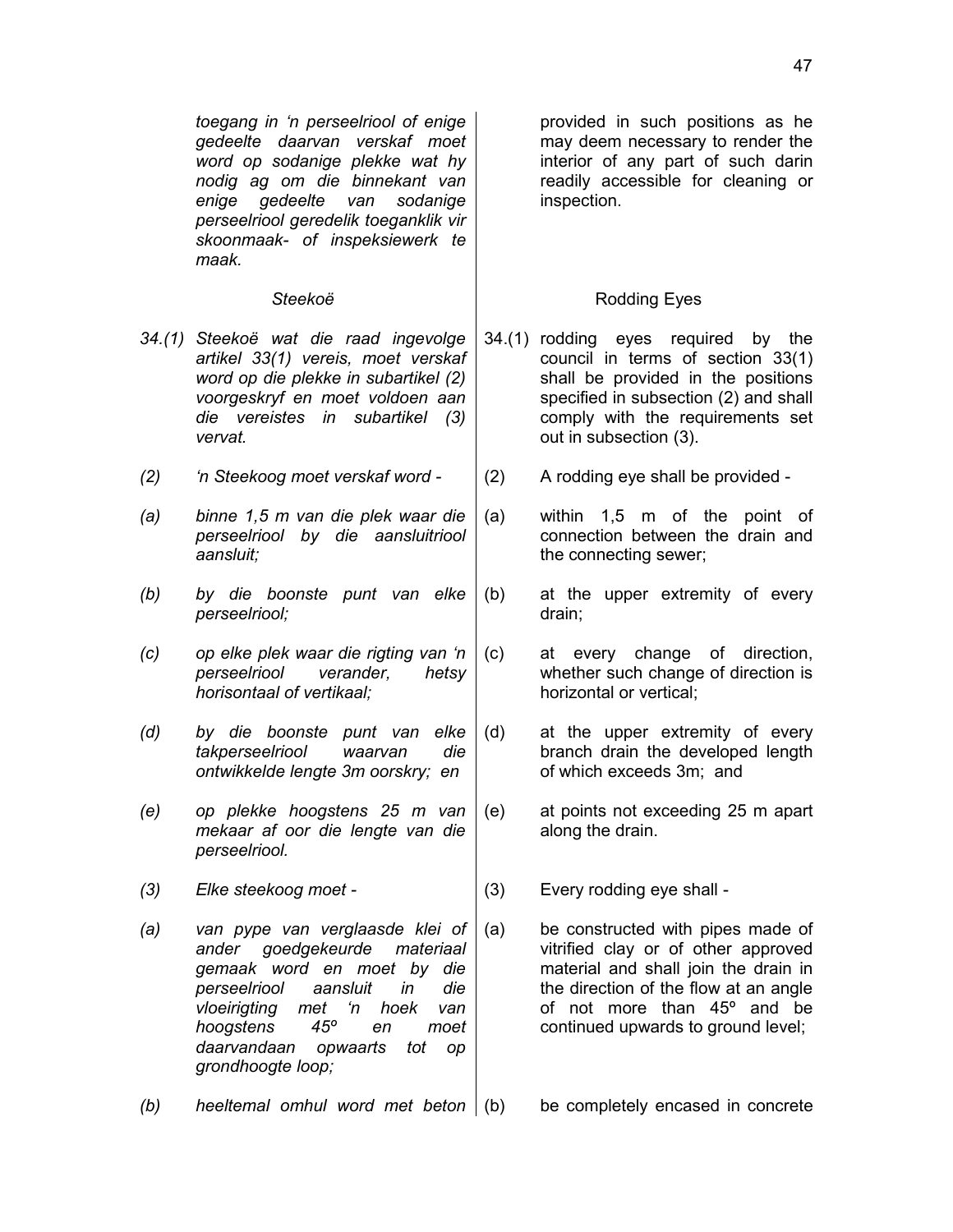*wat minstens 100 mm dik is en wat bestaan uit 6 dele klip, 3 dele sand en 1 deel sement;*

- *(c) in die geval van 'n steekoog wat 'n hoek met die loodlyn vorm, 'n betonomhulsel hê wat behoorlik gestut word deur 'n pilaar wat gebou is van beton met 'n soortgelyke samestelling;*
- *(d) toegerus wees met 'n goedgekeurde dekplaat van gietyster wat behoorlik bevestig is met boute en skroewe van geelkoper of ander korosievaste materiaal en bedek met 'n goedgekeurde betonkas met 'n gietysterdeksel en –raam wat 300 mm x 300 mm groot is en afgewerk is met 'n granolietomranding, 100 mm breed, gelyk met die omliggende grondvlak: Met dien verstande dat as 'n steekoog aan voertuigverkeer blootgestel word, die gietysterdeksel en –raam van 'n swaar tipe moet wees wat deur die raad goedgekeur is.*

- *35.(1) Elke mangat in perseelrioolstelsel moet in die buitelug geleë wees tensy die ingenieur 'n ander ligging toelaat.*
- *(2) Elke mangat moet op so 'n wyse gebou word dat geen water dit kan binnedring nie.*
- *(3)(a) Die mure van elke mangat moet van beton gegiet of van baksteen gebou word op 'n betonfondament minstens 150 mm dik en uit minstens 1 deel sement vir 2 dele fyn aggregaat en 4 dele growwe aggregaat bestaan.*
- *(b) As 'n mangat van bakseen gebou word, moet die mure daarvan*

not less than 100 mm thick composed of 6 parts of stone, 3 parts of sand and 1 part cement;

- (c) in the case of a rodding eye which is inclined from the vertical have the concrete casing adequately supported by a pier constructed of concrete of similar composition;
- (d) be fitted with an approved cast iron cover plate secured by bolts or screws made of brass or other corrosion-resistant material and surmounted by an approved concrete box with a cast iron cover and frame measuring 300 mm x 300 mm and finished off with a 100 mm wide granolithic surround level with the surrounding ground level: Provided that if a rodding eye is exposed to vehicular traffic, the cast iron cover and frame shall be of a heavy duty type approved by the council.

### Mangate **Mangate Manholes**

- 35.(1) Every manhole in a drainage installation shall, unless otherwise permitted by the engineer, be located in an open air space.
- (2) Every manhole shall be so constructed as to prevent the infiltration of water.
- (3)(a) The walls of every manhole shall be constructed of concrete or brickwork supported on a concrete base not less than 150 mm thick composed of not less than 1 part by volume of cement to 2 parts of fine aggregate and 4 parts of coarse aggregate.
- (b) Except when otherwise permitted by the engineer, the walls of any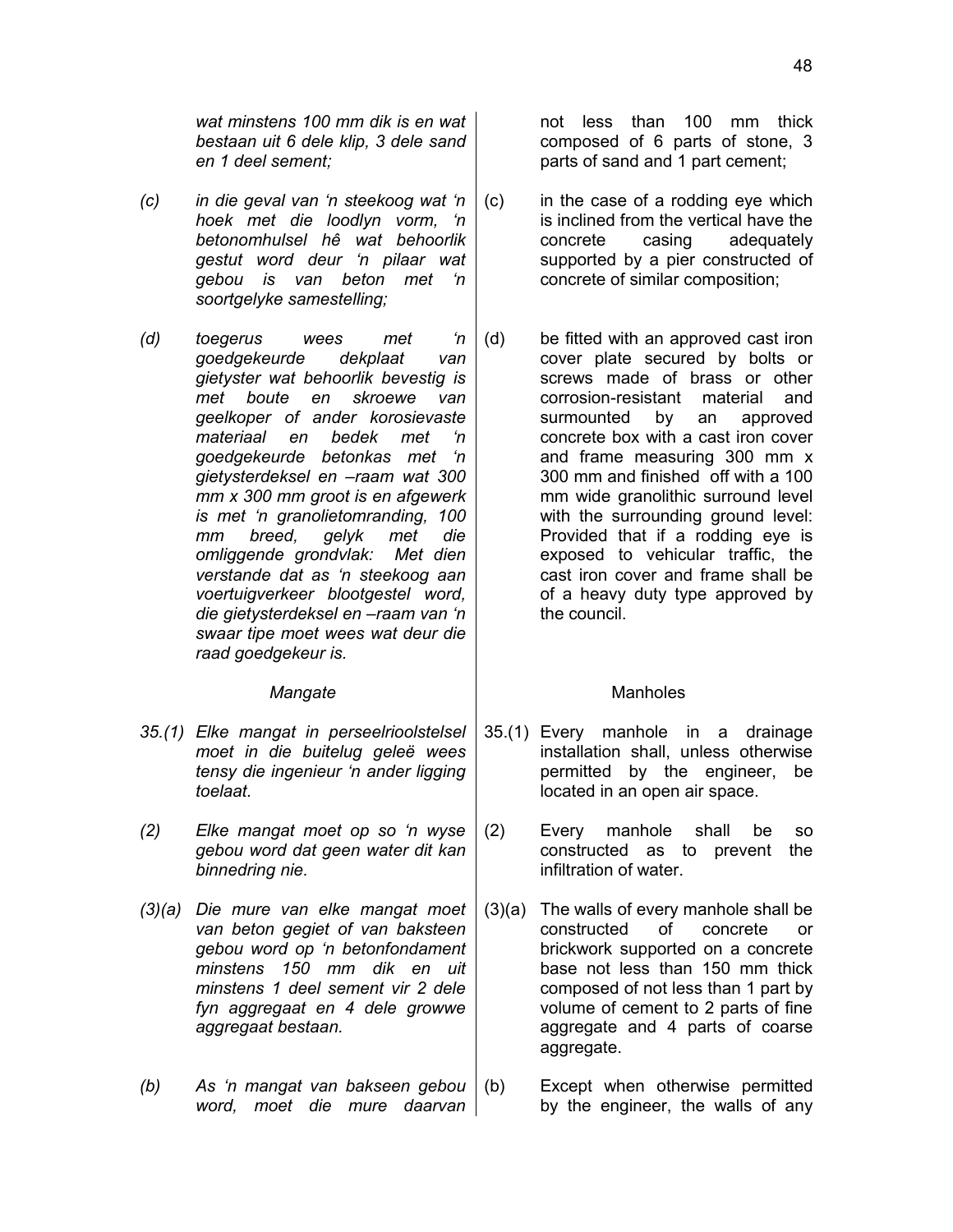*minstens 215 mm dik wees, en as dit van beton gegiet word, minstens 150 mm dik, tensy die ingenieur 'n ander afmeting toelaat.*

- *(c) Alle bakstene wat vir die bou van 'n mangat gebruik word, moet harden goedgebak wees en moet gelê word in dagha wat bestaan uit hoogstens 3 dele sand vir 1 deel sement, en as die mure van beton gegiet word, moet sodanige beton bestaan uit minstens 1 deel sement vir 2 dele fyn aggregaat en 4 dele growwe aggregaat.*
- *(d) As 'n oop kanaal oor die vloer van 'n mangat loop -*
- *(i) moet die kante van die kanaal vertikaal opgebou word tot by die voet van die binnewelwing van die uitgaande pyp, en van dié hoogte af moet die vloer van die mangat met 'n egalige helling van minstens 1 op 5 opwaarts tot teenaan die mure loop;*
- *(ii) moet die mure aan die binnekant afgepleister word met sementpleister minstens 12 mm dik en bestaan uit hoogstens 4 dele sand vir 1 deel sement; en*
- *(iii) moet die mure en vloer met 'n staaltroffel glad afgewerk word.*
- *(e) Die mure van die mangat of the mure van enige skag wat toegang daartoe verleen, moet tot by die vlak van die omliggende grond of vloer strek.*
- *(f) Toegang tot die binnekant van die mangat moet verskaf word deur middel van 'n gietysterdeksel en – raam wat aan die Suid-Afrikaanse Buro vir Stanaarde se spesifikasie No. 558 voldoen en moet gestut word deur 'n gewapende plat betonblok of mure waarin karbele*

manhole shall, if constructed by brickwork, be not less than 215 mm thick, and if constructed of concrete be not less than 150 mm thick.

- (c) All bricks used in the construction of a manhole shall be hard and well burnt and shall be laid in mortar consisting of not more than 3 parts of sand to 1 part of cement, and if the walls are constructed of concrete, such concrete shall be composed of not less than 1 part of cement to 2 parts of fine aggregate and 4 parts of coarse aggregate.
- (d) Where the base of a manhole is traversed by an open channel -
- (i) the sides of the channel shall be brought up vertically to the soffit of the outgoing pipe and from the level the floor of the base of the manhole shall rise continuously to its walls at a slope of not less than 1 in 5;
- (ii) the walls shall be plastered internally with cement plaster not less than 12 mm thick composed of not more than 4 parts of sand to 1 part of cement; and
- (iii) the walls and floor shall be steel trowelled to a smooth finish.
- (e) The walls of the manhole or the walls of any shaft giving access thereto shall be carried up to the level of the surrounding ground or floor.
- (f) Access to the interior of the manhole shall be provided by means of a cast-iron cover and frame complying with South African Bureau of Standards Specification No. 558, supported by a reinforced concrete slab; or the walls may be corbelled to support such frame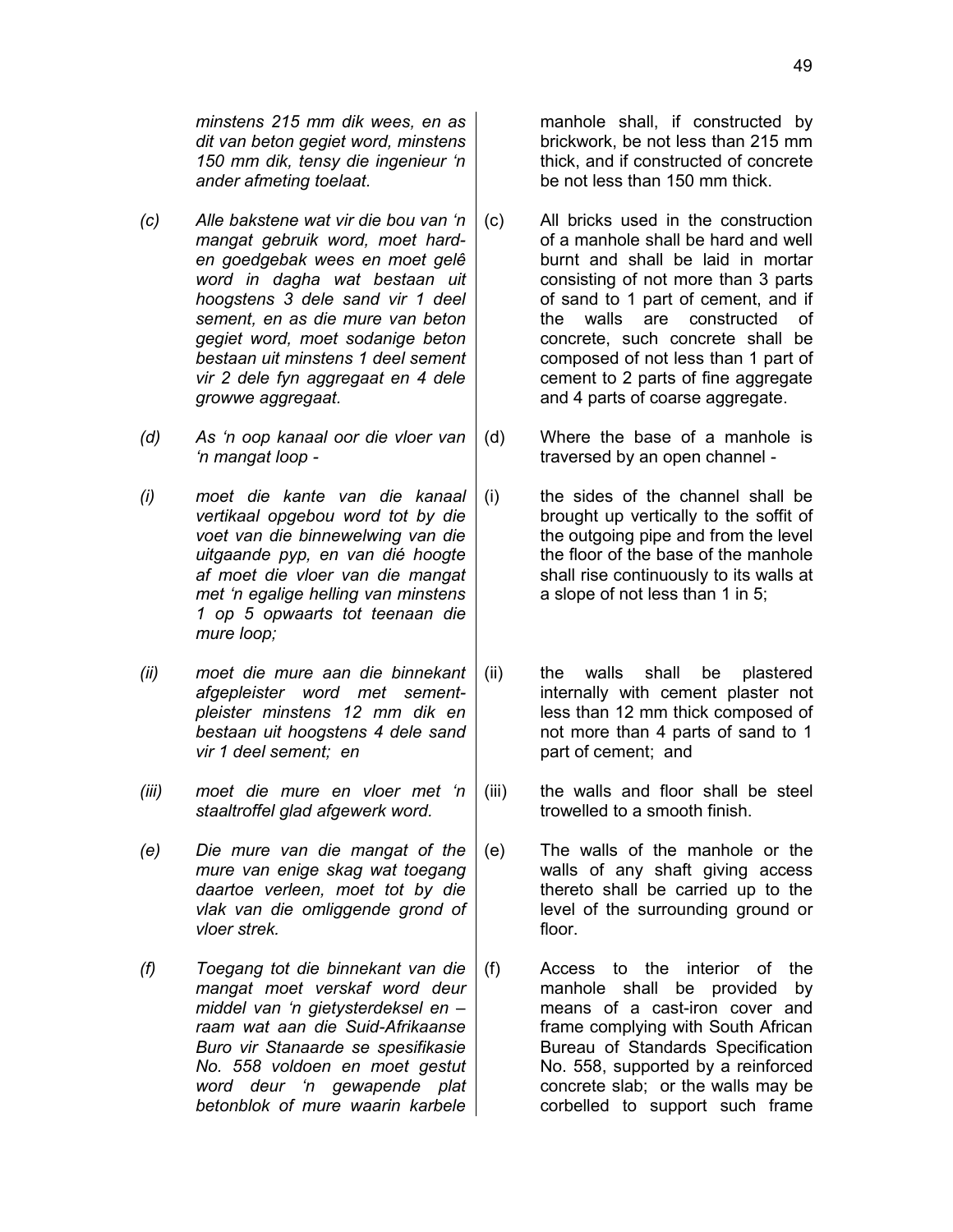- *(g) Die bokant van die mangat moet afgewerk word met 'n granolietomranding, minstens 150 mm breed, wat met 'n troffel glad afgewerk moet word.*
- *(h) As 'n mangat gebou word op 'n plek waar -*
- *(i) swaar voertuie oor ry, moet dit 'n swaardiensdeksel opkry;*
- *(ii) motors of ligte voertuie oor ry, moet dit òf 'n medium- òf 'n swaardiensdeksel kry.*
- *(j) Elke mangat wat dieper as 2 m is, moet aan die binnekant 'n onbelemmerde werkhoogte van minstens 1,8 m hê, gemeet vanaf die hoogste punt van die vloer daarvan, en as die vloer van 'n mangat meer as 1 m onderkant die deksel is, moet daar in die mure van die mangat sodanige gietysterklimysters waarmee die vloer veilig en gereiflik bereik kan word, aangebring word.*
- *(4)(a) Die lengte en breedte van die binnekant van 'n mangat moet bepaal word volgens die diepte tussen die deksel en die laagste punt van die bodem van die mangat en mag in geen geval minder wees as die afemetings wat in die volgende tabel uiteengesit word nie.*

*ingebou is.* and cover.

- (g) The top of the manhole shall be finished off with a granolithic surround not less than 150 mm wide trowelled to a smooth finish.
	- (h) Where a manhole is constructed in a place traversed by -
	- (i) heavy vehicles, it shall be provided with a heavy duty cover;
	- (ii) motor cars or similar light vehicles, it shall be provided with either a medium or heavy duty cover.
	- (j) Every manhole exceeding 2 m in depth shall have an unobstructed internal working height of at least 1,8 m measured from the highest point of the floor thereof, and where the floor of a manhole is more than 1 m below the cover, such casteiron step-irons shall be provided in its walls as will ensure safe and convenient access to its base.
	- (4)(a) The internal length and width of a manhole shall be determined according to the depth between the cover and the lowest invert level of the manhole and shall in no case be less than the dimensions set out in the following table:

| <b>Diepte</b>                        | Lengte | <b>Breedte</b> | Depth                                     | Length | Width  |
|--------------------------------------|--------|----------------|-------------------------------------------|--------|--------|
| Hoogstens 750 mm                     | 600 mm | 450 mm         | Not exceeding 750 mm                      | 600 mm | 450 mm |
| Meer as 750 mm maar<br>hoogstens 2 m | 900 mm | 600 mm         | Exceeding 750 mm but not<br>exceeding 2 m | 900 mm | 600 mm |
| Meer as 2 m                          | 1m     | 750 mm         | Exceeding 2 m                             | m      | 750 mm |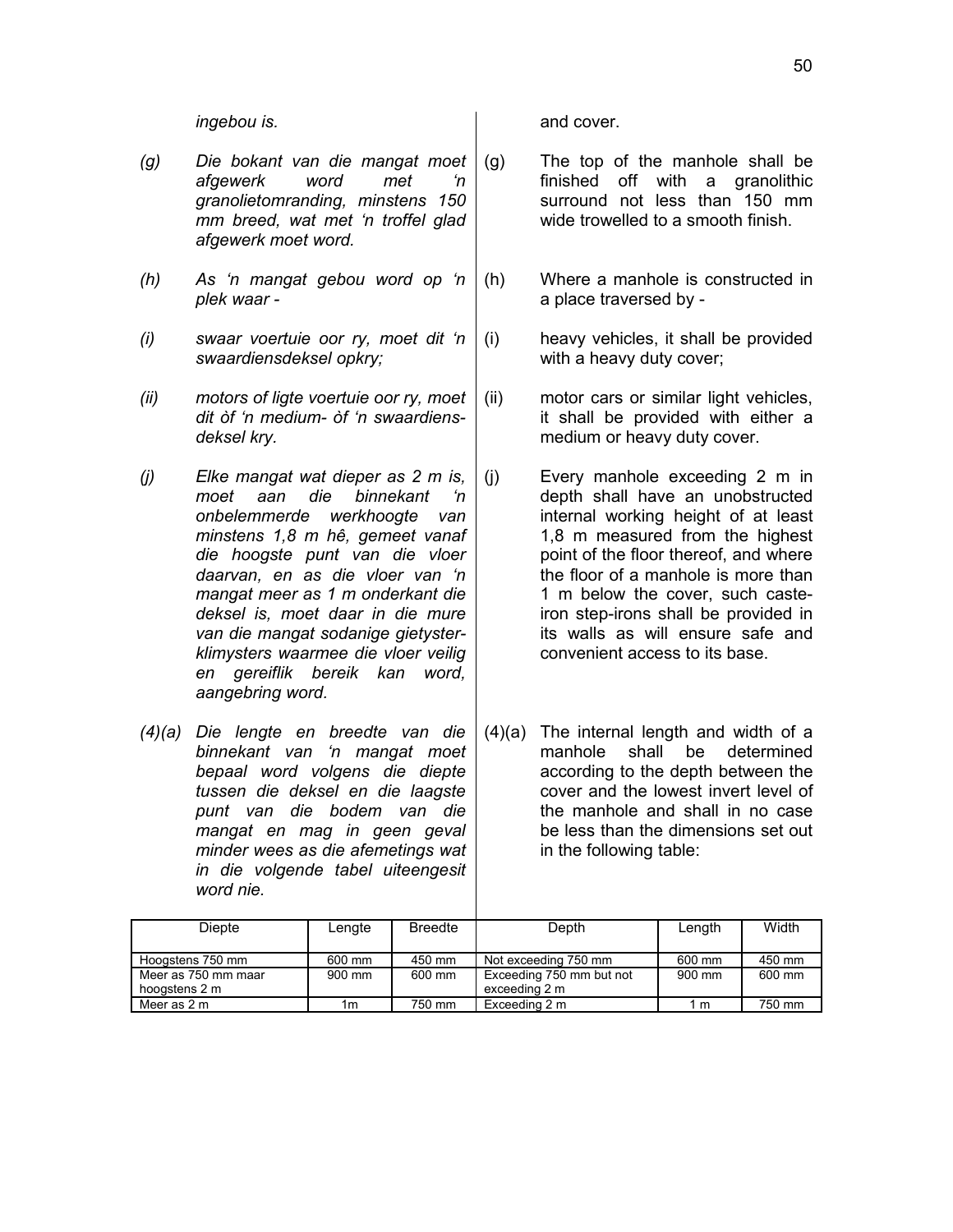- *(b) Die toegangsopening van 'n mangat moet, as dit -*
- *(i) 'n reghoekige deksel het, minstens 450 mm x 600 mm wees;*
- *(ii) 'n vierkantige deksel het, minstens 600 mm x 600 mm wees;*
- *(iii) 'n ronde deksel het, 'n middellyn van minstens 550 mm hê.*
- *(5) As 'n pyp wat na 'n mangat toe loop, hoër geleë is as die uitlaatpyp van die mangat, moet eersgenoemde pyp buitekant die mangat deur middel van 'n skuins pyp wat met beton omhul is, afgevoer word tot die bodemhoogte van die mangat en daarin uitmond, en laasgenoemde pyp moet ook opwaarts tot by die grondoppervlak loop en moet daar waar dit eindig, 'n verwyderbare, waterdigte deksel of ander soortgelyke goedgekeurde toestel ophê: Met dien verstande dat as die ingenieur dit toelaat of vereis, die pyp op die hoër vlak horsontaal verleng kan word sodat dit met of sonder 'n waterdigte deksel in die mangat eindig en in hierdie geval hoef daar nie 'n skuins pyp na die grondoppervlak toe te wees nie.*
- *(6) die inlating in die raam van elke mangatdeksel met 'n enkelseël moet met ghries met 'n hoë smeltpunt gevul word en die deksel moet daarin gesit word sodat dit 'n lugdigte seël vorm.*

### *HOOFSTUK X* **CHAPTER X**

*RIOOLPUTTE EN SPERDERS* GULLIES AND TRAPS

Rioolputsperders and a set of the Gulley Traps

- (b) The dimensions of the access opening to a manhole provided with -
- (i) a rectangular cover, shall not be less than 450 mm by 600 mm;
- (ii) a square cover, shall not be less than 600 mm by 600 mm;
- (iii) a circular cover, shall not be less than 550 mm in diameter.
- (5) Where a pipe leading to a manhole is at a higher level than the outlet pipe of the manhole, it shall be brought down to the invert level of the manhole by means of an inclined pipe encased in concrete and located outside the manhole, which pipe shall also be continued upwards to the surface of the ground and shall there terminate in a removable watertight cover or other similar approved device: Provided that where permitted or required by the engineer, the pipe at the higher level may be extended horizontally to terminate with or without a watertight cover in the manhole and in this case the inclined pipe need to be continued upwards to the surface of the ground.

(6) The recess in the frame of every manhole cover having a single seal shall be filled with grease having a high melting point and the cover shall be set therein to form an airtight seal.

36.(1) Elke perseelrioolstelsel moet een | 36.(1) Every drainage installation shall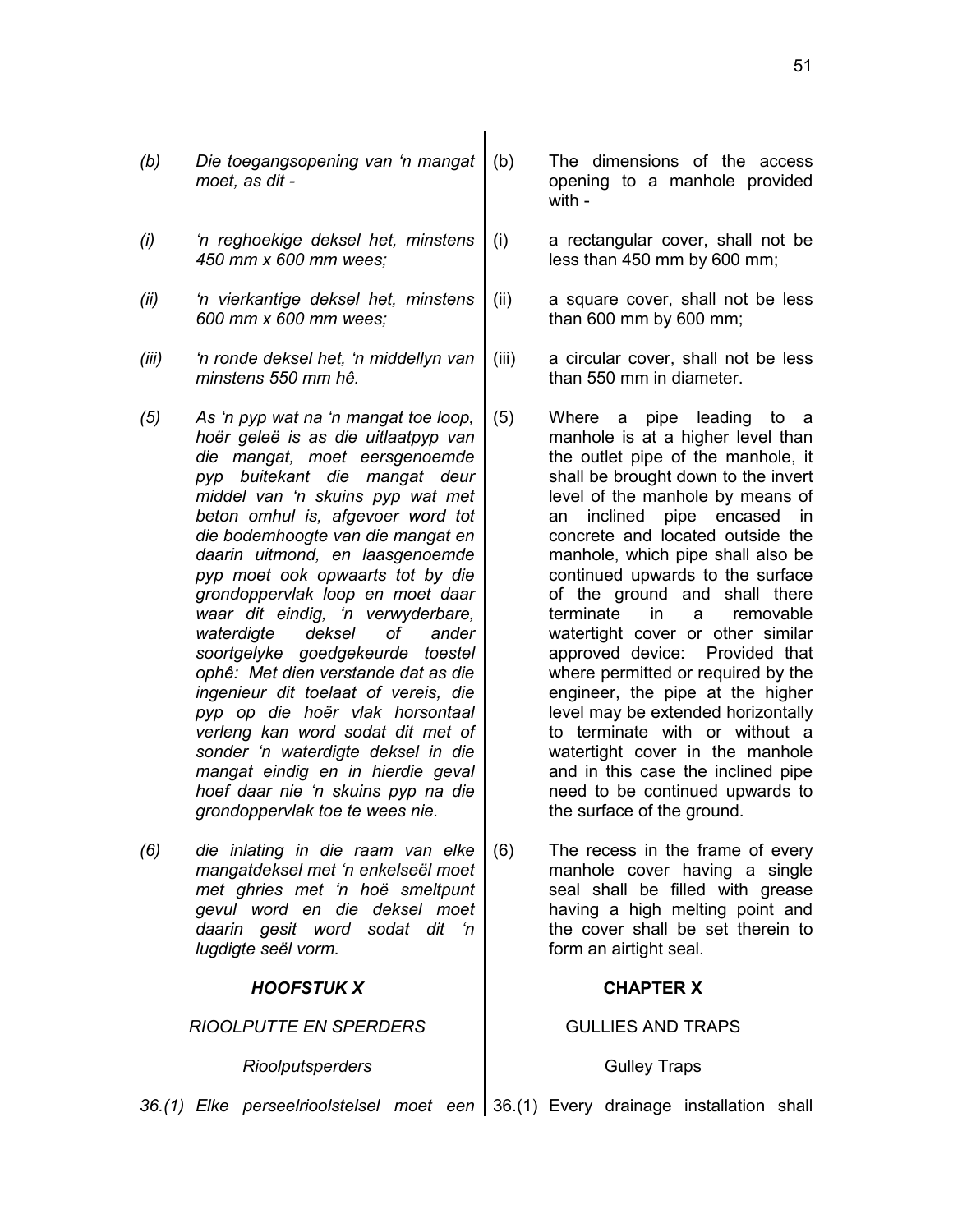*rioolputsperder hê wat 'n komrioolput en 'n kraan met standhoudende watertoevoer bokant hom het, en behalwe waar 'n meganiese toestel vir die pomp van rioolwater aangebring is, moet die borand van sodanige rioolgat minstens 150 mm onderkant die kruis van die laagsliggende sperder van enige sanitêre toebehoorsel wat met die perseelrioolstelsel verbind is, geleë wees.*

- *(2) Daar mag nie meer as een rioolputsperder met enige perseelrioolstelsel verbind wees nie, tensy die raad magtiging verleen het.*
- *(3) As dit prakties onmoontlik is om enige vuilwaterpype in die rioolputsperder ingevolge subartikel (1) vereis of in 'n rioolputsperder wat ingevolge subartikel (2) gemagtig, te laat uitmond, moet sodanige vuilwaterpyp regstreeks met 'n perseelriool of 'n drekwaterpyp verbind en die waterslot van elke sperder wat met sodanige vuilwaterpyp verbind word, moet ooreenkomstig die vereistes van hierdie verordeninge vir die beskerming van waterslotte van sperders wat in die eenpypstelsel aangebring word, beskerm word.*

- *37.(1) Elke rioolputsperder moet 'n binnemiddellyn van minstens 100 mm en 'n waterslot van minstens 65 mm diep hê.*
- *(2) Elke rioolputsperder moet met 'n rooster wat van gietyster of ander goedgekeurde materiaal gemaak is, bedek wees. Die stawe van die rooster moet minstens 10 mm en hoogstens 12 mm van mekaar af wees, en die rooster moet 'n effektiewe oop ruimte hê wat*

have one gulley trap provided with a dished gulley and a tap above supplied with running water and, except where a mechanical appliance for the raising of sewage is installed, the top of such gulley shall be not less than 150 mm below the crown of the lowest situated trap of any sanitary fitting connected to the drainage installation.

- (2) No drainage installation shall have more than one gulley trap connected to it, unless otherwise authorized by the council.
- (3) Where it is impracticable for any waste-water pipe to be made to discharge into the gulley trap required in terms of subsection (1) or into a gulley trap authorized in terms of subsection (2), such waste-water pipe shall be connected directly to a drain or to a soil-water pipe and the water seal of every trap connected to such waste-water pipe shall be protected in accordance with the requirements of these by-laws for the protection of water seals of traps installed on the one-pipe system.

Vereistes vir Sperrioolputte **Requirements for Trapped Gullies** 

- 37.(1) Every gulley trap shall have a minimum internal diameter of 100 mm and a water seal at least 65 mm in depth.
- (2) Every gulley trap shall be kept covered with a grating made of cast iron or other approved material. The spaces between the bars of the grating shall be not less than 10 mm or more than 12 mm wide, and shall have an effective open area at least equal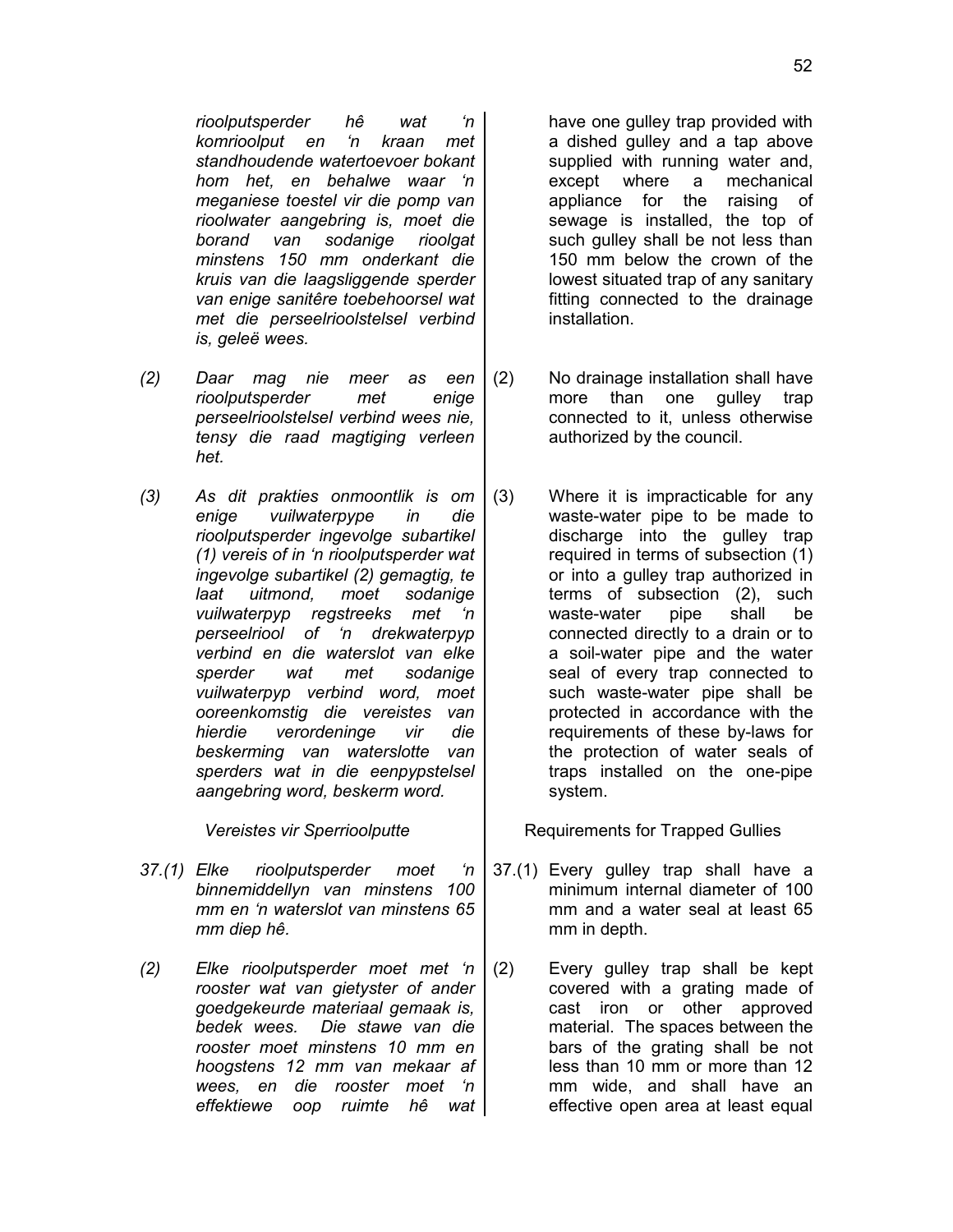*minstens gelyk is aan die minimum deursneeoppervlakte van die sperder.*

- *(3) Elke rioolputsperder wat in die grond gelê word, moet in beton, minstens 100 mm dik, gelê word.*
- *(4) Elke komrioolput moet minstens 75 mm bo die vlak van die rooster wat die rioolputsperder bedek, uitstyg, en moet in geen geval minder as 150 mm bo die vlak van die omliggende grond wees nie; en die vlakke van die borand van alle ander rioolputte moet minstens 150 mm bokant die omliggende grond wees.*
- *(5) Die wateroppervlak in enige rioolputsperder moet, onderworpe aan die bepalings van subartikel (6), hoogstens 500 mm laer wees as die borand van die komrioolput wat in subartikel (4) genoem word.*
- *(6) As dit prakties onmoontlik is om aan die afmetingsvereistes van subartikel (5) te voldoen, moet die rioolputsperder aangebring word in 'n mangat waarvan die mure minstens 150 mm bokant die omliggende grond uitsteek en moet dit met 'n goedgekeurde metaalrooster bedek word.*
- *(7) Elke vuilwaterpyp wat in 'n rioolput uitmond, moet op 'n plek onderkant die rooster maar bokant die vlak van die waterslot van die rioolputsperder uitmond.*

*38. Daar moet in die volgende gevalle 'n vetvanger van 'n goedgekeurde tipe, grootte en vermoë in plaas van of benewens 'n rioolput na gelang die raad besluit, aangebring word vir die vuilwater van elke opwasbak of ander toebehoorsel -*

to the minimum cross-sectional area of the trap.

- (3) Every gulley trap laid in the ground shall be bedded on concrete not less than 100 mm thick.
- (4) Every dished gulley shall rise at least 75 mm above the level of the grating covering the gulley trap and in no case less than 150 mm above the level of the surrounding ground: and the levels of the tops of all other gullies shall be at least 150 mm above the surrounding ground.
- (5) Subject to the provisions of subsection (6), the surface level of the water in any gulley trap shall not be more than 50 mm below the top of the dished gulley referred to in subsection (4).
- (6) Where it is impracticable to comply with the dimensional requirement of subsection (5), the gulley trap shall be located in a manhole the walls of which shall be brought up to a height of at least 150 mm above the surrounding ground and covered with an approved metal grating.
- (7) Every waste-water pipe which discharges into a gulley shall discharge at a point below the grating but above the surface of the water seal of the gulley trap.

### Vetvangers
and Contact Contact Contact Contact Contact Contact Contact Contact Contact Contact Contact Contact Contact Contact Contact Contact Contact Contact Contact Contact Contact Contact Contact Contact Contact Contact

38. A grease trap of approved type, size and capacity shall be provided instead of, or in addition to, a gulley as the council may decide, to take the discharge of waster-water from every sink or other fitting in -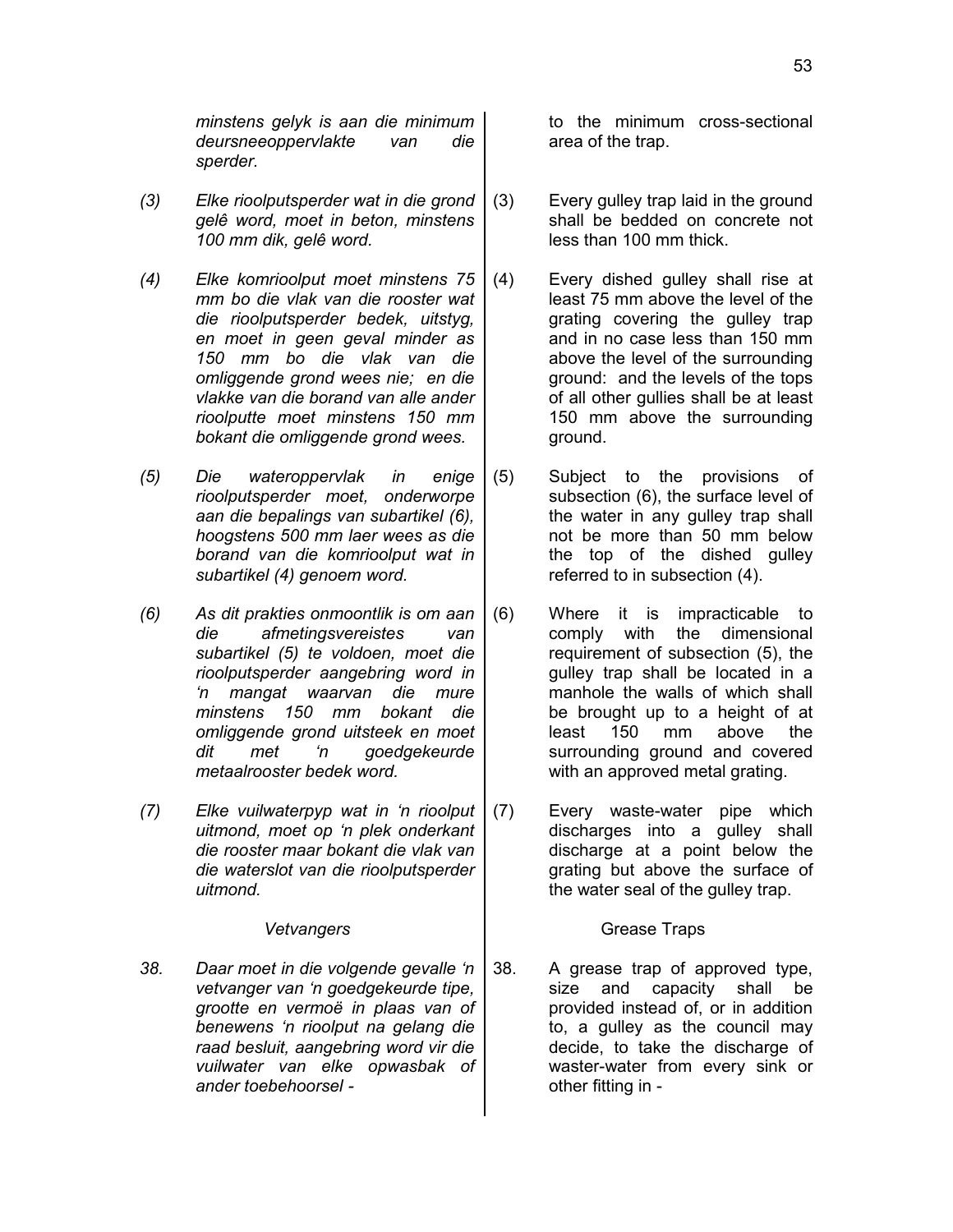- *(a) in elke gebou waar die vuilwater deur middel van stapelriole of ander dergelike strukture weggeruim word; en*
- *(b) op elke plek waar die ontlasting van ghries, vet of olie na die mening van die raad waarskynlik die vloei van straatriole of perseelriole sal belemmer, of inbreuk op die behoorlike werking van enige rioolwatersuiweringswerke sal maak.*

- *39.(1) Fabrieksuitvloeisel wat ghries, vet, olie of anorganiese vaste stowwe in suspensie bevat, of wat na die mening van die raad waarskynlik bevat, moet, voordat daar toegelaat word dat dit in enige straatriool ontlas, deur een of meer tenks of kamers van 'n goedgekeurde tipe, grootte en inhoudsmaat, en ontwerp om sodanige ghries, vet, olie of vaste stowwe op te vang en te hou, vloei.*
- *(2) Olie ghries of enige ander stof wat in enige fabrieksuitvloeisel of ander vloeistof aanwesig is en wat 'n vlambare of skadelike damp by 'n temperatuur van 20ºC of hoër afgee, moet in 'n tenk of kamer opgevang word om te voorkom dat dit in die straatriool ontlas word.*
- *(3) 'n Tenk of kamer wat in subartikel (2) genoem word, moet aan die volgende vereistes voldoen:*
- *(a) dit moet 'n toereikende inhoudsmaat hê en van harde, duursame material gebou en waterdig wees as dit klaar is;*
- *(b) die waterslot wat deur die ontlaspyp daarvan gevorm word, moet minstens 300 mm diep wees; en*
- every building the waste-water from which is disposed of in French drains or other similar works, and
- (b) any place where in the opinion of the council the discharge of grease, oil or fat is likely to cause an obstruction to the flow in sewers or drains, or interference with the proper operation of any sewage treatment system.

*Nywerheidsvetvangers* Industrial Grease Traps

- 39.(1) Industrial effleuent which contains or, in the opinion of the council, is likely to contain grease, oil, fat or inorganic solid matter in suspension shall, before it is allowed to enter any sewer, be passed through one or more tanks or chambers of approved type, size and capacity designed to intercept and retain such grease, oil fat or solid matter.
- (2) Oil, grease or any other substance which is contained in any industrial effluent or other liquid which gives off a flammable or noxious vapour at a temperature of or exceeding 20ºC, shall be intercepted and retained in a tank or chamber so as to prevent the entry thereof into the sewer.
- (3) A tank or chamber as referred to in subsection (2), shall comply with the following requirements:
- (a) It shall be of adequate capacity, constructed of hard durable materials and watertight when completed;
- (b) the water-seal formed by its discharge pipe shall be not less than 300 mm in depth; and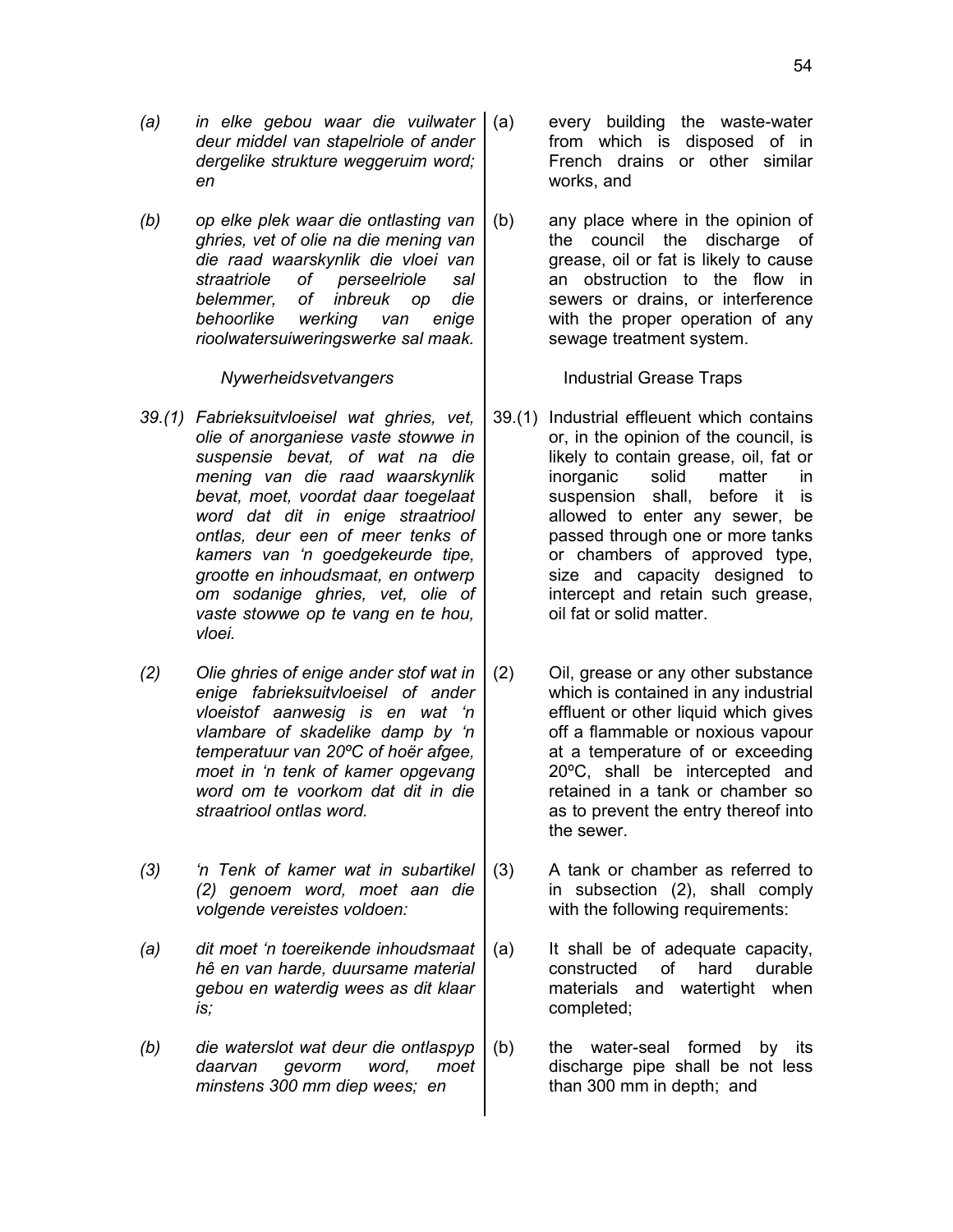55

*(c) daar moet soveel mangatdeksels wees dat dit toereikend is om die ghries, vet, olie en vaste stowwe doeltreffend kan verwyder.*

> *Vetvangers, Tenks en Soortgelyke Toebehore wat Verstop Raak*

*40. Niemand mag soveel ghries, vet, olie of vaste stowwe in enige vetvanger, tenk of ander toebehoorsel laat vergaar of toelaat dat dit vergaar sodat dit ondoeltreffend raak nie.*

*Ligging van Rioolputte* Location of Gullies

- *41.(1) Behoudens die bepalings van artikel 39(1), moet die inlaat van elke rioolputsperder, vetvanger en stalrioolput buitekant enige gebou of op 'n plek wat blywend in 'n goedgekeurde mate aan die buitelug blootgestel is, geleë wees, en moet dit te alle tye geredelik toeganklik wees totdat dit tot voldoening van die raad skoongemaak en onderhou kan word.*
- *(2) Elke vloer in 'n fabriek, stal of ander perseel waarvandaan vloeistof voortdurend of met tussenposes in n rioolput ontlas word, moet 'n syferdigte, gladde en duursame oppervlak hê, en ondanks die bepalings van subartikel (1), kan sodanige rioolput binne 'n gebou geleë wees mits die pyp wat die ontlastings uit sodanige rioolput wegvoer, selfs ontlas in 'n ander rioolputsperder waarvan die ligging van die inlaat aan die bepalings van subaritkel (1) voldoen.*
- *(3) 'n Rioolputsperder of –sperders kan binne enige gebou waarin 'n outomaties watersprinkelblusstelsel aangebring is, geleë wees om die water van sodanige stelsel op te*

it shall be provided with such number of manhole covers as may be adequate for the effective removal of grease, oil, fat and solid matter.

Clogging of Traps, Tanks and Similar Fittings

40. No person shall cause or permit such an accumulation of grease, oil, fat or solid matter in any trap, tank or other fitting as will prevent its effective operation.

- 41.(1) Without prejudice to the provisions of section 39(1), the inlet of every gulley trap, grease trap or stable gulley shall be situated outside of any building or in a place permanently open to the external air of an approved extent, and shall at all times be readily accessible for purposes of cleaning or maintenance to the satisfaction of the council.
- (2) Every floor in a factory, stable or other premises from which liquid is discharged continuously or intermittently or a gulley shall have an impervious, smooth and durable surface and notwithstanding the provisions of subsetion (1) such gulley may be situated within a building, provided that the pipe receiving the discharges from such gulley discharges into another gulley trap the inlet of which is situated as required in terms of subsection (1).
- (3) A gulley trap or traps may be situated within any building in which an automatic water sprinkler system is installed to receive the water from such system, provided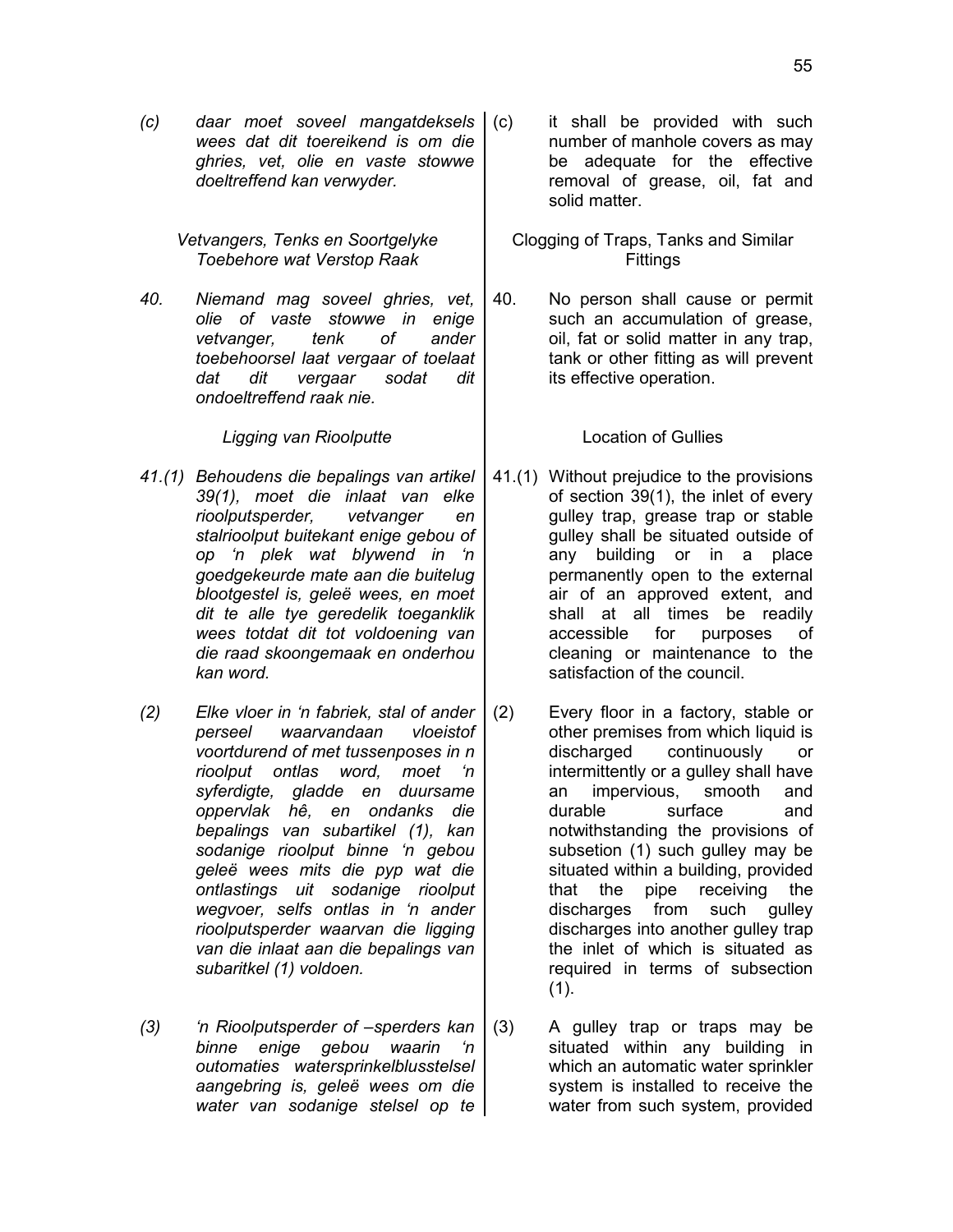*vang, mits die pyp of pype wat die onlastings van sodanige sperder of sperders opvang, ontlas in 'n ander rioolputsperder waarvan die ligging van die inlaat aan die bepalings van subartikel (1) voldoen.*

### *HOOFSTUK XI* **CHAPTER XI**

### *VENTILASIEPYPE EN SLUKPYPE* VENTILATION PIPES AND ANTI-

- *42.(1) 'n Ventilasiepyp wat aan die toepaslike bepalings van artikel 44 voldoen, moet verskaf word vir -*
- *(a) elke perseelriool;* (a) every drain;
- *(b) elke takperseelriool waarvan die ontwikkeld lengte 6 m oorskry, gemeet vanaf die uitlaat van enige sanitêre toebehoorsel of sperder waarvoor dit bedoel is tot by die plek waar dit by 'n ventilasiepyp aansluit.*
- *(c) elke drekwaterpyp waarvan die ontwikkelde lengte, met inbegrip van die ontwikkelde lengte van enige ongeventileerde perseelriool waarin dit ontlas, 6 m oorskry, gemeet vanaf die uitlaat van enige sanitêre toebehoorsel waarvoor dit bedoel is tot by die plek waar dit by 'n geventileerde perseelriool aansluit;*
- *(d) elke takdrekwaterpyp waarin die ontlastings van net een sanitêre toebehoorsel ontlas en wat 'n ontwikkelde lengte van meer as 6 m het, gemeet vanaf die uitlaat van sodanige toebehoorsel tot by die plek waar dit by 'n geventileerde drekwaterpyp aansluit;*
- *(e) elke takdrekwaterpyp waarin die ontlastings van net een sanitêre toebehoorsel ontlas en wat 'n ontwikkelde lengte van meer as 6 m het, gemeet vanaf die uitlaat van*

that the pipe or pipes receiving the discharges from such trap or traps is made to discharge into another gulley trap the inlet of which is situated as required in terms of subsection (1).

# SIPHONAGE PIPES

*Ventilasiepype – Waar nodig* Ventilation Pipes – Where Required

- 42.(1) A ventilation pipe complying with the relevant requirements of section 44 shall be provided for -
	-
- (b) every branch drain the developed length of which exceeds 6 m measured from the outlet of any sanitary fitting or trap served by it to its point of connection with a ventilated drain;
- (c) every soil-water pipe the developed length of which, inclusive of the developed length of any unventilated drain into which it discharges, exceeds 6 m measured from the outlet of any sanitary fitting served by it to the point of connection to a ventilated drain;
- (d) every branch soil-water pipe which receives the dischares from only one sanitary fitting and which has a developed length greater than 6 m measured from the outlet of such fitting to the point of connection to a ventilated soilwater pipe;
- (e) every waste-water pipe the developed length of which exceeds 6 m measured from the outlet of the trap of any wastewater fitting served by it to its point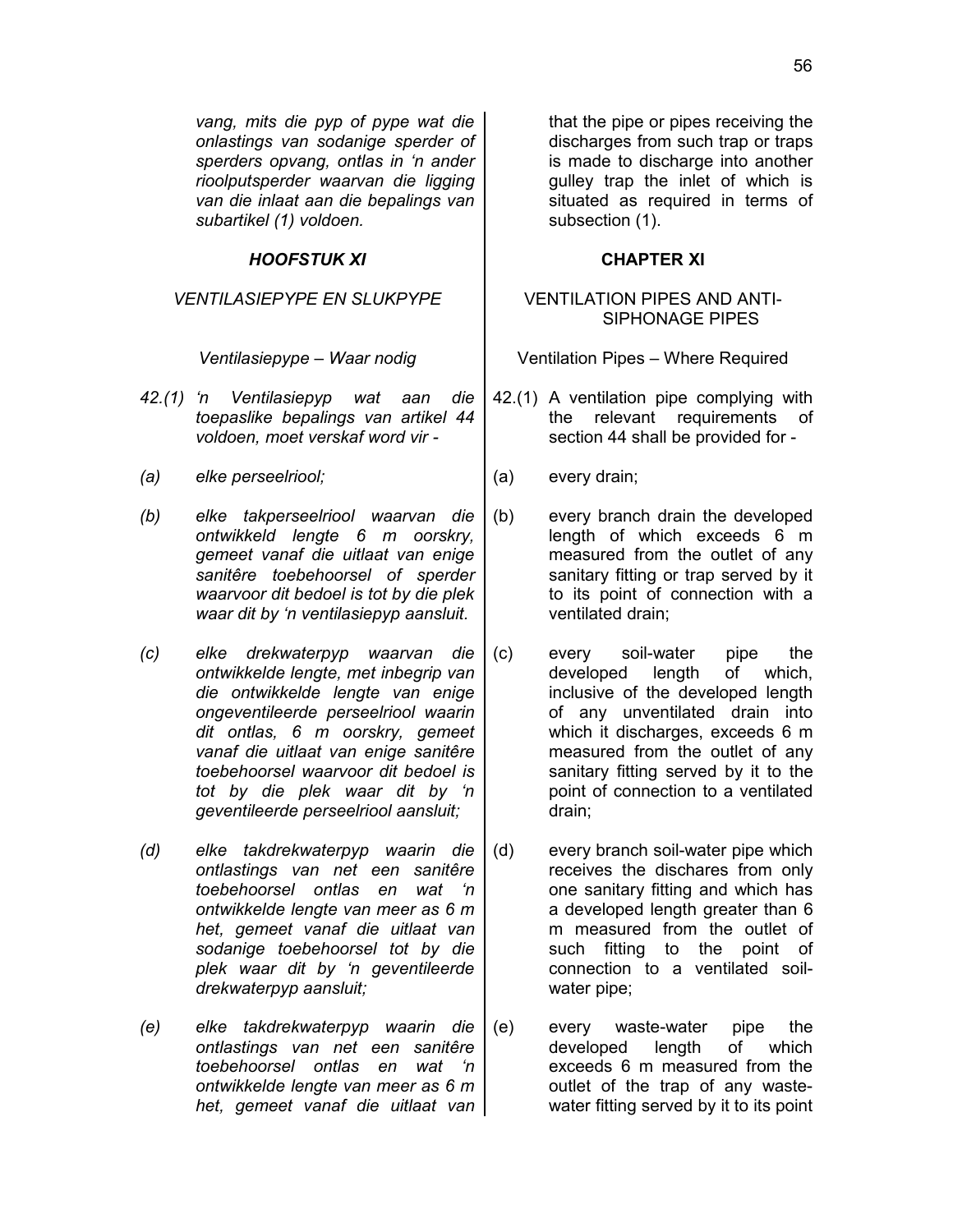*sodanige toebehoorsel tot by die plek waar dit by 'n geventileerde drekwaterpyp aansluit;*

- *(f) elke takvuilwaterpyp waarvan die ontwikkelde lengte 6 m oorskry, gemeet vanaf die utlaat van die sperder van enige vuilwatertoebehoorsel waarvoor dit bedoel is tot by die plek waar dit by 'n geventileerde vuilwaterpyp aansluit.*
- *(2) Elke drekwaterstampyp wat 'n groter ontlasstroom wegvoer as 50% van die ontlasstroom wat in kolom 2 van die tabel in artikel 25(4) aangedui word moet, benewens enige ventilasiepyp wat ingevolge die bepalings van hierdie artikel vereis word, 'n ventilasiepyp met 'n middellyn van 100 mm hê wat met sodanige stampyp verbind is onder die laagste plek waar enige takvuilwaterpyp of drekwaterpyp by die stampyp aansluit.*

**Skoorstene of Kanale Chimneys or Flues** 

*43. Geen skoorsteen of ander derglike kanaal mag gebruik word om enige perseelriool, drekwaterpyp of vuilwaterpyp te ventileer nie.*

*Ventilasiepype en Slukpype - Algemeen* | Ventilation Pipes and Anti-siphonage

*44.(1) Elke ventilasiepyp moet oor sy hele lengte 'n nominale middellyn hê wat nie kleiner is as die middellyn van die perseelriool of drekwaterpyp of vuilwterpyp wat dit ventileer nie: Met dien verstande dat as enige takperseelriool of takdrekwaterpyp die ontlastings van hoogstens een rioolput of ander sperder of van hoogstens een drekwatertoebehoorsel wegvoer, die middellyn van die ventilasiepyp kleiner kan wees as die middellyn van die* of discharge into a gulley or similar trap; or in the case of the onepipe system to its point of connection to a ventilated soilwater pipe or a ventilated drain;

- (f) every branch waste-water pipe the developed length of which exceeds 6 m measured from the outlet of the trap of any wastewater fitting served by it to its point of connection to a ventilated waste-water pipe.
- (2) Every soil-water stack which carries a hydraulic load greater than 50% of the load specified in column 2 of the table in section 25(4) shall, in addition to any ventilation pipe required in terms of the provisions of this section, be provided with a 100 mm diameter ventilation pipe connected to such stack below the lowest point of entry to the stack of any branch wastewater pipe or soil-water pipe.

43. No chimney or other flue shall be used for ventilating any drain, soilwater pipe or waste-water pipe.

Pipes – General

44.(1) Every ventilation pipe shall throughout its length have a nominal diameter not less than the diameter of the drain or soil-water pipe or waste-water pipe which it ventilates: Provided that if any branch drain or branch soil-water pipe carries the discharge from not more than one gulley or other trap or from not more than one soilwater fitting, the diamter of the ventilation pipe may be less than the diameter of the said drain or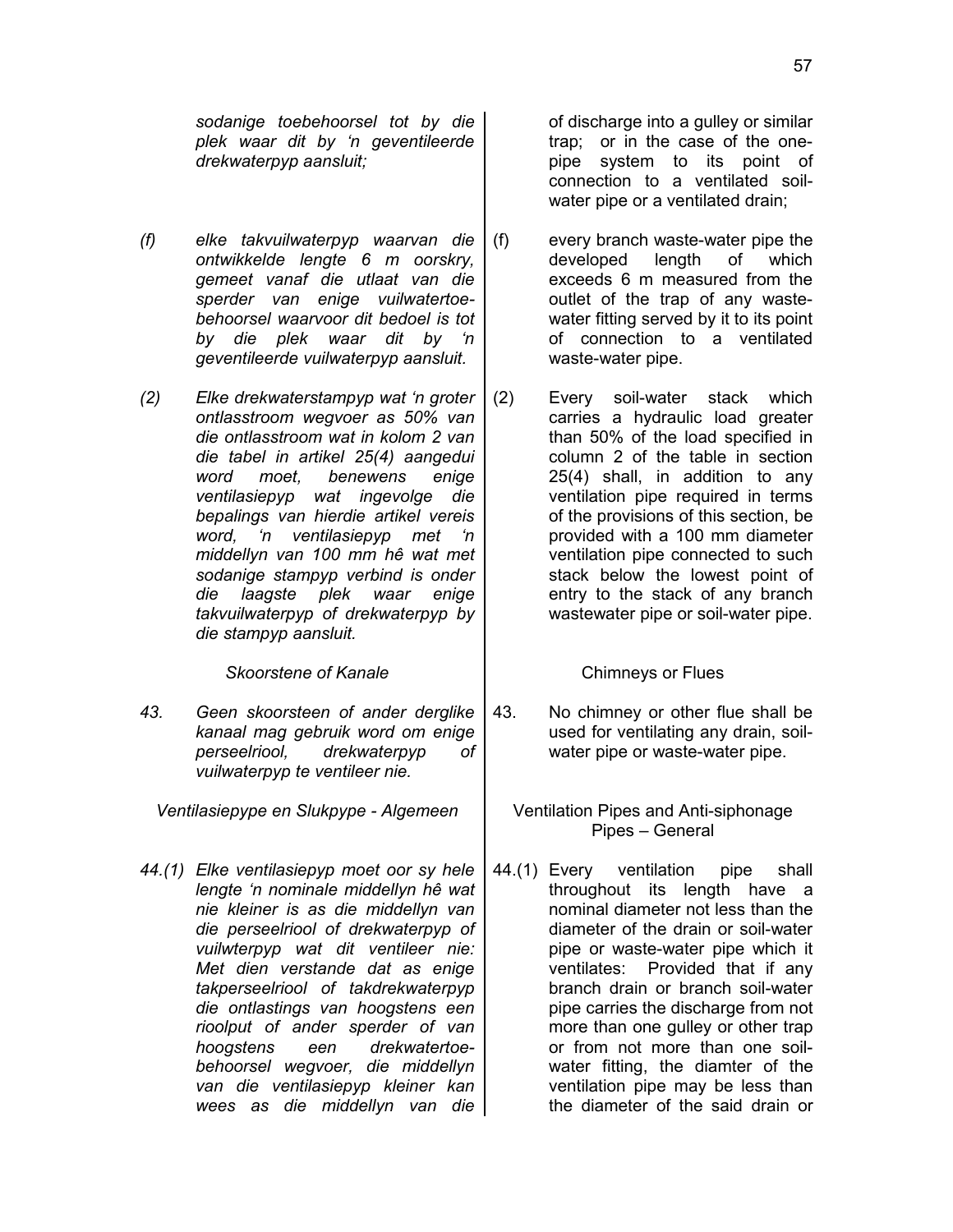*genoemde perseelriool of drekwaterpyp, maar nie kleiner as 50 mm nie.*

- *(2) 'n Ventilasiepyp moet net stroomaf van die plek waar die hoogste sanitêre toebehoorsel, rioolput of soortgelyke sperder ontlas in enige perseelriool of pyp wat in artikel 42(1) genoem word, aan sodanige perseelriool of pyp verbind word.*
- *(3) Elke afsonderlike slukpyp moet aan die kruin of welwing van die drekwaterpyp of vuilwaterpyp aan die uitlaatkant van die beskermende sperder en skuins in die vloeirigting by die plek minstens 75 mm en hoogstens 750 mm van die kruin van sodanige sperder af, verbind word.*
- *(4) Die nominale middellyn van enige slukpyp moet ooreenkomstig die bepalings van artikel 46 wees.*
- *(5) Elke ventilasiepyp en elke slukpyp moet, sonder dat die middellyn daarvan verminder word, opwaarts loop en moet oor sy hele lengte skuins loop sodat daar 'n onafgebroke daling van die oop end daarvan af is tot by die vuilwaterpyp of drekwaterpyp of perseelriool waaraan dit verbind is.*
- *(6) Die oop end van enige ventilasiepyp of enige slukpyp wat deur 'n gebou loop of daaraan vas is, moet minstens 600 mm hoër wees as daardie gedeelte van die dak wat naaste daaraan is, en moet minstens 2 m bokant die kosynkop van enige venster, deur of ander opening in dieselfde of enige ander gebou, of dit deel uitmaak van dieselfde perseel of nie, wat binne 'n horisontale afstand van 6 m van die*

soil-water pipe but not less than 50 mm.

- (2) The connection between a ventilation pipe and any drain or pipe mentioned in section 42(1) shall be made immediately downstream of the point of discharge into such drain or pipe of the uppermost-connected sanitary fitting, gulley or similar trap.
- (3) Every individual anti-siphonage pipe shall be connected to the crown or soffit of the soil-water pipe or waste-water pipe on the outlet side of the protected trap obliquely in the direction of flow at a point not less than 75 mm or more than 750 mm from the crown of such trap.
- (4) The nominal diameter of any antisiphonage pipe shall be in accordance with the provisions of section 46.
- (5) Every ventilation pipe and every anti-siphonage pipe shall be carried upwards without any reduction in diameter and shall, throughout its length, be so graded as to provide a continuous fall from its open end back to the waste-water pipe or soil-water or drain to which it is connected.
- (6) The open end of any ventilation pipe or any anti-siphonage pipe which passes through or is attached to a building, shall be not less than 600 mm higher than that part of the roof which is closest to it and not less than 2 m above the head of any window, door or other opening in the same building or any other building, whether forming part of the same premises or not, which is within a horizontal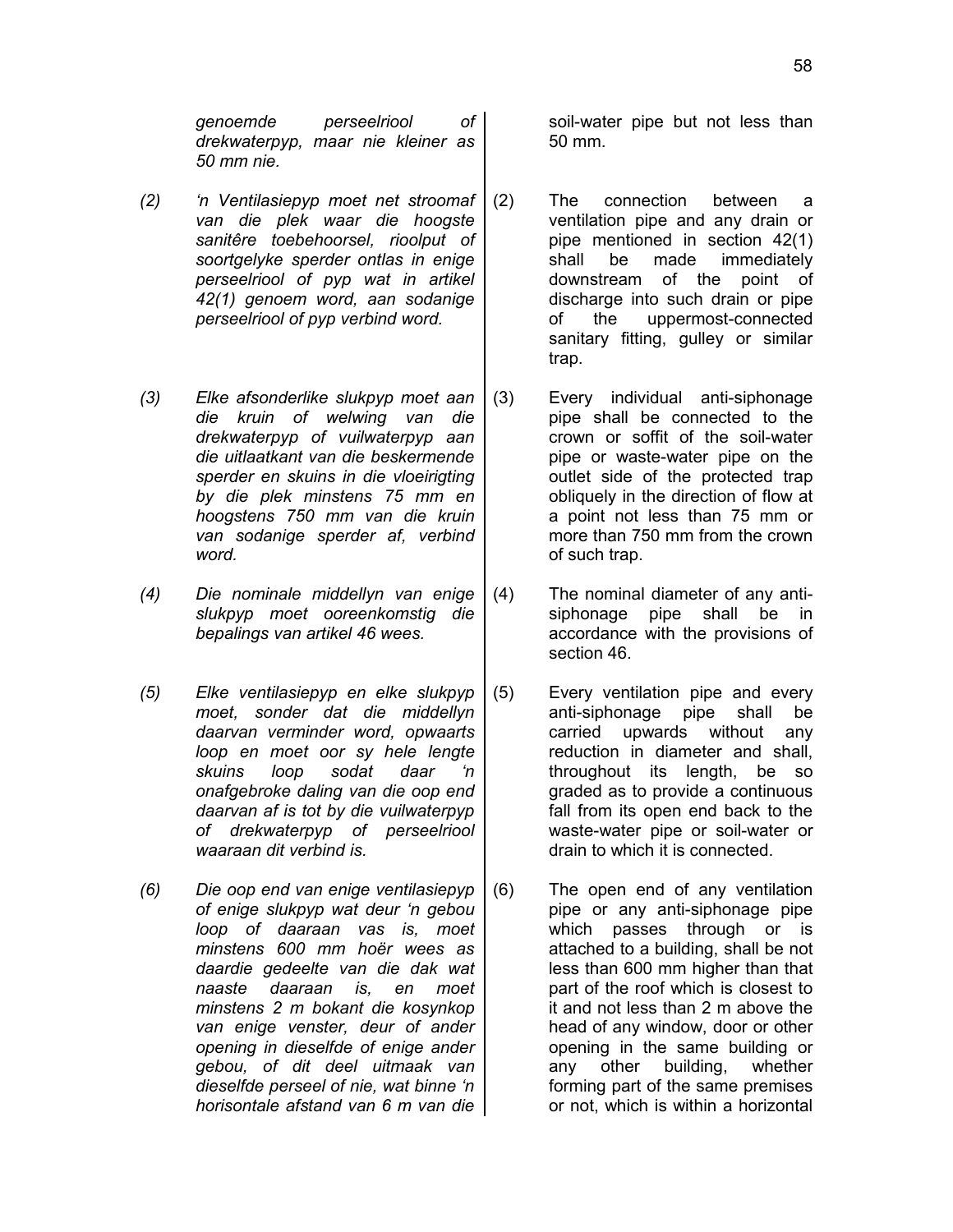- *(i) as 'n dakblad of enige gedeelte daarvan vir enige doel gebruik word of bedoel is, die pyp minstens 2,5 m bokant sodanige dak of gedeelte daarvan moet uitsteek, tensy die ingenieur 'n ander afmeting toelaat; en*
- *(ii) die oop end van enige ventilasiepyp of slukpyp in geen geval minder as 3,6 m bokant grondhoogte mag wees nie.*
- *(7) Elke afsonderlike slukpyp moet, tensy dit onafhanklik loop, aan 'n ander slukpyp of met n ventilasiepyp verbind word op 'n plek minstens 150 mm bokant die oorstroomhoogte van die sanitêre toebehoorsel waarvoor dit bedoel is.*
- *(8) As die tweepypstelsel gebruik word, mag 'n pyp wat 'n drekwaterpyp ventileer of die waterslot van die sperder wat 'n drekwatertoebehoorsel beskerm, nie verbind word aan 'n pyp wat 'n vuilwaterpyp ventileer of 'n pyp wat die waterslot van die sperder van 'n vuilwatertoebehoorsel beskerm nie.*
- *(9) As die gas uit 'n ventilasiepyp of a slukpyp na die mening van die raad 'n oorlas veroorsaak, kan die raad die eienaar aansê om die pyp op sy eie koste so hoog boontoe te verleng as wat die raad voorskryf ten einde sodanige oorlas uit te skakel.*
- *(10) As enige nuwe gebou of enige aanbousel aan 'n bestaande gebou enige venster, deur of ander opening het wat so geleê is dat die bepalings van subartikel (6) ten opsigte van enige bestaande*

distance of 6 m of the said open end: Provided that -

- (a) where a roof slab or any part thereof is used or is intended to be used for any purpose the pipe shall, unless the engineer shall otherwise permit, extend at least 2,5 m above such roof or part thereof; and
- (b) the open end of any ventilation pipe or anti-siphonage pipe shall in no case be less than 3,6 m above the ground level.
- (7) Every individual anti-siphonage pipe shall, unless carried up independently, be connected to another anti-siphonage pipe or to a ventilation pipe at a point at least 150 mm above the flood level of the sanitary fitting which it serves.
- (8) Where the two-pipe system is used, a pipe which ventilates a soil-water pipe or protects the water-seal of the trap of a soilwater fitting shall not be connected to a pipe which ventilates a wastewater pipe or a pipe which protects the water seal of the trap of a waste-water fitting.
- (9) Whenever, in the opinion of the council, a nuisance exists owing to the emission of gas from a ventilation pipe or an antisiphonage pipe, the council may require the owner at his own expense to extend the pipe upwards for so far as the council may prescribe as being necessary to eliminate such nuisance.
- (10) Where any new building or any addition to an existing building as any window, door or other opening so placed that the provisions of subsection (6) in respect of any existing ventilation pipe or anti-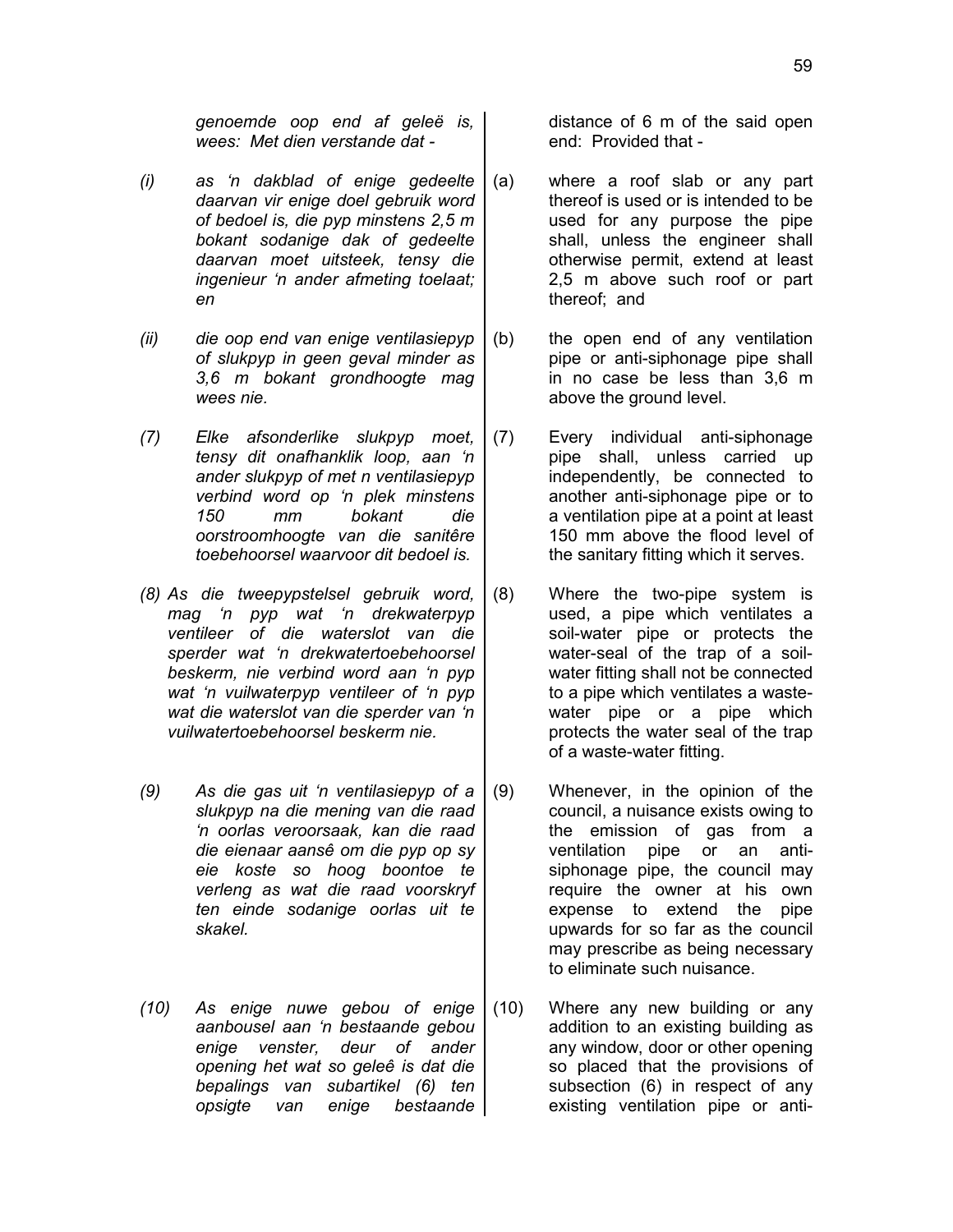*ventilasiepyp of slukpyp, hetsy op dieselfde of enige ander perseel, oortree word, moet die eienaar van sodanige nuwe gebou of aanbousel op sy eie koste sodanige stappe doen wat nodig is om aan die bepalings van genoemde subartikel (6) te voldoen.*

*(11) As die borand van 'n ventilasiepyp of 'n slukpyp hoër as 1 m bokant die boonste plek waar dit aan 'n gebou of ander stutmiddel vasgeheg is, moet daardie gedeelte van die pyp wat bokant genoemde plek is, op toereikende wyse geanker of op 'n ander wyse stewig vasgemaak word.*

- *45.(1) Behoudens die bepalings van artikel 50, 51, 52 en 53, moet die waterslot van die sperder van 'n drekwatertoebehoorsel beskerm word deur middel van 'n afsonderlike slukpyp wat aan die toepaslike bepalings van artikels 44 en 46 voldoen, in alle gevalle waar die ontlastings van sodanige drekwatertoebehore weggevoer word -*
- *(a) deur 'n ongeventileerde takperseelriool of 'n ongeventileerde drekwaterpyp of 'n kombinasie daarvan, waarin daar binne 'n horsiontale afstand van 300 mm van die kruin van die sperder van sodanige toebehoorsel 'n daling van meer as 1,2 m is; of*
- *(b) deur 'n ongeventileerde takperseelriool of 'n ongeventileerde drekwaterpyp waarin enige ander drekwatertoebehoorsel ontlas; of*
- *(c) deur 'n vertikale pyp of stampyp, met inbegrip van enige skuins gedeelte daarvan, waarin een of*

siphonage pipe, whether on the same or any other premises, are being contravened, the owner of such new building or addition shall, at his own expense, take such action as may be necessary for compliance with the provisions of the said subsection (6).

(11) Where the top of a ventilation pipe or an anti-siphonage pipe is more than 1 m above the topmost point of its attachment to a building or other means of support, that part of the pipe which is above the said point shall be adequately stayed or shall otherwise be made secure.

*Slukpype – Waar nodig* | Anti-Siphonage Pipes – Where Required

- 45.(1) Subject to the provisions of sections 50, 51, 52 and 53, the water seal of the trap of a soilwater fitting shall be protected by an individual anti-siphonage pipe complying with the relevant requirements of sections 44 and 46, in all cases where the discharges from such soil-water fitting are conveyed -
- (a) by an unventilated branch drain or an unventilated soil-water pipe or a combination thereof in which there is a fall of more than 1,2 m within a horizontal distance of 300 mm of the crown of the trap of such fitting; or
- (b) by an unventilated branch drain or an unventilated soil-water pipe which receives the discharges from any other soil-water fitting; or
- (c) by a vertical pipe or stack, including any inclined part thereof, which receives at a higher level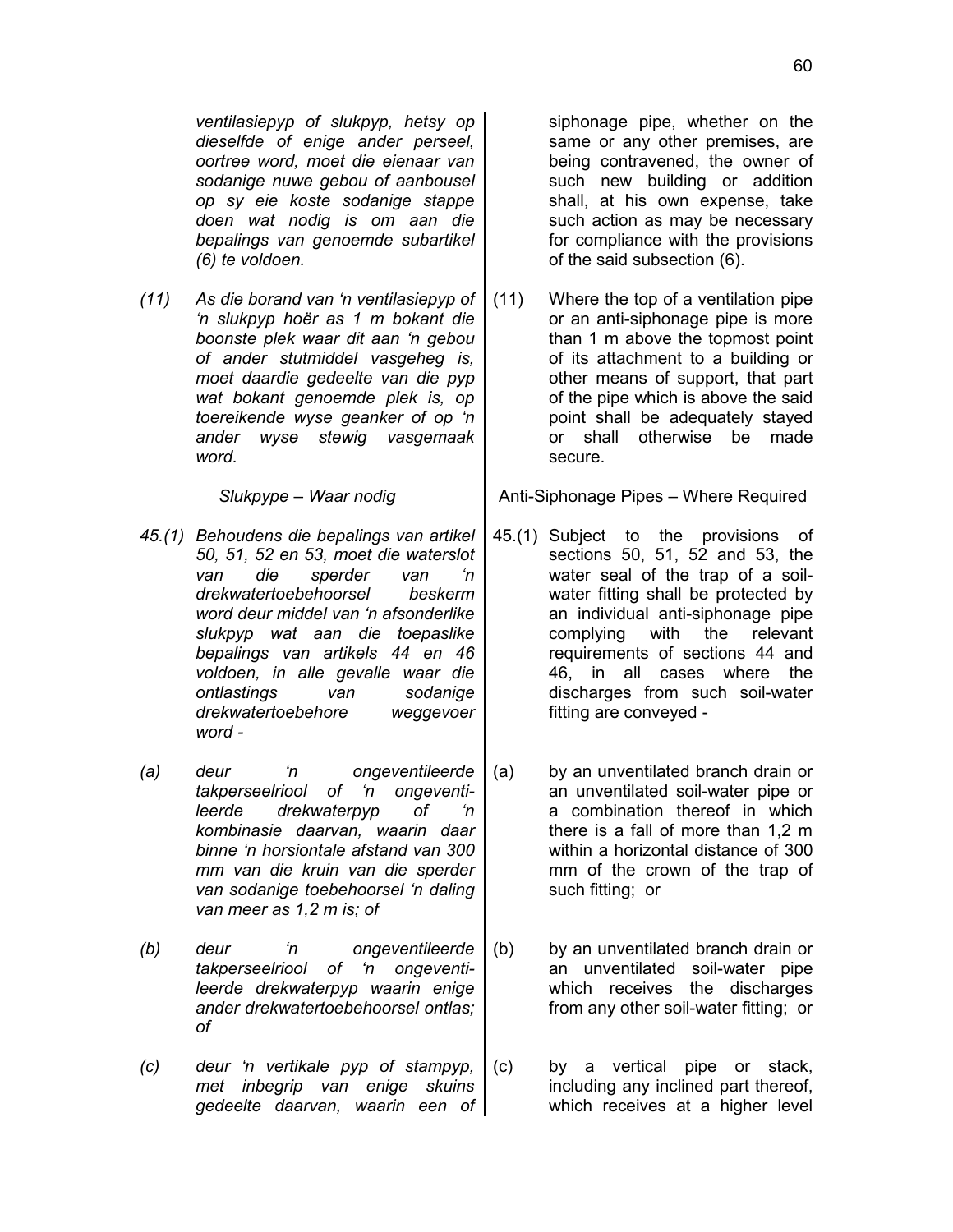*meer ander drekwatertoebehoorsel ontlas; of*

*(d) deur 'n takdrekwaterpyp waarin enige ander drekwatertoebehoorsel ontlas:*

> *Met dien verstande dat afsonderlike slukpype weggelaat kan word in die geval van daardie drekwatertoebehore waarvan die ontlastings deur 'n takdrekwaterpyp weggevoer word as -*

- *(i) die ontlasstroom wat deur sodanige takdrekwaterpyp vloei, hoogstens 25 ontlaseenhede is;*
- *(ii) Sodanige takpyp met 'n ventilasiepyp met 'n middellyn van 100 mm verbind is ooreenkomstig die bepalings van artikel 44(2); en*
- *(iii) hoogstens 16 sodanige takpype in dieselfde drek-waterstampyp of vertikale pyp ontlas.*
- *(2) Die waterslotte van die sperders van vuilwatertoebehoorsels wat ooreenkomstig die bepalings van hierdie verordeninge vir die tweepypstelsel aangebring is, moet deur middel van afsonderlike slukpype beskerm word, tensy goedgekeurde sluksperders aangebring word: Met dien verstande dat hierdie vereiste nie van toepassing is nie in die geval van 'n enkele bad, stort of opwasbak wat afsonderlik in 'n rioolputsperder ontlas en hoogstens 2 m bokant en 3 m weg van sodanige rioolputsperder af geleë is.*
- *(3) Behoudens die bepalings van artikels 50, 51, 52 en 53, moet die waterslotte van die sperders van vuilwatertoebehoorsels wat ooreenkomstig die bepalings van hierdie verordeninge vir die*

the discharges from one or more other soil-water fittings; or

(d) by a branch soil-water pipe which receives the discharges from any other soil-water fitting:

> Provided that individual antisiphonage pipes may be omitted in the case of those soil-water fittings the discharges from which are carried by a branch soil-water pipe if -

- (i) the hydraulic load carried by such branch soil-water pipe does not exceed 25 discharge units;
- (ii) such branch pipe is connected to a 100 mm diameter ventilation pipe in accordance with the requirements of section 44(2); and
- (iii) not more than 16 such branch pipes discharge into the same soilwater stack or vertical pipe.
- (2) The water seals of the traps of waste-water fittings installed in accordance with the requirements of these by-laws for the two-pipe system shall be protected by individual anti-siphonage pipes, unless approved re-sealing traps are installed: Provided that this requirement shall not apply to a single bath, shower or sink having an independent discharge to a gulley trap and situated not more than 2 m above or 3 m from such gulley trap.
- (3) Subject to the provisions of section 50, 51, 52 and 53, the water seals of the traps of wastewater fittings installed in accordance with the requirements of these by-laws for the one-pipe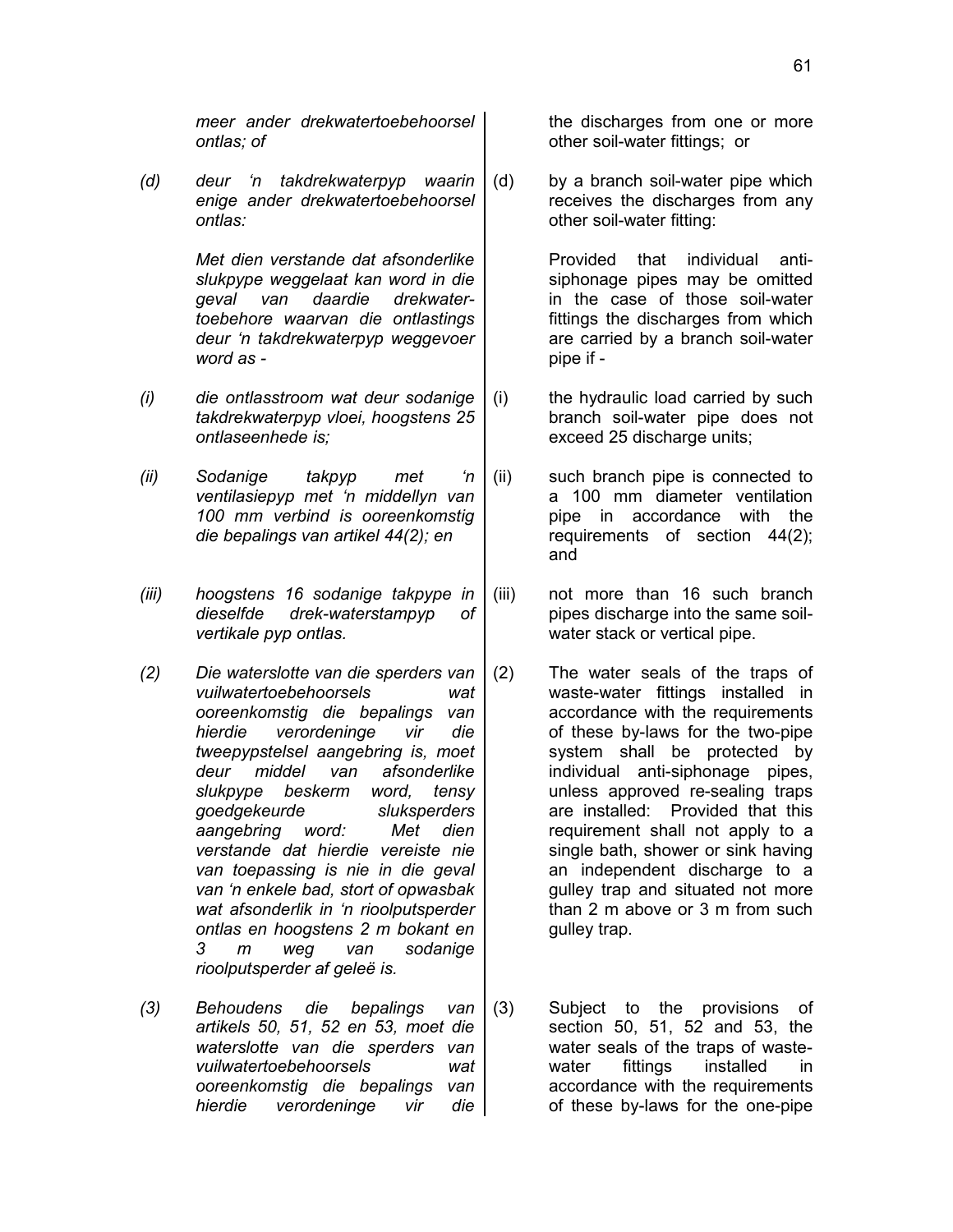- *46.(1) Die nominale middellyn van 'n afsonderlike slukpyp vir die beskerming van die waterslot van die sperder van 'n spoelklosetpan moet minstens 50 mm wees.*
- *(2) Die nominale middellyn van 'n afsonderlike slukpyp vir die beskerming van die waterslot van die sperder van 'n urinaal of a vuilwatertoebehoorsel moet minstens 32 mm of een helfte wees van die middellyn van die drekwaterpyp of vuilwaterpyp waarby die genoemde afsonderlike pyp aansluit, welke middellyn ook al die grootste is.*
- *(3)(a) Vir die toepassing van hierdie subartikel -*
- *(i) is die ontwikkelde lengte van n takslukpyp die lengte van die pyp, gemeet van die plek waar dit by 'n ventilasiepyp aansluit, na gelang van die geval, tot by die verste afsonderlike slukpyp wat daaraan verbind is;*
- *(ii) is die ontwikkelde lengte van 'n hoofslukpyp die lengte van die pyp, gemeet van die oop end af van sodanige hoofslukpyp of van die oop end af van 'n ventilasiepyp as die genoemde hoofslukpyp daarby aansluit, tot by die verste plek waar dit by 'n drekwaterpyp of vuilwaterpyp aansluit.*
	- *(b) As by enige plek op 'n takslukpyp of 'n hoofslukpyp, na gelang van die geval, die totaal van die*

system, shall be protected by individual anti-siphonage pipes.

Slukpypgroottes **Sizes** of Anti-siphonage Pipes

46.(1) The nominal diameter of an individual anti-siphonage pipe for the protection of the water seal of the trap of a water closet pan shall be not less than 50 mm.

- (2) The nominal diamter of an individual anti-siphonage pipe for the protection of the water seal of the trap of a urinal or a wastewater fitting shall be not less than 32 mm or one half the diameter of the soil-water pipe or waste-water pipe to which the said individual pipe is connected, whichever is the greater diameter.
- (3)(a) For the purpose of this subsection

-

(i) the developed length of a branch anti-siphonage pipe shall be the length of the pipe measured from its point of connection to a main anti-siphonage pipe or from its point of connection to a ventilation pipe, as the case may be, to the farthest indivdual anti-siphonage pipe connected to it;

(ii) the developed length of a main anti-siphonage pipe shall be the length of the pipe measured from the open end of such main antisiphonage pipe, or from the open end of a ventilation pipe if the said main anti-siphonage pipe is connected to it, to its farthest point of connection to a soil-water pipe or waste-water pipe.

(b) Where at any point on a branch anti-siphonage pipe or on a main anti-siphonage pipe, as the case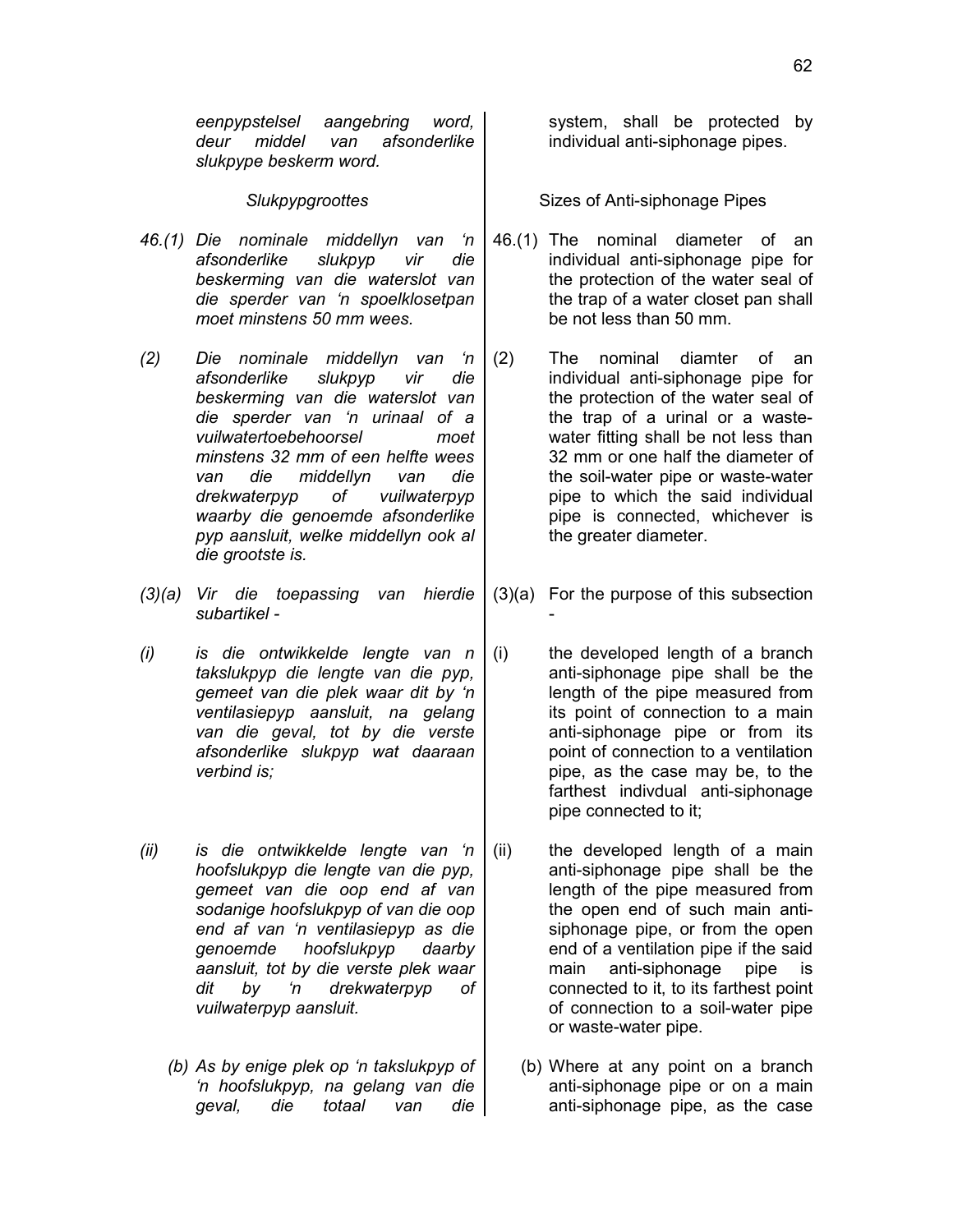*ontlaseenhede van alle sanitêre toebehore waarvan die afsonderlike slukpype òf regstreeks òf onregstreeks by bogenoemde takslukpyp of hoofslukpyp onderkant sodanige plek aansluit, binne die totaal van ontlaseenhede val wat in kolom 1 van onderstaande tabel aangedui word, moet die nominale middellyn van die tak- of hoofpyp op daardie plek, behoudens die bepalings van subartikels (1) en (2), nie minder wees nie as die middellyn wat in kolom 3 aangedui word vir die toepaslike ontwikkelde lengte van sodanige pyp soos dit in kolom 2 van die tabel uiteengesit word nie.*

may be, the sum of the discharge units of all sanitary fittings, the indivudual anti-siphonage pipes of which are connected either directly or indirectly to the aforesaid branch or main anti-siphonage pipe downward of such point, falls within the sum of discharge units specified in column 1 of the following table the nominal diameter of the branch or main pipe at that point shall, subject to the provisions of subsections (1) and (2), be not less than the diameter specified in column 3 for the applicable develop length of such pipe as set out in column 2 of the table.

| 1                                     | 2               |                                               | 3            | 1                       | $\overline{c}$ |                      | 3        |
|---------------------------------------|-----------------|-----------------------------------------------|--------------|-------------------------|----------------|----------------------|----------|
|                                       |                 | Nominale middellyn van<br>tak- of hoofslukpyp |              | Sum of                  |                | Nominal diameter of  |          |
|                                       |                 |                                               |              | discharge               |                | branch or main anti- |          |
| Totaal van                            |                 |                                               |              | units of                | Developed      | siphonage pipe       |          |
| ontlaseen-                            | Ontwikkelde     |                                               |              | sanitary                | length of      |                      |          |
| hede van                              | lengte van tak- |                                               |              | fittings                | branch or      |                      | Outside  |
| sintêre                               | of hoofsluk-pyp | Binnemid-                                     | Buitemid-    | con-                    | main anti-     | Internal             | diameter |
| toebehore                             | (meter)         | dellyn                                        | dellyn (nie- | nected to               | siphonage      | diameter             | (non-    |
| wat met                               |                 | (metaal-                                      | metaalpype)  | the                     | pipe (meters)  | (metallic            | metallic |
| tak- of                               |                 | pype)                                         | (mm)         | branch or               |                | pipes)               | pipes)   |
| hoofslukpy                            |                 | (mm)                                          |              | main anti-              |                | (mm)                 | (mm)     |
| p verbind                             |                 |                                               |              | siphonage               |                |                      |          |
| is                                    |                 |                                               |              | pipe                    |                |                      |          |
| 1                                     | onbeperk        | 32                                            | 40           |                         | Unlimited      | 32                   | 40       |
| $1\frac{1}{2}$ tot 3                  | onbeperk        | 38                                            | 40           | $1\frac{1}{2}$ to 3     | unimited       | 38                   | 40       |
|                                       |                 |                                               |              |                         | Not exceeding  |                      |          |
|                                       | Hoogstens 30    | 38                                            | 50           |                         | 30             | 38                   | 50       |
| $3\frac{1}{2}$ tot 8                  | Meer as 30      |                                               |              | $3\frac{1}{2}$ to 8     | Exceeding 30   |                      |          |
|                                       | maar hoogstens  | 50                                            | 50           |                         | but not        | 50                   | 50       |
|                                       | 51              |                                               |              |                         | exceeding 51   |                      |          |
|                                       | Meer as 51      | 50                                            | 75           |                         | Exceeding 51   | 50                   | 75       |
|                                       |                 |                                               |              |                         | Not exceeding  |                      |          |
|                                       | Hoogstens 9     | 38                                            | 40           |                         | Й              | 38                   | 40       |
|                                       | Meer as 9 maar  |                                               |              |                         | Exceeding 9    |                      |          |
|                                       | hoogstens 30    | 38                                            | 50           |                         | but not        | 38                   | 50       |
| 81/ <sub>2</sub> tot 16               |                 |                                               |              | $8\frac{1}{2}$ to 16    | exceeding 30   |                      |          |
|                                       | Meer as 30      |                                               |              |                         | Exceeding 30   |                      |          |
|                                       | maar hoogstens  | 50                                            | 50           |                         | but not        | 50                   | 50       |
|                                       | 51              |                                               |              |                         | exceeding 51   |                      |          |
|                                       | Meer 51         | 50                                            | 75           |                         | Exceeding 51   | 50                   | 75       |
|                                       |                 |                                               |              |                         | Not exceeding  |                      |          |
|                                       | Hoogstens 9     | 38                                            | 50           |                         | 9              | 38                   | 50       |
| 16 <sup>1</sup> / <sub>2</sub> tot 24 |                 |                                               |              |                         | Exceeding 9    |                      |          |
|                                       | Meer as 9 maar  |                                               |              |                         | but not        | 50                   | 50       |
|                                       | hoogstens 30    | 50                                            | 50           |                         | exceeding 30   |                      |          |
|                                       | Meer as 30      |                                               |              | 161/ <sub>2</sub> to 24 | Exceeding 30   |                      |          |
|                                       | maar hoogstens  | 50                                            | 75           |                         | but not        | 50                   | 75       |
|                                       | 51              |                                               |              |                         | exceeding 51   |                      |          |
|                                       | Meer as 51      | 65                                            | 75           |                         | Exceeding 51   | 65                   | 75       |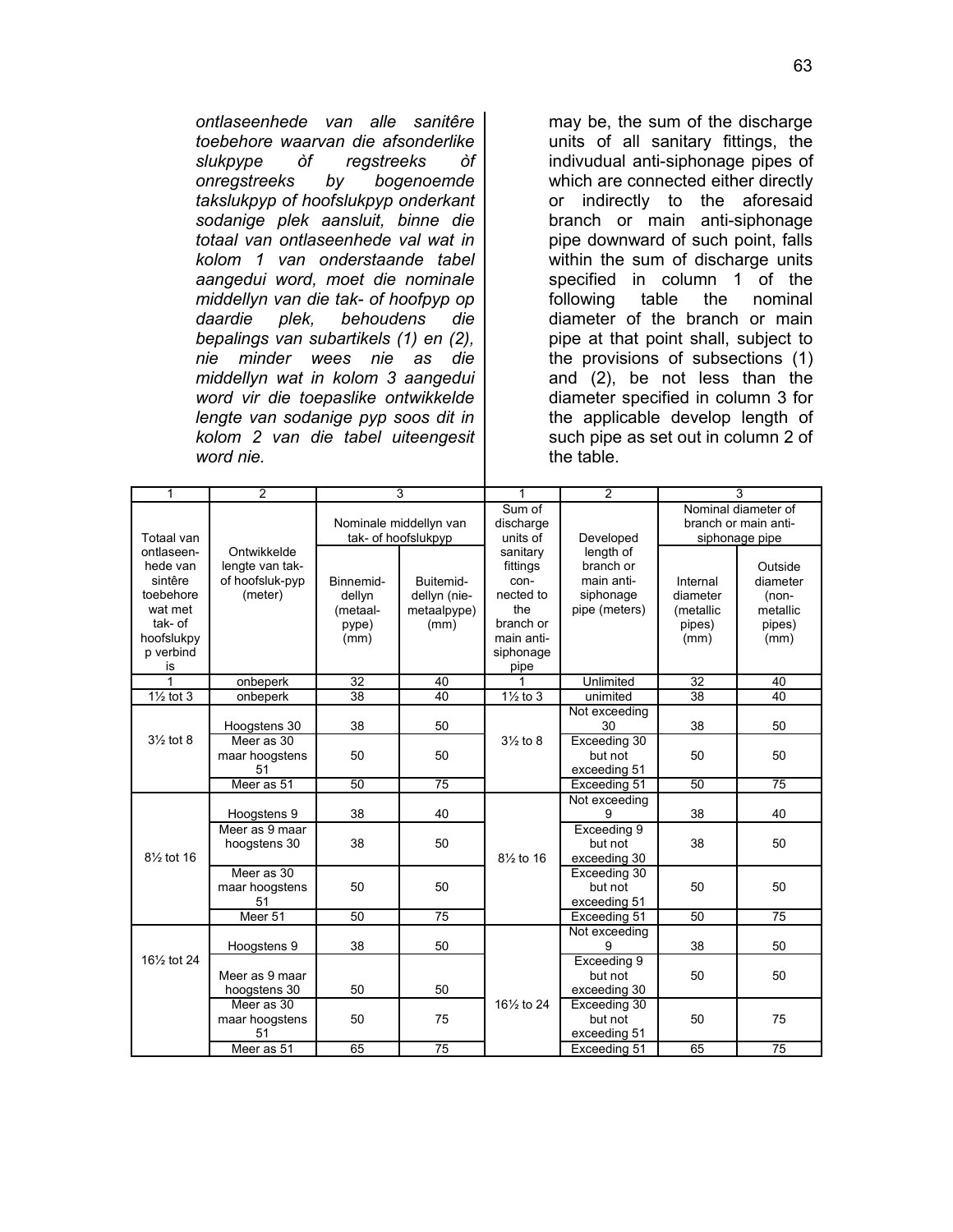|                                       | Hoogstens 5          | 38  | 50  |                         | Not exceeding<br>5 | 38       | 50  |
|---------------------------------------|----------------------|-----|-----|-------------------------|--------------------|----------|-----|
|                                       |                      |     |     |                         | Exceeding 5        |          |     |
|                                       | Meer as 5 maar       | 50  | 50  |                         | but not            | 50       | 50  |
|                                       | hoogstens 9          |     |     |                         | exceeding 9        |          |     |
|                                       | Meer as 9 maar       |     |     |                         | Exceeding 9        |          |     |
|                                       | hoogstens 21         | 50  | 75  |                         | but not            | 50       | 75  |
|                                       |                      |     |     |                         | exceeding 21       |          |     |
| 24 <sup>1</sup> / <sub>2</sub> tot 42 | Meer as 21           |     |     | 24 <sup>1/2</sup> to 42 | Exceeding 21       |          |     |
|                                       | maar hoogstens       | 65  |     |                         | but not            | 65       | 75  |
|                                       | 51                   |     | 75  |                         | exceeding 51       |          |     |
|                                       | Meer as 51           |     |     |                         | Exceeding 51       |          |     |
|                                       | maar hoogstens       | 75  | 75  |                         | but not            | 75       | 75  |
|                                       | 75                   |     |     |                         | exceeding 75       |          |     |
|                                       | Meer as 75           | 75  | 110 |                         | Exceeding 75       | 75       | 110 |
|                                       |                      |     |     |                         | Not exceeding      |          |     |
|                                       | Hoogstens 7          | 50  | 50  |                         | 7                  | 50       | 50  |
|                                       | Meer as 7 maar       |     |     |                         | Exceeding 7        |          |     |
|                                       | hoogstens 15         | 50  | 75  |                         | but not            | 50       | 75  |
|                                       |                      |     |     |                         | exceeding 15       |          |     |
|                                       | Meer as 15           |     |     |                         | Exceeding 15       |          |     |
|                                       | maar hoogstens       | 65  | 75  |                         | but not            | 65       | 75  |
| 421/ <sub>2</sub> tot 64              | 36                   |     |     | 421/2 to 64             | exceeding 36       |          |     |
|                                       | Meer as 36           |     | 75  |                         | Exceeding 36       | 75       |     |
|                                       | maar hoogstens<br>60 | 75  |     |                         | but not            |          | 75  |
|                                       |                      |     |     |                         | exceeding 60       |          |     |
|                                       | Meer as 60           |     |     |                         | Exceeding 60       |          |     |
|                                       | maar hoogstens       | 75  | 110 |                         | but not            | 75       | 110 |
|                                       | 90                   |     |     |                         | exceeding 90       |          |     |
|                                       | Meer as 90           | 100 | 110 |                         | Exceeding 90       | 100      | 110 |
|                                       |                      |     |     |                         | Not exceeding      |          |     |
|                                       | Hoogstens 5          | 50  | 50  |                         | 5                  | 50       | 50  |
|                                       | Meer as 5 maar       |     | 75  |                         | Exceeding 5        | 50       |     |
|                                       | hoogstens 7          | 50  |     |                         | but not            |          | 75  |
|                                       |                      |     |     |                         | exceeding 7        |          |     |
|                                       | Meer as 7 maar       |     |     |                         | Exceeding 7        | 65       |     |
|                                       | hoogstens 27         | 65  | 75  |                         | but not            |          | 75  |
| 641/ <sub>2</sub> tot 95              |                      |     |     | 641/ <sub>2</sub> to 95 | exceeding 27       |          |     |
|                                       | Meer as 27           |     |     |                         | Exceeding 27       | 75<br>75 |     |
|                                       | maar hoogstens       | 75  | 75  |                         | but not            |          | 75  |
|                                       | 51                   |     |     |                         | exceeding 51       |          |     |
|                                       | Meer as 51           |     |     |                         | Exceeding 51       |          |     |
|                                       | maar hoogstens       | 75  | 110 |                         | but not            |          | 110 |
|                                       | 75                   |     |     |                         | exceeding 75       |          |     |
|                                       | Meer as 75           | 100 | 110 |                         | Exceeding 75       | 100      | 110 |
|                                       |                      |     |     |                         | Not exceeding      |          |     |
|                                       | Hoogstens 7          | 65  | 75  |                         | 7                  | 65       | 75  |
|                                       | Meer as 7 maar       |     |     |                         | Exceeding 7        |          |     |
|                                       | hoogstens 18         | 75  | 75  |                         | but not            | 75       | 75  |
|                                       |                      |     |     |                         | exceeding 18       |          |     |
| 951/ <sub>2</sub> tot                 | Meer as 18           |     | 110 | 951/ <sub>2</sub> tot   | Exceeding 18       |          |     |
| 100                                   | maar hoogstens       | 75  |     | 100                     | but not            | 75       | 110 |
|                                       | 24                   |     |     |                         | exceeding 24       |          |     |
|                                       | Meer as 24           |     |     |                         | Exceeding 24       |          |     |
|                                       | maar hoogstens       | 100 | 110 |                         | but not            | 100      | 110 |
|                                       | 96                   |     |     |                         | exceeding 96       |          |     |
|                                       | Meer as 96           | 125 | 160 |                         | Exceeding 96       | 125      | 160 |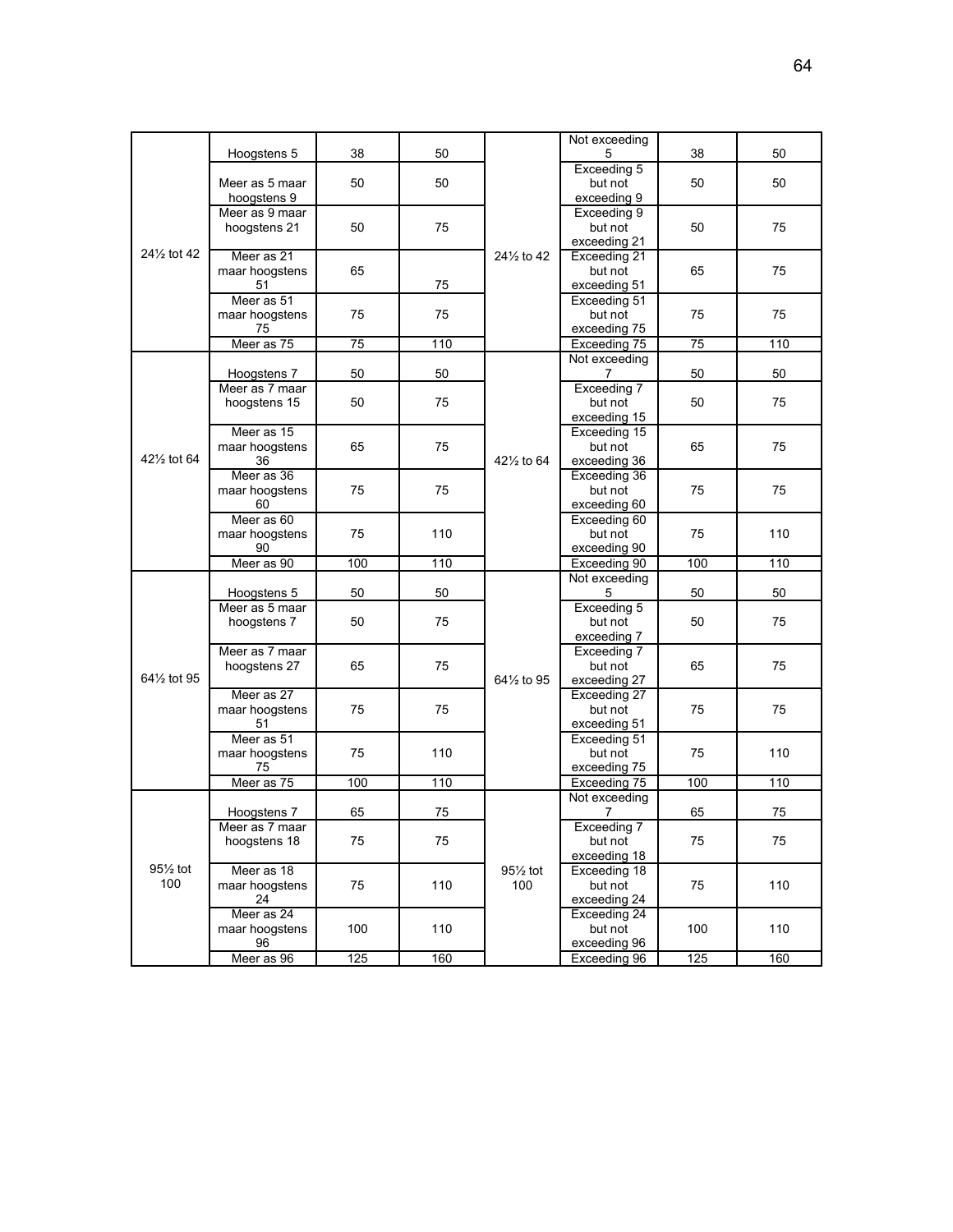|                                     |                                      |            |          |                                     | Not exceeding           |     |                          |
|-------------------------------------|--------------------------------------|------------|----------|-------------------------------------|-------------------------|-----|--------------------------|
|                                     | Hoogstens 5                          | 65         | 75       |                                     | 5                       | 65  | 75                       |
|                                     | Meer as 5 maar                       |            |          |                                     | Exceeding 5             |     |                          |
|                                     | hoogstens 9                          | 75         | 75       |                                     | but not                 | 75  | 75                       |
|                                     |                                      |            |          |                                     | exceeding 9             |     |                          |
| 500 <sup>1/2</sup> tot              | Meer as 9 maar                       |            |          | 5001/2 tot                          | Exceeding 9             |     |                          |
| 1100                                | hoogstens 15                         | 75         | 110      | 1100                                | but not                 | 75  | 75                       |
|                                     |                                      |            |          |                                     | exceeding 15            |     |                          |
|                                     | Meer as 15                           |            |          |                                     | Exceeding 15            |     |                          |
|                                     | maar oogstens                        | 100        | 110      |                                     | but not                 | 100 | 110                      |
|                                     | 57                                   |            |          |                                     | exceeding 57            |     |                          |
|                                     | Meer as 57                           |            |          |                                     | Exceeding 57            |     |                          |
|                                     | maar hoogstens                       | 125        | 160      |                                     | but not                 | 125 | 160                      |
|                                     | 177                                  |            |          |                                     | exceeding 177           |     |                          |
|                                     |                                      |            |          |                                     | Exceeding               |     |                          |
|                                     | Meer as 117                          | 150        | 160      |                                     | 117                     | 150 | 160                      |
|                                     |                                      |            |          |                                     | Not exceeding           |     |                          |
|                                     | Hoogstens 5                          | 75         | 75       |                                     | 5                       | 75  | 75                       |
|                                     | Meer as 5 maar<br>hoogstens 7        | 75         | 110      |                                     | Exceeding 5             |     |                          |
|                                     |                                      |            |          |                                     | but not                 | 75  | 110                      |
| 1100 <sup>1</sup> / <sub>2</sub> to |                                      |            |          |                                     | exceeding 7             |     |                          |
|                                     | Meer as 7 maar                       | 100        | 110      |                                     | Exceeding 7             |     |                          |
|                                     |                                      |            |          |                                     | but not                 | 100 | 110                      |
| 1900                                | hoogstens 27                         |            |          | 1100 <sup>1</sup> / <sub>2</sub> to | exceeding 27            |     |                          |
|                                     | Meer as 27<br>maar hoogstens         | 125        | 160      | 1900                                | Exceeding 27            |     |                          |
|                                     |                                      |            |          |                                     | but not                 | 125 | 160                      |
|                                     | 75<br>Meer as 75                     |            |          |                                     | exceeding 75            |     |                          |
|                                     |                                      | 150<br>200 | 160      |                                     | Exceeding 75<br>but not | 150 | 160                      |
|                                     | maar hoogstens<br>195<br>Meer as 195 |            |          |                                     | exceeding 195           |     |                          |
|                                     |                                      |            |          |                                     | Exceeding               |     |                          |
|                                     |                                      |            |          |                                     | 195                     | 200 | $\overline{\phantom{a}}$ |
|                                     |                                      |            |          |                                     | Not exceeding           |     |                          |
|                                     | Hoogstens 7                          | 100        | 110      |                                     | 7                       | 100 | 110                      |
|                                     |                                      |            |          |                                     | Exceeding 7             |     |                          |
|                                     | Meer as 7 maar                       | 125        | 160      |                                     | but not                 | 125 | 160                      |
|                                     | hoogstens 21                         |            |          |                                     | exceeding 21            |     |                          |
|                                     | Meer as 21                           |            |          |                                     | Exceeding 21            | 150 |                          |
| 1900 <sup>1/2</sup> to<br>3600      | maar hoogstens                       | 150        | 160      | 1900 <sup>1</sup> / <sub>2</sub> to | but not                 |     | 160                      |
|                                     | 57                                   |            |          | 3600                                | exceeding 57            |     |                          |
|                                     | Meer as 57                           |            |          |                                     | Exceeding 57            |     |                          |
|                                     | maar hoogstens                       | 200        | $\cdots$ |                                     | but not                 | 200 |                          |
|                                     | 222                                  |            |          |                                     | exceeding 222           |     |                          |
|                                     |                                      |            |          |                                     | Exceeding               |     |                          |
|                                     | Meer as 222                          | 225        |          |                                     | 222                     | 225 |                          |

### *HOOFSTUK XII* **CHAPTER XII**

### *DREKWATER- EN VUILWATERPYPSTELSELS*

*Drekwater- en vuilwaterpypstelsels - Algemeen*

*47. Drekwater- en vuilwaterpypstelsel moet aan die vereistes van een van die volgende stelsels, hieronder uiteengesit, voldoen:*

### SOIL-WATER AND WASTE-WATER PIPE SYSTEMS

Soil-water and Waste-water Pipe Systems – General

- 47. Soil-water pipe and waste-water pipe installations shall comply with the requirements, as hereinafter set out, for either of the following systems:
- *(a) Die eenpypstelsel, of* (a) The one pipe system, or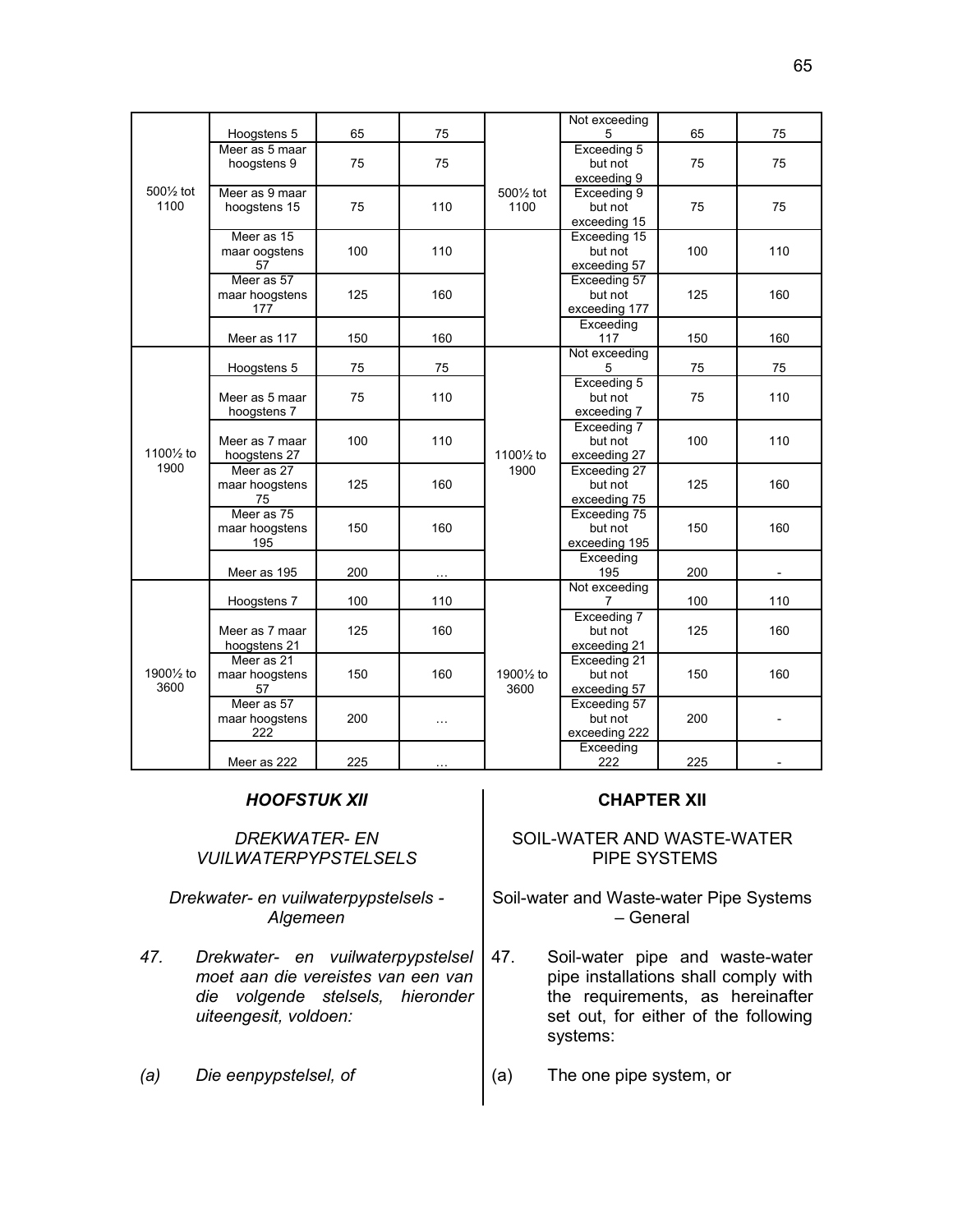- *(b) die tweepypstelsel, of* (b) the two pipe system, or
- *(c) die enkelstampypstelsel:* (c) the single stack system:

*Met dien verstande dat die ingenieur enige kombinasie van die vereistes vir elke stelsel kan toelaat as daar na sy mening daardeur 'n toereikend geventileerde perseelrioolstelsel tot stand sal kom en die waterslotte van alle sperders wat daarmee verbind is, doeltreffend beskerm sal word.*

- *48. Die volgende vereistes geld vir die eenpypstelsel:*
- *(a) Alle drekwaterpype moet regstreeks verbind wees aan n perseelriool of aan 'n ander drekwaterpyp wat aldus verbind is;*
- *(b) alle vuilwaterpype moet regstreeks aan 'n perseelriool of drekwaterpyp verbind wees; en*
- *(c) die diepte van die waterslot van die sperder van elke vuilwatertoebehoorsel moet minstens 65 mm en hoogstens 100 mm wees, en elke sodanige waterslot moet beskerm word deur middel van 'n slukpyp ooreenkomstig die toepaslike bepalings van artikels 44 en 46.*

- *49. Die volgende vereistes geld vir die tweepypstelsel:*
- *(a) Elke vuilwaterpyp of stelsel van vuilwaterpype moet ontlas in 'n rioolput wat aan 'n perseelriool of a drekwaterpyp verbind is;*
- *(b) elke drekwaterpyp moet regstreeks verbind wees aan 'n perseelriool of aan 'n ander drekwaterpyp wat*
- 
- 

Provided that the engineer may permit any combination of the requirements for each system if, in his opinion, such combination will result in an adequately ventilated drainage installation and the effective protection of the water seals of all traps connected thereto.

*Vereistes vir die Eenpypstelsel* Requirements of the One-Pipe System

- 48. The following requirements shall apply to the one-pipe system:
- (a) All soil-water pipes shall be connected directly to a drain or to another soil-water pipe similarly connected;
- (b) all waste-water pipes shall be connected directly to a drain or to a soil-water pipe; and
- (c) the depth of the water seal of the trap of every waste-water fitting shall be not less than 65 mm nor more than 100 mm, and each such water seal shall be protected by means of an anti-siphonage pipe in accordance with the relevant provisions of section 44 and 46.

*Vereistes vir die Tweepypstelsel* Requirements for the Two-Pipe System

- 49. The following requirements shall apply to the two-pipe system:
- (a) Every waste-water pipe or system of waste-water pipes shall discharge into a gulley trap connected to a drain or to a soilwater pipe;
- (b) every soil-water pipe shall be connected directly to a drain or to another soil-water pipe similarly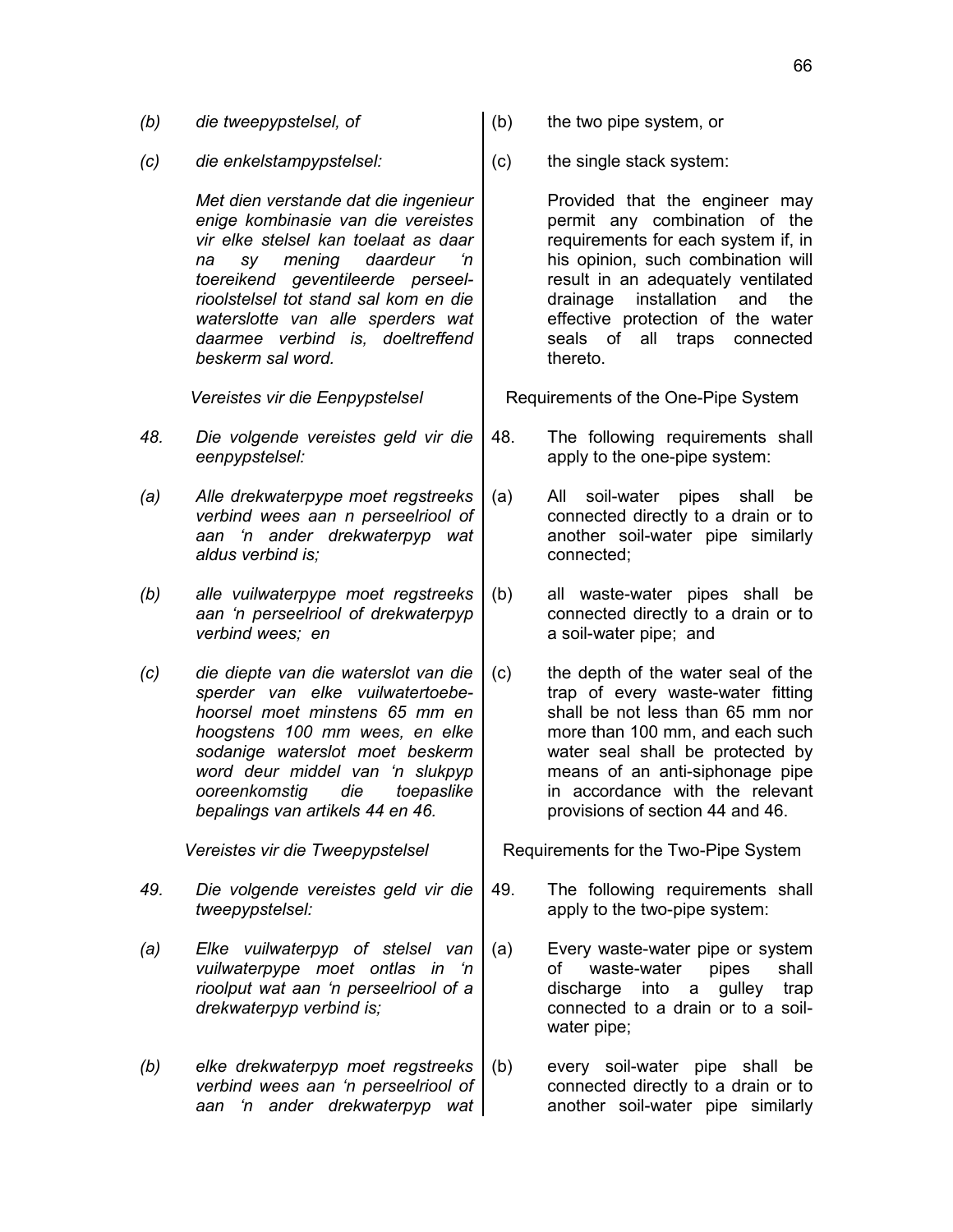*aldus verbind is; en* entitled; and connected; and

*(c) die diepte van die waterslot van die sperder van elke vuilwatertoebehoorsel moet minstens 38 mm en hoogsten 100 mm wees, en die waterslot van elke sodanige sperder moet ooreenkomstig die bepalings van artikel 45(2) beskerm word.*

*Algemene Vereistes vir die Enkelstampypstelsel*

- *50. Die volgende bepalings en vereistes geld vir die enkelstampypstelsel:*
- *(a) Die enkelstampypstelsel mag net in 'n gebou van die kantoorklas of in 'n woongebou aangebring word.*
- *(b) Die enkelstampypstelsel mag nie aangebring word in enige gebou wat hoër is as 25 verdiepings bokant die laagste grondvlak wat aan sodanige gebou grens nie.*
- *(c) Ondanks enige andersluidende bepaling in hierdie verordeninge vervat kan afsonderlike slukpype vir die beskerming van die waterslotte van die sperders van sanitêre toebehore weggelaat word in enige perseelrioolstelsel wat ooreenkomstig die bepalings van artikels 51, 52 en 53 aangebring is.*

*Enkelstampypstelsel: Vereistes vir Woonen kantoorgeboue*

- *51. Die volgende vereistes geld vir die enkelstampypstelsel in sowel woonas kantoorgeboue:*
- *(a) Die drekwaterstampyp moet by sy hoogste end as 'n ventilasiepyp opwaarts verleng word om aan die*

- (c) the depth of the water seal of the trap of every waste-water fitting shall be not less than 38 mm nor more than 100 mm, and the protection of the water seal of each such trap shall be effected in accordance with the provisions of section 45(2).
	- General Requirements for the single Stack System
- 50. The following provisions and requirements shall apply in the case of the single stack system:
- (a) The single stack system shall be installed only in a building of the office class or a residential building.
- (b) The single stack system shall not be installed in any building the height of which exceeds 25 storeys above the lowest ground level abutting on such building.
- (c) Notwithstanding anything to the contrary in these by-laws contained individual antisiphonage pipes for the protection of the water seals of the traps of sanitary fittings may be omitted in any drainage installation carried out in accordance with the requirements of sections 51, 52 and 53.
- Single Stack System: Requirements for Residential and Office Buildings
- 51. The following requirements shall apply in the case of the single stack system in both residential and office buildings:
- (a) The soil-water stack shall, at its topmost end, be continued upwards as a ventilation pipe to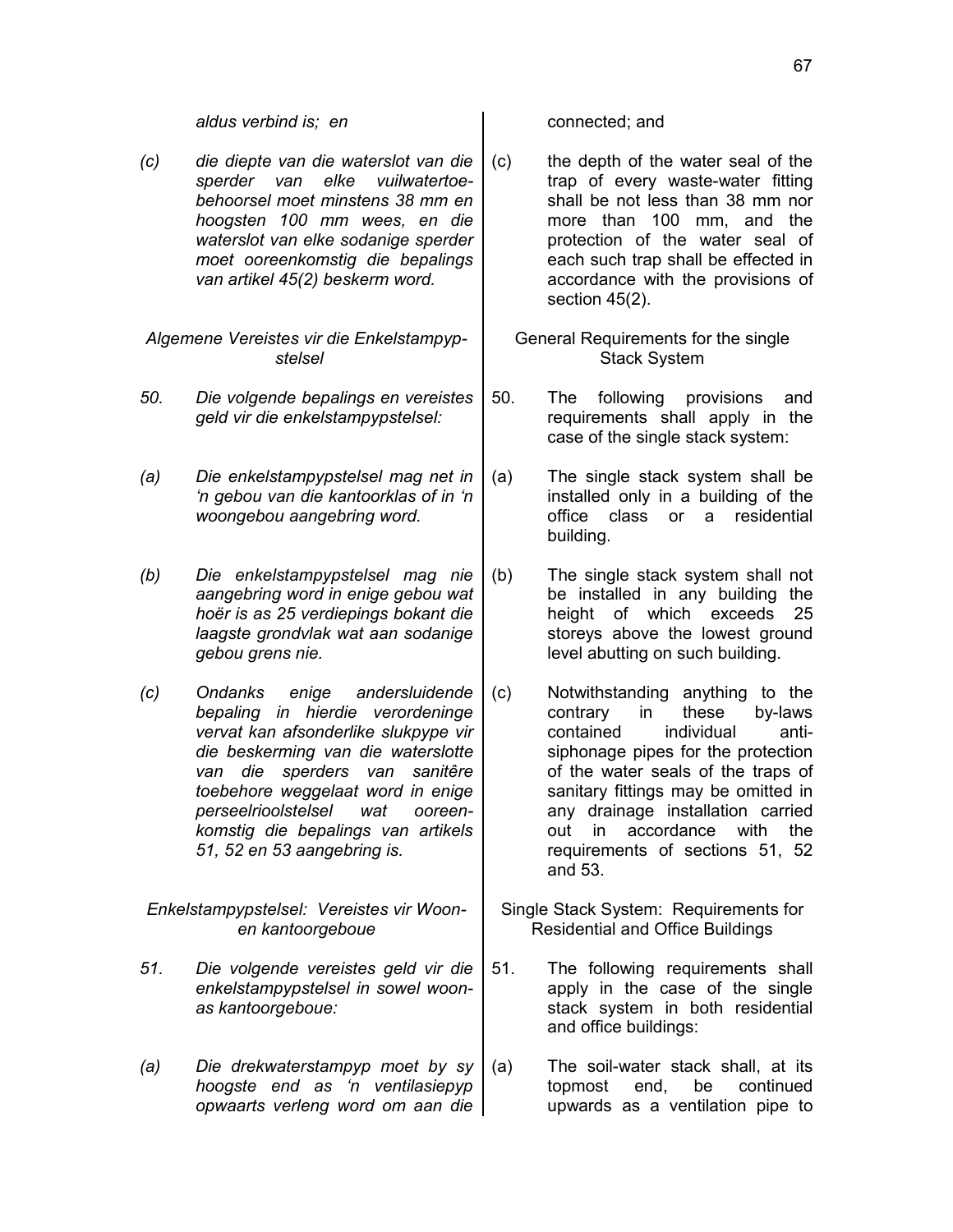*toepaslike bepalings van artikel 44 te voldoen en mag hierbenewens 'n hulpventilasiepyp hê.*

- *(b) 'n Hulpventilasiepyp wat ingevolge paragraaf (a) vereis word, moet 'n nominale middellyn van minstens 50 mm hê en moet aan die drekwaterstampyp verbind wees by 'n punt onder die laagste takpyp wat by sodanige stampyp aansluit, en moet verleng en met sodanige stampyp tussenverbind word met die tussenruimtes by artikels 52 en 53 vir die geboue voorgeskryf.*
- *(c) Die hulpventilasiepyp en enige ander pyp moet onderling op so 'n punt en op so 'n wyse verbind word dat geen drekwater of vuilwater in enige omstandighede deur enige ventilasiepyp ontlas kan word nie.*
- *(d) Die straal van die hartlyn van enige buigstuk wat by die laagste punt van die drekwaterstampyp aangebring word, moet minstens 300 mm wees.*
- *(e) Daar mag geen knik in enige drekwaterstampyp of vuilwaterstampyp gemaak word nie tensy daar 'n hulpventilasiepyp aangebring word om verligting van enige druk wat deur dié knik veroorsaak word, te verskaf, en die nominale middellyn van sodanige ventilasiepyp moet minstens gelyk wees aan die helfte van die middellyn van die stampyp.*
- *(f) Elke vuilwatersperder moet òf 'n "P" sluksperder òf 'n ander goedgekeurde "P"-sperder met 'n waterslot minstens 75 mm diep, wees.*
- *(g) Die vertikale afstand tussen die bodem van die laagste takpyp wat*

comply with the relevant provisions of section 44 and may, in addition, be provided with a supplementary ventilation pipe.

- (b) A supplementary ventilation pipe as required in terms of paragraph (a), shall have a nominal diameter of not less than 50 mm and shall be connected to the soil-water stack at a point below the lowest branch pipe connected to such stack, and shall be continued upwards and be interconnected to such stack at the intervals prescribed for the buildings as required in sections 52 and 53.
- (c) The interconnection between a supplementary ventilation pipe and any other pipe shall be so located and made that no soil-water or waste-water can, under any circumstances, be discharged through any ventilation pipe.
- (d) The radius of the centre line of any bend installed at the lowest extremity of the soil-water stack shall not be less than 300 mm.
- (e) No offset shall be made in any soil-water stack or waste-water stack unless a supplementary ventilation pipe is provided to relieve any pressure caused by the offset, and the nominal diameter of such ventilation pipe shall not be less than one half the diameter of the stack.
- (f) Every waste-water trap shall be either a "P" trap of the resealing type or other approved "P" trap with a water seal of not less than 75 mm in depth.
- (g) The vertical distance between the invert of the lowest branch pipe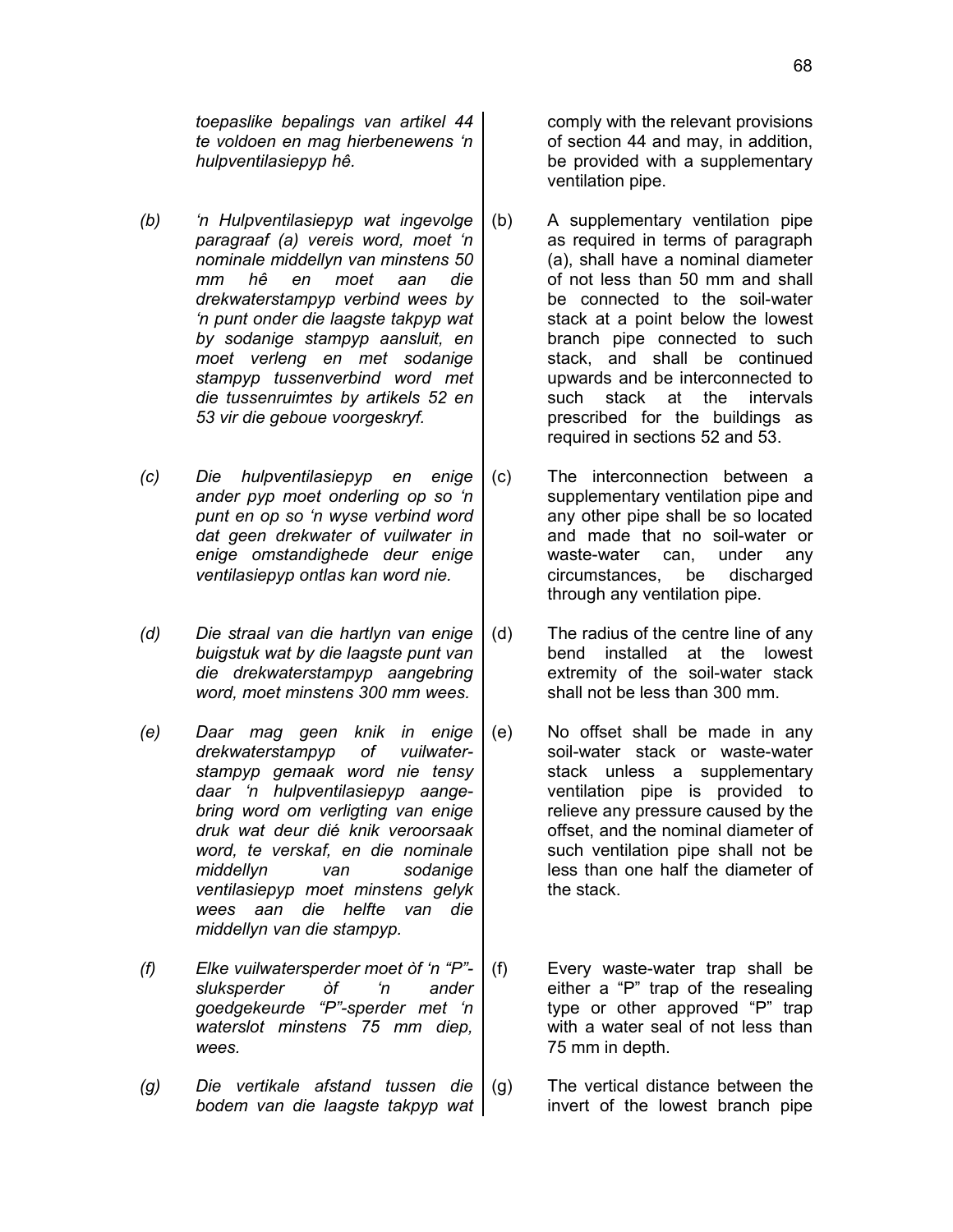*by die stampyp aansluit en die bodem van die perseelriool op die plek waar die stampyp by die perseelriool aansluit, moet minstens 500 mm wees in die geval van 'n stampyp wat vir n gebou van hoogstens drie verdiepings hoog bedoel is, en 3 m in alle ander gevalle.*

*(h) As drekwatertoebehore en vuilwatertoebehore in reeks of batterye aangebring is, moet die takpyp wat die ontlasting van die drekwatertoebehore wegvoer, afsonderlik wees van die takpyp wat die ontlasting van die vuilwatertoebehore wegvoer, en elke sodanige takpyp moet afsonderlik by die stampyp aansluit.*

*(i) Die gradiënt van enige takpyp wat vuilwater wegvoer, mag nêrens steiler as 1 op 25 of vlakker as 1 op 50 wees nie.*

*(j) 'n Takvuilwaterpyp en 'n stampyp moet op so 'n plek verbind wees dat die hartlyn van die takpyp en die hartlyn van die stampyp bymekaar kom op of bokant die vlak waarop die hartlyn van enige spoelklosettakpyp en die hartlyn van die stampyp bymekaar kom of minstens 200 mm onderkant sodanige vlak.*

> *Enkelstampypstelsel: Bykomende Vereistes vir Woongeboue*

- *52. Die volgende bykomende vereistes geld vir 'n enkelstampypstelsel wat in 'n woongebou aangebring is:*
- *(a) Die takpyp van elke toebehoorsel van 'n groep sanitêre toebehore moet afsonderlik by die stampyp aansluit.*

connected to the stack and the lowest branch pipe connected to the stack and the invest of the drain at the point of connection between the stack and the drain shall be not less than 500 mm in the case of a stack serving a building of not more than three storeys in heigth, and 3 m in the other cases.

- (h) Where soil-water fittings and waste-water fittings are installed in ranges of batteries, the branch pipe conveying the discharges from the soil-water fittings shall be separate from the branch pipe conveying the discharges from the waste-water fittings, and each such branch pipe shall individually be connected to the stack.
- (i) The gradient of any branch pipe conveying waste-water shall in no part be steeper than 1 in 25 nor flatter than 1 in 50.
- (j) The point of connection between a branch waste-water pipe and a stack shall be so located that the centre line of the branch pipe meets the centre line of the stack at or above the level at which the centre line of any water closet branch pipe meets the centre line of the stack or at least 200 mm below such level.

Single Stack System: Additional Requirements for Residential Buildings

- 52. The following additional requirements shall apply to a single stack system installed in a residential building:
- (a) The branch pipe of each fitting in a group of sanitary fittings shall be separately connected to the stack.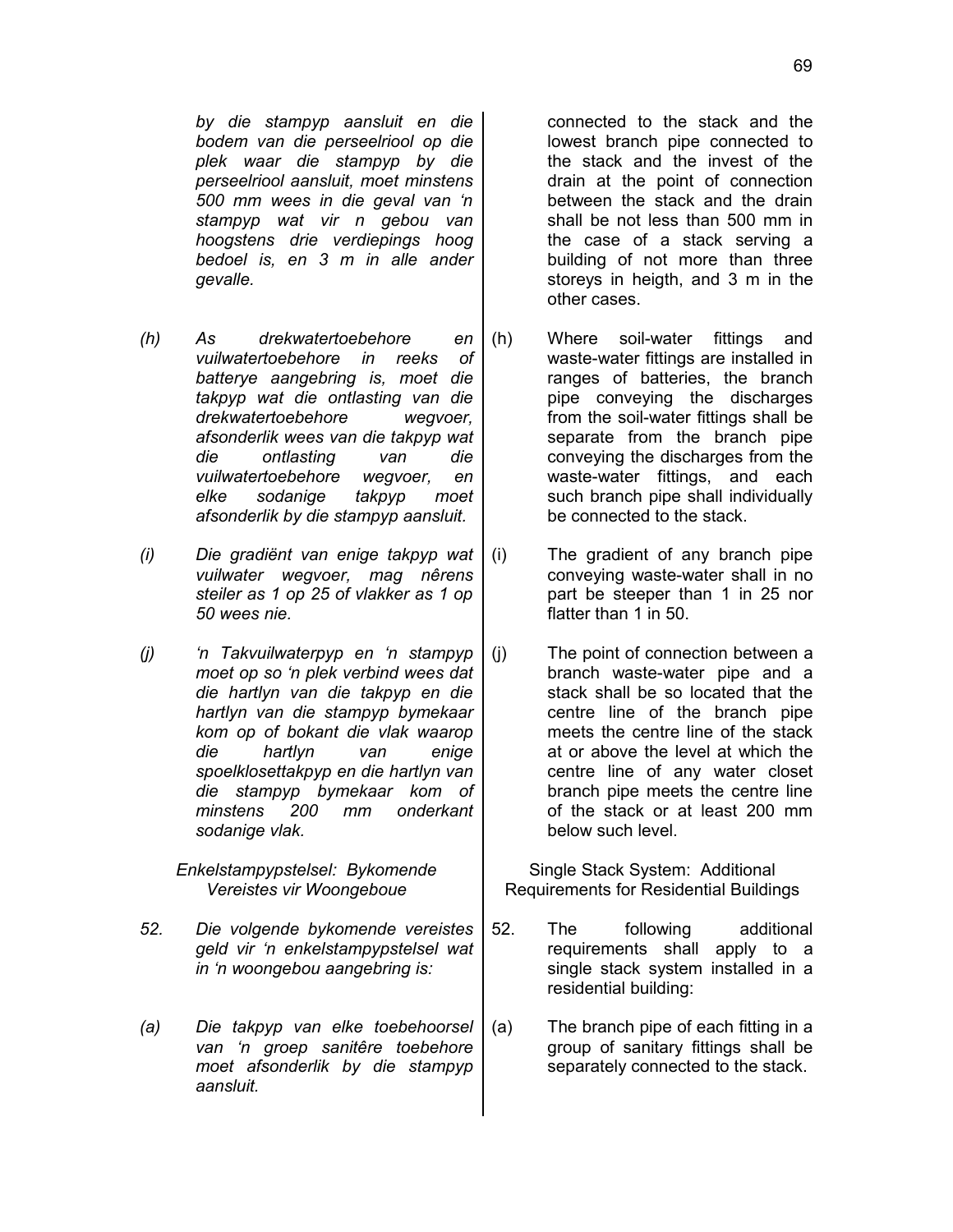- *(b) As die sperder wat aan 'n handewasbak aangebring is, 'n nominale middellyn van 32 mm het, moet die middellyn van die takpyp wat sodanige sperder met die stampyp verbind, minstens 38 mm wees.*
- *(c) Die gradiënt van die takpyp in paragraaf (b) genoem mag nêrens steiler as 1 op 25 wees nie, en die lengte van sodanige pyp, gemeet van die punt waar dit aan die drekwaterstampyp verbind is en die kruin van die sperder, moet hoogstens 3 m wees.*
- *(d) Hoogstens twee groepe sanitêre toebehore wat op enige verdieping aangebring is, mag by dieselfde stampyp aansluit.*
- *(e) Die nominale middellyn van 'n stampyp wat bedoel is vir 'n woongebou wat hoër is as 20 verdiepings bokant die laagste grondvlak wat aan die gebou grens, moet minstens 150 mm wees.*
- *(f) As 'n stampyp met 'n nominale middellyn van 100 bedoel is vir 'n woongebou wat -*
- *(i) hoogstens 10 verdiepings hoog is, is 'n hulpventilasiepyp onnodig;*
- *(ii) meer as 10 verdiepings maar hoogstens 15 verdiepings hoog is en een groep sanitêre toebehore op elke verdieping in sodanige stampyp ontlas, moet 'n hulpventilasiepyp met 'n nominale middellyn van minstens 50 mm aangebring word en onderling met die stampyp bokant die vlak van die hoogste takpypaansluiting op elke tweede verdieping verbind word;*
- (b) Where the trap fitted to a washhand basin has a nominal diameter of 32 mm, the diameter of the branch pipe which connects such trap to the stack shall not be less than 38 mm.
- (c) The gradient of the branch pipe referred to in paragraph (b) shall in no part be steeper than 1 in 25, and the length of such pipe measured between its point of connection with the soil-water stack and the crown of the trap shall not exceed 3 m.
- (d) Not more than 2 groups of sanitary fittings installed in any one storey shall be connected to the same stack.
- (e) The nominal diameter of a stack serving a residential building, the height of which exceeds 20 storeys above the lowest ground level abutting on such building, shall not be less than 150 mm.
- (f) Where a stack with a nominal diameter of 100 mm serves a residential building which -
- (i) does not exceed a height of 10 storeys, a supplementary ventilation pipe shall not be required
- (ii) exceeds 10 storeys but does not exceed 15 storeys in height and such stack receives the discharges from one group of sanitary fittings installed at each storey, a supplementary ventilation pipe with a nominal diameter of not less than 50 mm shall be provided and interconnected with the stack above the level of the highest branch pipe connection of each alternate storey;

*(iii) meer as 10 verdiepings maar* (iii) exceeds 10 storeys but does not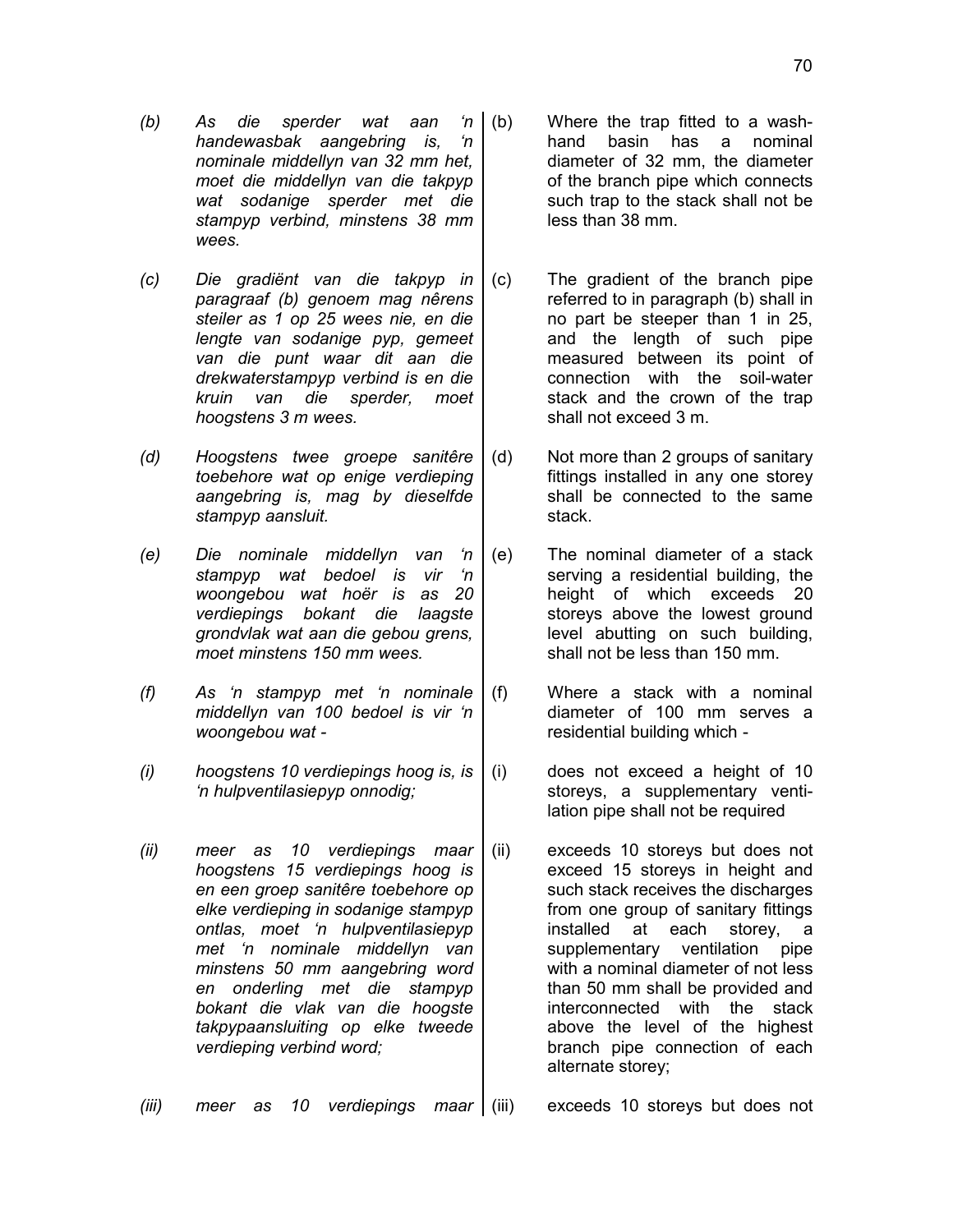*hoogstens 15 verdiepings hoog is en 2 groepe sanitêre toebehore op elke verdieping in sodanige stampyp ontlas, moet 'n hulpventilasiepyp met 'n nominale middellyn van minstens 50 mm aangebring word en onderling met die stampyp bokant die vlak van die hoogste takpypaansluiting op elke verdieping verbind word;*

- *(iv) meer as 15 verdiepings maar hoogstens 20 verdiepings hoog is en een groep sanitêre toebehore op elke verdieping in sodanige stampyp ontlas, moet 'n hulpventilasiepyp met 'n nominale middellyn van minstens 50 mm aangebring word en onderling met die stampyp bokant die vlak van die hoogste takpypaansluiting op elke verdieping verbind word;*
- *(v) meer as 15 verdiepings maar hoogstens 20 verdiepings hoog is en twee groepe sanitêre toebehore op elke verdieping in sodanige stampyp ontlas, moet 'n hulventilasiepyp met 'n nominale middellyn van minstens 75 mm verskaf word en onderling met die stampyp bokant die vlak van die hoogste takpypaansluting op elke verdieping verbind word.*
- *(g) As daar 'n stampyp met 'n nominale middellyn van 150 mm vir 'n woongebou van hoogstens 25 verdiepings is, is 'n hulpventilasiepyp onnodig.*

*Enkelstampypstelsel: Bykomende Vereistes vir Kantoorgeboue*

*53. Die volgende bykomende vereistes geld vir 'n enkelstampypstelsel wat in 'n kantoorgebou aangebring is:*

exceed 15 storeys in height and such stack receives the discharges from 2 groups of sanitary fittings installed in each storey, a supplementary ventilation pipe with a nominal diameter of not less than 50 mm shall be provided and interconnected with the stack above the level of the highest branch pipe connection at each storey;

- (iv) exceeds 15 storeys but does not exceed 20 storeys in height and such stack receives the discharges from one group of sanitary fittings installed in each storey, a supplementary ventilation pipe with a nominal diameter of not less than 75 mm shall be proviced and interconnected with the stack above the level of the highest branch pipe connection at each alternate storey;
- (v) exceeds 15 storeys but does not exceed 20 storeys in height and such stack receives the discharges from 2 groups of sanitary fittings installed in each storey, a supplementary ventilation pipe with a nominal diameter of not less than 75 mm shall be provided and interconnected with the stack above the level of the highest branch pipe connection at each storey.
- (g) Where a stack with a nominal diameter of 150 mm serves a residential building not exceeding 25 storeys in height, a supplementary ventilation pipe shall not be required.

Single Stack System: Additional Requirements for Office Buildings

53. The following additional requirements shall apply in the case of a single stack system installed in a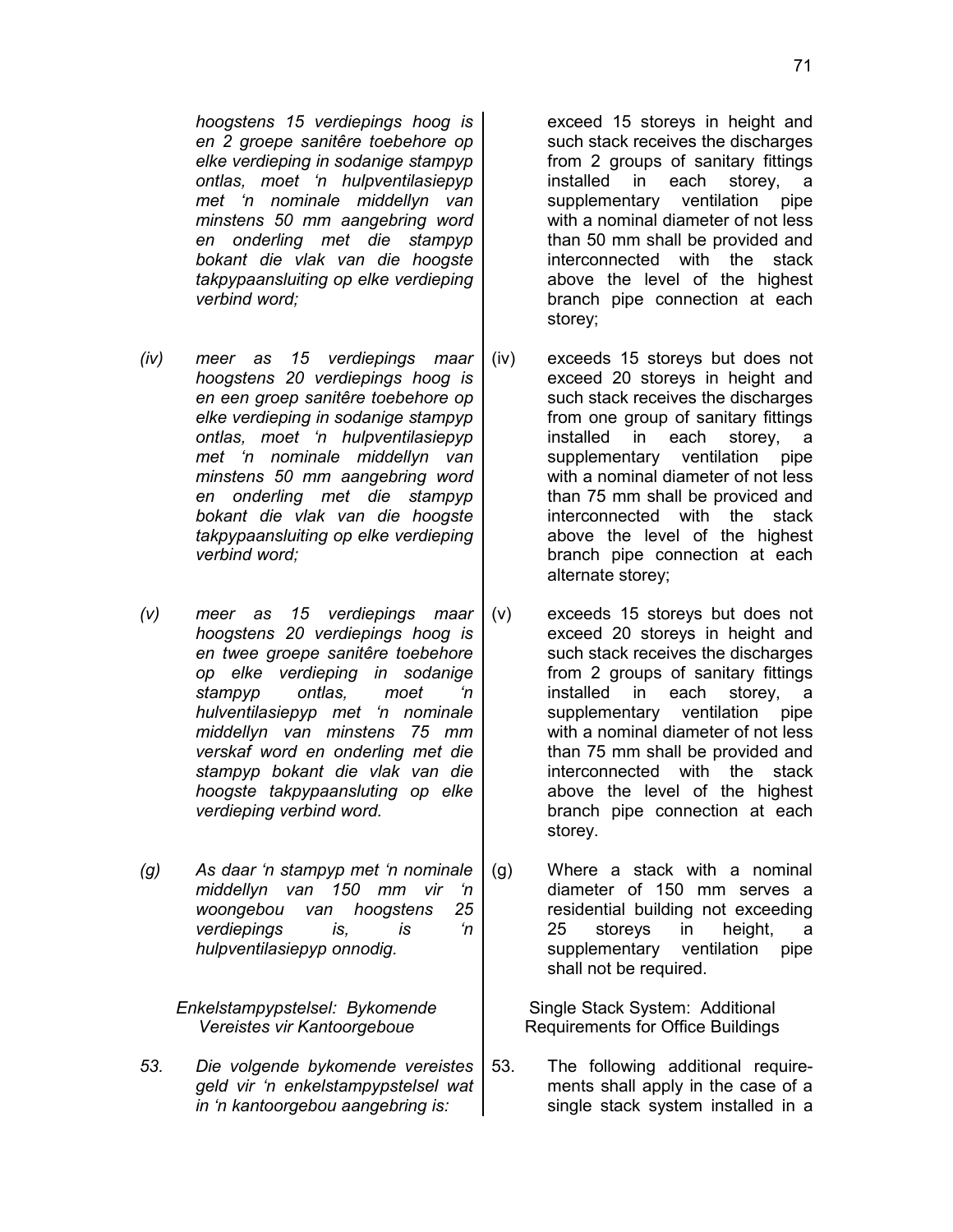- *(a) Onderworpe aan die bepalings van paragraaf (e), kan afsonderlike slukpype weggelaat word in die geval van sanitêre toebehore wat in reeks of batterye aangebring word soos in die onderstaande tabel aangedui, as die takpype waaraan sodanige toebehore verbind is, self afsonderlik by die stampyp aansluit en 'n hulpventilasiepyp, soos in die genoemde tabel aangedui, aangebring is.*
- *(b) Die hulpventilasiepyp wat in paragraaf (a) genoem word, moet onderling met die stampyp bokant die vlak van die hoogste takpypaansluting op elke verdieping aansluit.*
- *(c) Die nominale middellyn van die hulpventilasiepyp moet minstens gelyk wees aan die middellyn wat in die onderstaande tabel aangedui word met inagneming van die middellyn van die stampyp, die getal verdiepings waarvoor sodanige stampyp bedoel is en die getal sanitêre toebehore wat in 'n reeks of battery op elke verdieping aangebring is.*
- *(d) Vir die toepassing van onderstaande tabel kan meer as een urinaal maar hoogstens vier urinale as gelykstaande met een spoelklosetpan beskou word.*
	- *(e) Die enkelstampypstelsel mag nie in enige kantoorgebou gebruik word as die getal sanitêre toebehore wat in 'n reeks of battery in enige verdieping aangebring is, die getal oorskry wat in die onderstaande tabel vir die toepaslike middellyn van die stampyp aangedui word nie, of as die getal verdiepings waarvoor sodanige stampyp bedoel is, die getal in die genoemde table*

building of the office class:

- (a) Subject to the provisions of paragraph (e), individual antisiphonage pipes may be omitted in the case of sanitary fittings installed in ranges or batteries as envisaged in the table below, if the branch pipes to which such fittings are connected are themselves separately connected to the stack, and a supplementary ventilation pipe as specified in the said table is provided.
- (b) The supplementary ventilation pipe referred to in paragraph (a) shall be interconnected with the stack above the level of the highest ranch pipe connection at each storey.
- (c) The nominal diameter of the supplementary ventilation pipe shall be not les than the diameter specified in the table below, regard being had to the diameter of the stack, the number of storeys served by such stack and the number of sanitary fittings installed in a range or battery in each storey.
- (d) For the purposes of the table below, more than one urinal but not more than four urinals may be regarded as equivalent to one water closet pan.
	- (e) The single stack system shall not be used in any building of the office class if the number of sanitary fittings installed in a range or battery in any storey exceeds the number specified in the table below for the relevant diameter of stack, or if the number of storeys served by such stack exceeds the number specified in the said table.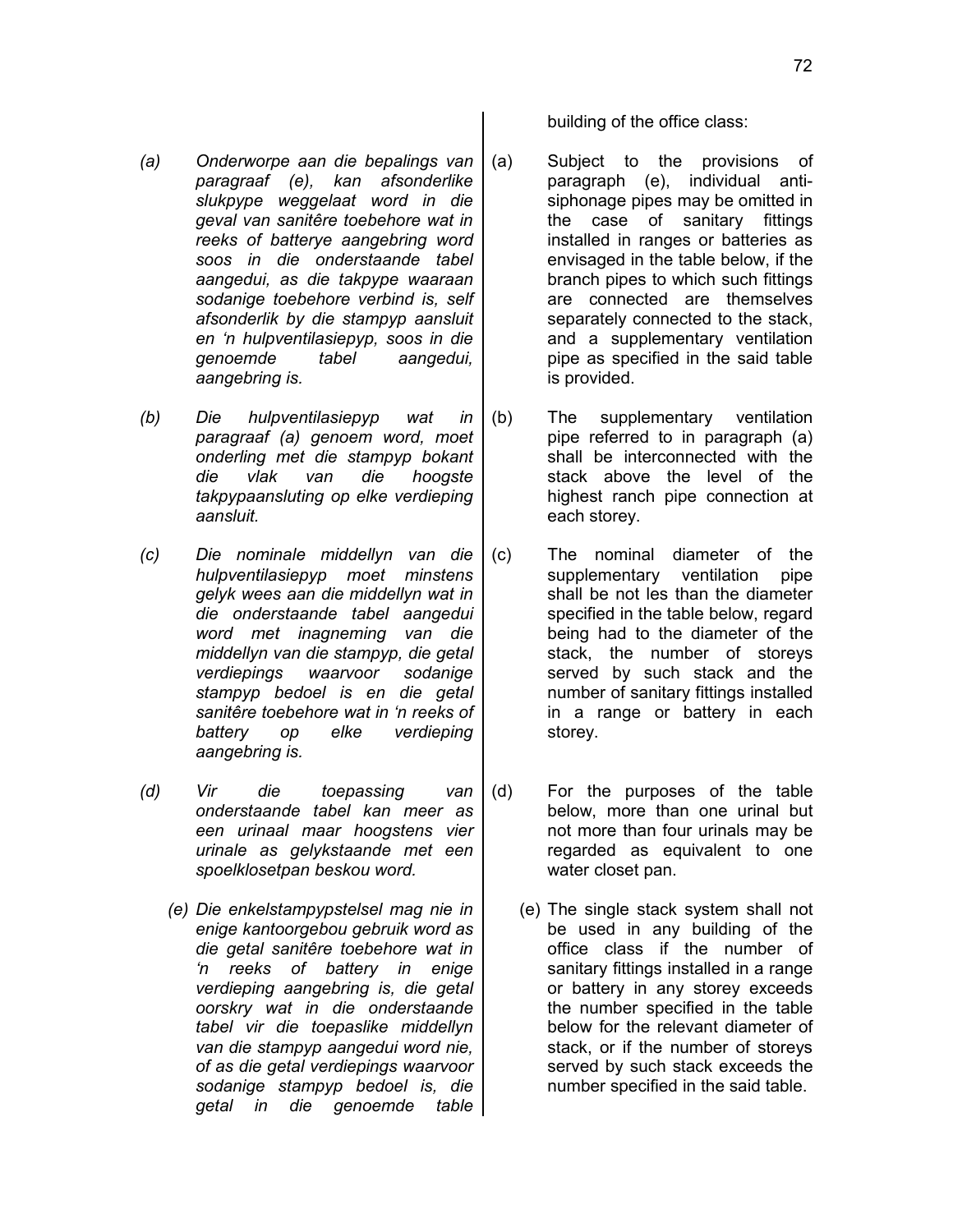| <i>TABEL</i>                            |                                                            |                                                                                                                                         |                                                     | TABLE                           |                                                             |                                                                                        |                                                                     |
|-----------------------------------------|------------------------------------------------------------|-----------------------------------------------------------------------------------------------------------------------------------------|-----------------------------------------------------|---------------------------------|-------------------------------------------------------------|----------------------------------------------------------------------------------------|---------------------------------------------------------------------|
| Nominale<br>middellyn<br>van<br>stampyp | Getal ver-<br>diepings<br>waarvoor<br>stampyp<br>bedoel is | Getal sanitêre<br>toebehore wat in<br>'n reeks of<br>battery in elke<br>verdieping<br>aangebring is                                     | Nominale<br>middellyn<br>van hulp-<br>ventilasiepyp | Nominal<br>diameter<br>of stack | <b>Number</b><br>of<br>storeys<br>served<br>by the<br>stack | Number of<br>sanitary fittings<br>installed in a<br>range or battery in<br>each storey | Nominal<br>diameter of<br>supplemen-<br>tary<br>ventilation<br>pipe |
|                                         |                                                            | $\overline{2}$<br>Hoogstens<br>spoelklosetpanne<br>en 2 handewas-<br>bakke                                                              | Nie nodig<br>nie                                    |                                 |                                                             | Not exceeding 2<br>W.C. pans and 2<br>hand basins                                      | Not re-<br>quired                                                   |
| 100 mm                                  | 8 verdie-<br>pings                                         | Meer as 2<br>spoelkloset-<br>panne en 2<br>handewasbakke<br>maar hoogstens<br>5<br>spoelklosetpanne<br>en <sub>5</sub><br>handewasbakke | 50 mm                                               | 100 mm                          | 8 storeys                                                   |                                                                                        | 50 mm                                                               |
|                                         | 12 verdie-<br>pings                                        | Hoogstens 4<br>spoelklosetpanne<br>en 4 handewas-<br>bakke                                                                              | 50 mm                                               |                                 | 12<br>storeys                                               | Not exceeding 4<br>W.C. pans and 4<br>hand basins                                      | 50 mm                                                               |
| 150 mm                                  | 8 verdie-<br>pings                                         | Hoogstens 4<br>spoelklosetpanne<br>en 4 handewas-<br>bakke                                                                              | Nie nodig<br>nie                                    | 150 mm                          | 8 storeys                                                   | Not exceeding 4<br>W.C. pans and 4<br>hand basins                                      | <b>Not</b><br>required                                              |
|                                         | 24 verdie-<br>pings                                        | Hoogstens 3<br>spoelklosetpanne<br>en 3 handewas-<br>bakke                                                                              | Nie nodig<br>nie                                    |                                 | 24<br>storeys                                               | Not exceeding 3<br>W.C. pans and 3<br>hand basins                                      | <b>Not</b><br>required                                              |

## *HOOFSTUK XIII* **CHAPTER XIII**

## *VUILWATER-, DREKWATER-, VENTILASIE- EN SLUKPYPE EN BUIGSTUKKE*

*Ontwerp en Aanbring van Drekwaterpype en Vuilwaterpype*

- *54.(1) Geen drekwaterpyp of vuilwaterpyp mag 'n binnemiddellyn hê wat kleiner is as die middellyn van enige ander pyp of van die sperder van enige sanitêre toebehoorsel wat daarin ontlas nie.*
- *(2) Geen spoelklosetpan mag in enige pyp met 'n binnemiddellyn van minder as 100 mm ontlas nie.*
- 

## WASTE-WATER, SOIL-WATER, VENTILATION AND ANTI-SIPHONAGE PIPES AND JOINTS

Design and Installation of Soil-water Pipes and Waste-water Pipes

- 54.(1) No soil-water pipe or waste-water pipe shall have an internal diameter less than the diameter of any other pipe or of the trap of any sanitary fitting discharging into it.
- (2) No pipe having an internal diameter of less than 100 mm shall receive the discharges from any water closet pan.

*(3) Behoudens andersluidende* (3) Save as otherwise provided in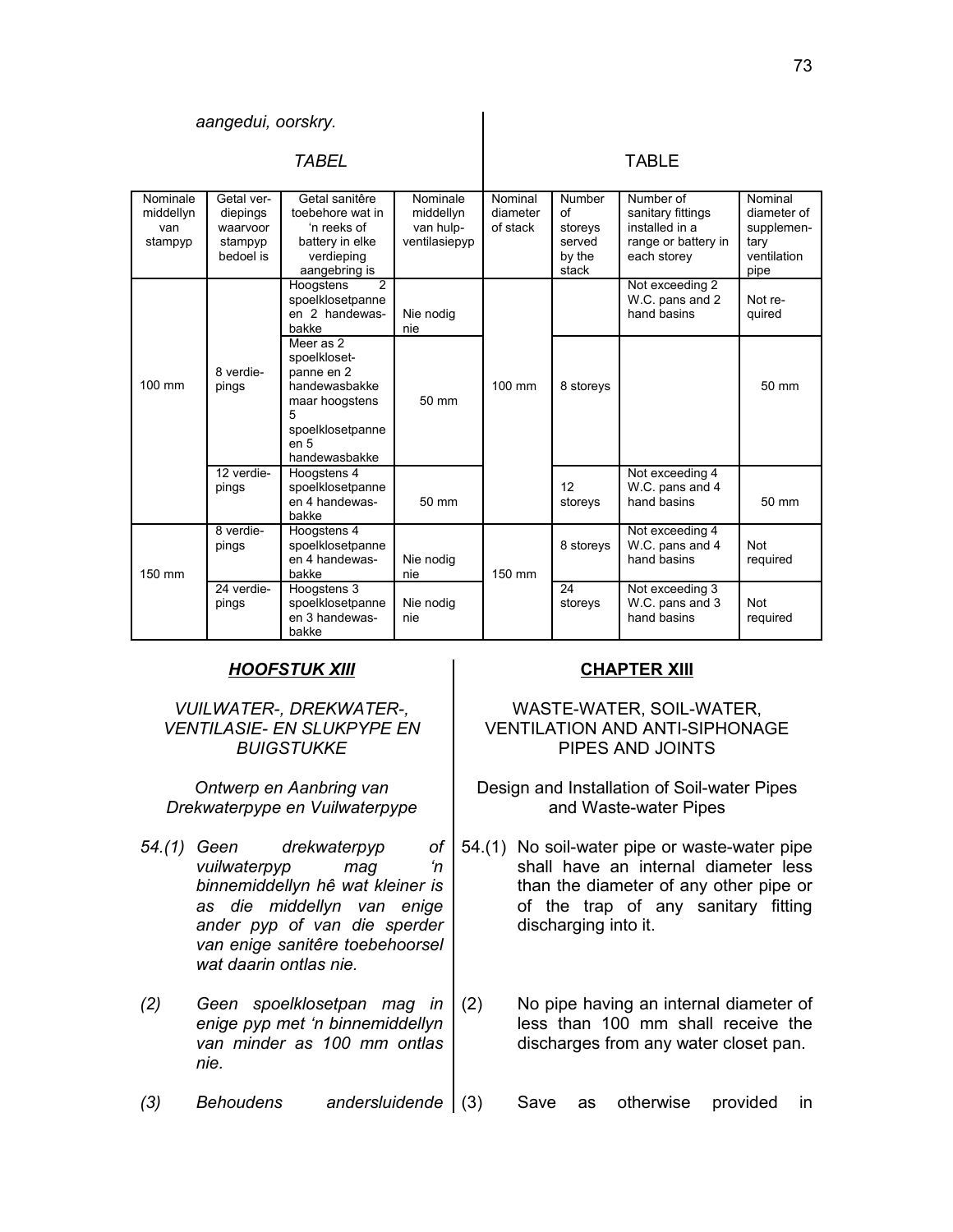*bepa-lings van artikels 50, 51, 52 en 53 betreffende die enkelstampyp-stelsel -*

- *(a) mag die ontlasstroom in 'n vertikale pyp of stampyp met 'n nominale middellyn wat in kolom 1 van tabel 2 onder artikel 25 aangegee word, nie die getal ontlaseenhede wat in kolom 2 van daardie table vir sodanige pyp of stampyp aangegee word, oorskry nie: Met dien verstande dat as sodanige skuins gedeelte van 'n stampyp 'n kleiner hoek as 45*° *met die horisontale vlak vorm, sodanige gedeelte beskou moet word as 'n horsiontale pyp en die middellyn van sodanige gedeelte moet dan bepaal word ooreenkomstig die bepalings van paragraaf (b) en die midelllyn van die stampyp onder sodanige skuins gedeelte mag nie kleiner as die middellyn van die skuins gedeelte wees nie;*
- *(b) mag die ontlasstroom in 'n horsiontale pyp, behalwe 'n takpyp, met 'n nominale middellyn in kolom 1 van genoemde tabel 2 aangedui, nie die getal ontlaseenhede wat in kolom 4 vir sodanige pyp aangedui word, oorskry nie;*
- *(c) mag die ontlasstroom in 'n takpyp met 'n middellyn wat in kolom 1 van genoemde tabel 2 aangedui word, nie die getal ontlaseenhede wat in kolom 3 vir sodanige pyp aangedui word, oorskry nie;*
- *(d) en behoudends andersluidende bepalings in hierdie verordeninge vervat, kan enige vuilwaterpyp met 'n middellyn van 100 mm of groter as 100 mm en enige drekwaterpyp as*

sections 50, 51, 52 and 53 in respect of the single stack system -

(a) the hydraulic load carried by a vertical pipe or stack having a nominal diameter set out in column 1 of table 2 under section 25, shall not exceed the number of discharge units specified in column 2 of that table for such pipe or stack: Provided that where the angle of any inclined part of a stack is less than 45° above the horizontal, such part shall be deemed to be a horizontal pipe and the diameter of such part shall be determined in accordance with the provisions of paragraph (b) and the diameter of the stack below such inclined part shall be not less than the diameter of the inclined part;

- (b) the hydraulic load carried by a horizontal pipe, other than a branch pipe, having a nominal diameter set out in column 1 of the said table 2, shall not exceed the number of discharge units specified in column 4 for such pipe;
- (c) the hydraulic load carried by a branch pipe having a diameter set out in column 1 of the said table 2 shall not exceed the number of discharge units specified in column 3 for such pipe;
- (d) and notwithstanding anything to the contrary in these by-laws contained, any waste-water pipe having a diameter of 100 mm or greater than 100 mm and any soil-water pipe shall be deemed to be a drain from that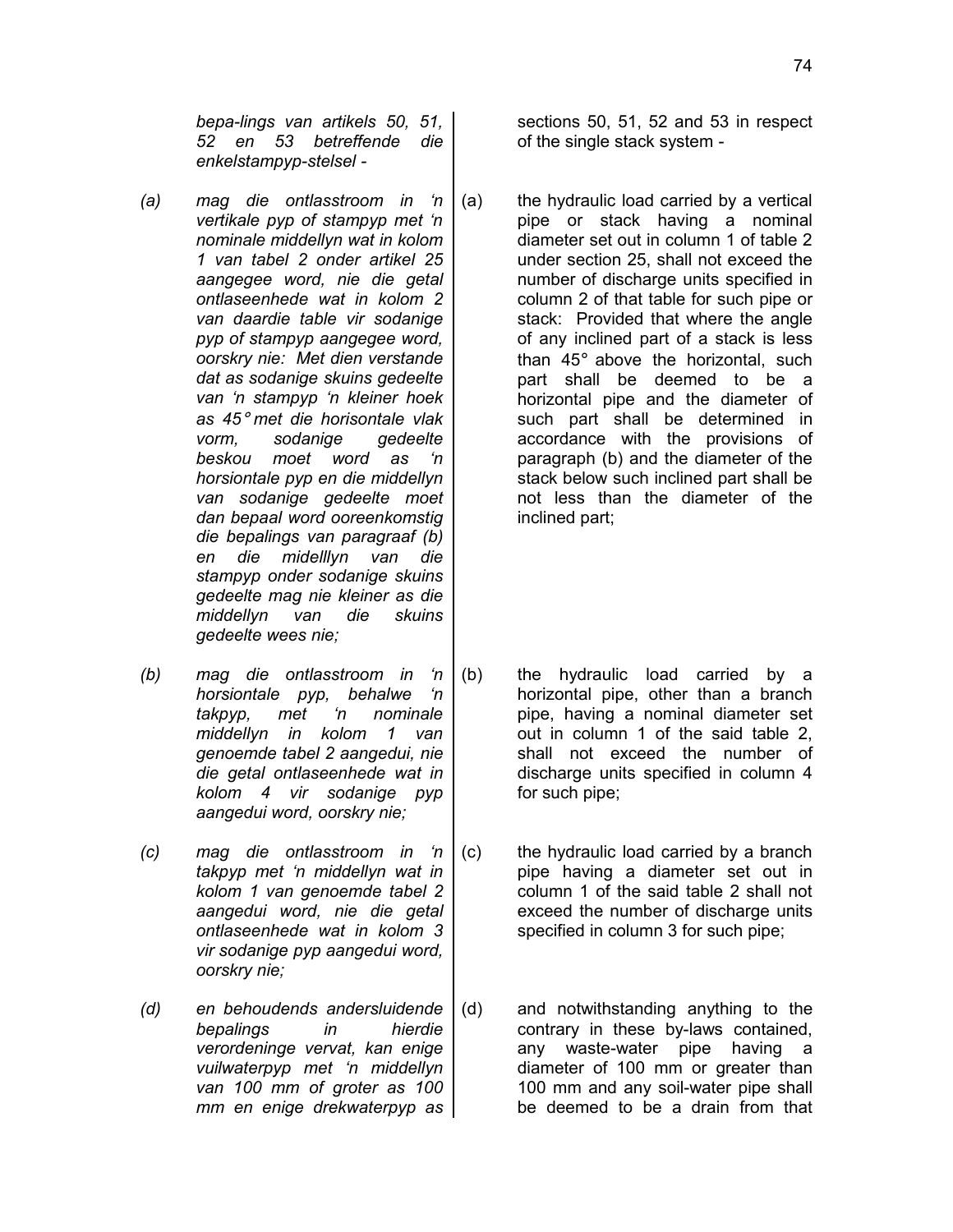*'n perseelriool beskou word van daardie plek stroomaf waar die helling van sodanige pyp en van enige perseelriool waaraan dit verbind is, nie in enige gedeelte van 'n groter hoek as 45*° *met die horsiontale vlak vorm nie en die toelaatbare ontlasstroom in daardie gedeelte van die vuilwaterpyp en drekwaterpyp wat as 'n perseelriool beskou word, mag nie die getal ontlaseenhede in kolom 5, 6, 7 of 8 van genoemde tabel vir 'n perseelriool met 'n gelykwaardige middellyn en gradiënt voorgeskryf, oorskry nie;*

- *(e) en as die middellyn van enige drekwaterstampyp of enige vuilwaterstampyp groter is as die middellyn van die perseelriool waarin dit ontlas, moet die pyp by die basis van sodanige stampyp horisontaal vir 'n afstand van minstens 2 m verleng word sonder enige vermindering in middellyn voordat dit by die perseelriool aansluit en, as die raad dit vereis, moet daar 'n mangat by sodanige aansluitpunt gebou word.*
	- *Ligging van Drekwater-, Vuilwater-, Ventilasie- en Slukpype*
- *55.(1) Elke drekwaterpyp, vuilwaterpyp, ventilasiepyp en slukpyp moet op 'n doeltreffende wyse teen beskadiging deur voertuie beskerm word of moet so geleë wees dat dit doeltreffend teen sodanige beskadiging beskerm is.*
- *(2) Geen pyp in subartikel (1) genoem, mag so aangebring word dat die verwydering van*

point downstream of which the inclination of such pipe and of any drain to which it is connected does not in any part exceed 45° below the horizontal, and the permissible ydraulic load for that part of the wastewater pipe and soil-water pipe deemed to be a drain shall not exceed the number of discharge units prescribed in column 5, 6, 7 or 8 of the said table 2 for a drain of equivalent diameter and gradient;

(e) and where the diameter of any soilwater stack is greater than the diameter of any drain into which it discharges, the pipe at the base of such stack shall be extended horizontally for a length of not less than 2 m without any reduction in diameter before it is connected to the drain, and when required by the council, a manhole shall be provided at such point of connection.

> Location of Soil-Water, Waste-water, Ventilation and Anti-siphonage Pipes

- 55.(1) Every soil-water pipe, waste-water pipe, ventilation pipe and antisiphonage pipe shall be effectively protected against damage by vehicular impact or shall be so located as to be effectively protected against such damage.
- (2) No pipe mentioned in subsection (1) shall be so installed that the removal of any part of a building for the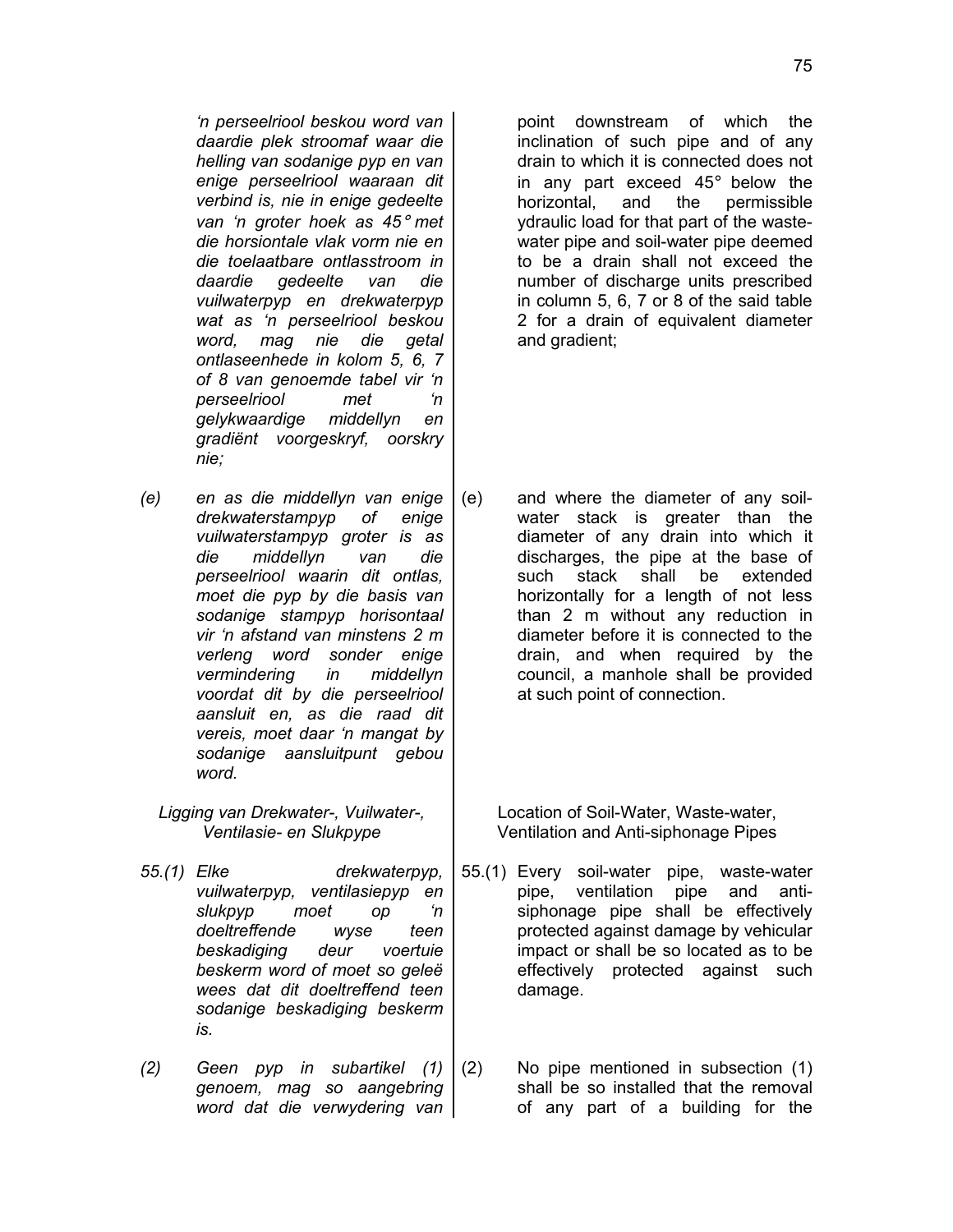*(3) Die fatsoen en afmetings van 'n nis of muurgleuf wat enige gedeelte van 'n perseelrioolstelsel bevat en die rangskikking van alle pype en enige ander diensleiding daarin moet sodanig wees dat die ingenieur dit as toereikend beskou om die hernuwing, vervanging, onderhoud of herstel van sodanige stelsel of diensleiding toe te laat, en as sodanige nis of muurgleuf 'n deksel of deksels het, moet dit toereikend geventileer word.*

*daarvan in gevaar stel nie.*

*(4) As 'n toegemaakte skag of kanaal enige gedeelte van 'n perseelrioolstelsel bevat, moet dit toereikend geventileer word, 'n minimum deursneeoppervlakte van 1,5 m*² *en 'n minimum breedte van 1 m hê en moet daar toereikende toegang tot die binnekant daarvan vir die inspeksie en herstel van die perseelrioolstelsel en van enige ander diensleidings daarin verskaf word: Met dien verstande dat die raad, onderworpe aan die bepalings van subartikel (2) en op sodanige verdere voorwaardes wat hy nodig ag, kan toelaat dat enige gedeelte van 'n perseelrioolstelsel in 'n ongeventileerde skag of kanaal wat 'n kleiner deursneeoppervlakte of breedte het, geleë kan wees as die hele binnekant van elke drekwaterpyp en vuilwaterpyp* purpose of gaining access to renew, maintain or repair such pipe will endanger the structural stability of the building or any part thereof.

- (3) The shape and dimensions of a recess or chase containing any part of a drainage installation and the arrangement of all pipes and any other services therein shall be such as the engineer considers adequate to permit the renewal, replacement, maintenance or repair of such installation or service, and if such recess or chase is provided with a cover or covers, it shall be adequately ventilated.
- (4) If an enclosed shaft or duct contains any part of a drainage installation it shall be adequately ventilated, shall have a minimum cross-sectional area of 1,5 m² and a minimum width of 1 m and shall be provided with means of access to its interior adequate for inspection and repair of the drainage installation and of any other services therein: Provided that the council may, subject to the provisions of subsection (2) and to such further conditions as it may consider necessary, permit any part of a drainage installation to be located in an unventilated enclosed shaft or duct having a smaller cross-sectional area and width in any case where the whole of the interior of every soil-water pipe and wase-water pipe contained therein is otherwise rendered readily accessible for cleaning.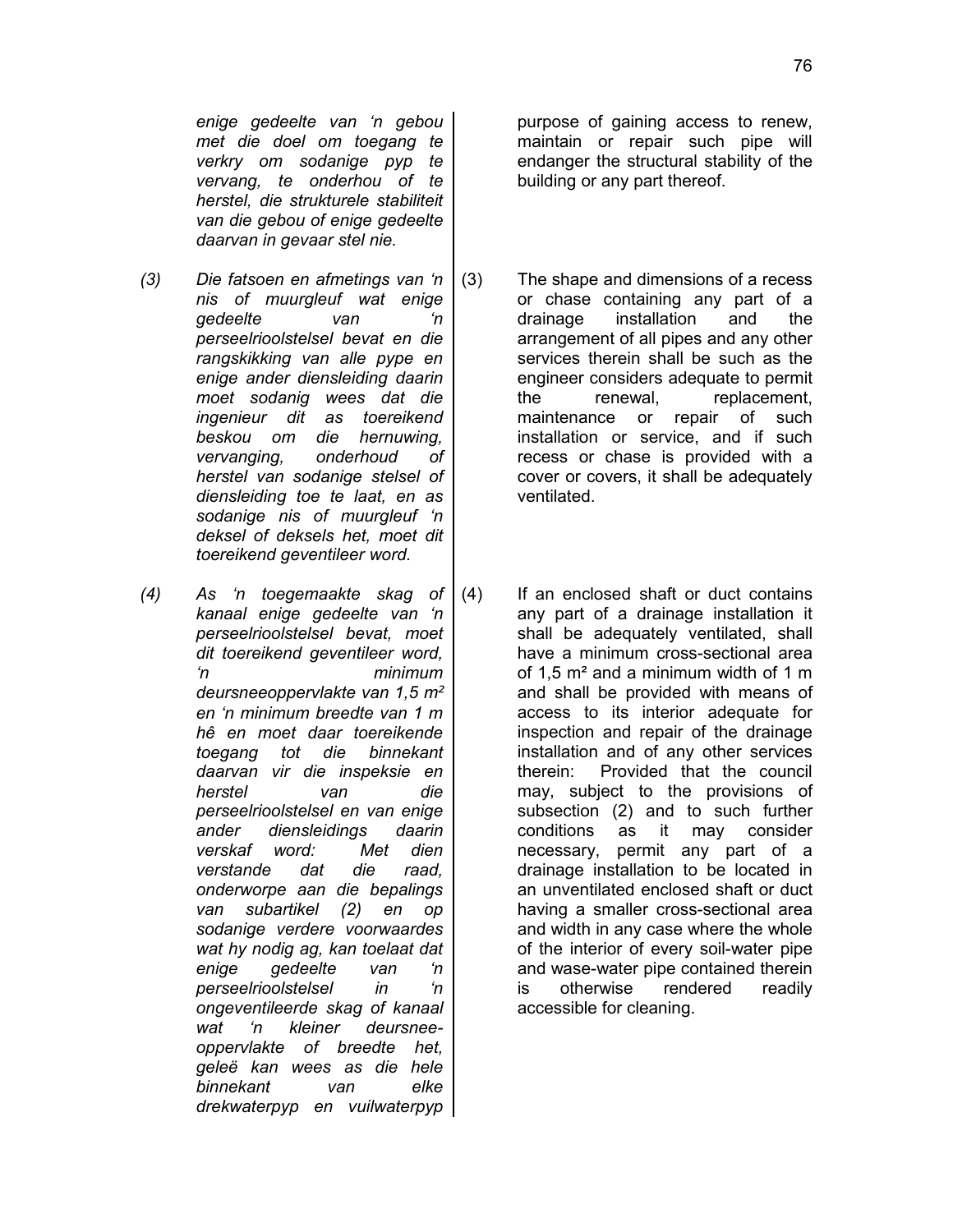*wat dit bevat, andersins geredelik toeganklik vir skoonmaakwerk is.*

*(5) Tensy die raad dit toelaat, mag geen pyp, buigstuk of aansluitstuk wat deel uitmaak van 'n perseelrioolstelsel wat vir 'n gebou bedoel is, met die oog op die estetiese uiterlike voorkoms en die aantreklikheid van die omgewing van die buitekant van sodanige gebou sigbaar wees nie.*

*Toegang tot die Binnekant van Drekwaterpype en Vuilwaterpype*

- *56.(1) Onderworpe aan die bepalings van subartikel (2) moet toereikende toegang tot die binnekant van die pyp verskaf word binne 2 m bokant die plek waar elke drekwaterpyp in die grond loop en op sodanige ander plekke wat nodig is sodat die hele binnekant van elke drekwaterpyp, vuilwaterpyp, en elke buigstuk en aansluitstuk daarby, geredelik toeganklik vir skoonmaak is.*
- *(2) As 'n drekwaterpyp of vuilwaterpyp, behalwe 'n vuilwaterpyp wat by 'n toebehoorsel in die vertrek aansluit, deur 'n kombuis, spens of ander vertrek loop wat vir die bereiding, hantering, opberging of verkoop van voedsel gebruik word of bedoel is, moet die toegangsplek wat nodig is vir die skoonmaak van daardie gedeelte van die genoemde pyp wat deur die vertrek loop, buite die vertrek geleë wees.*
- *(3) 'n Vuilwaterinlaat in subartikel (2) genoem, kan in die vloer van sodanige vertrek in subartikel (2) genoem, aangebring word,*
- (5) Unless otherwise permitted by the council, regard being had to the aesthetics of external appearance and the amenities of the neighbourhood, no pipe, bend or junction forming part of a drainage installation serving a building shall be exposed to view from the outside of such building.
	- Access to Interior of Soil-water Pipes and Waste-water Pipes
- 56.(1) Subject to the provisions of subsection (2), adequate means of access to the interior of the pipe shall be provided within 2 m above the point of entry into the ground of every soil-water pipe and in such other positions as are necessary to render the whole of the interior of every soil-water pipe, wastewater pipe and every bend and junction associated therewith readily accessible for cleaning.
- (2) Where a soil-water pipe or wastewater pipe, not being a waste-water pipe connected to a fitting in the room, passes through a kitchen, pantry or other room used or intended for use for the preparation, handling storage or sale of food, the means of access necessary for the cleaning of that part of the said pipe which passes through the room, shall be located outside the room.
- (3) An inlet to a waste-water pipe as referred to in subsection (2) may be provided in the floor of such a room as is referred to in subsection (2) so long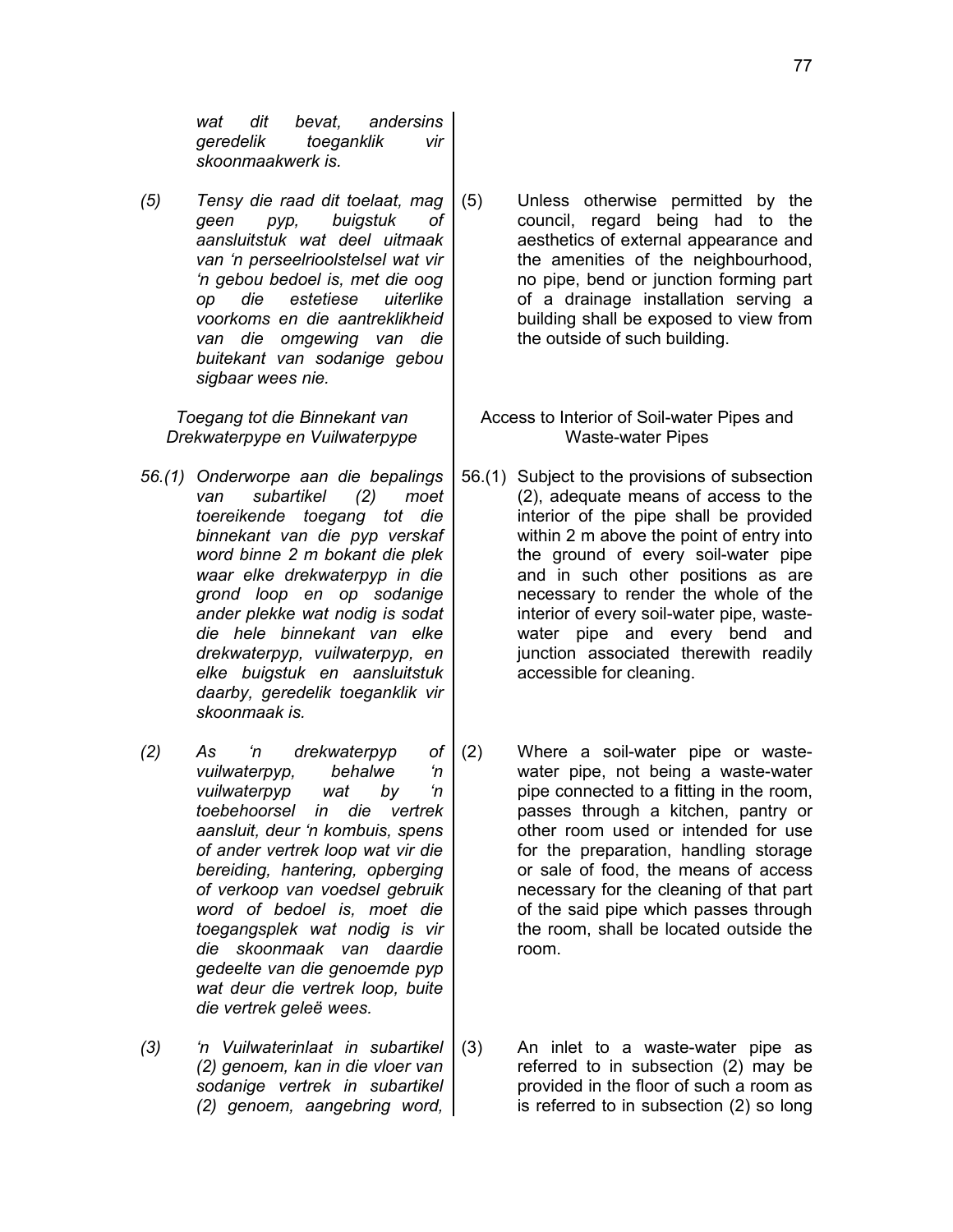*mits genoemde inlaat 'n sperder aan het wat met 'n pyp verbind is wat in 'n rioolput of ander sperder wat in die buitelug geleë is, ontlas.*

- *(4) Daar mag geen buigstuk of aansluitstuk in enige sodanige pyp in subartikel (2) genoem, wees nie, tensy die ligging daarvan met betrekking tot enige toegangsoog sodanig is dat elke gedeelte van die gedeelte wat deur sodanige vertrek loop, geredelik van buitekant die vertrek af skoongemaak kan word.*
- *(5) As toegang tot 'n drekwaterpyp binne 'n gebou toegelaat en verskaf word, mag sodanige toegang slegs deur 'n toereikende lugdigte deksel wat vasgeskroef of vasgebou is, verskaf word.*
- *Vuilwater-, Drekwater-, Ventilasie- en Slukpype en –toebehore*
- *57.(1) Vuilwaterpype, drekwaterpype, ventilasiepype en slukpype en die sperders en toebehore daarby, moet van gietyster, weekstaal, koper, geelkoper, getrokke lood, asbessement of ongeplastiseerde polivinielkloried gemaak word, in elke geval van goedgekeurde gehalte ooreenkomstig die toepaslike spesifikasie van die Suid-Afrikaanse Buro vir Standaarde, as dit van toepassing is, of van sodanige ander material wat die raad na goeddunke kan goedkeur. Die raad moet sy diskresie kragtens hierdie subartikel uitoefen met inagneming van gevestigde gebruikskodes en die toepaslike standard-spesifikasies wat die Suid-Afrikaanse Buro vir*

as the said inlet is equipped with a trap connected to a pipe discharging over a gully or other trap situated in the open air.

- (4) No bend or junction shall be permitted in any such pipe as is referred to in subsection (2), unless its position in relation to any acess eye is such as readily to permit the ready cleaning from outside the room of every part of the part passing through such room.
- (5) If access to a soil-water pipe is permitted and provided within a building, access to a soil-water pipe located within a building shall be provided only through an adequate screwed or bolted airtight cover.
- Waste-water, Soil-water, Ventilation and Anti-Siphonage Pipes and Fittings
- 57.(1) Waste-water pipes, soil-water pipes, ventilation pipes and anti-siphonage pipes and their associated traps and fittings shall be made of cast iron, mild steel, copper, brass, drawn lead, asbestos cement or unplasticised polyvinyl chloride, in each case of approved quality in accordance with the relevant South-African Bureau of Standards Specification, if applicable, or of such other materials as the council may at its discretion approve. The council's discretion in terms of this subsection shall be exercised by reference to established codes of practice and to the appropriate standard specifications issued by the South African Bureau of Standards from time to time, or in the absence of any such specifications, to the appropriate British Standard Specification.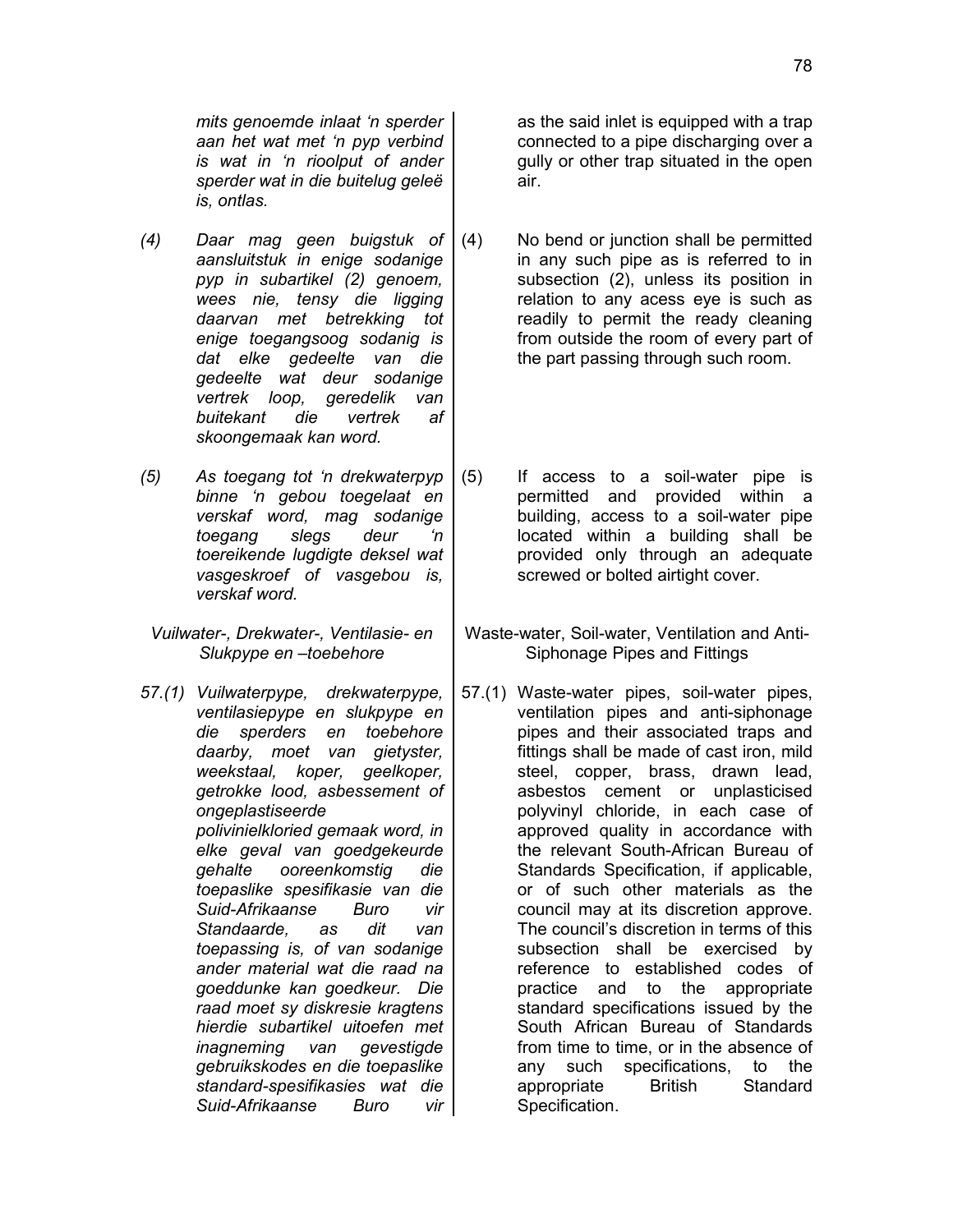*Standaarde van tyd tot tyd uitreik, of as daar geen sodanige spesifikasie bestaan nie, met inagneming van die toepaslike Britse Standaardspesifikasie.*

- *(2) Goedkeuring van die raad ingevolge subartikel (1) verleen, kan sodanige voorwaardes insluit wat die raad nodig ag om, as 'n brand uitbreek, die verspreiding van brand of van gevaarlike hoeveelhede skadelike dampe wat afgegee word deur pype, sperders of ander toebehore wat gemaak is van sodanige ander materiaal, te voorkom.*
- *(3) Die binne- en buitevlakke van gietysterpype en die sperders en toebehore daarby moet toereikend bedek wees met 'n bitumineuse of ander korrosiewerende stof, en weekstaalpype en –toebehore moet toereikend gegalvaniseer wees of op 'n ander wyse korrosiewerend gemaak wees.*
- *(4) As die aslyne van twee of meer takvuilwaterpype of drekwaterpype mekaar sny op 'n gemeenskaplike punt op die aslyn van 'n vuilwaterpyp of 'n drekwaterpyp, mag die ingeslote hoek tussen die aslyne van die genoemde takpype nie 90º oorskry nie.*

*Lasse tussen Pype en Pype en Toebehore*

*58. Elke las tussen 'n pyp, sperder of toebehoorsel en 'n ander pyp, sperder of toebehoorsel moet gas- en waterdig wees en dit mag geen versperring binne-in veroorsaak nie: Voorts moet so 'n las tot voldoening van die*

- (2) An approval given by the council in terms of subsection (1) may include such conditions as it may deem necessary to prevent the spread of fire or the spread of noxious fumes in dangerous quantities given off by pipes, traps or other fittings made of such other materials in the event of an outbreak of fire.
- (3) Cast iron pipes and their associated traps and fittings shall have both their inside and outside surfaces adequately coated with a bituminous or other corrosion-resisting material, and mild steel pipes and fittings shall be adequately galvanized or otherwise rendered resistant to corrosion.
- (4) Where the axes of two or more branch waste-water pipes or branch soil-water pipes intersect at a common point on the axis of a waste-water pipe or a soil-water pipe, the included angle between the axes of the said branch pipes shall not exceed 90º.

Joints between Pipes and Pipes and Fittings

58. Every connection between a pipe, trap or fitting and another pipe, trap or fitting shall be made in such a manner as to be gas and water-tight and to cause no internal obstruction and shall be carried out to the approval of the council in accordance with established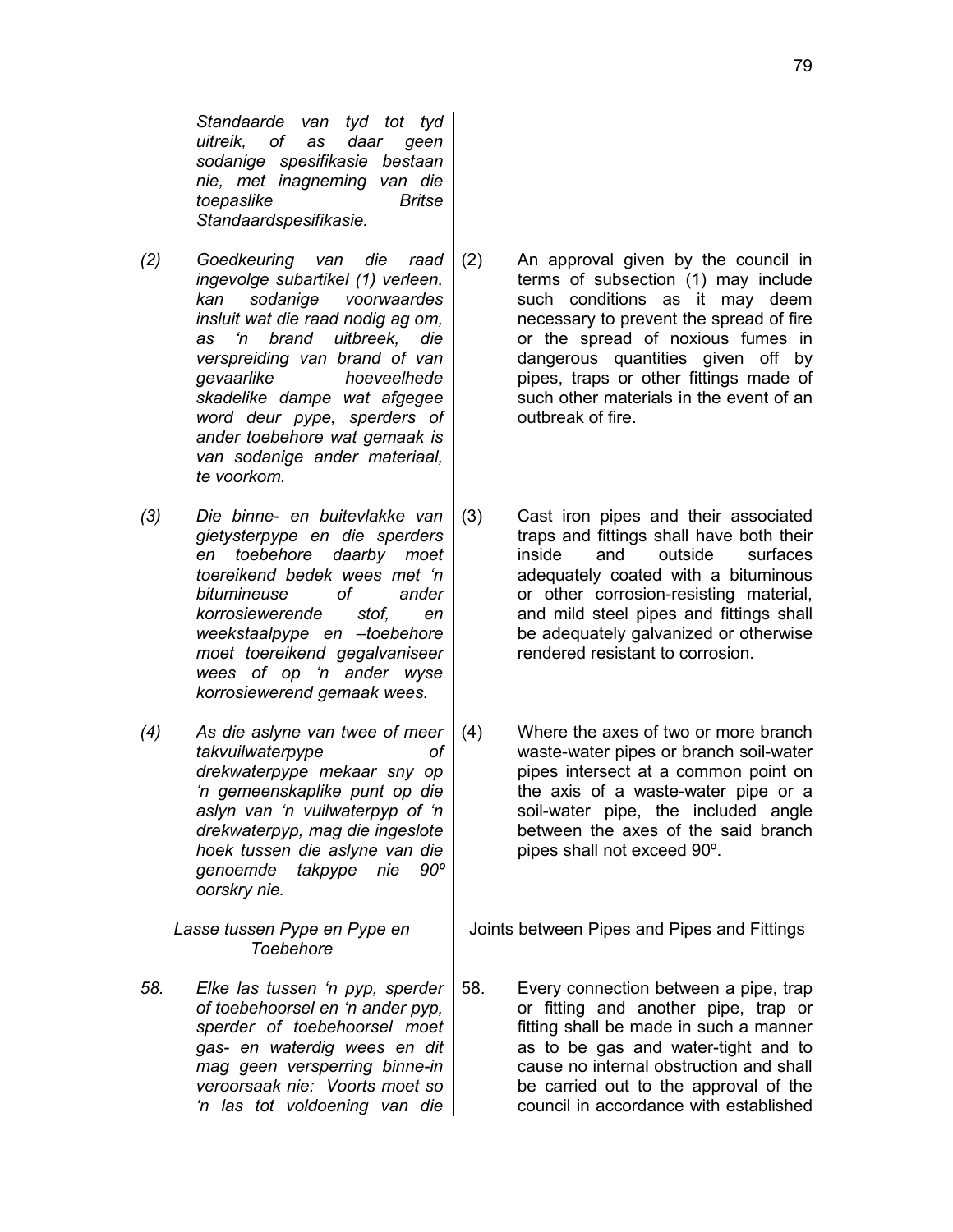*raad ooreenkomstig gevestigde loodgieters- en rioleringspraktyke gemaak word.*

### *HOOFSTUK XIV* **CHAPTER XIV**

### *VUILWATER- EN DREKWATERTOEBEHORE EN VASTE TOEBEHORE*

*Sperders aan Vuilwatertoebehore* Traps to Wase-water Fittings

- *59.(1) Daar moet net onderkant elke vuilwatertoebehoorsel 'n goedge-keurde selfreinigende sperder aangebring word.*
- *(2) Elke sperder ingevolge* subartikel (1), behalwe *sperder wat van rubber of ander goedgekeurde buigsame materiaal gemaak is, moet 'n toereikende skoonmaakoog hê wat deur 'n waterslot beskerm word en 'n verwyderbare deksel het.*
- *(3) Die nominale middellyn van enige sperder moet minstens 32 mm in die geval van 'n sperder wat vir 'n handewasbak bedoel is, en 38 mm in die geval van sperders wat vir ander vuilwatertoebehore bedoel is, wees.*
- *(4) Die diepte van die waterslot in 'n sperder mag nooit 100 mm oorskry nie en moet minstens 38 mm in die tweepypstelsel en minstens 65 mm in die eenpypstelsel wees.*
- *(5) Ondanks die bepalings van subartikel (1), is dit toelaatbaar om -*
- *(a) 'n bad, handewasbak of stort in 'n oop voor waarvan die dwarsdeursnee 'n halwe sirkel met 'n middellyn van minstens*

plumbing and drainage practice.

## WASTE-WATER AND SOIL-WATER FITTINGS AND FIXTURES

- 59.(1) There shall be provided immediately beneath every waste-water fitting an approved self-cleansing trap.
- (2) Except in the case of trap made of rubber or other approved flexible material, every trap in terms of subsection (1) shall be provided with an adequate cleaning eye protected by a water seal and having a removable cover.
- (3) The nominal diamter of any trap shall be not less than 32 mm in the case of a trap serving a wash-hand basin and 38 mm in the case of traps serving other waste-water fittings.
- (4) The depth of the water seal in a trap shall in no case exceed 100 mm and shall be not less than 38 mm in the two-pipe system and not less than 65 mm in the one-pipe system.
- (5) Notwithstanding the provisions of subsection (1), it shall be permissible -
- (a) for a bath, wash-hand basin or shower to discharge without the interposition of a trap as aforesaid into an open channel semi-circular in cross section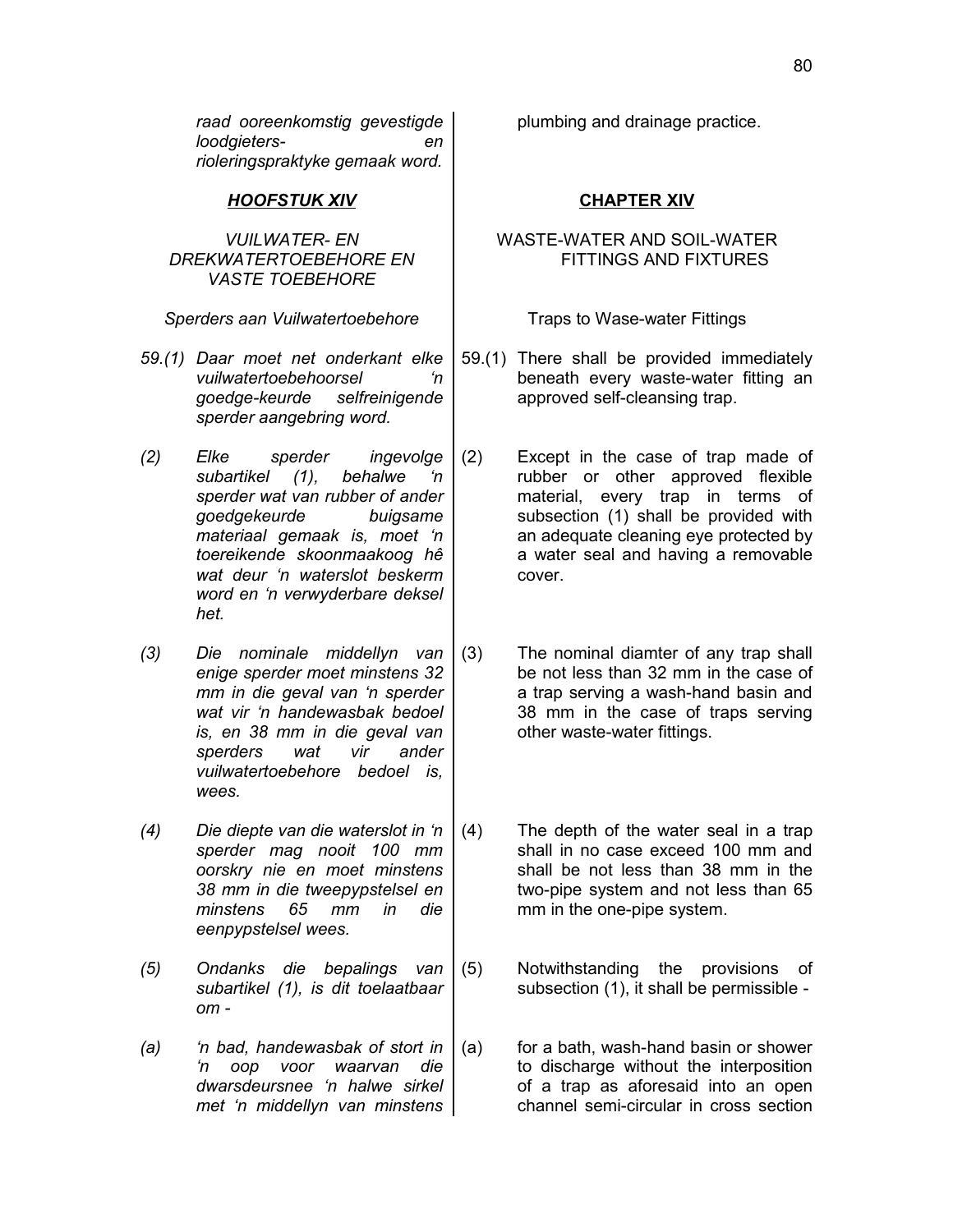*100 mm vorm, sonder 'n sperder tussenin, soos voornoem, te laat ontlas; die kanaal moet van geglasuurde erdewerk, porselein of ander goedgekeurde materiaal gemaak wees, moet oor die hele lengte daarvan vir skoonmaakdoeleindes toeganklik wees en moet vasgesit word net onder die plek of plekke waar dit ontlas in 'n rioolput wat van 'n sperder voorsien is en ooreenkomstig hierdie verorde-ninge gebou en vasgesit is;*

*(b) 'n bad, handewasbak of stort wat aangebring is in 'n afskorting waarin daar 'n urinaal is, sonder 'n sperder tussenin, soos hierbo genoem, in die urinaalvoor te laat ontlas: Met dien verstande dat sodanige voor ooreenkomstig die bepalings van artikel 62(7) gemaak moet wees.*

**Drekwatertoebehore Soil-water Fittings** 

- *60.(1) Elke vertrek of afskorting waarin daar enige drekwatertoebehoorsel is, moet 'n harde vloer hê wat van 'n nieabsorberende materiaal gemaak is.*
- *(2) Behoudens die besondere bepalings van artikels 61 en 62, moet elke drekwatertoebehoorsel gemaak wees van erdewerk, vuurvaste klei, porselein, glasporselein of ander goedgekeurde materiaal wat in elke geval 'n geglasuurde of gladde afwerking moet hê, en moet dit van 'n goedgekeurde tipe wees en 'n sperder met 'n waterslot van minstens 50 mm diep aanhê.*

having a diameter of at least 100 mm, made of glazed earthenware, porcelain or other approved material, accessible for cleaning throughout its length and fixed immediately beneath the point or points of discharge into a trapped gulley constructed and fixed as prescribed in terms of these bylaws;

(b) for a bath, wash-hand basin or shower installed in a compartment containing a urinal to discharge without the interposition of a trap as aforesaid into the urinal channel: Provided that such channel is constructed in accordance with the provisions of section 62(7).

- 60.(1) Every room or compartment containing any soil-water fitting shall have a rigid floor of non-absorbent material.
- (2) Without prejudice to the particular provisions of section 61 and 62, every soil-water fitting shall be made of earthenware, fireclay, porcelain, vitreous china or other approved material having in every case a glazed or smooth finish shall be of approved type and shall be provided with a trap having a water seal not less than 50 mm in depth.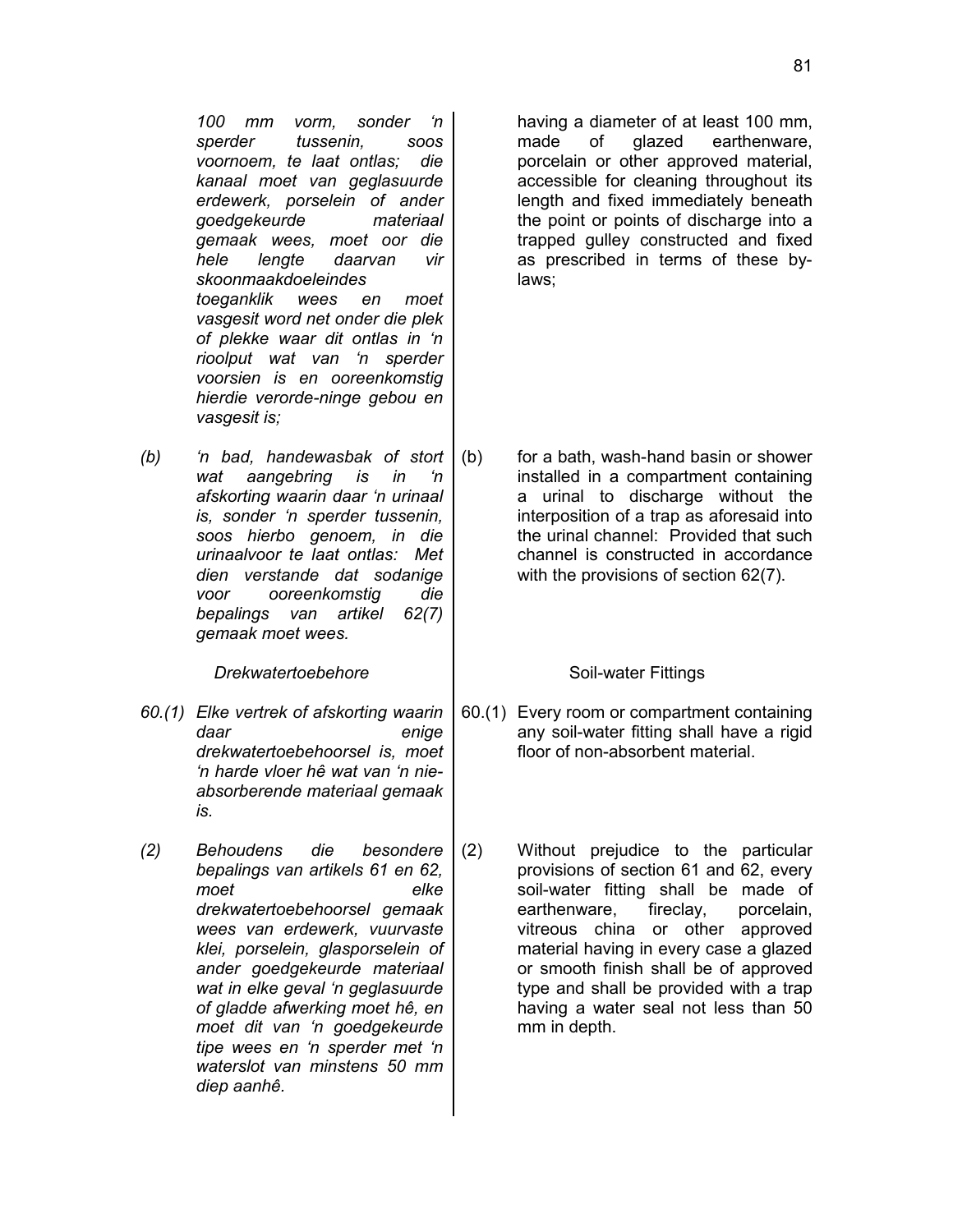- *61.(1) Elke spoelklosetpan van die spoel- of heweltipe en die sperder daarby moet in een stuk gemaak wees, 'n integrerende spoelrand aanhê wat so gemaak is dat die hele binnevlak van die spoelpan doetreffend uitgespoel word, en die oppervlak van die staande water daarin moet minstens 130 cm² beslaan: Met dien verstande dat die sperder wat by 'n hurkpan gebruik word, 'n afsonderlike eenheid kan vorm.*
- *(2) Enige sperder soos dié wat in subartikel (1) genoem word, moet 'n sigbare uitlaatpyp van 'n toereikende lengte hê wat vir laswerk maklik bereikbaar moet wees: Met dien verstande dat die bepalings van hierdie subartikel verslap kan word in die geval van spoelklosetpanne wat met boute of flense of ander goedgekeurde toestelle by 'n drekwaterpyp aansluit.*
- *(3) As 'n ventilasiehoring aangebring word op die sperder in subartikel (1) genoem, moet sodanige horing 'n binnemiddellyn van minstens 50 mm hê en moet dit aan die kant van en minstens 75 mm van die kruin van die sperder, aan die uitlaatkant daarvan, aangebring word.*
- *(4) Die volgende vereistes is van toepassing op "P"- sperders wat aan spoelklosetpanne aangebring word:*
- *(a) Hulle moet nie met ventilasiehorings toegerus word nie; en*
- *(b) Hul uitlaatpype moet afwaarts* (b) Their outlet pipes shall slope

*Spoelklosetdrekwatertoebehore* Water Closet Soil-water Fittings

- (1) Every water closet pan of the washdown or siphonic type and its associated trap shall be made in one piece, shall be provided with an integral flushing rim so constructed that the entire surface of the bowl is effectively flushed, and shall have a minimum standing water-level area of 130 cm²: Provided that the trap used with a squatting pan may be an independent unit.
- (2) Any such trap as referred to in subsection (1) shall have an exposed outlet of sufficient length to be conveniently accessible for jointing: Provided that the provisions of this subsection may be relaxed in the case of water closet pans connected to a soil-water pipe by bolts or flanges or other approved devices.
- (3) If a ventilating horn is provided on the trap referred to in subsection (1), such horn shall have an internal diameter of not less than 50 mm and shall be placed at the side of and not less than 75 mm from the crown of the trap on its outlet side.
- (4) The following requirements shall be applicable to "P" traps fitted to water closet pans:
- (a) They shall not be fitted with ventilating horns; and
	-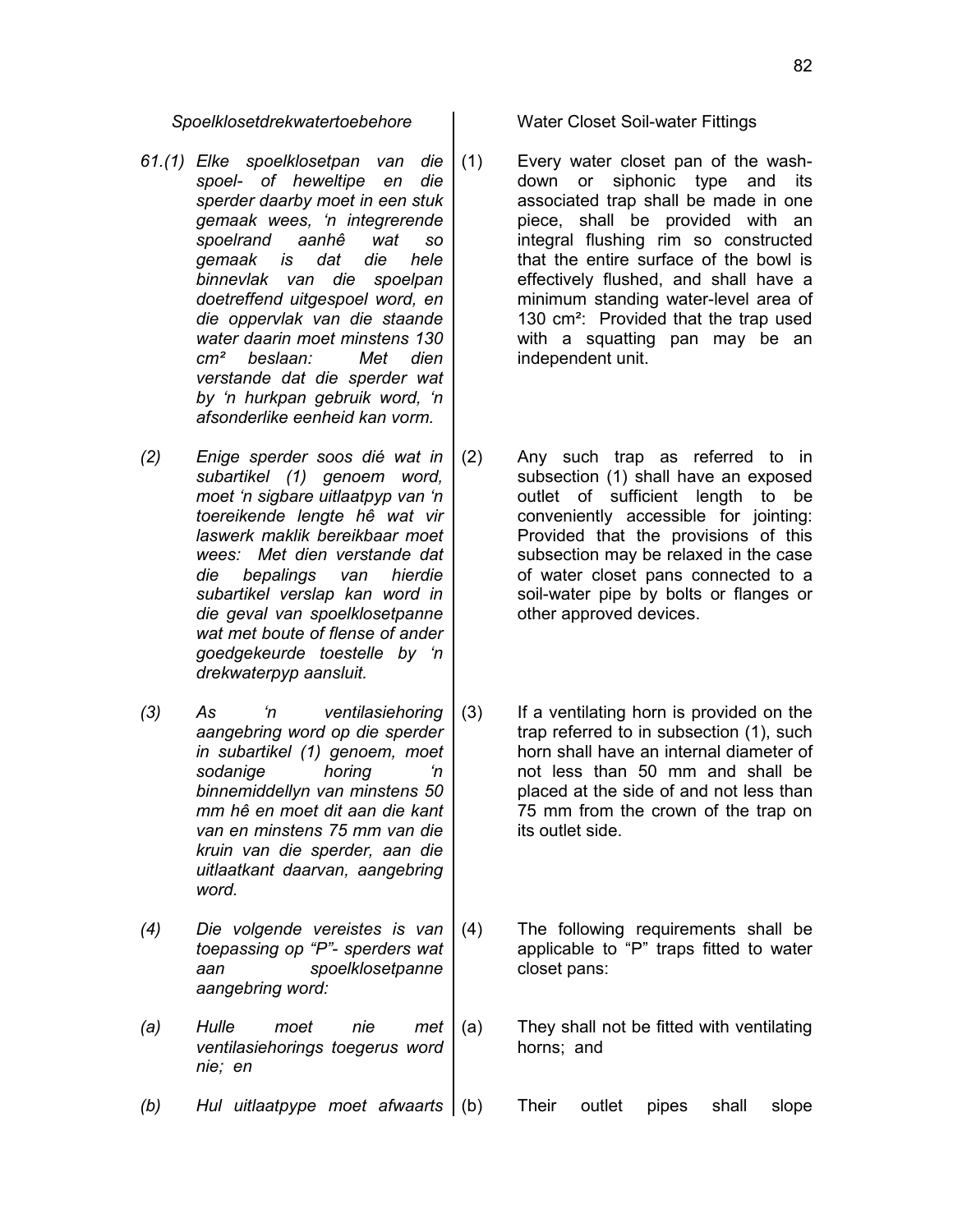*loop en 'n hoek van minstens vyf grade met die horisontale vlak vorm.*

- *(5) Die binnemiddellyn van die uitlaat van elke sperder moet in die geval van 'n spoel- of hurkkloset minstens 90 mm, en in die geval van 'n slukspoelklosetpan minstens 80 mm wees.*
- *(6) Die afstand tussen die bodem en die tuit van die sperder van 'n spoelklosetpan moet minstens 70 mm en hoogstens 75 mm wees.*
- *(7) Behalwe in die geval van hurkpanne, moet panne skarniersitplekke of ander sitplekke van 'n goedgekeurde tipe en materiaal aanhê.*
- *(8) As daar 'n kussing of paksel tussen die voetstuk van die pan en die vloer ingesit word, moet dit van 'n nie-absorberende materiaal gemaak wees.*
- *(9) Die raad kan na sy absolute goeddunke en op sodanige voorwaardes wat hy kan stel, die gebruik van trogklosette van 'n goedgekeurde ontwerp in afsonderlike geboue wat vir dié doel verskaf word, toelaat.*

*62.(1) Urinale moet van die vak-, blad-, muurgemonteerde of ander goedgekeurde tipe wees en gemaak word sodat dit, sonder 'n sperder tussenin, in 'n kanaal ontlas wat egalig skuins afloop na 'n sperder wat met 'n perseelriool of vuilwaterpyp verbind is: Met dien verstande dat 'n muurgemonteerde urinaal, onderworpe aan die* downwards at an angle of not less than five degrees to the horizontal.

- (5) The minmum internal diameter of the outlet of every trap shall be 90 mm in the case of a wash-down or squatting pan and 80 mm in the case of a siphonic water closet pan.
- (6) The distance between the invert and the lip of the trap of a wash-down water closet pan shall be not less than 70 mm or more than 75 mm.
- (7) Except in the case of squatting pans, pans shall be provided with hinged or other seats of approved type and material.
- (8) Any pad or packing inserted between the base of the pan and the floor shall be of non-absorbent material
- (9) The council may at its absolute discretion and subject to such conditions as it may impose, permit the use of trough closets of approved design in separate buildings provided for the purpose.

### Urinale **Urinals**

62.(1) Urinals shall be of the stall, slab, wall hung or other approved type made to discharge, without the interposition of a trap, into a channel uniformly graded to a trap connected to a drain or soilwater pipe: Provided that a wall hung urinal may, subject to the provisions of subsection (3), have a trap attached to or formed integrally with the urinal directly connected to a soil-water pipe or drain.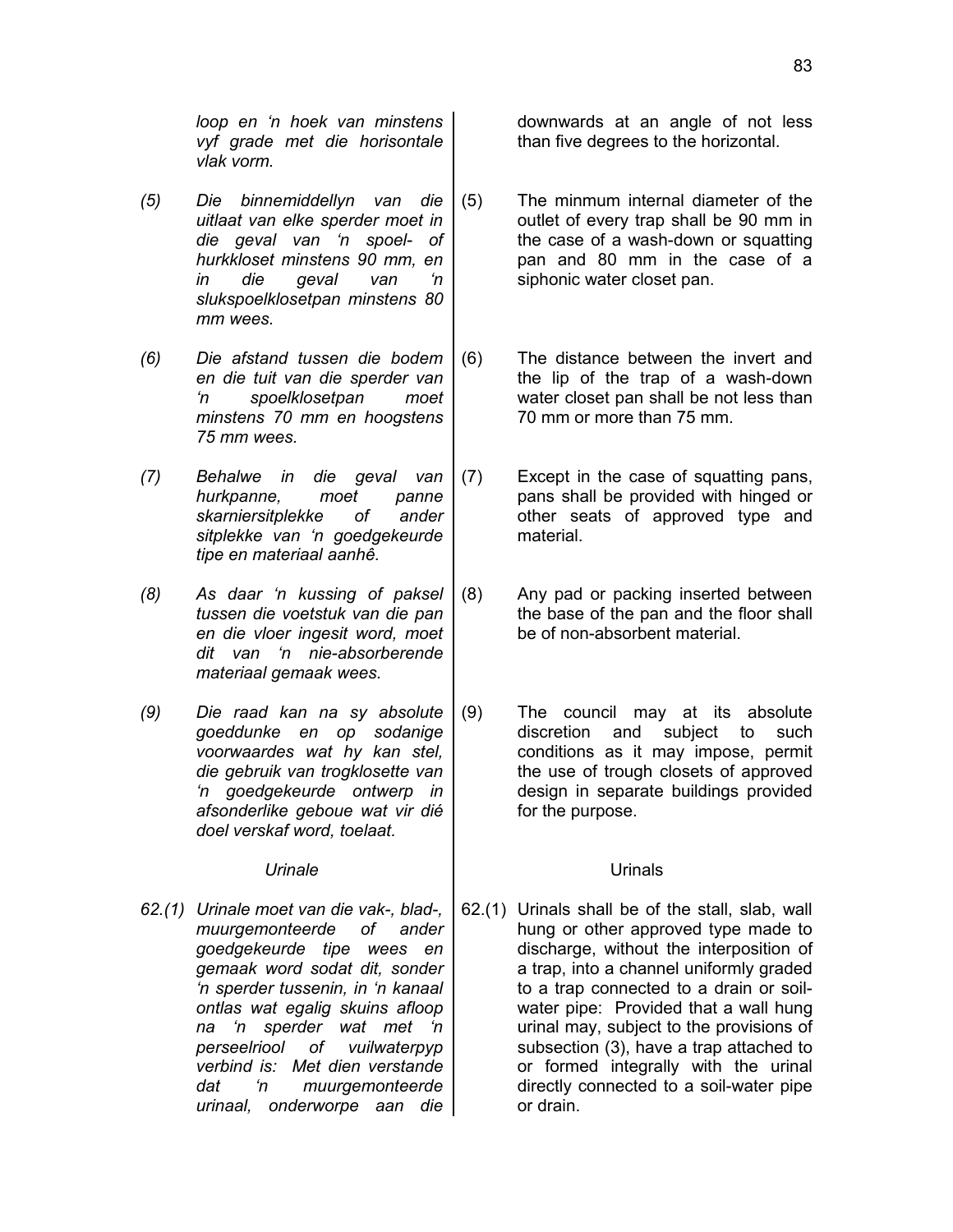*bepalings van subartikel (3), 'n sperder kan aanhê wat vasgeheg is aan of 'n integrerende deel vorm van die urinaal wat regstreeks met 'n drekwaterpyp of perseelriool verbind is.*

- *(2) Muurgemonteerde urinale moet -*
- *(a) 'n minimum totale hoogte, uitgesonderd enige sperder, van 600 mm h; en*
- *(b) 'n minimum totale breedte van 380 mm hê; en*

*(c) 'n minimum horisontale uitstek van 380 mm van die agterkant van die vaste toebehoorsel af tot by die voorkant van die tuit hê.*

*(3) As enige tipe urinaal vir openbare gebruik of in 'n fabriek, tehuis of opvoedkundige inrigting aangebring word, of as meer as drie muurgemonteerde urinale in dieselfde vertrek of afskorting in enige gebou aangebring word, moet sodanige urinale ontlas in 'n kanaal wat aan die toepaslike bepalings van hierdie artikel voldoen.*

*(4) As urinale regstreeks by 'n drekwaterpyp of perseelriool aangesluit is, moet die vloer van die vertrek of afskortings waarin die urinale is, skuins gemaak word sodat alle water kan afloop na 'n goedgekeurde sperder in die vloer wat insgelyks aangesluit is.*

*(5) Alle oppervlakke wat moontlik besoedel kan word in enige vertrek of afskorting waarin daar 'n urinaal is, moet beskerm word*

(2) Wall hung urinals shall have -

(a) a minimum overall height, excluding any trap, of 600 mm; and

(b) a minimum overall width of 380 mm; and

(c) a minimum horizontal projection from the back of the fixture to the front of the lip of 380 mm.

- (3) Where urinals of any type are installed for public use or are installed in a factory, hostel or educational institution, or where more than three wall hung urinals are installed in the same room or compartment in any building, such urinals shall discharge into a channel complying with the relevant requirements of this section.
- (4) Where urinals are directly connected to a soil-water pipe or drain, the floor of the room or compartment containing the urinals shall be graded and drained to an approved floor trap similarly connected.
- (5) All surfaces liable to fouling in any room or compartment containing a urinal shall be protected with an approved impervious material having a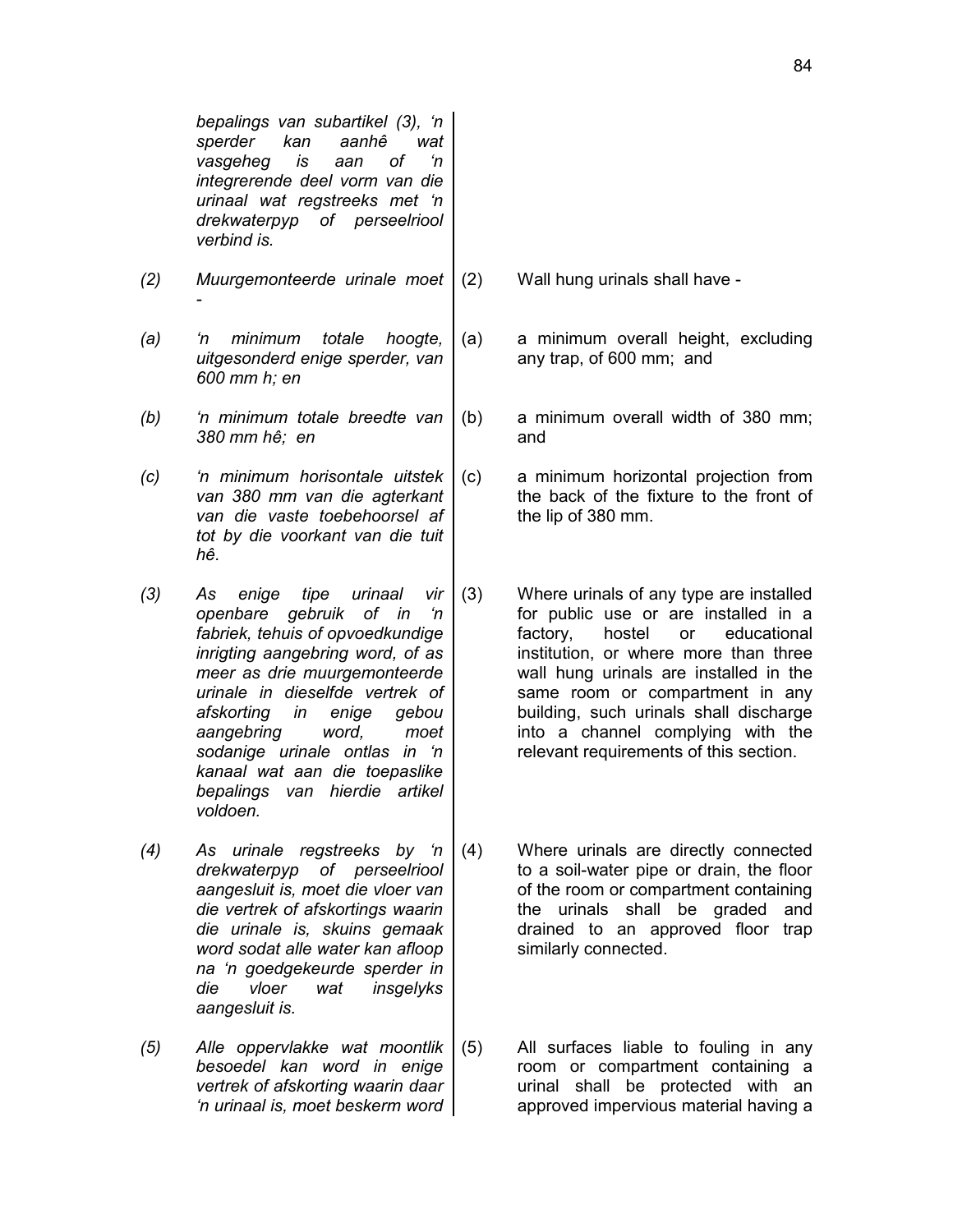*met 'n goedgekeurde vloeistofdigte materiaal met 'n geglasuurde of ander gladde afwerking.*

*(6) Die vloer van 'n vertrek of afskorting waarin daar 'n urinaalkanaal is, moet skuins afloop na die kanaal sodat alle water daarin kan loop: Met dien verstande dat as die kanaal hoër as die vloer lê, daar 'n platform, minstens 400 mm breed, verskaf moet word en slegs genoemde platform moet, soos hierbo bepaal, skuins afloop.*

*(7) Elke kanaal en sperder wat deel van 'n urinaal uitmaak of waarin 'n urinaal ontlas, moet van goedgekeurde vloeistofdigte materiaal met 'n geglasuurde of gladde afwerking wees en moet in dieselfde vertrek of afskorting as die urinaal self geleë wees.*

- *(8) Die nominale middellyn van 'n sperder waarin 'n kanaal in 'n afskorting of vertrek waarin daar 'n urinaal is, ontlas, moet minstens 75 mm wees, en die middellyn van 'n sperder wat vasgeheg is aan of 'n integrerende deel vorm van 'n muurgemonteerde urinaal, moet minstens 38 mm wees.*
- *(9) Daar moet minstens een sperder met 'n middellyn van 75 mm verskaf word vir elke 5 urinaalvlakke of vir elke 3,5 m van 'n bladurinaal; of minstens een sperder met 'n middellyn van 100 mm vir elke 10 vakke of elke 7 m van 'n bladurinaal.*
- *(10) Behalwe in die geval van 'n hewel-urinaal, moet elke urinaalsperder 'n koepelrooster met skarniere aanhê wat so*

glazed or other smooth finish.

- (6) The floor of a room or compartment containing a urinal channel shall slope towards and drain into the channel: Provided that where the channel is raised above the level of the floor, a platform at least 400 mm wide shall be provided and only the said platform shall be required to slope and drain as aforesaid.
- (7) Every channel and trap forming part of a urinal or receiving the discharges from a urinal shall be made of approved impervious material having a glazed or smooth finish and shall be located in the same room or compartment as the urinal itself.
- (8) The nominal diameter of a trap receiving the discharges from a channel in a compartment or room containing a urinal shall be not less than 75 mm and the diameter of a trap attached to or formed integrally with a wall hung urinal shall be not less than 38 mm.
- (9) At least one trap having a diameter of 75 mm shall be provided for every 5 urinal stalls or for every 3,5 length of slab urinal; or at least one trap having a diameter of 100 mm for every 10 stalls or 7 m length of slab urinal.
- (10) Except in the case of a siphonic urinal, every urinal trap shall be provided with a hinged and domed grating designed to retain solid matter without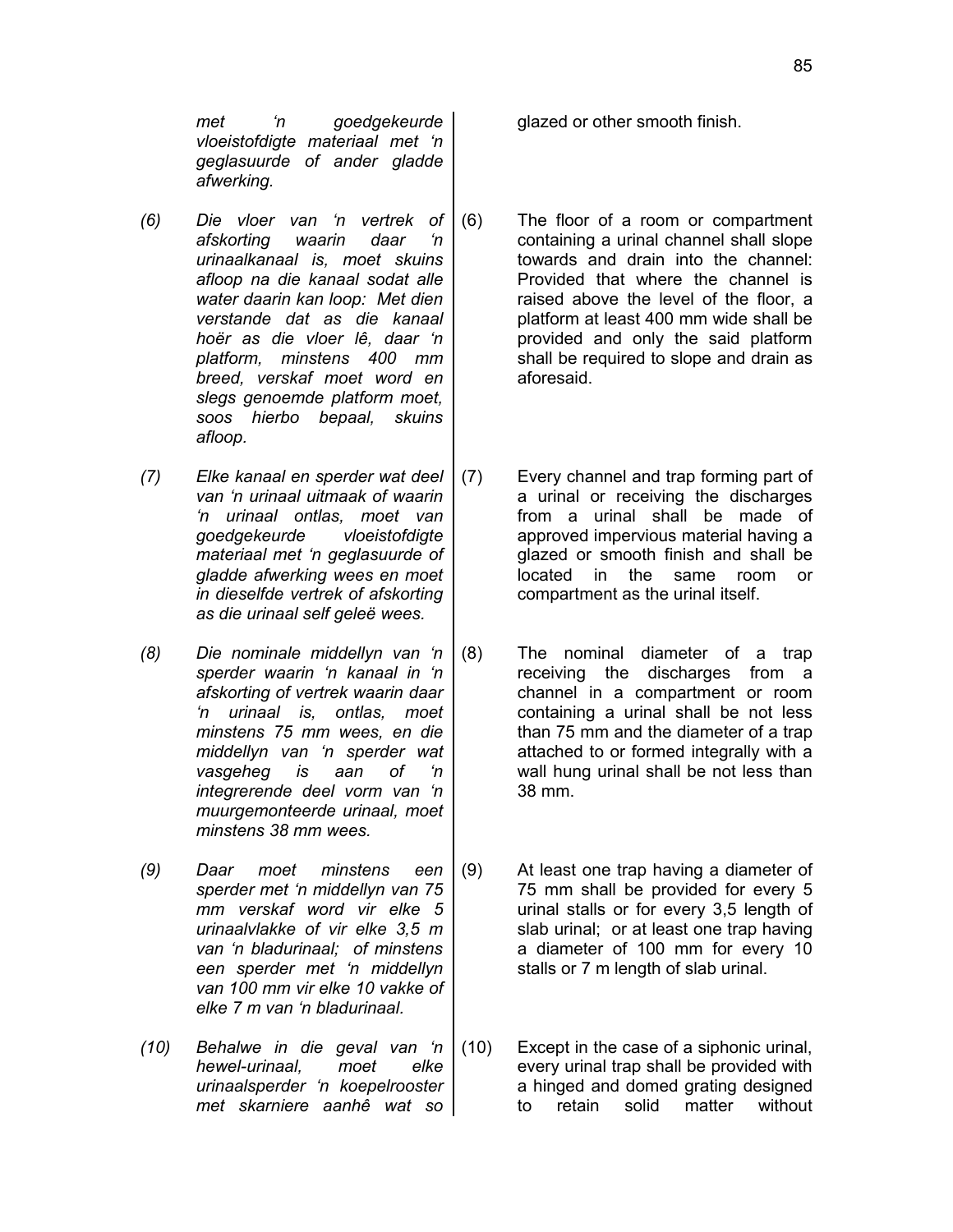*ontwerp moet wees dat dit vaste stowwe opvang sonder om die stroomvloei te belemmer.*

*Uitspoel van Drekwatertoebehore* | Flushing of Soil-water Fittings

*63. Elke drekwatertoebehoorsel moet doeltreffend uitgespoel kan word deur middel van 'n spoelbak, spoelklep of ander goedgekeurde toestel waaarvan die spoelwerking so doeltreffend is dat die hele besoedelvlak van die toebehoorsel uitgespoel word en die sperder geheel en al tydens elke uitspoeling skoon spoel.*

- *64.(1) Die meganisme van 'n spoelbak moet so werk dat die bak outomaties na elke uitspoeling weer vol loop, dat die water outomaties ophou inloop as die spoelbak vol is en dat die water slegs uit die spoelbak kan uitloop as die spoelmeganisme in werking gestel word of deur middel van 'n oorlooppyp.*
- *(2) 'n Spoelbak moet 'n oorlooppyp met 'n toereikende middellyn hê, en die water daaruit moet redelik maklik opgemerk en so weggevoer word dat dit nie die gebou kan beskadig nie.*
- *(3) Die vlotterklep in 'n spoelbak moet so geleë en gemaak wees dat die water uit die spoelbak nie kan terughewel nie.*
- *(4) Die watertoevoer na 'n spoelbak moet afsonderlik deur middel van 'n afsuitkraan of ander goedgekeurde toestel wat binne 2 m daarvan af in dieselfde vertrek of afskorting as die spoelbak geleë moet wees, beheer word.*

obstructing the flow of liquids.

63. Every soil-water fitting shall be capable of being effectively flushed by means of a flushing cistern, flushing valve or other approved device the flusing action of which shall effectively flush the entire fouling surface of the fitting and clear the trap completely at each flush.

### **Spoelbakke Flushing Cisterns**

- 64.(1) The mechanism of a flushing cistern shall so operate that the cistern is automatically refilled after every flushing, that the inflow of water is automatically stopped when the cistern is full and that no water can escape from the cistern otherwise than by the operation of the flushing mechanism or through an overflow pipe.
- (2) A flushing cistern shall have an overflow pipe of adequate diameter the discharge from which shall be reasonably detectable and so directed that it cannot cause damage to the building.
- (3) The ball valve in a cistern shall be so located and constructed that no backsiphonage from the cistern can take place.
- (4) The flow of water into a flushing cistern shall be separately controlled by a stop tap or other approved device situated within 2 m thereof in the same room or compartment as the cistern.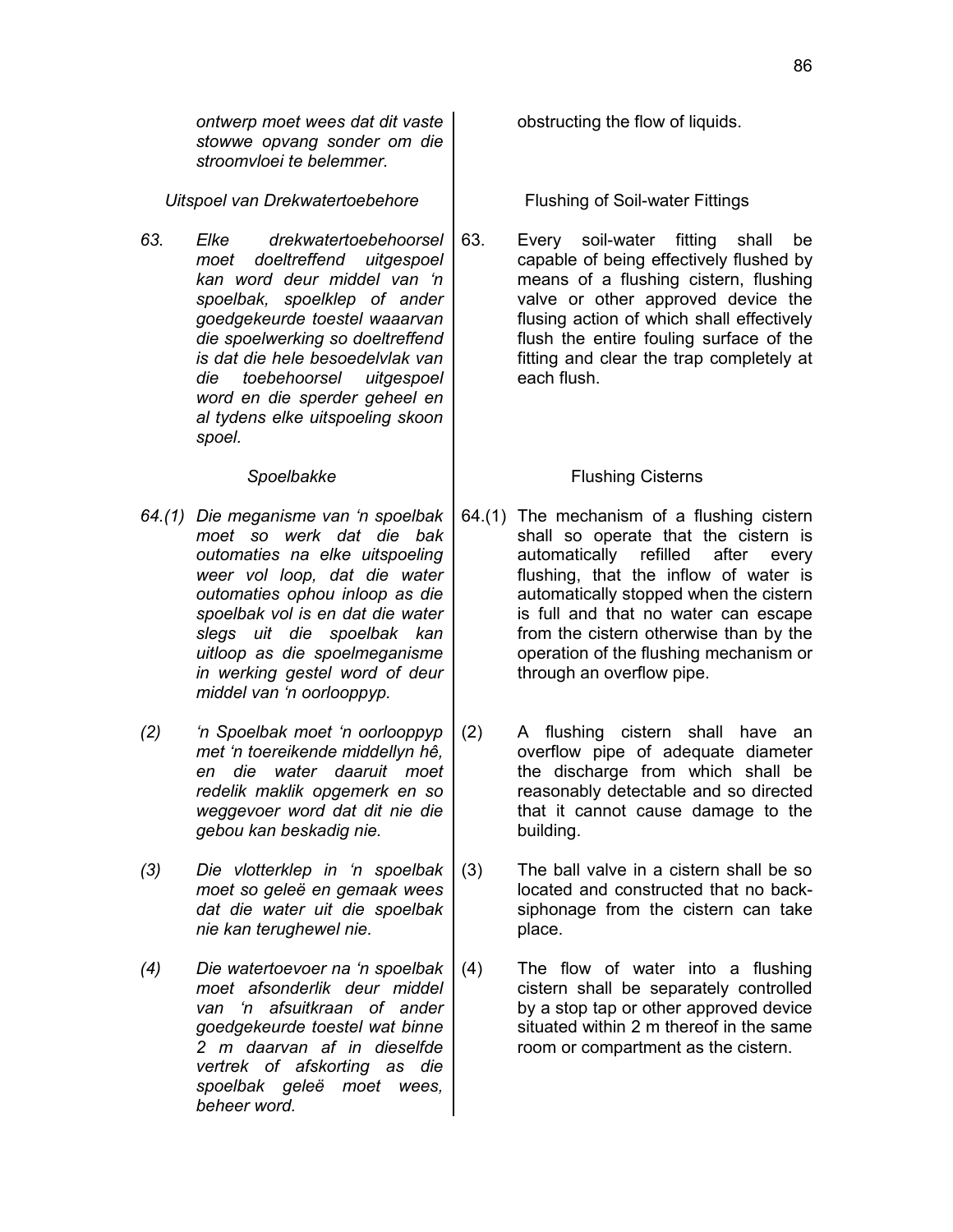- *(5) Die spoelbakke vir spoelklosette, vuilwatertregters en bedpanwas-bakke en – wastoestelle moet tydens elke uitspoeling minstens 11 liter water ontlas.*
- *(6) Outomatiese spoelbakke vir urinale moet met elke uitspoeling minstens 2 liter water vir elke urinaalvak of vir elke 600 mm van die breedte van die urinal ontlas.*
- *(7) Outomatiese spoelbakke vir trogklosette moet met elke uitspoeling minstens 22 liter water vir elke sitplek ontlas.*

- *65.(1) Spoelkleppe moet elke keer wat dit in werking gestel word, minstens die volume by artikel 64(5) voorgeskryf, ontlas.*
- *(2) Waar spoelkleppe aangebring word, moet daar toereikende stappe gedoen word om te verhoed dat die water uit die drekwatertoebehore na die water-toevoerstelsel terughewel.*

# *HOOFSTUK XV* **CHAPTER XV**

*MEGANIESE TOESTELLE VIR DIE POMP VAN RIOOLWATER*

*66.(1) Elke persoon moet, voordat enige meganiese toestel vir die pomp of verplasing van rioolwater ingevolge die bepalings van artikel 6(5) geïnstalleer word, skriftelik, in duplo, in die vorm wat in die toepaslike aanhangsel by hierdie verordeninge uiteengesit word, by die ingenieur aansoek doen om vergunning om dit te doen en moet daarna sodanige*

- (5) Flushing cisterns for water closets, slop hoppers and bed-pan sinks and washers shall discharge at each flush not less than 11 liters of water.
- (6) Automatic flushing cisterns for urinals shall discharge at each flush not less than 2 litres of water for each urinal stall or for every 600 mm of the width of the urinal.
- (7) Automatic flushing cisterns for trough closets shall at each flush discharge not less than 22 litres of water for each seat.

# **Spoelkleppe Flushing Valves**

- 65.(1) Flushing valves shall at each operation discharge a volume of water not less than is prescribed in section 64(5).
- (2) Where flushing valves are installed, adequate measures shall be taken to prevent back-siphonage from the soilwater fitting into the water supply.

# MECHANICAL APPLIANCES FOR LIFTING SEWAGE

66.(1) Every person shall before installing any mechanical appliance for the raising or transfer of sewage in terms of section 6(5), make application in writing to the engineer for permission to do so in the form, to be completed in duplicate, set out in the relevant appendix to these by-laws and shall thereafter give such additional information as the engineer may require.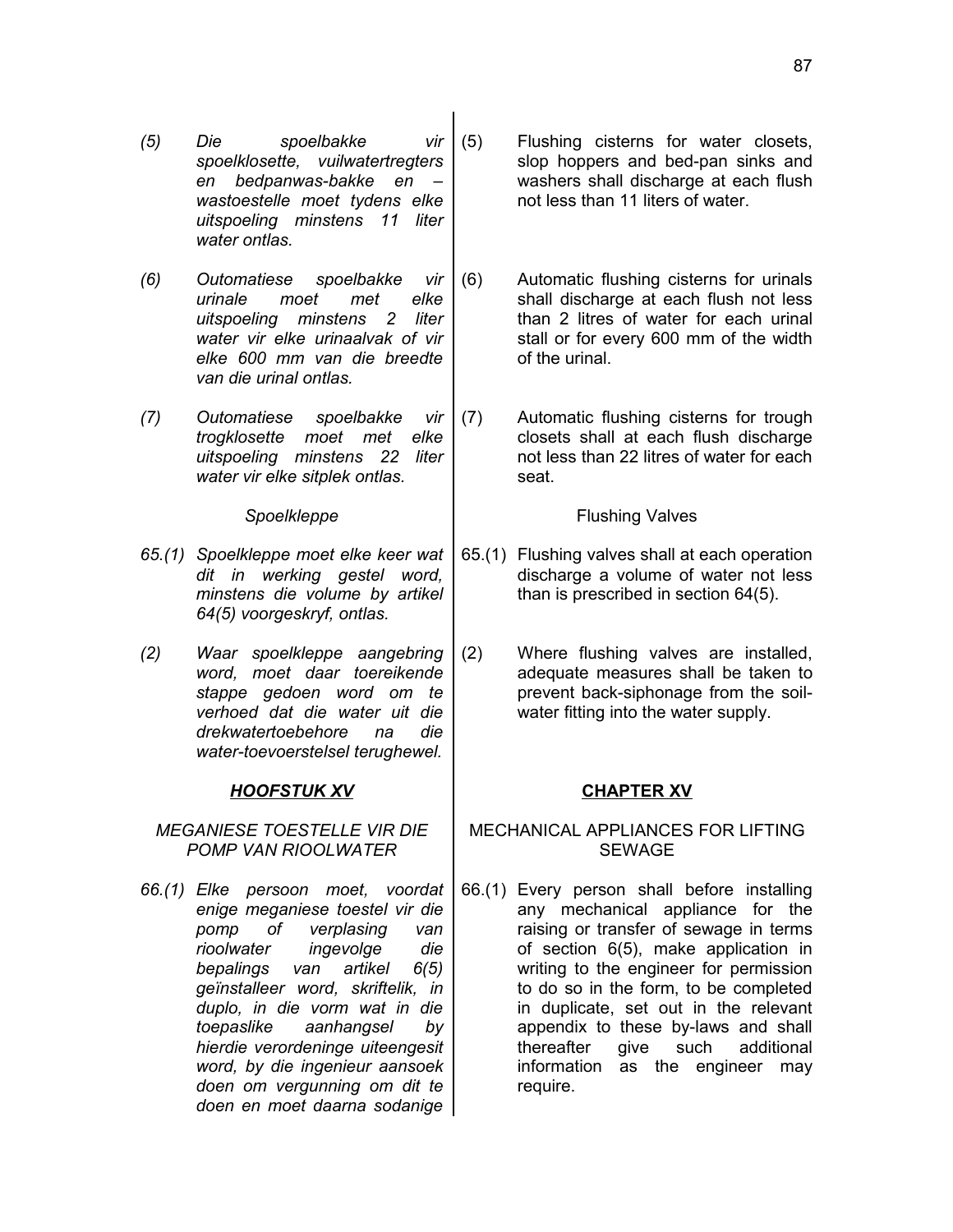*bykomende inligting wat die ingenieur verlang, verstrek.*

- *(2) Die vorm by subartikel (1) voorgeskryf, moet deur 'n professionele ingenieur wat ten volle vertroud is met die tegniese besonderhede van die toestel, ingevul word, en die verbintenis wat by sodanige vorm aangeheg is, moet deur die eienaar van die perseel onderteken word.*
- *(3) Die aansoek in subartikel (1) genoem, moet vergesel gaan van tekeninge wat ooreenkomstig die toepaslike bepalings van artikel 20 opgestel is en moet besonderhede toon van die kamer waarin die toestel, die rioolwateropgaartenk en die toevoerdemper geleë is en die ligging daarvan, asook die ligging van die perseelriole, ventilasiepype, styghoofleiding en die aansluitriool.*
- *(4) Ondanks enige vergunning ingevolge subartikel (1) verleen, is die raad nie aanspreeklik vir enige besering van mense of beskadiging van eiendom wat voortspruit uit die gebruik, foutiewe werking of enige ander toestand wat ontstaan as gevolg van die installering of werking van sodanige toestel nie.*
- *(5) Elke meganiese toestel wat vir die pomp of verplasing van rioolwater geïnstalleer word, moet spesifiek vir dié doel ontwerp wees en moet toegerus wees met 'n afvoerpyp, sluiskleppe en terugslagkleppe wat op goedgekeurde plekke geleë is.*

*(6) Daar moet, tensy die ingenieur* (6) Unless otherwise permitted by the

- (2) The form prescribed by subsection (1) shall be completed by a professional engineer who is fully conversant with the technical details of the appliance and the undertaking annexed to such form shall be signed by the owner of the premises.
- (3) The application mentioned in subsection (1) shall be accompanied by drawings prepared in accordance with the relevant provisions of section 20 and shall show details of the compartment containing the appliance, the sewage storage tank, the stilling chamber and the position thereof, and the positions of the drains, ventilation pipes, rising main and the connecting sewer.
- (4) Notwithstanding any permission given in terms of subsection (1), the council shall not be liable for any injury or damage to life or property caused by the use, malfunctioning or any other condition arising from the installation or operation of such appliance.
- (5) Every mechanical appliance installed for the raising or transfer of sewage shall be specifically designed for the purpose and shall be fitted with a discharge pipe, sluice valves and nonreturn valves located in approved positions.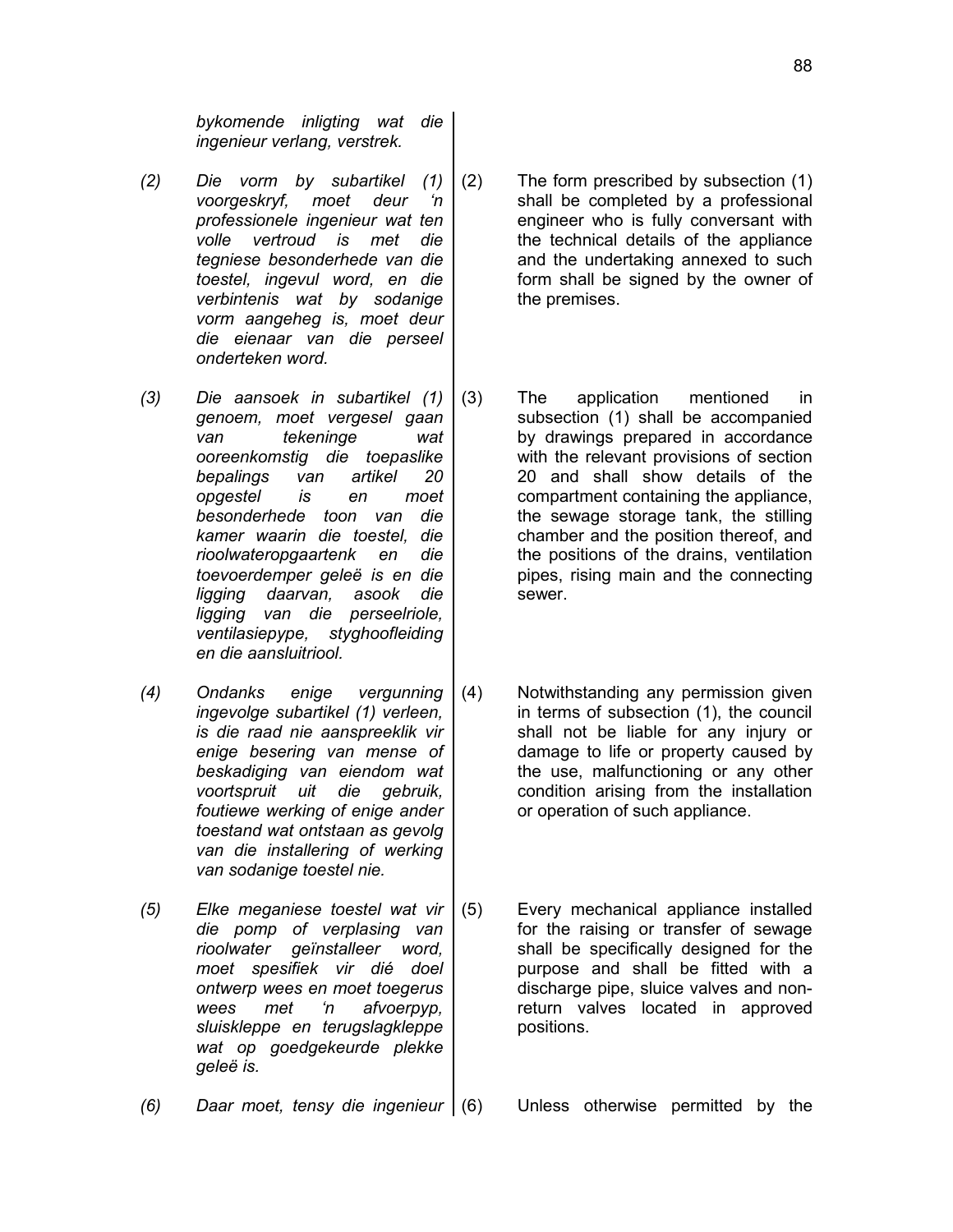*se toestemming verkry word, twee van die meganiese toestelle geïnstalleer word en sodanige toestelle moet so beheer word dat die een onmiddellik outomaties begin werk wanneer die werking van die ander een staak.*

- *(7) Elke meganiese toestel wat deel uitmaak van 'n perseelrioolstelsel moet so geleë wees en so gebruik word dat dit nie enige geraas-, reukof ander oorlas veroorsaak nie, en elke kamer waarin sodanige toestel is, moet doeltreffend geventileer wees.*
- *(8) Die ingenieur moet die maksimum tempo waarteen enige meganiese toestel rioolwater kan ontlas en die tye wanneer dit ontlas kan word, voorskryf, en hy kan die eienaar te eniger tyd aansê om sodanige toebehore en reëlaars te installeer wat nodig is om te voorkom dat genoemde voorgeskrewe maksi-mum tempo oorksry word.*
- *(9)(a) Behalwe as 'n rioolwateropgaarplek 'n integrerende deel van 'n meganiee toestel uitmaak, moet 'n rioolwateropgaartenk saam met sodanige toestel verskaf word.*
- *(b) Elke rioolwateropgaartenk wat ingevolge die bepalings van paragraaf (a) vereis word, moet -*
- *(i) van harde, duursame materiaal gemaak wees, waterdig wees en die binnevlakke van die mure en vloer glad en ondeurlatend gemaak word;*

engineer, such mechanical appliances shall be installed in duplicate and each such appliance shall be so controlled that either will begin to function automatically immediately in the event of failure of the other.

- (7) Every mechanical appliance forming part of a drainage installation shall be so located and operated as not to cause any nuisance through noise or smell or otherwise and every compartment containing any such appliance shall be effectively ventilated.
- (8) The maximum discharge rate from any mechanical appliance and the times between which the discharge may take place shall be as prescribed by the engineer who may, at any time, require the owner to install such fittings and regulating devices as may be necessary to ensure that the said prescribed maximum discharge rate shall not be exceeded.
- (9)(a) Except where sewage storage space is incorporated as an integral part of a mechanical appliance, a sewage storage tank shall be provided in conjunction with such appliance.
- (b) Every sewage storage tank required in terms of paragraph (a) shall -
- (i) be constructed of hard, durable materials and shall be watertight and the internal surfaces of the walls and floor shall be rendered smooth and impermeable;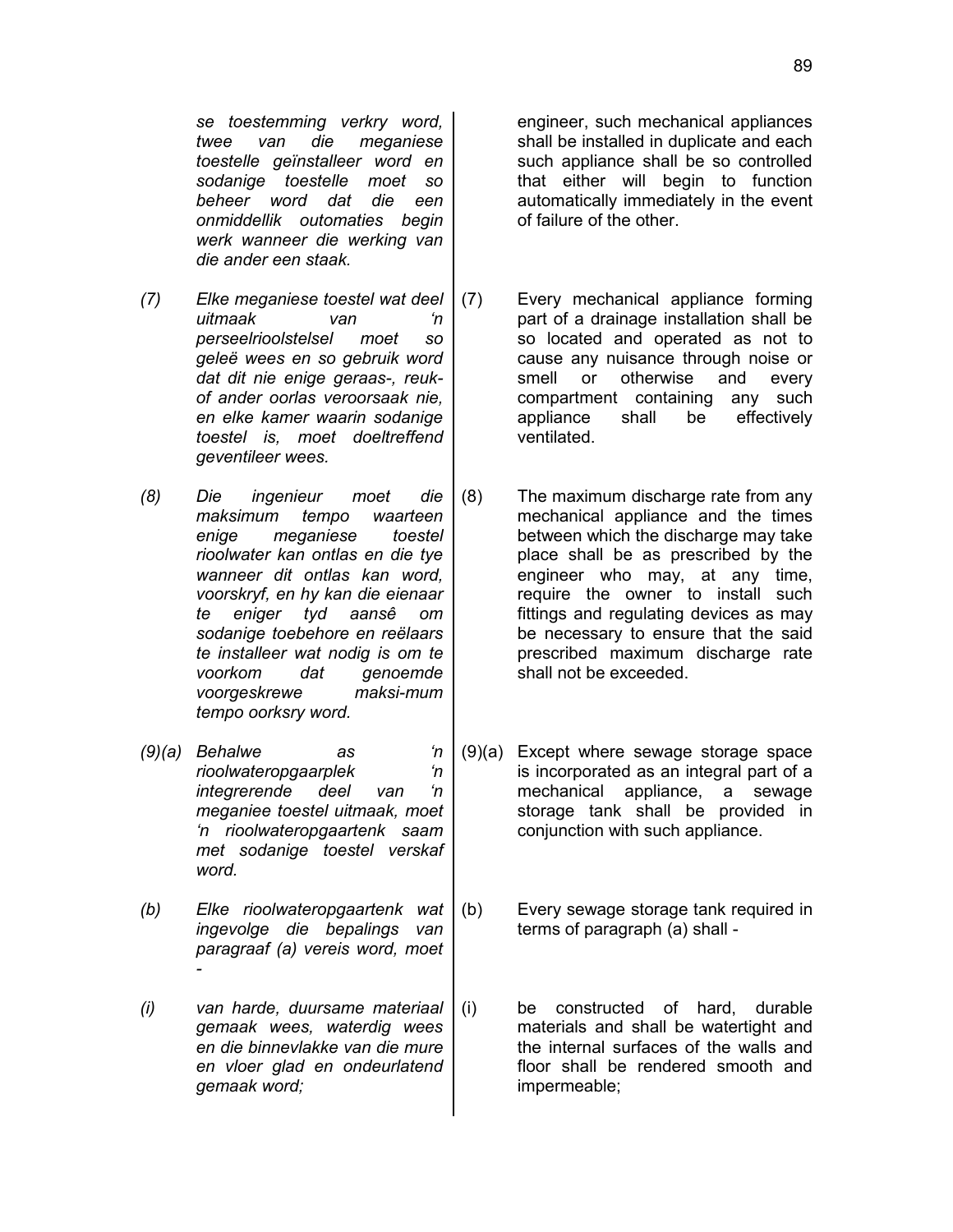- *(ii) 'n opgaarvermoë onderkant die inlaat hê wat gelyk staan met die hoeveelheid rioolwater wat in 24 uur daarin ontlas word of 900 liter, watter hoeveelheid ook al die grootste is; en*
- *(iii) so ontwerp wees dat soveel rioolwater as moontlik met elke ontlassiklus van die meganiese toestel ontlas word.*
- *(10) As die meganiese toestel uit 'n pomp bestaan, moet die aansitmeganisme so gestel word dat die toestel begin pomp wanneer die hoeveelheid rioolwater in die opgaartenk gelyk staan met hoogsens een vyfde van sy opgaarvermoë.*
- *(11) As die ingenieur dit vereis, moet daar 'n dempruim tussen die uitlaat van die meganiese toestel en die aansluitrool aangebring word, na gelang van die geval, en sodanige demper moet minstens 850 mm diep wees.*
- *(12) Elke opgaartenk en dempruim moet 'n ventilasiepyp hê met 'n middellyn van minstens 100 mm wat ooreenkomstig die toepaslike bepalings van artikel 44 opwaarts reik.*

### *HOOFSTUK XVI* **CHAPTER XVI**

*SEPTIESE TENKS EN OPGAARTENKS, PRIVATE RIOOLWATERSUIWERINGSWERKE, STAPELRIOLE EN RIOOLTENKS*

*Septiese Tenks en suiweringswerke* | Septic Tanks and Treatment Plants

*67.(1) Niemand mag, tensy die raad vooraf sy skriftelike toestemming daartoe verleen het wat, as die raad dit verleen, geensins afbreuk doen aan*

- have a storage capacity below the level of the inlet equal to the quantity of sewage discharged thereinto in 24 hours or 900 litres, whichever is the greater quantity; and
- (iii) be so designed that the maximum proportion of its sewage content shall be emptied at each discharge cycle of the mechanical appliance.
- (10) If the mechanical appliance consists of a pump, the starting mechanism shall be set for pumping to commence when the volume of sewage contained in the storage tank is equal to not more than one-fifth of its storage capacity.
- (11) When required by the engineer, a stilling chamber shall be installed between the outlet of the mechanical appliance and the connecting drain or connecting sewer, as the case may be, and such chamber shall have a depth of not less than 850 mm.
- (12) Every storage tank and stilling chamber shall be provided with a ventilation pipe having a diameter of not less than 100 mm carried upwards in accordance with the relevant provisions of section 44.

### SEPTIC AND STORAGE TANKS AND PRIVATE SEWAGE TREATMENT PLANTS, FRENCH DRAINS AND CONSERVANCY TANKS

67.(1) No person shall construct, install, maintain or operate any septic tank or other plant for the treatment, disposal or storage of sewage without the prior written consent of the council, the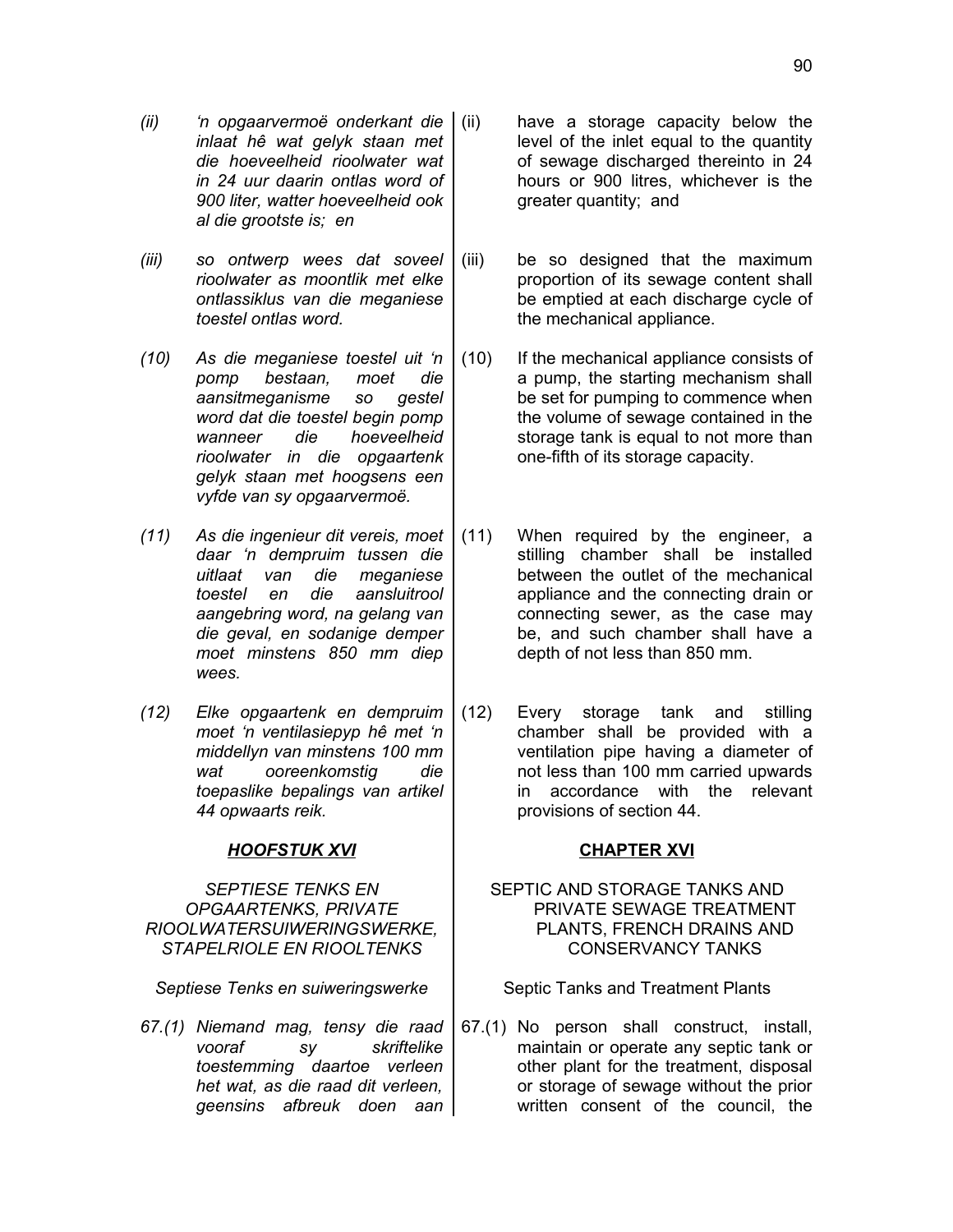*enige van die bepalings van hierdie verordeninge nie, en in elke geval nie sonder om aan die toepaslike bepalings van die raad se Publieke Gesondheidsveror-deninge of enige ander toepaslike verordeninge te voldoen nie, enige septiese tenk of ander struktuur vir die suiwering, wegruiming of opberging van rioolwater bou, installeer, onderhou of gebruik nie.*

giving of which shall be without prejudice to any of the provisions of these by-laws and in any event without complying with its Public Health Bylaws so far as relevant, or any other relevant by-laws.

- *(2) Geen gedeelte van enige septiese tenk of ander rioolwatersuiwerings-werke mag nader as 3 m aan enige gebou wat deur mense bewoon word of aan enige grens van die stuk grond waarop dit geleë is of op sodanige ander plek wat deur die raad se Publieke Gesondheids-verordeninge of enige ander toepaslike verordeninge verbied word, geleë wees nie.* (2) No part of any septic tank or other sewage treatment plant shall be situated nearer than 3 m to any building used for human habitation or to any boundary of the piece of land on which it is situated or in any such other position as may be prohibited or limited by the council's Public Health By-laws or any other relevant by-laws.
- *(3) Die uitvloeisel van 'n septiese tenk of ander rioolwatersuiweringswerke moet tot voldoening van die raad weggeruim word.*
- *(4) Elke septiese tenk moet waterdig en behoorlik toegemaak wees en 'n gasdigte toegang tot die binnekant daarvan hê wat toereikend is sodat die inlaat- en uitlaatpype geïnspekteer en die rioolslyk daaruit verwyder kan word.*
- *5(a) 'n Septiese tenk wat vir 'n woonhuis bedoel is, moet -*
- *(i) 'n inhoudsmaat onderkant die vlak van die bodem van die uitlaatpyp hê van minstens 500 liter per slaapkamer, met 'n minimum inhoudsmaat*
- (3) The effluent from a septic tank or other sewage treatment plant shall be disposed of to the satisfaction of the council.
- (4) Every septic tank shall be watertight, securely covered and provided with gas-tight means of access to its interior adequate to permit the inspection of the inlet and outlet pipes and adequate for the purpose of removing sludge.
- 5(a) A septic tank serving a dwelling-house shall -
- (i) have a capacity below the level of the invert of the outlet pipe of not less than 500 litres per bedroom, subject to a minimum capacity below such invert level of 2 500 litres;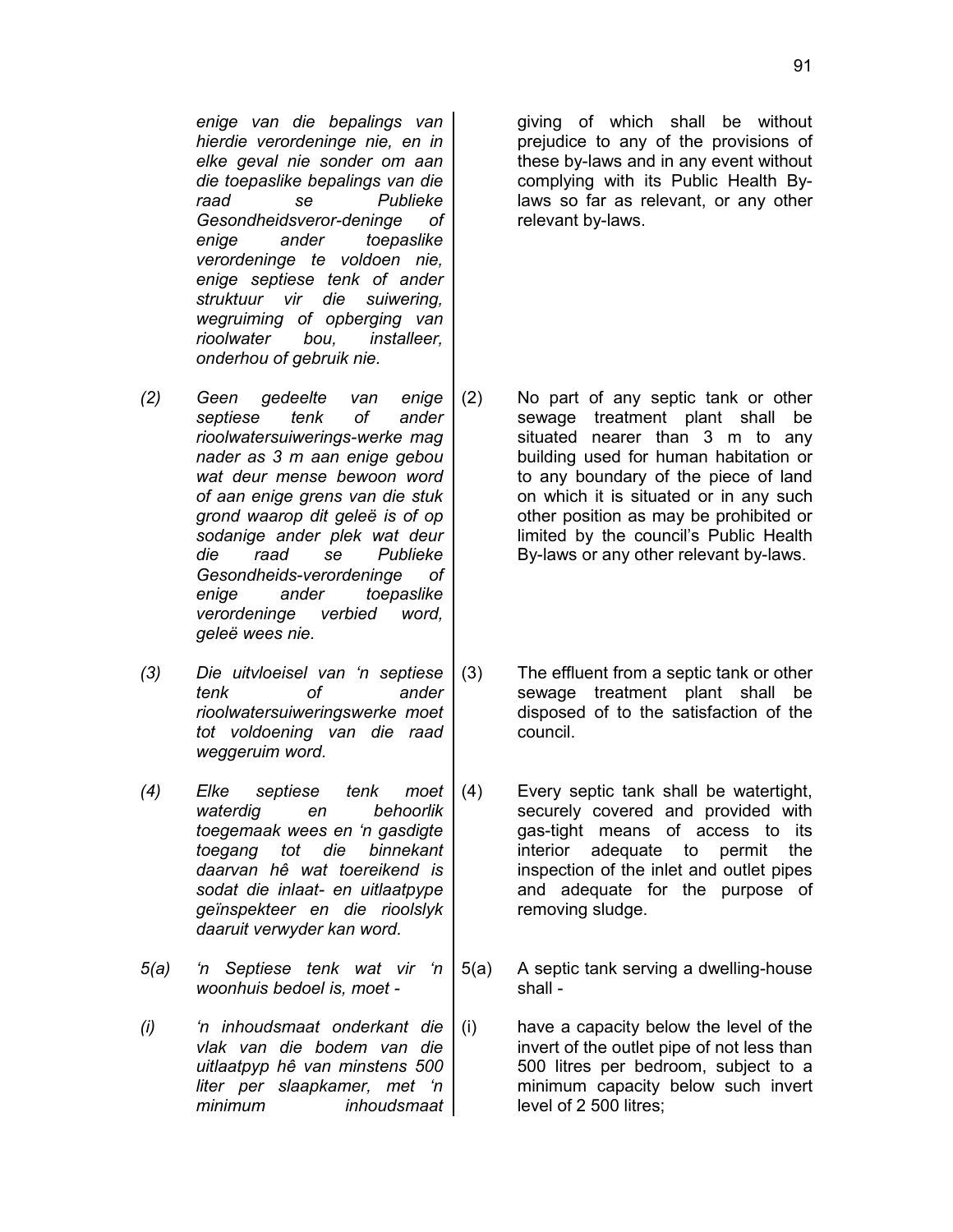*onderkant sodanige vlak van 2 500 liter; en*

- *(ii) 'n binnebreedte van minstens 1 m hê, gemeet reghoekig met die vloeirigting;*
- *(iii) 'n binnediepte tussen die deksel en die bodem van die tenk van minstens 1,7 m hê; en*
- *(iv) vloeistof tot 'n diepte van minstens 1,4 m behou.*
- *(b) Septiese tenks wat vir ander persele as 'n woonhuis bedoel is, moet van 'n goedgekeurde ontwerp, konstruksie en inhouds-maat wees.*

- *68.(1) Die raad kan na goeddunke en op sodanige voorwaardes wat hy kan voorskryf met inagneming van die hoeveelheid en die aard van die uitvloeisel en die aard van die grond soos bepaal deur die deurlatendheidstoets van die Suid-Afrikaanse Buro vir Standaarde, toelaat dat daar deur middel van stapelriole, syferputte of ander goedgekeurde strukture oor vuilwater of ander uitvloeisel beskik word.*
- *(2) Geen gedeelte van 'n stapelriool, syferput of ander dergelike struktuur mag nader as 5 m aan enige gebou wat deur mense bewoon word of aan enige grens van die stuk grond waarop dit geleë wees nie, of op so 'n plek dat dit na die raad se mening enige boorgat of ander waterbron waarvan die water vir drinkdoeleindes gebruik word of kan word, besoedel of*
- (ii) have an internal width of not less than 1 m measured at right angles to the direction of the flow;
- (iii) have an internal depth between the cover and the bottom of the tank of not less than 1,7 m;
- (iv) retain liquid to a depth of not less than 1,4 m.
- (b) Septic tanks serving premises other than a dwelling-house shall be of approved design, construction and capacity.

### **Stapelriole French Drains**

- 68.(1) The council may, at its discretion and on such conditions as it may prescribe having regard to the quantity and the nature of the effluent and the nature of the soil as determined by the permeability test prescribed by the South African Bureau of Standards, permit the disposal of waste-water or other effluent by means of French drains, soakage pits or other approved works.
- (2) No part of a French drain, soakage pit or other similar work shall be situated nearer than 5 m to any building used for human habitation or to any boundary of the piece of land on which it is situated, or within such other distance or in such position as may be prescribed by the council's Public Health By-laws or any other relevant by-laws, nor in any such position as will, in the opinion of the council, cause contamination of any borehole or other source of water which is or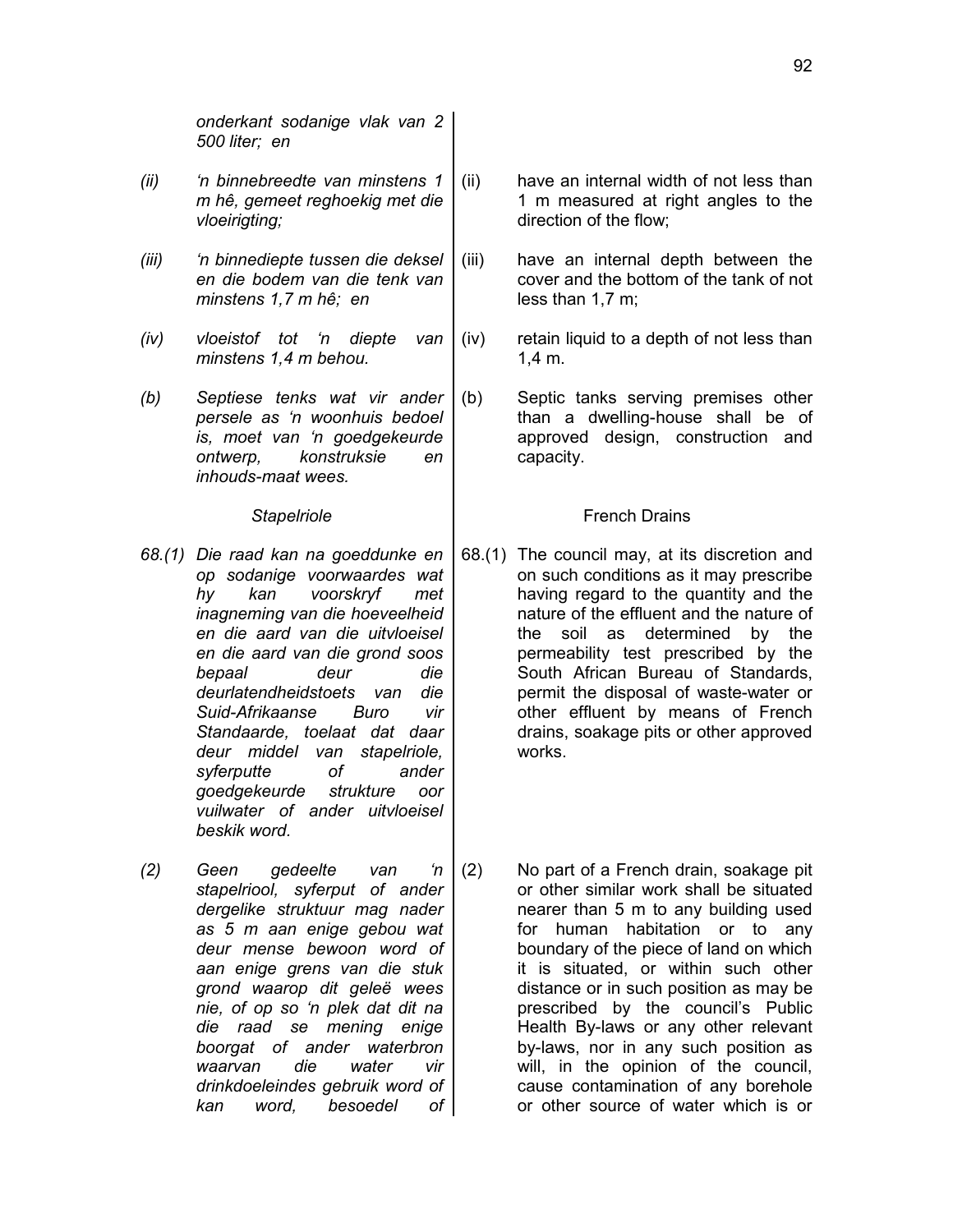*klammigheid in enige gebou veroorsaak nie.*

*(3) Die afmetings van enige stapelriool, syferput of ander dergelike struktuur moet bepaal word met inagneming van die absorbeer-vermoë van die grond en die aard en hoeveelheid van die uitvloeisel.*

- *69.(1) Die raad kan na goeddunke die eienaar van enige perseel toelaat om 'n riooltenk en hulptoestelle vir die opgaar van drekwater of sodanige ander rioolvuil of uitvloeisel waaroor hy besluit, te bou en sodanige tenk en toestelle moet so groot wees en op so 'n plek en so vlak geleë wees as wat hy voorskryf.*
- *(2) Geen reënwater of vloedwater en geen ander uitvloeisel as dié wat die raad kragtens subartikel (1) goedgekeur het, mag in 'n riooltenk ontlas word nie.*
- *(3) Geen riooltenk mag gebruik word nie tensy -*
- *(a) dit van harde en duursame materiaal gebou is;*
- *(b) die mure, as dit van stene gebou is, minstens 215 mm dik is en van goedgekeurde stene gebou en met sementdagha vasgemessel is, of, as dit van gewapende beton gemaak is, minstens 150 mm dik is;*
- *(c) die vloer van beton, minstens 150 mm dik, gemaak is;*
- *(d) die dak van beton van toereikende sterkte gemaak is sodat dit die las wat dit moontlik moet dra, sal kan dra;*

may be used for drinking purposes, or cause dampness in any building.

(3) The dimensions of any French drain, soakage pit or other similar work shall be determined in relation to the absorbent qualities of the soil and the nature and quantity of the effluent.

### *Riooltenks* Conservancy Tanks

- 69.(1) The council may at its discretion permit the owner of any premises to construct a conservancy tank and ancillary appliances for the retention of soil-water or such other sewage or effluent as it may decide and such tank and appliances shall be of such capacity and located in such position and at such level as it may prescribe.
- (2) No rainwater or stormwater and no effluent other than that which the council shall have permitted in terms of subsection (1), shall be discharged into a conservancy tank.
- (3) No conservancy tank shall be used as such unless -
- (a) it is constructed of hard and durable materials;
- (b) the walls, if made of brick, are at least 214 mm thick and made of approved bricks, laid in cement mortar, or if made of reinforced concrete, are at least 150 mm thick;
- (c) the floor is made of concrete not less than 150 mm thick;
- (d) the roof is made of concrete of adequate strength to withstand the loads to which it may be subjected;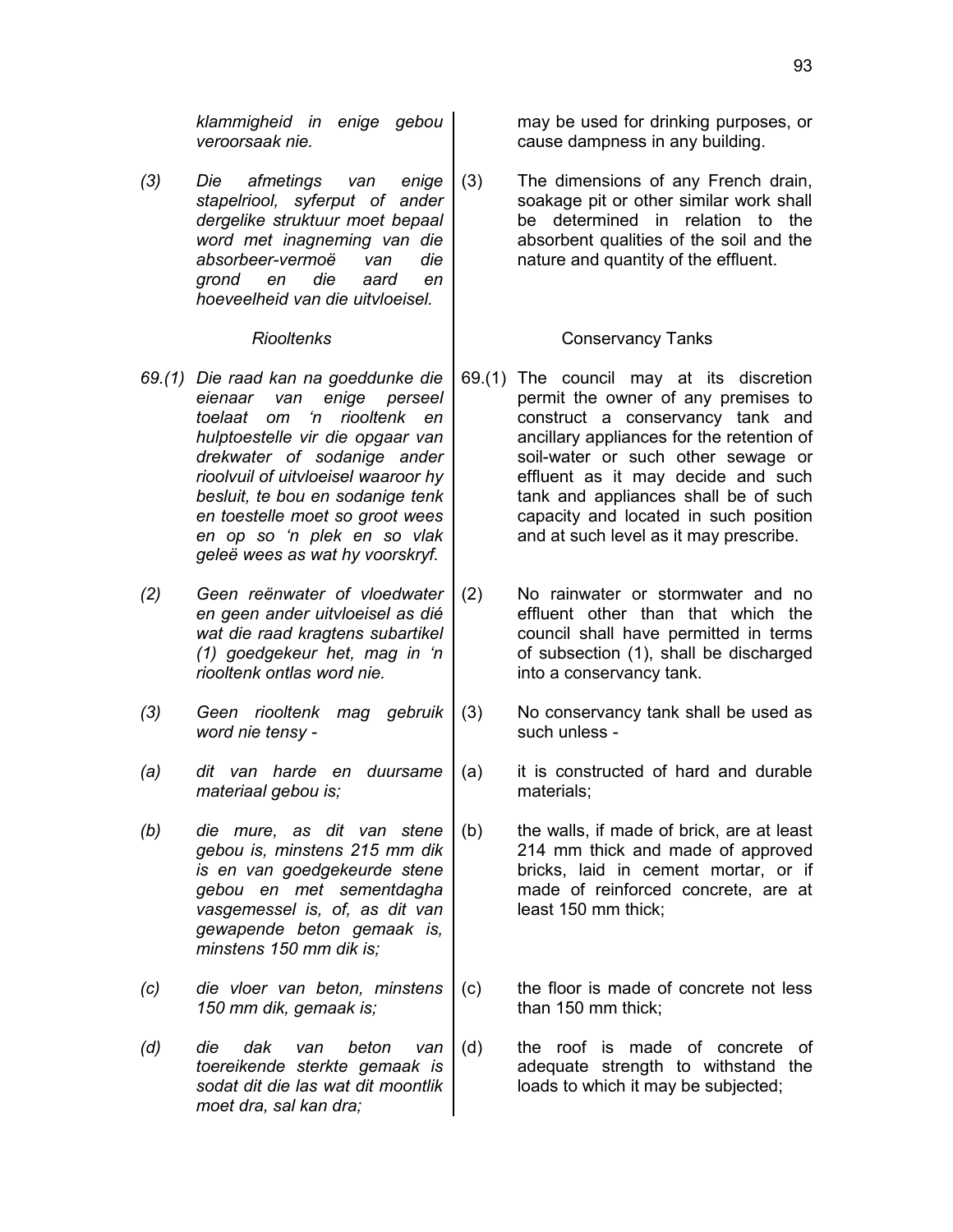94

- *(e) die blootgestelde oppervlakte van die mure, vloer en dak glad en ondeurlatend gemaak is;*
- *(f) die bodem van die tenk met 'n gradiënt van minstens 1 op 10 skuins afloop na die uitlaat;*
- *(g) die tenk gas- en waterdig is;* (g) the tank is gas en water-tight;
- *(h) die tenk 'n uitlaatpyp met 'n binnemiddellyn van 100 mm het wat van smeeyster, gietyster of ander goedgekeurde materiaal gemaak is en dit, behalwe as die raad iets anders toelaat, by 'n goedgekeurde klep en toebehore vir aansluiting by die raad se verwyderingsvoertuie eindig;*
- *(j) die klep en toebehore wat in paragraaf (h) genoem word of die uitlaatpunt van die pyp, na gelang van die geval, aangebring is in 'n hokkie wat 'n goedgekeurde skarnierdeksel het en op 'n plek geleë is wat die raad bepaal;*
- *(k) toegang tot die riooltenk verskaf word deur middel van 'n goedgekeurde mangat met 'n verwyderbare gietysterdeksel wat net bokant die sigbare tap van die inlaatpyp geleë is.*
- *(4) Die raad kan na goeddunke, met inagneming van die ligging van 'n riooltenk of die aansluitplek vir 'n verwyderingsvoertuig, dit as 'n voorwaarde waarop hy die tenk leegmaak, stel dat die eienaar of gebruiker van die tenk die raad skriftelik moet vrywaar teen die betaling van enige bedrag wat enigiemand van hom eis, regstreeks of onregstreeks as gevolg van die diens wat die*
- (e) the exposed surfaces of the walls, floor and roof are rendered smooth and impermeable;
- (f) the invert of the tank slopes towards the outlet at a gradient of not less than 1 in 10;
	-
- (h) the tank has an outlet pipe, 100 mm in internal diameter, made of wrought iron, cast iron or other approved material, and except if otherwise permitted by the council, terminating at an approved valve and fittings for connection to the council's removal vehicles;
- (j) the valve and fittings referred to in paragraph (h) or the outlet end of the pipe, as the case may be, are located in a chamber, having an approved hinged cover and situated in such position as the council may require.
- (k) access to the conservancy tank is provided by means of an approved manhole fitted with a removable cast iron cover placed immediately above the visible spigot of the inlet pipe.
- (4) The council may at its discretion, having regard to the position of a conservancy tank or of the point of connection for a removal vehicle, make it a condition of its emptying the tank that the owner or user thereof shall indemnify the council, in writing, against any sum which it may become liable to pay to any person as a result direct or indirect, of the rendering of that service.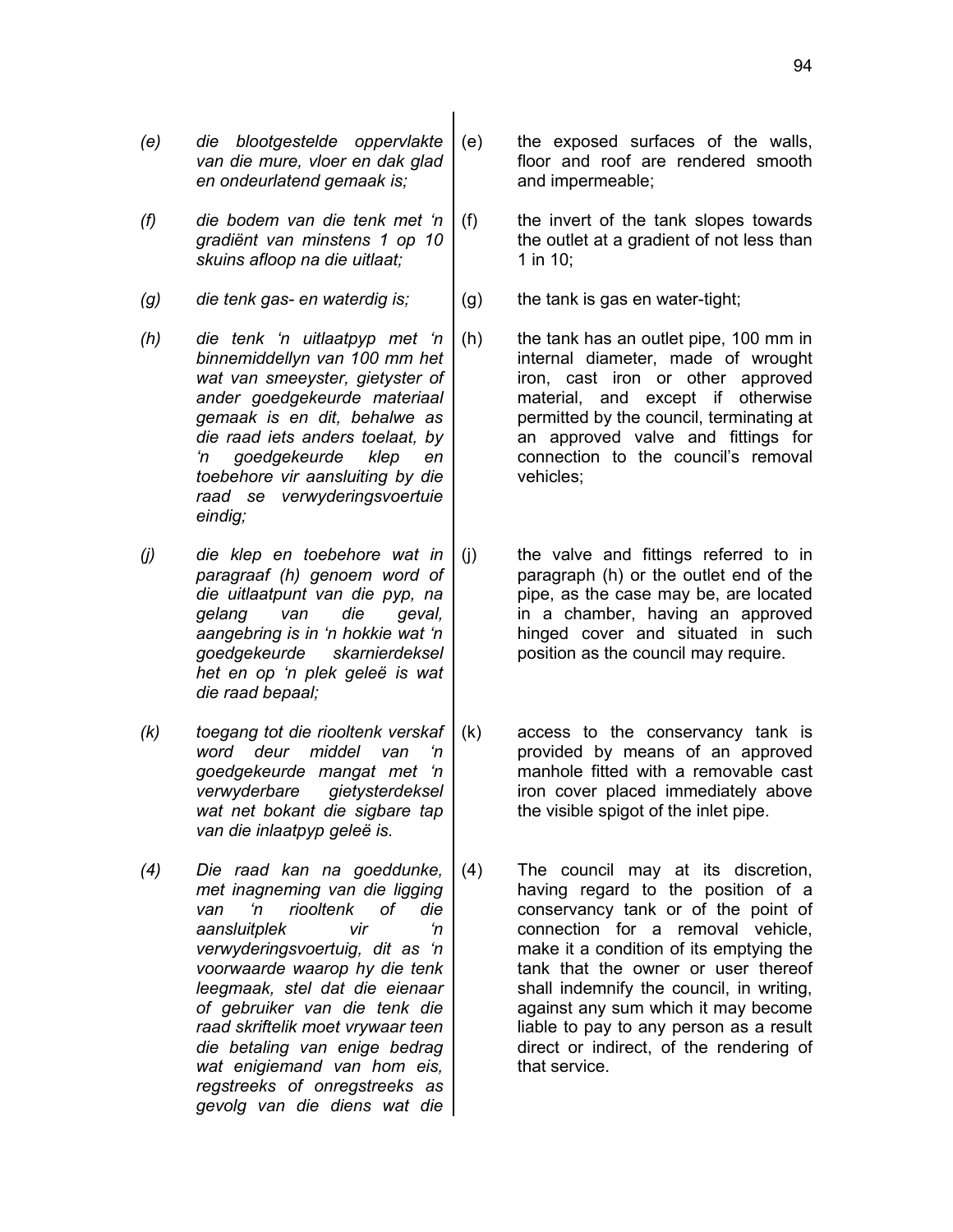*raad lewer.*

- *(5) As die raad se verwyderingsvoer-tuig oor 'n private perseel moet ry om 'n riooltenk te kan leegmaak, moet die eienaar van die tenk vir dié doel 'n pad, minstens 3,5 m breed, maak wat so verhard is dat dit 'n wiellas van 4 metrieke ton in alle weersomstandighede kan dra, en hy moet ook toesien dat geen hek waardeur die voertuig moet ry om die tenk te bereik, smaller as 3,5 m is nie.*
- *(6) Die raad kan te enige redelike tyd op enige dag van die week en op sodanige wyse as wat hy besluit met inagneming van algemene vereistes van die diens en in besonder met die oog op die uitskakeling van afsonderlike of onnodige ritte deur die raad se verwyderingsvoertuie, enige riooltenk heeltemal of gedeeltelik leegmaak.*
- *(7) Die eienaar of okkupant van 'n perseel waarop 'n riooltenk geleë is, moet sodanige tenk te alle tye tot voldoening van die raad in 'n goeie toestand onderhou.*

## *HOOFSTUK XVII* **CHAPTER XVII**

*70.(1) Die raad kan na goeddunke, behoudens die bepalings van subartikel (2), vergunning verleen dat stalle, koeistalle, melkerye, hondeherberge en dergelike persele of ander persele vir die huisvesting van diere by 'n perseelrioolstelsel aangesluit word.*

- (5) Where the council's removal vehicle has to traverse private premises for the emptying of a conservancy tank, the owner thereof shall provide for the purpose a roadway at least 3,5 m wide, so hardened as to be capable of withstanding a wheel load of 4 metric tons in all weather, and shall ensure that no gateway through which the vehicle is required to pass to reach the tank, shall be less than 3,5 m wide.
- (6) The council shall be entitled to empty or to draw off part of the contents of any conservancy tank at any reasonable time on any day of the week and in such manner as it may decide having regard to the general requirements of the service and in particular to the necessity for avoiding separate or unnecessary journeys by the council's removal vehicles.
- (7) The owner or occupier of premises on which a conservancy tank is installed shall at all times maintain such tank in good order and condition to the satisfaction of the council.

### *ALLERLEI BEPALINGS* MISCELLANEOUS PROVISIONS

### **Stalle en Dergelike Persele** Stables and Similar Premises

70.(1) Subject to the provisions of subsection (2), the council may at its discretion permit stables, cowsheds, dairies, kennels and similar premises or other premises for the accommodation of animals to be connected to a drainage installation.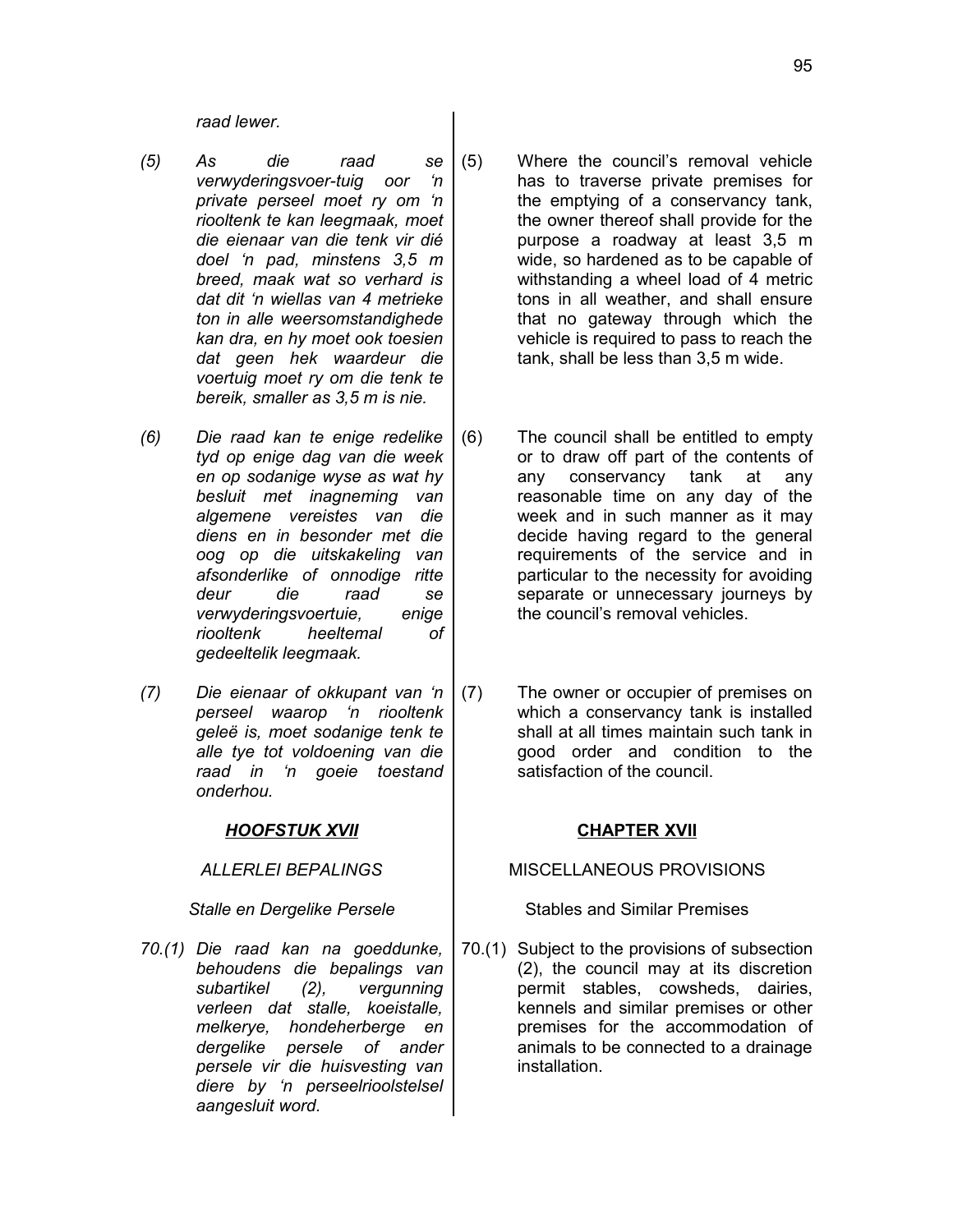- *(2) Die vloer van enige perseel wat ingevolge subartikel (1) by 'n perseelrioolstelsel aangesluit is, moet met goedgekeurde vloeistof-digte materiaal geplavei word en moet skuins afloop na 'n slik- of vetvanger of riool-put met 'n toereikende inhoudsmaat.*
- *(3) Elke gedeelte van die vloer van 'n perseel wat in subartikel (1) genoem word, moet deur 'n dak bedek en origens doeltreffend beskerm word om te verhoed dat reën of vloedwater in die perseelrioolstelsel inloop.*
- *Afvalvoedselwegdoeneenhede of Ander Wegdoeneenhede*
- *71.(1) Niemand mag 'n meganiese afval-voedselwegdoeneenheid of ander wegdoeneenheid of 'n afvalmeule by 'n perseelrioolstelsel aansluit nie tensy -*
- *(a) die eienaar van die perseel sodanige eenheid of afvalmeule by die raad geregistreer het en die ingenieur daarvan oortuig is dat die werking van die raad se rioolvuil- en rioolwatersuiweringswerke nie daardeur belemmer sal word nie; en*
- *(b) sodanige eenheid of afvalmeule van 'n goedgekeurde tipe is en ooreenkomstig die bepalings van die raad se Elektrisiteitsverordeninge aangebring is.*
- *(2) Die ingenieur kan die eienaar of okkupant van enige perseel waarin 'n afvalvoedselwegdoeneenheid of ander wegdoeneenheid of 'n afvalmeule aangebring is, of die*
- (2) The floor of any premises connected to a drainage installation in terms of subsection (1), shall be payed with approved impervious materials and graded to a slit trap, grease trap or gulley of adequate capacity.
- (3) Every part of the floor of premises mentioned in subsection (1) shall be covered by a roof and otherwise effectively protected to prevent the entry of rain or stormwater into the drainage installation.

Waste Food or other Disposal Units

- 71.(1) No person shall incorporate into a drainage installation a mechanical waste food or other disposal unit or garbage grinder unless -
- (a) the owner of the premises has registered such unit or garbage grinder with the council and the engineer is satisfied that the working of the council's sewerage and sewage treatment system shall not thereby be impaired; and
- (b) such unit or garbage grinder is of an approved type and has been installed in conformity with the council's Electricity By-laws.
- (2) The engineer may require the owner or occupier of any premises on which a waste food or other disposal unit or a garbage grinder has been installed, or the owner of such unit or grinder either to remove, repair or replace any unit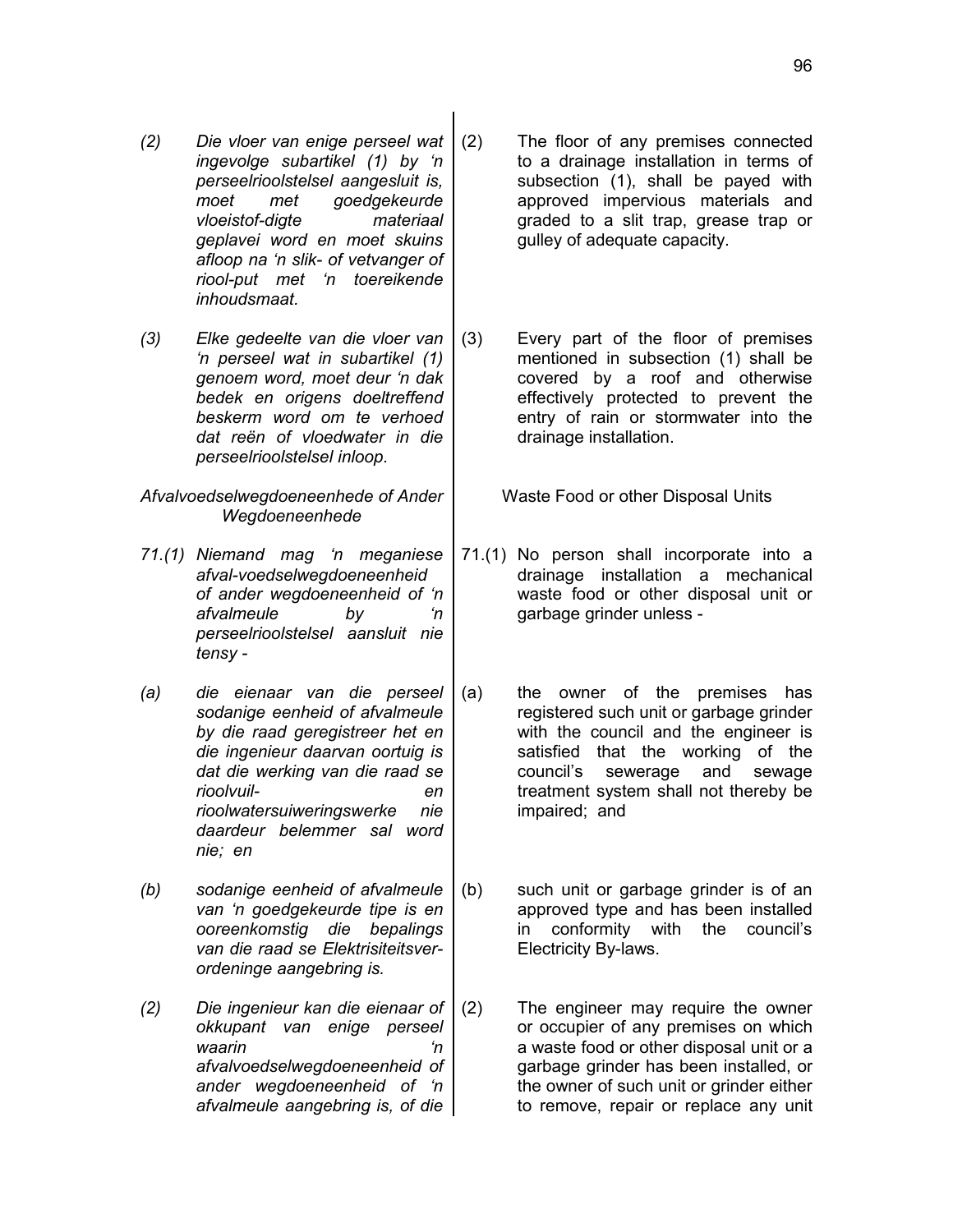*eienaar van sodanige eenheid of meule, aansê om enige eenheid wat na die ingenieur se mening nie doeltreffend werk nie of die werking van die raad se rioolstelsel belemmer, te verwyder, te herstel of te vervang.*

*(3) Die eienaar moet, as enige sodanige eenheid of meule verwyder is, die raad binne 14 dae na sodanige verwydering, daarvan in kennis stel.*

*Wegdoening van Rioolslyk, Kompos en Mis*

*72.(1) Die raad kan, behalwe as dit deur enige bevoegde owerheid verbied word, rioolslyk, kompos of dieremis wat afkomstig is van enige*

*rioolwatersuiweringswerke wat deur die raad bestuur word of plaas wat daarmee in verband staan, verkoop of van die hand sit op voorwaardes wat die raad kan stel betreffende die oplaai en vervoer daarvan, die plek waarheen dit vervoer moet word en die wyse waarop dit gebruik, aangewend of verwerk moet word.*

*(2) Sodanige slyk, kompos of mis word, behalwe in die geval van langtermynooreenkomste wat vir die verwydering daarvan aangegaan word, moet verkoop of van die hand gesit word teen die gelde wat in die tarief bepaal word.*

**Oortredings en Strawwe Conservery Access** 1

*73.(1) Behoudens enige bepaling van hierdie verordeninge waarin 'n misdryf uitdruklik gespesifiseer word, begaan iemand wat enige bepaling van hierdie* which, in the opinion of the engineer, is functioning inefficiently or which may impair the working of the council's sewerage system.

(3) The owner shall, upon the removal of any such unit or grinder, notify the council within 14 days of its removal.

Disposal of Sludge, Compost and Manure

72.(1) Except when prohibited by any competent authority, the council may sell or dispose of sewage sludge, compost or animal manure resulting from the operation of any sewage treatment works operated by the council or form associated therewith on such conditions regarding the loading and conveyance thereof, the place to which it is conveyed and the manner in which it is to be used, applied or processed as the council may impose.

(2) Save in the case of long term contracts entered into for the purpose of removal thereof, such sludge, compost or manure shall be sold or disposed of at the charges set out in the tariff.

73.(1) Without prejudice to any provision of these by-laws wherein an offence is expressly specified, any person who contravenes or fails to comply with any provision of these by-laws or who shall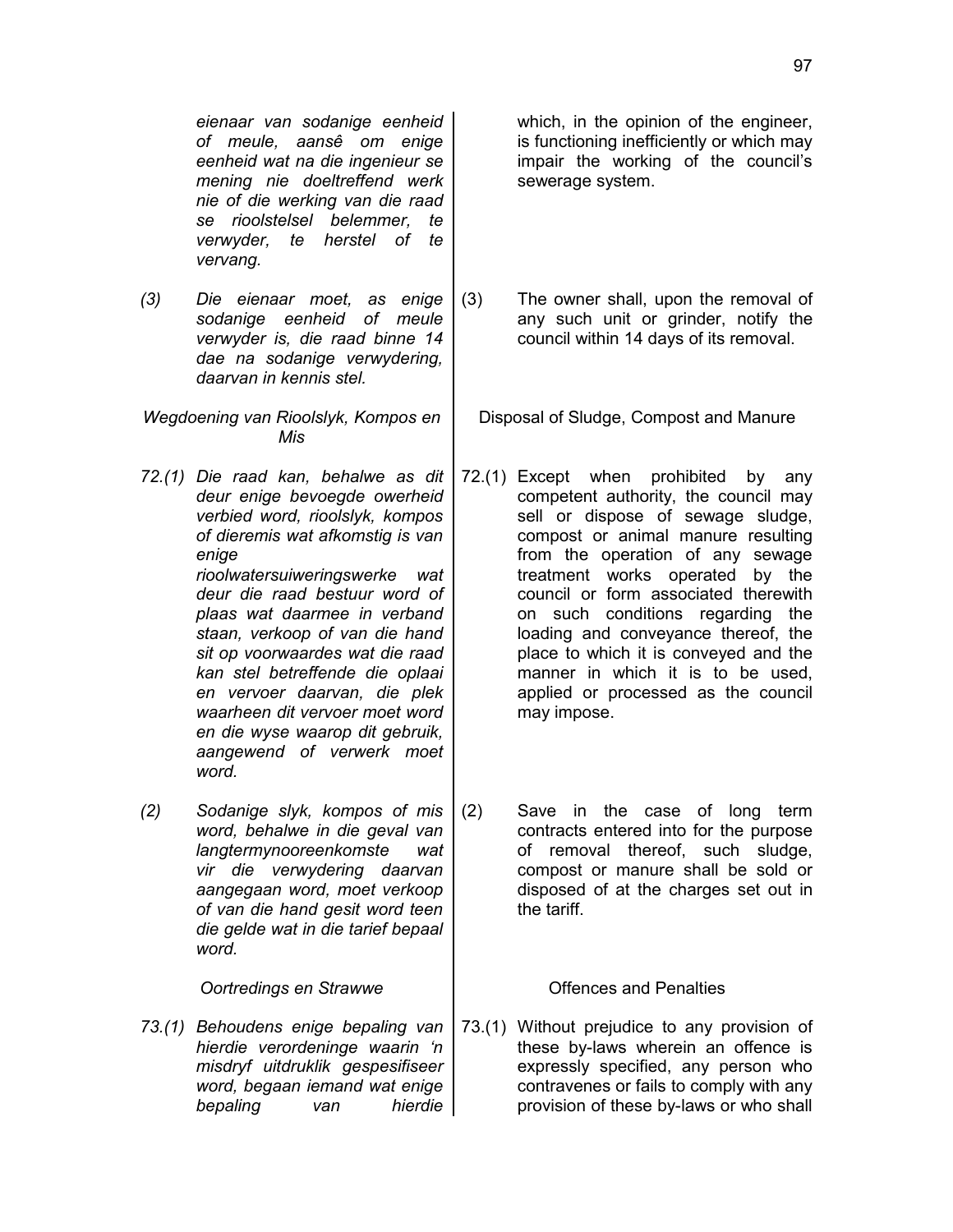*verordeninge oortree of wat versuim om daaraan te voldoen, 'n misdryf en is hy by 'n eerste skuldigevinding strafbaar met 'n boete van hoogstens R150 of, by wanbetaling, met gevangenisstraf vir 'n tydperk van hoogstens drie maande, en by enige daaropvolgende skuldigbe-vinding, met 'n boete van hoogstens R300 of, by wanbetaling, met voornoemde gevangenisstraf.*

*(2) Iemand wat versuim om in enige opsig te voldoen aan enige kennisgewing wat die raad aan hom beteken en waarby hy gelas word om iets te doen of nie te doen nie, begaan 'n misdryf en begaan nog 'n misdryf vir elke dag of gedeelte van 'n dag waarop die versuim voortduur en is ten opsigte van elke misdryf, soos hierbo genoem, by skuldigbevinding strafbaar met 'n boete van hoogstens R50 of by wanbetaling, met gevangenisstraf vir 'n tydperk van hoogstens sewe dae.*

# *HOOFSTUK XVIII* **CHAPTER XVIII**

*VLOEDWATER, RIOOLWATER, FABRIEKSUITVLOEISEL EN ANDER STOWWE*

*Rioolwater of ander Verbode Stowwe mag nie in Vloedwaterriole Inloop nie*

- *74.(1) Niemand mag rioolwater regstreeks of onregstreeks in 'n vloedwater-riool, rivier, stroom of 'n ander waterloop, hetsy natuurlik of kunsmatig, ontlas of veroorsaak of toelaat dat dit ontlas word nie.*
- *(2) Die eienaar of okkupant van enige stuk grond waarop stoom*

be in default in complying therewith, shall be guilty of an offence and shall be liable, on first conviction, to a fine not exceeding R150, or in default of payment, to imprisonment for a period not exceeding three months, and on any subsequent conviction to a fine not exceeding R300 or, in default of payment, to imprison-ment as aforesaid.

(2) Any person who fails to comply in any respect with any notice served on him by the council directing him to do or not to do anything, shall be guilty of an offence and shall in addition be guilty of a further offence for every day or part of a day during which noncompliance continues and he shall be liable in respect of each offence as aforesaid to a fine not exceeding R50 or, in default of payment, to imprisonment for a period not exceeding seven days.

STORMWATER, SEWAGE, INDUSTRIAL EFFLUENTS AND OTHER DISCHARGES

- Sewage or other Prohibited Discharges not to Enter Stormwater Drains
- 74.(1) No person shall discharge or cause or permit to be discharged any sewage directly or indirectly into a stormwater drain, river, stream or other watercourse, whether natural or artificial.
- (2) The owner or occupier of any piece of land on which steam or any liquid,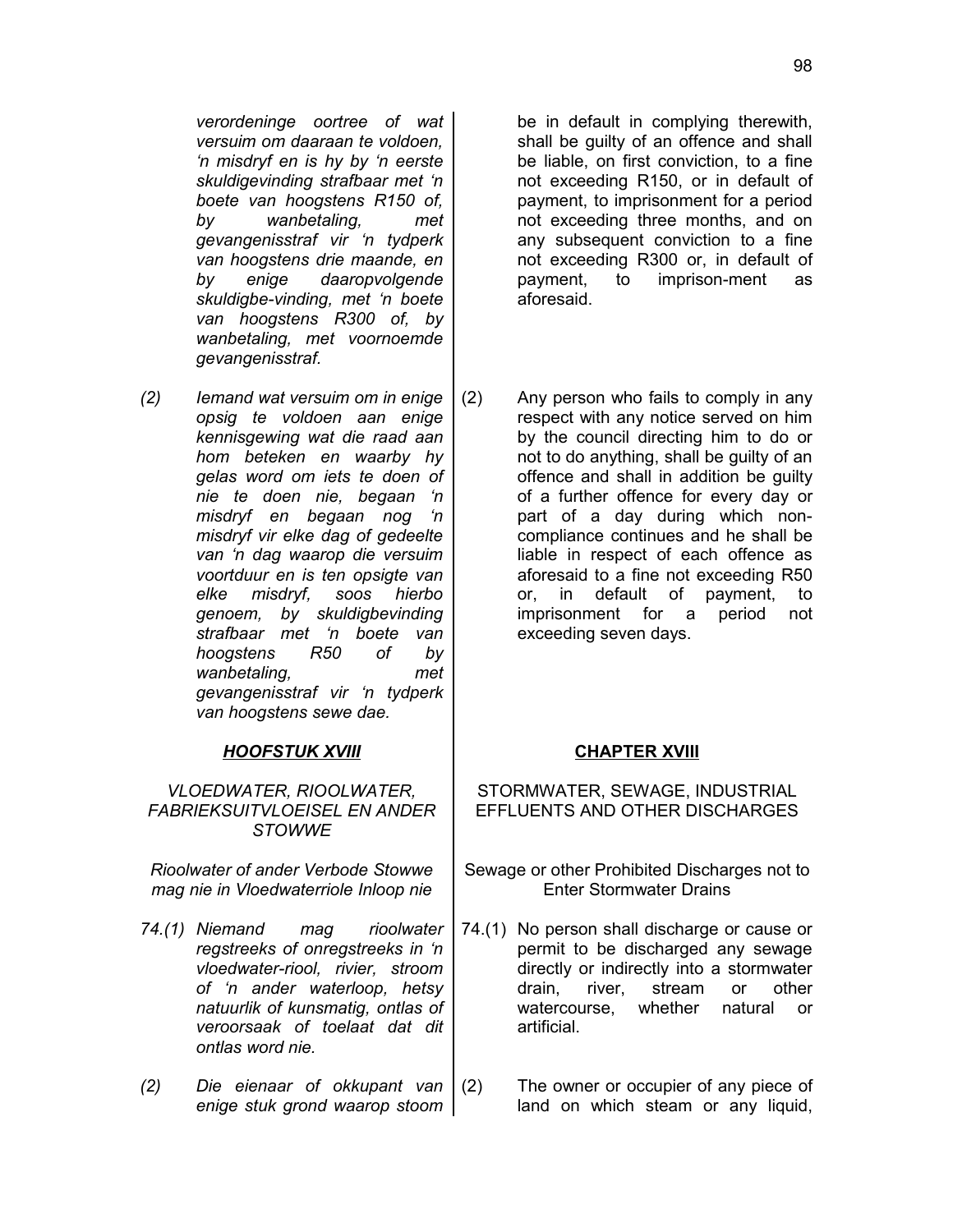*opgewek word of enige vloeistof, uitgesonderd drinkwater, opgeberg of verwerk word, moet al die geriewe verskaf waardeur voorkom word dat sodanige vloeistof ontlas, uitlek of ontsnap en in enige straat, vloedwaterriool of waterloop beland, behalwe in die geval van stoom waar die raad uitdruklik sodanige ontlasting toegelaat het.*

*(3) As 'n oop terrein op enige private perseel afgespuit word of reënwater daaroor loop, en dit na die mening van die raad waarskynlik kan meebring dat ongewenste stowwe in enige straatgeut, vloedwaterriool, rivier, stroom of ander waterloop, hetsy natuurlik of kunsmatig, ontlas word, of kan meebring of daartoe kan bydra dat enige sodanige waterloop besoedel word, kan die raad die eienaar aansê om op eie koste sodanige maatreëls met betrekking tot verbouingswerk aan die perseelrioolstelsel of die oordekking van die terrein wat die raad ter voorkoming of beperking van sodanige ontlasting of besoedeling nodig ag, te tref.*

*Vloedwater mag nie in Straatriole Inloop nie*

- *75.(1) Geen gedeelte van 'n perseelriool-stelsel mag te eniger tyd sodanig wees of sodanig gemaak kan word dat water van enige bron, wat nie drekwater of vuilwater is nie, die stelsel sonder die tussenkoms van 'n mens kan binnegaan nie.*
- *(2) Niemand mag enigiets, uitgesonderd rioolwater, in 'n perseelrioolstelsel ontlas of*

other than potable water, is stored, processed or generated shall provide all facilities necessary to prevent any discharge, leakage or escape of such liquid to any street, stormwater drain or watercourse except where, in the case of steam, the council has specifically permitted such discharge.

(3) Where the hosing down or flushing by rainwater of an open area on any private premises is in the opinion of the council likely to cause the discharge of objectionable matter into any street gutter, stormwater drain, river, stream or other watercourse, whether natural or artificial, or to cause or contribute toward the pollution of any such watercourse, the council may instruct the owner of the premises to execute at his own cost whatever measures by way of alterations to the drainage installation or roofing of the area it may consider necessary to prevent or minimise such discharge or pollution.

Stormwater not to Enter Sewers

- 75.(1) No part of a drainage installation shall at any time be such or capable of being rendered such that water from any source, not being soil-water or waste-water, can enter the installation without the intervention of human agency.
- (2) No person shall discharge or cause or permit to be discharged any substance other than sewage into a drainage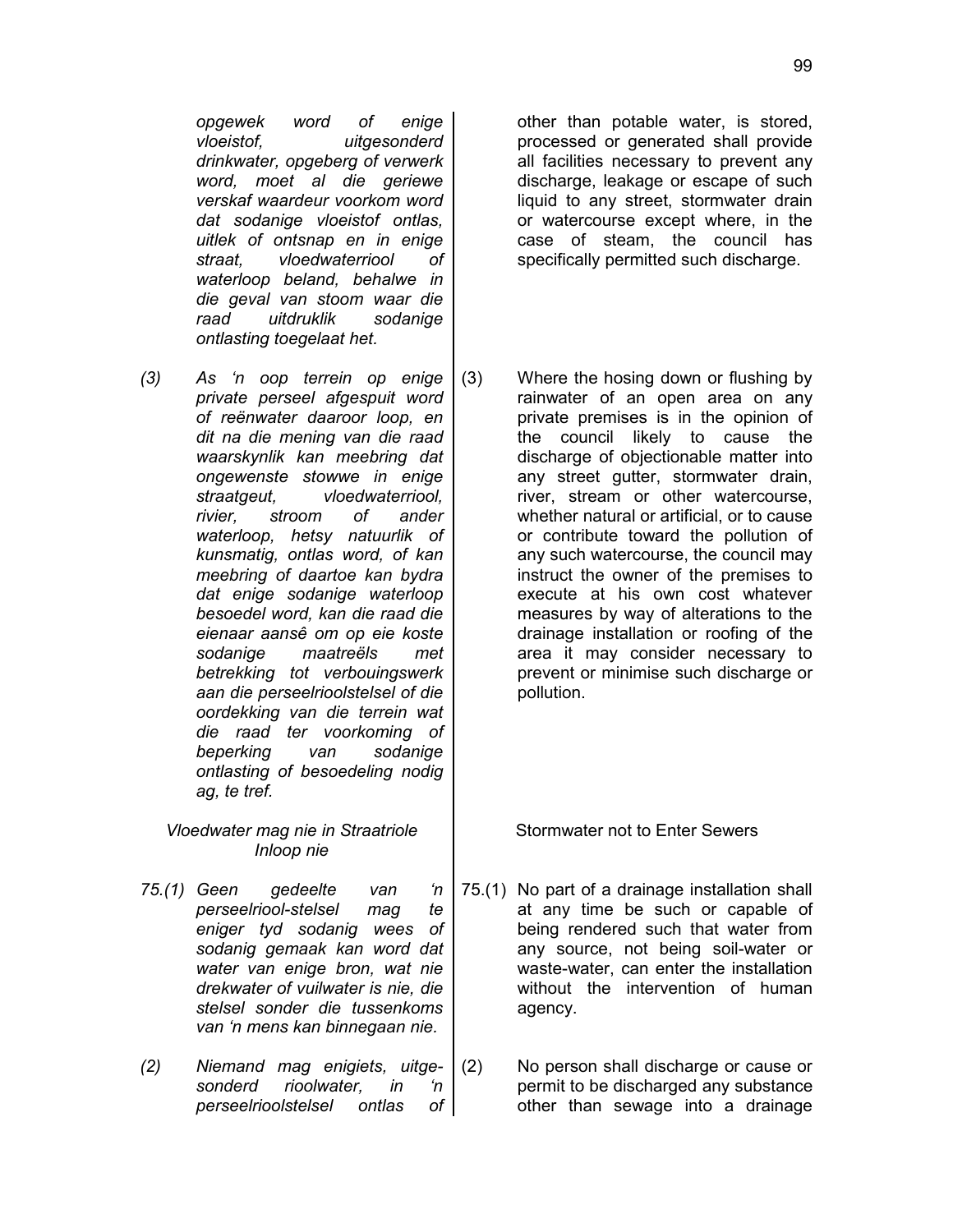*veroorsaak of toelaat dat dit ontlas nie.*

*(3) Geen pyp, dakgeut of ander toestel wat gebruik word of gebruik kan word om reënwater van enige dak of ander vlak af te voer, mag in enige rioolput wat deel uitmaak van 'n perseelrioolstelsel, ontlas nie.*

- *76.(1) Niemand mag regstreeks of onregstreeks water uit enige swembad oor enige pad of in 'n straatgeut, vloedwaterriool of waterloop of op 'n oop stuk grond of 'n private perseel wat nie die perseel van die eienaar van sodanige swembad is nie, ontlas of toelaat dat dit ontlas word nie.*
- *(2) Water uit fonteine, reservoirs of swembaddens wat op private persele geleë is, mag slegs met skriftelike vergunning van die raad wat vooraf verkry is, en op sodanige voorwaardes wat die raad ten opsigte van die plek, die tyd, die tempo van ontlasting en die totale ontlasting stel, in 'n perseelrioolstelsel ontlas word.*
- *(3) Die gelde wat in die tarief voorgeskryf word, moet betaal word ten opsigte van die ontlasting van water wat in subartikel (2) genoem word.*

*Vergunning om Fabrieksuitvloeisel te Ontlas*

*77.(1) Niemand mag sonder om die raad se skriftelike vergunning vooraf te verkry of, as sodanige vergunning verkry is, anders as in strenge nakoming van al die voorwaardes van sodanige vergunning, enige* installation.

(3) No pipe, channel or other device used for or capable of being used to conduct rainwater from any roof or other surface shall be permitted to discharge into any gulley forming part of a drainage installation.

Water uit Swembaddens **Network** Discharges from Swimming Pools

- 76.(1) No person shall discharge or permit the discharge of water from any swimming pool directly or indirectly over any road or into a gutter, stormwater drain, watercourse, open ground or private premises other than the premises of the owner of such swimming pool.
- (2) Water from fountains, reservoirs or swimming pools situate on private premises shall be discharged to a drainage installation only with the prior written consent of the council and subject to such conditions as to place, time, rate of discharge and total discharge as the council may impose.
- (3) The discharge of water referred to in subsection (2) shall be subject to the payment of the charges specified in terms of the tariff.

Permission to discharge Industrial Effluents

77.(1) No person shall discharge or cause or permit to be discharged into any sewer any industrial effluent or other liquid or substance other than soil-water or other liquid or substance other than soil-water or waste-water without the written permission of the council first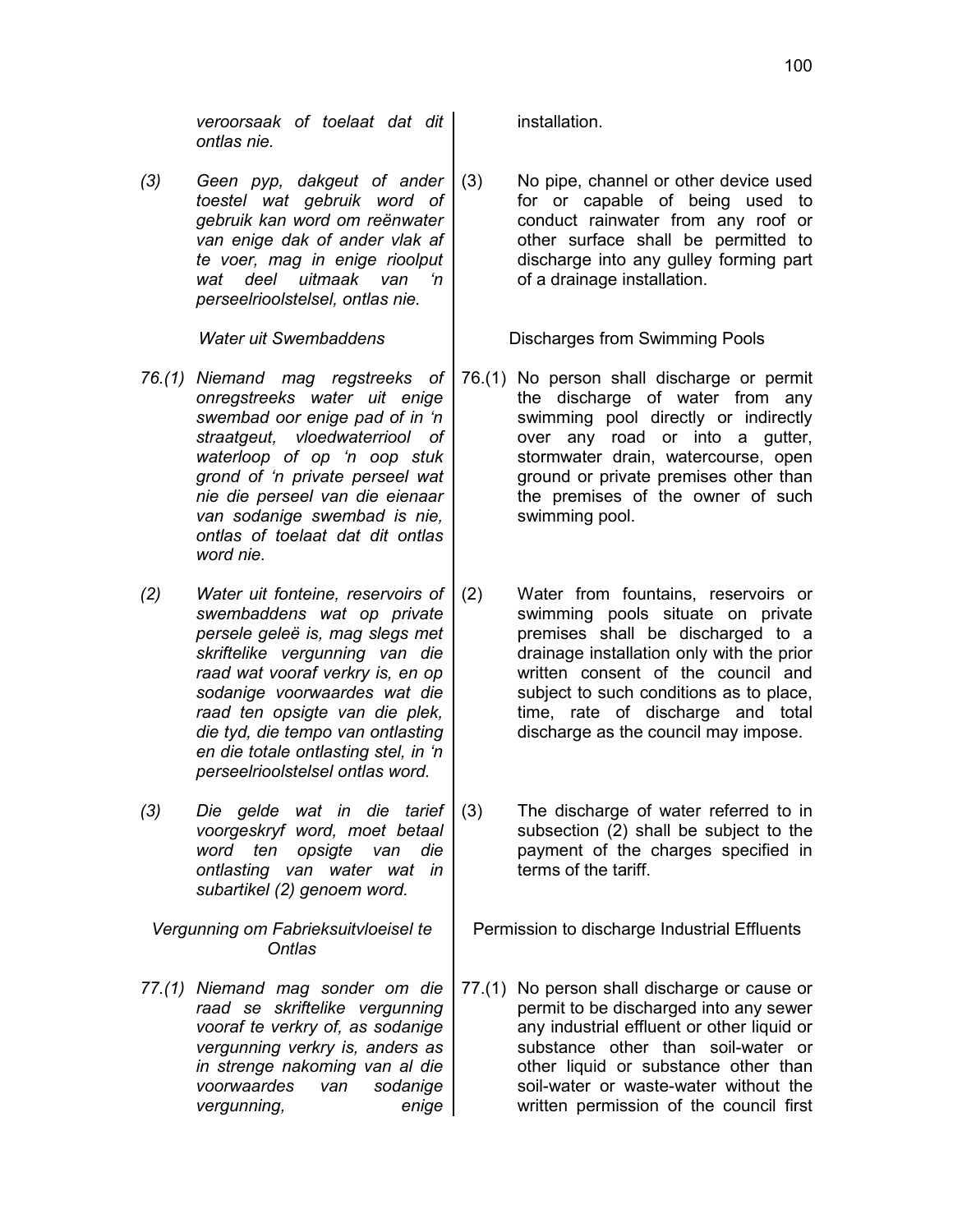101

*fabrieksuitvloeisel of ander vloeistof of stof wat nie drekwater of vuilwater is nie, in enige straatriool ontlas of veroorsaak of toelaat dat dit ontlas nie.*

- *(2) Elke persoon moet, voordat hy enige fabrieksuitvloeisel in 'n straatriool ontlas, skriftelik, in duplo in die vorm wat in die toepaslike aanhangsel by hierdie verordeninge uiteengesit word, by die raad om vergunning aansoek doen en moet daarna sodanige bykomende inligting verstrek en sodanige monsters indien wat die raad vereis.*
- *(3) Die raad kan na goeddunke en met inagneming van die vermoë van enige straatriool of enige meganiese toestel wat vir rioolwater gebruik word of enige rioolwatersuiweringswerke, of dit nou al aan die raad behoort of nie, en op sodanige voorwaardes wat hy dienstig ag, met inbegrip van die betaling van 'n bedrag wat ooreenkomstig die tarief bereken word, vergunning verleen dat fabrieksuitvloeisel wat van enige perseel afkomstig is, in enige straatriool ontlas word.*
- *(4) Iemand aan wie daar vergunning ingevolge subartikel (3) verleen is om fabrieksuitvloeisel in 'n straatriool te ontlas, moet, voordat hy enigiets doen of veroorsaak of toelaat wat 'n verandering in die hoeveelheid of die aard van daardie fabrieksuitvloeisel teweeg sal bring, die raad skriftelik in kennis stel van die datum waarop die beoogde*

had and obtained or, if such permission has been obtained, otherwise than in strict compliance with any and all of the conditions of such permission.

- (2) Every person shall, before discharging any industrial effluent into a sewer, make application in writing to the council for permission to do so in the form, to be completed in duplicate, set out in the relevant appendix to these by-laws and shall thereafter furnish such additional information and submit such samples as the council may require.
- (3) The council may at its discretion, having regard to the capacity of any sewer or any mechanical appliance used for sewage or any sewage treatment plant, whether or not vested in the council and subject to such conditions as it may deem fit to impose, including the payment of any charge assessed in terms of the tariff, grant permission for the discharge of industrial effluent from any premises into any sewer.
- (4) A person to whom permission has been granted in terms of subsection (3) to discharge industrial effluent into a sewer shall, before doing or causing or permitting to be done anything to result in any change in the quantity or discharge or nature of that effluent, notify the council in writing of the date on which it is proposed that the change shall take place and of the nature of the proposed change.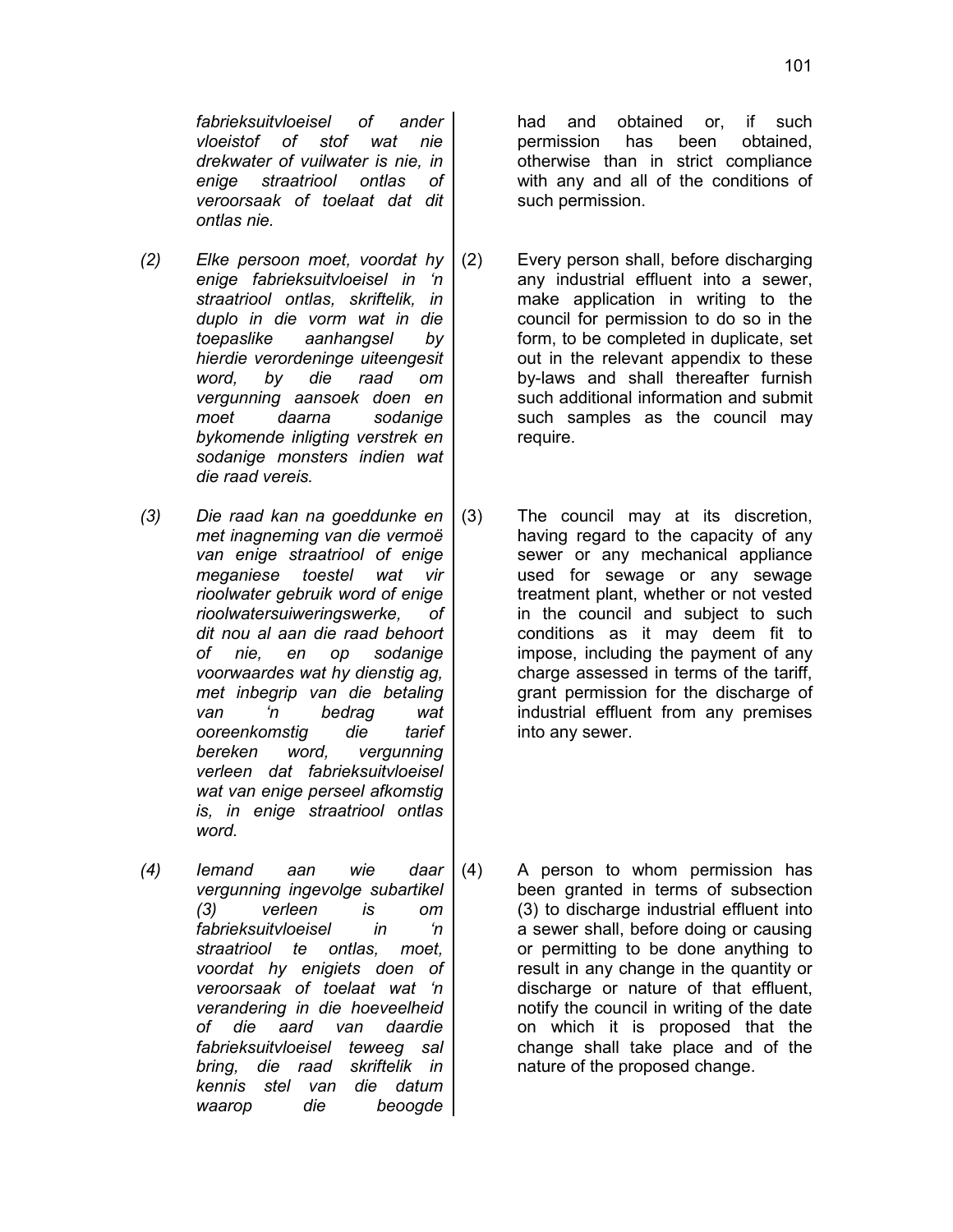*verandering gaan plaasvind en van die aard daarvan.*

- *(5) Iemand wat enige fabrieksuitvloei-sel in die straatriool ontlas of veroorsaak of toelaat dat dit ontlas word, sonder om vooraf vergunning daarvoor te verkry soos by subartikel (3) voorgeskryf, begaan 'n misdryf en stel hom bloot aan die strawwe wat by hierdie verordeninge voorgeskryf word, en hierbenewens ook nog aan die betaling van die gelde wat die raad kan vasstel vir die wegvoer en suiwering van die uitvloeisel wat aldus ontlas is en vir enige skade wat as gevolg van sodanige ongeoorloofde ontlasting veroor-saak is.*
- *(6) Behoudens die raad se regte ingevolge subartikel (5) of artikel 80(2)(c), kan hy al die koste, onkoste en geld wat hy as gevolg van enige van of al die volgende redes aangegaan het of sal aangaan, op enigiemand verhaal wat enige fabrieksuitvloeisel of enige stof wat ingevolge artikel 80 verbied of beperk word of waarvoor daar 'n opdrag ingevolge artikel 80(2) uitgereik is, in 'n perseelriool of 'n straatriool ontlas:*
- *(a) Die besering van mense, beskadiging van die straatriool of enige rioolwatersuiweringsuitrusting of meganiese toestel of enige eiendom hoegenaamd, wat te wyte is aan die onklaarraking, hetsy gedeeltelik of geheel, van enige rioolwatersuiweringsuitrusting of meganiese toestel, of dit nou al onder die beheer van die raad is of nie; of*

(5) Any person who discharges or causes or permits to be discharged any industrial effluent into the sewer without having first obtained permission to do so in terms of subsection (3), shall be guilty of an offence and liable, in addition to the penalties prescribed in terms of these by-laws, to such charge as the council may assess for the conveyance and treatment of the effluent so discharged and for any damage caused as a result of such unauthorized discharge.

- (6) Without prejudice to its rights in terms of subsection (5) or of section 80(2)(c), the council shall be entitled to recover from any person who discharges to a drain or sewer any industrial effluent or any substance which is prohibited or restricted in terms of section 80 or which has been the subject or an order issued in terms of section 80(2) all costs, expenses or charges incurred or to be incurred by the council as a result of any or all of the following:
- (a) Injury to persons, damage to the sewer or any sewage treatment works or mechanical appliance or to any property whatsoever, as the result of the breakdown, either partial or complete, of any sewage treatment plant or mechanical appliance, whether under the control of the council or not; or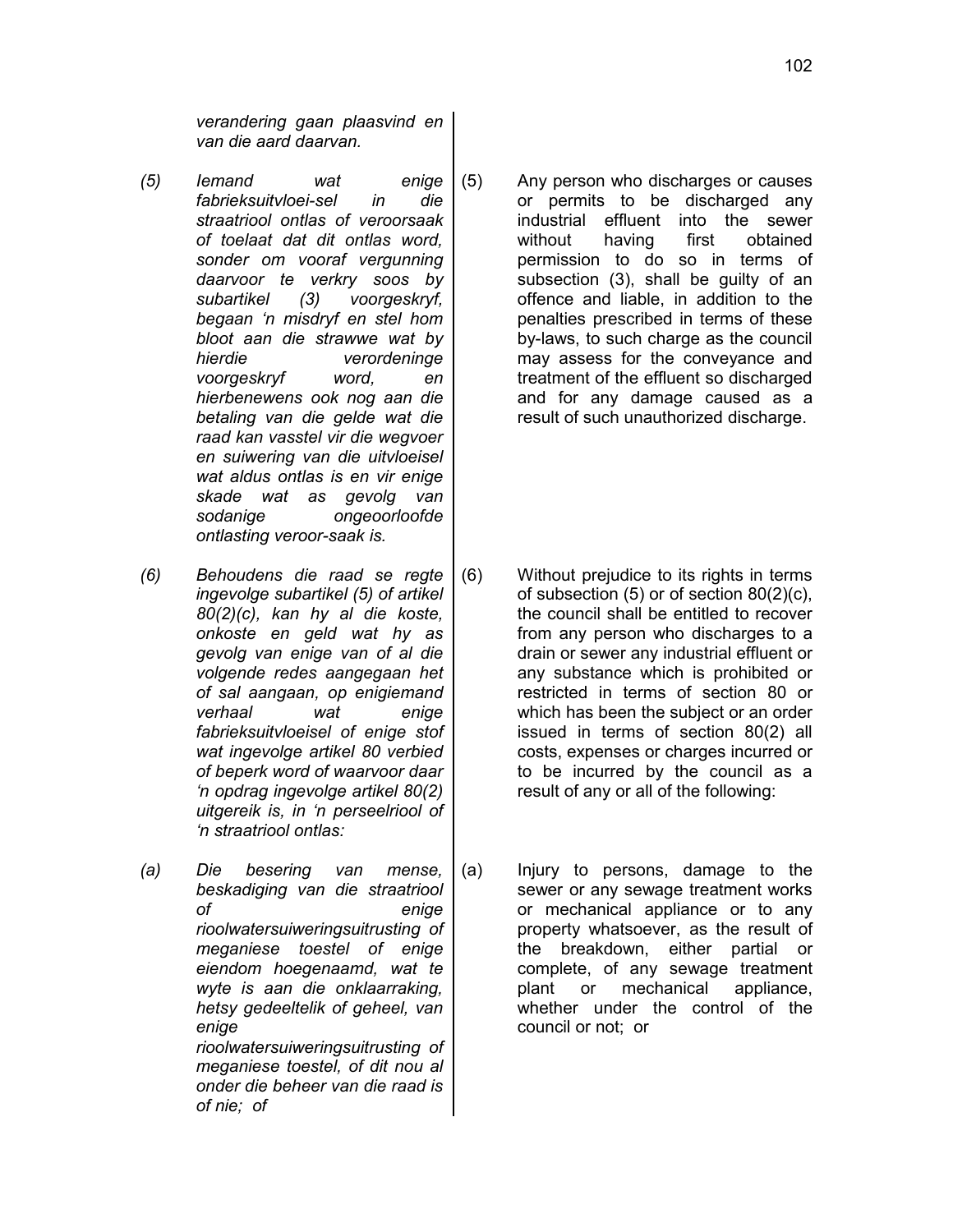- *(b) 'n Vervolging kragtens die Waterwet, 1956 (Wet 54 van 1956), soos gewysig, of 'n aksie wat teen hom ingestel word ten gevolge van enige gedeeltelike of gehele onklaarraking van enige rioolwatersuiweringsuitrusting of meganiese toestel wat regstreeks of onregstreeks aan genoemde ontlasting te wyte is, met inbegrip van boetes of skadevergoeding wat hy ten gevolge van die vervolging of aksie moet betaal.*
- *(7) Die raad kan van tyd tot tyd of te eniger tyd vanweë enige verandering in die omstandighede wat voortspruit uit 'n wysiging in die rioolwatersuiweringsmetode of die instel van nuwe of hersiene of strenger of ander standaarde deur die raad of ingevolge die Waterwet, 1956 (Wet 54 van 1956), of as gevolg van enige wysiging van hierdie verordeninge of vanweë enige ander rede, enige vergunning wat verleen is of enige voorwaarde by sodanige vergunning hersien, wysig, verander of herroep en/of nuwe voorwaardes stel vir die ontvangs van enige fabrieksuitvloeisel in die straatriool, of die ontlasting van enige of al sodanige uitvloeisel in die straatriool verbied deur skriftelik vooraf afdoende kennis te gee van sy voorneme om dit te doen, en by die verstryking van sodanige kennisgewingstydperk word daar beskou dat die vorige vergunning of voorwaardes, na gelang van die geval, verval het, en die nuwe of gewysigde voorwaardes, indien daar is en na gelang van die*
- (b) Any costs including fines and damages which may be imposed or awarded against the council and any expense incurred by the council as a result of a prosecution in terms of the Water Act, 1956 (Act 54 of 1956), as amended, or any action against it consequent on any partial or complete breakdown of any sewage treatment plant or mechanical appliance caused directly or indirectly by the said discharge.
- (7) Due to any change in circumstances arising from a change in the method of sewage treatment or the introduction of new or revised or stricter or other standards by the council or in terms of the Water Act, 1956 (Act 54 of 1956), or as a result of any amendment to these by-laws or due to any other reason, the council may from time to time or at any time review, amend, modify or revoke any permission given or any conditions attached to such permission and/or impose new conditions for the acceptance of any industrial effluent into the sewer or prohibit the discharge of any or all of such effluent to the sewer on giving adequate written notice in advance of its intention to do so, and on the expiration of such period of notice the previous permission or conditions, as the case may be, shall be regarded as having fallen away and the new or amended conditions, if any, as the case may be, shall forthwith apply.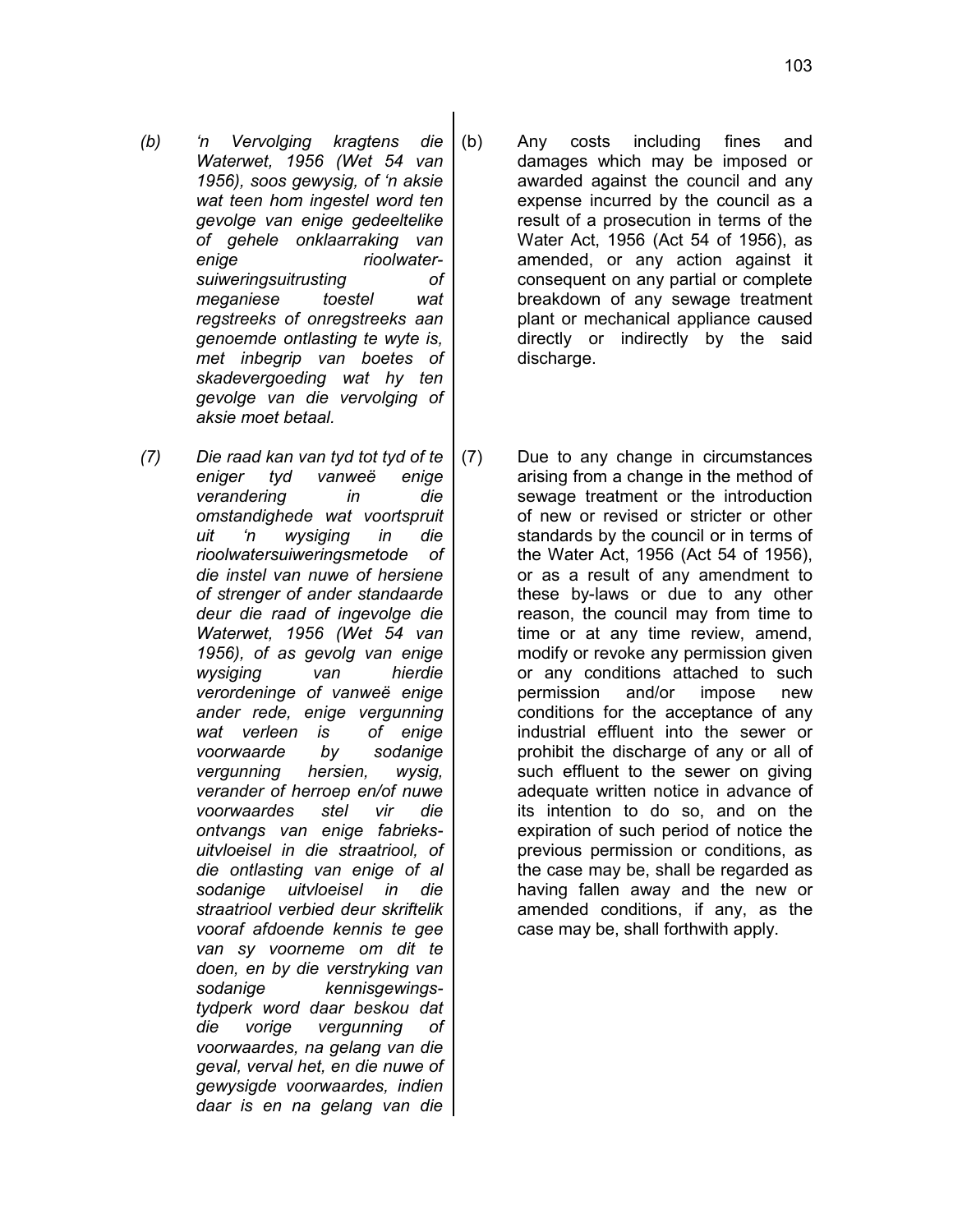*geval, is dan onverwyld van toepassing.*

*Beheer van Fabrieksuitvloeisel* Control of Industrial Effluent

- *78.(1) Die eienaar of okkupant van enige perseel waarvandaan fabrieksuit-vloeisel in 'n straatriool ontlas, moet toereikende geriewe soos oorloopvlakverklikkers, gereedheidsuitrusting en oorloop opvangputte verskaf of moet ander toepaslike maatreëls tref om op doeltreffende wyse te voorkom dat enige stof wat verbied of beperk word of wat eienskappe het wat strydig is met die bepalings van hierdie verordeninge, vanweë die nalatigheid van bedieners, kragonderbreking, die onklaarraking van uitrusting of beheeruitrusting, die oorbelasting van die geriewe, morsery gedurende op- of aflaaiwerk of om enige ander dergelike rede per ongeluk in die straatriool ontlas.*
- *(2) Die raad kan deur 'n kennisgewing te beteken aan die eienaar of okkupant van enige perseel waarvandaan fabrieksuitvloeisel ontlas word, hom aansê om, behoudens enige ander bepaling van hierdie verordeninge, enigeen van of al die volgende te doen:*
- *(a) Om die uitvloeisel, voordat dit in die straatriool ontlas word, op so 'n wyse vooraf te behandel dat dit te alle tye in alle opsigte aan die bepalings van artikel 80(1) voldoen, of om die uitvloeiselsiklus van die nywerheidsproses in so 'n mate en op so 'n manier te wysig wat na die raad se mening nodig is sodat enige*

78.(1) The owner or occupier of any premises from which industrial effluent is discharged to a sewer shall provide adequate facilities such as overflow level detection devices, standby equipment, overflow catch-pits or other appropriate means effectively to prevent the accidental discharge into any sewer, whether through the negligence of operators, power failure, failure of equipment or control gear, overloading of facilities, spillage during loading or unloading or for any other like reason, of any substance prohibited or restricted or having properties outside the limits imposed in terms of these by-laws.

- (2) The council may, by notice served on the owner or occupier of any premises from which industrial effluent is discharged, require him without prejudice to any other provision of these by-laws to do all or any of the following:
- (a) To subject the effluent before it is discharged to the sewer, to such pretreatment as will ensure that it at no time will fail to confirm in all respects with the requirements of section 80(1) or to modify the effluent cycle of the industrial process to an extent and in such a manner as in the opinion of the council is necessary to enable any sewage treatment works receiving the said effluent, whether under the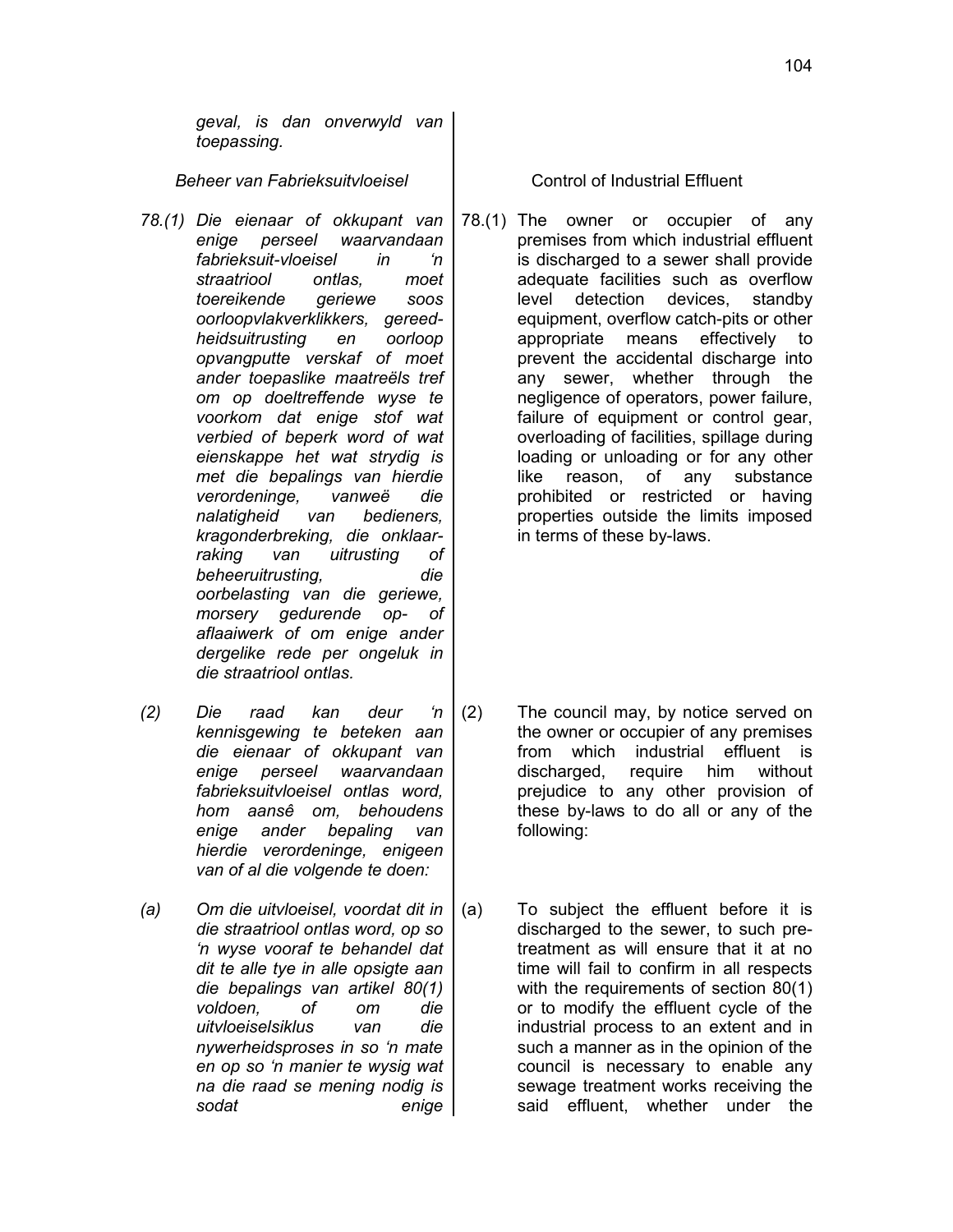*rioolwatersuiweringswerke wat die genoemde uitvloeisel ontvang, of sodanige werke nou al onder die beheer van die raad staan of nie, gesuiwerde uitvloeisel kan voortbring wat voldoen aan enige standaarde wat ingevolge die bepalings van die Waterwet, 1956 (Wet 54 van 1956), soos gewysig, vir sodanige werke voorgeskryf kan word;*

- *(b) Om die ontlasting van die uitvloeisels tot sekere vasgestelde tye en die ontlastempo tot 'n vasgestelde maksimum te beperk en om op sy koste sodanige tenks, toestelle en ander uitrusting wat na die raad se mening nodig of toereikend is om aan die genoemde beperkings te kan voldoen, aan te bring;*
- *(c) Om 'n afsonderlike perseelrioolstelsel vir die wegvoer van fabrieksuitvloeisel aan te bring en om dié uitvloeisel deur middel van 'n afsonderlike aansluiting, soos deur die raad bepaal, in die straatriool te ontlas, en om hom daarvan te weerhou om die genoemde uitvloeisel deur middel van enige perseelrioolstelsel wat vir die wegvoer van huishoudelike rioolwater bedoel is of gebruik word, te ontlas, of om enige huishoudelike rioolwater deur middel van die genoemde afsonderlike stelsel vir fabrieksuitvloeisel te ontlas;*
- *(d) Om op sy koste in enige perseelrioolstelsel wat fabrieksuit-vloeisel na die straatriool wegvoer, een of meer inspeksie-, monsterneming- of meterkamers van sodanige afmetings en materiaal en op*

control of the council or not, to produce treated effluent complying with any standards which may be laid down in respect of such works in terms of Water Act, 1956 (Act 54 of 1956), as amended.

- (b) To restrict the discharge of effluents to certain specified hours and the rate of discharge to a specified maximum and to instal at his own expense such tanks, appliances and other equipment as in the opinion of the council may be necessary or adequate for compliance with the said restrictions;
- (c) To instal a separate drainage installation for the conveyance of industrial effluent and to discharge the same into the sewer through a separate connection as directed by the council, and to refrain from discharging the said effluent through any drainage installation intended or used for the conveyance of domestic sewage or from discharging any domestic sewage through the said separate installation for industrial effluent;

(d) To construct at his own expense in any drainage installation conveying industrial effluent to the sewer one or more inspection sampling or metering chambers of such dimensions and materials and in such positions as the council may prescribe.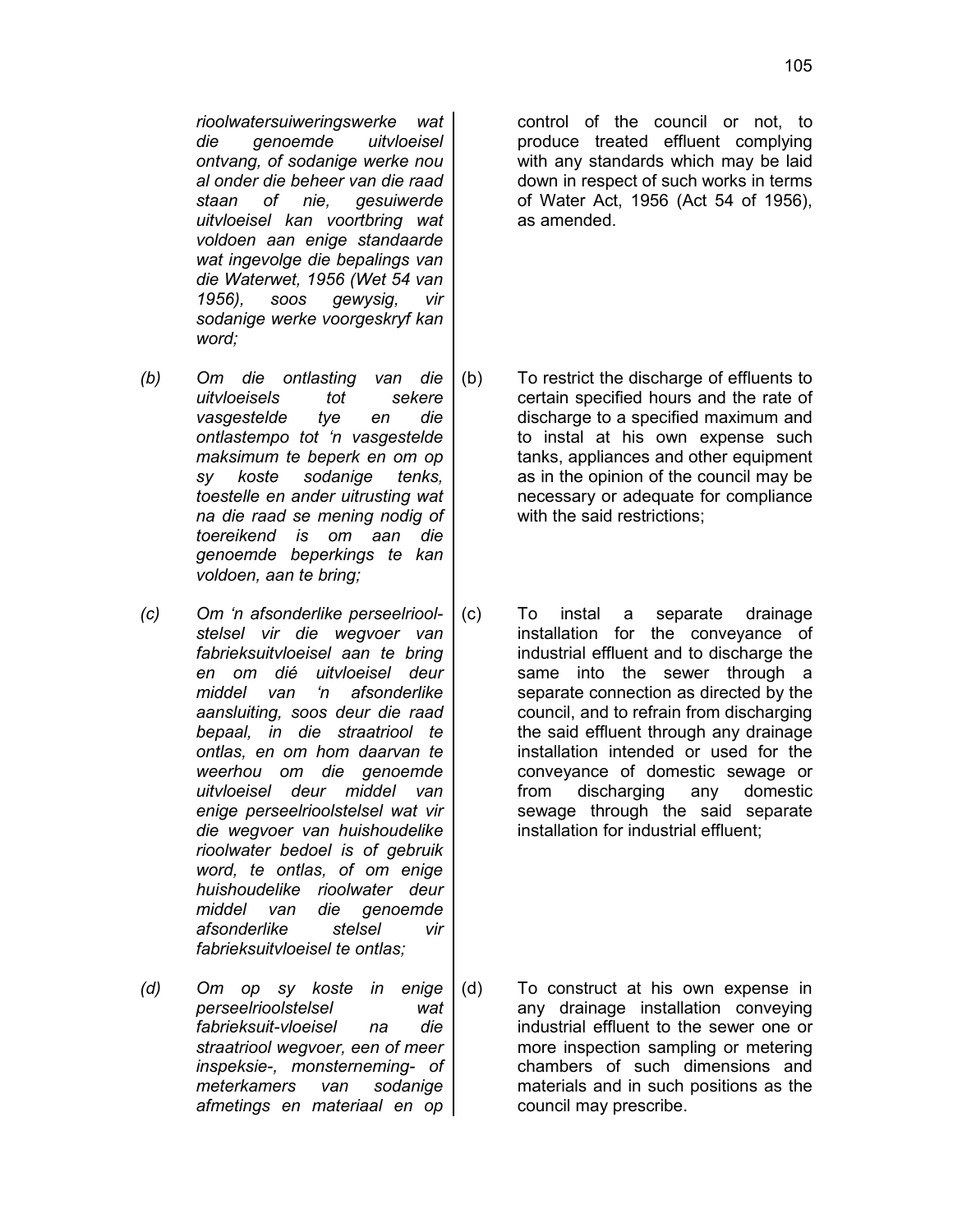*sodanige afmetings en material en op sodanige plekke as wat die raad kan voorskryf, te bou;*

- *(e) Om ten opsigte van die fabrieksuitvloeisel wat van die perseel af ontlas word, sodanige gelde wat bereken word ooreenkomstig die tarief te betaal: Met dien verstande dat as die presiese permanganaatwaarde (PW) van die fabrieksuitvloeisel vanweë die besondere omstandighede van enige bepaalde geval nie met behulp van die berekeningsmetode wat die raad van tyd tot tyd mag vasstel, bepaal kan word nie, die ingeieur van sodanige ander berekenings-metode waarvolgens die genoemde sterkte wel bepaal kan word, gebruik kan maak en die bedrag wat gevorder moet word, daarvolgens vasstel;*
- *(f) Om alle inligtng te verstrek wat die ingenieur kan vereis om die gelde wat ingevolge die tarief betaalbaar is, te kan bereken; en*
- *(g) Om vir die toepassing van paragraaf (f) op sy koste 'n meter wat die totale hoeveelheid water afmeet wat uit 'n boorgat, fontein of ander natuurlike waterbron verkry en op die perseel gebruik word, te verskaf en te onderhou.*
- *(3)(a) As iemand strydig met enige bepaling van hierdie verordeninge, fabrieksuitvloeisel in 'n straatriool ontlas of veroorsaak of toelaat dat dit ontlas word of op die punt staan om dit te doen, kan die ingenieur, as hy van mening is dat sodanige uitvloeisel moontlik*

(e) To pay in respect of the industrial effluent discharged from the premises such charge as may be assessed in terms of the tariff: Provided that where, owing to the particular circumstances of any case the method of assessment as determined from time to time by the council does not reflect the true permanganate value (PV) of the industrial effluent, the engineer may adopt such alternative method of assessment as does reflect the said value and shall assess the charge accordingly;

- (f) To provide all such information as may be required by the engineer to enable him to assess the charges payable in terms of the tariff; and
- (g) For the purpose of paragraph (f), to provide and maintain at his own expense a meter measuring the total quantity of water drawn from any borehole, spring or other natural source of water and used on the property.
- (3)(a) If any person in contravention of any provision of these by-laws discharges industrial effluent into a sewer, or causes or permits it to be discharged or is about to do so, the engineer may, if he is of the opinion that such effluent is likely to cause damage to any sewer, mechanical appliance, sewage treatment works or sewage farm or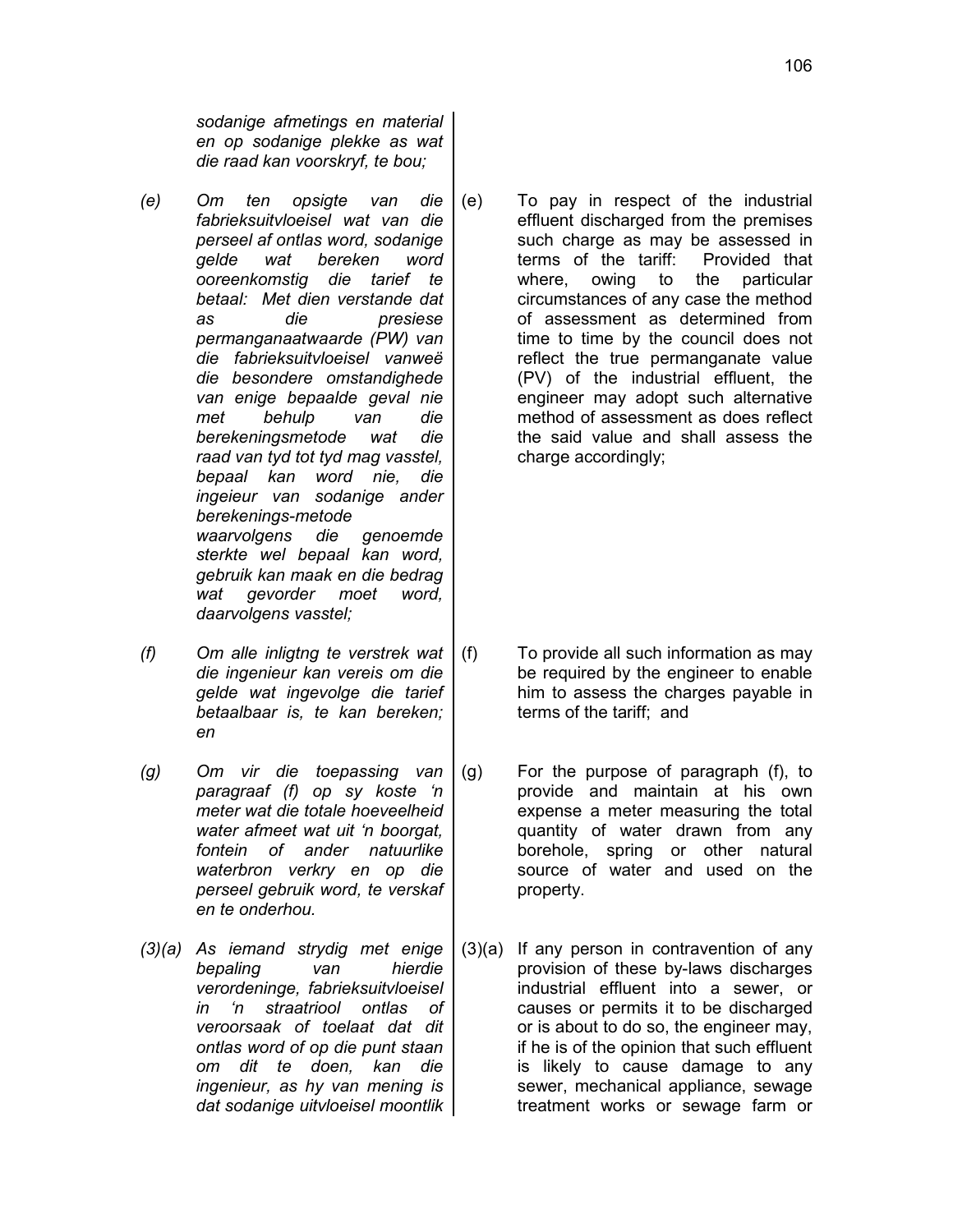*skade kan berokken aan enige straatriool, meganiese toestel, rioolwatersui-weringswerke of rioolplaas of –proses, nadat hy die eienaar of okkupant van die betrokke perseel in kennis gestel het van sy voorneme om dit te doen, onverwyld die perseelriool wat sodanige uitvloeisel na die straatriool wegvoer vir sodanige tydperk as wat hy dienstig ag, sluit en afdig ten einde te voorkom dat sodanige uitvloeisel die straatriool binnegaan.*

- *(b) Die raad is nie aanspreeklik vir enige skade wat deur enige stap wat ingevolge paragraaf (a) gedoen word, meegebring word nie.*
- *(c) Niemand mag sonder die skriftelike toestemming van die ingenieur die seël van 'n straatriool wat ingevolge paragraaf (a) gesluit en afgedig is, oopmaak of breek of veroorsaak of toelaat dat dit gedoen word nie.*
- *Afmeet en Vasstel van die Hoeveelheid Fabrieksuitvloeisel*
- *79.(1) Die raad kan, op 'n plek wat hy aanwys, in enige perseelrioolstelsel wat fabrieksuitvloeisel na 'n straatriool wegvoer, enige meter of ander toestel aanbring met die doel om die volume of samestelling van die genoemde uitvloeisel daarmee bepaal, en iemand wat so 'n meter of ander toestel uitskakel, oopmaak, oopbreek of op 'n ander manier daarmee peuter of dit beskadig, begaan 'n misdryf: Met dien verstande dat die raad na goeddunke met iemand wat fabrieksuitvloeisel in die*

process, forthwith after notifying the owner or occupier of the premises concerned of his intention to do so, close and seal off the drain conveying such effluent to the sewer for such period as he may deem expedient so as to prevent such effluent from entering the sewer.

- (b) The council shall not be liable for any damage occasioned by any action taken in terms of paragraph (a).
- (c) No person shall without the written permission of the engineer open or break the seal of a drain closed and sealed off in terms of paragraph (a) or cause or permit this to be done.
	- Metering and Assessment of Industrial **Effluent**
- 79.(1) The council may incorporate, in such position as it shall determine in any drainage installation conveying industrial effluent to a sewer, any meter or gauge or other device for the purpose of ascertaining the volume or composition of the said effluent, and it shall be an offence for any person to by-pass, open, break into or otherwise interfere with or to damage any such meter, gauge or other device: Provided that the council may at its discretion enter into an agreement with any person discharging industrial effluent into the sewer, establishing an alternative method of assessing the quantity of effluent so discharged.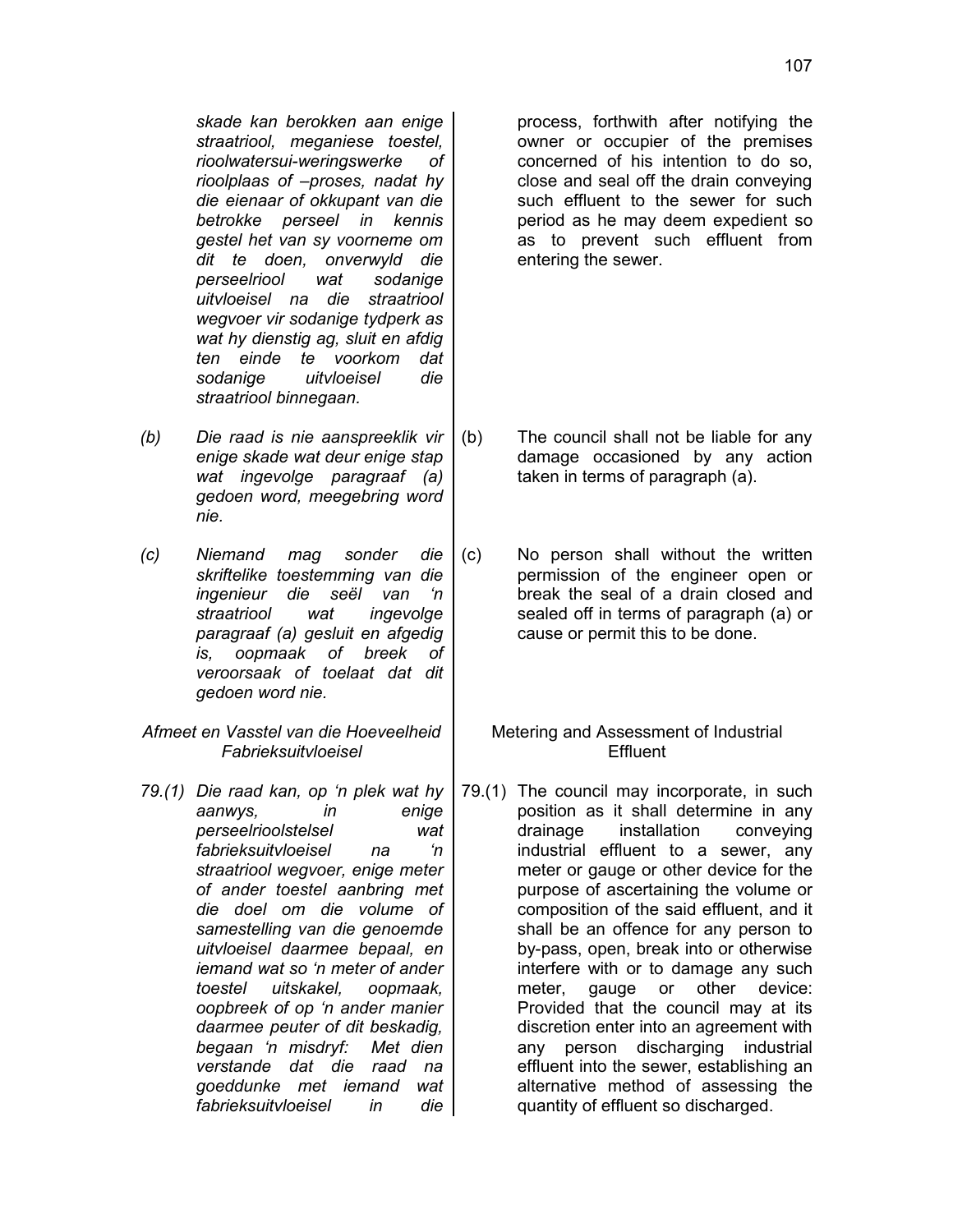*straatriool ontlas, 'n ooreenkoms kan aangaan waarby 'n ander metode vir die vasstel van die hoeveelheid uitvloeisel aldus ontlas, bepaal word.*

- *(2) Die raad het die reg om enige sodanige meter of toestel soos hierbo genoem, op koste van die eienaar van die perseel waarop dit aangebring word, aan te bring en te onderhou.*
- *(3) Die eienaar van enige perseel waarop enige boorgat geleë is wat gebruik word om 'n watertoevoer vir bedryfs- of nywerheidsdoeleindes te verskaf, moet -*
- *(a) sodanige boorgat by die raad registreer;*
- *(b) volledige besonderhede van die lewering van die boorgat aan die raad verstrek; en*
- *(c) as die raad rede het om die betroubaarheid van die besonderhede wat verstrek is, in twyfel te trek, op sy koste sodanige toetse in verband met die lewering van die boorgat uitvoer wat na die raad se mening vir die doeleindes van hierdie verordeninge nodig is.*

- *80.(1) Niemand mag rioolwater, fabrieksuitvloeisel of ander vloeistof of stof in enige straatriool ontlas of veroorsaak of toelaat dat dit daarin ontlas word of daarin beland nie, as -*
- *(a) dit na die mening van die ingenieur aanstootlik is of 'n oorlas vir die publiek kan veroorsaak;*
- (2) The council shall be intitled to instal and maintain any such meter, gauge or device as aforesaid at the expense of the owner of the premises on which it is installed.
- (3) The owner of any premises on which there is situated any borehole used for a water supply for trade or industrial purposes shall -
- (a) register such borehole with the council;
- (b) provide the council with full particulars of the discharge capacity of the borehole; and
- (c) if the council has reason to doubt the reliability of the particulars given, carry out at the expense of the owner such tests on the discharge capacity of the borehole as may, in the opinion of the council, be necessary for the purpose of these by-laws.

# Verbode Ontlasting **Prohibited Discharges**

- 80.(1) No person shall discharge or cause or permit the discharge or entry into any sewer of any sewage, industrial effluent or other liquid or substance -
- (a) which in the opinion of the engineer may be offensive to or may cause a nuisance to the public;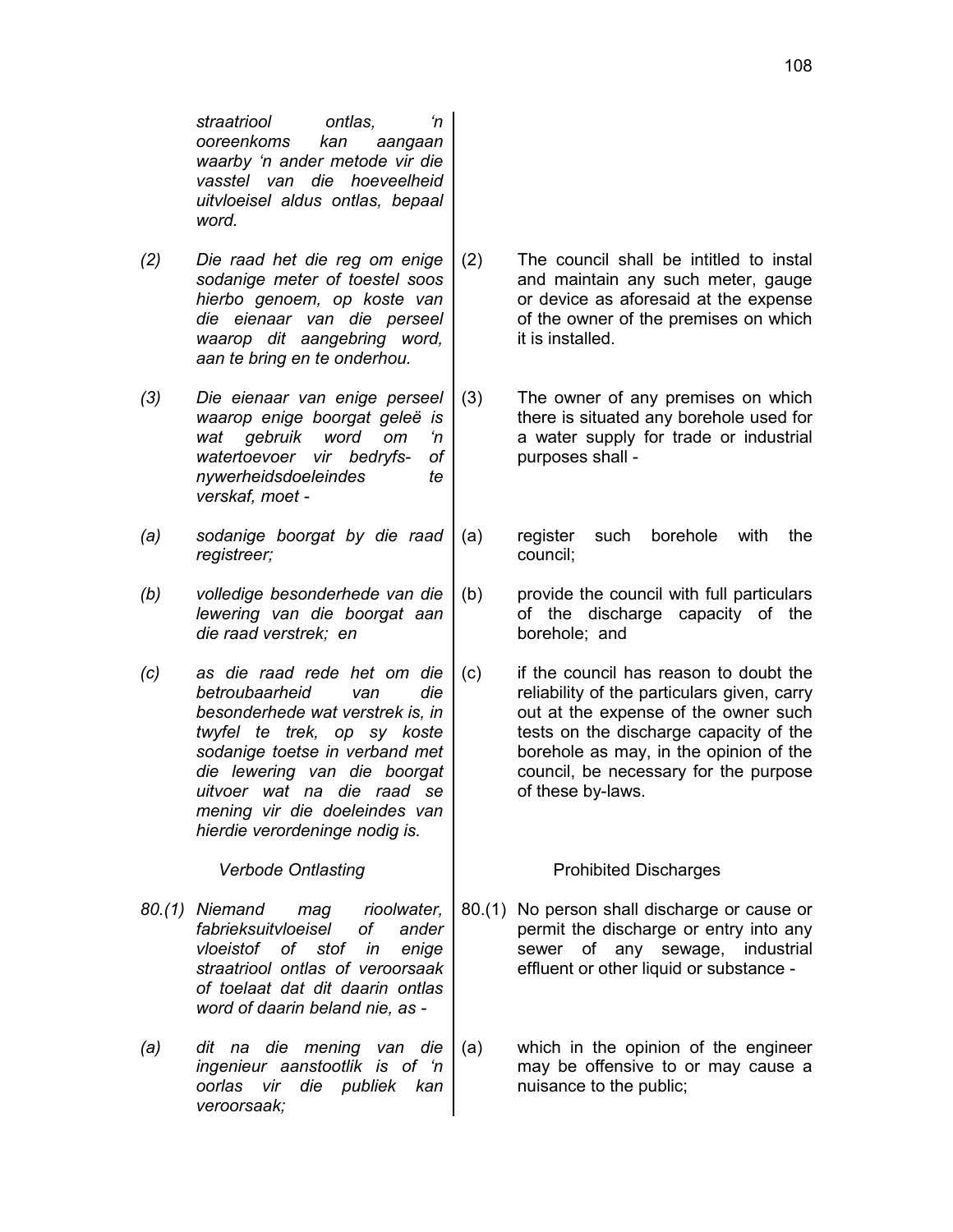- *(b) dit in die vorm van stoom of dampe is of die temperatuur daarvan op die plek waar dit die straatriool binnegaan 44°C oorskry;*
- *(c) dit 'n pH-waarde van minder as 6,0 of meer as 10,0 het;*

*(d) dit enige stof van watter aard ook al bevat wat waarskynlik ontplofbare, vlambare, giftige of aanstootlike gasse of dampe in enige straatriool kan afgee of kan laat ontstaan;*

*(e) dit enige stof wat 'n flitspunt laer as 93ºC het of wat 'n giftige damp by 'n temperatuur laer as 93ºC afgee;*

*(f) dit enige stof van watter aard ook al, met inbegrip van olie, ghries, vet of reinigingsmiddels wat straatriole of perseelriole kan verstop, of die behoorlike funksionering van rioolwatersuiweringswerke kan belemmer, bevat;*

- *(g) daar sigbare tekens van teer of aanverwante produkte of distillate, bitumen of asfalt is;*
- *(h) dit enige stof bevat wat so gekonsentreerd is dat dit aan die finale behandelde uitvloeisel van enige rioolwatersuiweringswerke na chlorering waarskynlik 'n ongewenste smaak of 'n ongewenste reuk of kleur gee of dat dit oormatige skuim kan veroorsaak;*
- *(i) dit 'n hoër PW-waarde of 'n laer of hoër pH-waarde of 'n groter elektriese geleivermoë het as wat in die toepaslike Aanhangsel by hierdie*
- (b) which is in the form of steam or vapour or has a temperature exceeding 44°C at the point where it enters the sewer.
- (c) which has a pH value less than 6,0 or greater than 10,0;
- (d) which contains any substance of whatsoever nature likely to produce or give off explosive, flammable, poisonous or offensive gases or vapours in any sewer;
- (e) which contains any substance having an open flashpoint of less than 93ºC or which gives off a poisonous vapour at a temperature below 93ºC;
- (f) which contains any material of whatsoever nature, including oil, grease, fat or detergents capable of causing an obstruction to the flow in sewers or drains or interference with the proper operation of a sewage treatment works;
- (g) which shows any visible signs of tar or associated products or distillates, bituments or asphalts;
- (h) which contains any substance in such concentration as is likely in the final treated effluent from any sewage treatment works to produce an undesirable taste after chlorination or an undesirable odour or colour, or excessive foam;
- (i) which either has a greater PV value, a lower or higher pH value or a higher electrical conductivity than specified in the relevant Appendix to these by-laws or which contains any substance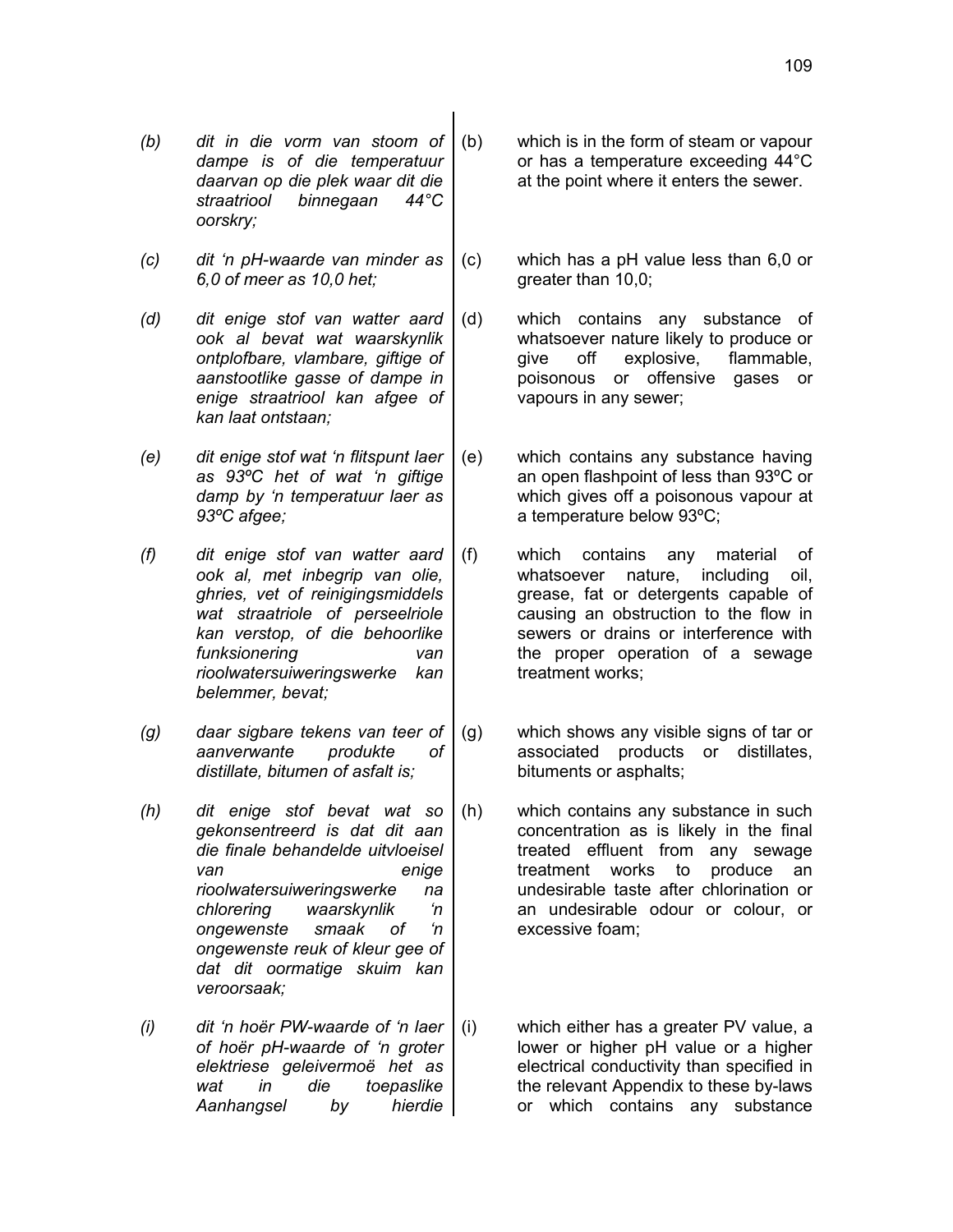*verordeninge aangegee word, of enige van die stowwe wat in genoemde toepaslike Aanhangsel aangegee word, in groter konsentrasies bevat as wat daar gespesifiseer word: Met dien verstande dat die raad sodanige hoër perke of groter konsentrasies vir sodanige tydperk en op sodanige voorwaardes wat hy kan bepaal, kan goedkeur as hy, nadat hy die uitwerking van verdunning in die straatriool en die uitwerking van sodanige stof op die straatriool of op enige suiweringsproses oorweeg het, daarvan oortuig is dat die ontlasting van sodanige stof in die omstandighede nie -*

- *(i) enige straatriool, meganiese toestel, rioolwatersuiweringswerke of uitrusting sal beskadig nie; of*
- *(ii) die riooluitvloeisel vir hergebruik sal benadeel nie; of*

*(iii) 'n nadelige uitwerking sal hê op water waarin gesuiwerde riooluitvloeisel ontlas word, of op grond of gewasse wat met die riooluitvloeisel besproei word nie;*

*(j) dit enige stof van watter aard ook al bevat wat na die mening van die ingenieur -*

- *(i) nie vir behandeling by die rioolwatersuiweringswerke vatbaar is nie, of wat die gewone rioolwatersuiweringsproses ontwrig of kan ontwrig of dit strem of kan strem; of*
- *(ii) van so 'n aard is of slegs dermate gesuiwer kan word dat dit verhoed dat die finale*

specified in the said relevant Appendix in concentration greater than those there listed: Provided that the council may approve such greater limits or concentration in respect of any such substance for such period or on such conditions as it may specify on consideration of the effect of dilution in the sewer and of the effect of such substance on the sewer or any sewage treatment process if the council is satisfied that in the circumstances the discharge of such substance would not -

(i) harm or damage any sewer, meghanical appliance, sewage treatment works or equipment; or

- (ii) prejudice the use of sewage effluent for re-use; or
- (iii) adversely affect any waters into which treated sewage effluent is discharged, or any land or crops irrigated with the sewage effluent;

(j) which contains any substance of whatsoever nature which in the opinion of the engineer -

- (i) is not amenable to treatment at the sewage treatment works, or which causes or may cause a breakdown or inhibition of the normal sewage treatment processes; or
- (ii) is of such nature as is or may be amenable to treatment only to such degree as to prevent the final treated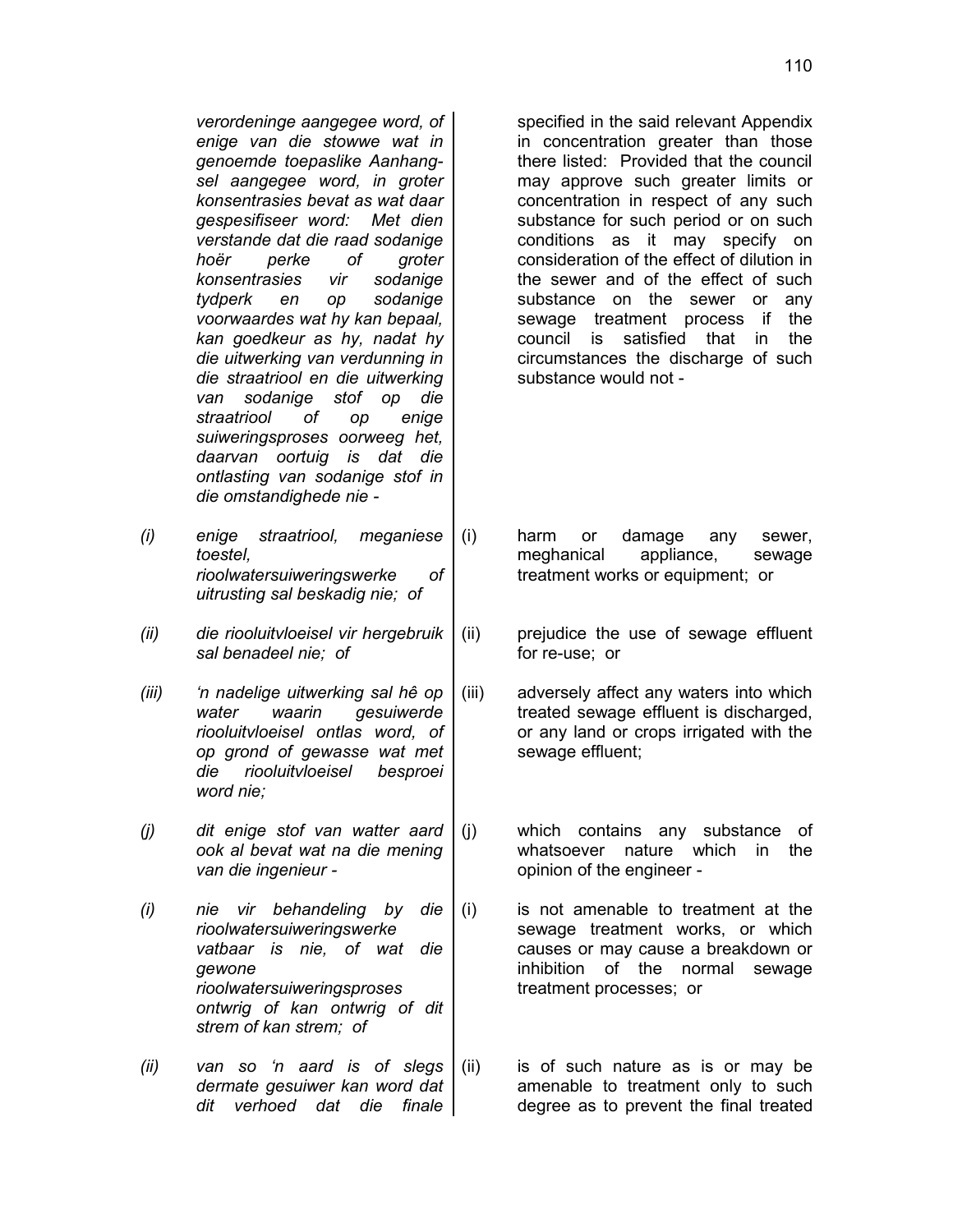111

*gesuiwerde uitvloeisel van die rioolwatersuiweringswerke nie behoorlik in alle opsigte voldoen aan enige vereiste wat ingevolge die bepalings van die Waterwet, 1956 (Wet 56 van 1956), gestel word nie; of*

- *(iii) of dit nou al in die toepaslike Aanhangsel by hierdie verordeninge aangedui word of nie, hetsy alleen, hetsy saam met ander stowwe -*
	- *(aa) 'n gifstof afgee of bevat wat skadelik kan wees vir die gesondheid van diegene wat by die rioolwatersuiweringswerke werksaam is of wat die raad se straatriole of mangate in die loop van hul pligte moet binnegaan;*
	- *(bb) skadelik kan wees vir straatriole, suiweringswerke of vir die grond wat vir die wegdoening van gesuiwer-de riooluitvloeisel gebruik word;*
	- *(cc) 'n nadelige uitwerking het op die prosesse waar-volgens rioolwater gesuiwer word of op die hergebruik van riooluitvloeisel.*
- *(2)(a) Iemand wat 'n skriftelike opdrag van 'n beampte wat deur die raad behoorlik daartoe gemagtig is, ontvang om die ontlasting in die straatriool van enige stof wat in subartikel (1) genoem word, te staak, moet sodanige ontlasting onmiddelik staak.*

*(b) Iemand wat die bepalings van* (b) Any person who contravenes the

effluent from the sewage treatment works from satisfactorily complying in all respects with any requirements imposed in terms of the Water Act, 1956 (Act 54 of 1956); or

- (iii) whether listed in the relevant Appendix to these by-laws or not, either alone or in combination with other matter may -
	- (aa) generate or constitute a toxic substance dangerous to the health of persons employed at the sewage treatment works or entering the council's sewers or manholes in the course of their duties; or
	- (bb) be harmful to sewers, treatment plant or land used for the disposal of treated sewage effluent; or
	- (cc) adversely affect any of the processes whereby sewage is treated or any re-use of sewage effluent.
- (2)(a) Any person receiving from an official duly authorized thereto by the council a written order instructing him to stop the discharge to the sewer of any substance referred to in subsection (1), shall forthwith stop such discharge.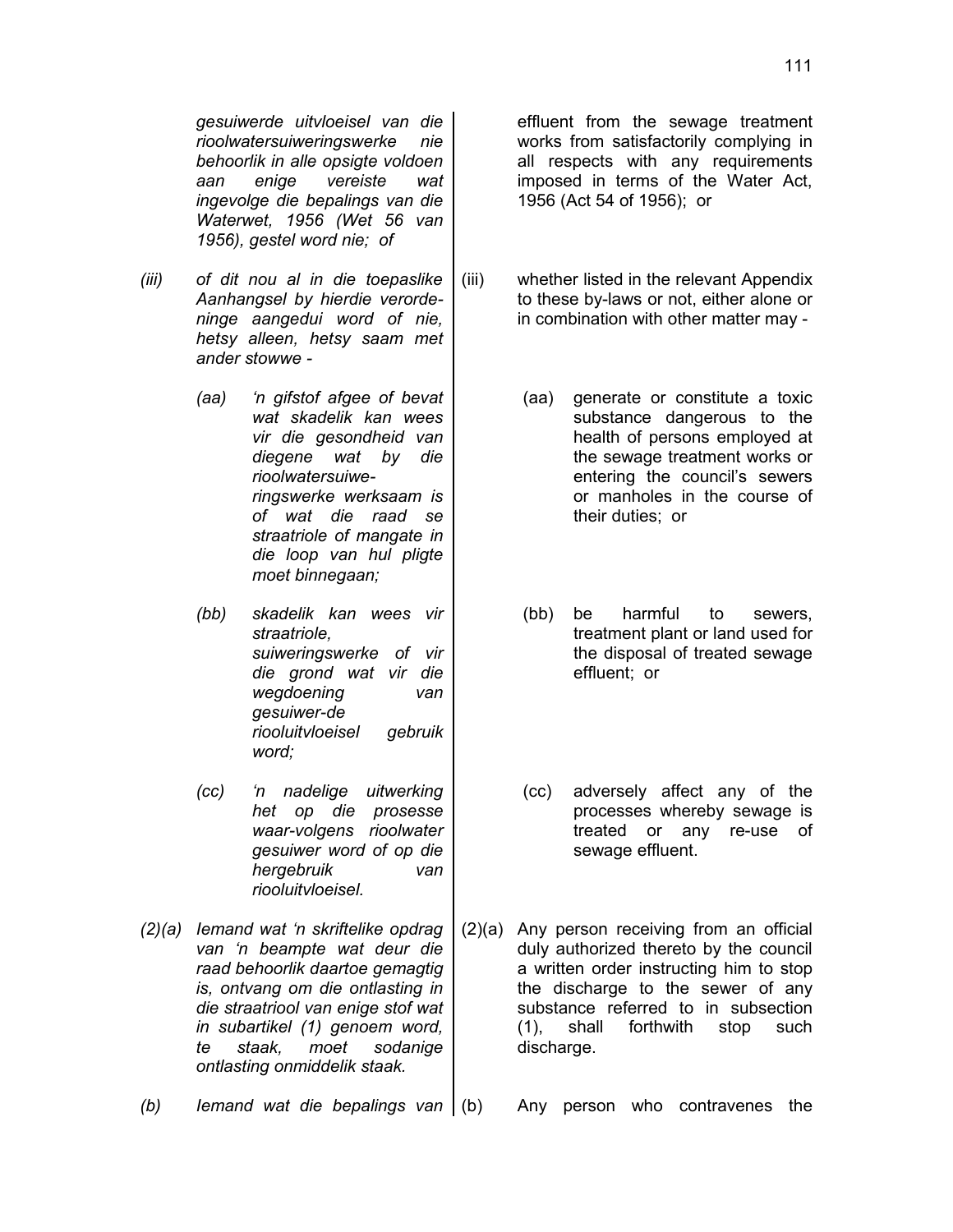*subartikel (1) oortree of nie gevolg gee aan 'n opdrag wat hy ingevolge paragraaf (a) ontvang nie, begaan 'n misdryf en is by skuldigbevinding strafbaar met 'n boete van hoogstens R200 of gevangenisstraf vir 'n tydperk van hoogstens ses maande en, in die geval van 'n voortgesette misdryf, met 'n boete van hoogstens R50 vir elke dag of gedeelte van 'n dag waarop sodanige misdryf voortduur.*

*(c) Ondanks die bepalings van paragraaf (b), kan die raad, indien iemand nie gevolg gee aan 'n opdrag wat ingevolge paragraaf (b) aan hom beteken is nie en die ontlasting na die raad se mening die behoorlike funksionering van enige rioolwatersuiweringswerke waarskynlik ernstig kan benadeel, na verdere skriftelike kennisgewing weier om toe te laat dat enige farieksuitvloeisel in die straatriool ontlas word tot tyd en wyl die fabrieksuitvloeisel in alle opsigte aan die raad se vereistes soos in hierdie verordeninge voorgeskryf, voldoen, en in die geval moet die persoon wat vir die ontlasting verantwoordelik is, dit onverwyld staak of, as hy versuim om dit te doen, moet die raad dit doen.*

provisions of subsection (1) or who fails to comply with an order issued in terms of paragraph (a), shall be guilty of an offence and shall, on conviction, be liable to a fine not exceeding R200 or imprisonment for a period not exceeding six months and, in the case of a continuing offence, to a fine not exceeding R50 for each day or part of a day during which such offence continues.

(c) Notwithstanding the provisions of paragraph (b), should any person have failed to comply with the terms of an order served in terms of paragraph (b) and such discharge is likely in the opinion of the council seriously to prejudice the efficient operation of any sewage treatment works, the council may, after further written notice, refuse to permit the discharge of any industrial effluent into the sewer until such time as the industrial effluent complies in all respects with the council's requirements as prescribed in terms of these by-laws, in which event the discharge shall forthwith be stopped by the person responsible for the discharge or by the council in the event of his failure to do so.

| <b>AANHANGSEL I</b>                                                                                                                                  | <b>APPENDIX I</b>                                                                                                                 |
|------------------------------------------------------------------------------------------------------------------------------------------------------|-----------------------------------------------------------------------------------------------------------------------------------|
| <b>PERKE</b><br>VIR.<br>PERMANGANAATWAARDE (PW), pH<br>EN ELEKTRIESE GELEIVERMOë EN<br><b>MAKSIMUM KONSENTRASIE</b><br>VAN.<br><b>SEKERE STOWWE.</b> | LIMITS OF PERMANGANATE VALUE (PV),<br>Ph AND ELECTRICAL CONDUCTIVITY AND<br>MAXIMUM CONCENTRATION OF CERTAIN<br><b>SUBSTANCES</b> |
| Behoudens die bepalings van artikel<br>80(1)(i) van hierdie verordeninge, is die<br>volgende -                                                       | Subject to the provisions of section 80(1)(i) of<br>these by-laws, the following are -                                            |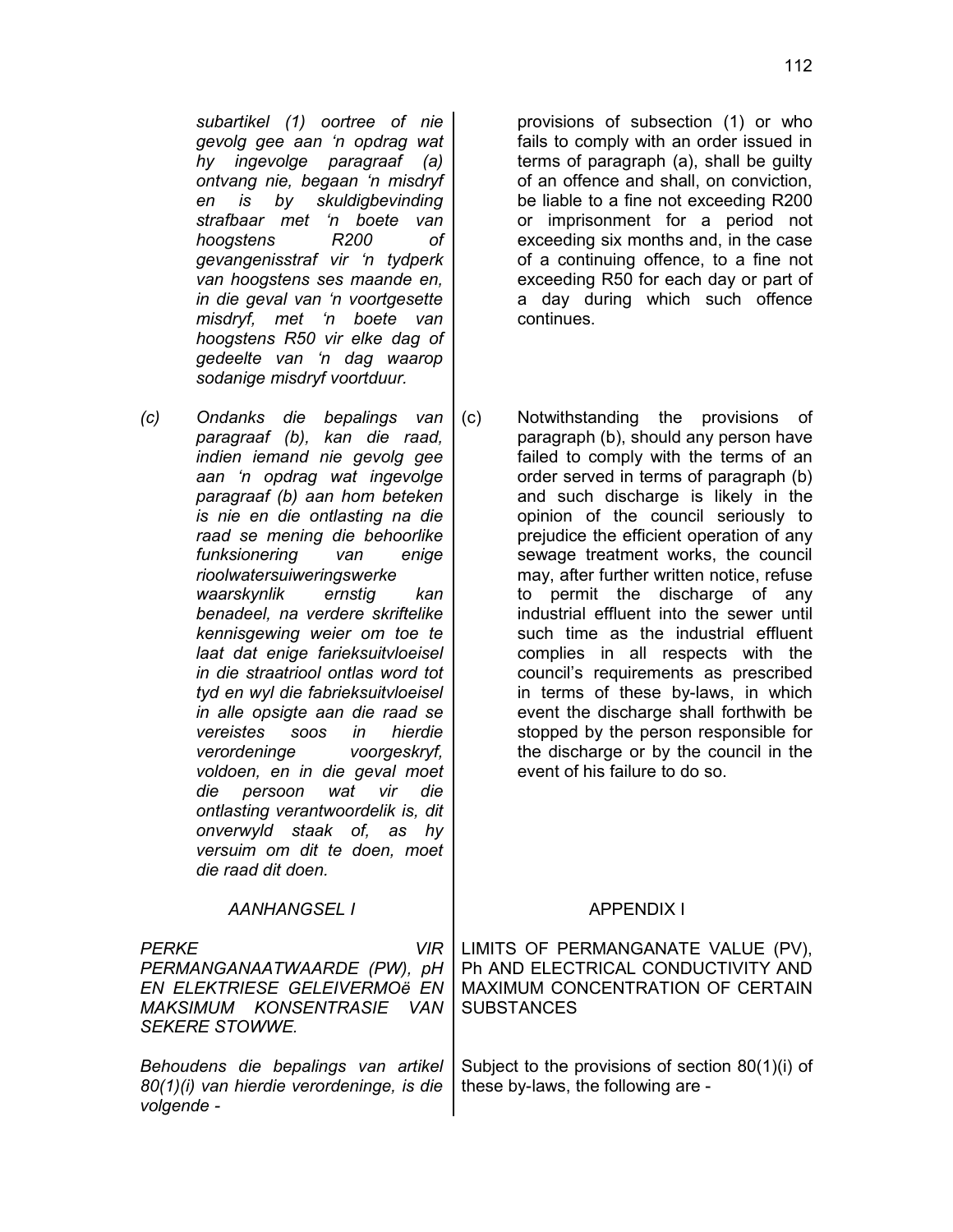| (a)                                                                                                                                                                       | die perke vir die PW, pH en<br>elektriese geleivermoë; en                                                                           |                     | (a)                                                                                                                                      | the limits of the PV, pH and electrical<br>conductivity; and                                                    |                                |
|---------------------------------------------------------------------------------------------------------------------------------------------------------------------------|-------------------------------------------------------------------------------------------------------------------------------------|---------------------|------------------------------------------------------------------------------------------------------------------------------------------|-----------------------------------------------------------------------------------------------------------------|--------------------------------|
| die stowwe en die maksimum<br>(b)<br>toelaatbare<br>konsentrasies<br>daarvan, uitgedruk in milligram<br>per liter (mg/l), waarna daar in<br>artikel 80(1)(i) verwys word: |                                                                                                                                     | (b)                 | the substances and the<br>permissible<br>concentrations<br>expressed in milligrams per litre (mg/l)<br>referred to in section 80(1)(i):- | maximum<br>thereof,                                                                                             |                                |
| (i)                                                                                                                                                                       | <b>ALGEMEEN</b>                                                                                                                     |                     | (i)                                                                                                                                      | <b>GENERAL</b>                                                                                                  |                                |
|                                                                                                                                                                           |                                                                                                                                     | 1 400 mg/           |                                                                                                                                          | $PV - not exceed$                                                                                               | 1 400 mg/l                     |
|                                                                                                                                                                           | $PH$ – binne die bestek                                                                                                             | $6,0 - 10,0$        |                                                                                                                                          | pH - within the range                                                                                           | $6,0 - 10,0$                   |
|                                                                                                                                                                           | Elektriese geleivermoë - hoogstens<br>Bytende alkalisiteit (uitgedruk as                                                            | 500 mS/m<br>By 20°C | than                                                                                                                                     | Electrical conductivity - not greater                                                                           | 500 mS/m<br>At $20^{\circ}$ C  |
| $CaCO3$ )                                                                                                                                                                 | $\prime$                                                                                                                            | 2 000 mg/           | Caustic alkalinity (expressed as<br>(CaCo3)                                                                                              |                                                                                                                 | 2 000 mg/l                     |
|                                                                                                                                                                           | Stowwe wat onopgelos is (met<br>Inbegrip van vet, olie, ghries,<br>Was en soortgelyke stowwe)                                       | 2 000 mg/           | Substances not in solution (including<br>Fat, oil., gease, waxes and like<br>Substances<br>Substances soluable in petroleum              |                                                                                                                 | 2 000 mg/l                     |
| Oplosbaar is                                                                                                                                                              | Stowwe wat in petroleum-eter                                                                                                        | 500 mg/l            | ether<br>Sulphides, hydro-sulphides and                                                                                                  |                                                                                                                 | 500 mg/l<br>50 mg/l            |
|                                                                                                                                                                           | Sulfides, hidrosulfides en<br>Polusulfides (uitgedruk as S)                                                                         | 50 mg/l             | Polysulphides (expressed as S)<br>Substances from which hydrogen<br>Cyanide can be liberated in the                                      |                                                                                                                 |                                |
|                                                                                                                                                                           | Stowwe wat blousuurgas in die<br>Perseelrioolstelsel, straatriool of<br>Rioolwatersuiweringswerke kan<br>Vrystel (uitgedruk as HCN) | $20$ mg/l           |                                                                                                                                          | Drainage installation, sewer or<br>Sewage treatment works (ex-<br>pressed as HCN)<br>Formaldehyde (expressed as | 20 mg/l                        |
|                                                                                                                                                                           | Formaldehide (uitgedruk as HCHO)                                                                                                    | 50 mg/l             | HCHO)                                                                                                                                    | Non-organic solids in suspension                                                                                | 50 mg/l<br>100 mg/l            |
| Suspensie                                                                                                                                                                 | Nie-organiese vaste stowwe in                                                                                                       | 100 mg/l            |                                                                                                                                          | Chemical oxygen demand (COD)                                                                                    | 5 000 mg/l                     |
|                                                                                                                                                                           | Chemiese suurstofbehoefte (CSB)                                                                                                     | 5 000 mg/           |                                                                                                                                          | All sugars and/or starch (ex-<br>pressed as glucose)                                                            | 1 500 mg/l                     |
|                                                                                                                                                                           | Alle suikers en/of stysels (uit-<br>gedruk as glukose)                                                                              | 1 500 mg/           |                                                                                                                                          | Available chlorine (expressed as<br>CI)                                                                         | 10<br>0                        |
| as C1)                                                                                                                                                                    | Beskikbare chloor (uitgedruk                                                                                                        | 100 mg/l            |                                                                                                                                          | Sulphates (expressed as SO <sub>4</sub> )                                                                       | mg<br>$\sqrt{ }$<br>1 800 mg/l |
|                                                                                                                                                                           | Sulfate (uitgedruk as SO <sub>4</sub> )<br>I                                                                                        | 1 800 mg/           |                                                                                                                                          | Fluorine-containing com-<br>pounds (expressed as F)                                                             | $5$ mg/l                       |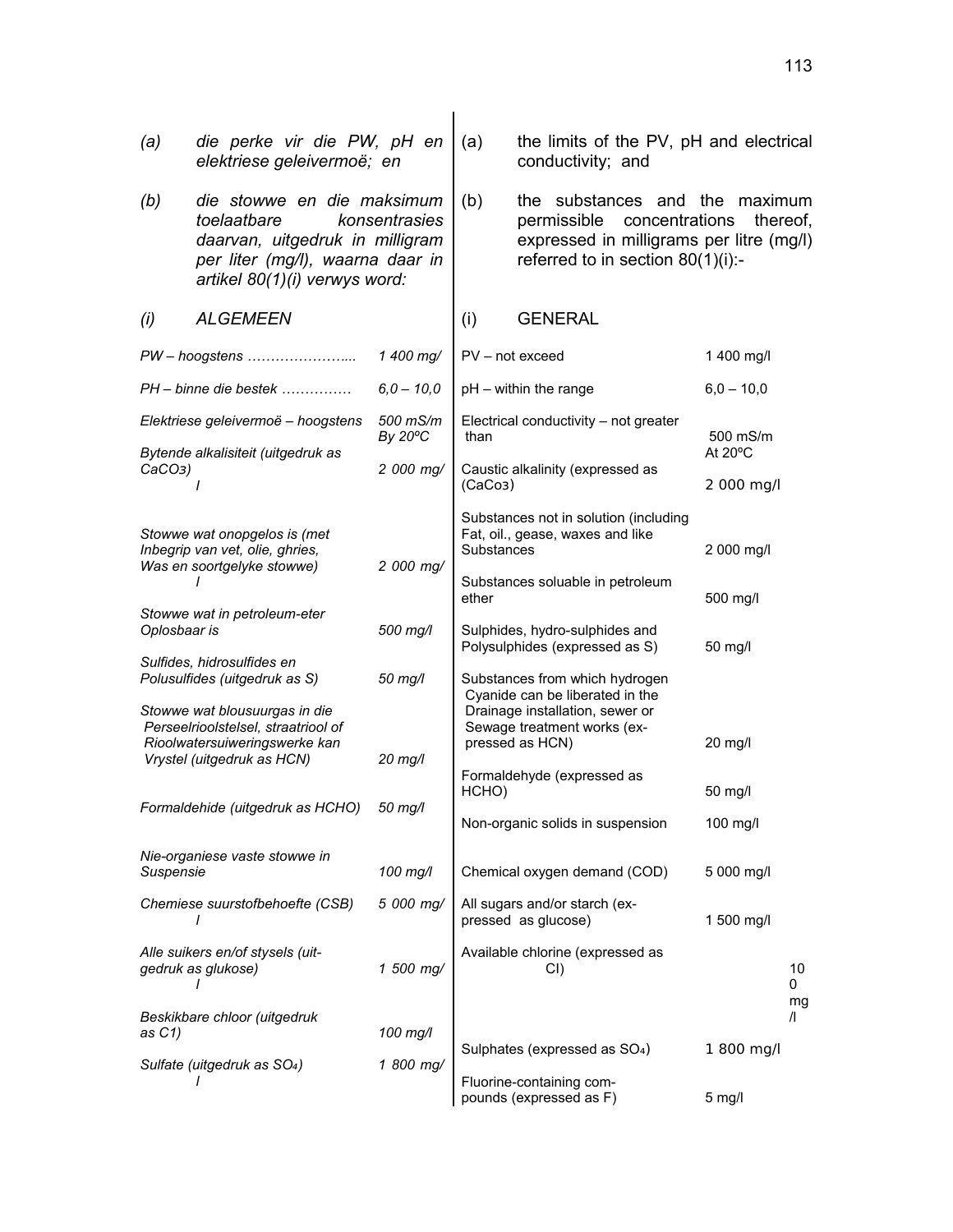| Fluoorhoudende verbindings                                                                                                                                                                                            |                                                                                                                                                                                                                                                                                                  |                                  |                               |                                                                                                                                                                                                                                                                                                       |          |
|-----------------------------------------------------------------------------------------------------------------------------------------------------------------------------------------------------------------------|--------------------------------------------------------------------------------------------------------------------------------------------------------------------------------------------------------------------------------------------------------------------------------------------------|----------------------------------|-------------------------------|-------------------------------------------------------------------------------------------------------------------------------------------------------------------------------------------------------------------------------------------------------------------------------------------------------|----------|
| (uitgedruk as F)                                                                                                                                                                                                      |                                                                                                                                                                                                                                                                                                  | $5$ mg/l                         | Anionic surface active agents |                                                                                                                                                                                                                                                                                                       | 500 mg/l |
| Anioniese Oppervlakaktiveerders                                                                                                                                                                                       |                                                                                                                                                                                                                                                                                                  | 500 mg/l                         |                               |                                                                                                                                                                                                                                                                                                       |          |
| <b>METALE</b><br>(ii)                                                                                                                                                                                                 |                                                                                                                                                                                                                                                                                                  |                                  | (ii)                          | <b>METALS</b>                                                                                                                                                                                                                                                                                         |          |
| Groep 1                                                                                                                                                                                                               |                                                                                                                                                                                                                                                                                                  |                                  |                               | Group 1                                                                                                                                                                                                                                                                                               |          |
|                                                                                                                                                                                                                       | Yster (uitgedruk as Fe)<br>Chroom (uitgedruk as CrO <sub>3</sub> )<br>Koper (uitgedruk as Cu)<br>Nikkel (uitgedruk as Ni)<br>Sink (uitgedruk as Zn)<br>Silwer (uitgedruk as Ag)<br>Kobalt (uitgedruk as Co)<br>Wolfram (uitgedruk as W)<br>Titaan (uitgedruk as Ti)<br>Kadmium (uitgedruk as Cd) |                                  |                               | Iron (expressed as Fe)<br>Chromium (expressed as CrO <sub>3</sub> )<br>Copper (expressed as Cu)<br>Nickel (Expressed as Ni)<br>Zink (expressed as Zn)<br>Silver (expressed as Ag)<br>Cobalt (expressed as Co)<br>Tungsten (expressed as W)<br>Titanium (expressed as Ti)<br>Cadmium (expressed as Cd) |          |
| Die i<br>metale in<br>hierbo) in<br>uitvloeisel,<br>mag<br>konsentrasie<br>metaal in enige monster nie 5 mg/l<br>oorskry nie.                                                                                         | totale konsentrasie van al die<br>Groep 1 (uitgedruk soos<br>enige monster van<br>nie<br>20<br>enige<br>van                                                                                                                                                                                      | die<br>mg/l,<br>die<br>besondere |                               | The total collective concentration of all metals<br>in Group 1 (expressed as indicated above) in<br>any sample of the effluent, shall not exceed<br>50 mg/l, nor shall the concentration of any<br>individual metal exceed 20 mg/l.                                                                   |          |
| Groep 2                                                                                                                                                                                                               |                                                                                                                                                                                                                                                                                                  |                                  |                               | Group 2                                                                                                                                                                                                                                                                                               |          |
|                                                                                                                                                                                                                       | Lood (uitgedruk as Pb)<br>Selenium (uitgedruk as Se)<br>Kwik (uitgedruk as Hg)                                                                                                                                                                                                                   |                                  |                               | Lead (expressed as Pb)<br>Selenium (expressed as Se)<br>Mercury (expressed as Hg)                                                                                                                                                                                                                     |          |
| totale konsentrasie<br>Die<br>metale in Groep 2 (uitgedruk soos<br>hierbo) in enige monster van die<br>uitvloeisel, mag nie 20 mg/l, en die<br>konsentrasie van<br>metaal in enige monster nie 5 mg/l<br>oorskry nie. | van<br>enige besondere                                                                                                                                                                                                                                                                           | die<br>al                        |                               | The total collective concentration of all metals<br>in Group 2 (expressed as indicated above) in<br>any sample of the effluent shall not exceed 20<br>mg/l, nor shall the concentration of any<br>individual metal in any sample exceed 5 mg/l.                                                       |          |
| (iii)                                                                                                                                                                                                                 | <b>ANDER ELEMENTE:</b>                                                                                                                                                                                                                                                                           |                                  | (iii)                         | <b>OTHER ELEMENTS:</b>                                                                                                                                                                                                                                                                                |          |
|                                                                                                                                                                                                                       | Arseen (uitgedruk as As)<br>Boor (uitgedruk as B)                                                                                                                                                                                                                                                |                                  |                               | Arsenic (expressed as As)<br>Boron (expressed as B)                                                                                                                                                                                                                                                   |          |
| totale<br>Die<br>elemente (uitgedruk soos hierbo) in<br>enige monster van die uitvloeisel, mag<br>nie 20 mg/l oorskry nie.                                                                                            | konsentrasie                                                                                                                                                                                                                                                                                     | alle<br>van                      | <b>The</b><br>mg/l.           | total collective concentration of all<br>elements (expressed as indicated above) in<br>any sample of the effluent shall not exceed 20                                                                                                                                                                 |          |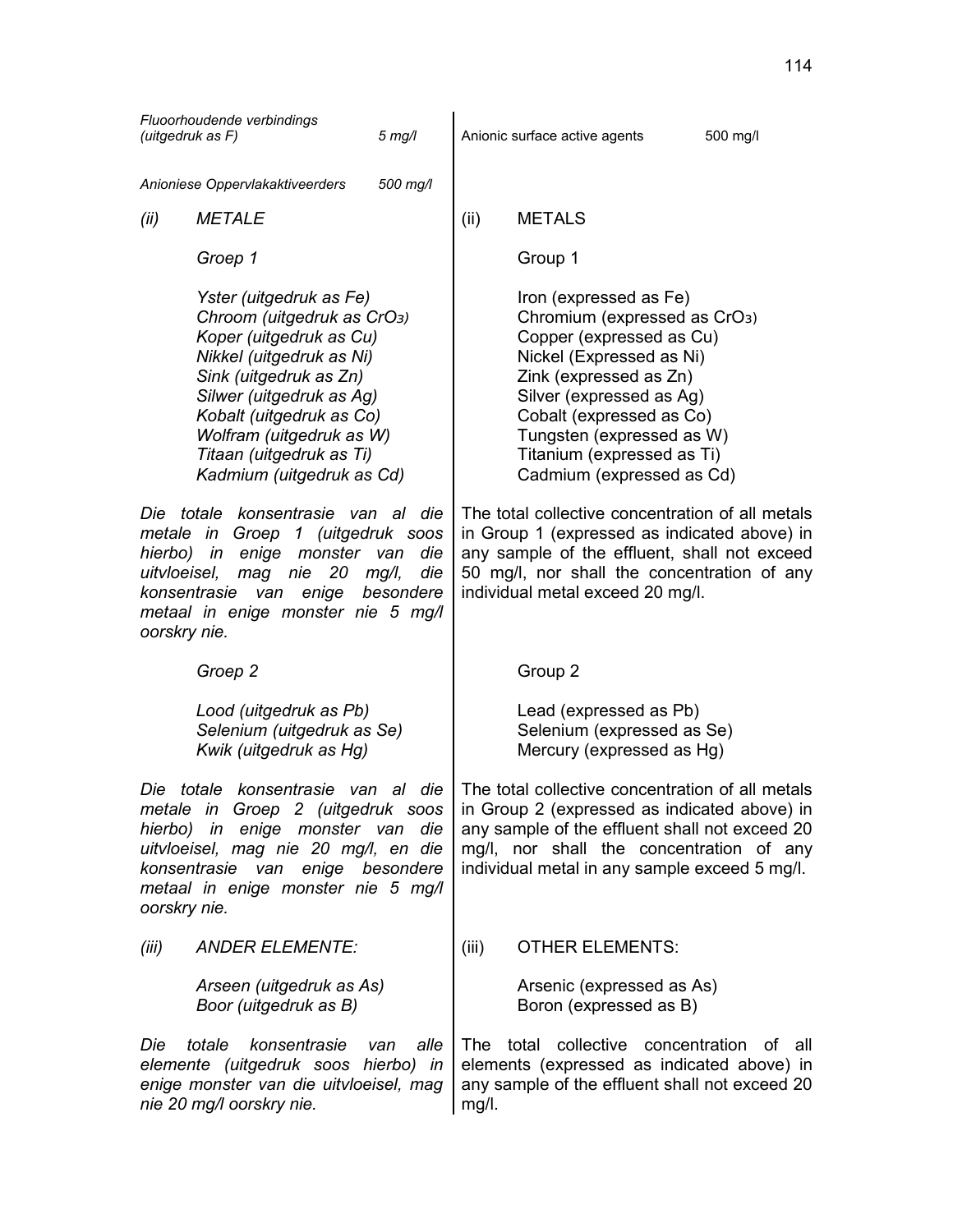| (iv)              | <b>RADIOAKTIEWE</b><br><b>AFVALSTOWWE</b>                                                                                                                                                                                                                                                                        | (iv)                  | RADIO-ACTIVE WASTES                                                                                                                                                                                                                                                                                                           |     |
|-------------------|------------------------------------------------------------------------------------------------------------------------------------------------------------------------------------------------------------------------------------------------------------------------------------------------------------------|-----------------------|-------------------------------------------------------------------------------------------------------------------------------------------------------------------------------------------------------------------------------------------------------------------------------------------------------------------------------|-----|
|                   | Radioaktiewe afvalstowwe<br>оf<br>isotope: 'n Konsentrasie wat die<br>Raad op Atoomkrag of enige<br>Staatsdepartement bepaal:                                                                                                                                                                                    |                       | Radio-active wastes or isotopes: Such<br>concentration as may be laid down by<br>the Atomic Energy or any State<br>Department:                                                                                                                                                                                                |     |
|                   | Met dien verstande dat, ondanks<br>bostaande vereistes wat in hierdie<br>Aanhangsel uiteengesit word, die raad<br>hom die reg voorbehou om die totale<br>massa van enige stof of onsuiwerheid<br>wat per etmaal in die straatriole vanaf<br>enige perseel ontlas word, te beperk.                                | Provided<br>premises. | that,<br>notwithstanding<br>requirements set out in this Appendix, the<br>council reserves the right to limit the total<br>mass of any substance or impurity discharged<br>per 24 hours into the sewers from any                                                                                                              | the |
| moet              | LET WEL: die raad pas die toets toe<br>wat hy gewoonlik gebruik om die<br>konsentrasie van enige stof wat hierbo<br>genoem word, te bepaal. lemand wat<br>'n stof wat in hierdie Aanhangsel<br>genoem word, in die straatriool ontlas,<br>die<br>besonderhede van<br>die<br>toepaslike toets by die raad verkry. |                       | NOTE: The method of testing in order to<br>ascertain the concentration of any substance<br>here mentioned shall be the test normally<br>used by the council for the purpose. Any<br>person discharging any substance referred to<br>in this Appendix shall ascertain the details of<br>the appropriate test from the council. |     |
|                   | <b>AANHANGSEL II</b>                                                                                                                                                                                                                                                                                             |                       | <b>APPENDIX II</b>                                                                                                                                                                                                                                                                                                            |     |
|                   | REËLS VIR DIE BEPALING<br>- VAN<br>VIERUUR-PERMANGANAATWAARDE<br>(PW) VAN FABRIEKSUITVOEISEL                                                                                                                                                                                                                     |                       | RULES FOR DETERMINING THE FOUR-<br>HOUR PERMANGANATE VALUE (PV) OF<br><b>INDUSTRIAL EFFLUENTS</b>                                                                                                                                                                                                                             |     |
| Ministry<br>1956. | LET WEL: Hierdie reels kom neer op<br>die weergawe, in veordeningvorm, van<br>die "Methods of Chemical Analysis as<br>applied to<br>Sewage and<br>Sewage<br>Effluents", gepubliseer deur die British<br>of Housing and<br>Local<br>Government, H.M. Stationery Office,                                           | 1956.                 | NOTE: These rules are to all intents and<br>purposes a re-statement in the form of by-<br>laws of the "Methods of Chemical Analysis as<br>applied to Sewage and Sewage Effluents" as<br>published by the British Ministry of Housing<br>and Local Government, H.M. Stationery office,                                         |     |
|                   | DEEL I                                                                                                                                                                                                                                                                                                           |                       | PART I                                                                                                                                                                                                                                                                                                                        |     |
|                   | <b>PROSEDURE VIR DIE BEREIDING</b><br><b>VAN REAGEERMIDDELS</b>                                                                                                                                                                                                                                                  |                       | PROCEDURE FOR THE PREPARATION OF<br><b>RE-AGENTS</b>                                                                                                                                                                                                                                                                          |     |
| 1.(1)             | By die<br>bereiding<br>van<br>'n<br>kaliumpermangenaat oplossing<br><u>N,</u>                                                                                                                                                                                                                                    | 1.(1)                 | For the preparation of potassium<br>permangenate<br>solution,<br>being<br>approximately, N, the procedure<br>80                                                                                                                                                                                                               |     |
|                   | 80                                                                                                                                                                                                                                                                                                               |                       | described in this rule shall be followed.                                                                                                                                                                                                                                                                                     |     |
|                   |                                                                                                                                                                                                                                                                                                                  |                       |                                                                                                                                                                                                                                                                                                                               |     |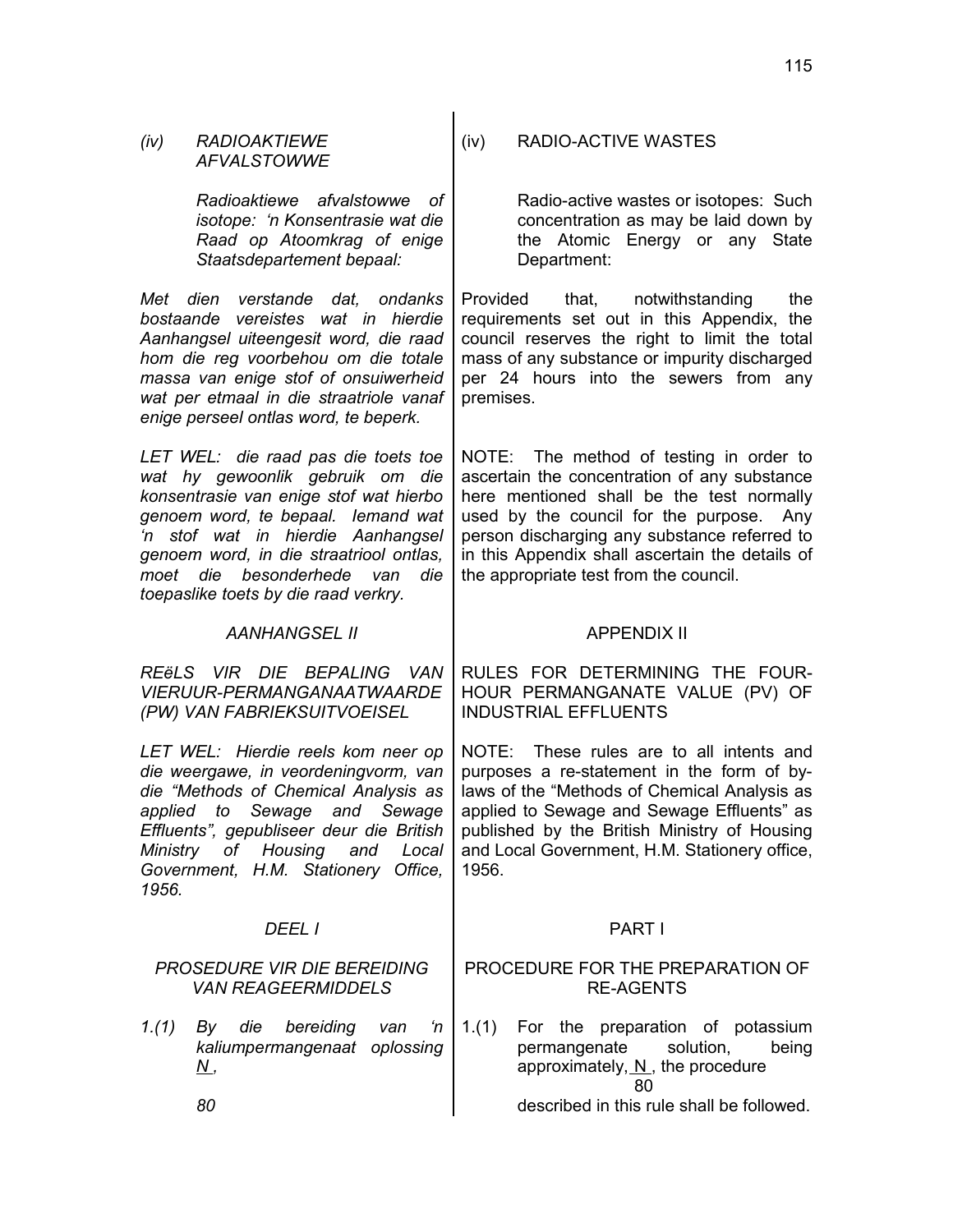*moet die prosedure wat in hierdie reël beskryf word, gevolg word.*

- *(2) 4 gram KMnO*₄ *moet in een liter warm gedistilleerde water in 'n groot glasbeker wat met 'n klokglas bedek moet word, opgelos word; die oplossing moet, as dit moontlik is, minstens twee uur lank op 'n temperatuur van 90ºC tot 95ºC gehou word.*
- *(3) Genoemde oplossing moet tot 10 liter met gedistilleerde water verdun word en dan op 'n donker plek gesit word totdat alle organiese stowwe heeltemal geoksideer het en alle neergeslane mangaandioksied afgesak het.*
- *(4) Die bovloeistof moet versigtig afgegiet of afgehewel word sonder om die afsaksel te versteur.*
- *(5) Ondanks die bepalings van hierdie reël is dit as 'n alternatiewe prosedure toelaatbaar om die oplossing deur 'n tregter met 'n sinterglaselement, deur glaswol of deur asbesvesel wat vooraf met salpetersuur en soutsuur gedigereer en daarna deeglik met water gewas is, te filtreer: Met dien verstande dat die oplossing nie deur papier gefiltreer mag word nie.*
- *(6) Daar moet alle voorsorg getref word dat die oplossing nie deur stof of organiese stowwe besoedel word nie.*
- *(7) Daar moet daagliks blankobepalings gemaak word om die sterkte van die kaliumpermanga-naatoplossing*
- $(2)$  4 grams KMnO<sub>4</sub> shall be dissolved in one litre of hot distilled water contained in a large beaker covered with a clock glass, the solution being maintained at 90ºC to 95ºC for not less than two hours if possible.
- (3) The said solution shall be diluted to 10 litres with distilled water and set aside in darkness until complete oxidation of any organic matter has taken place and any precipitated manganese dioxide has settled.
- (4) The supernatant liquid shall be carefully decanted or siphoned off so that the disturbance of any sediment is avoided.
- (5) Notwithstanding anything contained in this rule, it shall be permissible alternatively to filter the solution through a funnel having a sinteredglass element, through glass wool or through asbestos fibre which has been previously digested with nitric and hydrochloric acids and then thoroughly washed with water: Provided that the solution shall not be filtered through paper.
- (6) All necessary measures shall be taken to prevent the solution from being contaminated by dust or organic matter.
- (7) Daily blank determinations shall be made to check the strength of the potassium permangenate solution.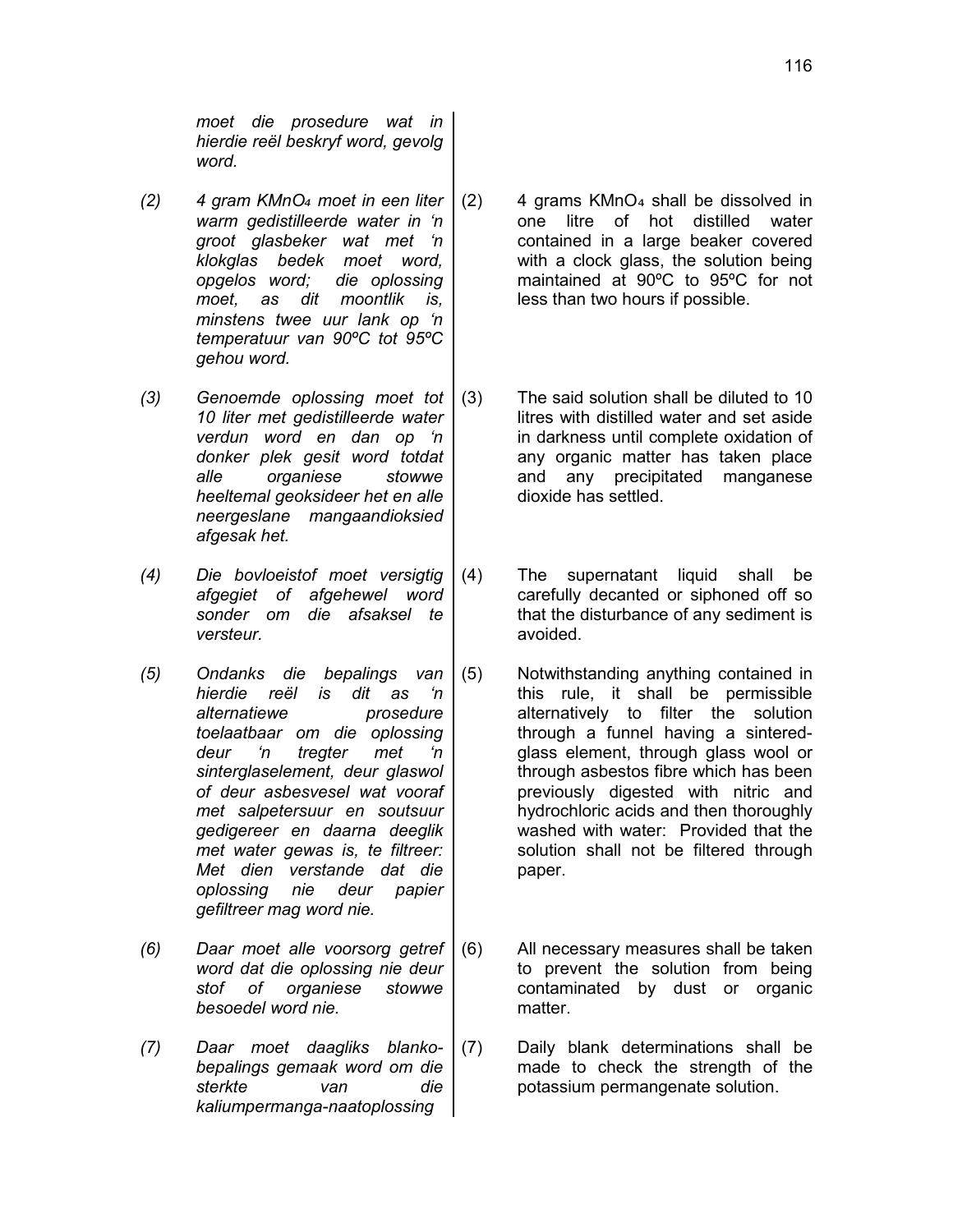#### *vas te stel.*

*LET WEL: As bostaande metode sorgvuldig gevolg en die oplossing in amberkleurbottels of in die donker gebêre word, bly dit verskeie maande lank bestendig.*

- *2.(1) By die bereiding van 'n standaard-oplossing, N , 4 van natriumtiosulfaat moet die prosedure wat in hierdie reël beskryf word, gevolg word.*
- *(2) 63 gram natriumtiosulfaat, Na*₂*S*₂O₃.5H₂O, *moet in een liter kopervrye, pasgekookte en afgekoelde, gedistilleerde water opgelos word, en een milliliter chloroform of 10 milligram kwikdijodied moet daarby gevoeg word om die oplossing te bestendig.*
- *(3) Die oplossing moet etlike dae lank staan voordat dit gebruik word.*
- *3.(1) By die bereiding van 'n gebruikoplossing N , 80 van natriumtiosulfaat moet die prosedure wat in hierdie reël beskryf word, gevolg word.*
- *(2) 50 milliliter van die standaardoplossing moet tot een liter kopervrye, pasgekookte en afgekoelde, gestilleerde water verdun word, en een milliliter chloroform of 10 milligram kwikdijodied moet daarby gevoeg word.*
- *(3) Die oplossing wat aldus verkry word, moet met gereelde tussenposes aan die hand van kaliumjodaat gestandaardiseer word.*

NOTE: When the method described above is carefully followed and the solution stored in amber bottles or in the dark it is stable for several months.

2.(1) For the preparation of a stock solution,  $N,$ 

 4 sodium thiosulphate the procedure described in this rule shall be adopted.

- (2) 63 grams of sodium thisulphate, Na2S2O3.5H2O, shall be dissolved in one litre of coper-free, freshly boiled and cooled distilled water, and one millitlitre of chloroform or 10 milligrams of mercuric iodide shall be added to stabilise the solution.
- (3) The solution shall be allowed to stand for several days before it is used.
- 3.(1) For the preparation of a working solution of N. 80 sodium thiosulphate the procedure described in this rule shall be adopted.
- (2) 50 millilitres of stock solution shall be diluted to one litre with copper-free, freshly-boiled and cooled distilled water, and one millilitre of chloroform or 10 milligrams of mercuric iodide shall be added.
- (3) The resulting solution shall be standardised against potassium iodate at frequent intervals.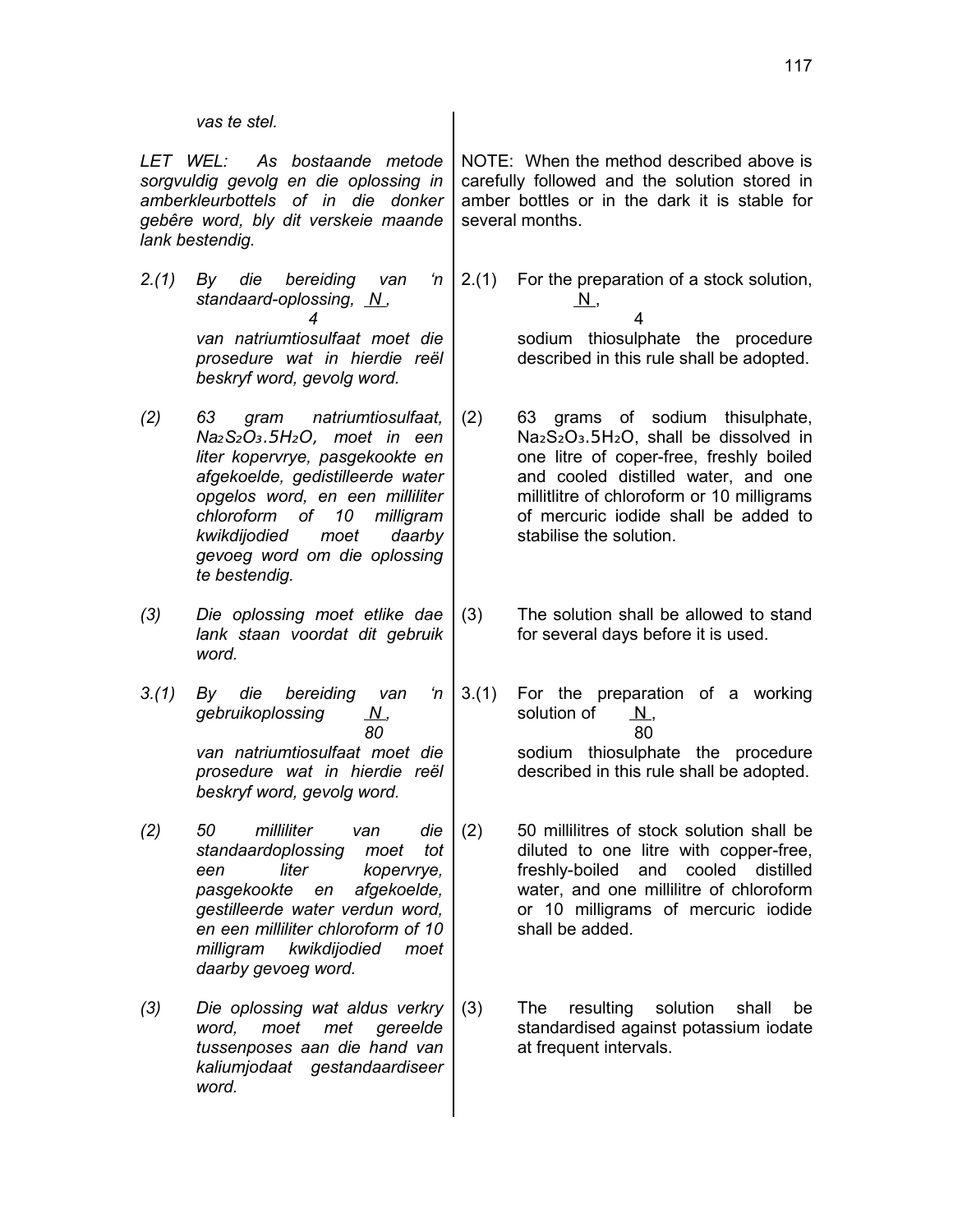118

*(4) Die oplossing moet in 'n amberkleurglasbottel met 'n rubberprop gehou word.*

*LET WEL: Die oplossing sal 'n lang tyd goed bly as dit in 'n glaspropbottel gehou word.*

*5.(1) By die bereiding van verdunde swaelsuur moet die prosedure wat in hierdie reël beskryf word, gevolg word.*

*(2) Een volume gekonsentreerde swaelsuur moet by drie volumes water gevoeg word; die swalsuur moet in klein hoeveelhede op 'n keer bygevoeg word.*

*(3) Daar moet toereikende en doeltreffende voorsorg getref word om te verhoed dat die suur uitspat en die glashouers as gevolg van die hitte wat ontstaan, kraak.*

- *(4) Wanneer die verdunning waarna daar in subreël (2) verwys word, klaar is, moet daar voldoende permanganaatoplossing, N , 80 bygevoeg word totdat die mengsel 'n dowwe, blywende pienk tint het.*
- *6. By die bereiding van 'n kaliumjodied-oplossing moet tien gram kaliumjodied in 100 mililiter water opgelos en in 'n amberkleurglas-bottel gehou word.*
- *7.(1) By die bereiding van 'n styselreageermiddel moet die prosedure wat in hierdie reël beskryf word, gevolg word.*
- *(2) Een gram oplosbare stysel moet met 'n bietjie koue,*

The solution shall be stored in an amber glass bottle having a rubber stopper.

NOTE: The solution will keep for a very long time if stored in a glass stoppered bottle.

- 5.(1) For the preparation of dilute sulphuric acid the prcedure desribed in this rule shall be adopted.
- (2) One volume of concentrated sulphuric acid shall be added to three volumes of water, care being taken to add the acid in small quantities at a time.

(3) Adequate and effective precautions shall be taken against the spitting of acid and the cracking of glass vessels owing to generation of heat.

(4) After the mixing referred to in subrule (2) has been completed, sufficient  $N$ , permaganate 80 solution shall be added to give a faint permanent pink tint to the mixture.

- 6. For the preparation of potassium iodide solution 10 grams of potassium iodide shall be dissolved in 100 millilitres of water and stored in an amber glass bottle.
- 7.(1) For the preparation of a starch reagent the procedure desribed in this rule shall be adopted.

(2) One gram of soluble starch shall be ground into a smooth paste with a little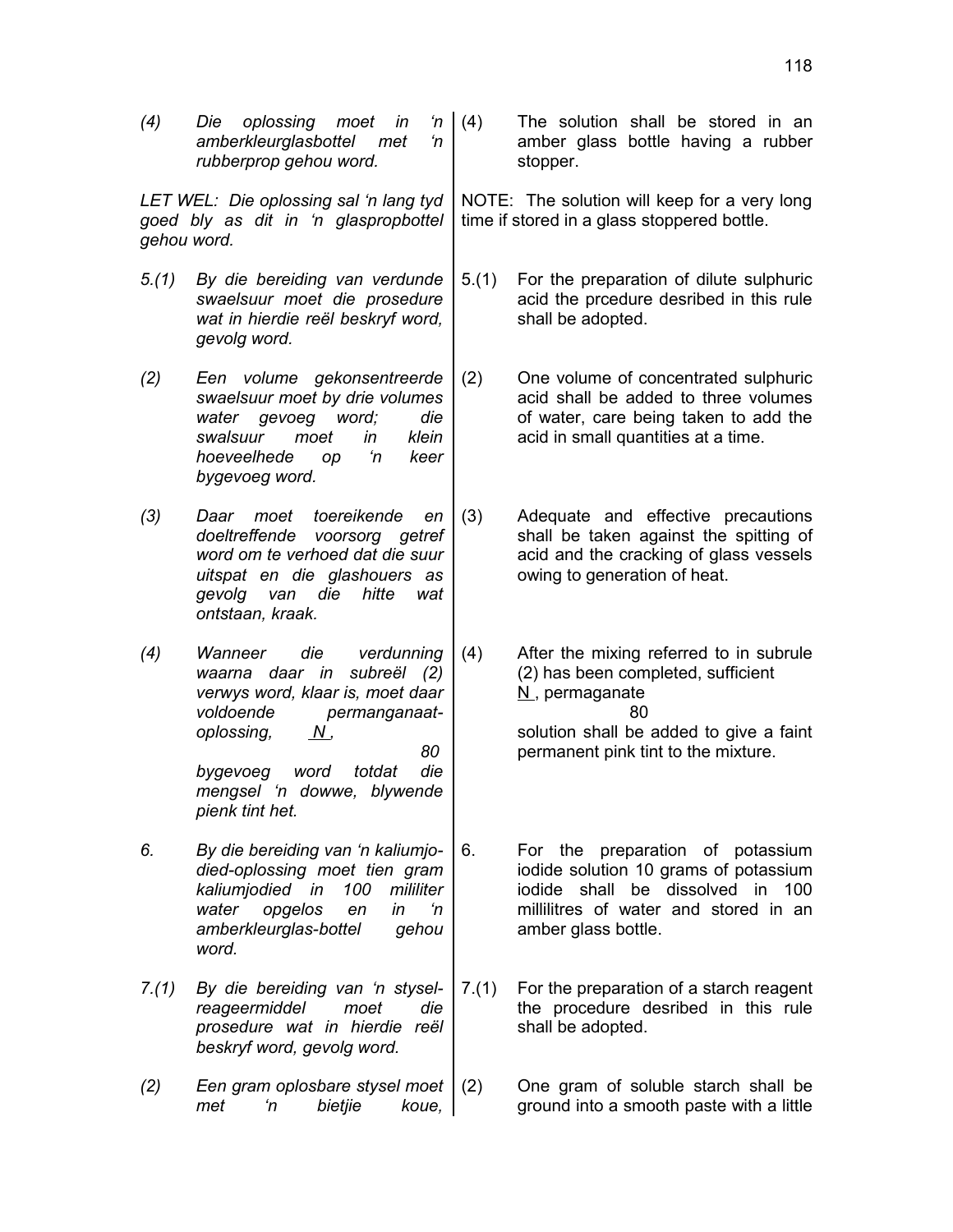*gedistilleerde water tot 'n gladde pasta fyngemaak word.*

- *(3) Hierdie pasta moet in een liter kokende, gedistilleerde water gegooi word, en die mengsel moet aanhoudend geroer word terwyl die pasta bygevoeg word.*
- *(4) Die oplossing wat aldus verkry word, moet een minuut lank gekook word en dan toegelaat word om af te koel voordat dit gebruik word.*
- *(5) Slegs 'n oplossing wat pas berei is, mag gebruik word.*
- *(6) Ondanks die bepalings van hierdie reëls is dit as 'n alternatiewe metode toelaatbaar om 'n oplossing te gebruik wat 'n preserveermiddel bevat, mits dit bekend is dat die preserveermiddel nie die reaksie versteur nie.*
- *(7) As kwikdijodied gebruik word, moet ongeveer 10 milligram daarvan by die stysel gevoeg word wanneer laasgenoemde met water fyngemaak word.*
- *(8) Dit is ook as alternatiewe metode toelaatbaar om 0,1 gram timol by die kokende water wat gebruik word om die styseloplossing te berei, te voeg.*
- *8. 'n Oplossing van natriumstyselglikollaat kan in die plek van 'n stysel-oplossing gebruik word. Een tot twee milliliter van 'n oplossing van 0,5 persent in koue, gedistilleerde water moet aan die begin van die titrasie bygevoeg word.*

*LET WEL: Die eindpunt word genader*

cold distilled water.

- (3) The resulting paste shall be poured into one litre of boiling distilled water and the pouring shall be accompanied by constant stirring.
- (4) The resulting solution shall be boiled for one minute and shall then be allowed to cool before it is used.
- (5) The solution shall only be used if it has been freshly prepared.
- (6) Notwithstanding anything in this rule contained, it shall be permissible alternatively to use a solution containing a preservative so long as it is known that the preservative does not interfere with the reaction.
- (7) If mercuric iodide is used, about 10 milligrams thereof shall be added to the starch when the latter is being ground with water.
- (8) It shall also be permissible as an alternative to add 0,1 gram of thymol to the boiling water which is used for making the starch solution.
- 8. A solution of sodium starch glycollate may be used as an alternative to starch solution, one to two millilitres of a 0,5 per cent solution in cold distilled water being added at the start of the titration.

wanneer die kleur van groen na | shown by the change-from green to intense the approach to the end-point is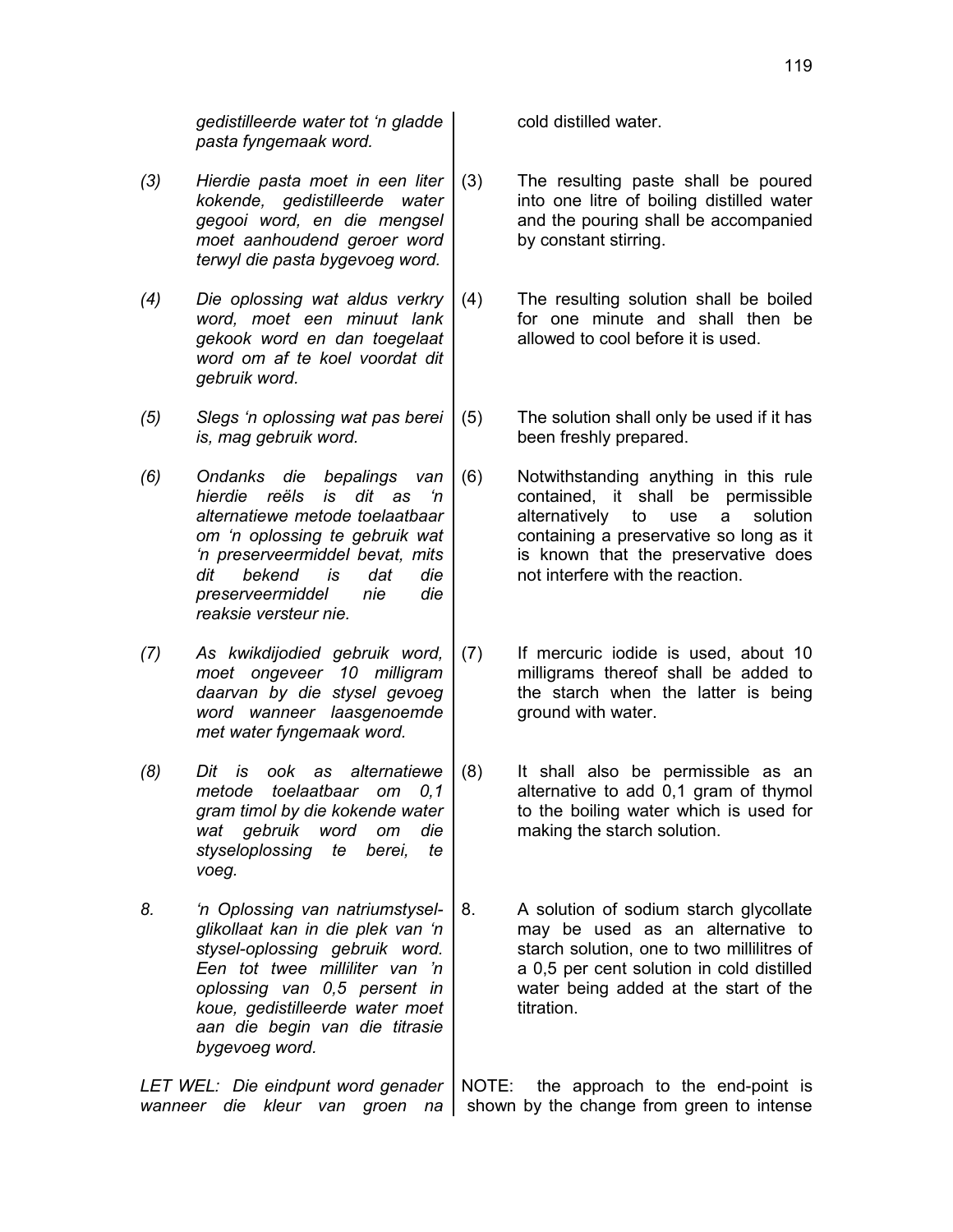*diepblou verander. By die eindpunt, wat meteens plaasvind, word die oplossing kleurloos.*

- *9.(1) By die standaardisering van 'n natriumtiosulfaatoplossing moet die prosedure wat in hierdie reël beskryf word, gevolg word.*
- *(2) Daar moet 5 milliliter kaliumjodied-oplossing soos dit in reël 5 beskryf word, 10 milliliter verdunde swaelsuur en 25 millilter jodaat-oplossing, N , in dié volgorde, 40 in 'n glaspropbottel met 'n*

*inhouds-vermoë van ongeveer 350 ml gegooi word.*

- *(3) Ongeveer 100 milliter water moet dan hierby gevoeg word.*
- *(4) Titrasie met 'n tiousulfaatoplossing moet onmiddellik hierna geskied.*
- *(5) Een milliliter-stysel-oplossing moet bygevoeg word wanneer die vloeistof 'n liggeel kleur kry.*
- *(6) Nadat die liggeel vloeistof waarna daar in subreël (5) verwys word, blou geword het, moet die titrasie voortgesit word net totdat die oplossing kleurloos word.*

blue. At the endpoint, which is sharp, the solution becomes colourless.

9.(1) For the standardisation of sodium thiosulphate solution the procedure described in this rule shall be adopted.

(2) In a glass-stoppered bottle having a capacity of about 350 ml there shall beplaced 5 millilitres of potassium iodide solution as referred to in rule 5, 10 millitres of dilute sulphuric acid and 25 millitres of N.

### 40

iodate solution, in that order.

- (3) About 100 millilitres of water shall then be added.
- (4) Titration with thiosulphate solution shall be carried out immediately thereafter.
- (5) One millilitre of starch solution shall be added when the liquid has become pale yellow.
- (6) After the pale yellow liquid referred to in subrule (5) has become blue the titration shall be continued until the solution has just become colourless.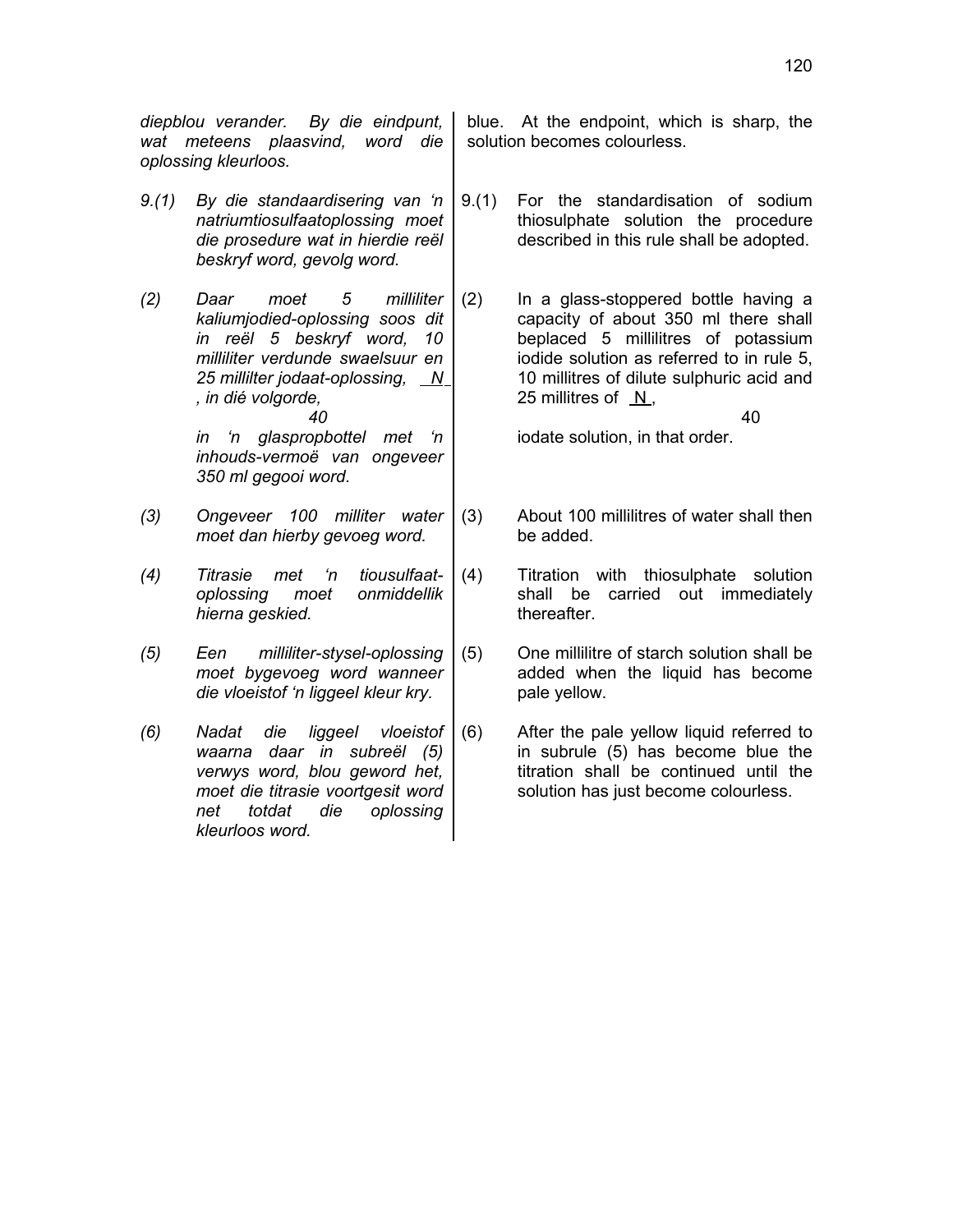|            | LET WEL: Die normaliteit van die<br>tiosulfaat-oplossing is dan                                                                                                                                                                                    |                                | NOTE: the normality of the sodium<br>thiosulphate solution is then                                                                                                                                                                                  |
|------------|----------------------------------------------------------------------------------------------------------------------------------------------------------------------------------------------------------------------------------------------------|--------------------------------|-----------------------------------------------------------------------------------------------------------------------------------------------------------------------------------------------------------------------------------------------------|
| 80         | $N \times$ 50<br>milliliter natriumtiosulfaat benodig                                                                                                                                                                                              | $N \times$<br>80 -<br>required | 50<br>sodium<br>thiosulphate<br>of<br>millilitres                                                                                                                                                                                                   |
|            | Die natriumtiosulfaat kan teen hierdie<br>sterkte gebruik word, mits die gepaste<br>korreksiefaktor gebruik word. Dit is egter<br>verkieslik om die sterkte aan te pas totdat<br>daar presies 50 milliliter vir 'n<br>herhalingstitrasie nodig is. |                                | The sodium thiosulphate can be used at<br>this strength provided that the appropriate<br>correction factor is used, but it is preferable<br>to adjust the strength until exactly 50<br>millilitres are required for a repeat titration.             |
|            | Die natriumtiosulfaat is dan presies $\sqrt{N+1}$ he sodium thiosulphate is then exactly                                                                                                                                                           |                                |                                                                                                                                                                                                                                                     |
| stuurstof. | en<br>80<br>1 milliliter staan gelyk aan 0,1 milligram                                                                                                                                                                                             | $\overline{\mathsf{N}}$        | 80 and one millilitre is equivalent to 0,1<br>milligram of oxygen.                                                                                                                                                                                  |
|            | <i>DEEL II</i>                                                                                                                                                                                                                                     |                                | <b>PART II</b>                                                                                                                                                                                                                                      |
|            | <b>BEPALING VAN VIER-UUR-</b><br>PERMANGANAATWAARDE (PW)                                                                                                                                                                                           |                                | DETERMINATION OF FOUR-HOUR<br>PERMANGANATE VALUE (PV)                                                                                                                                                                                               |
|            | 10.(1) Die prosedure wat in hierdie reël<br>beskryf word, moet gevolg word by<br>bepaling van<br>die<br>vier-uur<br>permanganaatwaarde. (PW).                                                                                                      |                                | 10.(1) The procedure described in this rule<br>be<br>followed<br>for<br>the<br>shall<br>detrmination<br>of<br>four-hour<br>permanganate value (PV).                                                                                                 |
| (2)        | Daar moet 10 milliliter verdunde<br>swaelsuur en 50 milliliter kalium-<br>permanganaat-oplossing,<br>$N_{-}$<br>in<br>80                                                                                                                           | (2)                            | Into a clean 350 ml glass-stoppered<br>bottle there shall be placed 10<br>milliliters of dilute sulphuric acid and<br>50 millilitres of M_potassium<br>80                                                                                           |
|            | 'n skoon glaspropbottel<br>met<br>'n<br>inhoudsvermoë van 350 milliliter<br>gegooi word.                                                                                                                                                           |                                | permanganate solution.                                                                                                                                                                                                                              |
| (3)        | Daar moet 'n volume gedistilleerde<br>water wat gelyk is aan die verskil<br>tussen 100 milliliter en die volume<br>van die monster fabrieksuitvloeisel<br>wat getoets moet word, by die<br>kaliumpermanganaat-oplossing ge-<br>voeg word.          | (3)                            | shall<br>added<br>There<br>be<br>to<br>the<br>potassium permanganate solution a<br>volume of distilled water equal to<br>between<br>the<br>difference<br>100<br>millilitres and the volume of the<br>sample of industrial effluent to be<br>tested. |
| (4)        | fabrieksuitvloeisel<br>Die<br>monster<br>moet onmiddellik nadat dit by die                                                                                                                                                                         | (4)                            | The sample of industrial effluent<br>shall immediately after being added                                                                                                                                                                            |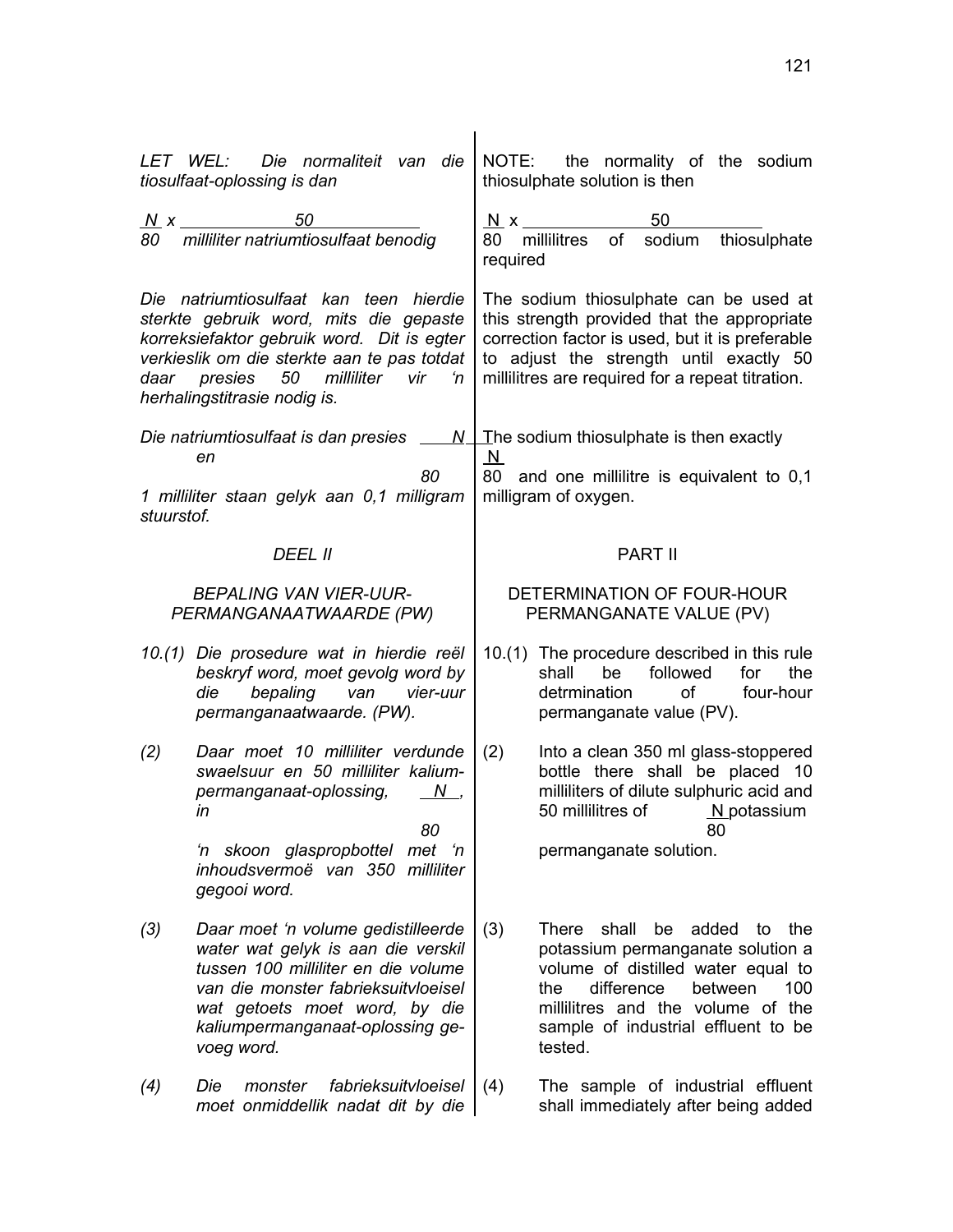*oplossing wat in subreël (3) genoem word, gevoeg is, daarmee gemeng word deur die bottel versigtig te draai.*

*(5) Die mengsel moet vier uur lank teen 'n temperatuur van 27ºC gehou word, en moet na verloop van een uur weer gemeng word as die monster baie stowwe in suspensie bevat.*

*LET WEL: Ten einde die akkuraatste resultate te verkry, moet al die oplossings tot 27ºC verhit word voordat dit gemeng word, maar as 'n waterbad gebruik word, is dit nie nodig nie. 'n Waterbad is verkieslik want in die geval van die meeste luginkubators word enige verskil in temperatuur tussen die bottel en die broeikas baie langsaam uitgeskakel.*

- *(6) Na verloop van vier uur moet òf 5 millilter van die kaliumjodiedoplossing van 10 persent òf ongeveer 0,6 gram soliede kaliumjodied by die mengsel gevoeg word.*
- *(7) Onmiddellik nadat dit aldus bygevoeg is, moet dit met natriumsulfaat-oplossing, N, 80 getriteer word.*
- *(8) Teen die einde van die proses wat hierbo beskryf is, moet daar twee milliliter van die stysel-oplossing by die mengsel gevoeg word.*
- *(9) As 'n alternatiewe metode vir die een wat in subreël (8) voorgeskryf word, kan twee milliliter natriumstyselglikollaat-oplossing aan die begin van die titrasie bygevoeg word.*
- *(10) Titrasie moet voortduur totdat die blou kleur wat ontstaan as gevolg van die stap wat in subreël (8) beskryf word, verdwyn en enige*

to the solution referred to in subrule (3) be mixed by gentle rotation of the bottle.

(5) The mixture shall be maintained at a temperature of 27º C for four hours and shall be remixed after one hour if the sample contains much suspended matter.

NOTE: For the most accurate results all the solutions should be heated to 27ºC before mixing, but this is not necessary where a water bath is used. A water bath is preferable because, with most air incubators, any difference in temperature between the bottle and the incubator is only very slowly testified.

- (6) After four hours there shall be added to the mixture either 5 millitres of the 10 per cent potassium iodide solution or about 0,5 gram of solid potassium iodide.
- (7) Immediately after the said addition titration shall be carried out with N 80 sodium thiosulphate solution.
- (8) Towards the end of the process hereinbefore described there shall be added to the mixture two millilitres of starch solution.
- (9) As an alternative to the step prescribed by subrule (8), it shall be permissible to add two millilitres of sodium starch glycollate solution at the beginning of the titration.
- (10) Titration shall be carried out until the blue colour resulting from the step prescribed by subrule (8) just disappears and any blueness which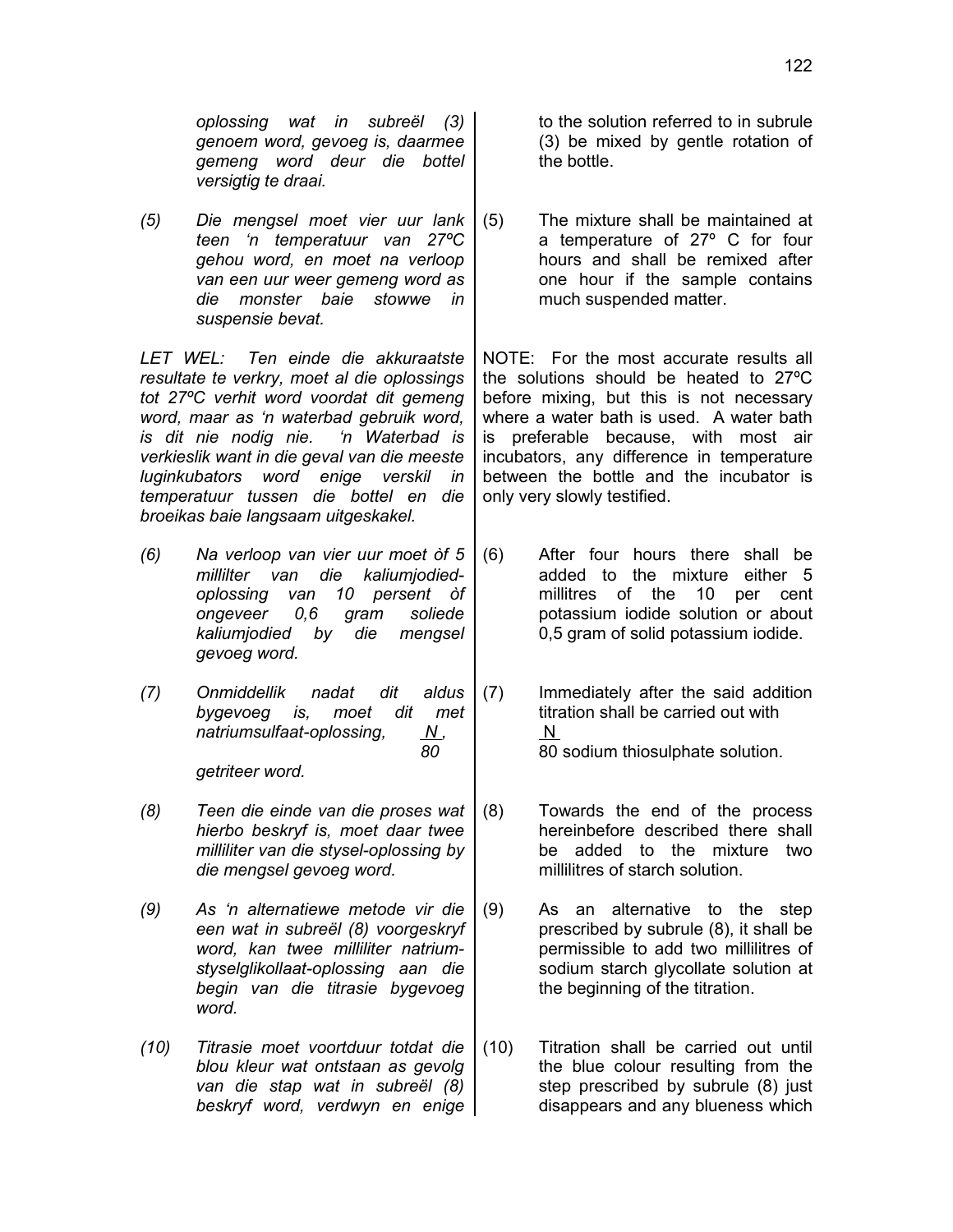*(11) 'n Blanko-bepaling moet volgens dieselfde prosedure uitgevoer word deur die monster fabrieksuitvloeisel met 100 milliliter gedistilleerde water te vervang.* (11) A blank determination shall be made by the same procedure without the sample of industrial effluent but with the use of 100 millilitres of distilled water instead. *(12) Hoogstens 50 persent van die kaliumpermanganaat mag tydens die toets opgebruik word, en die volume van die fabrieksuitvloeiselmonster wat bygevoeg word, moet dienooreenkomstig verander word.* (12) Not more than 50 per cent of potassium permanganate shall be used up during the test, and the quantity of the sample of industrial effluent added shall be proportioned accordingly. *DEEL III* PART III *BEREKENING VAN DIE PERMANGANAATWAARDE* CALCULATION OF PERMANGANATE VALUE *Die permanganaatwaarde moet volgens die volgende formule bereken word:* The permanganate value shall be calculated from the following formula: *Permanganaatwaarde (4 uur) ml/l = (a – b) C Waar -* Permanganate value (4 hours) mg/l =  $(a - b)$  c Where - *(a) die getal milliliter natriumtiosulfaat, N is wat vir die blanko-bepaling 80 nodig is;* (a) is the millitres of  $N$  sodium 80 thiosulphate required for the blank determination; *(b) die getal milliliter natriumsulfaat N is wat vir die monster nodig is; 80 en* (b) is the millilitres of  $N$  sodium 80 thiosulphate required for the sample; and *(c) die getal millilter fabrieksuitvloeiselmonster is wat gebruik word.* (c) is the millilitre of industrial effluent sample used. **AANHANGSEL III** APPENDIX III *AANSOEKVORM: VERGUNNING OM FABRIEKSUITVLOEISEL IN DIE RAAD SE STRAATRIOOL TE ONTLAS* FORM OF APPLICATION FOR PERMISSION TO DISCHARGE INDUSTRIAL EFFLUENT INTO THE COUNCIL'S SEWER *Ek (naam) ……………………………………………………….* I (Name) ……………………………………………………….. the undersigned, duly authorized to act on behalf of

123

may return after standing shall be

ignored.

*blouigheid wat verskyn as die oplossing 'n rukkie staan, moet verontagsaam word.*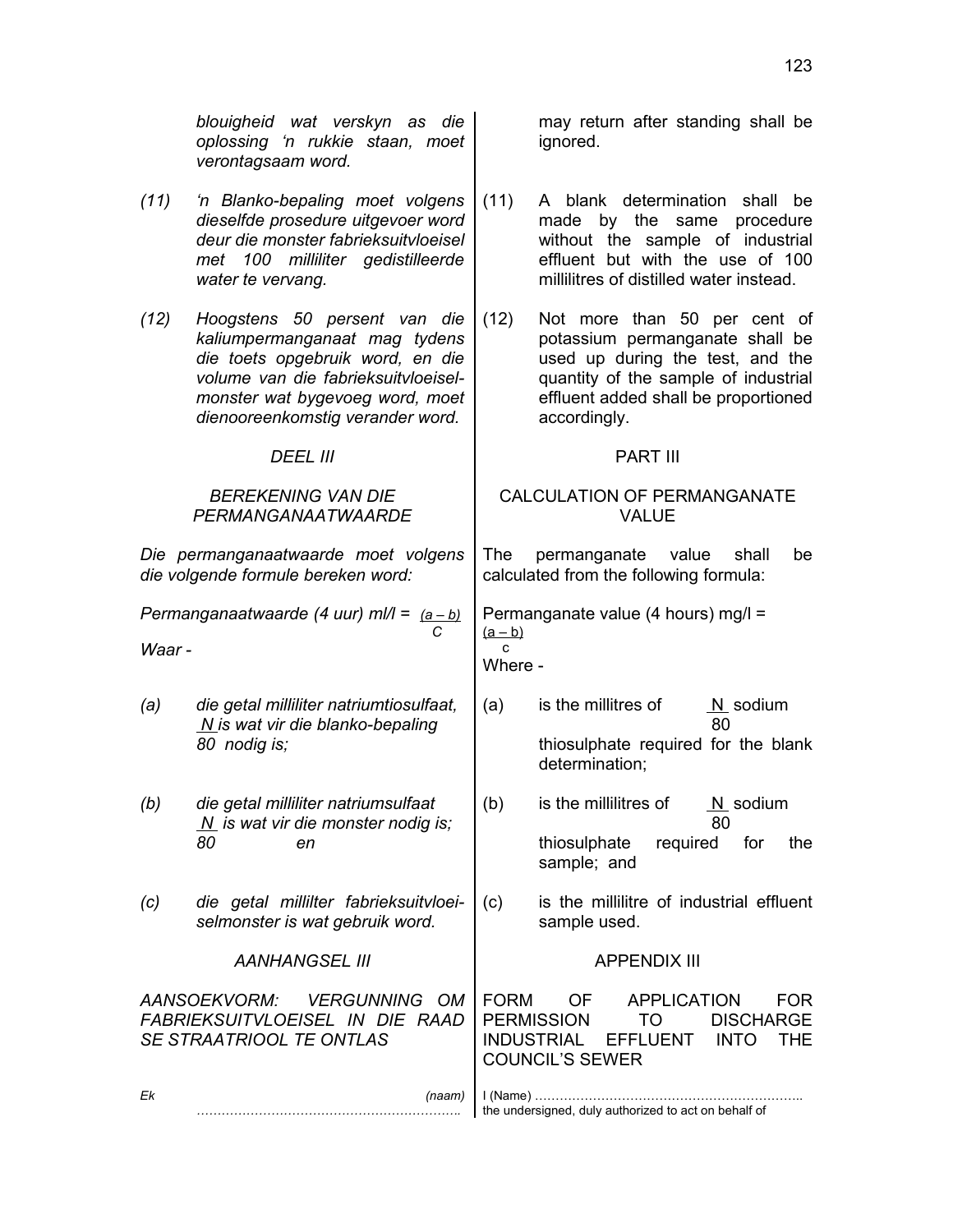*die ondergetekende, wat behoorlik gemagtig is om op te* 

*tree ten behoewe van ………………………………………… hierna die aansoeker genoem, doen hierby ingevolge die bepalings van die Rioleringsverordeninge van die raad aansoek om vergunning om fabrieksuitvloeisel op die grondslag van die besonderhede wat hierin uitgeengesit word, in die raad se straatriool te ontlas.*

### *BESONDERHEDE MET BETREKKING TOT GETAL WERKNEMERS EN HOEVEELHEID WATER WAT OP DIE PERSEEL VERBRUIK WORD*

| 1.  | Aard van die betrokke besigheid of nywerheid                                                                                                                                                      |                          | 1.  | Nature of the business or industry                                                                                                                  |      |
|-----|---------------------------------------------------------------------------------------------------------------------------------------------------------------------------------------------------|--------------------------|-----|-----------------------------------------------------------------------------------------------------------------------------------------------------|------|
| 2.  | Naam waaronder die besigheid of nywerheid<br>gedryf                                                                                                                                               | word                     | 2.  | Name or style under which th<br>industry is carried on                                                                                              |      |
| 3.  | Adres van die besigheid of nywerheid                                                                                                                                                              |                          | 3.  | Address<br>of<br>the<br>business                                                                                                                    |      |
|     | Standplaas/standplase no  Dorp<br>As die besigheid of nywerheid deur 'n maat-<br>skappy gedryf word, verstrek die naam van die<br>sekretaris, en as dit 'n vennootskap is, die name<br>die<br>van | vennote                  |     | P.O. Bo<br>Stand(s) Nos. (No.)  Town<br>If the business or industry is c<br>company, state the name of the se<br>is a partnership state the names o |      |
| 4.  | die<br>Beskrywing<br>van<br>bedryfsproses waardeur die uitvloeisel                                                                                                                                | nywerheids-<br>οf<br>sal | 4.  | Description of industrial or trad<br>effluent<br>which<br>the                                                                                       | will |
| 5.  | Gegewens betreffende werknemers:                                                                                                                                                                  |                          | 5.  | Information relating to employees:                                                                                                                  |      |
|     |                                                                                                                                                                                                   | Kantoor Fabriek          |     |                                                                                                                                                     | Offi |
| (1) | Totale getal dagwerkne-<br>mers (uitgesonderd 4)                                                                                                                                                  |                          | (1) | Total number of daily em-<br>ployees (not include (4))                                                                                              | .    |
| (2) | Getal skofte wat per dag<br>gewerk word                                                                                                                                                           |                          | (2) | Number of shifts worked<br>per day                                                                                                                  | .    |
| (3) | Getal dae wat per week<br>gewerk word                                                                                                                                                             |                          | (3) | Number of days worked<br>per week                                                                                                                   | .    |
| (4) | Getal mense wat op die<br>perseel woonagtig is                                                                                                                                                    |                          | (4) | Number of persons resident<br>on the premises                                                                                                       |      |
| (5) | Word daar 'n eetplek<br>verskaf?                                                                                                                                                                  |                          | (5) | Is a canteen provided:?                                                                                                                             |      |

6. **Gegewens betreffende die waterverbruik:** 

…………………………………………………….. and hereinafter referred to as the applicant, hereby apply in terms of the provisions of the Drainage By-laws of the council for permission to discharge industrial effluent into the council's sewer on the basis of the information set out herein.

## *DEEL I* PART I

### INFORMATION REGARDING PERSONS EMPLOYED AND WATER CONSUMED ON THE PREMISES

| Aard van die betrokke besigheid of nywerheid                                                                                                                                                      |                          | 1.  | Nature of the business or industry concerned                                                                                                                                                         |                    |
|---------------------------------------------------------------------------------------------------------------------------------------------------------------------------------------------------|--------------------------|-----|------------------------------------------------------------------------------------------------------------------------------------------------------------------------------------------------------|--------------------|
| Naam waaronder die besigheid of nywerheid<br>gedryf                                                                                                                                               | word                     | 2.  | Name or style under which the business or                                                                                                                                                            |                    |
| Adres van die besigheid of nywerheid                                                                                                                                                              |                          | 3.  | Address<br>of<br>the<br>business                                                                                                                                                                     | or<br>industry     |
| Standplaas/standplase no  Dorp<br>As die besigheid of nywerheid deur 'n maat-<br>skappy gedryf word, verstrek die naam van die<br>sekretaris, en as dit 'n vennootskap is, die name<br>die<br>van | vennote                  |     | P.O. Box<br>Stand(s) Nos (No.)  Township<br>If the business or industry is carried on by a<br>company, state the name of the secretary and it it<br>is a partnership state the names of the partners |                    |
| Beskrywing<br>die<br>van<br>bedryfsproses waardeur die uitvloeisel                                                                                                                                | nywerheids-<br>оf<br>sal | 4.  | Description of industrial or trade process by<br>which<br>the<br>effluent<br>will                                                                                                                    | be<br>produced     |
| Gegewens betreffende werknemers:                                                                                                                                                                  |                          | 5.  | Information relating to employees:                                                                                                                                                                   |                    |
|                                                                                                                                                                                                   | Kantoor Fabriek          |     |                                                                                                                                                                                                      | Office<br>Factory  |
| Totale getal dagwerkne-<br>mers (uitgesonderd 4)                                                                                                                                                  |                          | (1) | Total number of daily em-<br>ployees (not include (4))                                                                                                                                               |                    |
| Getal skofte wat per dag<br>gewerk word                                                                                                                                                           |                          | (2) | Number of shifts worked<br>per day                                                                                                                                                                   |                    |
| Getal dae wat per week<br>gewerk word                                                                                                                                                             |                          | (3) | Number of days worked<br>per week                                                                                                                                                                    |                    |
| Getal mense wat op die<br>perseel woonagtig is                                                                                                                                                    |                          | (4) | Number of persons resident<br>on the premises                                                                                                                                                        |                    |
| Word daar 'n eetplek<br>verskaf?                                                                                                                                                                  |                          | (5) | Is a canteen provided:?                                                                                                                                                                              |                    |
| Gegewens betreffende die waterverbruik:                                                                                                                                                           |                          | 6.  | Information relating to water consumption:                                                                                                                                                           |                    |
|                                                                                                                                                                                                   | Kiloliter / Maand        |     |                                                                                                                                                                                                      | Kiloliters / Month |

*(1) Benaderde gemiddelde hoe-* (1) Approximately average monthly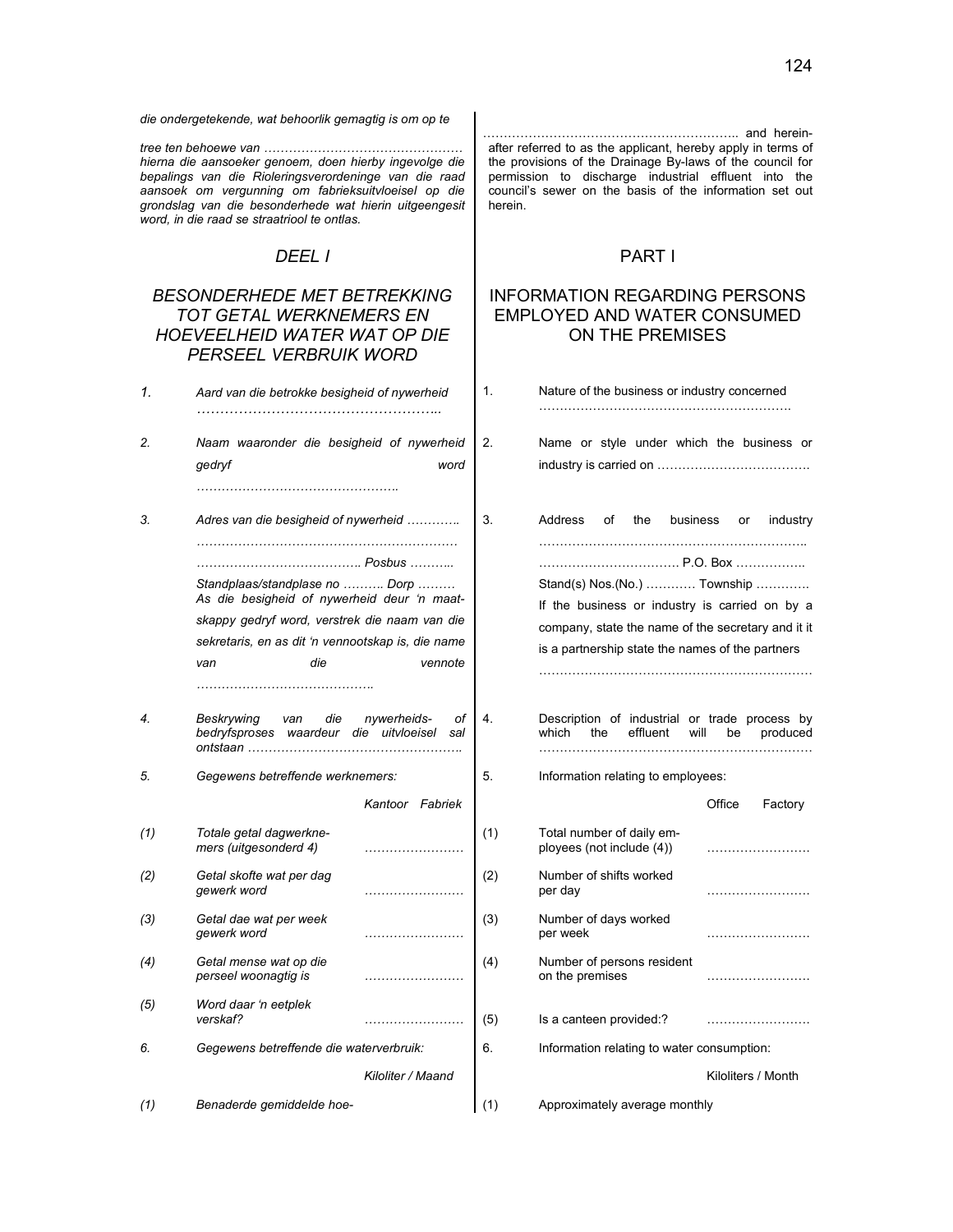|     | veelheid water wat per maand<br>van die raad gekoop word<br>vir verbruik op die perseel                                                                                                                                                                                  |              | quantity of water purchased<br>from the council for the use<br>on the premises                                                                                                                                       |  |
|-----|--------------------------------------------------------------------------------------------------------------------------------------------------------------------------------------------------------------------------------------------------------------------------|--------------|----------------------------------------------------------------------------------------------------------------------------------------------------------------------------------------------------------------------|--|
| (2) | Benaderde gemiddelde hoe-<br>veelheid water wat per maand<br>van die raad gekoop word vir<br>verbruik op die perseel                                                                                                                                                     | (2)          | Approximate average monthly<br>quantity of water purchased<br>from the council for the use<br>on the premises                                                                                                        |  |
| (3) | Hoeveelheid water in die<br>eindproduk                                                                                                                                                                                                                                   | (3)          | Quantity of water in the end-<br>product                                                                                                                                                                             |  |
| (4) | Hoeveelheid water wat<br>verdamp                                                                                                                                                                                                                                         | (4)          | Quantity of water lost by<br>evaporation                                                                                                                                                                             |  |
| (5) | Hoeveelheid aanvulwater<br>wat vir die stoomketels ge-<br>bruik is                                                                                                                                                                                                       | (5)          | Quantity of water used as<br>boiler make-up                                                                                                                                                                          |  |
| (6) | Word water op die perseel vir enige van die<br>volgende doeleindes gebruik en indien wel, vir<br>watter: verkoeling, die reiniging van gerei, die<br>vloere<br>enige<br>was<br>van<br>en<br>nywerheidsdoeleindes, en word dié water<br>daarna in die straatriool ontlas? | (6)<br>ander | Is water used on the premises for any, and if so<br>which, of the following purposes: cooling, the<br>cleaning of utensils, floor-washing, any other<br>industrial purpose, and subsequently discharged<br>to sewer? |  |
| (7) | As die antwoord op die vraag in paragraaf (6)<br>bevestigend is, moet Deel II van hierdie vorm<br>ingevul word.<br>Aansoeker se handtekening                                                                                                                             | (7)          | If the answer to the question in paragraph (6) is<br>"yes", Part II of this form must be completed.                                                                                                                  |  |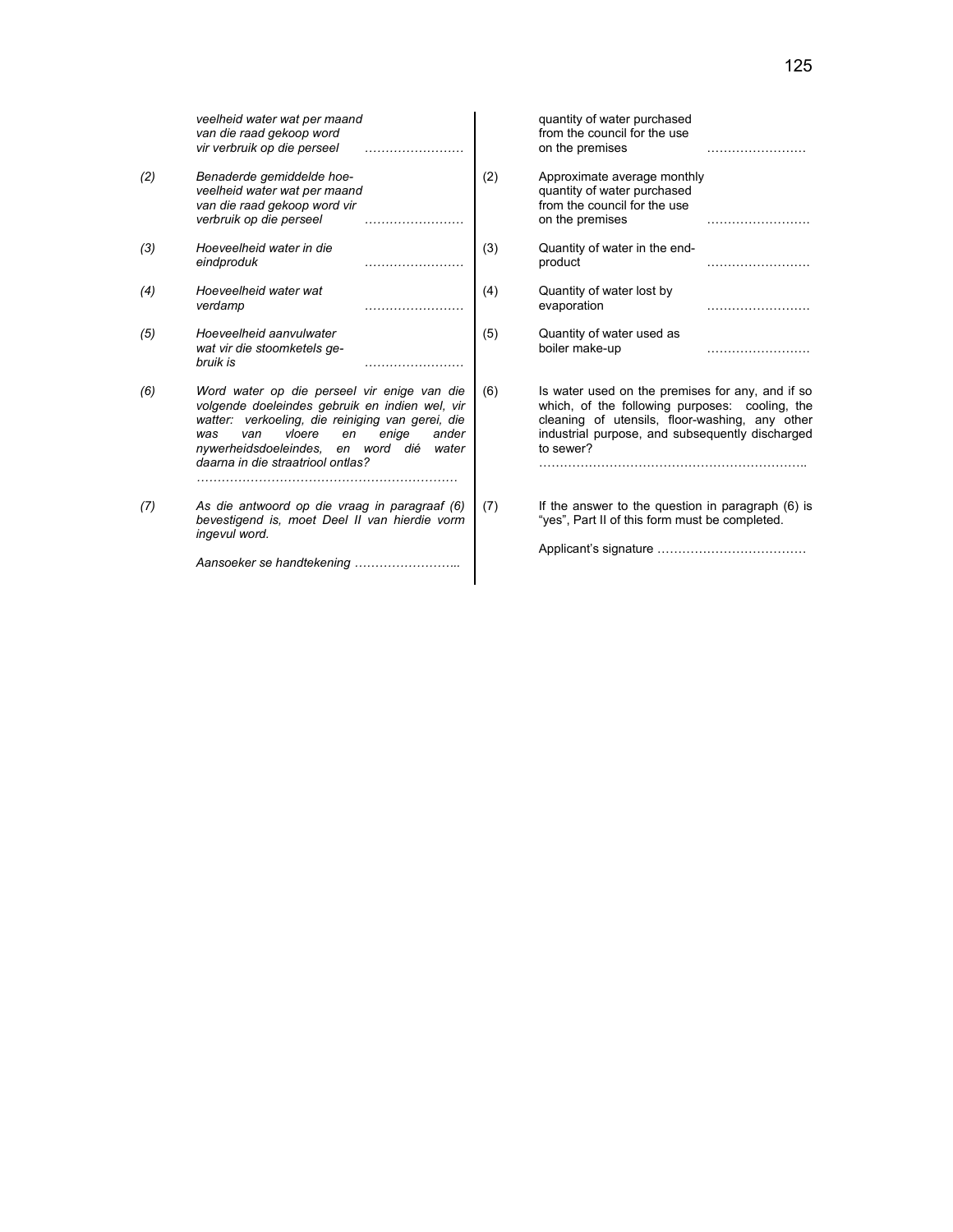## *DEEL II*

#### *GEGEWENS BETREFFENDE DIE VERBRUIK VAN WATER*

*1. Die volgende inligting is nodig ten einde die hoeveelheid fabrieksuitvloeisel wat in die raad se straatriool ontlas word, te kan beraam, en alle syfers wat verstrek word, moet betrekking hê op die hoeveelheid water wat oor 'n tydperk van ses maande afgemeet is.*

*Naam van verbruiker of sy verteenwoordiger*

*Standplaas No. Dorp* 

*TOTALE GETAL KILOLITER WATER WAT IN SES MAANDE VERBRUIK IS:*

|                                       | Meter No | Meter No | Meter No | Totaal |
|---------------------------------------|----------|----------|----------|--------|
| Water van die Raad gekoop             |          |          |          |        |
| Water uit boorgat of ander bron       |          |          |          |        |
| Grondstofwater                        |          |          |          |        |
| Gedeelte van inrigting waar waterver- |          |          |          |        |
| bruik gemeet word                     |          |          |          |        |
| Totale hoeveelheid water verbruik     |          |          |          |        |

- *2. Vir die doel van hierdie beraming kan die totale getal kiloliter water wat in ses maande vir enige van ondergenoemde doeleindes verbruik is, buite rekening gelaat word*
- *(1) Water wat personeel vir huishoudelike doeleindes verbruik het.*

|                             | Getal | Skofte per<br>daq | Dae per<br>week | Volume<br>toegelaat/kilo<br>-liter per<br>Persoon<br>Per dag | Totaal |
|-----------------------------|-------|-------------------|-----------------|--------------------------------------------------------------|--------|
| Dagwerknemers<br>(uitgeson- |       |                   |                 |                                                              |        |
| derd inwoners)              |       |                   |                 |                                                              |        |
| Kantoor                     |       |                   |                 |                                                              |        |
| Fabriek                     |       |                   |                 |                                                              |        |
| Inwoners                    |       |                   |                 |                                                              |        |
| Blankes                     |       |                   |                 |                                                              |        |
| Nie-Blankes                 |       |                   |                 |                                                              |        |
| Eetplek                     |       |                   |                 |                                                              |        |
|                             |       |                   |                 |                                                              |        |
| Totale hoeveelheid water    |       |                   |                 |                                                              |        |
| verbruik (in kiloliter)     |       |                   |                 |                                                              |        |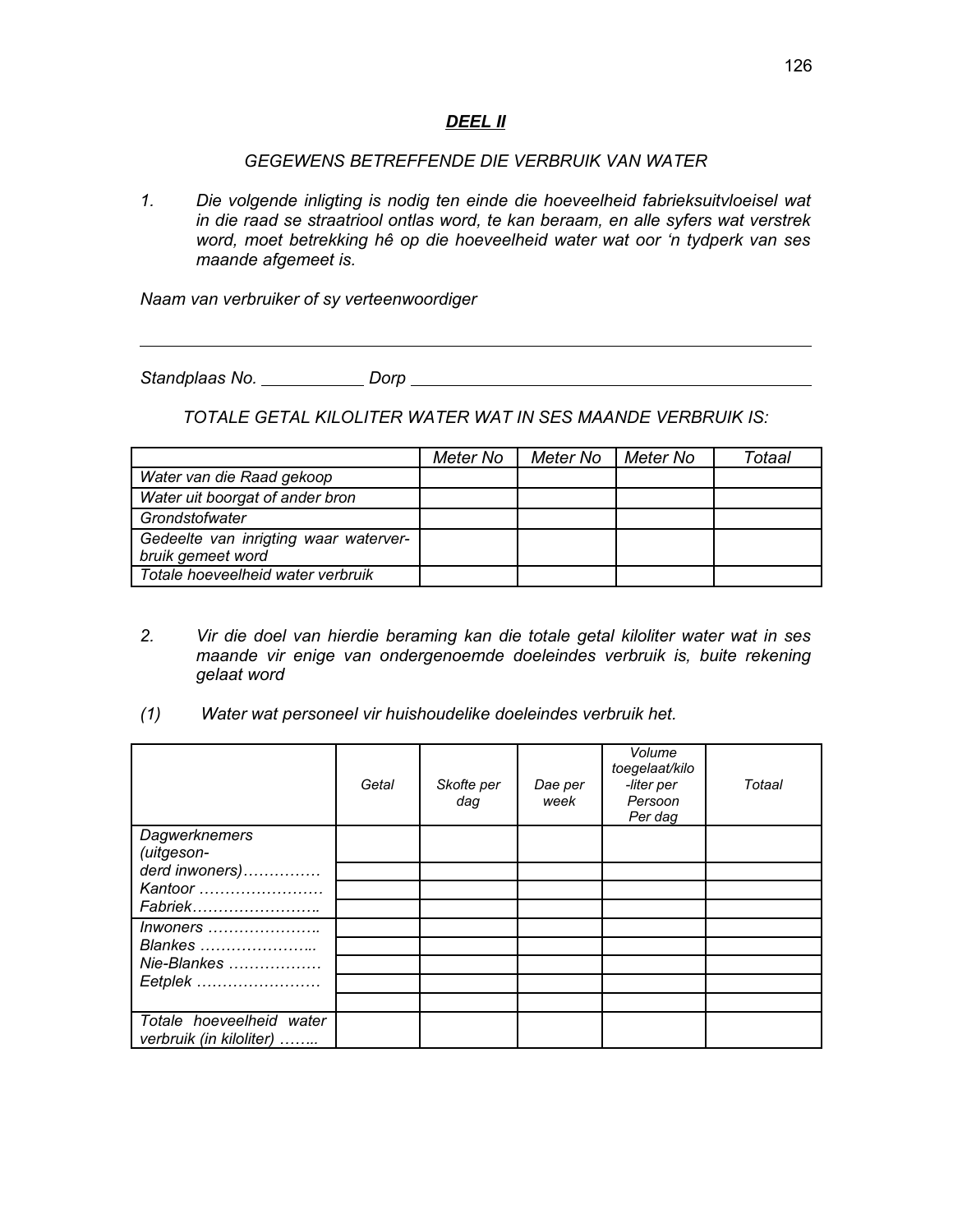|                                                                                                                            | Stoomketel<br>1 | Stoomketel<br>2 | Stoomketel<br>3 | Totaal |
|----------------------------------------------------------------------------------------------------------------------------|-----------------|-----------------|-----------------|--------|
| Tipe Stoomketel                                                                                                            |                 |                 |                 |        |
| Ontwerp-<br>Assolution of the Magnetic Street, the Magnetic Street, the Magnetic Street, the Magnetic Street, the Magnetic |                 |                 |                 |        |
| Aanslag kilowatt                                                                                                           |                 |                 |                 |        |
| Ure onder stoom per                                                                                                        |                 |                 |                 |        |
| Maand                                                                                                                      |                 |                 |                 |        |
| Totale hoeveelheid wat per                                                                                                 |                 |                 |                 |        |
| Maand verdamp                                                                                                              |                 |                 |                 |        |
| Kondensaat teruggevoer                                                                                                     |                 |                 |                 |        |
| (in kiloliter)                                                                                                             |                 |                 |                 |        |
| Persentasie kondensaat nie                                                                                                 |                 |                 |                 |        |
| Teruggevoer nie en in                                                                                                      |                 |                 |                 |        |
| Straatriool ontlas                                                                                                         |                 |                 |                 |        |
| Steenkool verbrand -                                                                                                       |                 |                 |                 |        |
| Kg per maand                                                                                                               |                 |                 |                 |        |
| Water gebruik vir natmaak                                                                                                  |                 |                 |                 |        |
| Van steenkool (in kiloliter)                                                                                               |                 |                 |                 |        |
| Water gebruik om as te                                                                                                     |                 |                 |                 |        |
| Blus (in kiloliter)                                                                                                        |                 |                 |                 |        |
| Hoeveelheid aftapwater                                                                                                     |                 |                 |                 |        |
| (in kiloliter)                                                                                                             |                 |                 |                 |        |
| Word aftapwater in                                                                                                         |                 |                 |                 |        |
| Straatriool ontlas?                                                                                                        |                 |                 |                 |        |
| Hoeveelheid                                                                                                                |                 |                 |                 |        |
| terugspoelwater                                                                                                            |                 |                 |                 |        |
| Uit versagter per maand (in                                                                                                |                 |                 |                 |        |
| Kiloliter)                                                                                                                 |                 |                 |                 |        |
| Totale hoeveelheid water                                                                                                   |                 |                 |                 |        |
| Verbruik (in kiloliter)                                                                                                    |                 |                 |                 |        |

*(2) Water wat vir stoomketels gebruik is:*

- *(3) Water wat in ses maande opgeneem is deur die goedere wat op die perseel vervaardig is:*
- *(a) Uitgedruk as 'n persentasie van die totale hoeveelheid water wat verbruik is, min hoeveelheid toegelaat vir verbruik deur personeel.*
- *(b) Uitgedruk as kiloliter per ses maande, wat in voltooide produk aanwesig is\*:*



*(4) Kiloliter water wat in ses maande in die atmosfeer verdamp het:*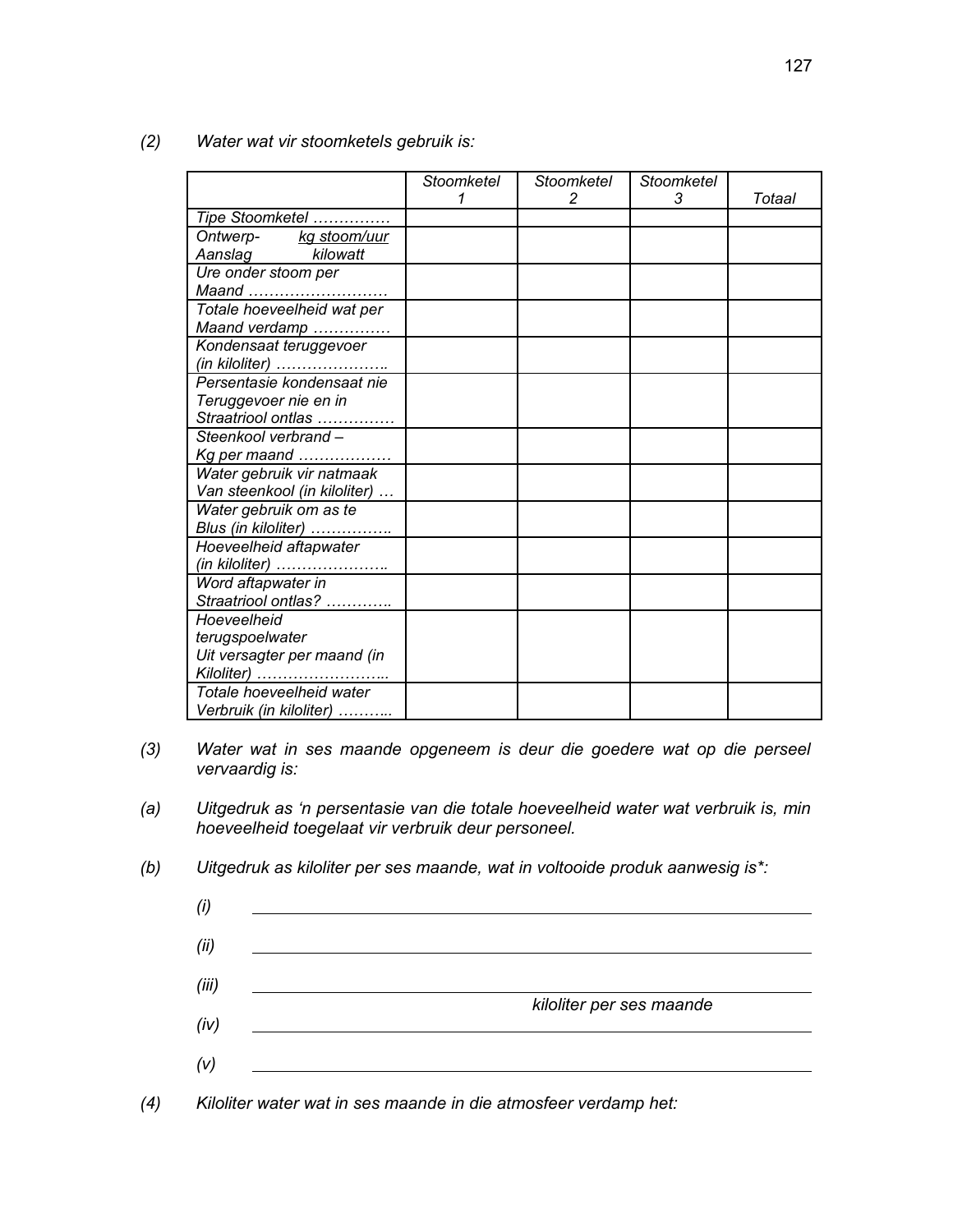- *(a)* Deur toestelle, uitgesonderd koeltorings \_\_\_\_\_\_\_\_\_ kiloliter per ses maande.
- *(b) Deur koeltorings.*

|                                            | っ | 3 | Totaal |
|--------------------------------------------|---|---|--------|
| Tipe toring                                |   |   |        |
| Hoeveelheid water in ses maande            |   |   |        |
| Gesirkuleer (in kiloliter)                 |   |   |        |
| Daling in temperatuur (°C)                 |   |   |        |
| Beraamde verlies deur verdamping           |   |   |        |
| (in kiloliter). Afgemete hoeveelheid       |   |   |        |
| water in koeltorings gevoer (in kiloliter) |   |   |        |
| Hoeveelheid koelmiddel gesirkuleer         |   |   |        |
| In ses maande (in kiloliter)               |   |   |        |
| Totale hoeveelheid water wat verdamp       |   |   |        |
| Het (in kiloliter)                         |   |   |        |

*(5) Hoeveelheid water wat in ses maande om allerlei redes verlore gegaan het:*

| (a) |  |
|-----|--|
| (b) |  |

*(c)* 

Totale hoeveelheid afgetrek (in kiloliter) \_\_\_\_\_\_\_\_\_\_\_\_\_\_\_\_\_\_\_\_\_\_\_\_\_\_\_\_Groottotaal van *hoeveelheid* 

*wat ingevolge subparagraaf afgetrek moet word* 

*\*Voorbeeld: Seepfabriek: Geelseep, 4 000 metrieke ton vervaardig met 'n voginhoud van 50 persent – water in produk 2 000 kiloliter (in ses maande).*

*3. Beraamde hoeveelheid proseswater wat in straatriool ontlas is (bereken deur die totale hoeveelheid water wat afgetrek mag word – soos dit in subparagrawe (1) tot (5) van paragraaf 2 aangegee word – af te trek van die totale hoeveelheid water wat verbruik is, soos in paragraaf 1 aangedui).*

*ONDERTEKEN:* 

*Deur of namens Aansoeker*

*Deur of namens Stads-/Dorpsingenieur*

*DATUM:*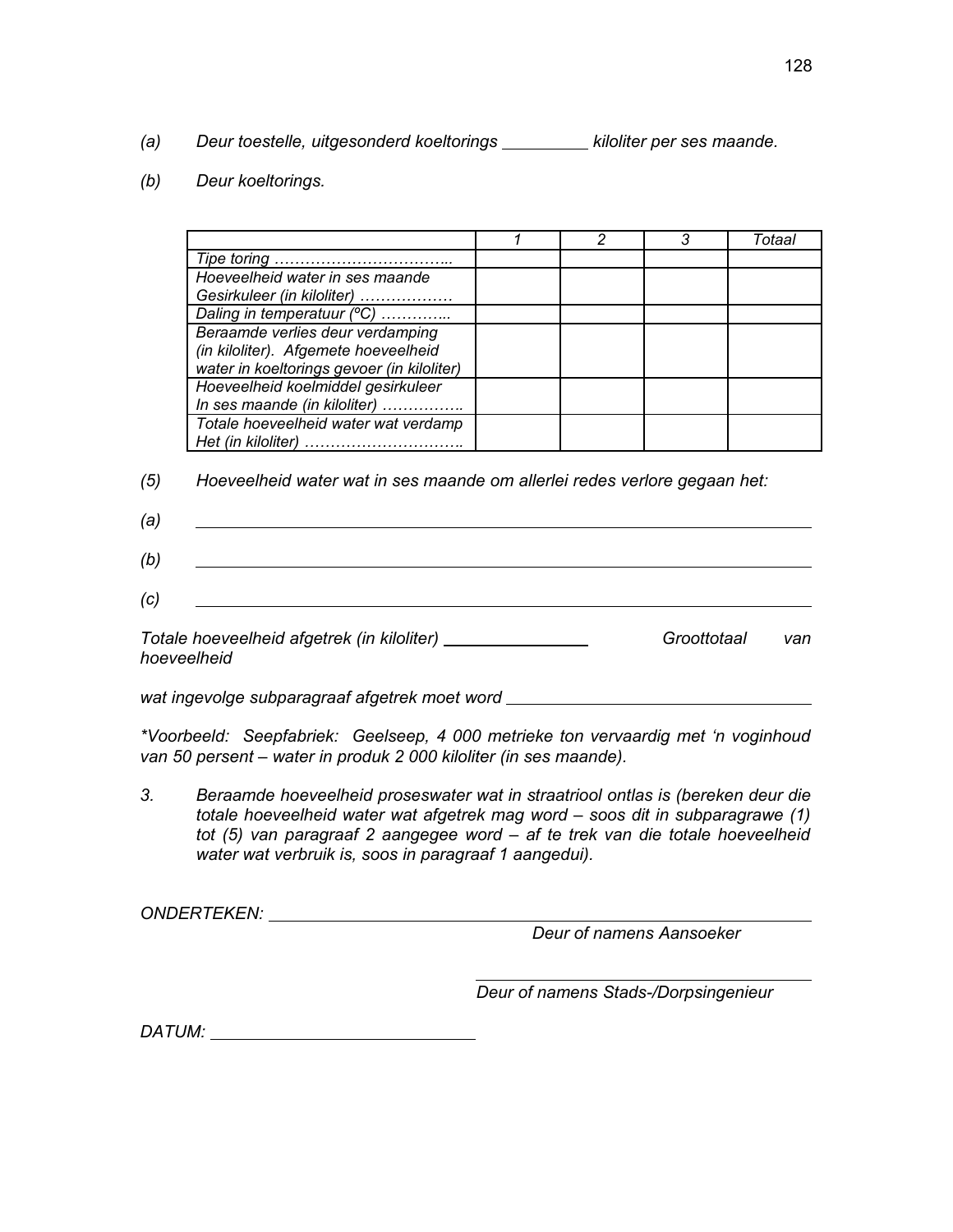# **PART II**

# INFORMATION REGARDING THE CONSUMPTION OF WATER

4. The following information is required for the purpose of estimating the quantity of industrial effluent discharged into the council's sewer, and all figures given shall relate to the quantity of water taken over a period of six months.

Name of consumer or his representative

Stand No. Township

 $\overline{a}$ 

TOTAL NUMBER OF KILOLITRES OF WATER CONSUMED IN SIX MONTHS:

|                                     | Meter No | Meter No | Meter No | Total |
|-------------------------------------|----------|----------|----------|-------|
| Water purchased from the Council    |          |          |          |       |
| Water from borehole or other source |          |          |          |       |
| Water entering with raw materials   |          |          |          |       |
| Section of plant served by meter    |          |          |          |       |
| Total quantity of water consumed    |          |          |          |       |

- 5. For the purposes of this estimate the total number of kiloliters of water used in six months for any of the purposes below mentioned may be left out of account
- (1) Water used by staff for domestic purposes:

|                                             | Number | Shifts per<br>day | Days per<br>week | Allowance<br>(Kilolitres/<br>litres per<br>head<br>Per day | Total |
|---------------------------------------------|--------|-------------------|------------------|------------------------------------------------------------|-------|
| Daily employees (exlu-                      |        |                   |                  |                                                            |       |
| Ding residents)                             |        |                   |                  |                                                            |       |
| Office                                      |        |                   |                  |                                                            |       |
| Factory                                     |        |                   |                  |                                                            |       |
|                                             |        |                   |                  |                                                            |       |
| Resident persons                            |        |                   |                  |                                                            |       |
| White                                       |        |                   |                  |                                                            |       |
| Non-White                                   |        |                   |                  |                                                            |       |
| Canteen                                     |        |                   |                  |                                                            |       |
|                                             |        |                   |                  |                                                            |       |
| Total<br>water<br>(in<br>used<br>kilolitre) |        |                   |                  |                                                            |       |

(2) Water used in the operation of boilers: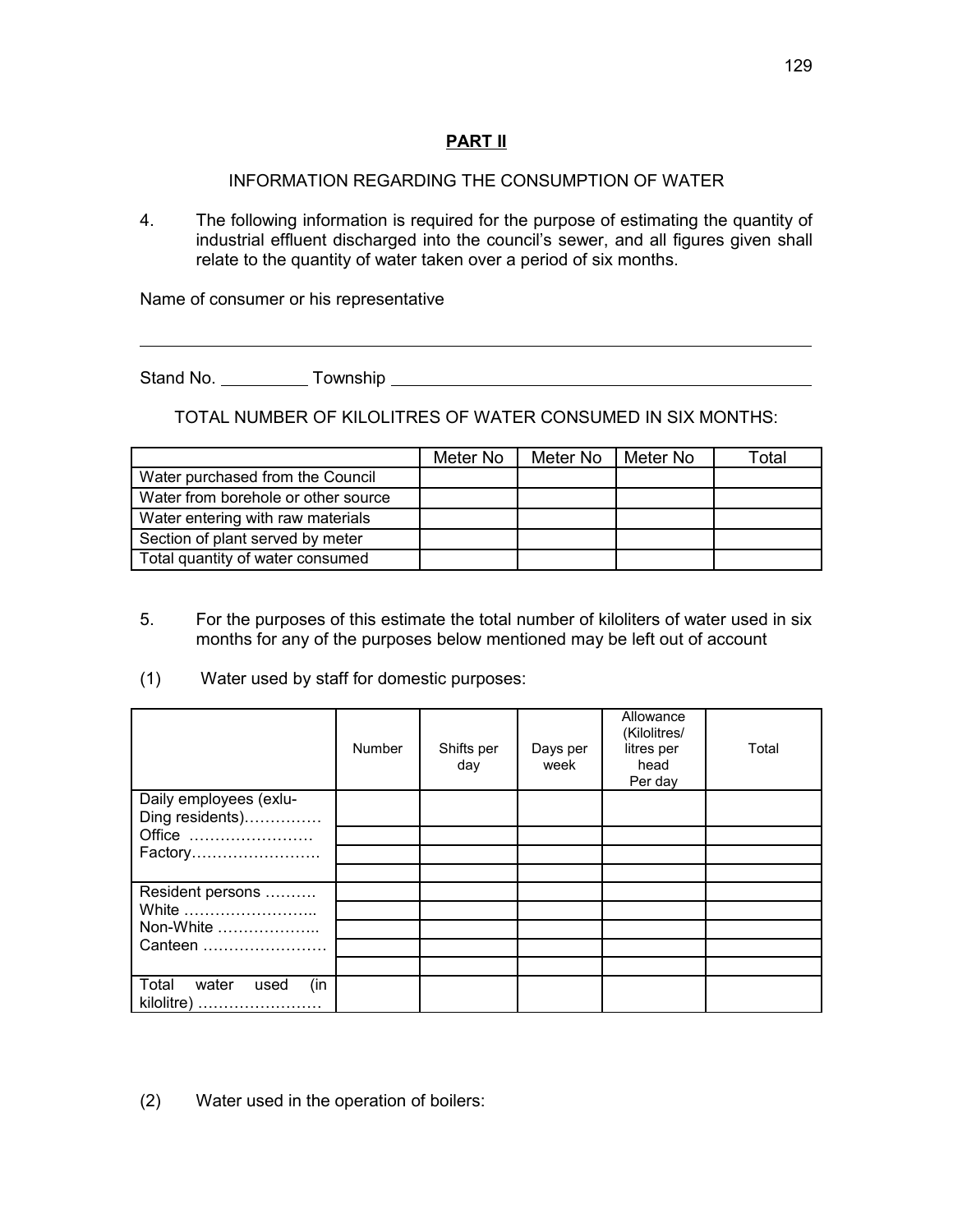|                              | <b>Boiler</b> | <b>Boiler</b> | <b>Boiler</b> |       |
|------------------------------|---------------|---------------|---------------|-------|
|                              |               | 2             | 3             | Total |
| Type of boiler               |               |               |               |       |
| Rating kg steam/hr           |               |               |               |       |
| kilowatt                     |               |               |               |       |
| Hours steamed per month      |               |               |               |       |
| Total evaporation per month  |               |               |               |       |
| Condensate returned (in      |               |               |               |       |
| kilolitre)                   |               |               |               |       |
| Percent of unreturned        |               |               |               |       |
| condensate discharged to     |               |               |               |       |
|                              |               |               |               |       |
| Coal burned - kg per month   |               |               |               |       |
| Water used for coal wetting  |               |               |               |       |
| (in kilolitre)               |               |               |               |       |
| Water used for ash           |               |               |               |       |
| quenching (in kilolitre)     |               |               |               |       |
| Quantity of blowdown (in     |               |               |               |       |
| kilolitre)                   |               |               |               |       |
| Does blowdown enter          |               |               |               |       |
| sewer?                       |               |               |               |       |
| Quantity of softener         |               |               |               |       |
| backwash water per month     |               |               |               |       |
|                              |               |               |               |       |
| Total quantity of water used |               |               |               |       |
| (in kilolitre)               |               |               |               |       |

- (3) Water absorbed by the goods manufactured on the premises in six months:
- (a) Expressed as a percentage of the total consumption of water less the allowance for staff use.
- (b) Expressed as kilolitres per six months contained in the finished product\*:
	- (i) <u> 1989 - Johann John Stone, mars et al. (1989)</u>
	- (iii)
	- kilolitres per six months
	- (iv)
	- (v)
- (4) Kilolitres of water lost in six months by evaporation to the atmosphere:
- (a) By units of plant other than cooling towers  $\frac{1}{\sqrt{1-\frac{1}{n}}}$  kilolitres per six months.
- (b) By cooling towers:

(ii)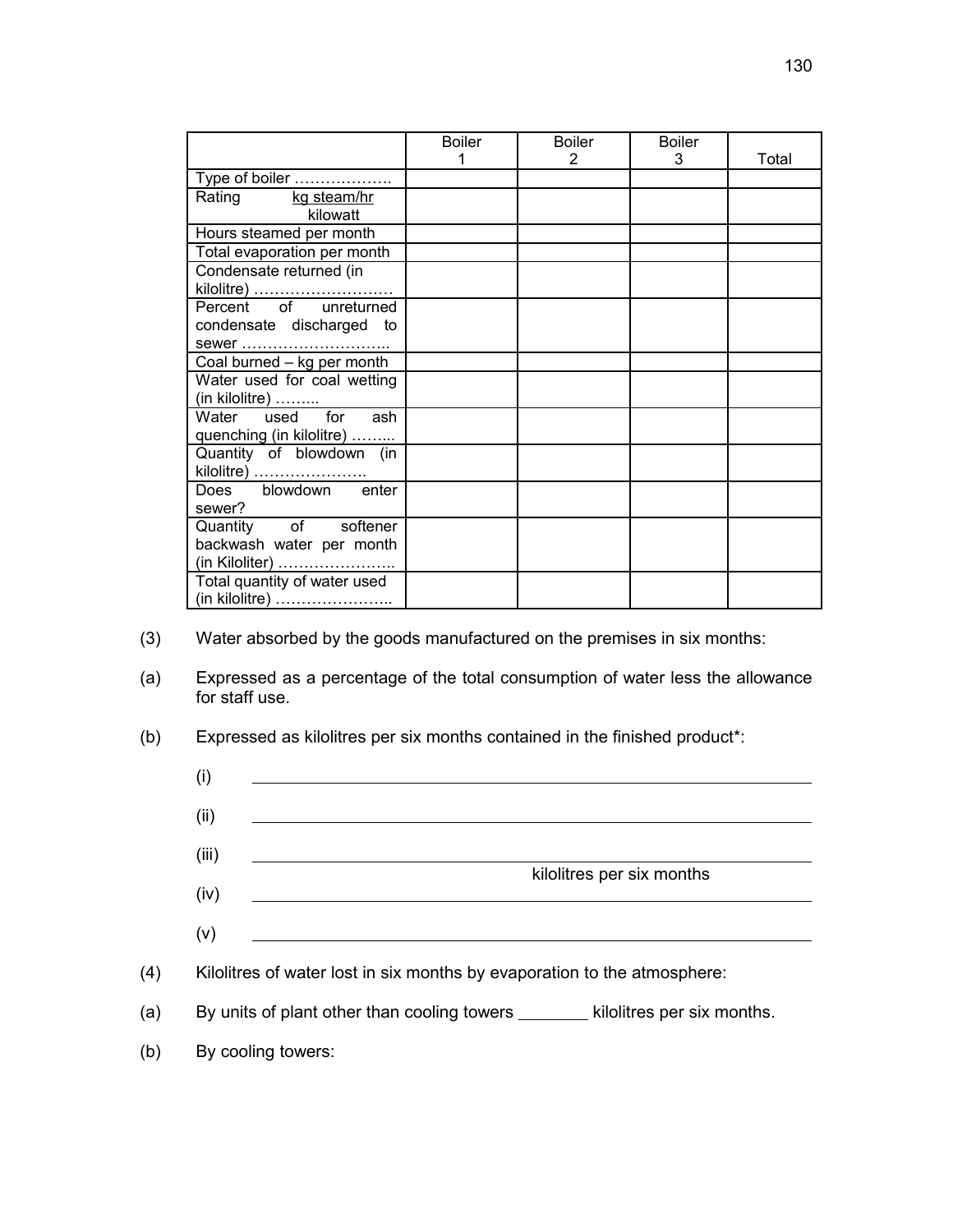|                                           |  | Total |
|-------------------------------------------|--|-------|
|                                           |  |       |
| Quantity of water circulated per six      |  |       |
| months (in kiloliter)                     |  |       |
| Temperature drop (°C)                     |  |       |
| Estimated loss by evaporation (in         |  |       |
| kilolitres). Metered water fed to cooling |  |       |
| towers (in kiloliters)                    |  |       |
| Quantity of refrigerant in circulation in |  |       |
| Six months (in kilolitres)                |  |       |
| Total quantity of water lost<br>bv        |  |       |
| evaporation (n kiloliter)                 |  |       |

- (5) Quantities of water lost in six months from miscellaneous causes:
- (a) <u> 1989 - Johann Harry Harry Harry Harry Harry Harry Harry Harry Harry Harry Harry Harry Harry Harry Harry Harry</u>
- (b)
- (c)

Total deduction (in kilolitres) \_\_\_\_\_\_\_\_\_\_\_\_\_\_\_\_\_\_\_ Grand total of deductions to be made in

terms of sub-paragraph (1) to (5) of this paragraph \_\_\_\_\_\_\_\_\_\_\_\_\_\_\_\_\_\_\_\_\_\_\_\_\_\_\_\_\_

\*Example: Soap factory: Yellow soap, 4 000 metric tons manufactured at 50 per cent moisture content – water in product 2 000 kilolitres (in six months).

6. Estimated process water discharged to sewer (arrived at by deducting the total quantity of permissible deductions shown in subparagraphs (1) to (5) of paragraph 2 from total water consumed as shown in paragraph 1.

SIGNED:

By or for the Applicant

 $\overline{a}$ By or for the City/Town Engineer

DATE: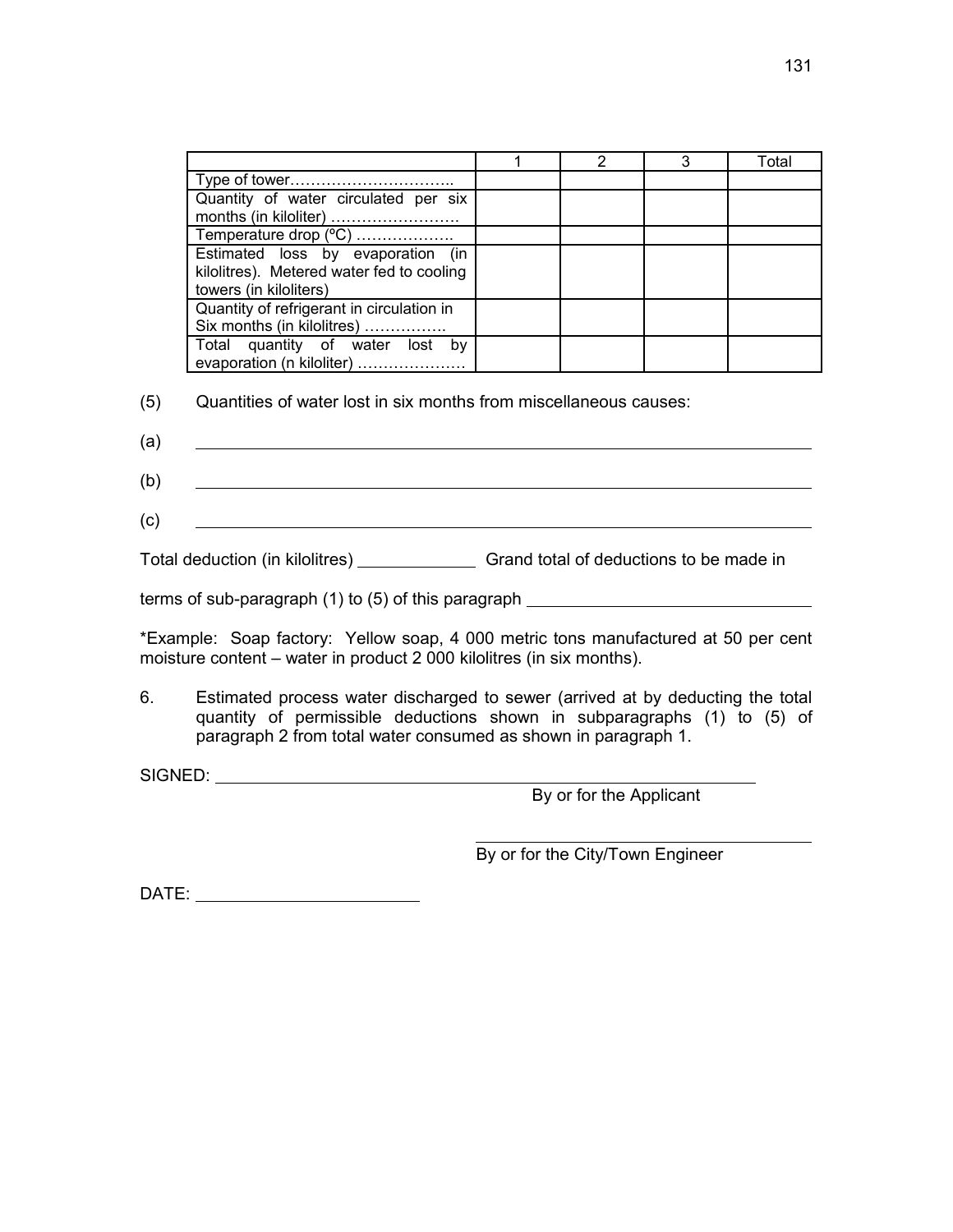| <b>DEEL III</b>                                                                                                                                                                                                                                                                                                                                                              | <b>PART III</b>                                                                                                                                                                                                                                                                                                 |
|------------------------------------------------------------------------------------------------------------------------------------------------------------------------------------------------------------------------------------------------------------------------------------------------------------------------------------------------------------------------------|-----------------------------------------------------------------------------------------------------------------------------------------------------------------------------------------------------------------------------------------------------------------------------------------------------------------|
| GEGEWENS BETREFFENDE DIE AARD<br><b>VAN DIE FABRIEKSUITVLOEISEL</b>                                                                                                                                                                                                                                                                                                          | INFORMATION REGARDING<br><b>NATURE</b><br>OF INDUSTRIAL EFFLUENT                                                                                                                                                                                                                                                |
| Gegewens betreffende die chemiese en<br>fisiese eienskappe van die uitvloeisel wat<br>ontlas gaan word:-                                                                                                                                                                                                                                                                     | Information<br>required concerning<br>the<br>chemical and physical characteristics of the<br>effluent to be discharged:-                                                                                                                                                                                        |
| (1)<br><b>Maksimum</b><br>temperatuur<br>van<br>°C<br>uitvloeisel<br>.                                                                                                                                                                                                                                                                                                       | Maximum temperature of effluent<br>(1)<br>$^{\circ}C$                                                                                                                                                                                                                                                           |
| (2)                                                                                                                                                                                                                                                                                                                                                                          | (2)                                                                                                                                                                                                                                                                                                             |
| en hoeveelheid<br>(3)<br>Aard van,<br>besinkbare<br>stowwe<br>vaste<br>.                                                                                                                                                                                                                                                                                                     | (3)<br>Nature and amount of settleable<br>solids<br>.                                                                                                                                                                                                                                                           |
| Permanganaatwaarde (4 uur)<br>(4)<br>bepaal volgens die metode wat in<br>die toepaslike Aanhangsel by die<br>Rioleringsverordeninge<br>voorgeskryf word                                                                                                                                                                                                                      | (4)<br>Permanganaat value (4 hours)<br>strength as determined according to<br>the method prescribed in the<br>relevant Appendix to the Drainage<br>By-laws                                                                                                                                                      |
| Maksimum<br>hoeveelheid<br>(5)<br>totale<br>daagliks<br>ontlas<br>(kiloliter)<br>.                                                                                                                                                                                                                                                                                           | (5)<br>Maximum<br>total<br>dialy discharge<br>(kilolitres)                                                                                                                                                                                                                                                      |
| <b>Maksimum</b><br>ontlastempo<br>(6)<br>(kiloliter/uur)<br>.                                                                                                                                                                                                                                                                                                                | (6)<br>of discharge<br>Maximum<br>rate<br>(kilolitres/hour)                                                                                                                                                                                                                                                     |
| Tydperke<br>maksimum<br>(7)<br>van<br>ontlasting (07h00 tot 08h00)<br>.                                                                                                                                                                                                                                                                                                      | (7)<br>of maximum discharge<br>Periods<br>(e.g. 07h00 to 08h00                                                                                                                                                                                                                                                  |
| (8)<br>As enige van die stowwe, of die<br>sout daarvan, wat in die tabel<br>aangegee word, op die perseel<br>gevorm word, moet 'n kruisie in die<br>ruimte waarin die stof aangegee<br>word, getrek word, en as dit<br>moontlik is, moet die gemiddelde<br>konsentrasie van hierdie stof wat<br>waarskynlik in enige uitvloeisel<br>aanwesig sal wees, ook aangegee<br>word. | (8)<br>If any of the substances, or their<br>salts, specified in the table are<br>formed in premises a cross must be<br>placed in the space in which the<br>substance appears, and, if possible,<br>the average concentration of this<br>substance likely to be present in<br>any effluent must also be stated. |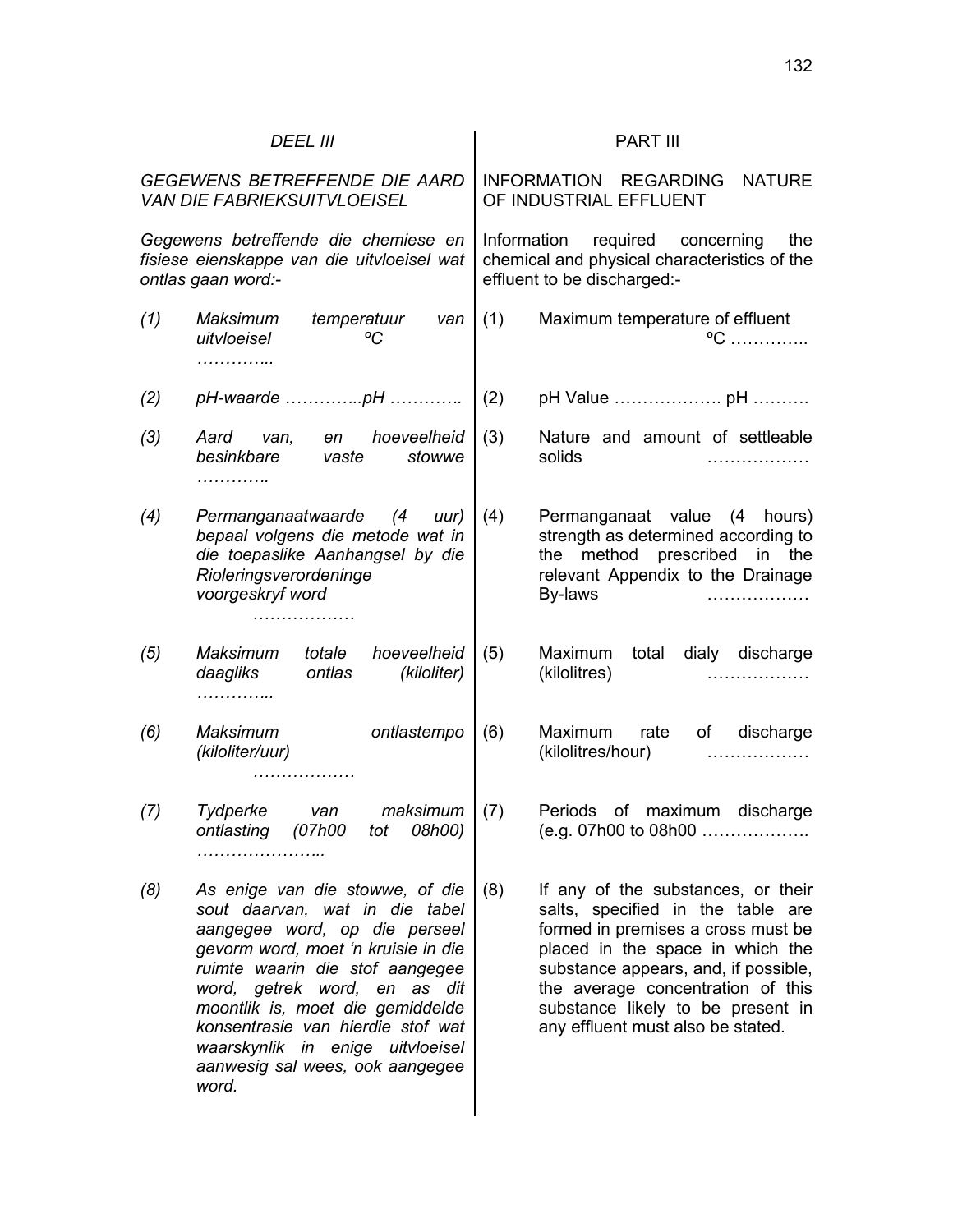| Yster   |                        |                                 | Chroom Nikkel Kadmium Koper Sink                 |       |
|---------|------------------------|---------------------------------|--------------------------------------------------|-------|
|         |                        |                                 | Silwer Kbalt Wolfram Titaan Lood Selenium        |       |
|         |                        |                                 | Kwik Arseen Boor Sianied Nitrate                 |       |
|         |                        | Ammonium Sulfiede Sulfate Ander |                                                  |       |
|         |                        |                                 | Stysel of suiker Teer of Teerolie Ghries en olie |       |
|         | Sintetiese reinigings- |                                 | Vlugtige oplos-                                  |       |
| middels |                        |                                 | middels                                          | Ander |

*(9) Alle verdere gegewens betreffende soort of eienskappe, chemiese samestelling en konsentrasies wat eie is aan die fabrieksuitvloeisel moet op 'n afsonderlike vel verstrek en hierby aangeheg word.*

#### *DEEL IV* PART IV

### *VOORWAARDES WAAROP FABRIEKS-UITVLOEISEL ONTVANG WORD*

*Hierdie aansoek word slegs toegestaan as die aansoeker hom verbind om die volgende bedinge en voorwaardes en alle verdere spesiale voorwaardes wat die ingenieur in a bepaalde geval dienstig ag, na te kom, en daar word geag dat hy, uit hoofde van sy handtekening hieronder, hom aldus verbind het:*

- *1. Die aansoeker moet beskrywings en 'n opgawe van die afmetings van die vet- en olievangers, siwwe, verdunnings- en neutraliseertenks en van enige ander voorsiening wat hy gemaak het om die fabrieksuitvloeisel te behandel alvorens dit in die straatriool ontlas word, hierby aanheg.*
- *2. Die aansoeker moet, as hy aldus versoek word, aan die raad planne voorlê waarop die water- en fabrieksuitvloeiselnet op sy perseel aangetoon word.*
- *3. Die aansoeker moet, benewens sy verpligting om te voldoen aan die bepalings van die raad se Rioleringsverordeninge wat betrekking het op die beveiliging van sy werknemers teen besering,*

### *TABEL* TABLE

Iron Chromium Nickel Cadmium Copper Zinc Silver Cobalt Tungsten Titanium Lead Selenium Mercury Arsenic Boron Cyanide Nitrates Ammonium Sulphides Sulphates Others Starch or sugars Tar or tar oil Grease and oil<br>Synthetic detergents Volatile solvents Other Synthetic detergents Volatile solvents Others

(9) Any further information as to kind or character, chemical composition and concentrations peculiar to the industrial effluent to be furnished on a separate sheet and attached hereto.

# CONDITIONS OF ACCEPTANCE OF INDUSTRIAL EFFLUENT

This application shall only be granted on the applicant's undertaking, as he is by virtue of his signature hereto appended deemed to do, to observe the following terms and conditions and any further special conditions which the engineer may think fit to impose in any particular case:

- 1. The applicant shall annex hereto descriptions and a statement of the dimensions of grease and oil traps, screens, dilution and neutralisingtanks and any other provision made by him for the treatment of the industrial effluent before it is discharged to the sewer.
- 2. The applicant shall submit to the council, if requested, plans showing the reticulation systems on his premises for water and industrial effluent.
- 3. The applicant shall, in addition to complying with the provisions of the council's Drainage By-laws concerned with the protection of its employees, sewers and treatment plant from injury or damage, comply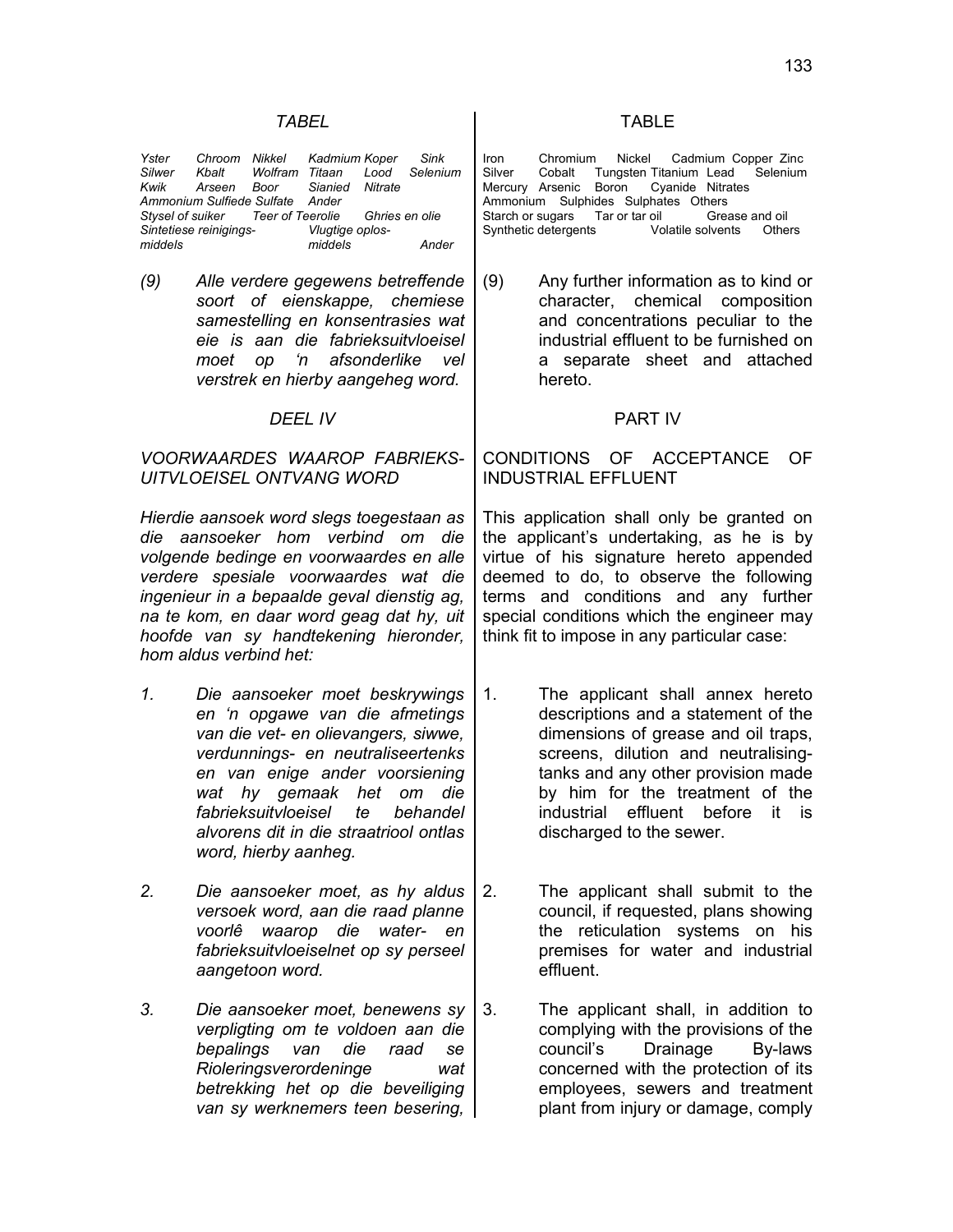*en van die straatriole en suiweringswerke teen beskadiging, gevolg gee aan enige opdrag betreffende sodanige beveiliging wat die ingenieur mondelings of skriftelik aan hom gee om toe te sien dat die aansoeker aan die genoemde verordeninge voldoen.*

- *4. Die aansoeker moet so gou doenlik nadat hy bewus geword het van enige ingrypende verandering in die aard of hoeveelheid of die ontlasting van die fabrieks-uitvloeisel wat in hierdie aansoek uiteengesit word, of van die gegewens wat hy hierin verstrek het, of minstens 14 dae voordat enigiets gedoen word om sodanige ingrypende verandering teweeg te bring, die raad daarvan in kennis stel.*
- *5. Die aansoeker moet binne 30 dae nadat hierdie aansoek onderteken is, 'n goedgekeurde streng verteenwoordigende monster van minstens vyf liter van die fabrieksuitvloeisel wat in die straatriool ontlas gaan word, en wat geen huishoudelike rioolwater mag bevat nie verkry, en die helfte daarvan vir ontleding aan die raad voorlê, voorts moet hy 'n verslag oor die monster deur 'n ontleder wat die ingenieur aangewys het, aan die ingenieur voorlê: Met dien verstande dat die raad in die geval van 'n nuwe nywerheid die tydperk wat in hierdie reël voorgeskryf word, met hoogstens ses maande of sodanige verdere tydperke wat die raad na goeddunke van tyd tot tyd skriftelik kan toelaat, kan verleng.*
- *6. Die aansoeker verklaar en waarborg hierby dat die gegewens wat hy in hierdie vorm of andersins in verband met hierdie aansoek verstrek het, volgens sy hele*

with any direction concerned with such protection given to him by the engineer verbally or in writing for the purpose of ensuring the applicant's compliance with the said by-laws.

- 4. The applicant shall, in addition to complying with the provisions of the council's Drainage By-laws concerned with the protection of its employees, sewers and treatment plant from injury or damage, comply with any direction concerned with such protection given to him by the engineer verbally or in writing for the purpose of ensuring the applicant's compliance with the said by-laws.
- 5. The applicant shall within 30 days from the date of signature of this application procure an approved accurately representative sample of not less than five litres of the industrial effluent to be discharged to the sewer, which sample shall be free of domestic sewage, and shall submit one half thereof to the council for analysis and also submit to the engineer a report on the sample made by an analyst appointed by him: Provided that in the case of a newly established industry the period specified in this rule may be extended by the council for a period not exceeding six months or such further extended periods as the council in its discretion may from time to time in writing permit.
- 6. The applicant hereby declares and warrants that the information given by him on this form or otherwise in connection with this application is to the best of his knowledge and belief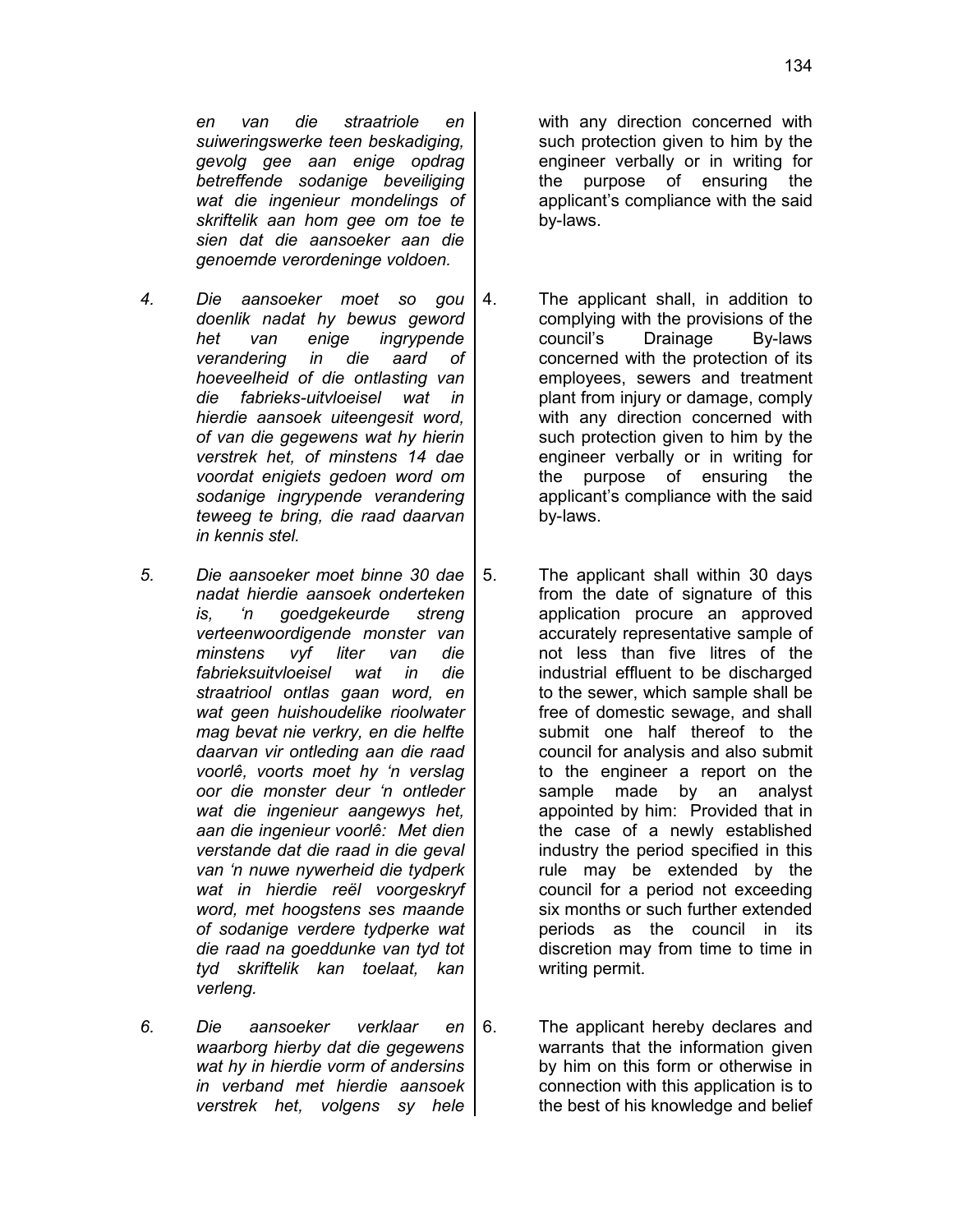| kennis en oortuiging in alle opsigte<br>juis is.                                                                                                                                                                                                                                                                                                                                                                                                                                                                                                                                                                                                                                  | in all respects correct.                                                                                                                                                                                                                                                                                                                                                                                                                                                                                                                                                                       |
|-----------------------------------------------------------------------------------------------------------------------------------------------------------------------------------------------------------------------------------------------------------------------------------------------------------------------------------------------------------------------------------------------------------------------------------------------------------------------------------------------------------------------------------------------------------------------------------------------------------------------------------------------------------------------------------|------------------------------------------------------------------------------------------------------------------------------------------------------------------------------------------------------------------------------------------------------------------------------------------------------------------------------------------------------------------------------------------------------------------------------------------------------------------------------------------------------------------------------------------------------------------------------------------------|
| 7.<br>Die<br>aansoeker aanvaar dat<br>genoemde gegewens, wat in alle<br>opsigte juis is, die grondslag vorm<br>waarop die raad hierdie aansoek<br>toestaan.                                                                                                                                                                                                                                                                                                                                                                                                                                                                                                                       | The applicant hereby agrees that<br>7.<br>the said information, being in all<br>respects correct, shall form the<br>basis on which this application is<br>granted by the council.                                                                                                                                                                                                                                                                                                                                                                                                              |
| Aldus op hierdie  dag van<br>20 in<br>deur die aansoeker onderteken.                                                                                                                                                                                                                                                                                                                                                                                                                                                                                                                                                                                                              | applicant this  day<br>of                                                                                                                                                                                                                                                                                                                                                                                                                                                                                                                                                                      |
| Handtekening en hoedanigheid van<br>aansoeker                                                                                                                                                                                                                                                                                                                                                                                                                                                                                                                                                                                                                                     | Signature and capacity of the applicant                                                                                                                                                                                                                                                                                                                                                                                                                                                                                                                                                        |
| Ek, die ondergetekende, wat behoorlik<br>daartoe gemagtig is, verleen hierby<br>namens die raad vergunning dat die<br>fabrieksuitvloeisel soos dit in hierdie vorm<br>beskryf is, en in die omstandighede wat<br>daarin uiteengesit is, ooreenkomstig die<br>raad se Rioleringsverordeninge in die raad<br>se straatriool ontlas kan word: Met dien<br>verstande dat die raad hierdie vergunning<br>te eniger tyd volkome na goeddunke kan<br>intrek na verstryking van 'n redelike<br>kennisgewingstermyn wat vermeld word in<br>skriftelike kennisgewing aan<br>'n<br>die<br>aansoeker. Die genoemde vergunning<br>word voorts op die volgende spesiale<br>voorwaardes verleen: | Permission is hereby granted by me on<br>behalf of the council, I being duly thereunto<br>authorized, for the discharge into the<br>council's sewer in accordance with the<br>council's Drainage By-laws of industrial<br>effluent as described in this form and in the<br>circumstances therein set forth: Provided<br>that this permission shall be revocable by<br>the council at any time at is absolute<br>discretion on the expiry of reasonable<br>notice in writing given by it to the applicant.<br>The said permission is given subject also<br>to the following special conditions: |
| Stads-/Dorpsingenieur                                                                                                                                                                                                                                                                                                                                                                                                                                                                                                                                                                                                                                                             | City/Town Engineer                                                                                                                                                                                                                                                                                                                                                                                                                                                                                                                                                                             |
| <b>AANHANGSEL IV</b>                                                                                                                                                                                                                                                                                                                                                                                                                                                                                                                                                                                                                                                              | <b>APPENDIX IV</b>                                                                                                                                                                                                                                                                                                                                                                                                                                                                                                                                                                             |
| AANSOEKVORM VIR VERGUNNING OM<br>TOESTELLE VIR DIE POMP<br>VAN<br><b>RIOOL-WATER AAN TE BRING</b>                                                                                                                                                                                                                                                                                                                                                                                                                                                                                                                                                                                 | <b>FORM</b><br>OF a<br><b>APPLICATION</b><br><b>FOR</b><br>PERMISSION TO INSTALL APPLIANCES<br>FOR LIFTING SEWAGE                                                                                                                                                                                                                                                                                                                                                                                                                                                                              |
| LET WEL: Op persele waar dit onmoontlik<br>is om al die sanitêre toebehore deur<br>swaartewerking in 'n aansluitriool te laat<br>ontlas, oorweeg die raad aansoeke om die<br>pomp van rioolwater ooreenkomstig die<br>bepalings van artikels 6(5) en 66 van sy<br>Rioleringsverordeninge net ten opsigte<br>van daardie gedeeltes van 'n perseel                                                                                                                                                                                                                                                                                                                                  | NOTE: On premises where it is not<br>possible to drain all sanitary fittings by<br>gravitation to a connecting sewer, the<br>council will consider applications for lifting<br>sewage in compliance with sections 6(5)<br>and 66 of its Drainage By-laws only in<br>respect of those parts of a premises which<br>cannot be drained by gravitation. In the                                                                                                                                                                                                                                     |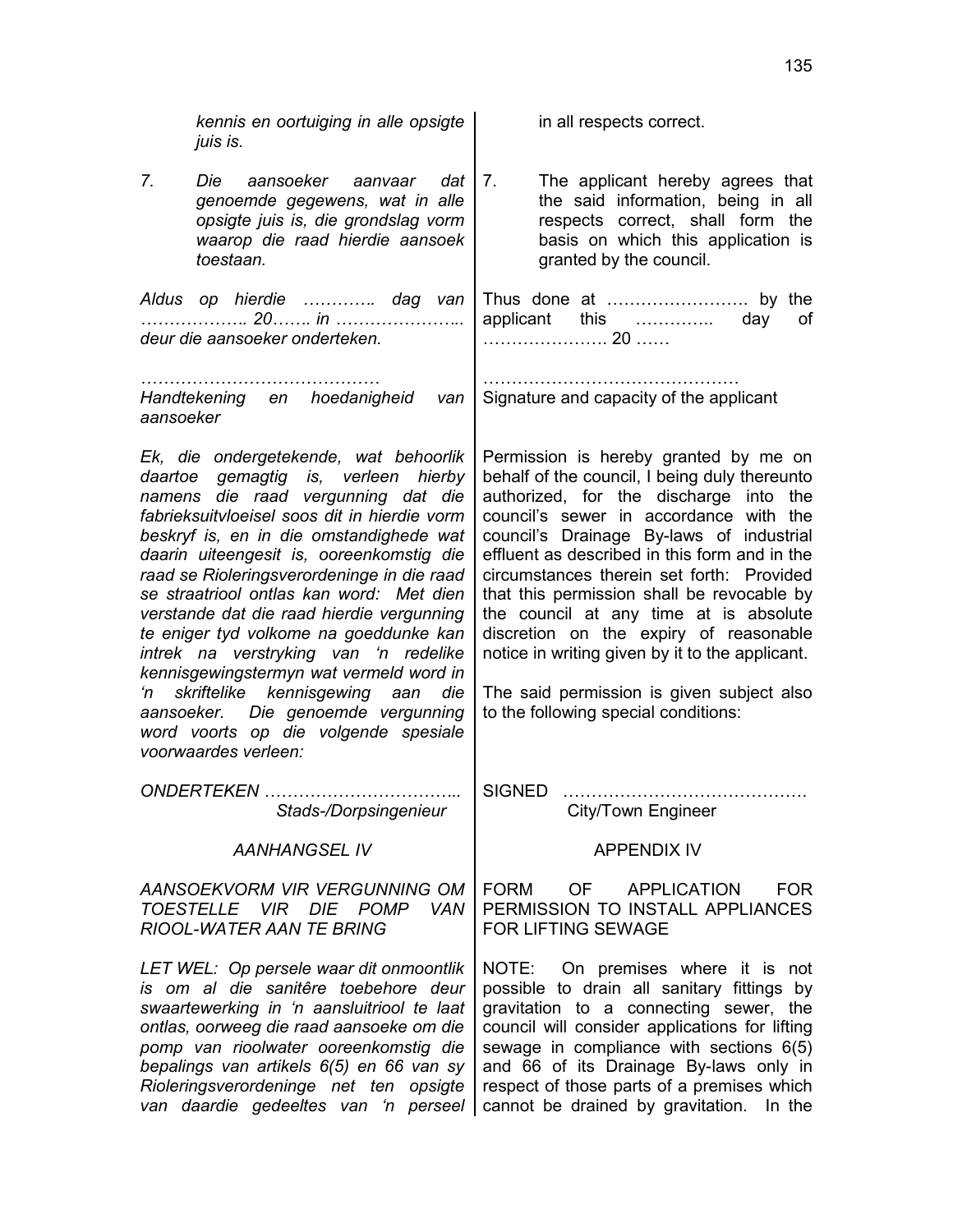| waarvan die sanitêre toebehore nie deur<br>swaartewerking ontlas kan word nie.                                                                     |                                                                                                                                                                   |                                                                                                                                                                                          | case of single basements, consideration<br>will be given to the use of sanitary fittings<br>on the ground floor.                                                                          |  |
|----------------------------------------------------------------------------------------------------------------------------------------------------|-------------------------------------------------------------------------------------------------------------------------------------------------------------------|------------------------------------------------------------------------------------------------------------------------------------------------------------------------------------------|-------------------------------------------------------------------------------------------------------------------------------------------------------------------------------------------|--|
| In die geval van enkelkelderverdiepings<br>word oorweging geskenk aan die gebruik<br>sanitêre<br>toebehore<br>op<br>die<br>van<br>grondverdieping. |                                                                                                                                                                   |                                                                                                                                                                                          | In all cases where lifting of sewerage is<br>permitted, the engineer will stipulate the<br>rate of discharge, which will be normally<br>limited to a maximum of 240 litres per<br>minute. |  |
| minuut.                                                                                                                                            | In alle gevalle waar die pomp van<br>rioolwater toegelaat word, bepaal die<br>ingenieur die ontlastempo, wat gewoonlik<br>beperk word tot hoogstens 240 liter per | In all cases where liftng of sewerage is<br>permitted, the engineer will stipulate the<br>rate of discharge, which will be normally<br>limited to a maximum of 240 litres per<br>minute. |                                                                                                                                                                                           |  |
|                                                                                                                                                    | <b>GEGEWENS WAT DIE EIENAAR MOET</b><br><b>VERSTREK</b>                                                                                                           |                                                                                                                                                                                          | <b>INFORMATION TO BE FURNISHED BY</b><br>THE OWNER                                                                                                                                        |  |
|                                                                                                                                                    | Die eienaar van die perseel moet die<br>volgende gegewens verstrek,<br>die<br>toepaslike stukke en kenkromme indien en<br>die aansoek en verbintenis onderteken:  |                                                                                                                                                                                          | The owner of the premises shall furnish the<br>following information and the relevant<br>literature and characteristic curves and<br>sign the application and undertaking:                |  |
| (a)                                                                                                                                                | Fabrikaat van toestel, naam van<br>leweransier en doel waarop die<br>toestel ontwerp is:                                                                          | (a)                                                                                                                                                                                      | Make of appliance, name of<br>supplier and purpose for which the<br>appliance is designed:                                                                                                |  |
| (b)                                                                                                                                                | kW-ontwerpvermoë en spoed van                                                                                                                                     | (b)                                                                                                                                                                                      | kW rating and speed of motor:                                                                                                                                                             |  |
| (c)                                                                                                                                                | Maksimum ontlastempo in liter per                                                                                                                                 | (c)                                                                                                                                                                                      | Maximum rate of discharge in litres                                                                                                                                                       |  |
| (d)                                                                                                                                                | Grootte<br>van styghoofleiding en<br>snelheid<br>ontlasting:<br>van<br>.                                                                                          | (d)                                                                                                                                                                                      | Size of rising main and velocity of                                                                                                                                                       |  |
| (e)                                                                                                                                                | Inhoudsmaat en afmetings<br>van<br>diepte<br>opgaartenk<br>moet<br>aangegee word as vloeistofdiepte<br>onder inlaatriool:                                         | (e)                                                                                                                                                                                      | Capacity and dimensions of storage<br>tank - depth to be given as liquid<br>depth below inlet drain:                                                                                      |  |
| (f)                                                                                                                                                | Beskrywings van gereedheidstoe-<br>outomatiese<br>rusting,<br>reëlaars,<br>waarskuwingstelsels, asook ander<br>toepaslike gegewens:                               | (f)                                                                                                                                                                                      | Descriptions of stand-by equipment,<br>controls,<br>automatic<br>warning<br>other<br>systems,<br>relevant<br>and<br>information:                                                          |  |
|                                                                                                                                                    |                                                                                                                                                                   |                                                                                                                                                                                          |                                                                                                                                                                                           |  |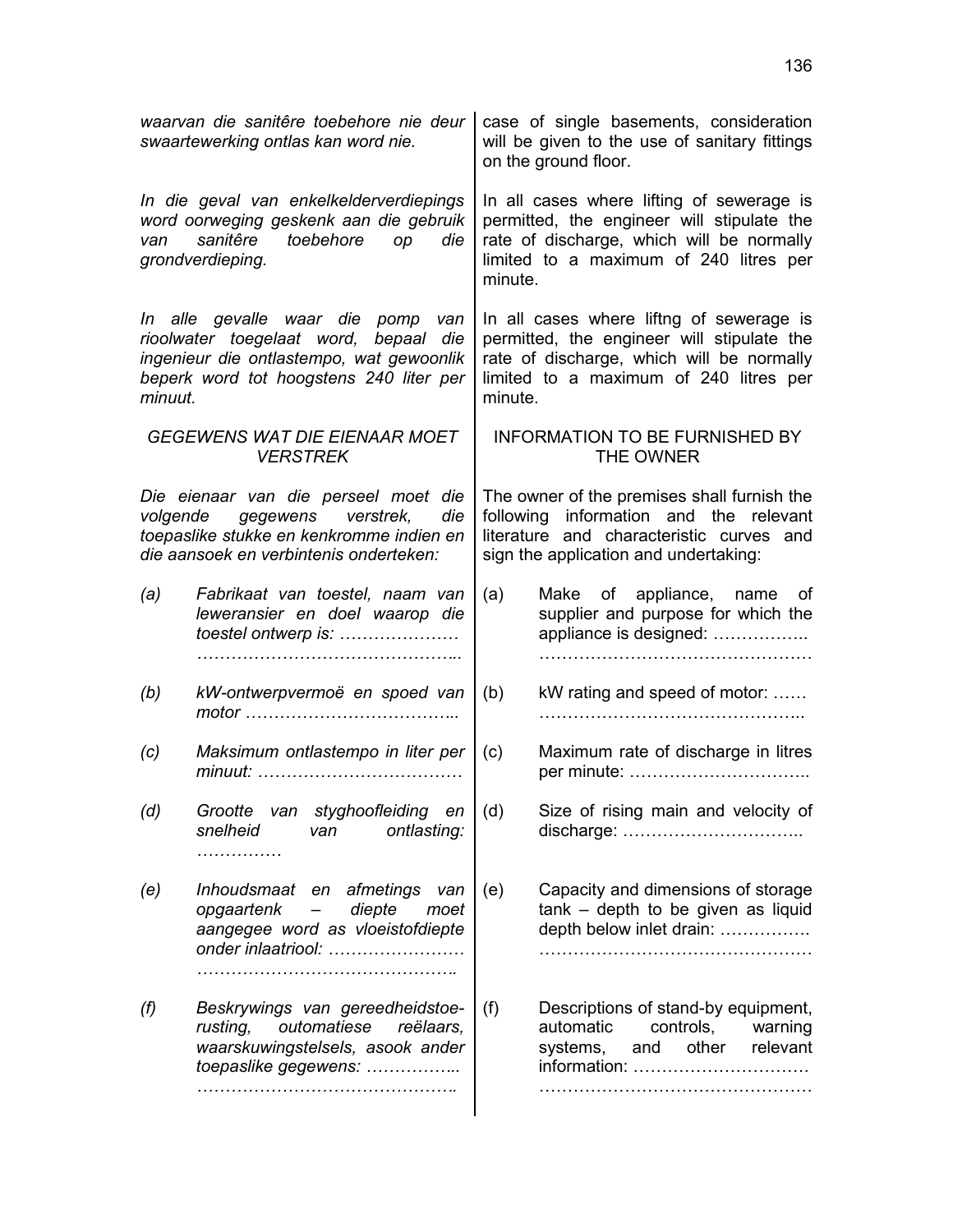| Enige                                                                                                                                                                                                               | aangeleentheid<br>betreffende<br>aansluiting by die elektriese krag en die<br>skakelbord word na die Elektrisiteitsaf-<br>deling verwys en moet deur daardie<br>Afdeling goedgekeur word.                                                                                                                                                                            |           | Any matters relating to the electric power<br>connection and switchboard will be referred<br>to the electricity Department and will be<br>subject to the approval of that Department.                                                                                                                                                        |
|---------------------------------------------------------------------------------------------------------------------------------------------------------------------------------------------------------------------|----------------------------------------------------------------------------------------------------------------------------------------------------------------------------------------------------------------------------------------------------------------------------------------------------------------------------------------------------------------------|-----------|----------------------------------------------------------------------------------------------------------------------------------------------------------------------------------------------------------------------------------------------------------------------------------------------------------------------------------------------|
| sleutel                                                                                                                                                                                                             | Die ingenieur kan vereis dat die eienaar 'n<br>verskaf<br>sodat<br>die<br>raad<br>se<br>werknemers te alle tye toegang tot die<br>meganiese toestel kan hê.                                                                                                                                                                                                          |           | The engineer may require the owner to<br>supply a key to enable council employees<br>to gain access to the echanical appliance<br>installation at all times.                                                                                                                                                                                 |
|                                                                                                                                                                                                                     | <b>AANSOEK EN VERBINTENIS DEUR</b><br><b>EIENAAR</b>                                                                                                                                                                                                                                                                                                                 |           | APPLICATION AND UNDERTAKING BY<br><b>OWNER</b>                                                                                                                                                                                                                                                                                               |
| Ek, die ondergetekende, doen hierby<br>aansoek om meganiese toestelle vir die<br>pomp van rioolwater aan te bring en<br>aanvaar sonder voorbehoud die volgende<br>voorwaardes en verbind my om my daarby<br>te hou: |                                                                                                                                                                                                                                                                                                                                                                      | the<br>I. | undersigned, hereby<br>make<br>application to instal mechanical appliances<br>for the lifting of sewage and accept without<br>reservations, and undertake to abide by,<br>the following conditions:                                                                                                                                          |
| (a)                                                                                                                                                                                                                 | Die maksimum ontlastempo mag<br>hoogstens<br>liter<br>per<br>.<br>minuut wees.                                                                                                                                                                                                                                                                                       | (a)       | The maximum discharge rate shall<br>not exceed  litres per<br>minute.                                                                                                                                                                                                                                                                        |
| (b)                                                                                                                                                                                                                 | Die eienaar van die perseel is<br>daarvoor verantwoordelik om die<br>toestel gereeld te laat versien en<br>dit te alle tye in 'n higiëniese en<br>doeltreffend werkende toestand te<br>onderhou.<br>Alle<br>herstel-<br>оf<br>vervangingswerk moet onmiddellik<br>verrig word sodat onderbrekings in<br>werking daarvan<br>tot<br>die<br>die<br>minimum beperk word. | (b)       | The onus shall be on the owner of<br>the premises to have the installation<br>regularly serviced and maintained<br>in a hygienic and efficient working<br>condition<br>at<br>all<br>times.<br>Any<br>necessary repairs or replacements<br>are to be effected immediately, so<br>that interruptions in operation are<br>reduced to a minimum. |
| (c)                                                                                                                                                                                                                 | In die geval van onklaarraking<br>watter<br>oorsaak<br>ook<br>vanweë<br>al, moet die eienaar on middellik<br>maatreëls tref om toe te sien dat<br>onhigiëniese<br>toestande<br>nie<br>ontstaan nie.                                                                                                                                                                  | (c)       | In the event of breakdowns from<br>any cause whatsoever, the owner<br>shall take immediate precautions to<br>ensure that unhygienic conditions<br>do not develop.                                                                                                                                                                            |
| (d)                                                                                                                                                                                                                 | Die raad is nie aanspreeklik vir<br>enige skade of eise wat vortspruit<br>uit onhigiëniese toestande<br>nie<br>ontstaan nie.                                                                                                                                                                                                                                         | (d)       | shall<br>the<br>council<br>not<br>held<br>be<br>responsible for any damages or<br>claims which may arise through<br>unhygienic conditions,<br>installation<br>stoppages, inefficient<br>operation,<br>explosion or other causes.                                                                                                             |
| (e)                                                                                                                                                                                                                 | Raadwerknemers moet te alle tye                                                                                                                                                                                                                                                                                                                                      | (e)       | employees<br>Council<br>shall, at all                                                                                                                                                                                                                                                                                                        |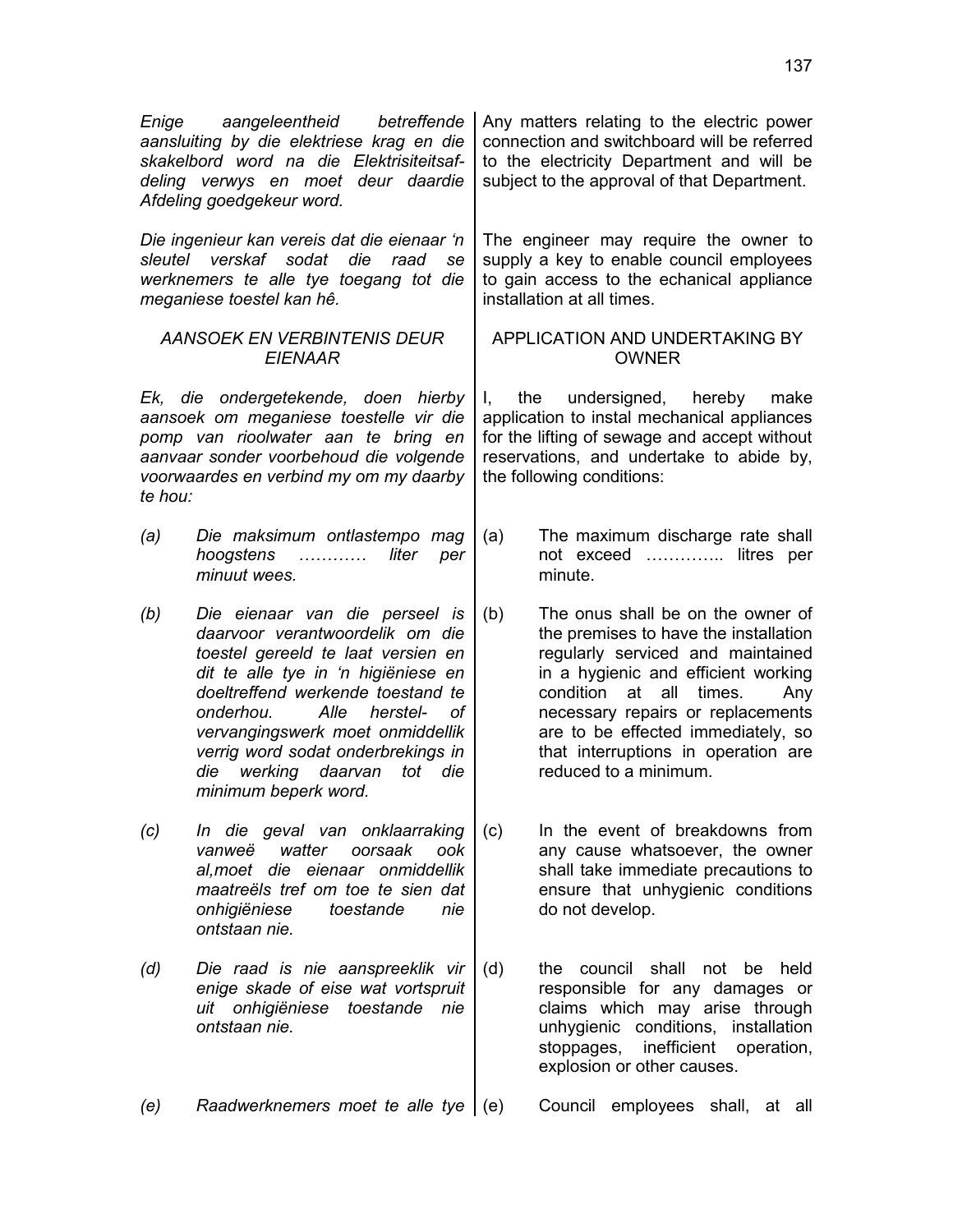| ongehinderd toegang tot<br>die<br>toestel vir ondersoekdoeleindes<br>hê.                                                                                                                                                                                                                                                                                                                                                                                               | times, be given unhindered access<br>to the installation for the purpose of<br>inspection.                                                                                                                                                                                                                                                                                                                                                                                            |
|------------------------------------------------------------------------------------------------------------------------------------------------------------------------------------------------------------------------------------------------------------------------------------------------------------------------------------------------------------------------------------------------------------------------------------------------------------------------|---------------------------------------------------------------------------------------------------------------------------------------------------------------------------------------------------------------------------------------------------------------------------------------------------------------------------------------------------------------------------------------------------------------------------------------------------------------------------------------|
| <b>AANSOEKER</b><br><b>ONDERTEKEN:</b>                                                                                                                                                                                                                                                                                                                                                                                                                                 | SIGNED: APPLICANT<br>OWNER ERF NO:  TOWNSHIP                                                                                                                                                                                                                                                                                                                                                                                                                                          |
| EIENAAR ERF NO<br><b>DORP</b><br>.                                                                                                                                                                                                                                                                                                                                                                                                                                     |                                                                                                                                                                                                                                                                                                                                                                                                                                                                                       |
|                                                                                                                                                                                                                                                                                                                                                                                                                                                                        |                                                                                                                                                                                                                                                                                                                                                                                                                                                                                       |
| <b>SLEGS VIR KANTOORGEBRUIK</b>                                                                                                                                                                                                                                                                                                                                                                                                                                        | FOR OFFICE USE ONLY                                                                                                                                                                                                                                                                                                                                                                                                                                                                   |
| Hierdie aansoek word toegestaan en<br>vergunning word hierby verleen om die<br>beoogde meganiese toestelle vir die pomp<br>rioolwater op onderstaande<br>van<br>voorwaardes (indien daar is) aan te bring:                                                                                                                                                                                                                                                             | This application is approved<br>and<br>permission to instal the<br>proposed<br>mechanical appliances for the lifting of<br>sewage is hereby granted on<br>the<br>undermentioned conditions (if any):                                                                                                                                                                                                                                                                                  |
| <b>VOORWAARDES:</b>                                                                                                                                                                                                                                                                                                                                                                                                                                                    | <b>CONDITIONS:</b>                                                                                                                                                                                                                                                                                                                                                                                                                                                                    |
|                                                                                                                                                                                                                                                                                                                                                                                                                                                                        |                                                                                                                                                                                                                                                                                                                                                                                                                                                                                       |
| ONDERTEKEN:                                                                                                                                                                                                                                                                                                                                                                                                                                                            |                                                                                                                                                                                                                                                                                                                                                                                                                                                                                       |
| Stads-/Dorpsingenieur                                                                                                                                                                                                                                                                                                                                                                                                                                                  | City/Town Engineer                                                                                                                                                                                                                                                                                                                                                                                                                                                                    |
| <b>AANHANGSEL V</b>                                                                                                                                                                                                                                                                                                                                                                                                                                                    | <b>APPENDIX V</b>                                                                                                                                                                                                                                                                                                                                                                                                                                                                     |
| <b>BYLAE A</b>                                                                                                                                                                                                                                                                                                                                                                                                                                                         | <b>SCHEDULE A</b>                                                                                                                                                                                                                                                                                                                                                                                                                                                                     |
| <b>VERORDENINGE VIR DIE</b><br><b>LISENSIERING EN REGULERING VAN</b><br><b>LOODGIETERS EN RIOOLLêERS</b>                                                                                                                                                                                                                                                                                                                                                               | BY-LAWS FOR THE LICENSING AND<br>REGULATING OF PLUMBERS AND<br><b>DRAINLAYERS</b>                                                                                                                                                                                                                                                                                                                                                                                                     |
| Loodgieters- en Rioollêerslisensies                                                                                                                                                                                                                                                                                                                                                                                                                                    | Plumbers' and Drainlayers' Licences                                                                                                                                                                                                                                                                                                                                                                                                                                                   |
| 1.<br>Eersteklas-<br>praktiese<br>'n<br>of<br>loodgieterslisensie sal die wettige<br>houer daarvan die reg gee om<br>enige loodgieterswerk in verband<br>met die bou, aanbring, aanleg,<br>reparasie of verwydering van pype,<br>perseelriole<br>of<br>kleppe,<br>ander<br>apparaat vir die riolering van enige<br>perseel werklik uit te voer; maar<br>nie om perseelriole of putte aan te<br>lê nie; en ook om enige werk in<br>verband<br>waterdienste<br>met<br>en | 1.<br>A first-class or practical plumber's<br>licence will entitle the lawful holder<br>actually to perform any plumbing<br>connection<br>with<br>work in<br>the<br>construction, fixing, laying, repair or<br>removal of pipes, valves, drains or<br>other apparatus for the drainage of<br>any premises, but not to lay drains<br>or chambers; also to perform any<br>connection with<br>water<br>work in<br>services and fittings connected to<br>the council's water main.<br>The |

lawful holder of a drainlayer's

*toebehore wat met die raad se*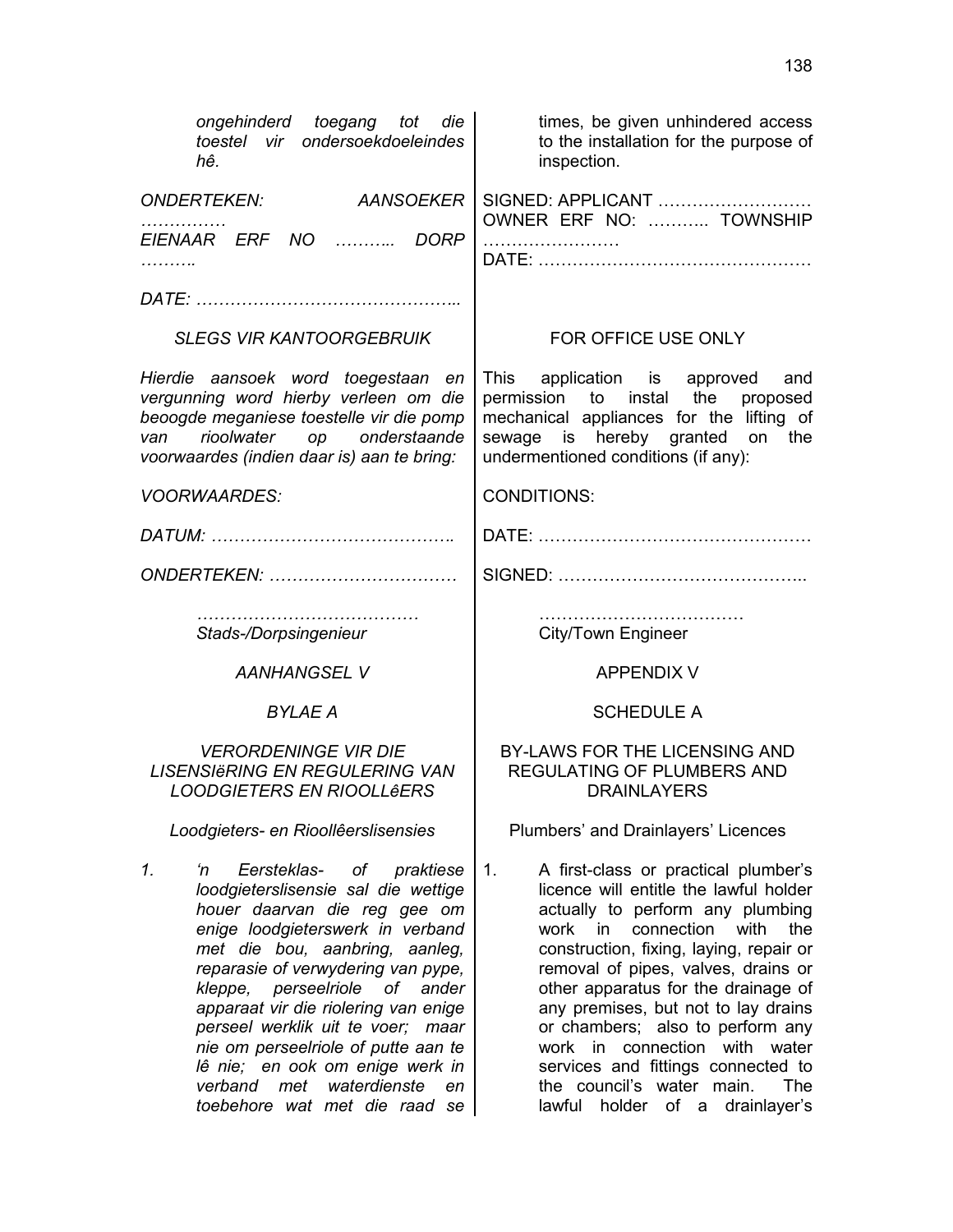*hoofwaterpyp verbind is, uit te voer. Die wettige houer van 'n rioollêerslisensie kan enige werk in verband met die aanlê van erdewerk-perseelriole en putte vir die riolering van persele werklik uitvoer, maar mag op generlei wyse die werk van 'n loodgieter doen nie.*

*Uitvoering van Werk sonder 'n Lisensie* Number 1000 Working without Licence

*2. Niemand mag enige werk van die soort genoem in artikel 1, uitvoer of deur iemand laat uitvoer nie, tensy sodanige persoon in wettige besit is van 'n lisensie by die raad verkry, wat hom behoorlik daartoe magtiging verleen. Iemand wat die bepalings van hierdie artikel oortree, is by skuldigverklaring strafbaar met 'n boete van hoogstens R50 vir die eerste misdryf en met 'n boete van hoogstens R100 vir elke daaropvolgende misdryf.*

- *3. Iemand wat 'n lisensie kragtens hierdie verordeninge wil verkry, moet hom aan 'n eksamen deur die raad op sodanige wyse en op sodanige tye as wat die raad van tyd tot tyd bepaal, onderwerp. Sodanige eksamen word afgeneem in die vakke soos onderskeidelik uiteengesit in Bylaes B en C van hierdie Aanhangsel, naamlik -*
- *(a) vir 'n eersteklas-loodgieterslisensie, die vakke vervat in Bylae B van hierdie Aanhangsel, mits daarbenewens 'n sertifikaat in die vak Higiëniese Versoring II (Nasionale Tegniese en Handelseksamen van die Departement van Nasionale Opvoeding, vooraf verkry is;*

licence may actually perform any work in connection with the laying of stoneware drains and chambers for the drainage of any premises but may not in any way perform the work of a plumber.

2. No person shall carry out and no one shall cause any person to carry out any work of the kind referred to in section 1, unless such person is in lawful possession of a licence obtained from the council duly authorizing him thereto. Any person contravening the provisions of this section, shall be liable on conviction to a penalty not exceeding R50 for the first offence and a penalty not exceeding R100 for every subsequent offence.

*Eksamens vir Lisensies* Examinations for Licences

- 3. Any person wishing to obtain any licence under these by-laws shall submit himself to examination by the council in such manner, and at such times, as the council may from time to time appoint. Such examination shall be held in the subjects set out respectively in Schedules B and C to this Appendix, viz -
- (a) for a first-class plumber's licence, the subjects contained in Schedule B to this Appendix provided that, in addition, a certificate in the subject of Sanitation II (National Technical and Commercial Examinations of the Department of National Education shall have first been obtained;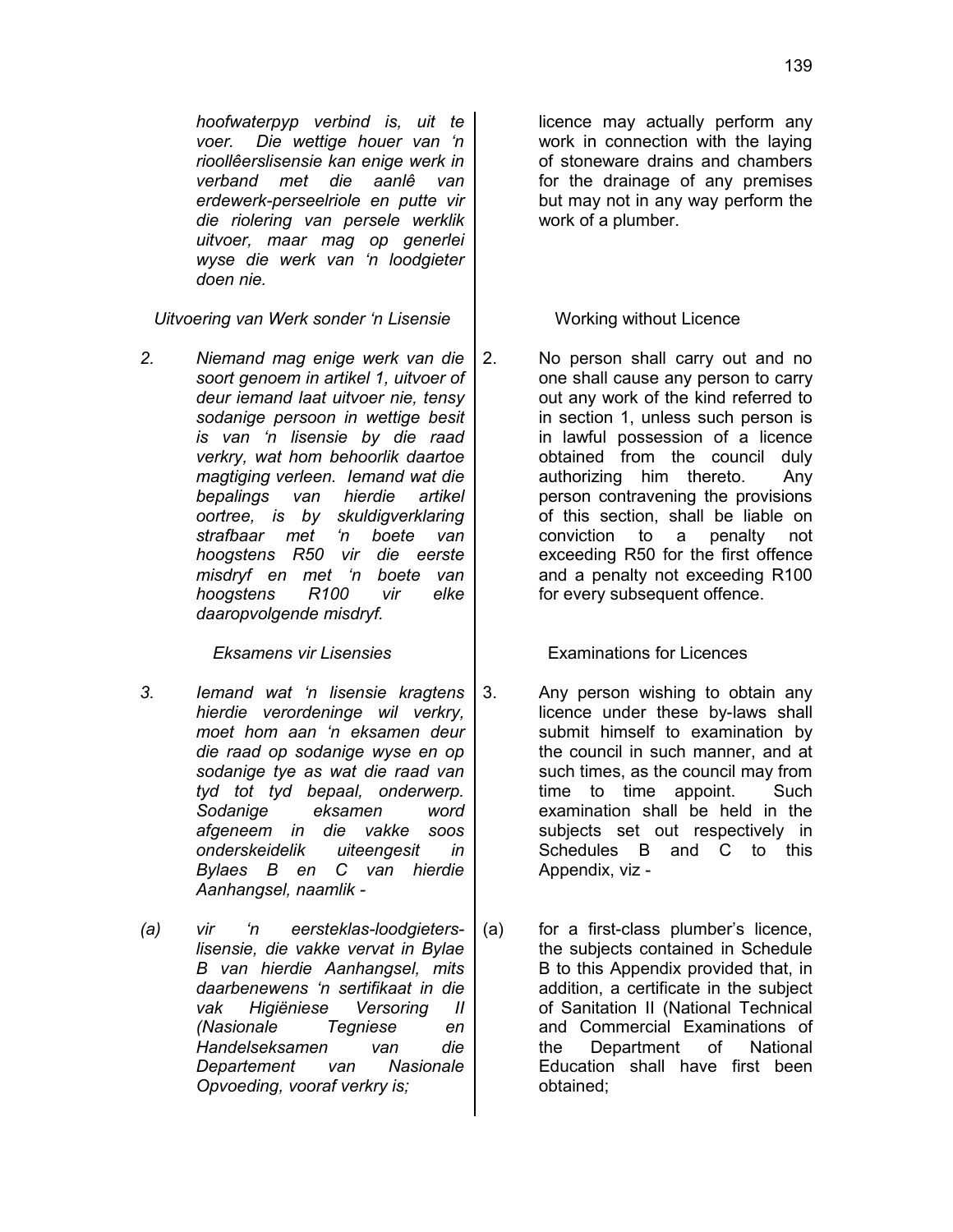- *(b) vir 'n praktiese loodgieterslisensie, die vakke vervat in Bylae B van hierdie Aanhangsel;*
- *(c) vir 'n rioollêerslisensie, die vakke genoem in Bylae C van hierdie Aanhangsel.*

*Register Moet Vertoon Word* | Register to be Signed

*4. Voordat aan 'n geslaagde kandidaat 'n lisensie uitgereik word, sal van hom vereis word dat hy 'n register moet teken waarin 'n verklaring bevat word dat hy sodanige lisensie aanvaar onderworpe, en dat hy sal voldoen, aan enige regulasies en verordeninge wat van tyd tot tyd met betrekking tot sodanige lisensie binne die munisipaliteit van krag is.*

*Lisensie Moet Vertoon Word* Licence to be Produced

*5. Enige lisensiehouer moet te eniger tyd wanneer dit van hom vereis word, sy lisensie toon om deur enige behoorlik gemagtigde beampte van die raad geïnspekteer te word.*

*6. Die raad kan te eniger tyd enige lisensie uitgereik aan 'n loodgieter of rioollêer intrek indien die raad daarvan oortuig is dat sodanige persoon enige loodgieters- of rioleringswerk op 'n agtelosige of onvakkundige wyse tot nadeel van enige persoon of eiendom of in stryd met enige verordeninge van die raad uitgevoer het: Met dien verstande dat aan die persoon wie se lisensie die raad van voorneme is om in te trek, die geleentheid gegee moet word om voordat sodanige intrekking plaasvind, voor 'n komitee van die raad te verskyn om vir sy verdediging aangehoor te*

- (b) for a practical plumber's licence, the subjects contained in Schedule B to this Appendix;
- (c) for a drainlayer's licence, the subjects contained in Schedule C to this Appendix.

4. Prior to the issue of a licence to any successful candidate, he will be required to sign a register containing a declaration that he accepts such licence subject to, and that he shall conform with the conditions thereof and with any regulations or by-laws from time to time in force within the municipality with regard to such licence.

5. Any licensee, if called upon at any time to do so, shall produce his licence for the inspection by any duly authorized officer of the council.

*Intrekking van Lisensie* **Cancellation of Licence** 

6. The council may at any time cancel any licence granted to any plumber or drainlayer if the council shall be satisfied that such person has done any plumbing or drainlaying work in a negligent or unworkmanlike manner to the injury of any person or property or contrary to any of the council's by-laws: Provided that prior to such cancellation the person whose licence it is proposed to cancel, shall be given an opportunity of appearing before a committee of the council and being heard in his own defence.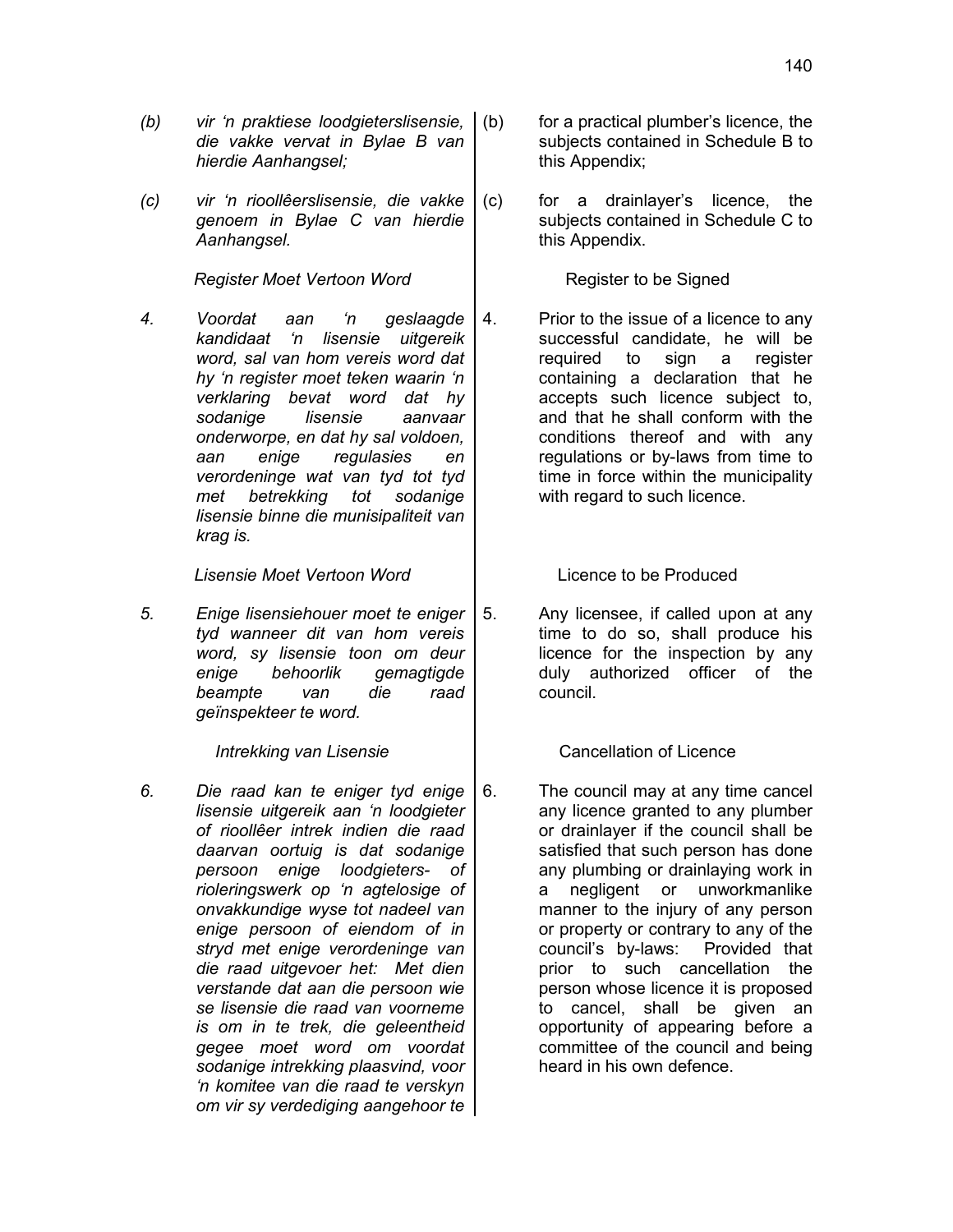*word.*

*Herroeping van Verordeninge* and Revocation of By-laws

*7. Die Verordeninge vir die Lisensiëring en Regulering van Loodgieters en Rioollêers van die Munisipaliteit Pietersburg, afgekondig by Administrateurskennisgewing 415 van 18 Oktober 1944, word hierby herroep: Met dien verstande dat alle dinge wat gedoen en misdrywe wat begaan is, of geregtelike stappe waarmee 'n aanvang gemaak is of wat hangende is kragtens of ingevolge of teen enige herroepe verordeninge, nie deur sodanige herroeping geraak word nie, en dat alle lisensies uitgereik en alle handelings verrig kragtens voornoemde herroepe verordeninge dieselfde krag en regsgeldigheid het asof dit uitgereik en verrig is ingevolge hierdie verordeninge.*

## *EKSAMENVAKKE VIR 'N LISENSIE VIR 'N PRAKTIESE LOODGIETER*

- *1. Materiaal: Die gebruik van lood, tin, koper en die legerings daarvan, smeed- en gietyster, erdewerk, bakstene, teëls, Portland-sement en ander materiaal wat deur loodgieters en rioollêers gebruik word.*
- *2. Praktiese Loodgieterswerk: Met betrekking tot soldeersel en soldeerwerk, aanlê van lood, pype en laswerk, buig van pype en algemene praktiese loodgieterswerk.*
- *3. Werk in verband met Watervoorsiening: Kennis van die raad se Watervoorsieningsverordeninge, algemene werk in verband met*

7. The By-laws for the Licensing and Regulating of Plumbers and Drainlayers of the Pietersburg Municipality, published under Administrator's Notice 415, dated 18 October 1944, are hereby revoked: Provided that all things done and offences committed, or proceedings commenced or pending under, by virtue of or against any such repealed by-laws, shall not be affected by such repeal, and that all licences issued and all things done under the authority of the said repealed bylaws, shall have the same force and effect as if issued and done by virtue of the by-laws.

# **BYLAE B**  $\qquad \qquad$  **SCHEDULE B**

# SUBJECTS OF EXAMINATION FOR WORKING PLUMBER'S LICENCE

- 1. Materials: The use of lead, tin, copper and their alloys, wrought and cast iron, stoneware, bricks, tiles, Portland cement and other materials used by the plumber and drainer.
- 2. Plumbing Practice: As to solder and soldering, lead laying, pipe and joint making, pipe bending and general plumber's practice.
- 3. Water Supply Work: Knowledge of the council's Water Supply By-laws, general water supply work, water supply fittings, hot water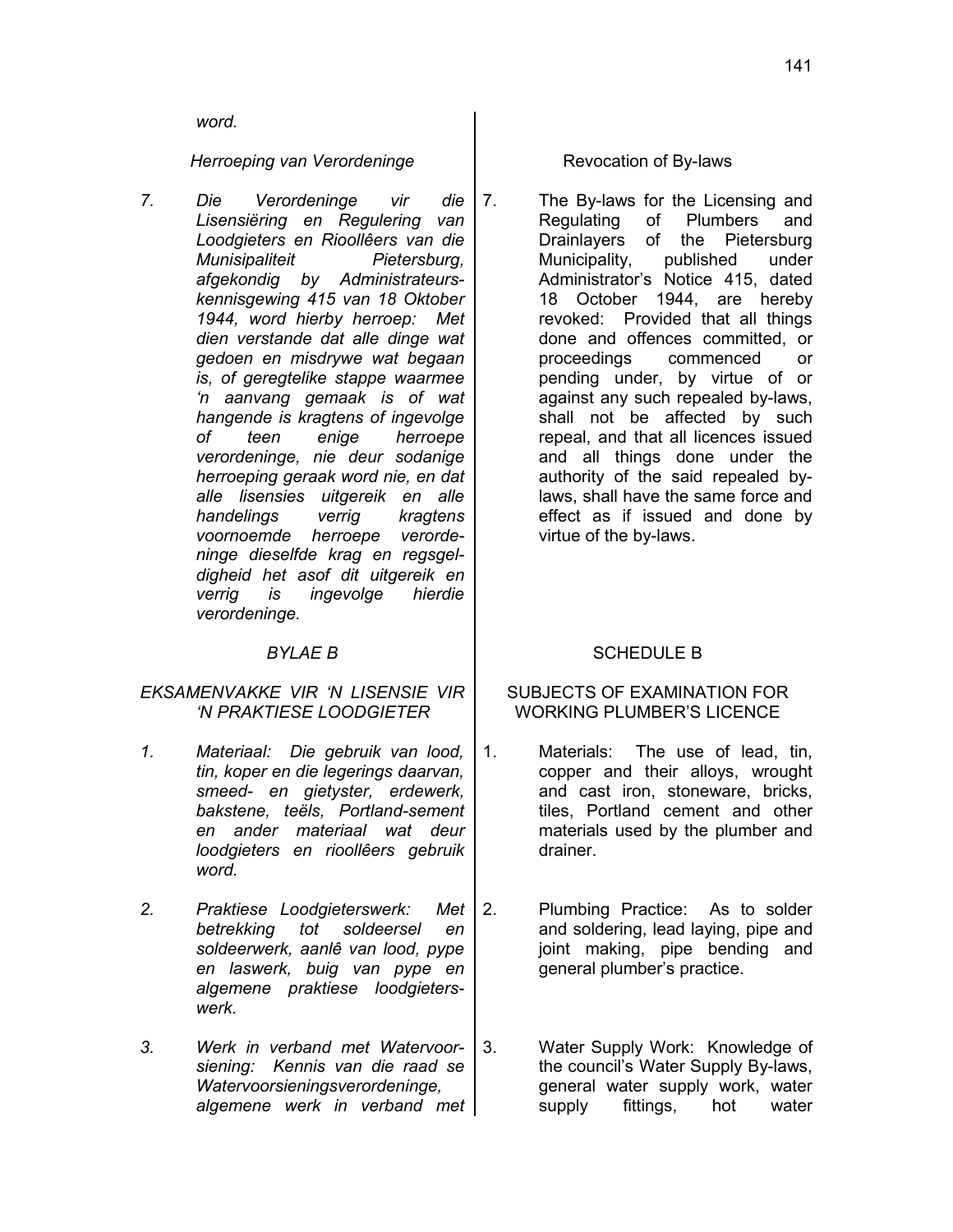*watervoorsiening, toebehore vir watervoorsiening en warmwaterverbindings.*

- *4. Rioleringswerk: Kennis van die raad se Rioleringsverordeninge, bou en gebruik van sperders, drekwater-, vuilwater- en ventilasie-pype, huisinstallasies, spoelklo-sette, kombuisopwasbakke, baddens, toiletkamers, bykombuisopwasbakke, urinale, latrines en ander rioleringsapparaat en –toestelle.*
- *5. Algemene Beginsels van Sanitêre WerK Spoeling, ventilasie en loskoppeling.*
- *6. Kandidate vir die eksamen in praktiese loodgiieterswerk moet hulle eie gereedskap verskaf om enige pyp, bog, las of ander loodgieterstoestel te vervaardig wat mag vereis word ter voldoening van die eksaminatore.*

*EKSAMEN VIR RIOOLLêERSLISENSIE* EXAMINATION FOR DRAINLAYER'S

*Kandidate moet die eksaminatore daarvan oortuig dat hulle in staat is om perseelriole van erdewerk aan te lê en lasse, aansluitings en putte te maak en die toetse daarvan uit te voer en moet ook self die gereedskap verskaf wat hulle vir sodanige eksamen nodig het.*

# *VORM VAN LISENSIE WAT AAN LOODGIETERS UITGEREIK MOET WORD*

*DEPARTEMENT VAN DIE STADSINGENIEUR LOODGIETERSLISENSIE*

connections.

- 4. Drainage Work: Knowledge of the council's Drainage By-laws, construction and use of traps, soilwater, waste-water and ventilation pipes, house fittings, water closets, kitchen sinks, baths, lavatories, housemaid's sinks, urinals, latrines and other sewerage apparatus and appliances.
- 5. General Principles of Sanitary Work: Flushing, ventilation and disconnection.
- 6. Candidates for examination in plumbing practice shall provide themselves with their own tools to make any pipe, bend, joint or other plumbing appliances which may be required to satisfy the examiners.

# **BYLAE C**  $\qquad \qquad$  SCHEDULE C

# LICENCE

Candidates shall satisfy the examiners that they are able to lay earthenware drains and make joints, junctions, chambers and the tests thereof, and shall provide themselves with the necessary tools for such examination.

# *BYLAE D* SCHEDULE D

# FORM OF LICENCE TO BE ISSUED TO PLUMBERS

# TOWN ENGINEER'S DEPARTMENT PLUMBER'S LICENCE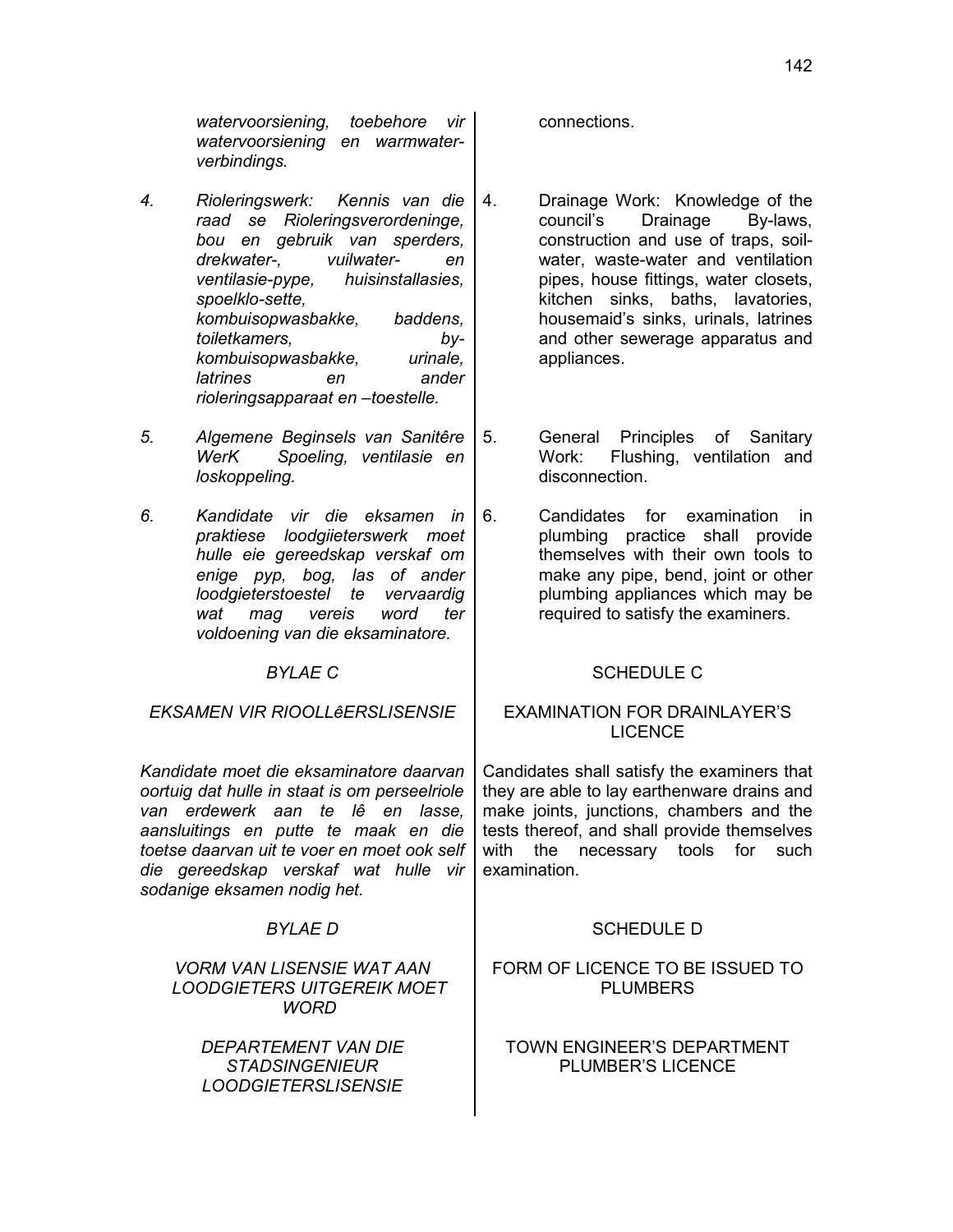| 20                                                                                                                                                                                                                                                                                                  | 20                                                                                                                                                                                                        |
|-----------------------------------------------------------------------------------------------------------------------------------------------------------------------------------------------------------------------------------------------------------------------------------------------------|-----------------------------------------------------------------------------------------------------------------------------------------------------------------------------------------------------------|
| Word                                                                                                                                                                                                                                                                                                |                                                                                                                                                                                                           |
| hierby gelisensieer as _____________<br>loodgieter kragtens die verordeninge vir<br>die lisensiëring en regulering van<br>loodgieters en rioollêers binne<br>die<br>Munisipaliteit  en is<br>geregtig om loodgieterswerk uit te voer in<br>verband met riolering of munisipale<br>watervoorsiening. | plumber in terms of the by-laws for the<br>licensing and regulating of plumbers and<br>Municipality and is entitled to execute<br>plumbing work in connection with drainage<br>or municipal water supply. |
| Stadsingenieur                                                                                                                                                                                                                                                                                      | Town Engineer                                                                                                                                                                                             |
| <b>BYLAE E</b>                                                                                                                                                                                                                                                                                      | <b>SCHEDULE E</b>                                                                                                                                                                                         |
| <b>VORM VAN LISENSIE WAT AAN RIOOL-</b><br><b>LêERS UITGEREIK MOET WORD</b>                                                                                                                                                                                                                         | FORM OF LICENCE TO BE ISSUED TO<br><b>DRAINLAYERS</b>                                                                                                                                                     |
| <b>DEPARTEMENT VAN DIE</b><br><b>STADSINGENIEUR</b><br><b>RIOOLLéERSLISENSIE</b>                                                                                                                                                                                                                    | <b>TOWN ENGINEER'S DEPARTMENT</b><br><b>DRAINLAYER'S LICENCE</b>                                                                                                                                          |
|                                                                                                                                                                                                                                                                                                     |                                                                                                                                                                                                           |
| Word hierby gelisensieer as rioollêer<br>kragtens die verordeninge vir die<br>lisensiëring en regulering van loodgieters<br>en rioollêers binne die<br>Munisipaliteit en is geregtig om<br>perseelriole en putte van erdewerk aan te<br>lê.                                                         | Is hereby licensed as a drainlayer in terms<br>of the by-laws for the licensing and<br>regulating of plumbers and drainlayers<br>Municipality and is entitled to lay stoneware<br>drains and chambers.    |
| Stadsingenieur                                                                                                                                                                                                                                                                                      | <b>Town Engineer</b>                                                                                                                                                                                      |
| <b>AANHANGSEL VI</b>                                                                                                                                                                                                                                                                                | <b>APPENDIX VI</b>                                                                                                                                                                                        |
| Die gelde betaalbaar ingevolge hierdie<br>verordeninge is soos van tyd tot tyd deur<br>die raad ingevolge die bepalings van<br>artikel 80B van die Ordonnansie op<br>Plaaslike Bestuur, 1939, vasgestel                                                                                             | The charges payable in terms of these by-<br>laws shall be as determined from time to<br>time by the council in terms of the<br>provisions of section 80B of the Local<br>Government Ordinance, 1939.     |
| <b>BYLAE B</b>                                                                                                                                                                                                                                                                                      | <b>SCHEDULE B</b>                                                                                                                                                                                         |
| RIOOLGELDE INGEVOLGE ARTIKEL 5                                                                                                                                                                                                                                                                      | SEWERAGE CHARGES IN TERMS OF<br><b>SECTION 5</b>                                                                                                                                                          |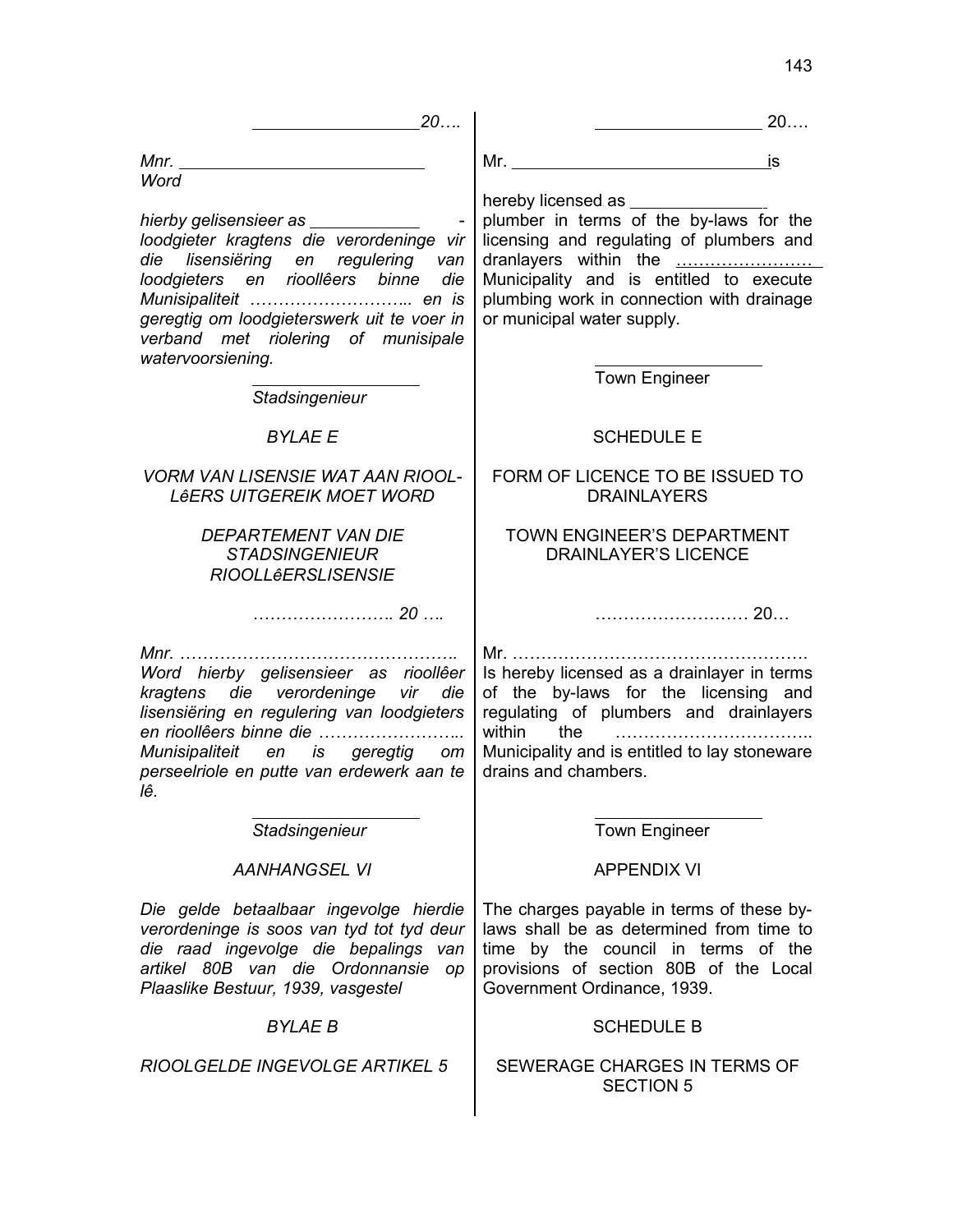*Die eienaar van enige stuk grond, met of sonder verbeterings, wat by die straatriool aangesluit is of, na die mening van die raad, daarby aangesluit kan word, moet maandeliks die volgende gelde aan die raad betaal:*

The owner of any piece of land, with or without improvements, which is or, in the opinion of the council, can be connected to the sewer, shall pay to the council monthly the following charges:

|                | Per kalender-<br>maand of gedeel-<br>te daarvan<br>R                                                                                                                                                                                                                             |      | Thereof |                                                                                                                                                                                                                                      | Per calendar<br>Month or part<br>R |
|----------------|----------------------------------------------------------------------------------------------------------------------------------------------------------------------------------------------------------------------------------------------------------------------------------|------|---------|--------------------------------------------------------------------------------------------------------------------------------------------------------------------------------------------------------------------------------------|------------------------------------|
| 1.             | <b>Basiese Gelde</b>                                                                                                                                                                                                                                                             |      | 1.      | Basic Charges.                                                                                                                                                                                                                       |                                    |
| (1)            | Tot en met 2 000 m <sup>2</sup> van grond-<br>oppervlakte                                                                                                                                                                                                                        | 2,50 | (1)     | Up to and including 2 000 $m2$ of<br>surface area                                                                                                                                                                                    | 2,50                               |
| (2)            | Daarna, per 1 000 m <sup>2</sup> of<br>gedeelte daarvan                                                                                                                                                                                                                          | 0,30 | (2)     | Thereafter, per 1 000 m <sup>2</sup> or part<br>thereof                                                                                                                                                                              | 0,30                               |
| 2.             | <b>Bykomende Gelde</b>                                                                                                                                                                                                                                                           |      | 2.      | <b>Additional Charges</b>                                                                                                                                                                                                            |                                    |
| (1)            | Woonhuise en kerke, (Kerksale<br>uitgesluit) elk                                                                                                                                                                                                                                 | 0,50 | (1)     | Dwelling-houses, each                                                                                                                                                                                                                | 0,50                               |
| (2)            | Woonstelle, per woonstel                                                                                                                                                                                                                                                         | 3,00 | (2)     | Flats, per flat                                                                                                                                                                                                                      | 3,00                               |
| (3)            | Hotelle gelisensieer ingevolge<br>die Drankwet, soos gewysig:<br>Vir elke 100 m <sup>2</sup> of gedeelte<br>daarvan van die totale vloer-<br>oppervlakte op elke verdie-<br>ping, met inbegrip van die<br>kelderverdieping en buite-<br>geboue beskikbaar vir<br>hoteldoeleindes | 6.25 | (3)     | Hotels licensed in terms of the<br>Liquor Act, as amended: For<br>every 100 m <sup>2</sup> or part thereof<br>of the total floor area on each<br>storey including the base-<br>ment and outbuildings<br>available for hotel purposes | 6,25                               |
| (4)(a)         | Vir elke bad (insluitende duikbad<br>en stortbad), spoelkloset, urinaal-<br>bak of kompartement, vuilwater-<br>tregter, wastrog                                                                                                                                                  | 3,00 | (4)(a)  | For each bath (plunge bath and<br>shower bath included), water<br>closet, urinal pan or compart-<br>ment, slop hopper, trough                                                                                                        | 3,00                               |
| (b)            | Vir elke trog of geut wat urinaal-,<br>of spoelklosetdoeleindes gebruik<br>word of daarvoor bestem is, vir<br>elke 650 mm of gedeelte<br>daarvan                                                                                                                                 | 3,00 | (b)     | For each trough or channel for<br>the use, or destined to be used<br>for urinal or water closet purpose,<br>for each 650 mm or part thereof                                                                                          | 3,00                               |
| (c)            | Vir elke vetvanger:                                                                                                                                                                                                                                                              |      | (c)     | For each grease trap:                                                                                                                                                                                                                |                                    |
| (i)            | Tot 150 mm in deursnee                                                                                                                                                                                                                                                           | 3,00 | (i)     | Not in excess of 150 mm in diameter                                                                                                                                                                                                  | 3,00                               |
| (ii)           | Bo 150 mm tot en met 200<br>mm in deursnee                                                                                                                                                                                                                                       | 3,75 | (ii)    | In excess of 150 mm up to and<br>including 200 mm in diameter                                                                                                                                                                        | 3,75                               |
| (iii)          | Bo 200 mm tot en met 300 mm<br>in deursnee                                                                                                                                                                                                                                       | 5,75 | (iii)   | In excess of 200 mm up to and<br>including 300 mm in diamter                                                                                                                                                                         | 5,75                               |
| (iv)           | Bo 300 mm in deursnee                                                                                                                                                                                                                                                            | 8,00 | (iv)    | In excess of 300 mm in diameter                                                                                                                                                                                                      | 8,00                               |
| 3.             | Afvalwateruitvloeisel                                                                                                                                                                                                                                                            |      | 3.      | <b>Wastewater Effluent</b>                                                                                                                                                                                                           |                                    |
|                | Per kl, per maand: 13c                                                                                                                                                                                                                                                           |      |         | Per kl, per month: 13c                                                                                                                                                                                                               |                                    |
| <b>BYLAE C</b> |                                                                                                                                                                                                                                                                                  |      |         | <b>SCHEDULE C</b>                                                                                                                                                                                                                    |                                    |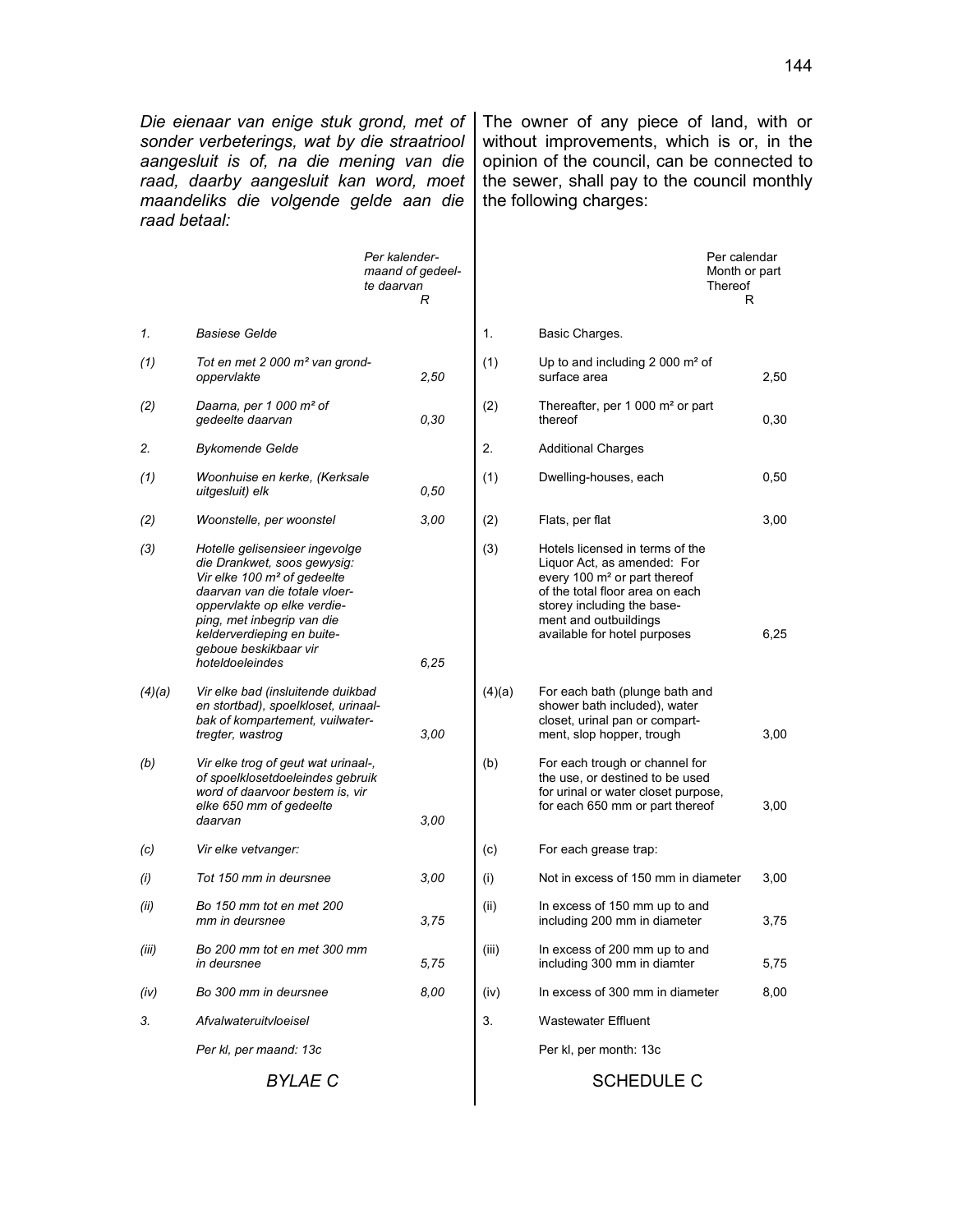| AANSLUITINGSGELDE INGEVOLGE<br>ARTIKEL 7(3)                                                                                                                 |                                                                                                                                                                                                                      | <b>CONNECTION FEES IN TERMS OF</b><br>SECTION 7(3)                                                                                                |                                                                                                                                                                                                |
|-------------------------------------------------------------------------------------------------------------------------------------------------------------|----------------------------------------------------------------------------------------------------------------------------------------------------------------------------------------------------------------------|---------------------------------------------------------------------------------------------------------------------------------------------------|------------------------------------------------------------------------------------------------------------------------------------------------------------------------------------------------|
| Vir elke<br>beraamde                                                                                                                                        | straatrioolaansluiting is<br>die<br>koste<br>plus<br>10%<br>vooruitbetaalbaar<br>die<br>tesame<br>met<br>aansoekgelde soos uiteengesit in Bylae A<br>van hierdie Aanhangsel.                                         |                                                                                                                                                   | For every sewer connection the estimated<br>cost plus 10% shall be payable in advance<br>together with the application fees as set out<br>in Schedule A to this Appendix.                      |
| 2.                                                                                                                                                          | Die Riolerings- en Loodgietersver-<br>ordeninge van die Munisipaliteit<br>Pietersburg,<br>afgekondig<br>by<br>Administrateurskennisgewing<br>415<br>18 Oktober 1944,<br>van<br>SOOS<br>gewysig, word hierby herroep. | 2.                                                                                                                                                | The Drainage and Plumbing By-<br>laws of the Pietersburg Municipality,<br>under Administrator's<br>published<br>Notice 415, dated 18 October 1944,<br>as amended, are hereby revoked.          |
| <b>BYLAED</b>                                                                                                                                               |                                                                                                                                                                                                                      | <b>SCHEDULE D</b>                                                                                                                                 |                                                                                                                                                                                                |
| <b>GELDE VIR NYWERHEIDSUITVLOEISEL</b><br><b>INGEVOLGE ARTIKEL 78</b>                                                                                       |                                                                                                                                                                                                                      | FEES FOR INDUSTRIAL EFFLUENT IN<br><b>TERMS OF SECTION 78</b>                                                                                     |                                                                                                                                                                                                |
| Die maandelikse hefing ten opsigte van<br>die ontlasting van nywerheidsuitvloeisel in<br>die munisipale riool word volgens die<br>volgende formule bereken: |                                                                                                                                                                                                                      | The monthly charge for the discharge of<br>industrial effluent into municipal drain is<br>calculated in accordance with the following<br>formula: |                                                                                                                                                                                                |
| 1.                                                                                                                                                          | Koste per kiloliter:                                                                                                                                                                                                 | 1.                                                                                                                                                | Cost per kiloliter:                                                                                                                                                                            |
|                                                                                                                                                             | 0,08 X G.S. X 0,50 met<br>n<br>heffing<br>minimum<br>van<br>2c per<br>omstandighede<br>kiloliter<br>waar<br>die oordeel<br>volgens<br>van<br>die<br>Stadsingenieur<br>dit<br>onmoontlik<br>maak om monsters te neem, |                                                                                                                                                   | $0,08$ X G.S. X 0,50 with a minimum<br>charge of 2c per kilolitre where<br>circumstances, in the opinion of the<br>Town Engineer, make it impossible<br>to take samples,                       |
|                                                                                                                                                             | waar $0.08$ = Faktor (8c/kl)                                                                                                                                                                                         |                                                                                                                                                   | where $0,08$ = Factor (8c/kl)                                                                                                                                                                  |
|                                                                                                                                                             | G.S. = Die gemiddelde waarde van<br>geabsorbeerde suurstof van nie<br>minder nie as 4 grypmonsters van<br>die uitvloeisel geneem te enige tyd<br>gedurende 'n halfjaar.                                              |                                                                                                                                                   | $G.S.$ = The average valu of oxygen<br>absorbed of not less than 4 random<br>samples taken at any time during a<br>halfyear.                                                                   |
|                                                                                                                                                             | $0,50 = 50\%$                                                                                                                                                                                                        |                                                                                                                                                   | $0,50 = 50\%$                                                                                                                                                                                  |
| 2.                                                                                                                                                          | Die bepalings van formule 1(1) in<br>hierdie kennisgewing vervat, tree<br>die datum van publikasie<br>op<br>heirvan in werking en is tot en met<br>30 Junie 1980 van krag.                                           | 2.                                                                                                                                                | The provisions of formula 1(1) in<br>this notice contained, shall come<br>into operation on the date of<br>publication hereof and shall remain<br>inforce up to and including 30 June<br>1980. |